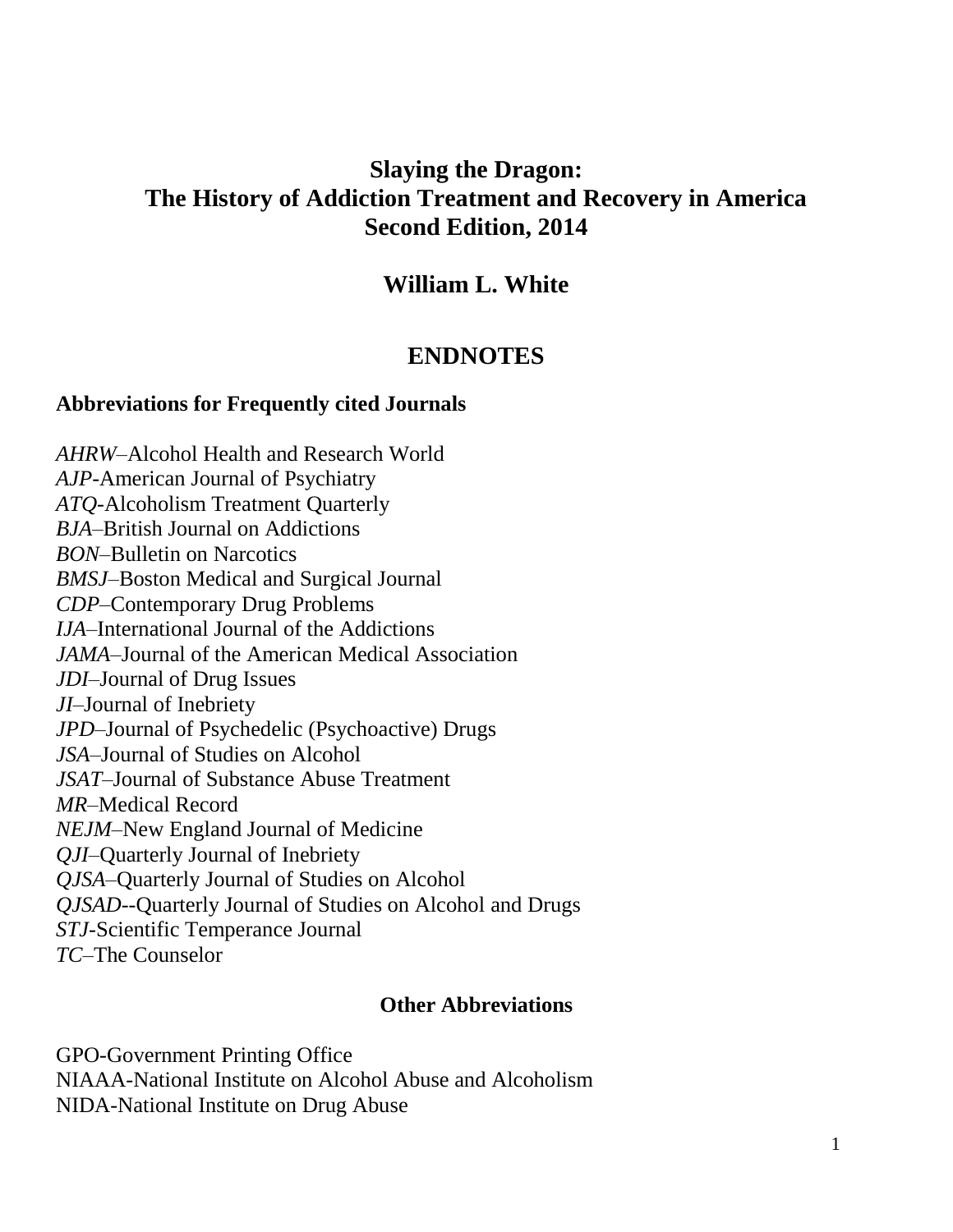### SAMSA-Substance Abuse and Mental Health Services Administration

#### **Prologue**

**1.** *This prologue is abstracted from a portion of a paper presented at Historical Perspectives on Alcohol and Drug Use in American Society, 1800-1997, The College of Physicians of Philadelphia, May 9-11, 1997.* White, W. (2004). The lessons of language: Historical perspectives on the rhetoric of addiction. In S. Tracy, & S. Acker (Eds.), *Altering American consciousness: Essays on the history of alcohol and drug use in the United States, 1800-2000* (pp. 33-60). Amherst: University of Massachusetts Press. **2.** Watts, T. (1981). The uneasy triumph of a concept: The 'disease' conception of alcoholism. *Journal of Drug Issues, 11*(Fall), 451-460.**3.** Levine, H. (1978). The discovery of addiction: Changing conceptions of habitual drunkenness in America. *Journal of Studies on Alcohol, 39*(2), 143-174. **4.** Rush, B. (1981). An inquiry into the effect of ardent spirits upon the human body and mind, with an account of the means of preventing and of the remedies for curing them. In G. Grob (Ed.), *Nineteenth-century medical attitudes toward alcoholic addiction.* New York: Arno Press. (Reprinted from *An inquiry into the effect of ardent spirits upon the human body and mind, with an account of the means of preventing and of the remedies for curing them*,  $8^{th}$  rev. ed. by B. Rush, 1814, Brookfield: E. Merriam & Co.). **5.** Baker, J. (1844). *The Washingtonian reform: An address delivered before the Hingham Total Abstinence Society June 16, 1844* (pp. 1-20). Hingham, MA: Jedidiah Farmer. Wilkerson, A. (1966). *A history of the concept of alcoholism as a disease.* Unpublished doctoral dissertation, University of Pennsylvania. **6.** Lucia, S. (1963). The antiquity of alcohol in diet and medicine In S. Lucia, S. (Ed.), *Alcohol and civilization*. New York: McGraw-Hill Book Company, Inc. **7.** Sournia, J. (1990). *A history of alcoholism*. Cambridge, MA: Basil Blackwell, Inc. **8.** Levine, H. (1981). The vocabulary of drunkenness. *Journal of Studies on Alcohol, 42*(11), 1038-1051. **9.** Wilkerson, A. (1966). *A history of the concept of alcoholism as a disease*. Unpublished doctoral dissertation, University of Pennsylvania. **10.** Johnson, B. (1973). *The alcoholism movement in America: A study in cultural innovation*. Unpublished doctoral dissertation, Urbana, Illinois: University of Illinois. **11.** Bynum, W. (1968). Chronic alcoholism in the first half of the 19th century. *Bulletin of the History of Medicine, 42,* 160-185. **12.** Abraham, K. (1927). *Selected papers on psychoanalysis*. London: Hogarth Press. **13.** Peabody, R. (1930). Psychotherapeutic procedure in the treatment of chronic alcoholism. *Mental Hygiene, 14*, 109-128. Peabody, R. (1930). Psychotherapy for alcoholics. *New England Journal of Medicine, 202*, 1195-1202. Towns, C. (1915). *Habits that handicap: The menace of opium, alcohol, tobacco, and the remedy*. New York: Funk & Wagnalls Company. **14.** Durfee, C. (1937). *To drink or not to drink*. Boston: Longmans, Green. Durfee, C. (1938). Re-education of the problem drinker. *Journal of the Connecticut Medical Society, 2,* 486. **15.** Strecker, E., & Chambers, F. (1938). *Alcohol: One man's meat*. New York: The MacMillan Company. **16.** Johnson, B. (1973). *The alcoholism movement in America: A study in cultural innovation*. Unpublished doctoral dissertation, Urbana, Illinois: University of Illinois. **17.** Bacon, S. (1949). The administration of alcoholism rehabilitation programs. *Quarterly Journal of Studies on Alcohol, 10*(1), 1-47. Keller, M. (1982). On defining alcoholism: With comment on some other relevant words. In L. Gomberg, H. White, H., & Carpenter, J. (Eds.), *Alcohol, science and society revisited* (pp. 119-133). Ann Arbor: The University of Michigan Press. **18.** Jellinek, E. M. (1960). *The disease concept of alcoholism.* Highland Park, NJ: Hillhouse.**19.** Plaut, T. (1967). *Alcohol problems: A report to the nation by*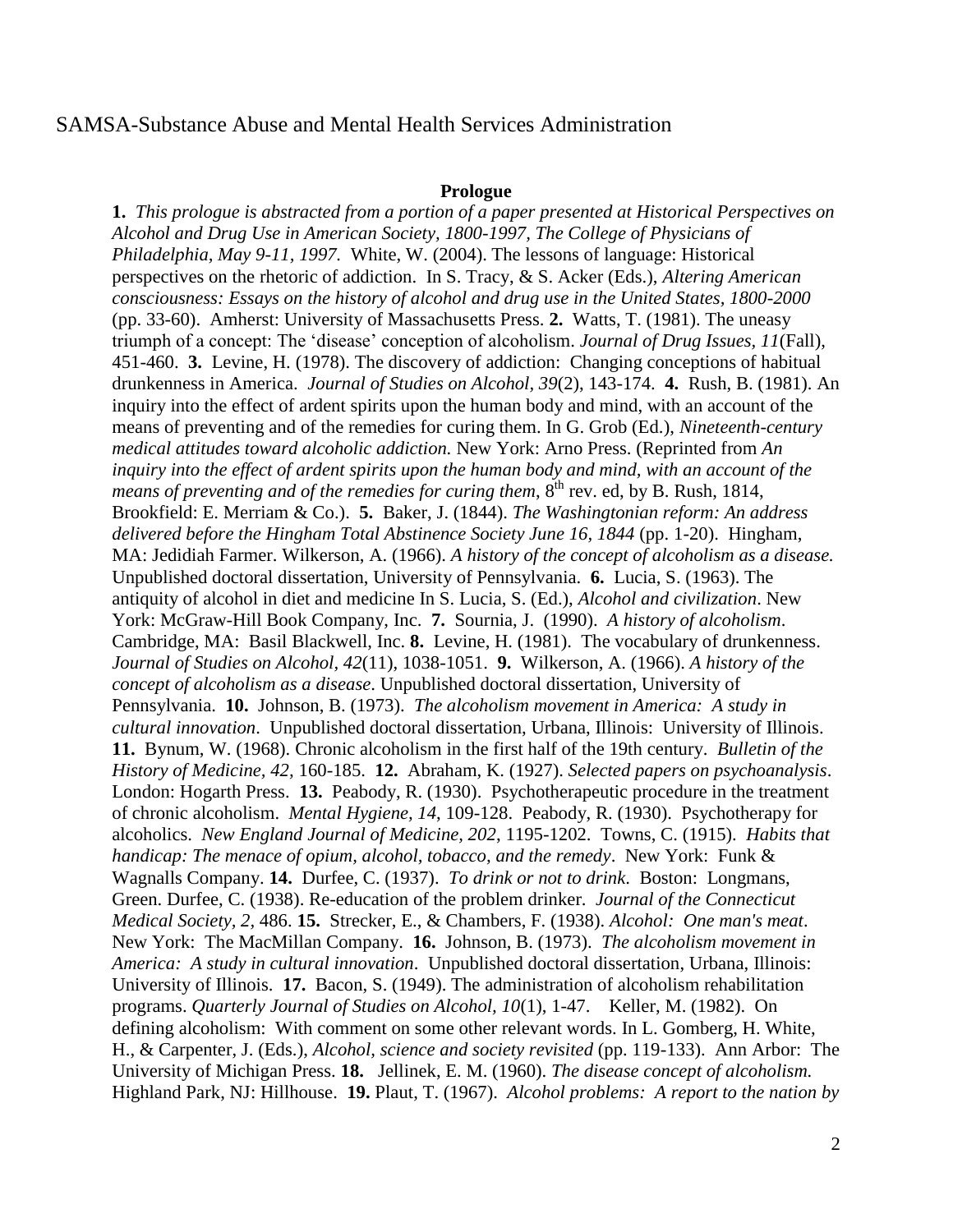*the Cooperative Commission on the Study of Alcoholism*. New York: Oxford University Press. **20.** Jellinek's disease. (1974). *AA Grapevine*, *31*(4), 42. Fitzgerald, K. (1983, October 17). Living with Jellinek's disease. *Newsweek*, *62*, 22. **21.** Keller, M. (1982). On defining alcoholism: With comment on some other relevant words. In L. Gomberg, H. White, H., & Carpenter, J. (Eds.), *Alcohol, science and society revisited* (pp. 119-133). Ann Arbor: The University of Michigan Press. **22.** Wakeman, S. E. (2013). Language and addiction: Choosing words wisely. *American Journal of Public Health, 103*(4), e1-e2. **23.** Kelly, J. F., & Dow, S. (2009). Stigma in addiction: Does it matter how we refer to individuals with substance-related conditions? *Alcoholism: Clinical Experimental Research, 33*(Supplement), 129A. Kelly, J. F., & Westerhoff, C. (2009). Does it matter how we refer to individuals with substance-related conditions? A randomized study of two commonly used terms. *International Journal of Drug Policy, 21*(3), 202-207. White, W. & Kelly, J. (2010). Alcohol/drug/substance "abuse": The history and (hopeful) demise of a pernicious label. *Alcoholism Treatment Quarterly, 29*(3), 317- 321. **24.** American Psychiatric Association. (1994). *Diagnostic and statistical manual of mental*  disorders (4<sup>th</sup> edition). Washington, DC: Author. See also: Schuckit, M., Natan, P., Helzer, J., Woody, G., & Crowley, T. (1991). Evolution of the DSM diagnostic criteria for alcoholism. *Alcohol Health and Research World, 15*(4), 278-283. **25.** American Psychiatric Association. (2013). *Diagnostic and statistical manual of mental disorders* (5<sup>th</sup> edition). Arlington, VA: American Psychiatric Publishing. **26.** O'Brien, C. (2010). Addiction and dependence in DSM-IV. *Addiction, 106,* 866-867. **27.** McLellan, A. T., Lewis, D. C., O'Brien, C. P., & Kleber, H. D. (2000). Drug dependence, a chronic medical illness: Implications for treatment, insurance, and outcomes evaluation. *Journal of the American Medical Association, 284*(13), 1689-1695. Cunningham, J. A., & McCambridge, J. (2012). Is alcohol dependence best viewed as a chronic relapsing disorder? *Addiction, 107*, 6-12. **28.** Crothers, T. D. (1902). *Morphinism and narcomanias from other drugs.* Philadelphia: W.B. Saunders & Company. **29.** Remarks on cocaine and the so-called cocaine habit. (1886). *Journal of Nervous and Mental Disease, 13*, 754-759. Mattison, J. (1883). Opium addicts among medical men. *Medical Record, 23*, 621-623. Rogers, A. (1913). Some observations during eighteen years experience with drug and liquor habitués. *Wisconsin Medical Journal, 12*, 43. **30.** Origin and meaning of the word addiction. (1936). *Scientific Temperance Journal,* Spring, 9. Mark Lender, in his research on the colonial management of drunkenness, discovered Puritan references to persons "addicted to" alcohol. Lender, M. (1973). Drunkenness as an offense in early New England. A study of "Puritan" attitudes. *Quarterly Journal of Studies on Alcohol, 34*, 353-366. The first known appearance of the term "dope fiend" was in an 1896 article in the *New York Sun*. Hess, A. (1971). Deviance theory and the history of opiates. *The International Journal of the Addictions, 6*(4), 593. **31.** Ayto, J. (1990). *Dictionary of word origins*. New York: Arcade Publishing. **32.** Hickman, T. (1997). *The double meaning of addiction: Habitual narcotic use and the logic of professionalizing medical authority in the United States, 1900-1920*. Presented at the Historical Perspectives on Drug and Alcohol Use in American Society, 1800-1997 College of Physicians of Philadelphia, May 9-11. **33.** Fishbein, M. (1932). *Fads and quackery in healing*. New York: Blue Ribbon Books.**34.** Greenleaf, J. (1983). Co-alcoholic…para-alcoholic…who's who…and what's the difference. *Alcoholism: The National Magazine*, May-June, 24-25. **35.** The Betty Ford Institute Consensus Panel. (2007). What is recovery? A working definition from the Betty Ford Institute. *Journal of Substance Abuse Treatment, 33,* 221-228. White, W. (2007). Addiction recovery: Its definition and conceptual boundaries. *Journal of Substance Abuse Treatment, 33*, 229-241. **36.** White, W. (2006). *Let's go make some history: Chronicles of the new addiction*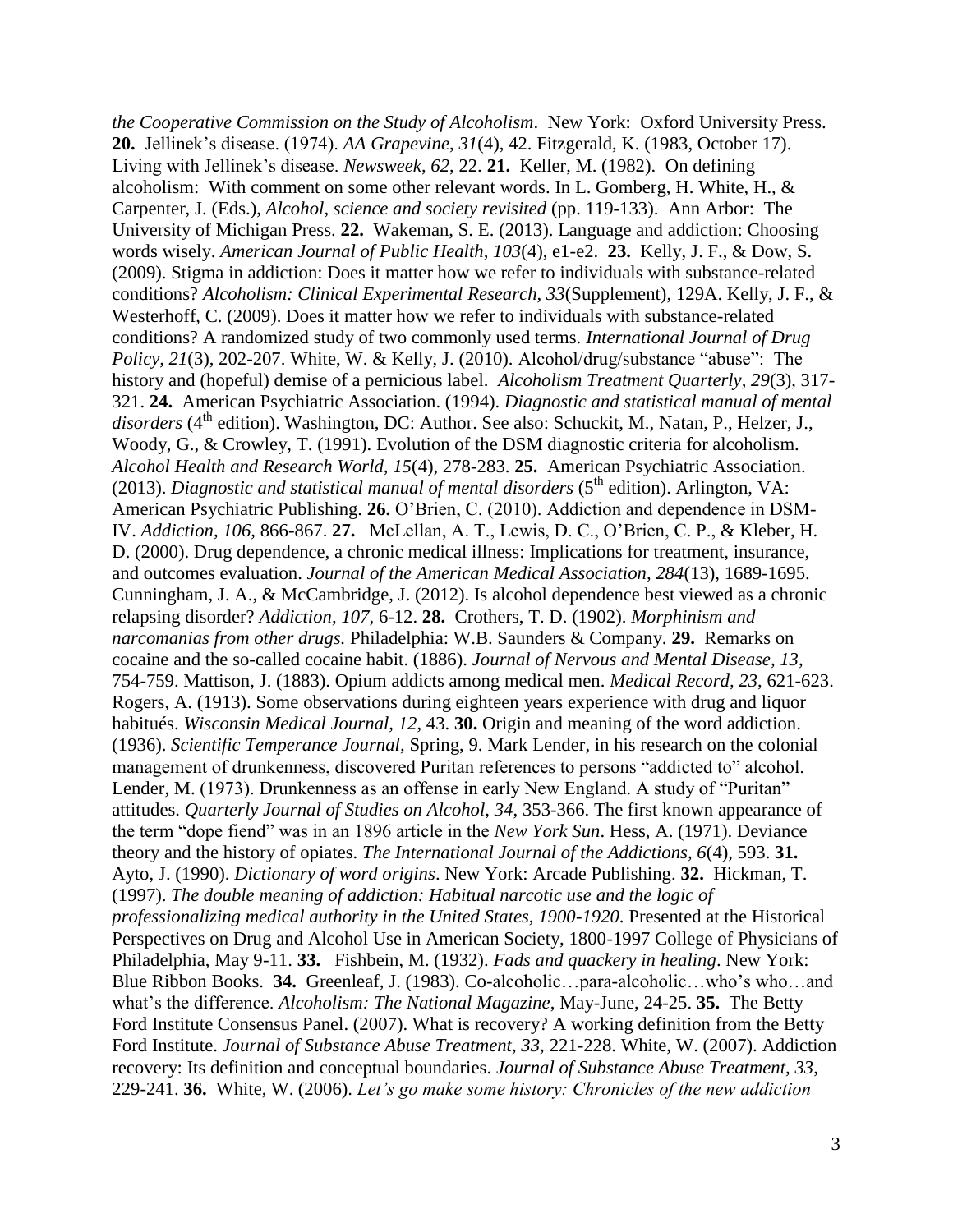*recovery advocacy movement*. Washington, DC: Johnson Institute and Faces and Voices of Recovery. **37.** A very animated debate continues over the terms recovered and recovering. While *recovering* conveys the dynamic, developmental process of addiction recovery, *recovered* provides a means of designating those who have achieved stable sobriety and better conveys the real hope of a permanent resolution of addiction. Blume, S. (1977). Role of the recovered alcoholic in the treatment of alcoholism. In B. Kissin & H. Beglieter (Eds.), *The biology of alcoholism, vol. 5, treatment and rehabilitation of the chronic alcoholic*. New York: Plenum Press. James Royce criticized the use of "recovering" in 1986 on the grounds that the term implied that the alcoholic was still sick. He believed "recovering" should be used to designate only the earliest stages of alcoholism remission. Royce, J. (1986). Recovered vs. recovering: What's the difference? *The U.S. Journal*, March, 7. Testimony to just how far back this concern over language goes can be found in Harrison's 1860 report that the Washingtonian Society of Boston "fitted up rooms under their hall for the temporary accommodation of reformed, or rather, reforming, men." Harrison, D. (1860). *A voice from the Washingtonian Home*. Boston: Redding & Company. **38.** *A history of Alcoholics Anonymous in Oregon: 1943-1983*. Portland, OR: The Oregon Area General Service Committee of Alcoholics Anonymous. **39.** Several of these have interesting histories. *Cure*, derived from the Latin *cura*, came to mean "care" or "looking after." *Treat* and *treatment* came to imply "dealing with something by discussion," and *counsel* referred to the act of discussing or consulting. Ayto, J. (1990). *Dictionary of word origins*. New York: Arcade Publishing. **40.** White, W. (1997, May). *The lessons of language: Historical perspectives on the rhetoric of addiction.* Presented at Historical Perspectives on Alcohol and Drug Use in American Society, 1800-1997, The College of Physicians of Philadelphia.

#### **Section One**

#### **Chapter One: The Seeds of Addiction Medicine & Personal Recovery Movements**

**1.** MacAndrew, C., & Edgerton, R. (1969). *Drunken comportment*. Chicago: Aldine Publishing Company. **2.** For a detailed account of the role of alcohol in the period of contact between old- and new-world peoples, See Mancall, 1995. Mancall, P. (1995). *Deadly medicine: Indians and alcohol in early America*. Ithaca, NY: Cornell University Press. **3.** Leland, J. (1976). *Firewater myths: North American Indian drinking and alcohol addiction* (Monograph No. 11)*.* New Brunswick, New Jersey: Rutgers Center of Alcohol Studies. Thatcher, R. (2004). *Fighting firewater fictions: Moving beyond the disease model of alcoholism in first nations.* Toronto: University of Toronto Press. **4.** Coyhis, D., & White, W. (2006). *Alcohol problems in Native America: The untold story of resistance and recovery*. Colorado Springs, CO: White Bison, Inc. **5.** Herd, D. (1985). We cannot stagger to freedom: A history of blacks and alcohol in American politics. In L. Brill, & C. Winick (Eds.), *The yearbook of substance use and abuse: Volume III* (pp. 141-186)*.* NY: Human Sciences Press, Inc. **6.** Larkins, J. (1965). *Alcohol and the Negro: Explosive issues.* Zebulon, NC: Record Publishing. **7.** For an excellent review of this period, see Lender and Martin, 1982. Lender, M., & Martin, J. (1982). *Drinking in America.* New York: The Free Press. **8.** Steinsapir, C. (1983). *The ante-bellum temperance movement at the local level: A case study of Schenectady, New York*. Unpublished doctoral dissertation, Rutgers University. **9.** Cherrington, E. (1920). *The evolution of prohibition in the United States.* Westerville, Ohio: The American Issue Press. **10.** Bynum, W. (1968). Chronic alcoholism in the first half of the 19th century. *Bulletin of the History of Medicine, 42*, 160-185. **11.** Wilkerson, A. (1966). *A history of the concept of alcoholism as a disease.* Unpublished doctoral dissertation,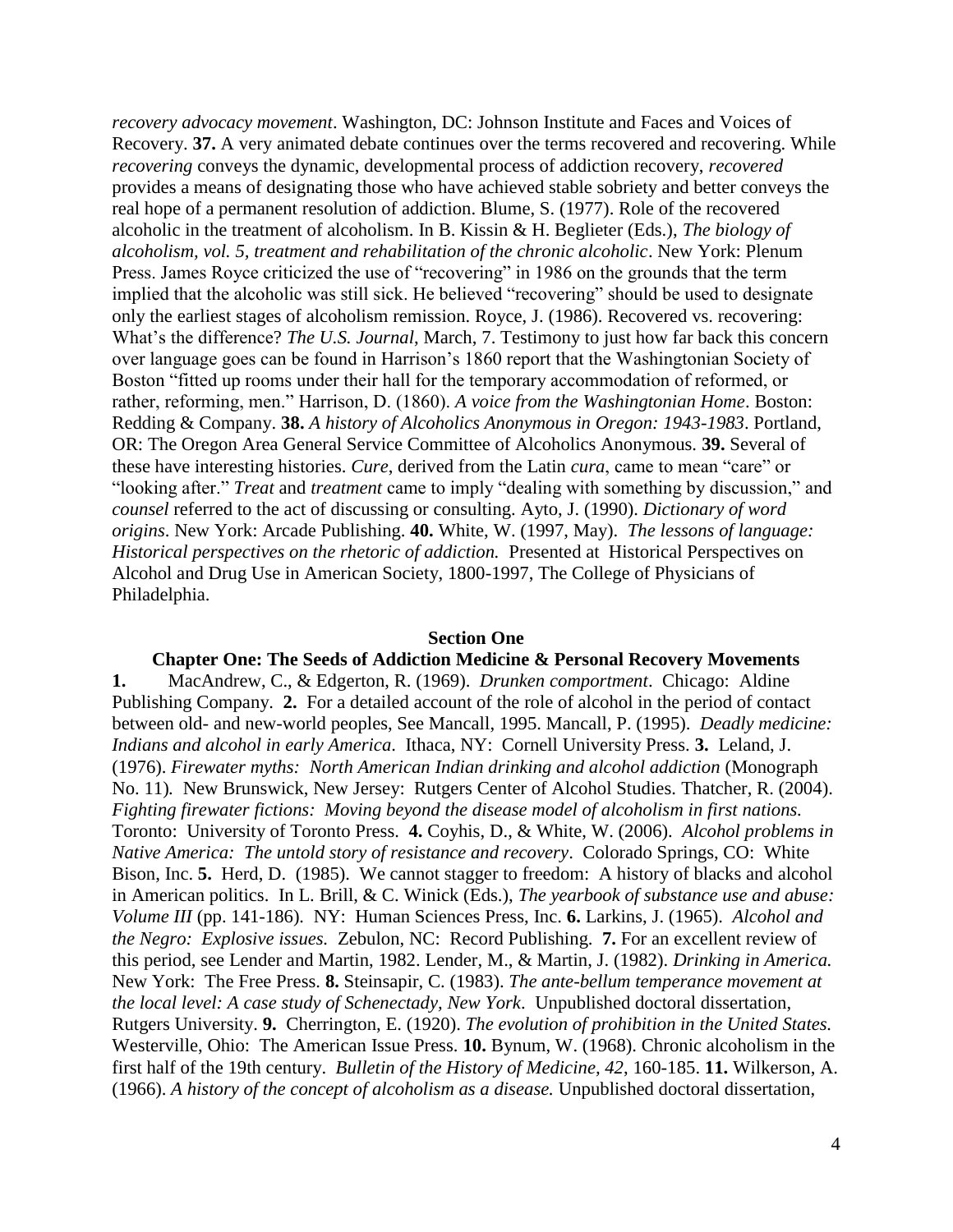University of Pennsylvania. **12.** Jessica Warner's research suggests that the belief that alcoholism was a primary disease characterized by loss of control, and whose treatment required lifelong abstinence, originated not with Rush and Trotter but with the religious oratory and writings of clergy in early 17th-century England. Warner, J. (1993). "Resolv'd to drink no more": Addiction as a pre-industrial construct. *Journal of Studies on Alcohol, 55*, 685-691. **13.** Dacus, J. (1877). *Battling with the demon: The progress of temperance*. Saint Louis, MO: Scammell & Company. **14.** Rush, B. (1814). *An inquiry into the effect of ardent spirits upon the human body and mind, with an account of the means of preventing and of the remedies for curing them* (8th revised edition). Brookfield: E. Merriam & Co. **15.** Wilkerson, A. (1966). *A history of the concept of alcoholism as a disease.* Unpublished doctoral dissertation, University of Pennsylvania. **16.** Armstrong, D., & Armstrong, E. (1991). *The great American medicine show.* New York: Prentice Hall. **17.** Katcher, B. (1993). Benjamin Rush's educational campaign against hard drinking. *American Journal of Public Health, 83*(2), 273-281. **18.** Rush, B. (1814). *An inquiry into the effect of ardent spirits upon the human body and mind, with an account of the means of preventing and of the remedies for curing them* (8th revised edition). Brookfield: E. Merriam & Co. **19.** Rush, B. (1948). Plan for an asylum for drunkards to be called the Sober House. In G. Corner (Ed.), *The autobiography of Benjamin Rush.* Princeton: Princeton University Press. (Reprinted from *Plan for an asylum for drunkards to be called the Sober House*, 1810). **20.** Cherrington, E. (1920). *The evolution of prohibition in the United States*. Westerville, Ohio: The American Issue Press. Rorabaugh, W. (1979). *The alcoholic republic: An American tradition.* Oxford: Oxford University Press. **21.** Rorabaugh, W. (1979). *The alcoholic republic: An American tradition.* Oxford: Oxford University Press. **22.** McCarthy, R., & Douglas, E. (1949). *Alcohol and social responsibility.* New York: Thomas Y. Crowell Company and Yale Plan Clinic. **23.** Dorchester, D. (1884). *The liquor problem in all ages.* New York: Phillips & Hunt. **24.** Daniels, W. (1877). *The temperance reform and its great reformers.* New York: Nelson and Phillips. **25.** Steinsapir, C. (1983). *The ante-bellum temperance movement at the local level: A case study of Schenectady, New York*. Unpublished doctoral dissertation, Rutgers University. **26.** Dorchester, D. (1884). *The liquor problem in all ages.* New York: Phillips & Hunt. **27.** Steinsapir, C. (1983). *The ante-bellum temperance movement at the local level: A case study of Schenectady, New York*. Unpublished doctoral dissertation, Rutgers University. **28.** Cherrington, E. (1920). *The evolution of prohibition in the United States*. Westerville, Ohio: The American Issue Press. **29.** Baumohl, J., & Room, R. (1987). Inebriety, doctors, and the state: Alcoholism treatment institutions before 1940. In M. Galanter (Ed.), *Recent developments in alcoholism*: *Volume five* (pp. 135-174). New York: Plenum Publishing. **30.** Mancall, P. (1995). *Deadly medicine: Indians and alcohol in early America*. Ithaca, NY: Cornell University Press. **31.** Apes, W. (1829). *A son of the forest. The experience of William*  Apes, a native of the forest, comprising a notice of the Pequod Tribe of Indians. New York: Author. Apess, W. (1992). *On our own ground: The complete writings of William Apess, a Pequot* (B. O'Connell, Ed.)*.* Amherst: The University of Massachusetts Press. Mancall, P. (1995). *Deadly medicine: Indians and alcohol in early America*. Ithaca, NY: Cornell University Press. **32.** Coyhis, D., & White, W. (2006). *Alcohol problems in Native America: The untold story of resistance and recovery*. Colorado Springs, CO: White Bison, Inc. **33.** Steinsapir, C. (1983). *The ante-bellum temperance movement at the local level: A case study of Schenectady, New York*. Unpublished doctoral dissertation, Rutgers University. **34.** Alexander, R. (1988). "We are engaged as a band of sisters": Class and domesticity in the Washingtonian Temperance Movement, 1840-1850. *Journal of American History, 75,* 763-785. Bordin, R.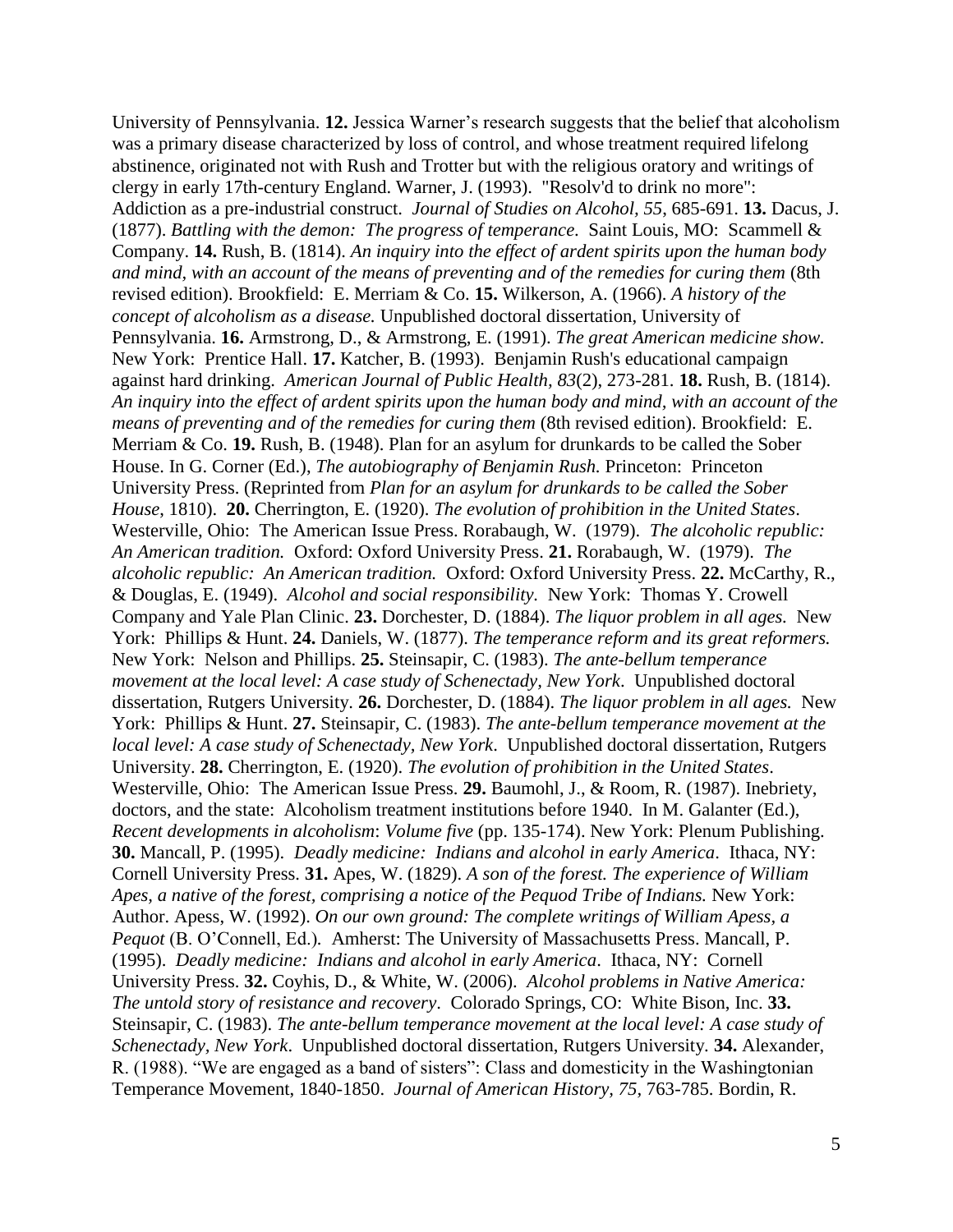(1990). *Women and temperance.* New Brunswick: Rutgers University Press. **35.** Benson, L. (1879). *Fifteen years in Hell: An autobiography.* Indianapolis: Douglas & Carlon. **36.** Benson, L. (1879). *Fifteen years in Hell: An autobiography.* Indianapolis: Douglas & Carlon. **37.**  Benson, L. (1879). *Fifteen years in Hell: An autobiography.* Indianapolis: Douglas & Carlon. **38.** Benson, L. (1879). *Fifteen years in Hell: An autobiography.* Indianapolis: Douglas & Carlon. **39.** This section is excerpted from White, W., Sanders, M., & Sanders, T. (2006). Addiction in the African American community: The recovery legacies of Frederick Douglass and Malcolm X. *Counselor, 7*(5), 53-58. **40.** Douglass, F. (1979). Intemperance viewed in connection with slavery: An address delivered in Glasgow, Scotland, on 18 February 1846. In J. Blassingame (Ed.), *The Frederick Douglass papers series one: Speeches, debates and interviews* (Volume 1; pp 166-167). New Haven, CT: Yale University Press. **41.** Douglass, F. (1979). Temperance and anti-slavery: An address delivered in Paisley, Scotland on 30 March 1846. In J. Blassingame (Ed.), *The Frederick Douglass papers series one: Speeches, debates and interviews* (Volume 1; pp 207-208). New Haven, CT: Yale University Press. **42.** Cheagle, R. (1969). *The colored temperance movement.* Unpublished thesis, Howard University. **43.** Douglass, F. (1979). Intemperance viewed in connection with slavery: An address delivered in Glasgow, Scotland, on 18 February 1846. In J. Blassingame (Ed.), *The Frederick Douglass papers series one: Speeches, debates and interviews* (Volume 1; pp 166-167). New Haven, CT: Yale University Press. **44.** Douglass, F. (1855). *My bondage and my freedom*. New York: Miller, Orton, & Mulligan. **45.** Douglass, F. (1855). *My bondage and my freedom*. New York: Miller, Orton, & Mulligan. **46.** Cheagle, R. (1969). *The colored temperance movement.* Unpublished thesis, Howard University.

#### **Chapter Two: The Washingtonian Revival**

**47.** General references for this section include: Cherrington, E. (1920). *The evolution of prohibition in the United States*. Westerville, Ohio: The American Issue Press. Conley, P., & Sorensen, A. (1971). *The staggering steeple: The story of alcoholism and the churches*. Philadelphia: The Pilgrim Press. McPeek, F. (1944). The role of religious bodies in the treatment of inebriety in the United States. In D. Haggard, & E. Jellinek (Eds.), *Alcohol, science and society* (pp. 403-418). New Haven: Quarterly Journal of Studies on Alcohol. Maxwell, M. (1950). The Washingtonian movement. *Quarterly Journal of Studies on Alcohol, 2*, 410-451. Blumberg, L., with Pittman, W. (1991). *Beware the first drink!* Seattle, WA: Glen Abbey Books. **48.** Krout, J. (1925). *The origins of prohibition*. New York: Alfred A. Knopf. **49.** Some sources report that the speaker was Elder Jacob Knapp. **50.** The Society was named after George Washington–an unusual choice in light of the fact that Washington was a distiller and a known drinker of alcoholic beverages. The choice of name reflected the founders' admiration of Washington's character, rather than a desire to emulate Washington's drinking and distilling habits. **51.** Tyrell, I. (1979). *Sobering up*. Westport, Connecticut: Greenwood Press. **52.** Fehlandt, A. (1904). *A century of drink reform*. Cincinnati: Jennings and Graham. **53.** Tyrell, I. (1979). *Sobering up*. Westport, Connecticut: Greenwood Press. **54.** Dorchester, D. (1884). *The liquor problem in all ages*. New York: Phillips & Hunt. **55.** Anonymous (1842). *The foundation, progress and principles of the Washington Temperance Society*. Baltimore: John D. Toy. **56.** Tyrell, I. (1979). *Sobering up*. Westport, Connecticut: Greenwood Press. **57.** Maxwell, M. (1950). The Washingtonian movement. *Quarterly Journal of Studies on Alcohol, 2*, 410-451. **58.** Lincoln, A. (1904). *Letters and addresses of Abraham Lincoln* (pp. 32-40). New York: Howard Wilford Bell. **59.** Zimmerman, J. (1992). Dethroning King Alcohol: The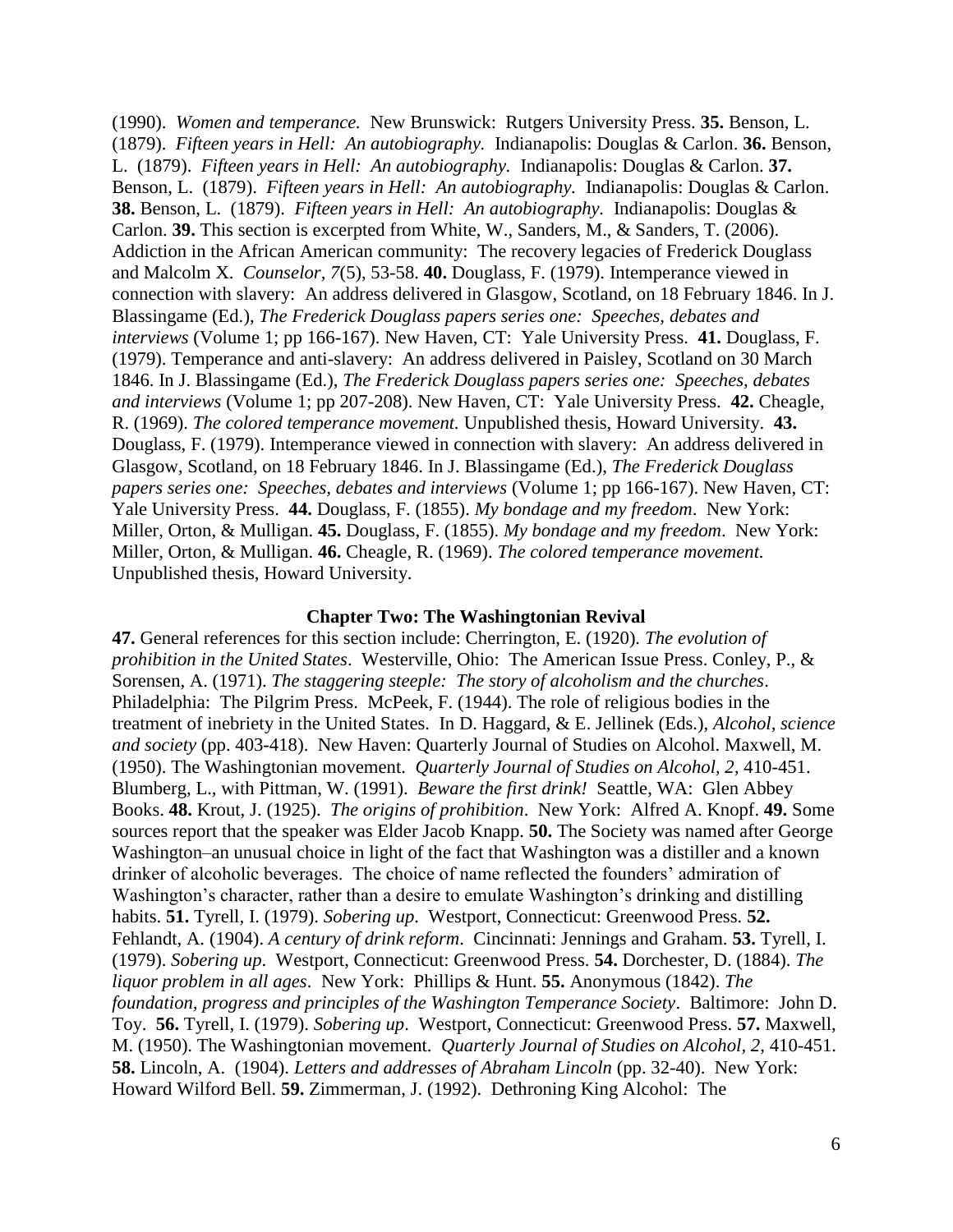Washingtonians in Baltimore, 1840-1845. *Maryland Historical Magazine, 87*(4), 375-398. **60.** Anonymous (1842). *The foundation, progress and principles of the Washington Temperance Society*. Baltimore: John D. Toy. **61.** Krout, J. (1925). *The origins of prohibition*. New York: Alfred A. Knopf. **62.** Maxwell, M. (1950). The Washingtonian movement. *Quarterly Journal of Studies on Alcohol, 2*, 410-451. **63.** Alexander, R. (1988). "We are engaged as a band of sisters": Class and domesticity in the Washingtonian Temperance Movement, 1840-1850. *Journal of American History, 75*, 763-785. **64.** Blumberg, L., with Pittman, W. (1991). *Beware the first drink!* Seattle: WA: Glen Abbey Books. **65.** Blumberg, L., with Pittman, W. (1991). *Beware the first drink!* Seattle: WA: Glen Abbey Books. **66.** Tyrell, I. (1979). *Sobering up*. Westport, Connecticut: Greenwood Press. Blocker, J. (1989). *American temperance movements: Cycles of reform*. Boston: Twayne Publishers. **67.** Gough, unlike Hawkins, did not get sober within the Washingtonian Movement but had great sympathy for the movement and promoted the work of the Washingtonians through his speaking tours. **68.** The Rev. John Marsh later wrote a book-- *Hannah Hawkins: the Reformed Drunkard's Daughter*--commemorating Hannah's role in her father's reformation. **69.** Dorchester, D. (1884). *The liquor problem in all ages*. New York: Phillips & Hunt. **70.** Martyn, C. (1893). *John Gough: The Apostle of Cold Water*. New York: Funk & Wagnalls Company. **71.** Gough, J. (1870). *Autobiography and personal recollections of John B. Gough*. Springfield, MA: Bill, Nichols & Company. Furnas, J. (1965). The life and times of the late demon rum. London: W.H. Allen. **72.** Martyn, C. (1893). *John Gough: The Apostle of Cold Water*. New York: Funk & Wagnalls Company. **73.** Daniels, W. (1877). *The temperance reform and its great reformers*. New York: Nelson and Phillips. **74.** Maxwell, M. (1950). The Washingtonian movement. *Quarterly Journal of Studies on Alcohol, 2*, 410-451. **75.** Martyn, C. (1893). *John Gough: The Apostle of Cold Water*. New York: Funk & Wagnalls Company. **76.** Martyn, C. (1893). *John Gough: The Apostle of Cold Water*. New York: Funk & Wagnalls Company. **77.** Blumberg, L., with Pittman, W. (1991). *Beware the first drink!* Seattle: WA: Glen Abbey Books. **78.** Zimmerman, J. (1992). Dethroning King Alcohol: The Washingtonians in Baltimore, 1840-1845. *Maryland Historical Magazine, 87*(4), 375-398. **79.** Blumberg, L., with Pittman, W. (1991). *Beware the first drink!* Seattle: WA: Glen Abbey Books. **80.** Baker, J. (1844). *The Washingtonian reform: An address delivered before the Hingham Total Abstinence Society June 16, 1844* (pp. 1-20). Hingham, MA: Jedidiah Farmer. **81.** Zimmerman, J. (1992). Dethroning King Alcohol: The Washingtonians in Baltimore, 1840- 1845. *Maryland Historical Magazine, 87*(4), 375-398. **82.** Blumberg, L., with Pittman, W. (1991). *Beware the first drink!* Seattle: WA: Glen Abbey Books. **83.** Clinebell, H. (1956). *Understanding and counseling the alcoholic.* New York: Abingdon Press. **84.** Baker, J. (1844). *The Washingtonian reform: An address delivered before the Hingham Total Abstinence Society June 16, 1844* (pp. 1-20). Hingham, MA: Jedidiah Farmer. **85.** Maxwell, M. (1950). The Washingtonian movement. *Quarterly Journal of Studies on Alcohol, 2*, 410-451. Blumberg, L. (1978). The institutional phase of the Washingtonian Total Abstinence Movement: A research note. *Journal of Studies on Alcohol , 39,* 1591-1606. Blumberg, L., with Pittman, W. (1991). *Beware the first drink!* Seattle: WA: Glen Abbey Books. **86.** Blumberg, L., with Pittman, W. (1991). *Beware the first drink!* Seattle: WA: Glen Abbey Books. **87.** Blocker, J. (1989). *American temperance movements: Cycles of reform.* Boston: Twayne Publishers. **88.** The same cultural phenomenon would affect the addiction treatment and recovery movement in the mid-1980s, with some of the same results that had occurred 140 years earlier. **89.** Maxwell, M. (1950). The Washingtonian movement. *Quarterly Journal of Studies on Alcohol, 2*, 410-451.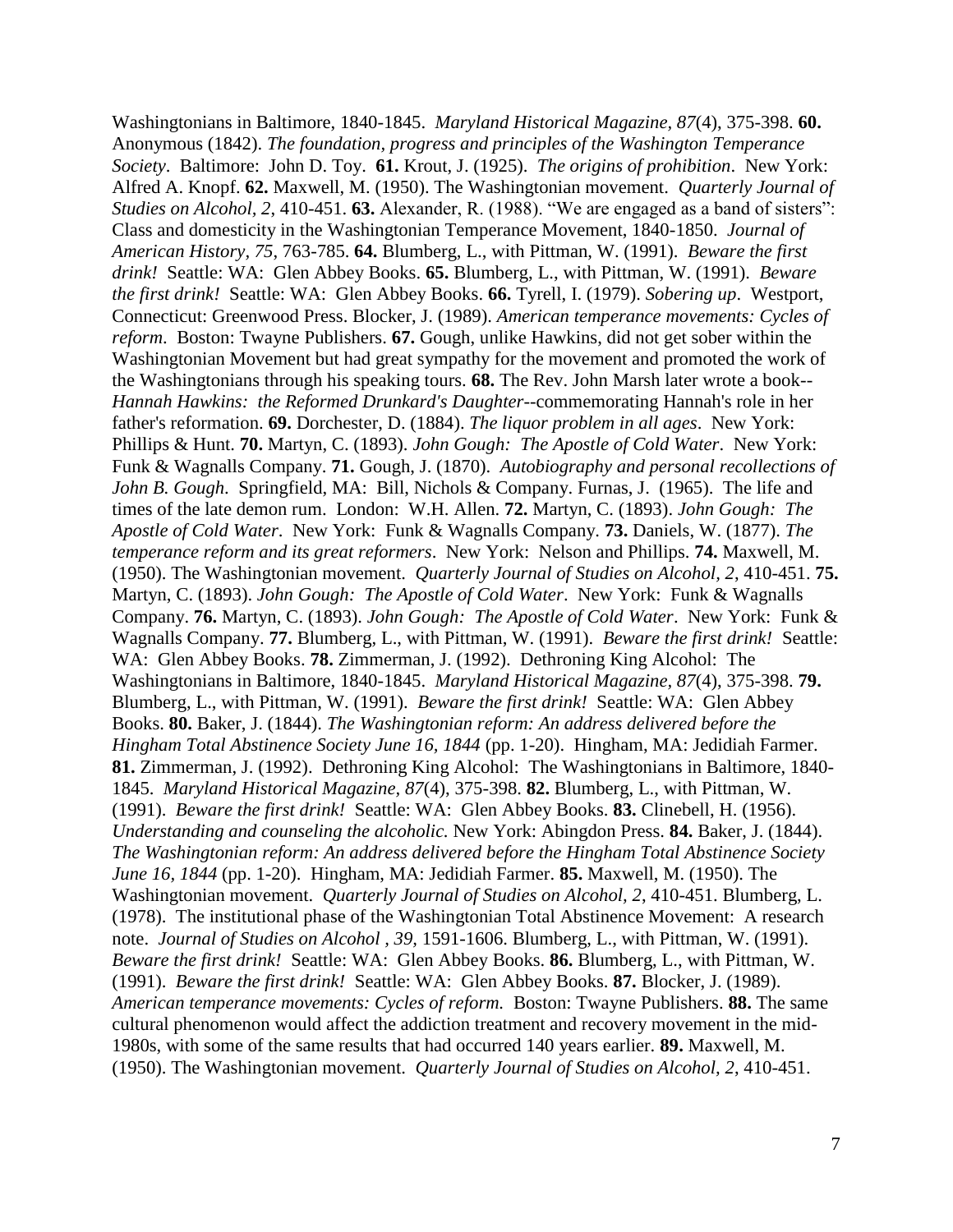#### **Chapter Three: Fraternal Temperance Societies and Reform Clubs**

**90.** Fahey, D. (1996). *Temperance and racism: John Bull, Johnny Reb, and the good Templars*. Lexington, KY: University Press of Kentucky. **91.** Tyrell, I. (1979). *Sobering up.* Westport, Connecticut: Greenwood Press. **92.** Tyrell, I. (1979). *Sobering up.* Westport, Connecticut: Greenwood Press. Blocker, J. (1989). *American temperance movements: Cycles of reform*. Boston, MA: Twayne Publishers. **93.** Temple, R. (1886). *A brief history of the Order of the Sons of Temperance*. New York: The National Temperance Society and Publication House. **94.** Beattie, D. (1966). *Sons of Temperance: Pioneers in total abstinence and "constitutional" prohibition*. Unpublished doctoral dissertation, Boston University. **95.** Temple, R. (1886). *A brief history of the Order of the Sons of Temperance*. New York: The National Temperance Society and Publication House. **96.** Brown, J. (1966). *Early American beverages*. Rutland, Vermont: Charles E. Tuttle Company. **97.** Beattie, D. (1966). *Sons of Temperance: Pioneers in total abstinence and "constitutional" prohibition*. Unpublished doctoral dissertation, Boston University. **98.** Tracy, S. (1992). *The Foxborough Experiment: Medicalizing inebriety at the Massachusetts Hospital for Dipsomaniacs and Inebriates*. Unpublished doctoral dissertation, University of Pennsylvania. **99.** Fahey, D. (1996). *Temperance and racism: John Bull, Johnny Reb, and the good Templars*. Lexington, KY: University Press of Kentucky. **100.** Levine, H. (1984). The alcohol problem in America: From temperance to alcoholism. *British Journal of Addiction*, *79,* 109-119. **101.** Baumohl, J., & Room, R. (1987). Inebriety, doctors, and the state: Alcoholism treatment institutions before 1940. In M. Galanter (Ed.), *Recent developments in alcoholism: Volume five* (pp. 135-174). New York: Plenum Publishing. **102.** Sibley, F. (1888). *Templar at work: What good templary is, what it does and how to do it (2<sup>nd</sup> Edition). Mauston,* Wisconsin: RWGLIO of GT. **103.** Blumberg, L., with Pittman, W. (1991). *Beware the first drink!* Seattle: WA: Glen Abbey Books. **104.** Krout, J. (1925). *The origins of prohibition.* New York: Alfred A. Knopf. **105.** Alexander, R. (1988). "We are engaged as a band of sisters": Class and domesticity in the Washingtonian Temperance Movement, 1840-1850. *Journal of American History, 75,* 763-785. **106.** Fahey, D. (1996). *Temperance and racism: John Bull, Johnny Reb, and the good Templars*. Lexington, KY: University Press of Kentucky. **107.** Dacus, J. (1877). *Battling with the demon: The progress of temperance*. Saint Louis, MO: Scammell & Company. **108.** Arthur, T.S. (1877). *Strong drink: The curse and the cure*. Philadelphia: Hubbard. **109.** Dorchester, D. (1884). *The liquor problem in all ages*. New York: Phillips & Hunt. **110.** Cherrington, E. (1925-1930). *Standard encyclopedia of the alcohol problem* (Six Volumes). Westerville, Ohio, American Issue Publishing Company. **111.** Daniels, W. (1877). *The temperance reform and its great reformers.* New York: Nelson and Phillips. **112.** Dacus, J. (1877). *Battling with the demon: The progress of temperance*. Saint Louis, MO: Scammell & Company. **113.** Daniels, W. (1877). *The temperance reform and its great reformers.* New York: Nelson and Phillips. **114.** Ferris, G. (1878). *The life and work of Francis Murphy and Dr. Henry A. Reynolds.* New York: Henry S. Goodspeed & Company. **115.** Ferris, G. (1878). *The life and work of Francis Murphy and Dr. Henry A. Reynolds.* New York: Henry S. Goodspeed & Company. **116.** Dacus, J. (1877). *Battling with the demon: The progress of temperance*. Saint Louis, MO: Scammell & Company. **117.** Furnas, J. (1965). *The life and times of the late demon rum*. London: W.H. Allen. **118.** Ferris, G. (1878). *The life and work of Francis Murphy and Dr. Henry A. Reynolds.* New York: Henry S. Goodspeed & Company. **119.** Daniels, W. (1877). *The temperance reform and its great reformers.* New York: Nelson and Phillips. **120.** Ferris, G. (1878). *The life and work of Francis Murphy and Dr. Henry A. Reynolds.* New York: Henry S. Goodspeed & Company. **121.** Daniels, W. (1877). *The temperance reform and its great*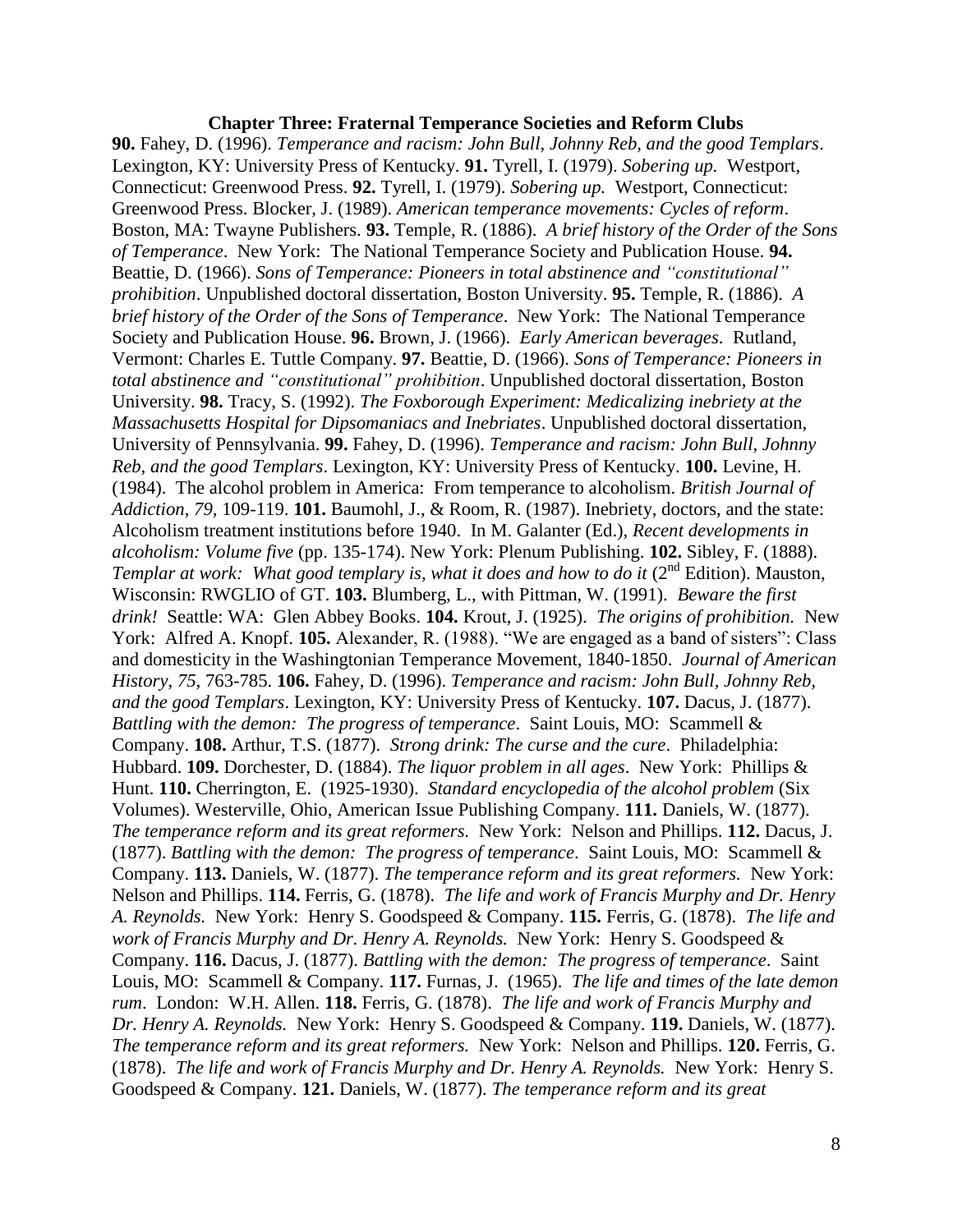*reformers.* New York: Nelson and Phillips. **122.** Cherrington, E. (1925-1930). *Standard encyclopedia of the alcohol problem* (Six Volumes). Westerville, Ohio, American Issue Publishing Company. Hadley, H. (1902). *The blue badge of courage*. Akron, Ohio: The Saalfield Publishing Company. **123.** Eddy, R. (1887). *Alcohol in history, an account of intemperance in all ages; Together with a history of the various methods employed for its removal*. New York: The National Temperance Society and Publication Home. **124.** Dorchester, D. (1884). *The liquor problem in all ages*. New York: Phillips & Hunt. **125.** Cherrington, E. (1928). *Standard encyclopedia of the alcohol problem* (Volume 4). Westerville, Ohio, American Issue Publishing Company. **126.** Cherrington, E. (1928). *Standard encyclopedia of the alcohol problem* (Volume 4). Westerville, Ohio, American Issue Publishing Company. **127.** Eddy, R. (1887). *Alcohol in history, an account of intemperance in all ages; Together with a history of the various methods employed for its removal*. New York: The National Temperance Society and Publication Home. **128.** Daniels, W. (1877). *The temperance reform and its great reformers.* New York: Nelson and Phillips. **129.** Sigourney, L. H., & Smith, G. (1833). *The intemperate.* Boston, MA: Seth Bliss. **130.** Cherrington, E. (1928). *Standard encyclopedia of the alcohol problem* (Volume 4). Westerville, Ohio, American Issue Publishing Company. **131.** Dorchester, D. (1884). *The liquor problem in all ages*. New York: Phillips & Hunt. **132.** Hadley, H. (1902). *The blue badge of courage*. Akron, Ohio: The Saalfield Publishing Company. **133.** Woodward, S. (1981). Essays on asylums for inebriates. In G. Grob (Ed.), *Nineteenth-century medical attitudes toward alcoholic addiction.* New York: Arno Press. Worcester, MA. (Reprinted from *Essays on asylums for inebriates,* by S. Woodward, 1838, Worcester, MA). **134.** Cherrington, E. (1928). *Standard encyclopedia of the alcohol problem* (Volume 4). Westerville, Ohio, American Issue Publishing Company. Stebbins, J.E. (1874). *Fifty years history of the temperance cause.*  Hartford: L. Stebbins.

**135.** Woodman, C.T. (1843). *Narrative of C.T. Woodman, a reformed inebriate.* Boston, MA: Theodore Abbot. **136.** Gough, J. (1870). *Autobiography and personal recollections of John B. Gough*. Springfield, MA: Bill, Nichols & Company.

#### **Section Two**

### **Chapter Four: The Rise and Fall of Inebriate Homes and Asylums**

**1.** Sources used to construct this chapter that deserve special acknowledgment include Jim Baumohl's and Sarah Tracy's seminal work on the early inebriate asylums. Their respective dissertations and many subsequent papers provided the foundation of scholarship for this chapter. Their ground-breaking research; their critiques of early drafts of the chapters in this section; and their sustained encouragement of my work on this book are gratefully acknowledged. **2.** Woodward, S. (1981). Essays on asylums for inebriates. In G. Grob (Ed.), *Nineteenth-century medical attitudes toward alcoholic addiction.* New York: Arno Press. Worcester, MA. (Reprinted from *Essays on asylums for inebriates,* by S. Woodward, 1838, Worcester, MA). **3.** Crothers, T.D. (1893). *The disease of inebriety from alcohol, opium and other narcotic drugs: Its etiology, pathology, treatment and medico-legal relations.* New York: E.B. Treat, Publisher. Cherrington, E. (1926). *Standard encyclopedia of the alcohol problem* (Volume 3). Westerville, Ohio, American Issue Publishing Company. **4.** Crothers, T.D. (1912). A review of the history and literature of inebriety: The first journal and its work to present. *Journal of Inebriety, 33*, 139-151. Pittman, B. (1988). *AA: The way it began.* Seattle, Washington: Glen Abbey Books. Dorchester, D. (1884). *The liquor problem in all ages*. New York: Phillips & Hunt. Tracy, S. (1992). *The Foxborough Experiment: Medicalizing inebriety at*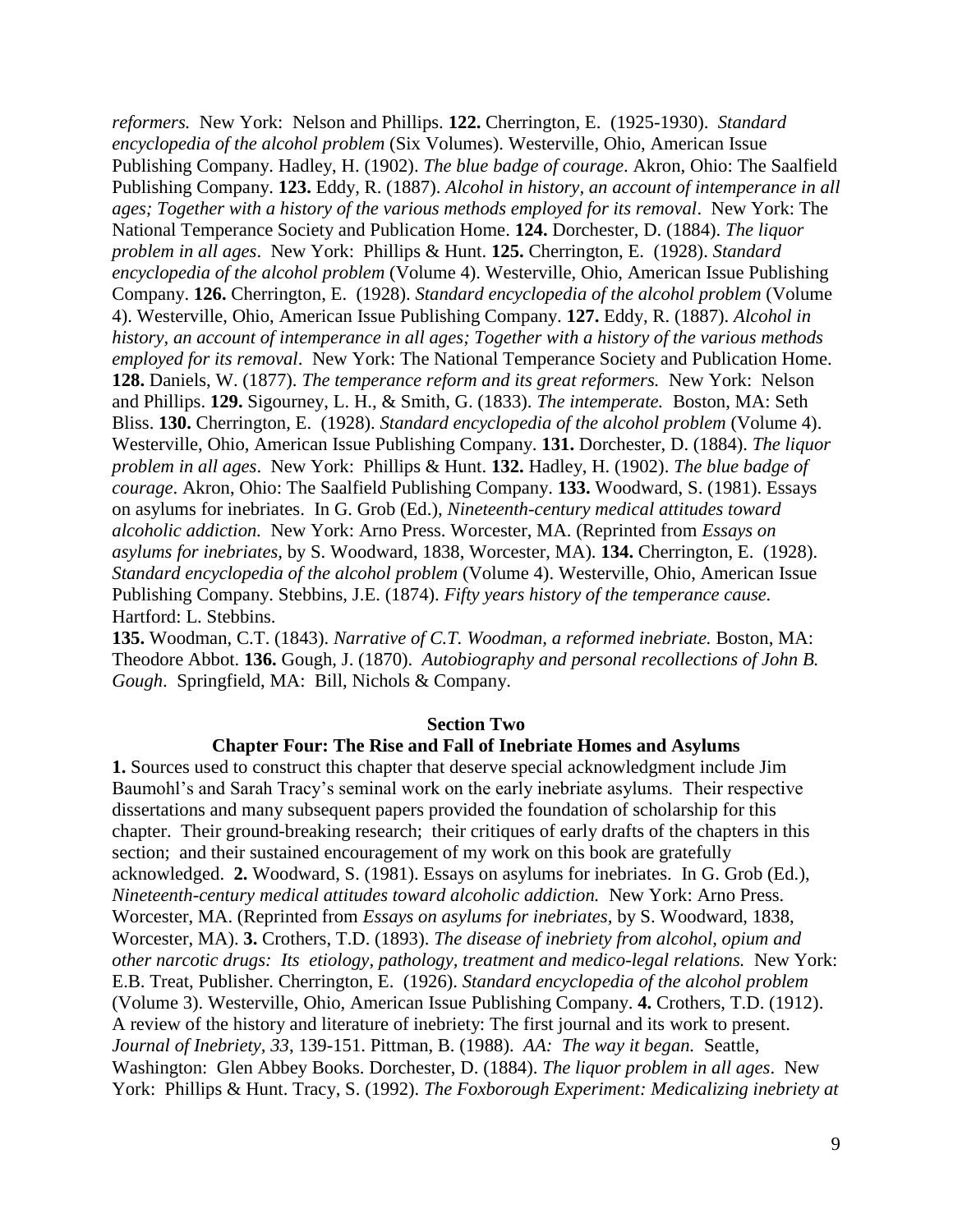*the Massachusetts Hospital for Dipsomaniacs and Inebriates*. Unpublished doctoral dissertation, University of Pennsylvania. **5.** Woodward, S. (1981). Essays on asylums for inebriates. In G. Grob (Ed.), *Nineteenth-century medical attitudes toward alcoholic addiction.* New York: Arno Press. Worcester, MA. (Reprinted from *Essays on asylums for inebriates,* by S. Woodward, 1838, Worcester, MA). **6.** Grindrod, R. (1886). *Bacchus: An essay on the nature, causes, effects and cure of intemperance*. Columbus: J & H Miller, Publisher. (Reprinted from *Bacchus: An essay on the nature, causes, effects and cure of intemperance,* by R. Grindrod, 1840, New York: J. & H.G. Langley). **7.** Rorabaugh, W. (1979). *The alcoholic republic: An American tradition.* Oxford: Oxford University Press. **8.** Wilkerson, A. (1966). *A history of the concept of alcoholism as a disease.* Unpublished doctoral dissertation, University of Pennsylvania. **9.** Romano, J. (1941). Early contributions to the study of delirium tremens. *Annals of Medical History*, *3,* 128- 139. **10.** Wilkerson, A. (1966). *A history of the concept of alcoholism as a disease.* Unpublished doctoral dissertation, University of Pennsylvania. **11.** Bynum, W. (1968). Chronic alcoholism in the first half of the 19th century. *Bulletin of the History of Medicine, 42*, 160-185. **12.** Marcet, J. (1868). *On chronic alcoholic intoxication: With an inquiry into the influence of the abuse of alcohol as a predisposing cause of disease.* New York: Moorhead, Simpson and Bond. **13.** Tyler, A. (1944). *Freedom's ferment*. New York: Harper and Row. **14.** Oliver, J. (1936). Spontaneous combustion. *Bulletin of Medical History, 4*: 559-572. **15.** MacNish, R. (1835). *Anatomy of drunkenness*. New York: William Pearson & Co. **16.** Furnas, J. (1965). *The life and times of the late demon rum*. London: W.H. Allen. **17.** Rothman, D. (1971). *The discovery of the asylum: Social order and disorder in the new republic.* Boston: Little, Brown and Company. **18.** Day, A. (1981). *Methomania: A treatise on alcoholic poisoning.* In G. Grob (Ed.), *Nineteenth-century medical attitudes toward alcoholic addiction.* New York: Arno Press. (Reprinted from *Methomania: A treatise on alcoholic poisoning,* by A. Day, 1867, Boston: James Campbell). Crothers, T.D. (1902). *Morphinism and narcomanias from other drugs*. Philadelphia: W.B. Saunders & Company. **19.** Jaffe, A. (1978). Reform in American medical science: The inebriety movement and the origins of the psychological disease theory of addiction, 1870-1920. *British Journal of Addiction to Alcohol and Other Drugs, 77,* 139-147. Baumohl, J., & Room, R. (1987). Inebriety, doctors, and the state: Alcoholism treatment institutions before 1940. In M. Galanter (Ed.), *Recent developments in alcoholism: Volume five*  (pp. 135-174). New York: Plenum Publishing. This number does not include the many proprietary institutions. **20.** Jaffe, A. (1976). *Addiction reform in the progressive age: Scientific and social responses to drug dependence in the United States, 1870-1930.* Unpublished doctoral dissertation, University of Kentucky. **21.** Brown, E. (1985). What shall we do with the Inebriate? Asylum treatment and the disease concept of alcoholism in the late nineteenth century. *Journal of the History of the Behavioral Sciences, 21,* 48-59. **22.** Jaffe, A. (1976). *Addiction reform in the progressive age: Scientific and social responses to drug dependence in the United States, 1870-1930.* Unpublished doctoral dissertation, University of Kentucky. Corwin, E., & Cunningham, E. (1944). Institutional facilities for the treatment of alcoholism. *Quarterly Journal of Studies on Alcohol*, *5*(1), 9-85. Tracy, S. (1992). *The Foxborough Experiment: Medicalizing inebriety at the Massachusetts Hospital for Dipsomaniacs and Inebriates*. Unpublished doctoral dissertation, University of Pennsylvania. **23.** Baumohl, J. (1993). Inebriate institutions in North America, 1840-1920. In C. Warsh (Ed.), *Drink in Canada: Historical essays* (pp. 92-114)*.* Montreal: McGill-Queens University Press. **24.** Mattison, J. (1891). Cannabis Indica as an anodyne and hypnotic. *St. Louis Medical and Surgical Journal*, *61*, 265-271.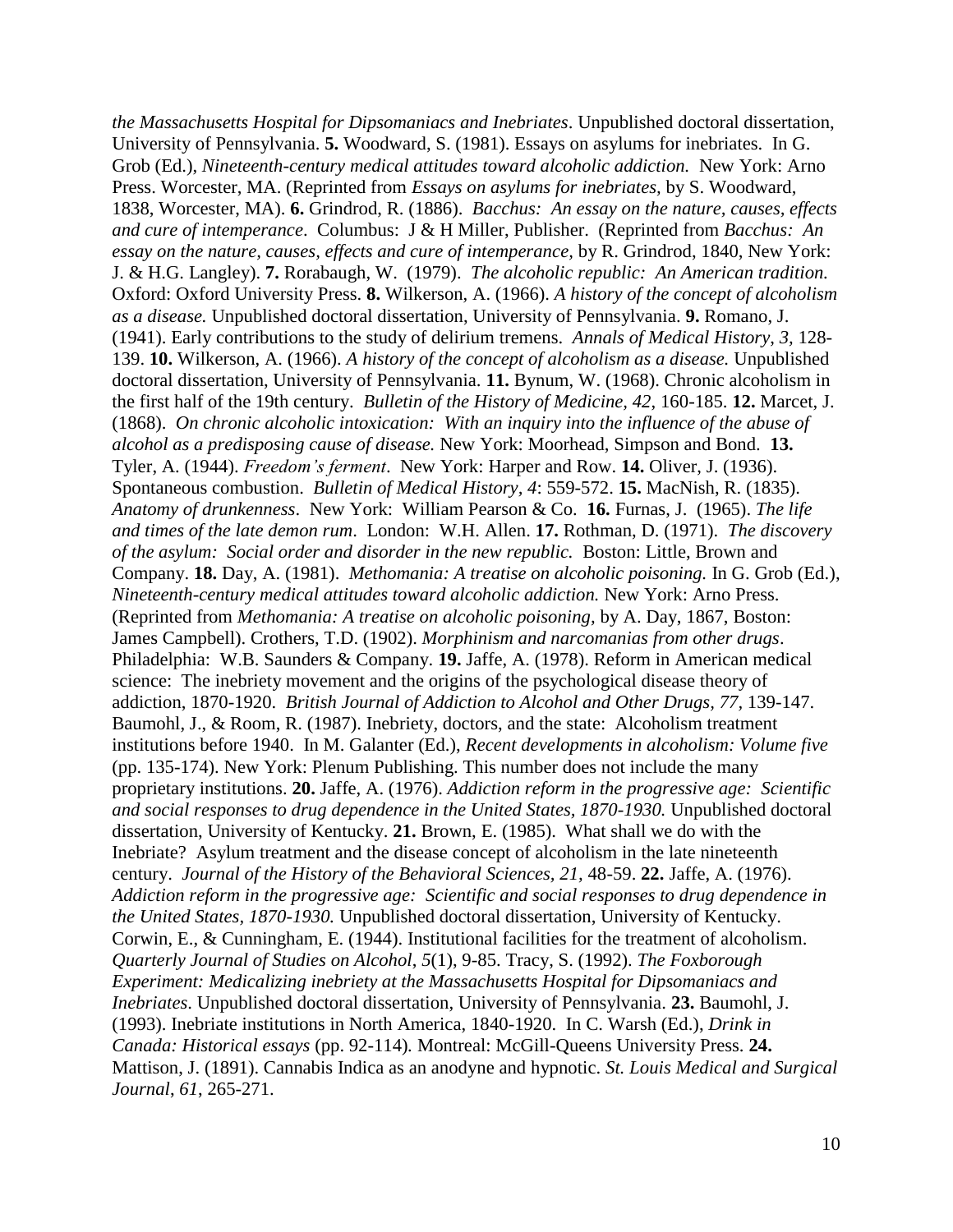**25.** Tracy, S. (1992). *The Foxborough Experiment: Medicalizing inebriety at the Massachusetts Hospital for Dipsomaniacs and Inebriates*. Unpublished doctoral dissertation, University of Pennsylvania. Baumohl, J. (1993). Inebriate institutions in North America, 1840-1920. In C. Warsh (Ed.), *Drink in Canada: Historical essays* (pp. 92-114)*.* Montreal: McGill-Queens University Press. **26.** Crothers, T.D. (1893). *The disease of inebriety from alcohol, opium and other narcotic drugs: Its etiology, pathology, treatment and medico-legal relations.* New York: E.B. Treat, Publisher. **27.** *Chicago Washingtonian Home, Sixth Annual Report*. (1870). Chicago: Washingtonian Home. **28.** Cherrington, E. (1926). *Standard encyclopedia of the alcohol problem* (Volume 3). Westerville, Ohio, American Issue Publishing Company. **29.** S. Tracy, personal communication, October 25, 1997. **30.** J. Baumohl, personal communication, September, 1996. **31.** Dodge, D. (1877). Inebriate asylums and their management. *Quarterly Journal of Inebriety, I*, 126-144. **32.** Baumohl, J. (1993). Inebriate institutions in North America, 1840-1920. In C. Warsh (Ed.), *Drink in Canada: Historical essays* (pp. 92-114)*.* Montreal: McGill-Queens University Press. **33.** Crothers, T.D. (1893). *The disease of inebriety from alcohol, opium and other narcotic drugs: Its etiology, pathology, treatment and medico-legal relations.* New York: E.B. Treat, Publisher. **34.** Corwin, E., & Cunningham, E. (1944). Institutional facilities for the treatment of alcoholism. *Quarterly Journal of Studies on Alcohol*, *5*(1), 9-85. Clum, F. (1888). *Inebriety: Its causes, its results, its remedy.* Philadelphia: Lippincott. **35.** *Proceedings 1870-1875, American Association for the Cure of Inebriates.* (1981). New York: Arno Press. **36.** Baumohl, J. (1991). Administering the pledge: Episodes in San Francisco's management of drunken public employees, 1858-1920. *Journal of Drug Issues, 21*(4), 825-838. **37.** Parish, J. (1883). *Alcoholic inebriety: From a medical standpoint.* Philadelphia: P. Blakiston, Son & Company. **38.** Deutsch, A. (1949). *The mentally ill in America: A history of their care and treatment from colonial times (2<sup>nd</sup> edition). New York:* Columbia University Press. Grob, G. (1983). *Mental illness and American society, 1875-1940.*  Princeton, NJ: Princeton University Press. Noble, D. (1858). On the use of opium in the treatment of insanity. *Journal of Mental Science, 4,* 111-118. **39.** Geller, J., & Harris, M. (1994). *Women of the asylum: Voices from behind the walls, 1840-1945.* New York: Doubleday. **40.** Jaffe, A. (1978). Reform in American medical science: The inebriety movement and the origins of the psychological disease theory of addiction, 1870-1920. *British Journal of Addiction to Alcohol and Other Drugs, 77,* 139-147. **41.** Parish, J. (1888). Historical sketch of the American Association for the Cure of Inebriety. *Journal of Inebriety, 10*, 189-193. **42.** *Proceedings 1870- 1875, American Association for the Cure of Inebriates.* (1981). New York: Arno Press. **43.** Crothers, T.D. (1893). *The disease of inebriety from alcohol, opium and other narcotic drugs: Its etiology, pathology, treatment and medico-legal relations.* New York: E.B. Treat, Publisher. **44.** *Proceedings 1870-1875, American Association for the Cure of Inebriates.* (1981). New York: Arno Press. **45.** Mercadante, L. (1996). *Victims and sinners: Spiritual roots of addiction and recovery.* Louisville, KY: Westminster John Knox Press. **46.** Calkins, A. (1871). *Opium and the opium appetite.* Philadelphia: Lippincott. Crothers, T.D. (1893). *The disease of inebriety from alcohol, opium and other narcotic drugs: Its etiology, pathology, treatment and medico-legal relations.* New York: E.B. Treat, Publisher. Frisch, J. (1977). Our years in hell: American addicts tell their story, 1829-1914. *Journal of Psychedelic Drugs, 9*, 199-207. **47.** Jaffe, A. (1976). *Addiction reform in the progressive age: Scientific and social responses to drug dependence in the United States, 1870-1930.* Unpublished doctoral dissertation, University of Kentucky. **48.** Weiner, B., & White, W. (2007). The Journal of Inebriety (1876-1914): History, topical analysis and photographic images. *Addiction*, *102*, 15-23. **49.** Jaffe, A. (1978).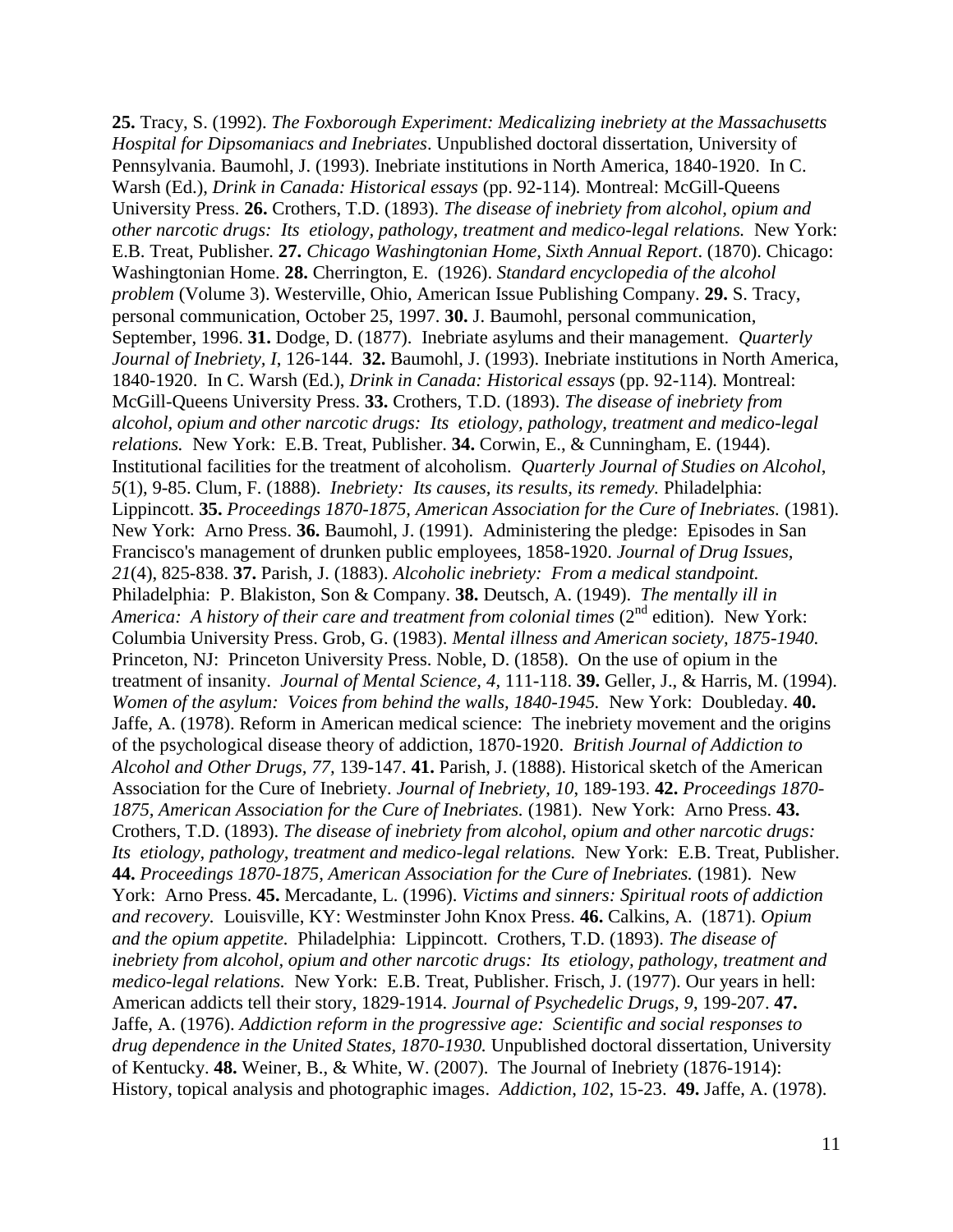Reform in American medical science: The inebriety movement and the origins of the psychological disease theory of addiction, 1870-1920. *British Journal of Addiction to Alcohol and Other Drugs, 77,* 139-147. **50.** Keeley, L. (1881). *The morphine eater, or from bondage to freedom.* Dwight, Illinois: C. L. Palmer Co. **51.** A new movement for the development of asylum treatment of inebriety. (1900). *Quarterly Journal of Inebriety, 22,* 482-487. **52.** Crothers, T.D. (1889). Editorial. *Journal of Inebriety*, *21*(1), 93-94. **53.** Douglas, C. (1900). Historical notes on the sanatorium treatment of alcoholism. *Medical Record*, *57,* 410-411. **54.** Crothers, T.D. (1893). *The disease of inebriety from alcohol, opium and other narcotic drugs: Its etiology, pathology, treatment and medico-legal relations.* New York: E.B. Treat, Publisher. **55.** Pollock, H., & Furbush, E. (1917). Insane, feebleminded, epileptics and inebriates in institutions in the United States. *Mental Hygiene*, *99,* 548-566. **56.** Stoddard, C. (1922). What of the drink cures? *Scientific Temperance Journal, September*, 55-64. **57.** Blumberg, L. (1978). The institutional phase of the Washingtonian Total Abstinence Movement: A research note. *Journal of Studies on Alcohol, 39*, 1591-1606. **58.** Cherrington, E. (1925). *Standard encyclopedia of the alcohol problem* (Volume 1). Westerville, Ohio, American Issue Publishing Company. **59.** Ozarin, L. (1973). Moral treatment and the mental hospital. In J. Rossi, & W. Filstead (Eds.), *The therapeutic community*. New York: Behavioral Publications. **60.** Baumohl, J. (1993). Inebriate institutions in North America, 1840-1920. In C. Warsh (Ed.), *Drink in Canada: Historical essays* (pp. 92-114)*.* Montreal: McGill-Queens University Press. Baumohl, J., & Tracy, S. (1994). Building systems to manage inebriates: The divergent pathways of California and Massachusetts, 1891-1920. *Contemporary Drug Problems*, *21,* 557-597. **61.** Rothman, D. (1990). *The discovery of the asylum: Social order and disorder in the new republic*  $(2^{nd}$ edition)*.* Boston: Little, Brown and Company. **62.** Porter R. (1989). *The social history of madness.* New York: E.P. Dutton. **63.** Rothman, D. (1990). *The discovery of the asylum: Social order and disorder in the new republic* (2<sup>nd</sup> edition). Boston: Little, Brown and Company. **64.** Hall, H. (1982). *Professionalism, psychology, and alcoholism: The Association for the Study of Inebriety, a case study.* Unpublished doctoral dissertation, Rutgers University. **65.** Tracy, S. (1992). *The Foxborough Experiment: Medicalizing inebriety at the Massachusetts Hospital for Dipsomaniacs and Inebriates*. Unpublished doctoral dissertation, University of Pennsylvania. **66.** Baumohl, J. (1986). On asylums, homes, and moral treatment: The case of the San Francisco Home for the Care of Inebriates, 1859-1870. *Contemporary Drug Problems, 13,* 395-445. **67.** Tracy, S. (1992). *The Foxborough Experiment: Medicalizing inebriety at the Massachusetts Hospital for Dipsomaniacs and Inebriates*. Unpublished doctoral dissertation, University of Pennsylvania. **68.** Terry, C., & Pellens, M. (1928). *The opium problem.* Montclair, New Jersey: Patterson Smith. **69.** Tracy, S. (1992). *The Foxborough Experiment: Medicalizing inebriety at the Massachusetts Hospital for Dipsomaniacs and Inebriates*. Unpublished doctoral dissertation, University of Pennsylvania. **70.** Editorial: The charges against Foxborough Asylum. (1894). *Quarterly Journal of Inebriety, 16,* 191-193. **71.** Editorial: The charges against Foxborough Asylum. (1894). *Quarterly Journal of Inebriety, 16,* 191-193. **72.** Hall, H. (1982). *Professionalism, psychology, and alcoholism: The Association for the Study of Inebriety, a case study.* Unpublished doctoral dissertation, Rutgers University.

### **Chapter Five: Inebriate Homes and Asylums: Treatment Philosophies, Methods, and Outcomes**

**73.** Parton, J. (1868). Inebriate asylums, and a visit to one. *The Atlantic Monthly, 22,* 385-404. **74.** Tracy, S. (1992). *The Foxborough Experiment: Medicalizing inebriety at the Massachusetts*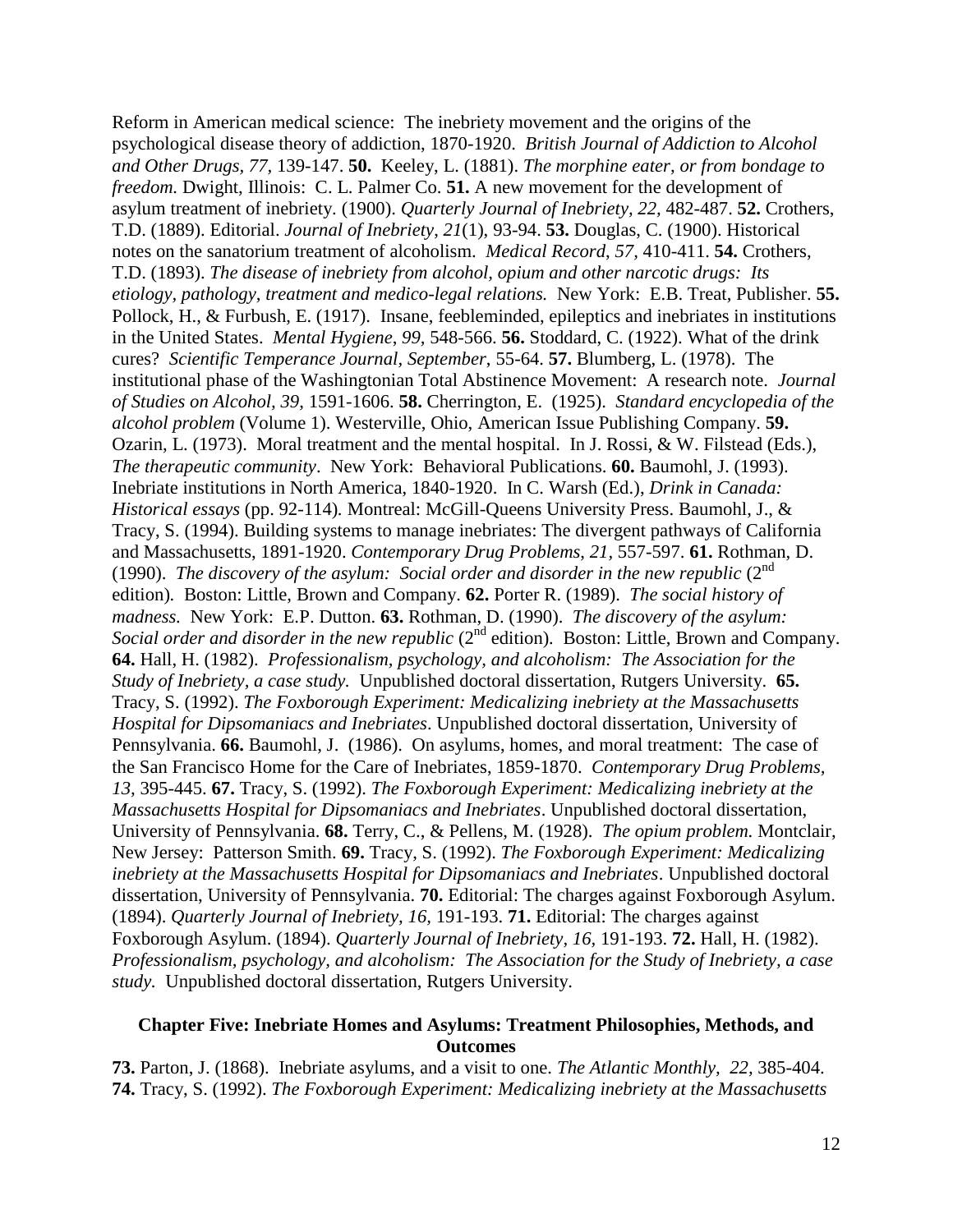*Hospital for Dipsomaniacs and Inebriates*. Unpublished doctoral dissertation, University of Pennsylvania. **75.** *Proceedings 1870-1875, American Association for the Cure of Inebriates.* (1981). New York: Arno Press. **76.** Tracy, S. (1992). *The Foxborough Experiment: Medicalizing inebriety at the Massachusetts Hospital for Dipsomaniacs and Inebriates*. Unpublished doctoral dissertation, University of Pennsylvania. Baumohl, J., & Tracy, S. (1994). Building systems to manage inebriates: The divergent pathways of California and Massachusetts, 1891-1920. *Contemporary Drug Problems*, *21,* 557-597. **77.** Baumohl, J., & Tracy, S. (1994). Building systems to manage inebriates: The divergent pathways of California and Massachusetts, 1891-1920. *Contemporary Drug Problems*, *21,* 557-597. **78.** Tracy, S. (1992). *The Foxborough Experiment: Medicalizing inebriety at the Massachusetts Hospital for Dipsomaniacs and Inebriates*. Unpublished doctoral dissertation, University of Pennsylvania. **79.** Crothers, T.D. (1897). Reformed men as asylum managers. *Quarterly Journal of Inebriety*, *19,* 79-81. **80.** Crothers, T.D. (1897). Reformed men as asylum managers. *Quarterly Journal of Inebriety*, *19,*  79-81. Crothers, T.D. (1902). *Morphinism and narcomanias from other drugs.* Philadelphia: W.B. Saunders & Company. **81.** Kerr, N. (1894). *Inebriety or narcomania: It's etiology, pathology, treatment and jurisprudence* (3rd Edition). New York: J. Selwin Tait & Sons. **82.** Grob, G. (1983). *Mental illness and American society, 1875-1940.* Princeton, NJ: Princeton University Press. Rothman, D. (1980). *Conscience and convenience: The asylum and its alternatives in progressive America.* Boston: Little, Brown & Company. **83.** *Proceedings 1870- 1875, American Association for the Cure of Inebriates.* (1981). New York: Arno Press. **84.** Turner, J. (1888). *History of the first inebriate asylum in the world.* New York: (Privately printed). **85.** Crothers, T.D. (1893). *The disease of inebriety from alcohol, opium and other narcotic drugs: Its etiology, pathology, treatment and medico-legal relations.* New York: E.B. Treat, Publisher. Baumohl, J., & Room, R. (1987). Inebriety, doctors, and the state: Alcoholism treatment institutions before 1940. In M. Galanter (Ed.), *Recent developments in alcoholism: Volume five* (pp. 135-174). New York: Plenum Publishing. **86.** References to problems of alcoholism experienced by African Americans before 1890 come, not from the asylums, but from the prisons. *Proceedings 1870-1875, American Association for the Cure of Inebriates.* (1981). New York: Arno Press. **87.** For example, a Dr. Edwards of Richmond, Virginia noted in an 1893 report that, while African Americans drank, they rarely became drunkards. T.D. Crothers confirmed this by noting that he had not seen a single case of African-American alcohol inebriety during his quarter-century of practice as an inebriety specialist. Crothers, T.D. (1893). *The disease of inebriety from alcohol, opium and other narcotic drugs: Its etiology, pathology, treatment and medico-legal relations.* New York: E.B. Treat, Publisher. **88.** Arthur, T.S. (1877). *Strong drink: The curse and the cure*. Philadelphia: Hubbard. **89.** Tracy, S. (1992). *The Foxborough Experiment: Medicalizing inebriety at the Massachusetts Hospital for Dipsomaniacs and Inebriates*. Unpublished doctoral dissertation, University of Pennsylvania. **90.** Crothers, T.D. (1893). *The disease of inebriety from alcohol, opium and other narcotic drugs: Its etiology, pathology, treatment and medico-legal relations.* New York: E.B. Treat, Publisher. **91.** *Proceedings 1870-1875, American Association for the Cure of Inebriates.* (1981). New York: Arno Press. **92.** *Proceedings 1870-1875, American Association for the Cure of Inebriates.* (1981). New York: Arno Press. Wright, T. (1885). *Inebriism: Pathological and psychological study.* Columbus, Ohio: William G. Hubbard. Crothers, T.D. (1893). *The disease of inebriety from alcohol, opium and other narcotic drugs: Its etiology, pathology, treatment and medicolegal relations.* New York: E.B. Treat, Publisher. Palmer, C. (1898). *Inebriety: Its source, prevention, and cure.* Philadelphia: Union Press. **93.** Tracy, S. (1992). *The Foxborough*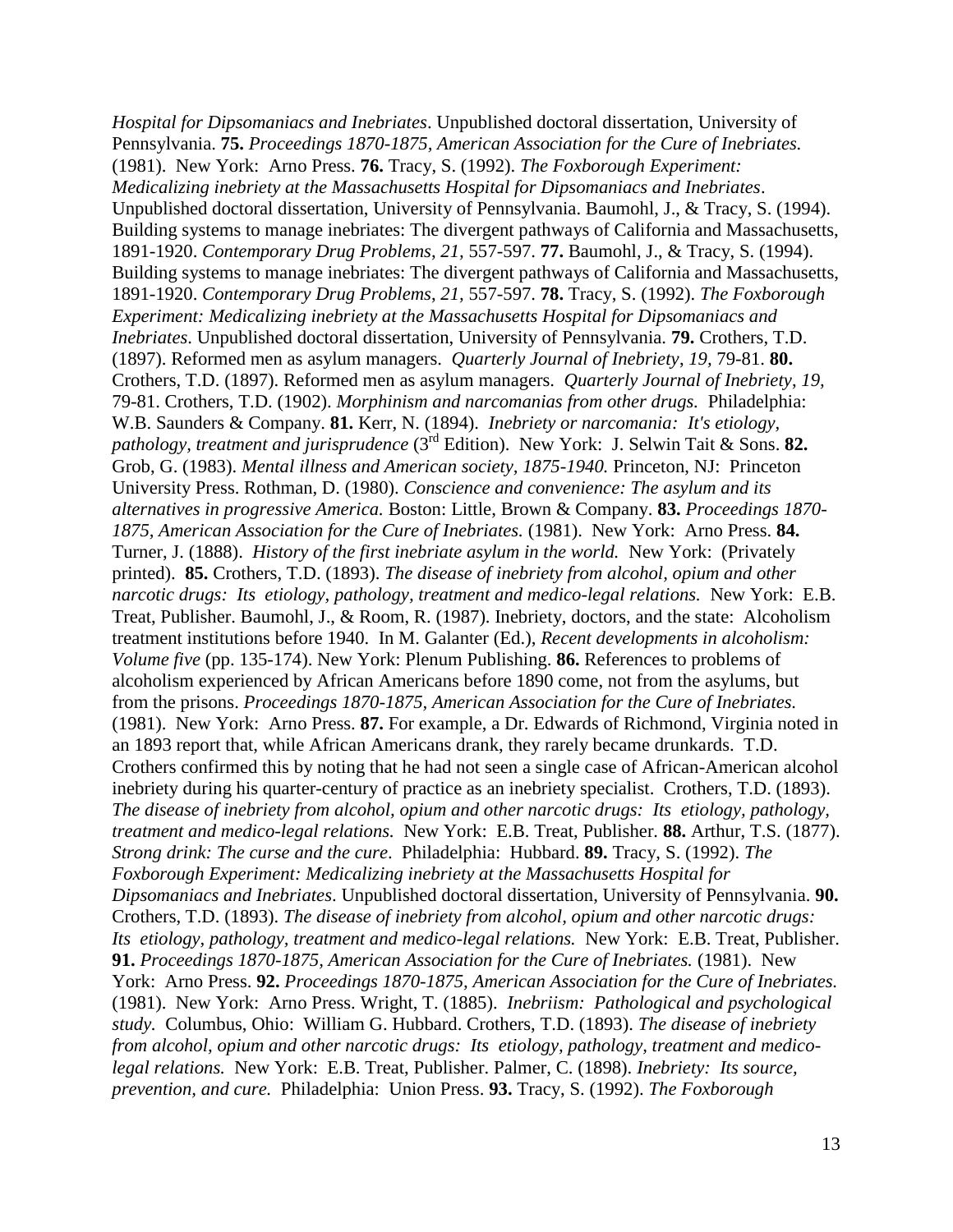*Experiment: Medicalizing inebriety at the Massachusetts Hospital for Dipsomaniacs and Inebriates*. Unpublished doctoral dissertation, University of Pennsylvania. **94.** Crothers, T.D. (1893). *The disease of inebriety from alcohol, opium and other narcotic drugs: Its etiology, pathology, treatment and medico-legal relations.* New York: E.B. Treat, Publisher. Crothers, T. D. (1911). *Inebriety: A clinical treatise on the etiology, symptomatology, neurosis, psychosis and treatment*. Cincinnati, Ohio: Harvey Publishing Company. **95.** Baumohl, J. (1990). Inebriate institutions in North America, 1840-1920. *British Journal on Addictions, 85,* 1187-1204. **96.** Osborn, W. (1907). State care and treatment of inebriates. *Bulletin of Iowa Institutions, 9,* 8-9. **97.** Arthur, T.S. (1877). *Strong drink: The curse and the cure*. Philadelphia: Hubbard. **98.** Baumohl, J., & Room, R. (1987). Inebriety, doctors, and the state: Alcoholism treatment institutions before 1940. In M. Galanter (Ed.), *Recent developments in alcoholism: Volume five*  (pp. 135-174). New York: Plenum Publishing.

Baumohl, J. (1993). Inebriate institutions in North America, 1840-1920. In C. Warsh (Ed.), *Drink in Canada: Historical essays* (pp. 92-114)*.* Montreal: McGill-Queens University Press. **99.** *Proceedings 1870-1875, American Association for the Cure of Inebriates.* (1981). New York: Arno Press. **100.** Crothers, T.D. (1893). *The disease of inebriety from alcohol, opium and other narcotic drugs: Its etiology, pathology, treatment and medico-legal relations.* New York: E.B. Treat, Publisher. **101.** *Proceedings 1870-1875, American Association for the Cure of Inebriates.* (1981). New York: Arno Press. **102.** Dorchester, D. (1884). *The liquor problem in all ages*. New York: Phillips & Hunt. **103.** Baumohl, J. (1990). Inebriate institutions in North America, 1840-1920. *British Journal on Addictions, 85,* 1187-1204. Beard, G. (1871). *Stimulants and narcotics.* New York: G.P. Putnam and Sons. **104.** MacNish, R. (1835). *Anatomy of drunkenness*. New York: William Pearson & Co. **105.** Grindrod, R. (1886). *Bacchus: An essay on the nature, causes, effects and cure of intemperance*. Columbus: J & H Miller, Publisher. (Reprinted from *Bacchus: An essay on the nature, causes, effects and cure of intemperance,* by R. Grindrod, 1840, New York: J. & H.G. Langley). **106.** Anstie, F. (1865). *Stimulants and narcotics: Their mutual relations.* Philadelphia: Lindsay and Blakiston. **107.** Clum, F. (1888). *Inebriety: Its causes, its results, its remedy. Philadelphia: Lippincott.* **108.** Day, A. (1877). Abstract of the Nineteenth Report of the Washingtonian Home for Inebriates, Boston, 1877. *Quarterly Journal of Inebriety, I* (September), 222. Day, A. (1891). Causations of alcoholic inebriety. *Quarterly Journal of Inebriety*, *13*(April), 127. *Proceedings 1870-1875, American Association for the Cure of Inebriates.* (1981). New York: Arno Press. **109.** Kane, H. (1881). *Drugs that enslave.* Philadelphia: Preseley Blakiston. **110.** Palmer, C. (1898). *Inebriety: Its source, prevention, and cure.* Philadelphia: Union Press. **111.** Crothers, T.D. (1891). Are inebriates curable? *Journal of the American Medical Association, 17,* 923-927. Crothers, T.D. (1902). *The drug habits and their treatment*. Chicago: G.P. Englehard & Company. **112.** *Proceedings 1870-1875, American Association for the Cure of Inebriates.* (1981). New York: Arno Press. **113.** Kerr, N. (1894). *Inebriety or narcomania: It's etiology, pathology, treatment*  and jurisprudence (3<sup>rd</sup> Edition). New York: J. Selwin Tait & Sons. **114.** Crothers, T.D. (1902). *Morphinism and narcomanias from other drugs.* Philadelphia: W.B. Saunders & Company. **115.** Meylert, A.P. (1981). Notes on the opium habit. In G. Grob (Ed.), *The medical professions and drug addiction.* New York: Arno Press. (Reprinted from *Notes on the opium habit,* by A.P. Meylert, 1885, New York: G.P. Putnam & Sons). **116.** Clum, F. (1888). *Inebriety: Its causes, its results, its remedy*. Philadelphia: Lippincott. **117.** Clum, F. (1888). *Inebriety: Its causes, its results, its remedy*. Philadelphia: Lippincott. **118.** Hall, K.T., & Appelbaum, P.S. (2002). The origins of commitment for substance abuse in the United States. *Journal of the American*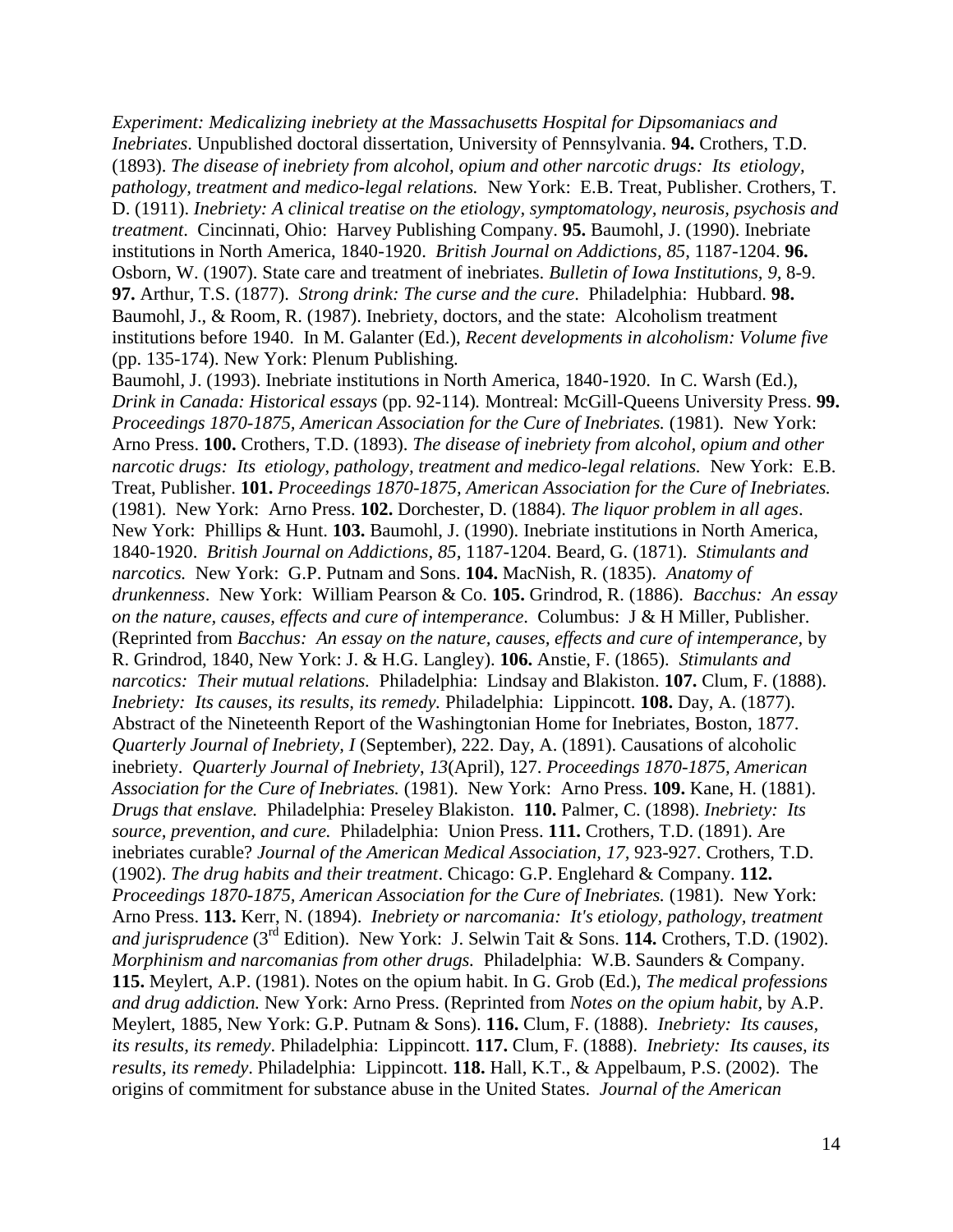*Academy of Psychiatry and Law, 30*(1), 33-45. **119.** Tracy, S. (1992). *The Foxborough Experiment: Medicalizing inebriety at the Massachusetts Hospital for Dipsomaniacs and Inebriates*. Unpublished doctoral dissertation, University of Pennsylvania. **120.** Dana, C. (1891). Inebriety: A study of its causes, duration, prophylaxis, and management. *Quarterly Journal of Inebriety*, *23,* 469-479. **121.** Kane, H. (1881). *Drugs that enslave.* Philadelphia: Preseley Blakiston. **122.** Clum, F. (1888). *Inebriety: Its causes, its results, its remedy*. Philadelphia: Lippincott. **123.** Dodge, D. (1877). Inebriate asylums and their management. *Quarterly Journal of Inebriety, I*, 126-144. **124.** Dodge, D. (1877). Inebriate asylums and their management. *Quarterly Journal of Inebriety, I*, 126-144. **125.** Kerr, N. (1894). *Inebriety or narcomania: It's*   $\widetilde{e}$ *etiology, pathology, treatment and jurisprudence* (3<sup>rd</sup> Edition). New York: J. Selwin Tait & Sons. **126.** Crothers, T.D. (1902). *The drug habits and their treatment*. Chicago: G.P. Englehard & Company. **127.** Crothers, T.D. (1902). *Morphinism and narcomanias from other drugs.* Philadelphia: W.B. Saunders & Company. **128.** Tracy, S. (1997). *Therapeutic and civic ideals in the rehabilitation of inebriates: The evolution of state hospital care for habitual drunkards in Massachusetts, 1890-1920.* Presented at Historical Perspectives on Drug and Alcohol Use in American Society, 1800-1997. College of Physicians of Philadelphia, May 9-11. **129.** Wilkerson, A. (1966). *A history of the concept of alcoholism as a disease.* Unpublished doctoral dissertation, University of Pennsylvania. **130.** MacKenzie, D. (1875). *The Appleton Temporary Home: A record of work.* Boston: T.R. Marvin & Sons. **131.** This term came from the characteristic "gooseflesh" that characterized the addict's skin during opiate withdrawal. **132.** Dodge, D. (1877). Inebriate asylums and their management. *Quarterly Journal of Inebriety, I*, 126-144. **133.** An Inmate of the New York State Asylum. (1869). Our inebriates, harbored and helped. *Atlantic Monthly, 24,* 109-116. **134.** An Inmate of the New York State Asylum. (1869). Our inebriates, harbored and helped. *Atlantic Monthly, 24,* 109-116. **135.** Arthur, T.S. (1877). *Strong drink: The curse and the cure*. Philadelphia: Hubbard. **136.** Tracy, S. (1992). *The Foxborough Experiment: Medicalizing inebriety at the Massachusetts Hospital for Dipsomaniacs and Inebriates*. Unpublished doctoral dissertation, University of Pennsylvania. **137.** Parton, J. (1868). Inebriate asylums, and a visit to one. *The Atlantic Monthly, 22,* 385-404. **138.** Clum, F. (1888). *Inebriety: Its causes, its results, its remedy.* Philadelphia: Lippincott. **139.** *Proceedings 1870- 1875, American Association for the Cure of Inebriates.* (1981). New York: Arno Press. **140.**  Parton, J. (1868). Inebriate asylums, and a visit to one. *The Atlantic Monthly, 22,* 385-404. **141.**  Parton, J. (1868). Inebriate asylums, and a visit to one. *The Atlantic Monthly, 22,* 385-404. **142.**  Ford, J. (1910). The first farm colony for inebriates and its work. *Survey, 25,* 46-55. **143.**  Calhoun, A. (1892). *Is it "A modern miracle?"* New York: People's Publishing Co. **144.**  Crothers, T.D. (1902). *The drug habits and their treatment*. Chicago: G.P. Englehard & Company. **145.** Ludlow, F. (1867). "What shall they do to be saved? *Harper's Magazine, 35,* 377-387. **146.** Kane, H. (1881). *Drugs that enslave.* Philadelphia: Preseley Blakiston. **147.** *First annual report of the Board of Managers of the Washingtonian Home of Chicago* (1865). Chicago: Jameson & Morse. **148.** Dodge, D. (1877). Inebriate asylums and their management. *Quarterly Journal of Inebriety, I,* 126-144. **149.** Arthur, T.S. (1877). *Strong drink: The curse and the cure*. Philadelphia: Hubbard. **150.** An inmate of the New York State Asylum. (1869). Our inebriates, harbored and helped. *Atlantic Monthly, 24*, 109-116. **151.** Kane, H. (1881). *Drugs that enslave.* Philadelphia: Preseley Blakiston. **152.** Palmer, C. (1898). *Inebriety: Its source, prevention, and cure.* Philadelphia: Union Press. **153.** Cutten, G. (1907). *The psychology of alcoholism*. New York: Charles Scribner's Sons. **154.** McKelvey, B. (1977). *American prisons: A history of good intentions.* Montclair, New Jersey: Patterson Smith. **155.** Ford, J. (1910). The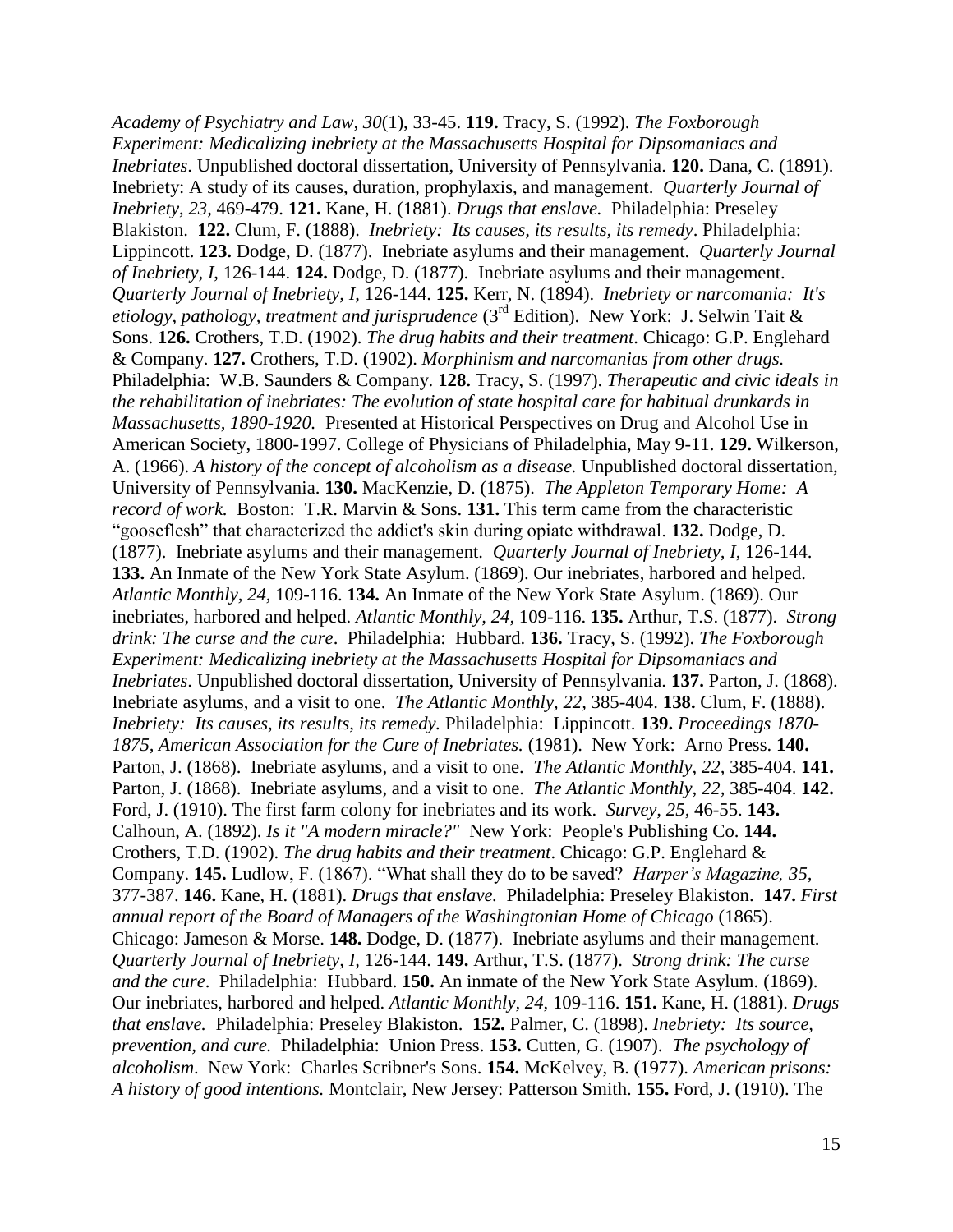first farm colony for inebriates and its work. *Survey, 25,* 46-55. **156.** Parton, J. (1868). Inebriate asylums, and a visit to one. *The Atlantic Monthly, 22,* 385-404. **157.** Tracy, S. (1992). *The Foxborough Experiment: Medicalizing inebriety at the Massachusetts Hospital for Dipsomaniacs and Inebriates*. Unpublished doctoral dissertation, University of Pennsylvania. **158.** *Sixth annual report of the Board of Managers of the Washingtonian Home of Chicago.* (1870). Chicago: Press of Jameson & Morse. **159.** Tracy, S. (1997). *Therapeutic and civic ideals in the rehabilitation of inebriates: The evolution of state hospital care for habitual drunkards in Massachusetts, 1890-1920*. Presented at Historical Perspectives on Drug and Alcohol Use in American Society, 1800-1997. College of Physicians of Philadelphia, May 9-11. **160.** *Proceedings 1870-1875, American Association for the Cure of Inebriates.* (1981). New York: Arno Press. **161.** Parish, J. (1883). *Alcoholic inebriety: From a medical standpoint.* Philadelphia: P. Blakiston, Son & Company. **162.** Crothers, T.D. (1893). *The disease of inebriety from alcohol, opium and other narcotic drugs: Its etiology, pathology, treatment and medico-legal relations.* New York: E.B. Treat, Publisher. **163.** *Proceedings 1870-1875, American Association for the Cure of Inebriates.* (1981). New York: Arno Press. **164.**  Chamberlain, H. (1891). Modern methods of treating inebriety. *Chautaquan, 13,* 494-499. **165.**  Crothers, T.D. (1893). *The disease of inebriety from alcohol, opium and other narcotic drugs: Its etiology, pathology, treatment and medico-legal relations.* New York: E.B. Treat, Publisher. **166.** Tracy, S. (1992). *The Foxborough Experiment: Medicalizing inebriety at the Massachusetts Hospital for Dipsomaniacs and Inebriates*. Unpublished doctoral dissertation, University of Pennsylvania. **167.** Day, A. (1877). Abstract of the Nineteenth Report of the Washingtonian Home for Inebriates, Boston, 1877. *Quarterly Journal of Inebriety, I* (September), 222. **168.**  Davis, N. (1877). Inebriate asylums: The principles that should govern us in the treatment of inebriates and the institutions needed to aid their restoration. *Journal of Inebriety, 2,*80-88. **169.**  Steele, J. (1888). *Hygienic physiology with special reference to the use of alcoholic drinks and narcotics*. New York: American Book Company. Crothers, T.D. (1902). *The drug habits and their treatment*. Chicago: G.P. Englehard & Company. Simonton, T. (1903). The increase of the use of cocaine among the laity in Pittsburg. *Philadelphia Medical Journal, 11,* 556-560*.* Pettey, G. (1913). *Narcotic drug diseases and allied ailments.* Philadelphia: F.A. Davis Co. **170.**  Ellsworth, V. (1897). The first home for inebriates and its work. *Quarterly Journal of Inebriety*, *19,* 278-283. **171.** Crothers, T.D. (1898). Gold cures in inebriety. *Journal of the American Medical Association*, *3*, 756. **172.** Tracy, S. (1992). *The Foxborough Experiment: Medicalizing inebriety at the Massachusetts Hospital for Dipsomaniacs and Inebriates*. Unpublished doctoral dissertation, University of Pennsylvania. **173.** *Proceedings 1870-1875, American Association for the Cure of Inebriates.* (1981). New York: Arno Press. **174.** Geller, J., & Harris, M. (1994). *Women of the asylum: Voices from behind the walls, 1840-1945.* New York: Doubleday. **175.**  Meylert, A.P. (1981). Notes on the opium habit. In G. Grob (Ed.), *The medical professions and drug addiction.* New York: Arno Press. (Reprinted from *Notes on the opium habit,* by A.P. Meylert, 1885, New York: G.P. Putnam & Sons). **176.** Terry, C., & Pellens, M. (1928). *The opium problem.* Montclair, New Jersey: Patterson Smith. **177.** Noble, D. (1858). On the use of opium in the treatment of insanity. *Journal of Mental Science, 4,* 111-118. **178.** Geller, J., & Harris, M. (1994). *Women of the asylum: Voices from behind the walls, 1840-1945.* New York: Doubleday. **179.** Clum, F. (1888). *Inebriety: Its causes, its results, its remedy.* Philadelphia: Lippincott. **180.** Kelley, M. (1899). Women and the drink problem. *The Catholic World*, *69,*  678-687. **181.** *Proceedings 1870-1875, American Association for the Cure of Inebriates.* (1981). New York: Arno Press. **182.** Kelley, M. (1899). Women and the drink problem. *The Catholic*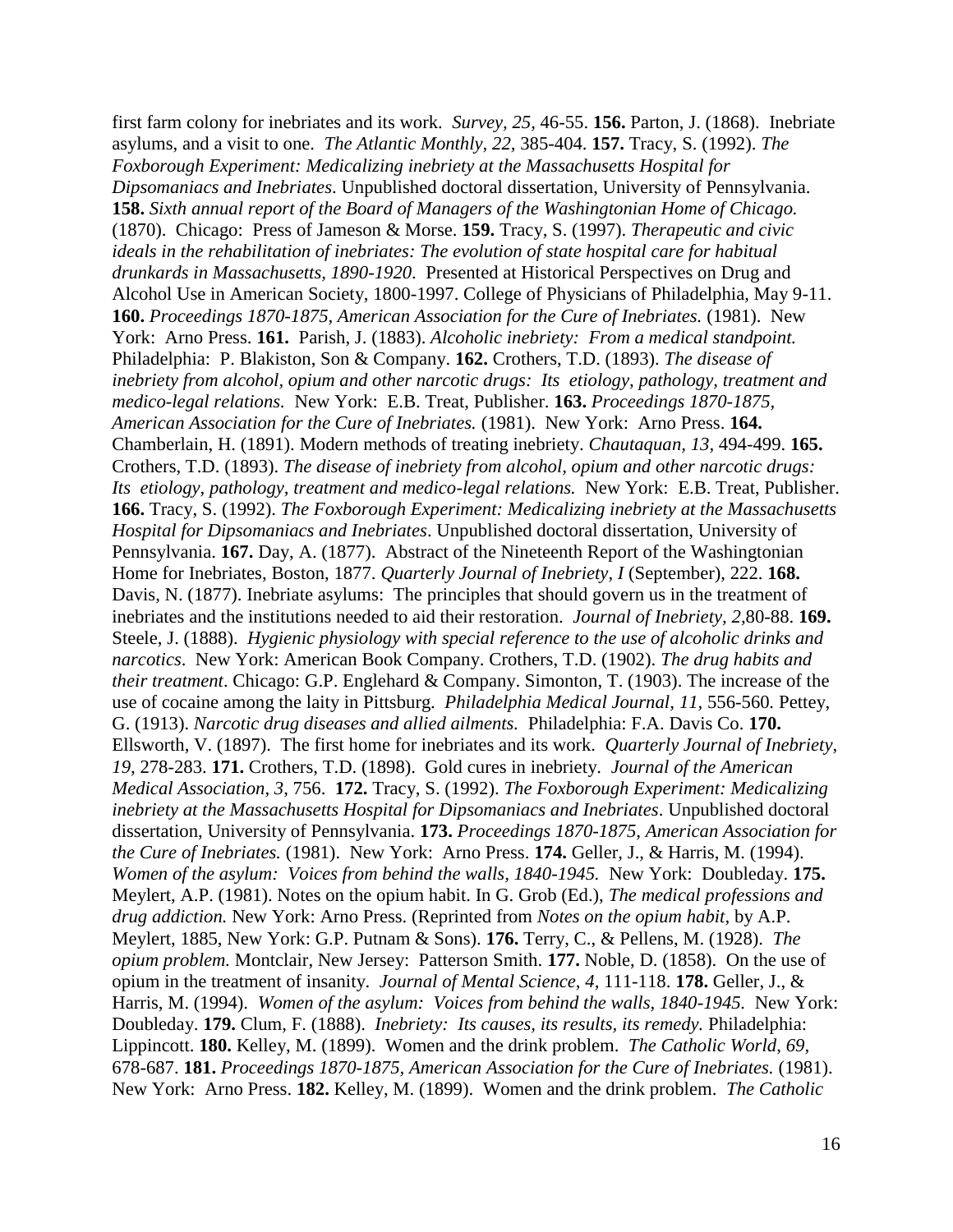*World*, *69,* 678-687. **183.** Kelley, M. (1899). Women and the drink problem. *The Catholic World*, *69,* 678-687. **184.** MacNish, R. (1835). *Anatomy of drunkenness*. New York: William Pearson & Co. **185.** Beard, G. (1871). *Stimulants and narcotics.* New York: G.P. Putnam and Sons. **186.** *Proceedings 1870-1875, American Association for the Cure of Inebriates.* (1981). New York: Arno Press. **187.** *Proceedings 1870-1875, American Association for the Cure of Inebriates.* (1981). New York: Arno Press. **188.** Crothers, T.D. (1878). Inebriety in women. *Quarterly Journal of Inebriety*, *2,* 247-248. **189.** Hubbard, F. (1881). *The opium habit and alcoholism.* New York: A.S. Barnes & Co. **190.** Hall, L. (1888). Inebriety in women: Its causes and results. *Quarterly Journal of Inebriety*, *5,* 223-224. Peterson, F. (1893). The treatment of alcoholic inebriety. *Journal of the American Medical Association, 20,* 408-411. **191.** Kerr, N. (1894). *Inebriety or narcomania: It's etiology, pathology, treatment and jurisprudence* (Third Edition). New York: J. Selwin Tait & Sons. **192.** Kerr, N. (1894). *Inebriety or narcomania: It's etiology, pathology, treatment and jurisprudence* (Third Edition). New York: J. Selwin Tait & Sons. **193.** Sparks, A. (1898). Alcoholism in women: Its causes, consequence, and cure. *Quarterly Journal of Inebriety, 20,* 31-37. **194.** Smith, H. (1901). Alcohol in relation to women. *Quarterly Journal of Inebriety, 23,* 190-193. **195.** Partridge, G. (1912). *Studies in the psychology of intemperance.* New York: Sturgis & Walton Company. **196.** Doner. T. (1878). *Eleven years a drunkard: The life of Thomas Doner*. Sycamore, IL: Arnold Brothers. **197.** Johnson, L. (1843). *Martha Washingtonianism: A history of the Ladies' Temperance Benevolent Societies*. Boston: Saxton, Peirce & Company. **198.** Baumohl, J. (1986b). On asylums, homes, and moral treatment: The case of the San Francisco Home for the Care of Inebriates, 1859-1870. *Contemporary Drug Problems, 13,* 395-445. **199.** Bordin, R. (1990). *Women and temperance.* New Brunswick: Rutgers University Press. **200.** Baumohl, J. (1993). Inebriate institutions in North America, 1840-1920. In C. Warsh (Ed.), *Drink in Canada: Historical essays* (pp. 92-114)*.* Montreal: McGill-Queens University Press. **201.** Turner, J. (1888). *History of the first inebriate asylum in the world.* New York: (Privately printed). **202.** McKelvey, B. (1977). *American prisons: A history of good intentions.* Montclair, New Jersey: Patterson Smith. Grob, G. (1983). *Mental illness and American society, 1875-1940.* Princeton, NJ: Princeton University Press. Freedman, E. (1974). Their sisters' keepers: An historical perspective on female correctional institutions in the United States, 1870-1900. *Feminist Studies*, *2,* 82-86. **203.** Blumberg, L. (1978). The institutional phase of the Washingtonian Total Abstinence Movement: A research note. *Journal of Studies on Alcohol, 39,* 1591-1606. Kerr, N. (1894). *Inebriety or narcomania: It's etiology, pathology, treatment and jurisprudence* (Third Edition). New York: J. Selwin Tait & Sons. Peterson, F. (1893). The treatment of alcoholic inebriety. *Journal of the American Medical Association, 20*, 408-411. **204.** Lender, M. (1981). Women alcoholics: Prevalence estimates and their problems as reflected in turn-of-the-century institutional data*. International Journal of the Addictions*, *16*(3), 443-448. **205.** Kerr, N. (1894). *Inebriety or narcomania: It's etiology, pathology, treatment and jurisprudence* (Third Edition). New York: J. Selwin Tait & Sons. **206.** Crothers, T.D. (1878). Inebriety in women. *Quarterly Journal of Inebriety*, *2,* 247- 248. Mattison, J. (1898). Morphinism in women. *Quarterly Journal of Inebriety*, *20,* 202-208. Sparks, A. (1897). Alcoholism in women. *Medical Record*, *52,* 699-701. **207.** Sparks, A. (1897). Alcoholism in women. *Medical Record*, *52,* 699-701. Crothers, T.D. (1878). Inebriety in women. *Quarterly Journal of Inebriety*, *2,* 247-248.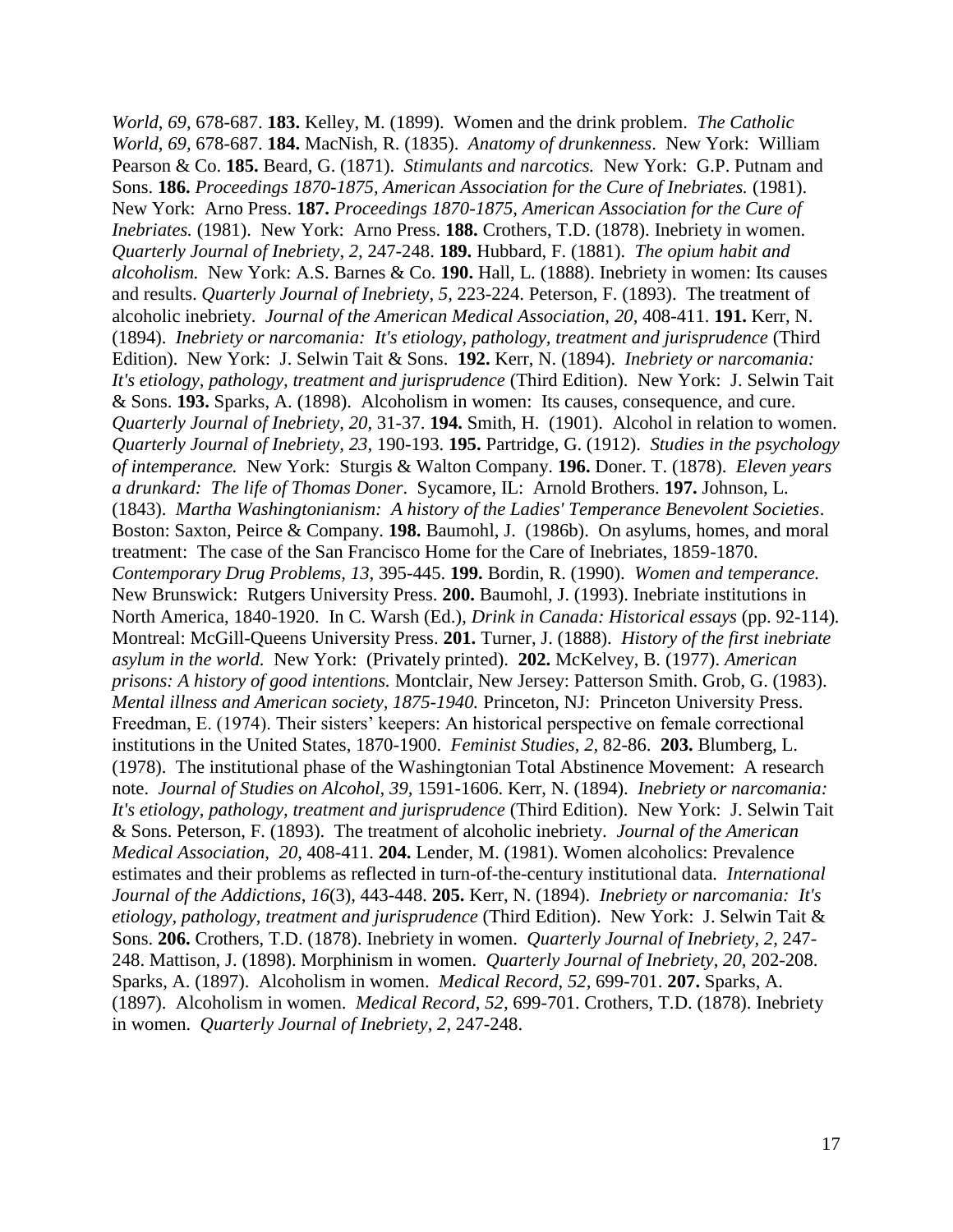#### **Chapter Six: Four Institutional Histories**

**208.** The New York State Inebriate Asylum is often credited with being the first specialized institution for the treatment of inebriety, in spite of the fact that the Washingtonian homes in Boston and Chicago predate the opening of the New York facility. This may be attributable to Dr. Turner's early (1846) advocacy role in the asylum movement and to distinctions between an inebriate "home" and an inebriate "asylum." **209.** Turner, J. (1888). *History of the first inebriate asylum in the world.* New York: (Privately printed). **210.** Turner, J. (1888). *History of the first inebriate asylum in the world.* New York: (Privately printed). **211.** Cassedy, J. (1976). An early American hangover: The medical professional and intemperance. *Bulletin of the History of Medicine, 50,* 405-413. **212.** Turner, J. (1888). *History of the first inebriate asylum in the world.* New York: (Privately printed). **213.** Crothers, T.D. (1912). A review of the history and literature of inebriety, the first journal and its work to present. *Journal of Inebriety, 33,* 139-151. **214.** Turner, J. (1888). *History of the first inebriate asylum in the world.* New York: (Privately printed). **215.** Voegtlin, W., & Lemere, F. (1942). The treatment of alcohol addiction: A review of the literature. *Quarterly Journal of Studies on Alcohol*, *2,* 717-803. Crowley, J.W., & White, W.L. (2004). *Drunkard's refuge: The lessons of the New York State Inebriate Asylum*. Amherst and Boston: University of Massachusetts Press. **216.** Brown, E. (1985). What shall we do with the Inebriate? Asylum treatment and the disease concept of alcoholism in the late nineteenth century. *Journal of the History of the Behavioral Sciences, 21*, 48-59. **217.** Crothers, T.D. (1914). The pioneer founder of America's inebriate state hospital. *Alienist and Neurologist*, *35,*  40-60. **218.** Jewitt, C. (1849). *Speeches, poems, and miscellaneous writing on subjects connected with temperance and the liquor traffic.* Boston: Joyn P. Jewitt. **219.** *Proceedings 1870-1875, American Association for the Cure of Inebriates.* (1981). New York: Arno Press. Harrison, D. (1860). A voice from the Washingtonian home. Boston: Redding & Company. **220.** Ellsworth, V. (1897). The first home for inebriates and its work. *Quarterly Journal of Inebriety*, *19,* 278- 283. **221.** Harrison, D. (1860). A voice from the Washingtonian home. Boston: Redding & Company. **222.** Howard, G. (1941-1942). Alcoholism: Its treatment at the Washingtonian Hospital. *Scientific Temperance Journal*, *49*(3&4), 57-60, 74-76,91-95. **223.** Blumberg, L. (1978). The institutional phase of the Washingtonian Total Abstinence Movement: A research note. *Journal of Studies on Alcohol, 39*, 1591-1606. **224.** Martha Washington Alcoholic Treatment Center relieves suffering--with AA help, here's how. (1971). *Alcoholism and Drug Abuse Week, 22*(6), 1,5 (July-August). **225.** Washingtonian Home, Chicago, IL. (1884). *Quarterly Journal of Inebriety, 6*(4), 249-251. **226.** *Proceedings 1870-1875, American Association for the Cure of Inebriates.* (1981). New York: Arno Press. **227.** *Martha Washington Hospital: 1863-1988.* (1988). Chicago: Martha Washington Hospital. **228.** Baumohl, J. (1986a). *Dashaways and doctors: The treatment of habitual drunkards in San Francisco from the gold rush to prohibition.* Unpublished Doctoral Dissertation, University of California. **229.** Baumohl, J. (1986b). On asylums, homes, and moral treatment: The case of the San Francisco Home for the Care of Inebriates, 1859-1870. *Contemporary Drug Problems, 13,* 395-445. **230.** Baumohl, J. (1986a). *Dashaways and doctors: The treatment of habitual drunkards in San Francisco from the gold rush to prohibition.* Unpublished Doctoral Dissertation, University of California. **231.** Baumohl, J. (1986b). On asylums, homes, and moral treatment: The case of the San Francisco Home for the Care of Inebriates, 1859-1870. *Contemporary Drug Problems, 13,* 395-445. **232.** Baumohl, J. (1986a). *Dashaways and doctors: The treatment of habitual drunkards in San Francisco from the gold rush to prohibition.* Unpublished Doctoral Dissertation, University of California. **233.** Baumohl, J. (1986b). On asylums, homes, and moral treatment: The case of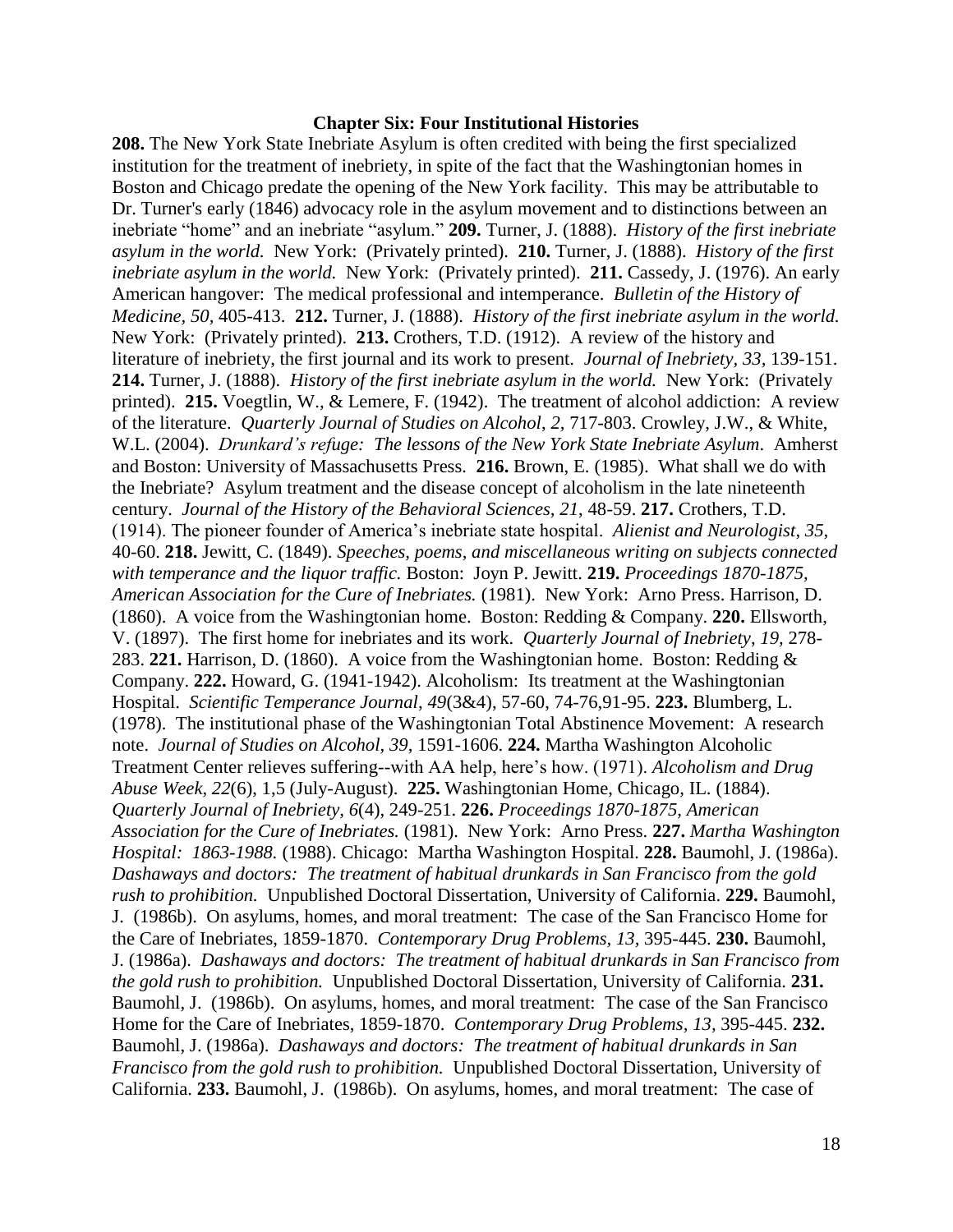the San Francisco Home for the Care of Inebriates, 1859-1870. *Contemporary Drug Problems, 13,* 395-445.

**Chapter Seven: Franchising Addiction Treatment: The Keeley Institutes 234.** The work constructing the history of the Keeley Institute was enriched by discussions with James Oughton, Jr. and Mrs. Anne Withrow, and by three unpublished manuscripts by Ben Scott, Paul Weitz, and Mary Sigler. Paul was a bubbling fountain of information and resources on Keeley, and his help is gratefully acknowledged. **235.** All of these cures are mentioned in the early (1890s) correspondence of Dr. Leslie Keeley—Illinois State Historical Library, Letterpress Volume K4. **236.** James Oughton, Jr. Interview, July 11, 1995. **237.** Inside the history of The Keeley Cure. (1907). *Journal of the American Medical Association, 49,* 1861-1864, 1941-1951. **238.** Inside the Keeley Institute. (1960). *The Magazine of Livingston County, 1,* 9-11. **239.** Morgan, H. (1989). "No, thank you. I've been to Dwight": Reflections on the Keeley Cure for alcoholism. *Illinois Historical Journal, 82*(3), 147-166. **240.** Clark, C. (1893). *The perfect Keeley Cure; Incidents at Dwight and "through the valley of the shadow" into the perfect light*. Milwaukee, WI: Clark. Scott, B. (1974). *Keeleyism: A history of Dr. Leslie Keeley's gold cure for alcoholism*. Unpublished Master's Thesis, Illinois State University. **241.** Barclay, G. (1964). The Keeley League. *Journal of the Illinois State Historical Society, 57,* 341-365. **242.** Scott, B. (1974). *Keeleyism: A history of Dr. Leslie Keeley's gold cure for alcoholism*. Unpublished Master's Thesis, Illinois State University. **243.** Barclay, G. (1964). The Keeley League. *Journal of the Illinois State Historical Society, 57,* 341-365. **244.** Scott, B. (1974). *Keeleyism: A history of Dr. Leslie Keeley's gold cure for alcoholism*. Unpublished Master's Thesis, Illinois State University. **245.** Morgan, H. (1989). "No, thank you. I've been to Dwight": Reflections on the Keeley Cure for alcoholism. *Illinois Historical Journal, 82*(3), 147-166. **246.** Hargreaves, F. (1880). *Gold as a cure for drunkenness! Being an account of the double chloride of gold discovery recently made by Dr. L.E. Keeley of Dwight, Illinois*. Dwight, Illinois: Keeley Institute. Keeley, L. (1892). Drunkenness, a curable disease. *American Journal of Politics, 1,*  27-43. **247.** Keeley, L. (1893). *Drunkenness and heredity and the inebriety of childhood*. Dwight, Illinois: Keeley Institute. **248.** Keeley, L. (1882). *An essay upon the morphine and opium habit.* Dwight, IL: The Keeley Institute. **249.** Keeley, L. (1896). *The non-heredity of inebriety*. Chicago: S.C. Griggs & Company. **250.** Sigler, M. (1993). *A sobering trip to Dwight*. Unpublished manuscript. Speed, J. (1891). Dr. Keeley's treatment for drunkenness. *Harper's Weekly, 35*, 755-756. **251.** Keeley Archives, Bound Volume 286. **252.** Keeley Archives, Advertising Pamphlets, Box 57. **253.** Sagendorph, K. (1940). The Keeley Cure. *Coronet*, *9*, 13- 18. **254.** Keeley Archives, Box 76, File "Source of Patients." **255.** Calhoun, A. (1892). *Is it "A modern miracle?"* New York: People's Publishing Co. **256.** Warsh, C. (1988). Adventures in maritime quackery: The Leslie E. Keeley Gold Cure Institute of Fredericton, N.B. *Accedences*, *17*(2), 109-130. **257.** Crothers, T.D. (1897). Reformed men as asylum managers. *Quarterly Journal of Inebriety, 19*, 79-81. **258.** Keeley Archives, The Leslie E. Keeley Company Physician's Record, Bound Volume 267. **259.** *Instructions to attendants*. (ND). Dwight, IL: The Keeley Institute. **260.** *Rules, regulations and instructions of the Keeley Institute.* (ND). Dwight, IL: The Keeley Institute. **261.** Mrs. Anne Withrow, Personal interview, August 25, 1995. **262.** James Oughton, Jr., Personal interviews, July 11, 1995, January 29, 1996. **263.** Barclay, G. (1964). The Keeley League. *Journal of the Illinois State Historical Society, 57,* 341-365. **264.** Calhoun, A. (1892). *Is it "A modern miracle?"* New York: People's Publishing Co. **265.** Keeley, L. (1897). *Opium: Its use, abuse and cure.* Dwight, Illinois: Banner of Gold Company. **266.**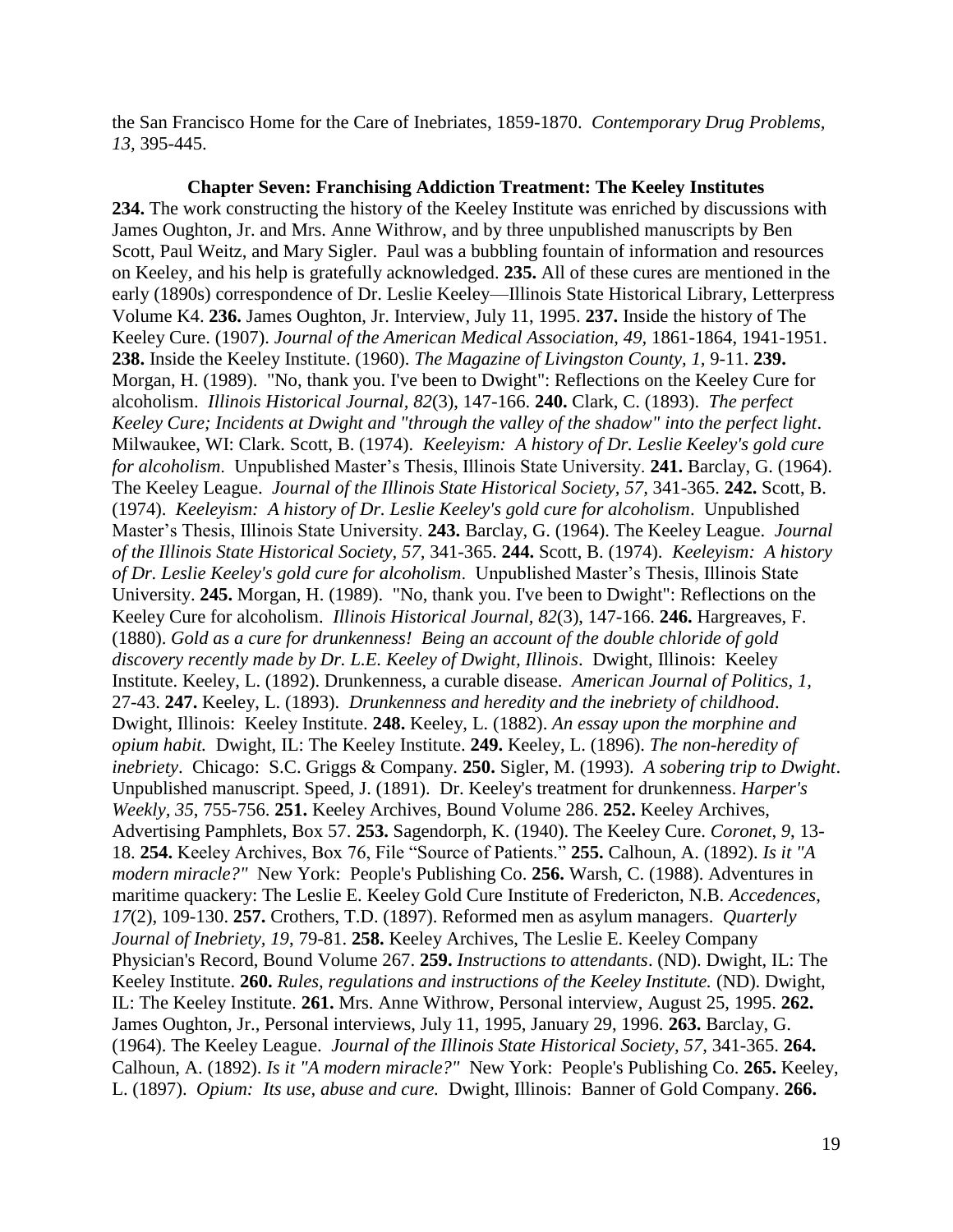*To the Keeley Graduate.* (ND). Dwight, Illinois: The Keeley Institute. **267.** Clark, C. (1893). *The perfect Keeley Cure; Incidents at Dwight and "through the valley of the shadow" into the perfect light.* Milwaukee, WI: Clark. **268.** Keeley Archives, Bound Volume 152, p. 38. **269.**  Keeley Archives, Bound Volume 152, p. 100. **270.** Keeley Archives, Bound Volume 152. **271.** Hargreaves, F. (1880). *Gold as a cure for drunkenness! Being an account of the double chloride of gold discovery recently made by Dr. L.E. Keeley of Dwight, Illinois*. Dwight, Illinois: Keeley Institute. **272.** Keeley Archives, Letterpress, Volume K4. **273.** Calhoun, A. (1892). *Is it "A modern miracle?"* New York: People's Publishing Co. **274.** Calhoun, A. (1892). *Is it "A modern miracle?"* New York: People's Publishing Co. **275.** Weitz, P. (1989). *The Keeley Treatment: A description and analysis*. Unpublished Master's Thesis. Park Forest, Illinois: Governors State University. **276.** Flinn, J. (1892). The Keeley League and its purpose. *American Journal of Politics*, *1*(December), 654-666. **277.** Barclay, G. (1964). The Keeley League. *Journal of the Illinois State Historical Society, 57,* 341-365. **278.** The horseshoe symbol was chosen because the first meeting of what came to be the Keeley League was held in a blacksmith shop. Flinn, J. (1892). The Keeley League and its purpose. *American Journal of Politics*, *1*(December), 654-666. **279.** Barclay, G. (1964). The Keeley League. *Journal of the Illinois State Historical Society, 57,* 341-365. **280.** Weitz, P. (1989). *The Keeley Treatment: A description and analysis*. Unpublished Master's Thesis. Park Forest, Illinois: Governors State University. **281.** Scott, B. (1974). *Keeleyism: A history of Dr. Leslie Keeley's gold cure for alcoholism*. Unpublished Master's Thesis, Illinois State University. **282.** "Account of an Interview with John Kelly" (Box 23, Keeley Institute Records, Illinois State Historical Society. **283.** Scott, B. (1974). *Keeleyism: A history of Dr. Leslie Keeley's gold cure for alcoholism*. Unpublished Master's Thesis, Illinois State University. **284.** The Neal contract is in the William Hefland Collection. **285.** Hargreaves, F. (1880). *Gold as a cure for drunkenness! Being an account of the double chloride of gold discovery recently made by Dr. L.E. Keeley of Dwight, Illinois*. Dwight, Illinois: Keeley Institute. **286.** Keeley, L. (1891). My gold cure. *North American Review*, *153*(December), 759-761. Speed, J. (1891). Dr. Keeley's treatment for drunkenness. *Harper's Weekly, 35*, 755-756. Haskell, W. (1896). Keeley cure for inebriety. *The Arena*, *16*(July), 222-227. **287.** Keeley, L. (1892). Drunkenness, a curable disease. *American Journal of Politics, 1,* 27-43. **288.** Keeley, L. (1897). *Opium: Its use, abuse and cure.* Dwight, Illinois: Banner of Gold Company. **289.** Scott, B. (1974). *Keeleyism: A history of Dr. Leslie Keeley's gold cure for alcoholism*. Unpublished Master's Thesis, Illinois State University. Helfand, W. (1996). Selling addiction cures. *Transactions & studies of the College of Physicians of Philadelphia Series, 18,* 85-108. **290.** Key, B. (Circa 1894). *Good advice and practical hints relative to the opium, morphine, chloral, whiskey, cocaine and kindred habits (or diseases) and their treatment and cure*. Chattanooga, Tennessee: Dr. Bailey P. Key. **291.** Morgan, H. (1989). "No, thank you. I've been to Dwight": Reflections on the Keeley Cure for alcoholism. *Illinois Historical Journal, 82*(3), 147-166. **292.** Keeley, L. (1892). Drunkenness, a curable disease. *American Journal of Politics, 1*, 27-43. **293.** Kerr, N. (1892). Secret specifics for inebriety. *Quarterly Journal of Inebriety, 14,* 350-351. **294.** Clark, C. (1893). *The perfect Keeley Cure; Incidents at Dwight and "through the valley of the shadow" into the perfect light.* Milwaukee, WI: Clark. **295.** Keeley's practice of keeping his formula secret was typical of the addiction institute cures and mail order cures. The Gatlin Institue sued Dr. Benjamin Neal, a one-time employee, for stealing their formula and starting his own chain of addiction cure institutes. Dr Neal, for his part, maintained that he kept his formula secret because it required special competence to administer. (The Modern Method for Treatment of Alcoholism, AMA Archives,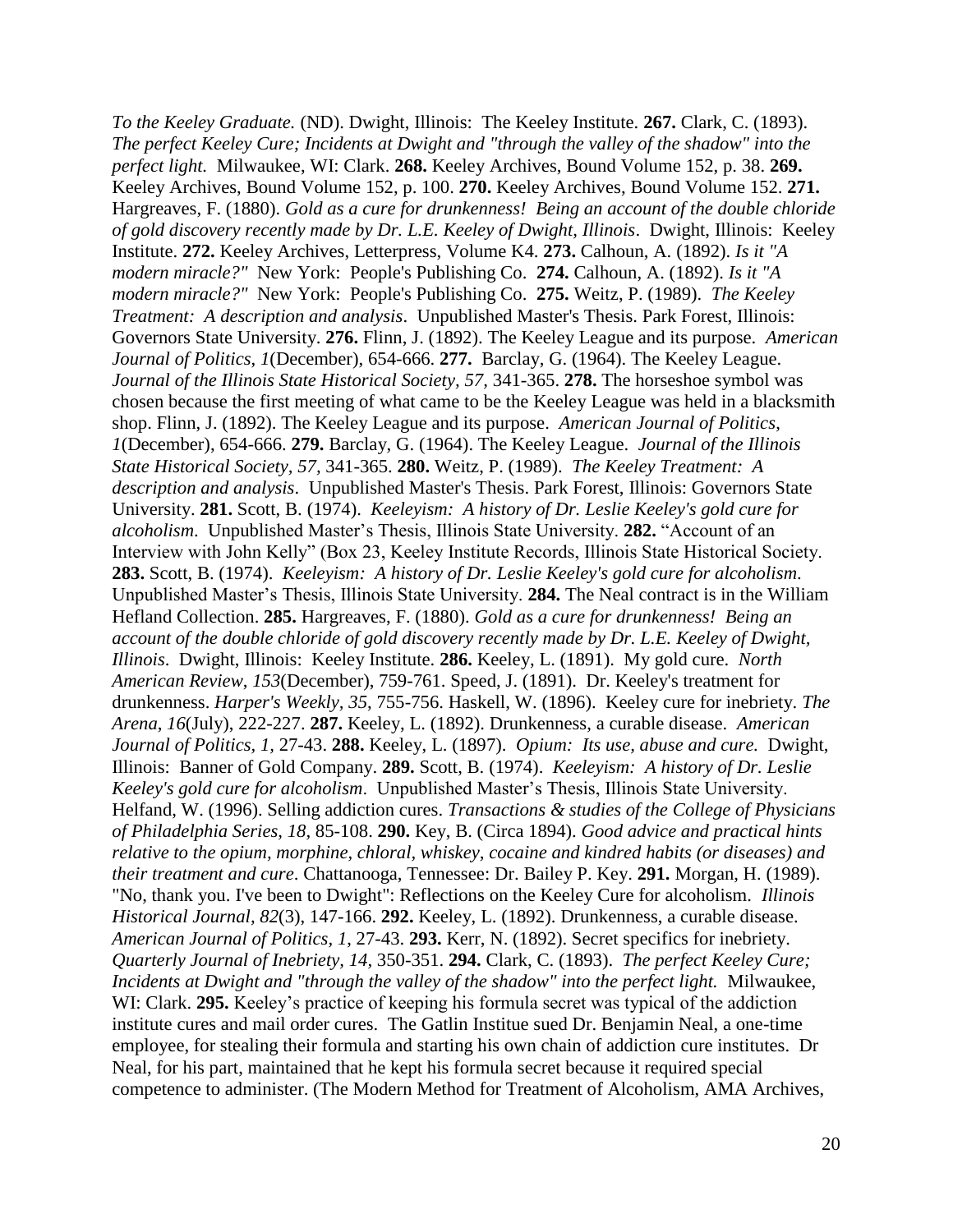Box 0033-13). **296.** Evans, B. (1893). Keeleyism and Keeley methods, with some statistics. *Medical News*, *62,* 477-484. **297.** Crothers, T.D. (1898). Gold cures in inebriety. *Journal of the American Medical Association*, *3*, 756. **298.** Chapman, C. (1893). The bichloride of gold treatment for dipsomania. *Chicago Medical Recorder, 4,* 104-111. Evans, B. (1893). Keeleyism and Keeley methods, with some statistics. *Medical News*, *62,* 477-484. **299.** Speed, J. (1891). Dr. Keeley's treatment for drunkenness. *Harper's Weekly, 35*, 755-756. **300.** Scott, B. (1974). *Keeleyism: A history of Dr. Leslie Keeley's gold cure for alcoholism*. Unpublished Master's Thesis, Illinois State University. Weitz, P. (1989). *The Keeley Treatment: A description and analysis*. Unpublished Master's Thesis. Park Forest, Illinois: Governors State University. **301.** Mines, J. (1891). Drunkenness is curable. *The North American Review*, *153,*  442-449. **302.** Buckley, 1895, article without journal designation. Keeley Archives. **303.** Keeley, L. (1897). *Opium: Its use, abuse and cure.* Dwight, Illinois: Banner of Gold Company. **304.** Inside the history of The Keeley Cure. (1907). *Journal of the American Medical Association, 49*, 1861-1864, 1941-1951. **305.** Dewey, R. (1892). Insanity following the Keeley Treatment for Inebriety. *International Medical Magazine, 1*, 1142-1152. **306.** Weitz, P. (1989). *The Keeley Treatment: A description and analysis*. Unpublished Master's Thesis. Park Forest, Illinois: Governors State University. **307.** Weitz, P. (1989). *The Keeley Treatment: A description and analysis*. Unpublished Master's Thesis. Park Forest, Illinois: Governors State University. **308.** Keeley Institute building is used by bootleggers. (1920, August 5). *Los Angeles Times*, p. 3. **309.** Ruff, C. (1972). The Keeley Institute. *Illinois History, 8,* 193-194. **310.** Sigler, M. (1993). *A sobering trip to Dwight*. Unpublished manuscript. **311.** Weitz, P. (1989). *The Keeley Treatment: A description and analysis*. Unpublished Master's Thesis. Park Forest, Illinois: Governors State University. **312.** James Oughton, Jr., Personal interviews, July 11, 1995, January 29, 1996. **313.** James Oughton, Jr., Personal interview, July 11, 1995. Mrs. Anne Withrow, Personal interview, August 25, 1995. **314.** Spreng, R. (1948). *Alcoholism and the Keeley Treatment.* Presented at the North Central Illinois Medical Association, Princeton, Illinois. Rendolph, V. (1940). *Booze fighter on furlough.* Unpublished manuscript, Illinois State Historical Library, Keeley Papers, Box 57. **315.** Inside the Keeley Institute. (1960). *The Magazine of Livingston County, 1,* 9-11. Weitz, P. (1989). *The Keeley Treatment: A description and analysis*. Unpublished Master's Thesis. Park Forest, Illinois: Governors State University. **316.** Peterson, in an 1893 article in the *Journal of the American Medical Association* reported: "The so-called gold cure of Keeley, upon analysis, was found to contain about 1/32 of a grain of muriate of ammonia, 1/16 grain of aloin, and 45 minims of compound tincture of cinchoma. His hypodermic injection was ascertained to be composed of sulphate of strychnia, atropia, and boric acid." Peterson, F. (1893). The treatment of alcoholic inebriety. *Journal of the American Medical Association, 20,* 408-411. **317.** Keeley, L. (1893). *Drunkenness and heredity and the inebriety of childhood*. Dwight, Illinois: Keeley Institute. **318.** Symptoms included dilated pupils, blurred vision, dryness of the mouth and throat, skin rash, short-term memory loss, mild confusion, dizziness, weakness, and temporary loss of sexual libido. **319.** It is perhaps a touch of irony that Keeley himself discussed atropine in his 1897 book *Opium: Its Use, Abuse, and Cure* and described symptoms of its use that precisely matched the symptoms his patients described experiencing during their first week of Double Chloride of Gold Treatments. Keeley, L. (1897). *Opium: Its use, abuse and cure.* Dwight, Illinois: Banner of Gold Company. **320.** An 1893 report critical of the Keeley method attributed this lost appetite for alcohol to the nausea-inducing injections of apomorphine. Apomorphine emerged in the twentieth century as a nauseant drug used in aversion therapy. Chapman, C. (1893). The bichloride of gold treatment for dipsomania. *Chicago Medical*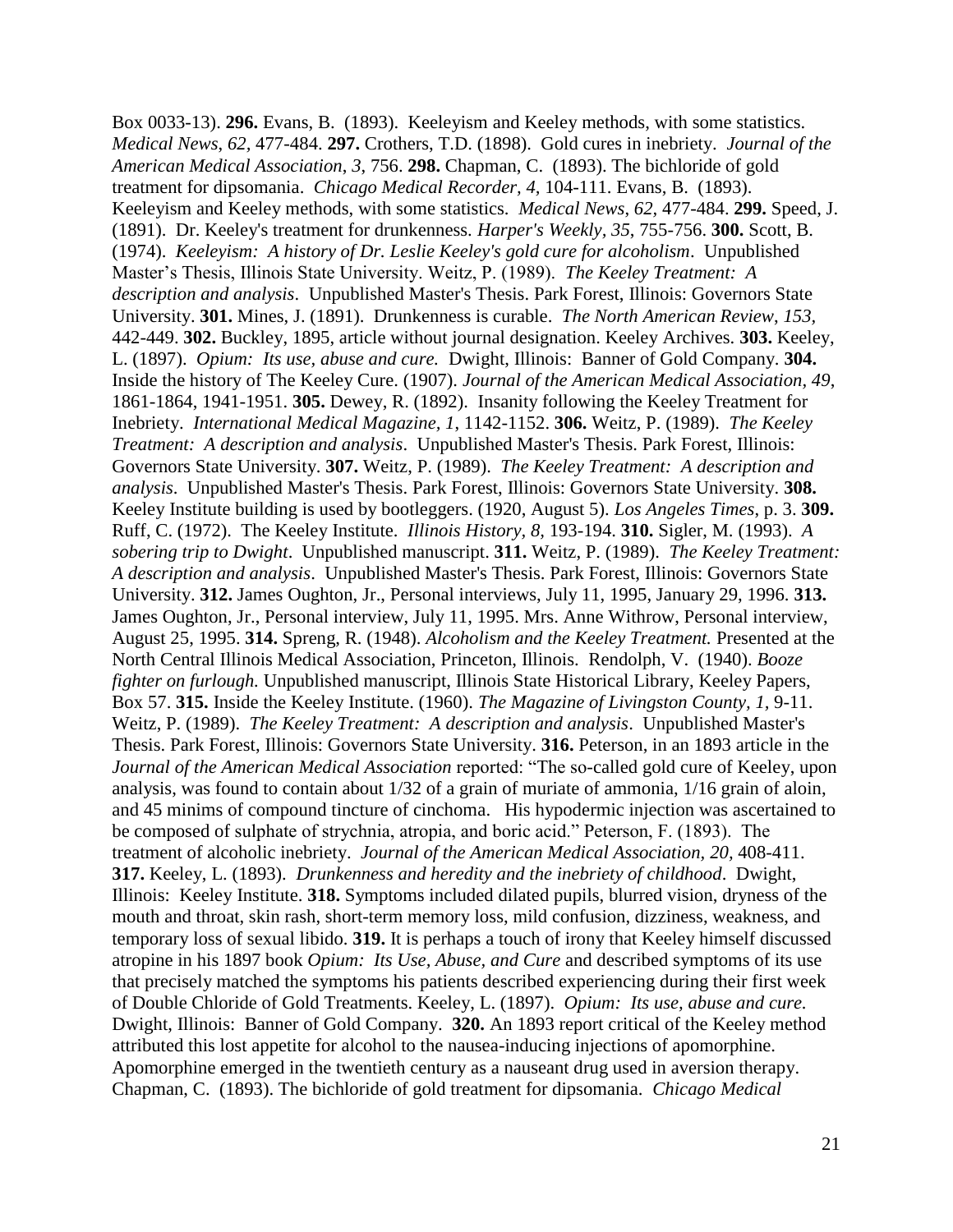*Recorder, 4,* 104-111. **321.** Bannister, H. (1892). The Bichloride of Gold cure for inebriety. *American Journal of Insanity, 48,* 470-475. **322.** Baumohl, J. (1993). Inebriate institutions in North America, 1840-1920. In C. Warsh (Ed.), *Drink in Canada: Historical essays* (pp. 92-114)*.* Montreal: McGill-Queens University Press. Warsh, C. (1988). Adventures in maritime quackery: The Leslie E. Keeley Gold Cure Institute of Fredericton, N.B. *Accedences*, *17*(2), 109-130.

#### **Chapter Eight: Miracle Cures for Alcoholism and Other Addictions**

**323.** Rogers, A. (1913). Some observations during eighteen years experience with drug and liquor habitues. *Wisconsin Medical Journal, 12*, 43. **324.** DeCorse, C. (1984). Elixirs, nerve tonics, and panaceas: The medicine trade in nineteenth-century New Hampshire. *Historical New Hampshire, 39,* 1-23. **325.** Furnas, J. (1965). *The life and times of the late demon rum*. London: W.H. Allen. Cherrington, E. (1926). *Standard encyclopedia of the alcohol problem* (Volume 3). Westerville, Ohio, American Issue Publishing Company. Holbrook, S. (1959). *The golden age of quackery*. New York: Macmillan Co. **326.** Clum, F. (1888). *Inebriety: Its causes, its results, its remedy.* Philadelphia: Lippincott. **327.** The general references for the products listed in this section include: *Nostrums and quackery*  $(2^{nd}$  ed.) (1912). Chicago: American Medical Association. Cramp, A. J. (1921). *Nostrums and quackery: Articles on the nostrum evil, quackery and allied matters affecting the public health.* Chicago: American Medical Association. AMA Archives 9 Boxes, Headings Alcoholism and Substance Abuse, Call Numbers 0030- 09/0035-12 and 0822-04/0824-11. **328.** AMA Archives, Box 0035-07 **329.** Century-old 'cure.' (1970). *AA Grapevine, 26*(12), 40. **330.** Advertising Flyer, Pittman Archives. **331.** Nyswander, M. (1956). *The addict as a patient.* New York: Gruene & Stratton. **332.** Brown, H. (1981). An opium cure. In G. Grob (Ed.), *American perspectives on drug addiction.* New York: Arno Press. (Reprinted from *An opium cure*, by H. Brown, 1872). **333.** Holbrook, S. (1959). *The golden age of quackery.* New York: Macmillan Co. *Nostrums and quackery* (2<sup>nd</sup> ed.) (1912). Chicago: American Medical Association. Drugs to curb the tobacco habit (1963). *The Medical Letter on Drug Therapeutics*, *5*(10), 1-2. AMA Archives, Files 0030-09, 0031-01, 0031-02, 0031-4. **334.**  Fobes, W. (1981). The alcohol, tobacco and opium habits: Their effect on body and mind and the means of cure. In G. Grob (Ed.), *American perspectives on drug addiction*. New York: Arno Press. (Reprinted from *The alcohol, tobacco and opium habits: Their effect on body and mind and the means of cure,* by W. Fobes, 1895). **335.** Mason, L. (1903). Patent and proprietary medicines as the cause of the alcoholic and opium habit or other forms of narcomania: With some suggestions as to how the evil may be remedied. *Quarterly Journal of Inebriety, 25*, 1-13. **336.** Advertising pamphlet, Circa 1890, IASI Collection. **337.** Directions for the Use of Denarco, AMA Archives, Box 0823-07. **338.** AMA Archives, Advertising Pamphlet, Box 0035-05. **339.** AMA Archives, Box 0823-03. **340.** From William Helfand Collection. **341.** White Cross Anti-Liquor Society Correspondence, AMA Archives, Box 0035-11. **342.** AMA Archives, Report from Post Office Department, p.3, Box 0030-10. **343.** Helfand, W. (1996). Selling addiction cures. *Transactions & studies of the College of Physicians of Philadelphia Series, 18,* 85-108. **344.** AMA Archives, Box 0824-06. **345.** AMA Archives, Box 0033-13. **346.** Bradner, N. (1890). Report of the Committee on Nostrums, Proprietary Medicines, and New Drugs. *Quarterly Journal of Inebriety, 12*, 25-38. **347.** Bradner, N. (1890). Report of the Committee on Nostrums, Proprietary Medicines, and New Drugs. *Quarterly Journal of Inebriety, 12*, 25-38. **348.** Peterson, F. (1893). The treatment of alcoholic inebriety. *Journal of the American Medical Association, 20,* 408-411. **349.** Mattison, J. (1886-1887). Cocaine dosage and cocaine addiction. *Peoria Medical Monthly*, *7,* 568-579. Jaffe, A. (1976). *Addiction reform in the progressive age:*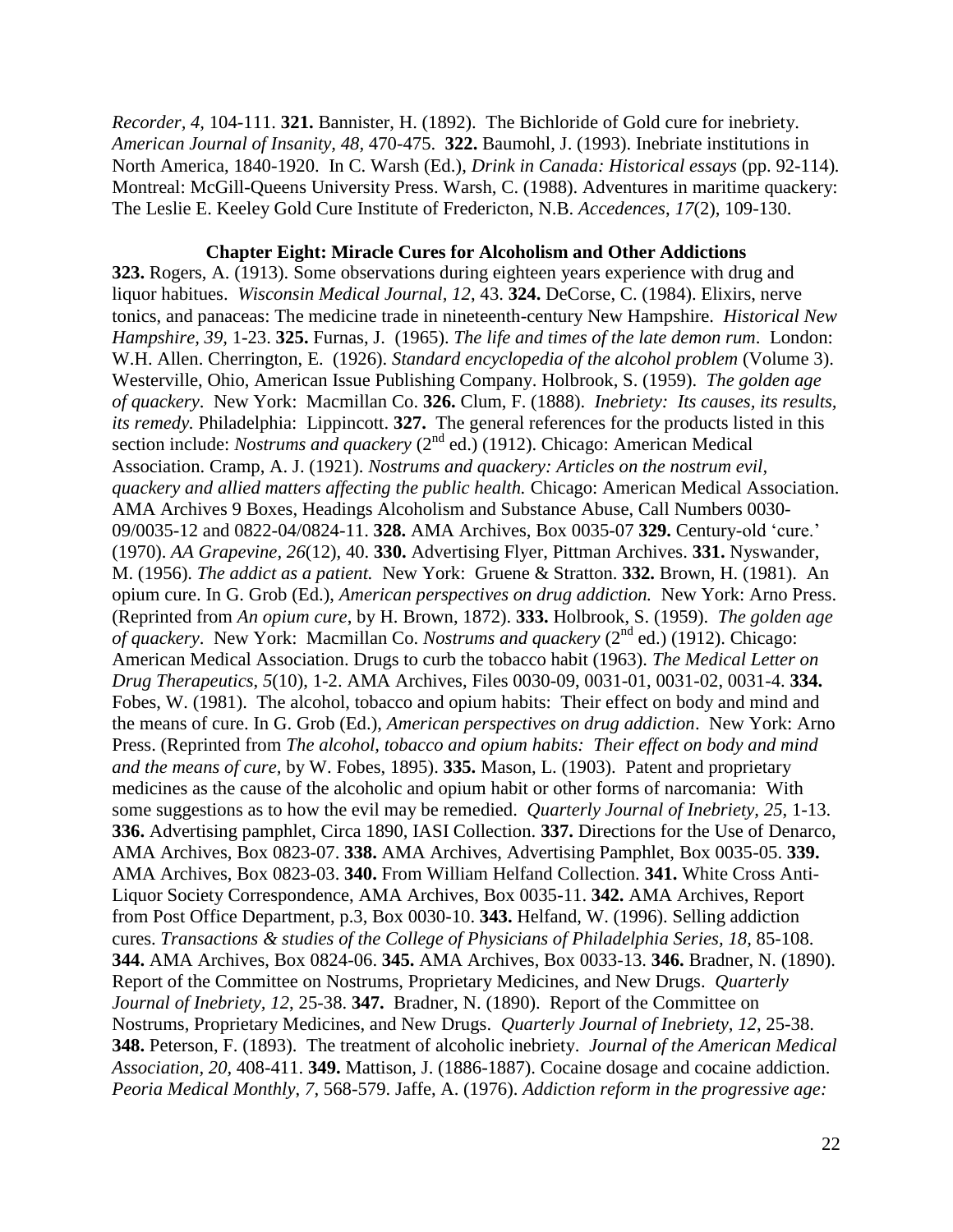*Scientific and social responses to drug dependence in the United States, 1870-1930.* Unpublished doctoral dissertation, University of Kentucky. **350.** Musto, D. (1973). *The American disease: Origins of narcotic controls.* New Haven: Yale University Press. **351.** Dykstra, D. (1955). The medical profession and the patent and proprietary medicines during the nineteenth century. *Bulletin of the History of Medicine, 29,* 401-419. **352.** Gilbert, S. (1989). *Medical fakes and frauds.* New York: Chelsea House Publications. **353.** Holbrook, S. (1959). *The golden age of quackery*. New York: Macmillan Co. **354.** Towns, C. (NDa). *The habit that destroys--How to destroy it.* New York: Charles B. Towns Hospital (Promotional Article/Brochure). **355.** Young, J. (1961). *The toadstool millionaires: A social history of patent medicines in America before federal regulation.* Princeton, New Jersey: Princeton University Press. **356.** Young, J. (1961). *The toadstool millionaires: A social history of patent medicines in America before federal regulation.* Princeton, New Jersey: Princeton University Press. **357.** Towns, C. (1915). *Habits that handicap: The menace of opium, alcohol, tobacco, and the remedy*. New York: Funk & Wagnalls Company. **358.** Cures for Liquor and Drug Habits, National Better Business Bureau, Inc, pp. 1-5, AMA Archives, Box 0031-02. **359.** Masters, W. (1931). *The alcohol habit and its treatment*. London: H.K. Lewis & Co. Jellinek, E.M., Ed. (1942). *Alcohol addiction and chronic alcoholism.* New Haven: Yale University Press. **360.** Rx medicinal spirits; the peculiar claims for "nonintoxicating" whiskey. (1939). *Journal of the American Medical Association, 112*, 351. **361.** Rx medicinal spirits; the peculiar claims for "nonintoxicating" whiskey. (1939). *Journal of the American Medical Association, 112*, 351. **362.** The promotion of so-called "nonintoxicating" liquors as remedies for the alcohol habit goes back at least to 1902, when the product Whiskol (28.2% alcohol) was widely advertised as a "non-intoxicating stimulant." The alcohol in secret nostrums. (1904). *Medical World, 22,* 228. **363.** Anderson, D. (1950). *The other side of the bottle.* New York: A.A. Wyn, Inc. **364.** AMA Archives, Box, 0823-11. **365.**  *Federal Trade Commission Press Release.* (August 14, 1941). AMA Archives, Box 0031-03. **366.** FTC Press Release, AMA Archives, Box 0035-01. **367.** Kane, H. (1881). *Drugs that enslave.* Philadelphia: Preseley Blakiston. **368.** Kane, H. (1882). *Opium-smoking in America and China.* New York: G.P. Putnam & Sons. **369.** Crothers, T.D. (1892). Specifics for the cure of inebriety. *The Popular Science Monthly, 41,* 732-739. Crothers, T.D. (1902). The drug habits and their treatment. Chicago: G.P. Englehard & Company. **370.** Benton, G. (1914). State control and inspection of public and private institutions. *Journal of Inebriety, 35*(5), 210-212. **371.** Towns, C. (1915). *Habits that handicap: The menace of opium, alcohol, tobacco, and the remedy*. New York: Funk & Wagnalls Company. **372.** Helfand, W. (1996). Selling addiction cures. *Transactions & studies of the College of Physicians of Philadelphia Series, 18,* 85-108.

#### **Chapter Nine: Religious Conversion as a Remedy for Alcoholism**

**373.** General references for this chapter include Booth, 1890; and Conley and Sorenson, 1971. Booth, W. (1890). *In darkest England and the way out*. Chicago: Laird & Lee*.* Conley, P., & Sorensen, A. (1971). *The staggering steeple: The story of alcoholism and the churches*. Philadelphia: The Pilgrim Press. **374.** Tyler, A. (1944). *Freedom's ferment*. New York: Harper and Row. **375.** Chavigny, K. (1997, May). *Reforming drunkards in nineteenth-century America: A popular religious therapeutic tradition.* Presented at Historical Perspectives on Drug and Alcohol Use in American Society, 1800-1997 College of Physicians of Philadelphia. **376.** Arthur, T.S. (1877). *Strong drink: The curse and the cure*. Philadelphia: Hubbard. **377.** Abel, E. (1987). *Alcohol: Wordlore and folklore.* Buffalo, NY: Prometheus Books. Fleming, A. (1975). *Alcohol: The delightful poison.* New York: Delacorte Press. Levinson, D. (1974). The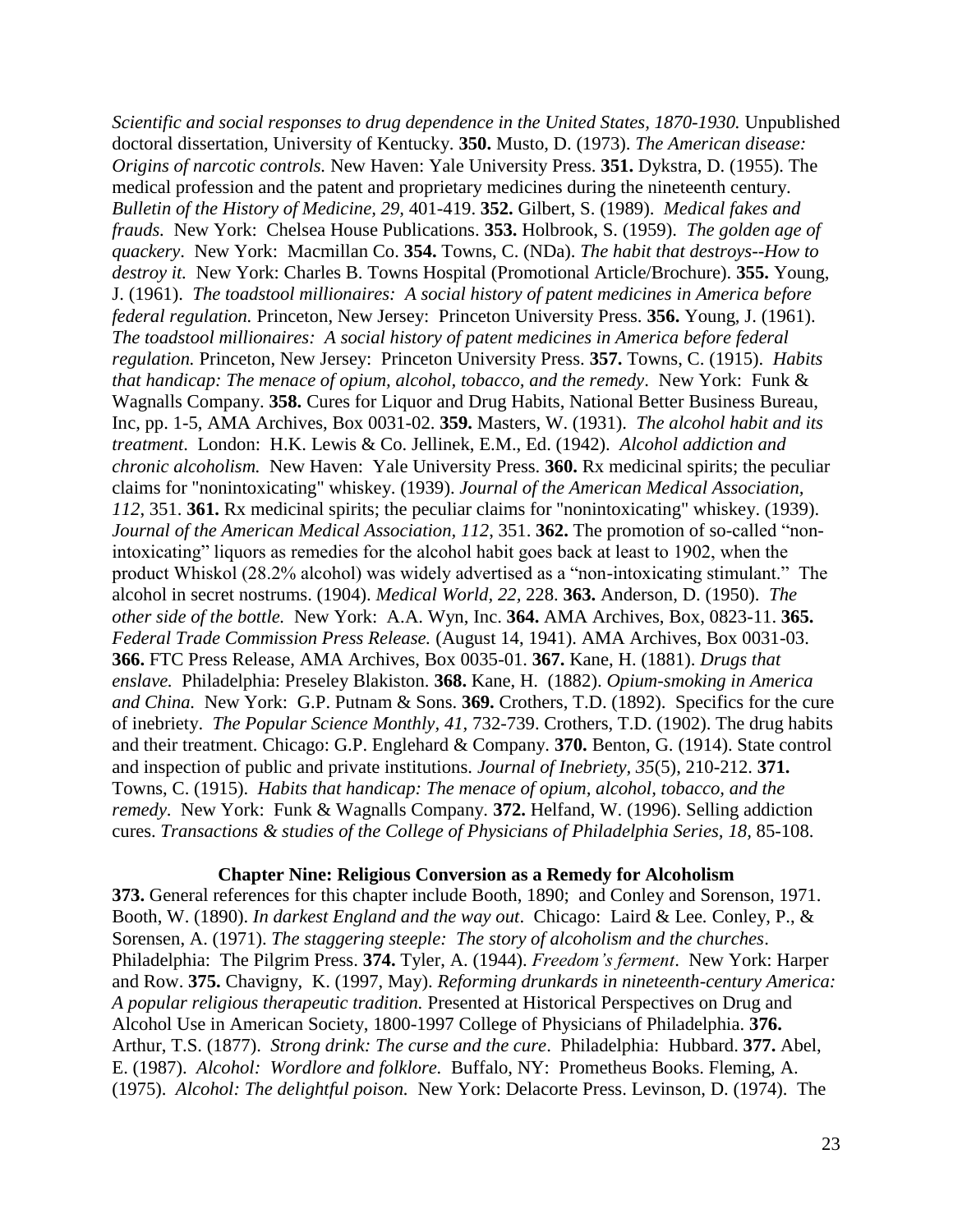etiology of skid rows in the United States. *International Journal of Social Psychiatry*, *20,* 25-33. **378.** This section has been constructed primarily from Arthur Bonner's 1967 account of Jerry McAuley and the Water Street Mission. Bonner, A. (1967). *Jerry McAuley and his mission.* Neptune, NJ: Loizeaux Brothers. **379.** Bonner, A. (1967). *Jerry McAuley and his mission.* Neptune, NJ: Loizeaux Brothers. **380.** Bonner, A. (1967). *Jerry McAuley and his mission.* Neptune, NJ: Loizeaux Brothers. **381.** Bonner, A. (1967). *Jerry McAuley and his mission.* Neptune, NJ: Loizeaux Brothers. **382.** Bonner, A. (1967). *Jerry McAuley and his mission.* Neptune, NJ: Loizeaux Brothers. **383.** Bonner, A. (1967). *Jerry McAuley and his mission.* Neptune, NJ: Loizeaux Brothers. **384.** Bonner, A. (1967). *Jerry McAuley and his mission.* Neptune, NJ: Loizeaux Brothers. **385.** Bonner, A. (1967). *Jerry McAuley and his mission.* Neptune, NJ: Loizeaux Brothers. **386.** B., Mel. (1991). *New wine: The spiritual roots of the twelve step miracle*. Center City, MN: Hazelden Pittman Archives Press. **387.** Dunn, Rev. J. (1877). *Moody's Talks on Temperance*. NY: National Temperance Society and Publication House. **388.** Boyer, P. (1978). *Urban masses and moral order in America, 1820-1920*. Cambridge, MA: Harvard University Press. **389.** Boyer, P. (1978). *Urban masses and moral order in America, 1820-1920*. Cambridge, MA: Harvard University Press. **390.** Boyer, P. (1978). *Urban masses and moral order in America, 1820-1920*. Cambridge, MA: Harvard University Press. McKinley, E. (1986). *Somebody's brother: A history of the Salvation Army Men's Social Service Department, 1891-1985.* Lewiston, NY: The Edwin Mellen Press. **391.**  McKinley, E. (1986). *Somebody's brother: A history of the Salvation Army Men's Social Service Department, 1891-1985.* Lewiston, NY: The Edwin Mellen Press. **392.** McKinley, E. (1986). *Somebody's brother: A history of the Salvation Army Men's Social Service Department, 1891- 1985.* Lewiston, NY: The Edwin Mellen Press. **393.** Stoil, M. (1987 ). Salvation and sobriety. *Alcohol Health and Research World, 2*(3), 14-17. **394.** Raws, W. (1996a). *History of America's Keswick.* Unpublished manuscript provided by the Keswick Colony of Mercy, Whiteing, New Jersey. Raws, W. (1996b). Our story, his story. *Keswick Today: The Newsletter of America's Keswick, Fall*, pp. 1,5. William Raws Interview, November 11, 1996. **395.** Included among these facilities are Bethel Colony of Mercy in Lenoir, NC; the Dunklin Memorial Camp in Okeechobee, FL; the Friends of Alcoholics in Pocahontas, MS; Hebron Colony and Grace Home in Boone, SC; the Home of Grace in Vancleave, MS; and Mission Acres in Pleasant View, TN. **396.** Bannister, H. (1892). The Bichloride of Gold cure for inebriety. *American Journal of Insanity, 48,* 470-475. **397.** Leuba, J. (1896). A study in the psychology of religious phenomenon. *American Journal of Psychology*, *7,* 309-385. **398.** Cutten, G. (1907). *The psychology of alcoholism*. New York: Charles Scribner's Sons. **399.** Starbuck, E. (1897). A study of conversion. *American Journal of Psychology, 8,* 268-308. Starbuck, E. (1901). *The psychology of religion*. New York: Walter Charles Scribner's Sons. **400.** Monroe, H. (1914). *Twice-born men in America*. Philadelphia, PA: The Lutheran Publication Society. **401.** James, W. (1902). *The varieties of religious experience*. New York: Penguin Books. **402.** James, W. (1902). *The varieties of religious experience*. New York: Penguin Books. **403.** James, W. (1902). *The varieties of religious experience*. New York: Penguin Books. **404.** James, W. (1902). *The varieties of religious experience*. New York: Penguin Books. **405.** Partridge, G. (1912). *Studies in the psychology of intemperance.* New York: Sturgis & Walton Company. **406.** Fleming, R. (1937). The treatment of chronic alcoholism. *New England Journal of Medicine, 217,* 779-783. **407.** Anderson, D. (1950). *The other side of the bottle.* New York: A.A. Wyn, Inc. **408.** Willet, J. (Rev.). (1877). *The drunkard's diseased appetite: What is it? If curable, how? By miraculous agency or physical means--which?* Fort Hamilton, New York: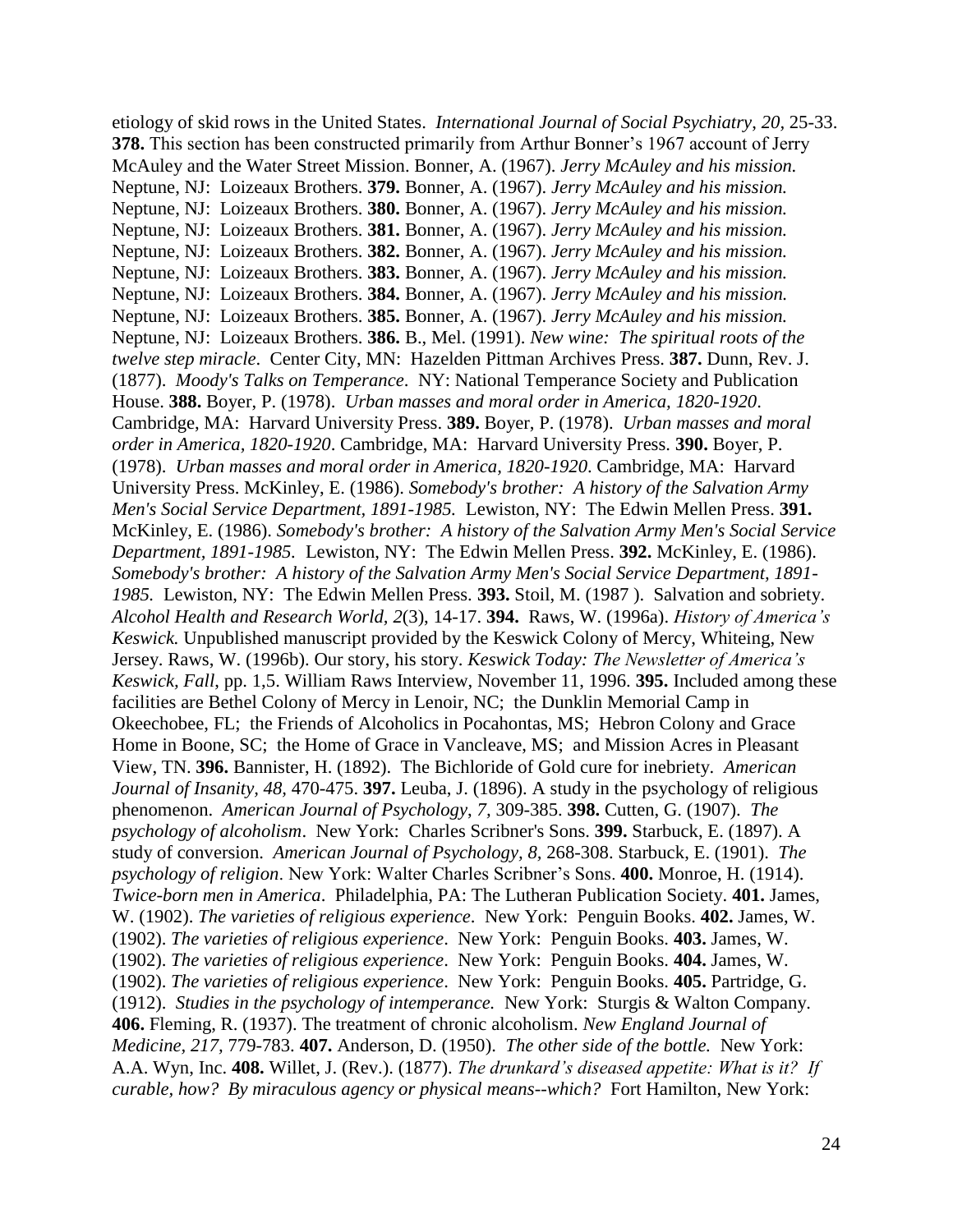Inebriates Home, Fort Hamilton. **409.** Bacon, S., & Roth, F. (1943). *Drunkenness in wartime Connecticut*. Hartford, CT: Connecticut War Council.

#### **Section Three**

#### **Chapter Ten: Alcoholism Treatment Settings: 1900-1940**

Anderson, V. (1916). The alcoholic as seen in court. *Boston Medical and Surgical Journal, 74,*  492-495. **2.** General references for this section include Mason, L. (1909). The relation of the pauper inebriate to the state from an economic point of view. In *The alcohol problem and its practical relations to life.* Paper read at the American Society for the Study of Alcohol and Other Drug Narcotics, Washington D.C., March 17-19. Washington, D.C.: GPO. Lawrence, A. (1909). The medico-legal care of alcoholic defectives. In *The alcohol problem and its practical relations to life.* Paper read at the American Society for the Study of Alcohol and Other Drug Narcotics, Washington D.C., March 17-19. Washington: GPO. Latimer, D., & Goldberg, J. (1981). *Flowers in the blood: The story of opium.* New York: Franklin Watts. Pittman, B. (1988). *AA: The way it began.* Seattle, Washington: Glen Abbey Books. **3.** Crothers, T.D. (1891). Are inebriates curable? *Journal of the American Medical Association, 17,* 923-927. **4.** Crothers, T.D. (1893). *The disease of inebriety from alcohol, opium and other narcotic drugs: Its etiology, pathology, treatment and medico-legal relations.* New York: E.B. Treat, Publisher. **5.** Crothers, T.D. (1902). *The drug habits and their treatment*. Chicago: G.P. Englehard & Company. **6.** Ford, J. (1910). The first farm colony for inebriates and its work. *Survey, 25,* 46-55. **7.** Peterson, F. (1893). The treatment of alcoholic inebriety. *Journal of the American Medical Association, 20,*  408-411. **8.** Cohen, M., & Kern, J. (1983). The influence of morality on alcoholism treatment: An historical analysis. *Journal of Psychiatric Treatment Evaluation, 5,* 269-276. **9.** Medicolegal notes: The commitment of alcoholics to medical institutions. (1940). *Quarterly Journal of Studies on Alcohol*, *1*(2), 372-387. Corwin, E., & Cunningham, E. (1944). Institutional facilities for the treatment of alcoholism. *Quarterly Journal of Studies on Alcohol*, *5*(1), 9-85. **10.** The common welfare. (1912). *The Survey, 29*, 209-211. **11.** Samson, C. (1913-14). The care and treatment of inebriates in New York. *British Journal of Inebriety, 11,* 27-29. **12.** Cohen, M., & Kern, J. (1983). The influence of morality on alcoholism treatment: An historical analysis. *Journal of Psychiatric Treatment Evaluation, 5,* 269-276. Burritt, B. (1910). The habitual drunkard. *Survey, 25,* 25-41. **13.** Baumohl, J. (1986a). *Dashaways and doctors: The treatment of habitual drunkards in San Francisco from the gold rush to prohibition.* Unpublished Doctoral Dissertation, University of California. **14.** MacCormick, A. (1941). Penal and correctional aspects of the alcohol problem *QJSA*, *2,*241-259. **15.** Moore, M., & Gray, M. (1937). The problem of alcoholism at the Boston City Hospital. *New England Journal of Medicine, 217,* 381- 388. **16.** Deutsch, A. (1949). *The mentally ill in America: A history of their care and treatment from colonial times* (2<sup>nd</sup> edition). New York: Columbia University Press. **17.** Dana, C. (1890). A study of alcoholism as it occurs in the Belleville Hospital Cells. *New York Medical Journal, 51,* 564-647. **18.** Dana, C. (1891). Inebriety: A study of its causes, duration, prophylaxis, and management. *Quarterly Journal of Inebriety*, *23,* 469-479. Meyer, A. (1932). Alcohol as a psychiatric problem. In H. Emerson (Ed.), *Alcohol and man: The effects of alcohol on man in health and disease.* New York: The MacMillan Company. Parkhurst, G. (1938). Drinking and alcoholism. *Harper's Magazine, 177,* 468-469. **19.** Voegtlin, W., & Lemere, F. (1942). The treatment of alcohol addiction: A review of the literature. *Quarterly Journal of Studies on Alcohol*, *2,* 717-803. **20.** Fleming, R. (1937). The treatment of chronic alcoholism. *New England Journal of Medicine, 217,* 779-783. **21.** Wiebe, R. (1967). *The search for order: 1877-1920.*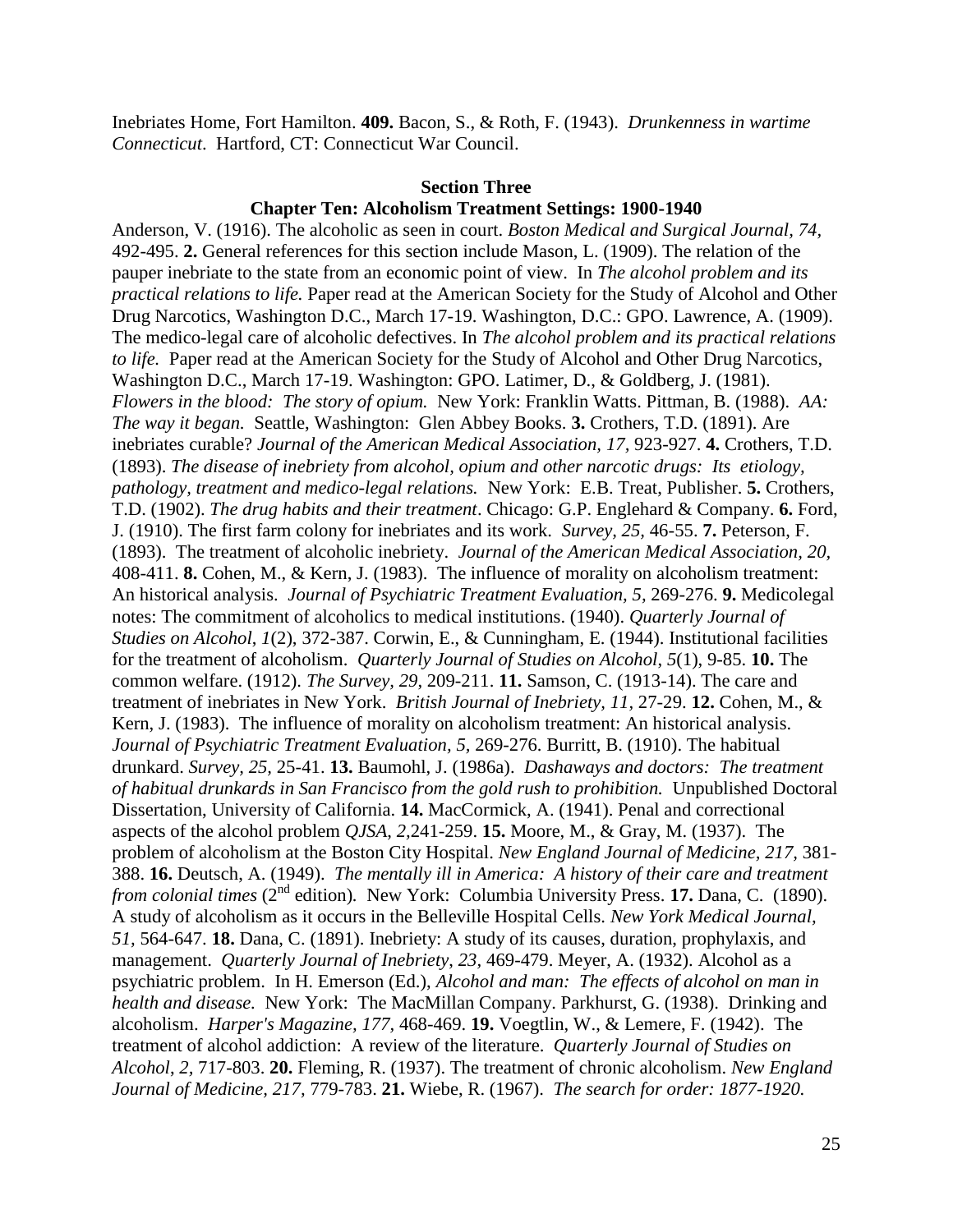New York: Hill and Wang. **22.** Osborn, W. (1907). State care and treatment of inebriates. *Bulletin of Iowa Institutions,* 3-9. **23.** Pollock, H., & Furbush, E. (1917). Insane, feebleminded, epileptics and inebriates in institutions in the United States. *Mental Hygiene*, *99,* 548-566. **24.** Corwin, E., & Cunningham, E. (1944). Institutional facilities for the treatment of alcoholism. *Quarterly Journal of Studies on Alcohol*, *5*(1), 9-85. **25.** Baumohl, J. (1992). The "Dope Fiend's Paradise" revisited: Notes on research in progress on drug law enforcement in San Francisco, 1875-1915. *The Surveyor, 24,* 3-16. **26.** Baumohl, J., & Tracy, S. (1994). Building systems to manage inebriates: The divergent pathways of California and Massachusetts, 1891-1920. *Contemporary Drug Problems*, *21,* 557-597. **27.** Grob, G. (1983). *Mental illness and American society, 1875-1940.* Princeton, NJ: Princeton University Press. Novick, R. (1941). The problem of alcoholism in state hospitals. *Illinois Medical Journal, 80,* 414-419. **28.** These gloomy reports of treatment outcome in the 1940s are in marked contrast to Dr. Alexander Lambert's 1912 reports of studies in Massachusetts and Iowa, showing 49% and 42% of alcoholic patients remaining sober or greatly improved following their treatment at these institutions. Lambert, A. (1912). Care and control of the alcoholic. *Boston Medical and Surgical Journal, 166,* 615-621. **29.** Pollock, H. (1932). The prevalence of mental disease due to alcoholism. In H. Emerson (Ed.), *Alcohol and man: The effects of alcohol on man in health and disease.* New York: The MacMillan Company. **30.** Advertising flyer, Pittman Archives **31.** Corwin, E., & Cunningham, E. (1944). Institutional facilities for the treatment of alcoholism. *Quarterly Journal of Studies on Alcohol*, *5*(1), 9-85. **32.** Seabrook, W. (1935). *Asylum.* New York: Harcourt, Brace and Company, Inc. **33.** More detailed information on William Seabrook can be found in his own work, *Asylum*, and in the book, *The strange world of Willie Seabrook* by Marjorie Worthington (Seabrook's second wife). **34.** Cabot, R. (1911). The Towns-Lambert Treatment for morphinism and alcoholism. *Boston Medical and Surgical Journal, 164,* 676-677. **35.** Merwin, S. (1912). Fighting the deadly habits. *American Magazine, 74,* 708-717. **36.** It is impossible not to consider the possibility that this "country doctor" was Dr. Leslie Keeley and that the Towns treatment was an adaptation of the Keeley cure. **37.** Merwin, S. (1912). Fighting the deadly habits. *American Magazine, 74,* 708-717. **38.** Macfarlane, P. (1913, November 29). The "White Hope" for drug victims. *Collier's*, pp. 16-17, 29-30. **39.** Macfarlane, P. (1913, November 29). The "White Hope" for drug victims. *Collier's*, pp. 16-17, 29-30. **40.** Lambert, A. (1909). The obliteration of the craving for narcotics. *Journal of the American Medical Association, 53*(13), 985-989. Cabot, R. (1911). The Towns-Lambert Treatment for morphinism and alcoholism. *Boston Medical and Surgical Journal, 164,* 676-677. **41.** Towns, C. (1914). *The physician's guide for the treatment of the drug habit and alcoholism.* (8 page pamphlet). New York, NY: Charles B. Towns Hospital **42.** Towns, C. (1922). *Hospital treatment for alcohol and drug addiction.* (Promotional brochure targeting physicians, 27 pages). New York, NY: Charles B. Towns Hospital **43.** Towns, C. (1914). *The physician's guide for the treatment of the drug habit and alcoholism.* (8 page pamphlet). New York, NY: Charles B. Towns Hospital **44.** Towns, C. (1914). *The physician's guide for the treatment of the drug habit and alcoholism.* (8 page pamphlet). New York, NY: Charles B. Towns Hospital **45.** Towns, C. (1928). *The medical treatment of alcohol and drug addictions by modern hospital methods*. New York City: Charles B. Towns Hospital (Promotional Pamphlet). **46.** Towns, C. (1928). *The medical treatment of alcohol and drug addictions by modern hospital methods*. New York City: Charles B. Towns Hospital (Promotional Pamphlet). **47.** Towns, C. (1912). Help for the hard drinker. *Century Magazine*, *June,* Reprint, pp 1-7.. Towns, C. (1917). Successful medical treatment in chronic alcoholism. *The Modern Hospital, 8*(1), 6-10. **48.** Towns, C. (1917). The present and future of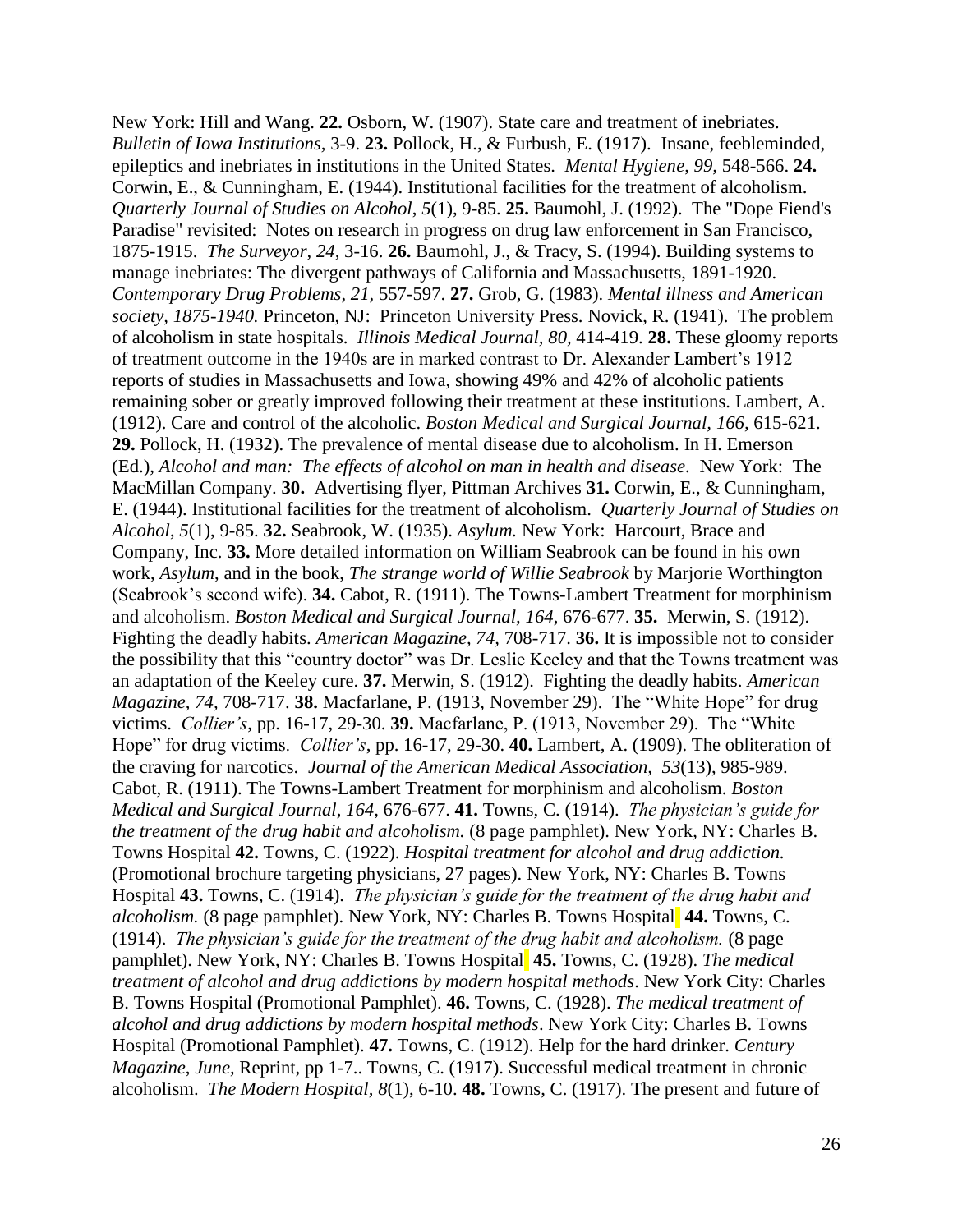narcotive pathology. *Medical Review of Reviews, N.Y., 23,* 35-37, 113-119, 195-201. **49.** Towns, C. (1917). The present and future of narcotive pathology. *Medical Review of Reviews, N.Y., 23,*  35-37, 113-119, 195-201. **50.** Towns, C. (1917). The present and future of narcotive pathology. *Medical Review of Reviews, N.Y., 23,* 35-37, 113-119, 195-201.**51.** Towns, C. (1916). Drugs and the drug user. *Survey* 37:47-49 (October 14). **52.** Lambert, A. (1912). Care and control of the alcoholic. *Boston Medical and Surgical Journal, 166,* 615-621. **53.** Lambert, A. (1909). The obliteration of the craving for narcotics. *Journal of the American Medical Association, 53*(13), 985-989. **54.** Towns, C. (1922). *Hospital treatment for alcohol and drug addiction.* (Promotional brochure targeting physicians, 27 pages). New York, NY: Charles B. Towns Hospital **55.** Towns, C. (1928). *The medical treatment of alcohol and drug addictions by modern hospital methods*. New York City: Charles B. Towns Hospital (Promotional Pamphlet). **56.** Towns, C. (NDa). *The habit that destroys--How to destroy it.* New York: Charles B. Towns Hospital (Promotional Article/Brochure). Towns, C. (1914). *The physician's guide for the treatment of the drug habit and alcoholism.* (8 page pamphlet). Musto, D. (1973). *The American disease: Origins of narcotic controls.* New Haven: Yale University Press. **57.** Lambert, A. (1912). Care and control of the alcoholic. *Boston Medical and Surgical Journal, 166,* 615-621. **58.** Towns, E. (1960). *25th A.A. International Convention, Long Beach, CA* [Audiotape]. New York: Towns Hospital. **59.** White, J. (1955). *Ward N-1.* New York: A.A. Wyn, Inc. **60.** Towns, C. (1912). The peril of the drug habit and the need for restrictive legislation. *Century Magazine, 84,* 580-587. **61.** Towns, C. (1917). The sociological aspect of the treatment of alcoholism. *The Modern Hospital, 8*(2), 103-106. Merwin, S. (1912). Fighting the deadly habits. *American Magazine, 74,* 708-717.

#### **Chapter Eleven: Physical Methods of Treatment and Containment**

**62.** Rosenberg, C. (1976). *No other gods: On science and American social thought.* Baltimore: John Hopkins University Press. **63.** Clum, F. (1888). *Inebriety: Its causes, its results, its remedy*. Philadelphia: Lippincott. Steele, J. (1888). *Hygienic physiology with special reference to the use of alcoholic drinks and narcotics*. New York: American Book Company. **64.** Crothers, T.D. (1902). *Morphinism and narcomanias from other drugs*. Philadelphia: W.B. Saunders & Company. Grob, G. (1981). *The medical profession and drug addiction*. New York: Arno Press. **65.** Wilkerson, A. (1966). *A history of the concept of alcoholism as a disease.* Unpublished doctoral dissertation, University of Pennsylvania. **66.** Kevles, D. (1985). *In the name of eugenics: Genetics and the uses of human heredity.* New York: Alfred A. Knopf. **67.** Kevles, D. (1985). *In the name of eugenics: Genetics and the uses of human heredity.* New York: Alfred A. Knopf. **68.** Sparks, A. (1898). Alcoholism in women: Its causes, consequence, and cure. *Quarterly Journal of Inebriety, 20,* 31-37. **69.** Parmelee, M. (1909). *Inebriety in Boston.* Unpublished Doctoral Thesis, Columbia University. **70.** Reilly, P. (1991). *The surgical solution: A history of involuntary sterilization in the United States.* Baltimore: The Johns Hopkins University Press. Sinclair, A. (1962). *Era of excess: A social history of the prohibition movement.* New York: Harper & Row Publishers. **71.** Pittman, B. (1988). *AA: The way it began.* Seattle, Washington: Glen Abbey Books. **72.** Vines, S. (1899). The prevention of alcoholism. *Lancet, 2*, 1125. **73.** These proposals continued well into the 1930s and 1940s. The following recommendation appeared in 1935 in the *Scientific Temperance Journal:* "The best measure to prevent parenthood of the "degenerate" drunkards would be early and, if possible, voluntary sterilization. . . .Considering that the alcoholics in question all come from families with many hereditary defects, sterilization is justified by general eugenic considerations." Boody, G.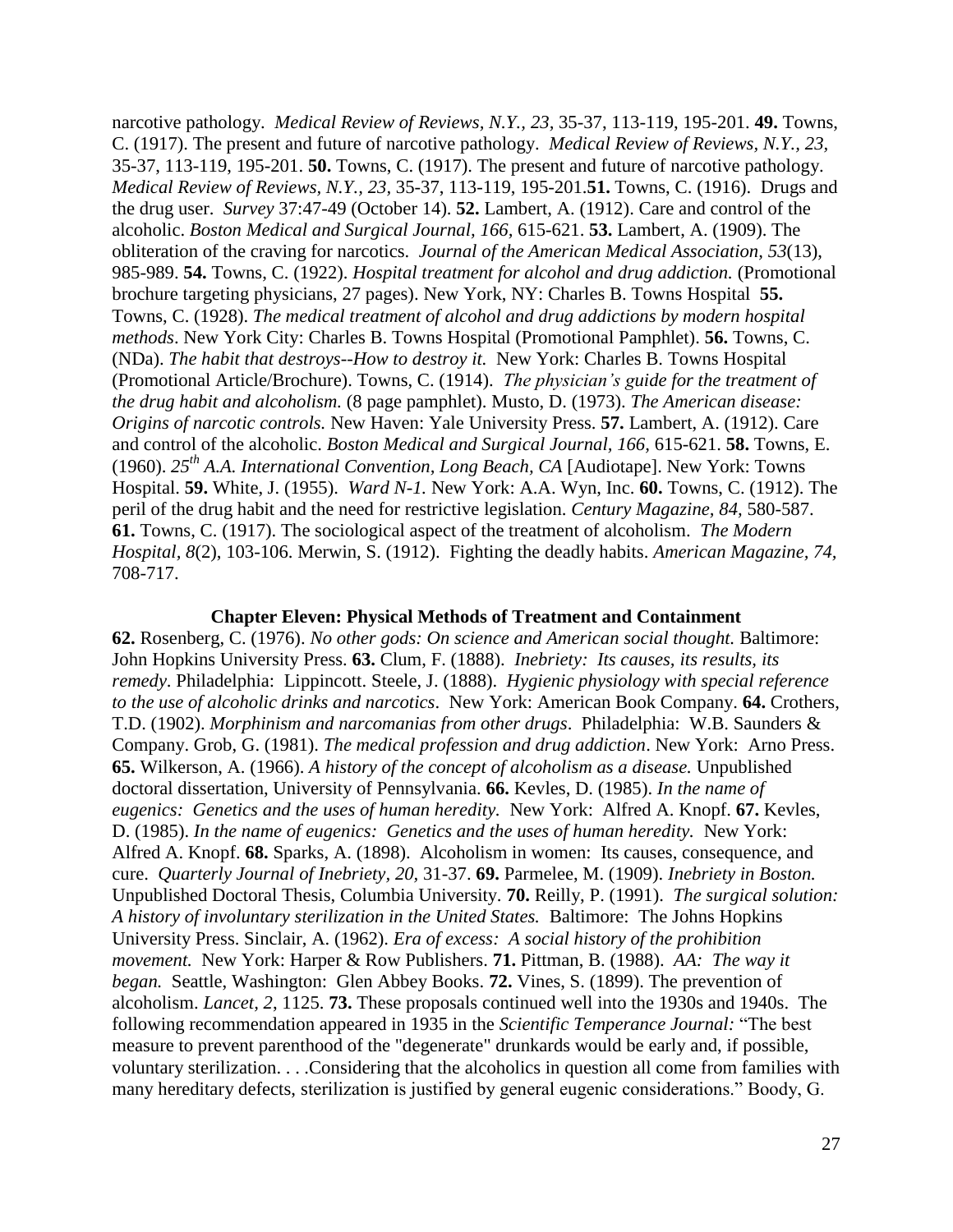(1903). *Acute and chronic alcoholism*. Sioux City, IA: Iowa State Medical Society. Gachot, H. (1935). Alcohol and eugenics. *Scientific Temperance Journal*, *Spring,* 12-16. **74.** Reilly, P. (1991). *The surgical solution: A history of involuntary sterilization in the United States.* Baltimore: The Johns Hopkins University Press. **75.** Kevles, D. (1985). *In the name of eugenics: Genetics and the uses of human heredity.* New York: Alfred A. Knopf. **76.** Reilly, P. (1991). *The surgical solution: A history of involuntary sterilization in the United States.* Baltimore: The Johns Hopkins University Press. **77.** Gachot, in 1935 article on alcohol and Eugenics, reported that 23 alcoholics who had been admitted to the California State Asylum for alcoholic psychosis were sterilized during years 1910-1912. Baumohl, who reviewed data on sterilization of alcoholics in California's state psychiatric hospitals, noted that less than 10% of those sterilized had alcoholism-related diagnoses. Gachot, H. (1935). Alcohol and eugenics. *Scientific Temperance Journal*, *Spring,* 12-16. Baumohl, J. (1986a). *Dashaways and doctors: The treatment of habitual drunkards in San Francisco from the gold rush to prohibition.* Unpublished Doctoral Dissertation, University of California. **78.** Fahrenkrug, W.H. (1987). Conceptualization and management of alcohol-related problems in Nazi Germany, 1933-45. In S. Barrows, R. Room, & J. Verhey (Eds.), *The social history of alcohol: Drinking and culture in modern society* (pp. 58-59). Berkeley, CA: Alcohol Research Group. Fahrenkrug, H. (1991). Alcohol and the sate in Nazi Germany: 1933-1945. In S. Barrows, & R. Room (Eds.), *Drinking behavior and belief in modern history* (pp. 315-334). Berkeley: University of California Press. Kevles, D. (1985). *In the name of eugenics: Genetics and the uses of human heredity.* New York: Alfred A. Knopf. Rafter, N. (1988). *White trash: The eugenic family studies 1877-1919.* Boston: Northeastern University Press. **79.** Lindlahr, H. (1919). *Practice of natural therapeutics.* Chicago: Lindlahr Publishing Company. **80.** Editorial: New methods of treatment of inebriety. (1898). *Quarterly Journal of Inebriety*, *20,* 119-120. **81.** McBride, C. (1910). *The modern treatment of alcoholism and drug narcotism.* London: Rebman Limited. **82.** Pettey, G. (1913). *Narcotic drug diseases and allied ailments.* Philadelphia: F.A. Davis Co. **83.** Wall, J. (1937). A study of alcoholism in women. *American Journal of Psychiatry, 93,* 943-952. **84.** Cayleff, S. (1987). *Wash and be healed: The water-cure movement and women's health.* Philadelphia, PA: Temple University Press. **85.** Cayleff, S. (1987). *Wash and be healed: The water-cure movement and women's health.* Philadelphia, PA: Temple University Press. **86.** Tyler, A. (1944). *Freedom's ferment*. New York: Harper and Row. **87.** Buchman, D. (1979). *The complete book of water therapy.* New York: E.P. Dutton. **88.** Katcher, B. (1993). Benjamin Rush's educational campaign against hard drinking. *American Journal of Public Health, 83*(2), 273-281. **89.** Longmate, N. (1968). *The waterdrinkers: A history of temperance.* New York: Hamish Hamilton. **90.** Cayleff, S. (1987). *Wash and be healed: The water-cure movement and women's health.* Philadelphia, PA: Temple University Press. Shephard, C. (1909). The Turkish baths in inebriety. In *The alcohol problem and its practical relations to life* (pp. 170-176). Washington: GPO. **91.** Weiss, H., & Kemble, H. (1967). *The great American water-cure craze: A history of hydropathy in the United States.* Trenton: The Past Times Press. **92.** Kellogg, J. (1898). A new and successful method of treatment for the opium habit and other forms of drug addiction. *Modern Medicine and Bacteriological Review, 7,* 125-132. Kellogg, J. (1903). The treatment of drug addiction. *Quarterly Journal of Inebriety, 25,* 30–43. Kellogg, J. (1915). *Neurasthenia.* Battle Creek, Michigan: Good Health Publishing Co. **93.** Gehman, J. (1943). *Smoke over America*. East Aurora, NY: Roycrafters. **94.** Marcet, J. (1868). *On chronic alcoholic intoxication: With an inquiry into the influence of the abuse of alcohol as a predisposing cause of disease.* New York: Moorhead, Simpson and Bond. **95.** Gallavardin, D.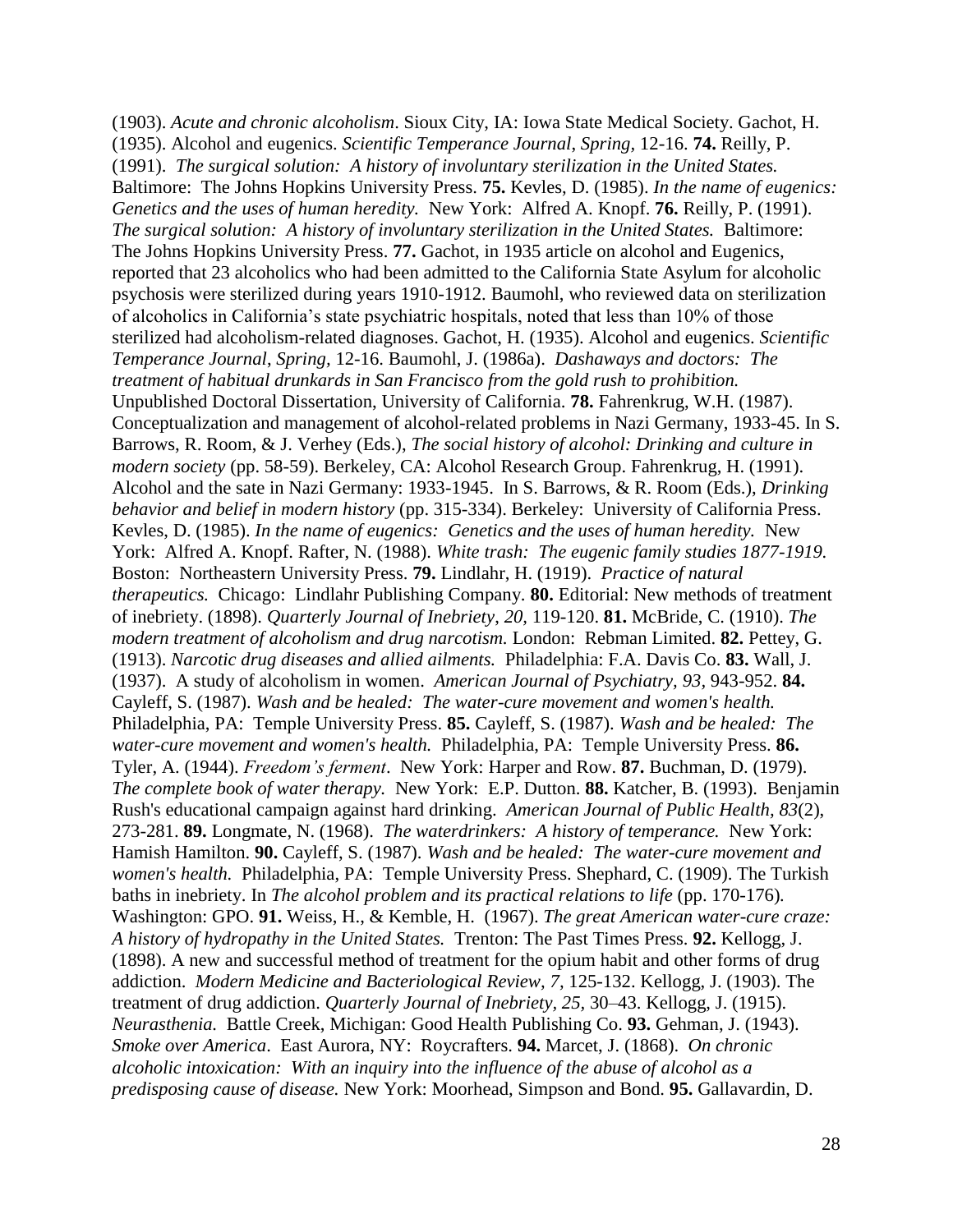(1890). *The homeopathic treatment of alcoholism*. Philadelphia: Hahnemann Publishing House. **96.** Sournia, J. (1990). *A history of alcoholism*. Cambridge, MA: Basil Blackwell, Inc. Pittman, B. (1988). *AA: The way it began.* Seattle, Washington: Glen Abbey Books. **97.** Black, J. (1889). Advantages of substituting the morphia habit for the incurably slcoholic. *The Cincinnati Lancet-Clinic, 22,* 538-541. **98.** McBride, C. (1910). *The modern treatment of alcoholism and drug narcotism.* London: Rebman Limited. **99.** Greer, J., Albright, I., & Smith, D. (1915). *Tragedies of the opium trade.* Chicago: J. Regan & Company. **100.** Scott, J. (1918). Drug addiction. *Medical Clinics of North America, 2,* 607-615. **101.** Kellogg, J. (1898). A new and successful method of treatment for the opium habit and other forms of drug addiction. *Modern Medicine and Bacteriological Review,* 7:125-132 (June). **102.** DeRopp, R. (1957). *Drugs and the mind.* New York: Grove Press, Inc. **103.** Voegtlin, W., & Lemere, F. (1942). The treatment of alcohol addiction: A review of the literature. *Quarterly Journal of Studies on Alcohol*, *2,* 717-803. **104.** General References for this section include: Kolb, L. (1959). *Narcotic drug problems: Proceedings of the Symposium on the History of Narcotic Drug Addiction Problems, March 27-28, 1958, Bethesda, MD*. Bethesda, MD: National Institute of Mental Health. Rodgers, J. (1992). *Psychosurgery.* New York: Harper Collins Publishers. Sergeant, W. (1967). *The unquiet mind: The autobiography of a physician in psychological medicine.*  London: Heinemann. Vallenstein, E. (1986). *Great and desperate cures: The rise and decline of psycho surgery and other radical treatments for mental illness*. New York: Basic Books. Wikler, A., Pescor, M., Kalbaugh, E., & Angelucci, R. (1952). Effects of frontal lobotomy on the morphine-abstinence syndrome in man. *A.M.A. Archives of Neurology and Psychiatry*, *71,* 510- 521. **105.** Rodebaugh, H. (1903). The value of surgery in certain cases of inebriety. *Quarterly Journal of Inebriety, 25,* 115-121. **106.** Vallenstein, E. (1986). *Great and desperate cures: The rise and decline of psycho surgery and other radical treatments for mental illness*. New York: Basic Books. **107.** Sergeant, W. (1967). *The unquiet mind: The autobiography of a physician in psychological medicine.* London: Heinemann. **108.** Talbot, B., Bellis, E., & Greenblatt, M. (1951). Alcoholism and lobotomy. *Quarterly Journal of Studies on Alcohol, 12*(3), 386-394. **109.** Vallenstein, E. (1980). *The psychosurgery debate: Scientific, legal and ethical perspectives.* San Francisco: W. H. Freeman. **110.** The solution: Surgery. (1976). *AA Grapevine, 33*(6), 45. **111.** Ashworth, W. (1932). Rambling thoughts about whiskey and drug addiction. *Virginia Medical Monographs, 58,* 678. Voegtlin, W., & Lemere, F. (1942). The treatment of alcohol addiction: A review of the literature. *Quarterly Journal of Studies on Alcohol*, *2,* 717- 803. Corwin, E., & Cunningham, E. (1944). Institutional facilities for the treatment of alcoholism. *Quarterly Journal of Studies on Alcohol*, *5*(1), 9-85. **112.** Gonorrhea, a cure for inebriety (1900). *Canadian Practice*, *25,* 170.

**Chapter Twelve: Psychological Approaches to Alcoholism and Addiction 113.** Abraham, K. (1926). The psychological relations between sexuality and alcoholism. *International Journal of Psycho-Analysis, 7,* 2-10. **114.** Abraham, K. (1908, 1926). The psychological relations between sexuality and alcoholism. *International Journal of Psycho-Analysis* 7:2-10. (January). **115.** Brill, L. (1977). Historical evolution of the current drug treatment perspective. In A. Schecter (Ed.), *Rehabilitation aspects of drug dependence* (pp. 11- 21). Cleveland, OH: CRC Press. Blum, E. (1966). Psychoanalytic views on alcoholism *Quarterly Journal of Studies on Alcohol, 27*(2), 259-299. Voegtlin, W., & Lemere, F. (1942). The treatment of alcohol addiction: A review of the literature. *Quarterly Journal of Studies on Alcohol*, *2,* 717-803. Jellinek, E.M., Ed. (1942). *Alcohol addiction and chronic alcoholism.*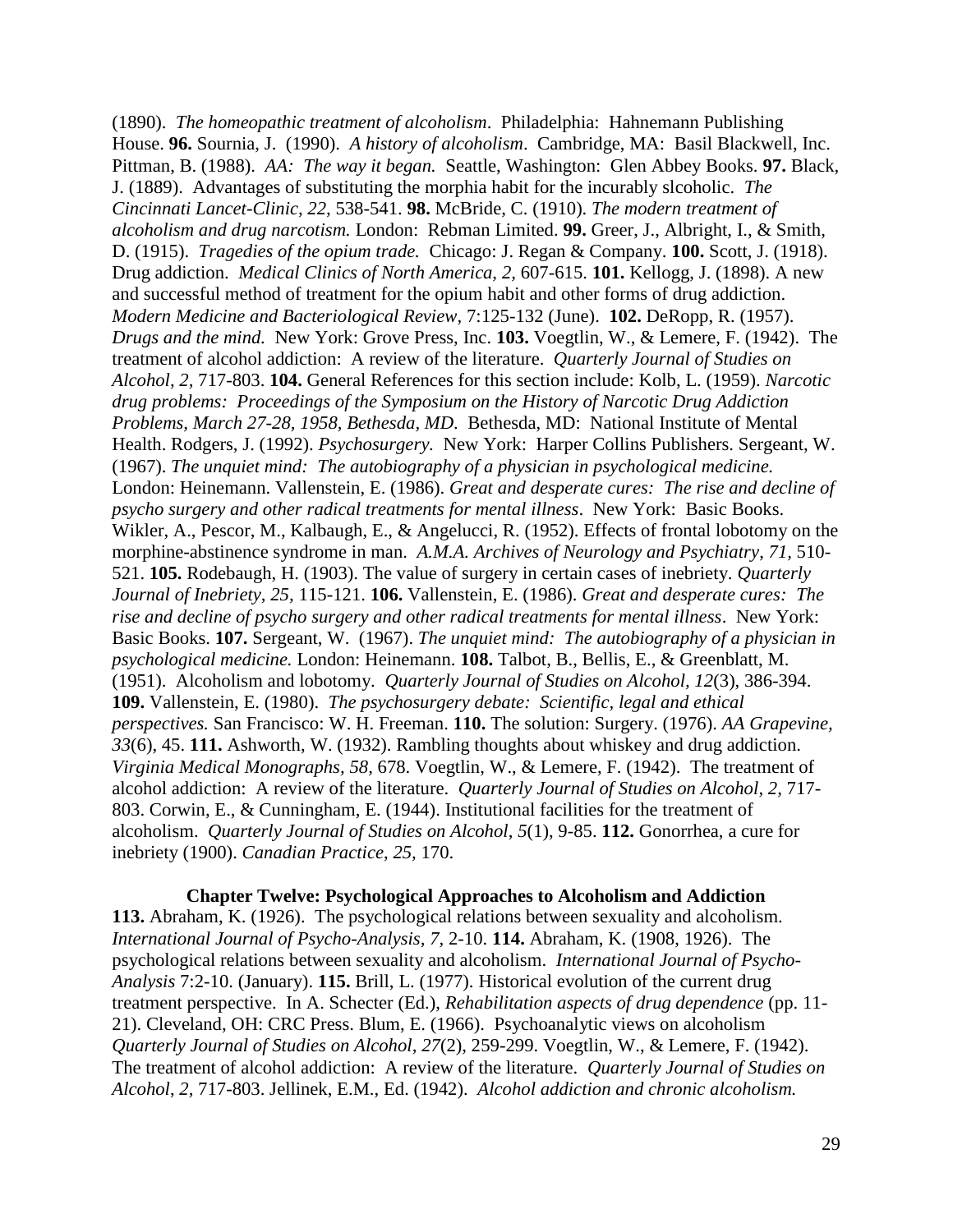New Haven: Yale University Press. **116.** Blum, E. (1966). Psychoanalytic views on alcoholism *Quarterly Journal of Studies on Alcohol, 27*(2), 259-299. **117.** Wurmser, L. (1978). *The hidden dimension: Psychodynamics in compulsive drug use*. New York: Jason Aronson. **118.** Chafetz, M., & Demone, H. (1964). Alcoholism: Causes and treatment. In R. McCarthy (Ed.), *Alcohol education for classroom and community.* New York: McGraw-Hill Book Company. **119.** Stekel, W. (1924). *Peculiarities of behavior: Wandering manias, dipsomania, kleptomania, pyromania and allied impulsive acts.* New York: Liveright Publishing Corporation. **120.** Stekel, W. (1924). *Peculiarities of behavior: Wandering manias, dipsomania, kleptomania, pyromania and allied impulsive acts.* New York: Liveright Publishing Corporation. **121.** Simmel, E. (1929). Psycho-analytic treatment in a sanatorium. *International Journal of Psycho-Analysis, 10,* 70-89. **122.** Rado, S. (1933). The psychoanalysis of pharmacothymia. *Psychoanalytic Quarterly*, *2,* 1- 23. **123.** Menninger, K. (1966). *Man against himself.* New York: Harcourt, Brace & World, Inc. **124.** Menninger, K. (1966). *Man against himself.* New York: Harcourt, Brace & World, Inc. **125.** Bacon, S., & Roth, F. (1943). *Drunkenness in wartime Connecticut*. Hartford, CT: Connecticut War Council. **126.** Wurmser, L. (1978). *The hidden dimension: Psychodynamics in compulsive drug use*. New York: Jason Aronson. **127.** Knight, R. (1938). The psychoanalytic treatment in a sanatorium of chronic addiction to alcohol. *Journal of the American Medical Association*, *111,* 1443-1446. **128.** Blum, E., & Blum R. (1967). *Alcoholism: Modern psychological approaches to treatment.* San Francisco: Jossey-Bass Inc. **129.** Voegtlin, W., & Lemere, F. (1942). The treatment of alcohol addiction: A review of the literature. *Quarterly Journal of Studies on Alcohol*, *2,* 717-803. **130.** Blum, E. (1966). Psychoanalytic views on alcoholism *Quarterly Journal of Studies on Alcohol, 27*(2), 259-299. **131.** Knight, R. (1938). The psychoanalytic treatment in a sanatorium of chronic addiction to alcohol. *Journal of the American Medical Association*, *111,* 1443-1446. **132.** Tiebout, H. (1951). The role of psychiatry in the field of alcoholism; With comment on the current concept of alcoholism as symptom and as disease. *Quarterly Journal of Studies on Alcohol, 12,* 52-57. **133.** Tiebout, H. (1956). Why psychiatrists fail with alcoholics. *A.A. Grapevine, 13*(4), 5-10. **134.** Brill, L. (1977). Historical evolution of the current drug treatment perspective. In A. Schecter (Ed.), *Rehabilitation aspects of drug dependence* (pp. 11-21). Cleveland, OH: CRC Press. **135.** Karpman, B. (1956). *The alcoholic woman: Case studies in the pPsychodynamics of alcoholism*. Washington DC: The Linacre Press. **136.** Zimberg, S., Wallace, J., & Blume, S. (1978). *Practical approaches to alcoholism psychotherapy.* New York: Plenum Press. **137.** Tiebout, H. (1955a). The pink cloud and after *. A.A..Grapevine, 12*(4), 2-7. Johnson, B. (1973). *The alcoholism movement in America: A study in cultural innovation*. Unpublished doctoral dissertation, Urbana, Illinois: University of Illinois. **138.** Hall, H. (1982). *Professionalism, psychology, and alcoholism: The Association for the Study of Inebriety, a case study.* Unpublished doctoral dissertation, Rutgers University. **139.** Hall, H. (1982). *Professionalism, psychology, and alcoholism: The Association for the Study of Inebriety, a case study.* Unpublished doctoral dissertation, Rutgers University. **140.** General references for this section include Worcester, E., McComb, S., & Coriat, I.H. (1908). *Religion and medicine: The moral control of nervous disorders.* New York: Moffatt, Yard and Co. Boyd, T. (1909). *The how and why of the Emanuel Movement, A handbook on psycho-therapeutics.* San Francisco: The Emanuel Institute of Health. Baylor, C. (1919). *Remaking a man.* New York: Moffat, Yard & Company. Worcester, E., & McComb, S. (1931). *Body, mind and spirit.* Boston: Marshall Jones Company. Strecker, E., & Chambers, F. (1938). *Alcohol: One man's meat*. New York: The MacMillan Company. Anderson, D. (1944). Committee for education on alcoholism historic event. *AA Grapevine, 1*(5), 1. Bishop, J. (1945).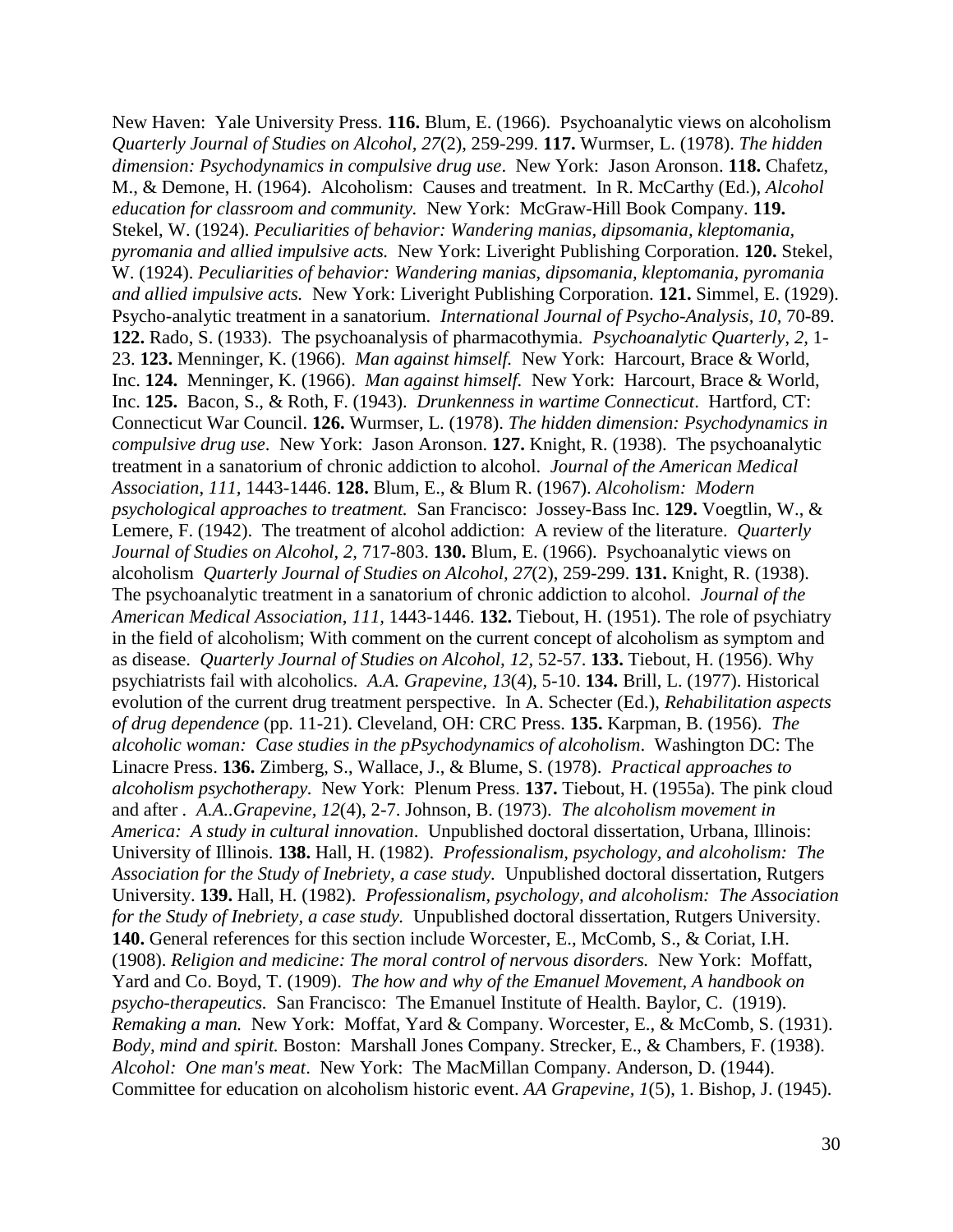*The glass crutch: The biographical novel of William Wynne Wister.* New York: Doubleday, Doran & Co., Inc. Clinebell, H. (1956). *Understanding and counseling the alcoholic*. New York: Abingdon Press. McCarthy, K. (1984). Early alcoholism treatment: The Emmanuel Movement and Richard Peabody. *Journal of Studies on Alcohol, 45*(1), 59-74. **141.** McComb, S. (1909). The religio-medical movements—A reply. *North American Review, 189*, 445-454. **142.**  McComb, S. (1909). The religio-medical movements—A reply. *North American Review, 189*, 445-454. Hale, N. (1971). *Freud and the Americans: The beginnings of psychoanalysis in the United States*, 1876-1917. New York: Oxford University Press. **143.** Peabody, R. (1936). The danger line of drink. *Scribner's Magazine,* (June), 370-372. **144.** McCarthy, K. (1984). Early alcoholism treatment: The Emmanuel Movement and Richard Peabody. *Journal of Studies on Alcohol, 45*(1), 59-74. **145.** Purrington, W. (1909). The church's attitude towards mental healing. *North American Review, 189*(642), 719-730. **146.** One other obscure thread of historical continuity is the fact that the first regular A.A. meeting in Boston began at the Jacoby Club in 1941, along with the fact that an A.A. group now regularly meets in the old parish house where, 70 years earlier, alcoholics attended the classes taught by Worcester and McComb. P., Wally. (1995). *But, for the grace of God...: How intergroups & central offices carried the message of Alcoholics Anonymous in the 1940s.* Wheeling, WV: The Bishop of Books. McCarthy, K. (1984). Early alcoholism treatment: The Emmanuel Movement and Richard Peabody. *Journal of Studies on Alcohol, 45*(1), 59-74. **147.** Mann, M. (1950). *Primer on Alcoholism*. New York: Rinehart and Company. **148.** Baylor, C. (1919). *Remaking a man.* New York: Moffat, Yard & Company. **149.** Baylor, C. (1919). *Remaking a man.* New York: Moffat, Yard & Company. **150.** McCarthy, K. (1984). Early alcoholism treatment: The Emmanuel Movement and Richard Peabody. *Journal of Studies on Alcohol, 45*(1), 59-74. **151.** Free, J. (1955). *Just one more: Concerning the problem drinker.* New York: Coward-McCann. **152.** Peabody, R. (1936). *The common sense of drinking*. Boston: Little, Brown, and Company. **153.** Voegtlin, W., & Lemere, F. (1942). The treatment of alcohol addiction: A review of the literature. *Quarterly Journal of Studies on Alcohol*, *2,* 717-803. **154.** Bramwell, J. (1903). On the treatment of dipsomania and chronic alcoholism by hypnotic suggestion. *Journal of Inebriety, 25,* 122. **155.** Quackenbos, J. (1908). Treatment of inebriety by hypnotic suggestion. *Journal of Inebriety, 30*(2), 143-156. **156.** Peabody, R. (1930). Psychotherapeutic procedure in the treatment of chronic alcoholism. *Mental Hygiene, 14*, 109-128. **157.** Peabody, R. (1930). Psychotherapeutic procedure in the treatment of chronic alcoholism. *Mental Hygiene, 14*, 109-128.**158.** McCarthy, K. (1984). Early alcoholism treatment: The Emmanuel Movement and Richard Peabody. *Journal of Studies on Alcohol, 45*(1), 59-74. **159.** Strecker, E. (1937). Some thoughts concerning the psychology and therapy of alcoholism. *Journal of Nervous and Mental Disorders*, *86,* 191-205. **160.** Chambers, F. (1937). A psychological approach in certain cases of alcoholism. *Mental Hygiene, 21,* 67-78. **161.** Strecker, E., & Chambers, F. (1938). *Alcohol: One man's meat*. New York: The MacMillan Company. **162.** Strecker, E. (1937). Some thoughts concerning the psychology and therapy of alcoholism. *Journal of Nervous and Mental Disorders*, *86,* 191-205. Chambers, F. (1968). *The drinker's addiction: Its nature and practical treatment*. Springfield, Illinois: Charles C. Thomas. **163.** Chambers, F. (1937). A psychological approach in certain cases of alcoholism. *Mental Hygiene, 21,* 67-78. **164.** Chambers, F. (1937). A psychological approach in certain cases of alcoholism. *Mental Hygiene, 21,* 67-78. **165.** Strecker, E., & Chambers, F. (1938). *Alcohol: One man's meat*. New York: The MacMillan Company. **166.** Chambers, F. (1968). *The drinker's addiction: Its nature and practical treatment*. Springfield, Illinois: Charles C. Thomas. Strecker, E., & Chambers, F. (1938). *Alcohol: One man's meat*. New York: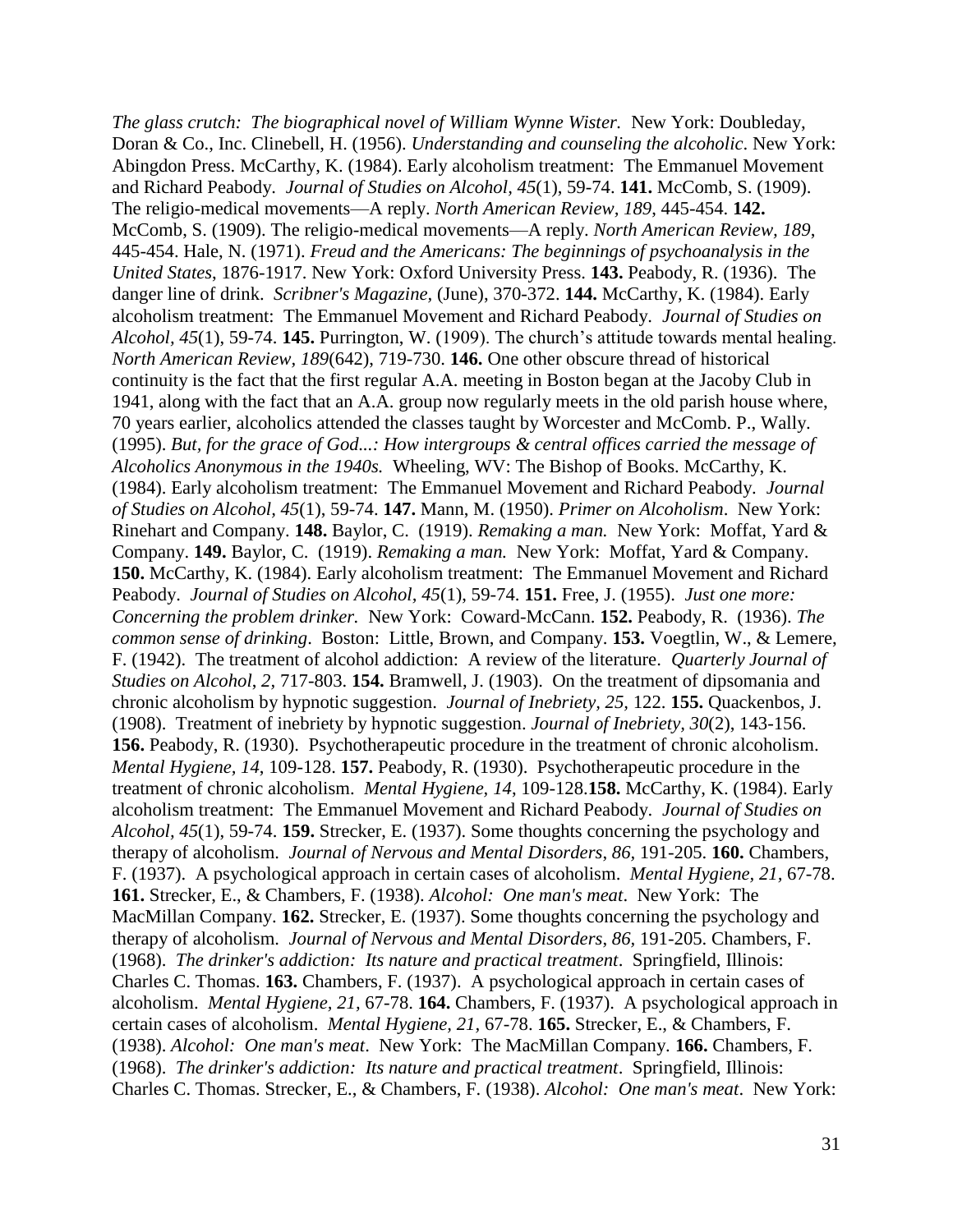The MacMillan Company. **167.** Chambers, F. (1968). *The drinker's addiction: Its nature and practical treatment*. Springfield, Illinois: Charles C. Thomas. **168.** Anderson, D. (1950). *The other side of the bottle.* New York: A.A. Wyn, Inc. , p. 161 **169.** Anderson, D. (1950). *The other side of the bottle.* New York: A.A. Wyn, Inc. **170.** Strecker, E., & Chambers, F. (1938). *Alcohol: One man's meat*. New York: The MacMillan Company. **171.** Anderson, D. (1944). The place of the lay therapist in the treatment of alcoholics. *Quarterly Journal of Studies on Alcohol*, *5*, 257-266. **172.** Clapp, C. (1942). *Drunks are square pegs*. New York: Island Press. **173.** Clapp, C. (1942). *Drunks are square pegs*. New York: Island Press. **174.** If Drunks are square pegs, A.A. is my square hole. (1946). *AA Grapevine*, *2*(9), 6. **175.** Durfee, C. (1937). *To drink or not to drink*. Boston: Longmans, Green. Durfee, C. (1938). Re-education of the problem drinker. *Journal of the Connecticut Medical Society* 2:486. **176.** Durfee, C. (1938). Re-education of the problem drinker. *Journal of the Connecticut Medical Society, 2*, 486. **177.** Durfee, C. (1937). *To drink or not to drink*. Boston: Longmans, Green. **178.** MacNish, R. (1835). *Anatomy of drunkenness*. New York: William Pearson & Co. Rush, B. (1814). *An inquiry into the effect of ardent spirits upon the human body and mind, with an account of the means of preventing and of the remedies for curing them* (8th revised edition). Brookfield: E. Merriam & Co. Crothers, T. D. (1911). *Inebriety: A clinical treatise on the etiology, symptomatology, neurosis, psychosis and treatment*. Cincinnati, Ohio: Harvey Publishing Company. Keller, M. (1986). The old and the new in the treatment of alcoholism. In D. Strug, S. Priyadarsini, & M. Hyman (Eds.), *Alcohol interventions: Historical and sociocultural approaches* (pp. 23-40). New York: The Haworth Press. **179.** Rolleston, J. (1941). The folklore of alcoholism. *British Journal of Inebriety, 39,* 30- 36. Thimann, J. (1946). The conditioned reflex treatment for alcoholics. In B. Glueck (Ed.), *Current therapies of personality disorders*. New York: Grune and Stratton. **180.** Sansweet, S. (1975). *The punishment cure*. New York: Mason/Charter. **181.** Shadel, C. (1944). Aversion treatment of alcohol addiction. *Quarterly Journal of Studies on Alcohol*, *5*(2), 216-228. **182.** Anderson, D. (1950). *The other side of the bottle.* New York: A.A. Wyn, Inc. **183.** Shadel, C. (1944). Aversion treatment of alcohol addiction. *Quarterly Journal of Studies on Alcohol*, *5*(2), 216-228. **184.** Shadel, C. (1944). Aversion treatment of alcohol addiction. *Quarterly Journal of Studies on Alcohol*, *5*(2), 216-228. **185.** O'Halloren, P., & Lemere, F. (1948). Conditioned-reflex treatment of chronic alcoholism: Results obtained in 2,323 net cases from 3,125 admissions over a period of ten and a half years. *New England Journal of Medicine*, *139,* 331-333. **186.** Sansweet, S. (1975). *The punishment cure*. New York: Mason/Charter. **187.** Thimann, J. (1946). The conditioned reflex treatment for alcoholics. In B. Glueck (Ed.), *Current therapies of personality disorders*. New York: Grune and Stratton. Wallerstein, R. (1957). *Hospital treatment of alcoholism.* New York: Basic Books. **188.** Corwin, E., & Cunningham, E. (1944). Institutional facilities for the treatment of alcoholism. *Quarterly Journal of Studies on Alcohol*, *5*(1), 9-85. **189.** Thimann, J. (1946). The conditioned reflex treatment for alcoholics. In B. Glueck (Ed.), *Current therapies of personality disorders*. New York: Grune and Stratton. **190.** Sanderson, R., Campbell, D, & Laverty, S. (1963). An investigation of a new aversion conditioning treatment for alcoholism*. Quarterly Journal of Studies on Alcohol*, *24,* 261-275. Madill, M., Campbell, D., Laverty, S., & Vandewater, S. (1965). Aversion treatment of alcoholics by succinylcholineinduced apneic paralysis: An analysis of early changes in drinking behavior. *Quarterly Journal of Studies on Alcohol*, *26,* 684-685. Sansweet, S. (1975). *The punishment cure*. New York: Mason/Charter. **191.** Holzinger, R., Mortimer, R., & Van Dusen, W. (1967). Aversion conditioning treatment of alcoholism. *American Journal of Psychiatry, 124*(2), 246-247. **192.** Hsu, J. (1965). Electro conditioning therapy of alcoholics: A preliminary report. *Quarterly*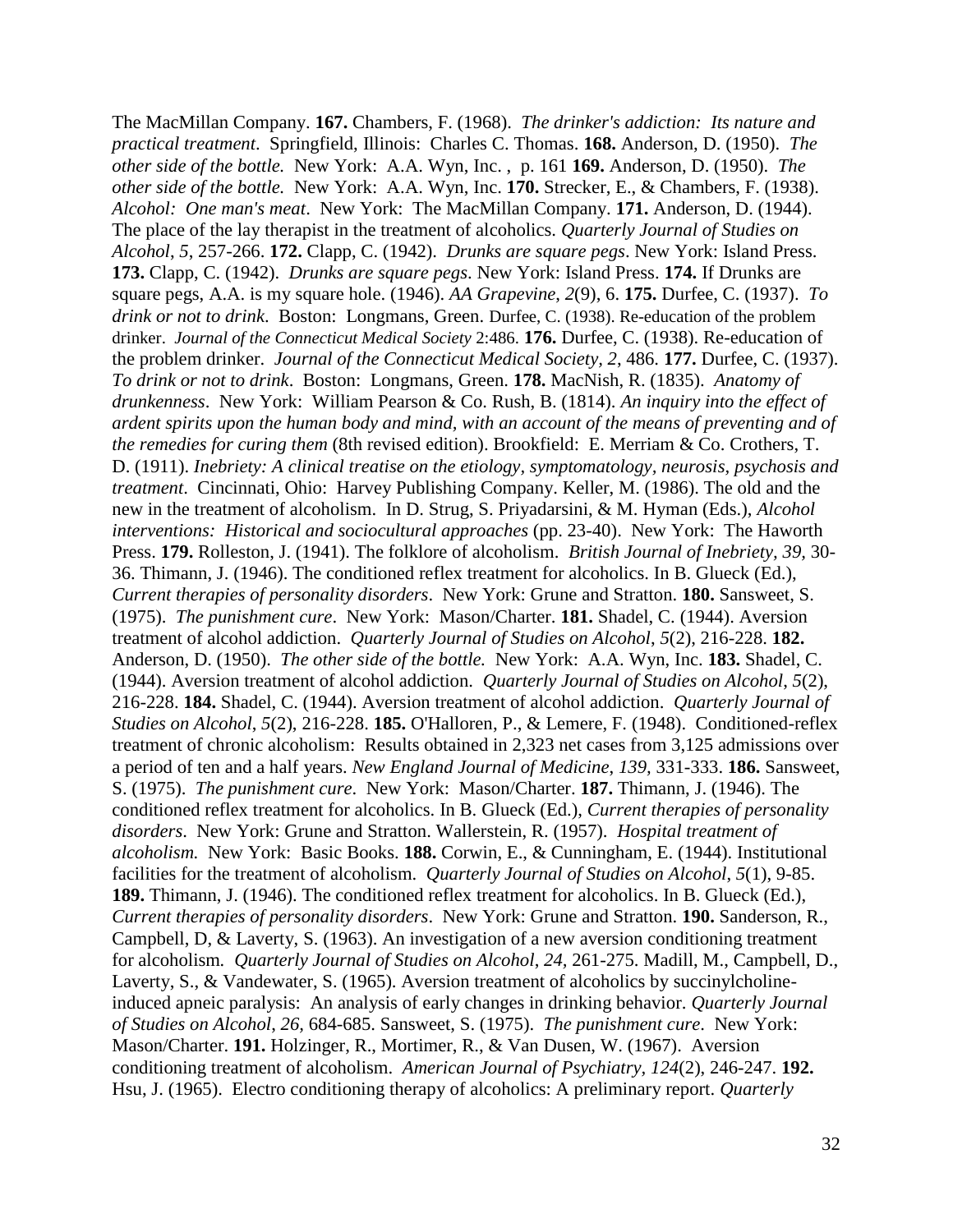*Journal of Studies on Alcohol*, *26,* 449-459. **193.** For a review of the modern Schick's Shadel treatment methods and reported treatment outcomes, see Smith and Frawley, 1993, pp. 359-369. Smith, J., & Frawley, J. (1993). Treatment outcome of 600 chemically dependent patients treated in a multimodality inpatient program including aversion therapy and pentathal interviews. *Journal of Substance Abuse Treatment, 10*, 359-369. **194.** Portland pioneer continues fourdecade tradition (Raleigh Hills celebrates 40th anniversary). (1982). *Alcoholism Magazine,*  (August), 55-58.

#### **Section Four**

**Chapter Thirteen: The Treatment of Addiction to Narcotics and Other Drugs: 1880-1950 1.** Bentley, W. (1880). Erthrozylon Coca in the opium and alcohol habits. *Detroit Therapeutic Gazette, 1,* 253-254. **2.** Bentley, W. (1880). Erthrozylon Coca in the opium and alcohol habits. *Detroit Therapeutic Gazette, 1,* 253-254. **3.** Estes, J. (1988). The pharmacology of nineteenth century patent medicines. *Pharmacy in History, 30,* 3-18. Huse, E. (1880). Coca-Erthoxylon- A new cure for the opium habit. *The Therapeutic Gazette,* 256-257. **4.** Whitaker, J. (1885). Cocaine in the treatment of the opium habit. *Medical News, 47,* 144-149. **5.** The practice of injecting a mixture of narcotic and cocaine solution may have actually come from this recommendation of using cocaine to treat opiate addiction. Dr. J.T. Whitaker recommended mixing cocaine and opium together as part of his treatment. Whitaker, J. (1885). Cocaine in the treatment of the opium habit. *Medical News, 47,* 144-149. **6.** Musto, D. (1968). A study of cocaine: Holmes and Freud. *Journal of the American Medical Association, 204,* 27-32. **7.** Erlenmeyer, A. (1889). *On the treatment of the morphine habit.* Detroit, MI: George S. Davis. **8.** General References for this section include: Penfield, W. (1969). Halsted of Johns Hopkins: The man and his problem as described in the secret records of William Osler. *Journal of the American Medical Association, 210,* 2214-2218. Nuland, S. B. (1988). *Doctors: The biography of medicine.* New York: Vintage Books. Brecher, E. M. (1972). *Licit and illicit drugs: The Consumers Union report on narcotics, stimulants, depressants, inhalants, hallucinogens, and marijuana – including caffeine, nicotine and alcohol.* Boston: Little, Brown and Co. **9.** Schneck, J. (1988). Cocaine addiction and Dr. William S. Halsted. *Journal of Clinical Psychiatry, 49,* 503-504. **10.** Quoted in: Penfield, W. (1969). Halsted of Johns Hopkins: The man and his problem as described in the secret records of William Osler. *Journal of the American Medical Association, 210, 2214-2218, p. 2216.* 11. Crothers, T.D. (1893). *The disease of inebriety from alcohol, opium and other narcotic drugs: Its etiology, pathology, treatment and medico-legal relations.* New York: E.B. Treat, Publisher. **12.** Morgan, H. W. (1981). *Drugs in America: A social history, 1800-1980*. Syracuse: Syracuse University Press. **13.** Prentice, A. C. (1921). The problem of the narcotic drug addict. *Journal of the American Medical Association, 76*, 1551-1556. **14.** Day, A. (1981). *Methomania: A treatise on alcoholic poisoning.* In G. Grob (Ed.), *Nineteenth-century medical attitudes toward alcoholic addiction.* New York: Arno Press. (Reprinted from *Methomania: A treatise on alcoholic poisoning,* by A. Day, 1867, Boston: James Campbell). **15.** Crothers, T.D. (1902). *Morphinism and narcomanias from other drugs*. Philadelphia: W.B. Saunders & Company. **16.** Mattison, J. (1893). The modern and humane treatment of the morphine disease. *Medical Record, 44,* 804- 806. **17.** Day, A. (1981). *Methomania: A treatise on alcoholic poisoning.* In G. Grob (Ed.), *Nineteenth-century medical attitudes toward alcoholic addiction.* New York: Arno Press. (Reprinted from *Methomania: A treatise on alcoholic poisoning,* by A. Day, 1867, Boston: James Campbell). **18.** Codeine was first introduced as a treatment for morphinism in 1885 by a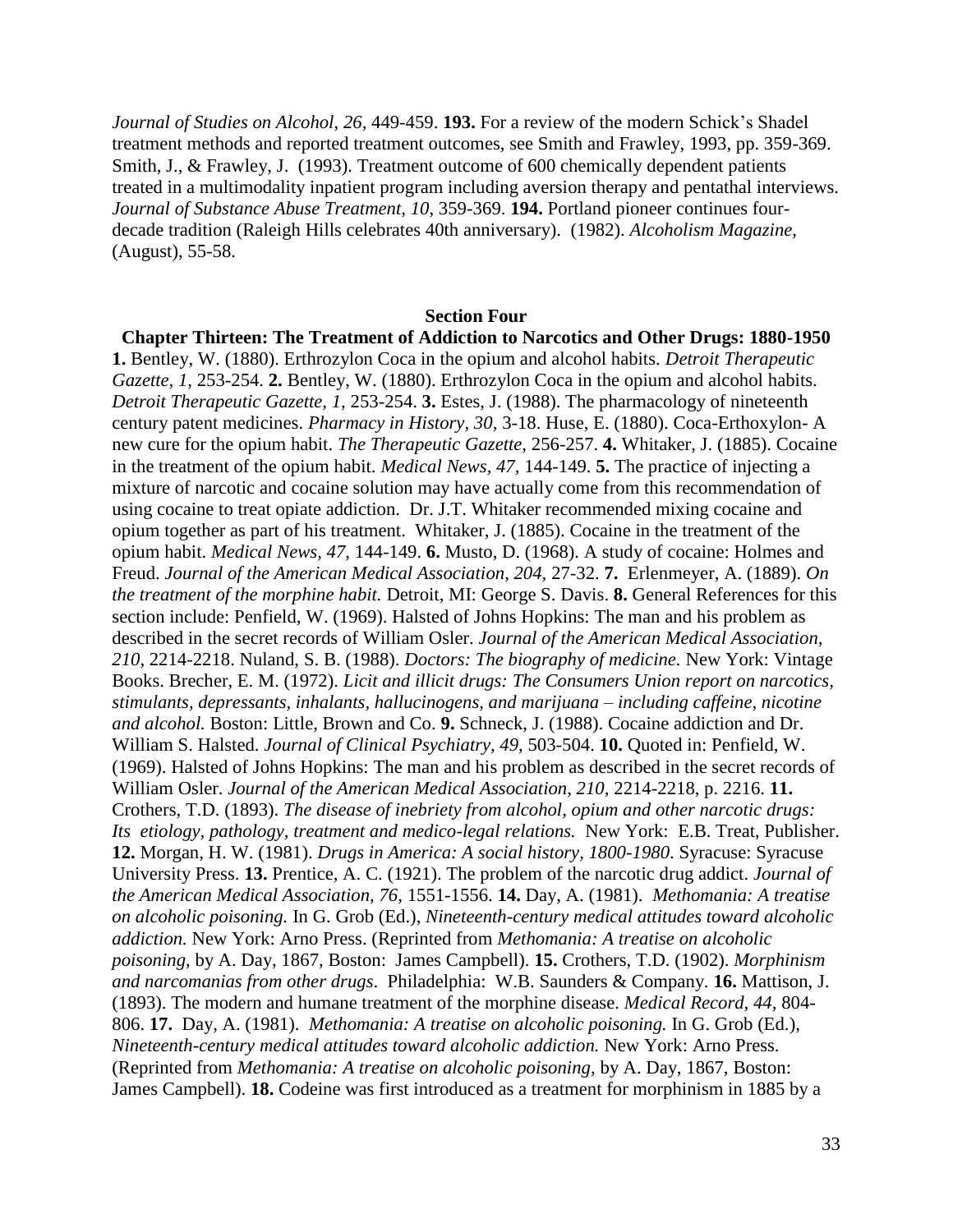California Physician named Lindenberger. Mattison, J. (1893). The modern and humane treatment of the morphine disease. *Medical Record, 44,* 804-806. **19.** The "free use of black coffee" as an opium treatment is attributed to Dr. J.M. DaCosta. Collins, S. B. (Circa 1890). *The original and only genuine painless opium antidote* [Advertising material- 4 pages]. **20.** Morgan, H. W. (1981). *Drugs in America: A social history, 1800-1980*. Syracuse: Syracuse University Press. Morgan, H. (1974). *Yesterday's addicts: American society and drug abuse, 1865-1920.* Norman, OK: University of Oklahoma Press. **21.** Sceleth, C. E. (1916). A rational treatment of the morphine habit. *Journal of the American Medical Association, 66,* 860-862. **22.** Nellans, C., & Masse, J. (1929). Management of drug addicts in the United States Penitentiary at Atlanta. *Journal of the American Medical Association, 29,* 1153-1155. **23.** Lambert, A., & Tilney, F. (1926). The treatment of narcotic addiction by narcosan. *Medical Journal and Record, 124,* 764- 768. **24.** Livingston, R. (1959). *Narcotic drug addiction problems: Proceedings of the Symposium on the History of Narcotic Drug Problems March 27 and 28, Bethesda, Maryland.*  Bethesda, MD: National Institute of Mental Health. **25.** Macmartin, D. F. (1921). *Thirty years in hell, or The confessions of a drug fiend.* Topeka, KS: Capper Printing Company. **26.** General references for this section include Musto, D. (1973). *The American disease: Origins of narcotic controls.* New Haven: Yale University Press. Latimer, D., & Goldberg, J. (1981). *Flowers in the blood: The story of opium.* New York: Franklin Watts. Lindesmith, A. R. (1965). *The addict and the law.* Bloomington, IN: Indiana University Press. Courtwright, D. T. (1982). *Dark paradise: Opiate addiction in America before 1940.* Cambridge, MA: Harvard University Press. Courtwright, D. (1987). Willis Butler and the Shreveport Narcotic Clinic, 1919-1923: A personal narrative. *Social Pharmacology, 1,* 13-24. Courtwright, D. (1991). Drug legalization, the drug war and drug treatment in historical perspective. *Journal of Policy History, 3,* 393-414. **27.**  Kinder, D. (1991). Shutting out the evil: Nativism and narcotics control in the United States. *Journal of Policy History, 3,* 468-493. **28.** Rippey, J. N. (1994). *Drug abuse in America: An historical perspective.* Alexandria, VA: Behavioral Health Resource Press. **29.** Lindesmith, A. R. (1965). *The addict and the law.* Bloomington, IN: Indiana University Press. **30.** King, R. (1953). The Narcotics Bureau and the Harrison Act: Jailing the healers and the sick. *Yale Law Review, 62,* 736-749. **31.** McNamara, J. (1973). The history of United States' anti-opium policy. *Federal Probation, 37*(2), 15-21. **32.** Williams, H. (1938). *Drug addicts are human beings.* Washington, DC: Shaw Publishing Company. **33.** Drug treatment. (1919). *Survey, 42,* 147. Drug addicts in the South. (1919). *Survey, 42,* 147-148. **34.** Payne, E. (1931). *The meance of narcotic drugs: A discussion of narcotics and education.* New York: Prentice-Hall, Inc. **35.** Graham-Mulhall, S. (1920). After-care for the narcotic drug addict *Mental Hygiene, 4,* 608-610. Terry, C., & Pellens, M. (1928). *The opium problem.* Montclair, New Jersey: Patterson Smith. **36.** Jaffe, A. (1976). *Addiction reform in the progressive age: Scientific and social responses to drug dependence in the United States, 1870-1930.* Unpublished doctoral dissertation, University of Kentucky. **37.** Kolb, L. (1962). *Drug addiction: A medical problem.* Springfield, IL: Charles Thomas. **38.**  Musto, D., & Ramos, M. (1981). Notes on American medical history: A follow-up study of the New Haven Morphine Maintenance Clinic of 1920. *New England Journal of Medicine, 304,*  1071-1077. **39.** Musto, D. (1987). The history of legislative control over opium, cocaine, and their derivatives. In R. Hamowy (Ed.), *Dealing with drugs: Consequences of government control*  (pp. 37-71). San Francisco: Pacific Research Institute for Public Policy. **40.** Federal Bureau of Narcotics. (1955). *Narcotic clinics in the United States.* Washington, DC: US GPO. **41.** Musto, D., & Ramos, M. (1981). Notes on American medical history: A follow-up study of the New Haven Morphine Maintenance Clinic of 1920. *New England Journal of Medicine, 304,* 1071-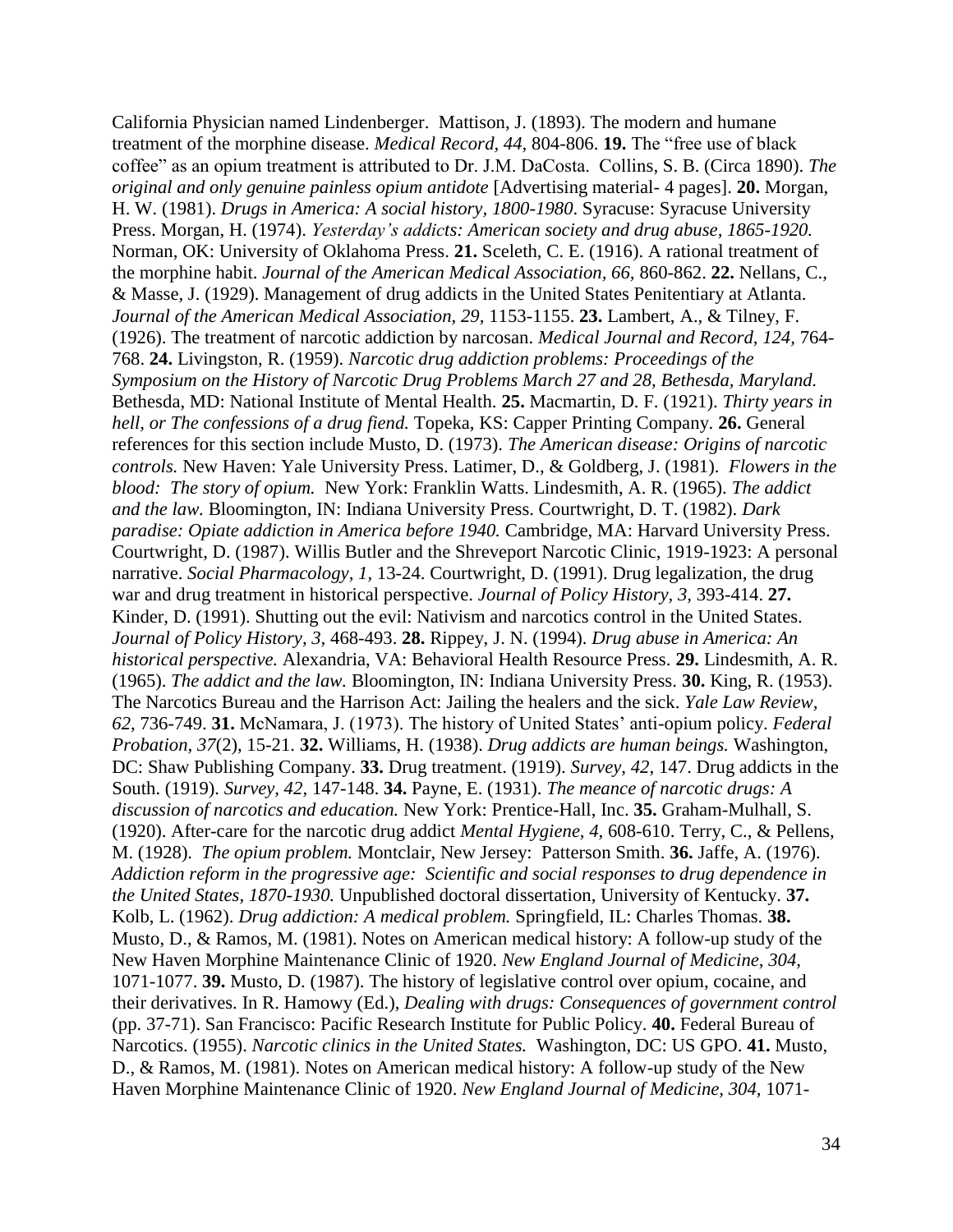1077. Council on Mental Health, American Medical Association. (1966). Review of the operation of the narcotic "clinics" between 1919-1923. In J. O'Donnell & J. Ball (Eds.), *Narcotic addiction* (pp. 180-187). New York: Harper and Row. **42.** Musto, D., & Ramos, M. (1981). Notes on American medical history: A follow-up study of the New Haven Morphine Maintenance Clinic of 1920. *New England Journal of Medicine, 304,* 1071-1077. **43.** Payne, E. (1931). *The meance of narcotic drugs: A discussion of narcotics and education.* New York: Prentice-Hall, Inc. **44.** Regulations issued by the Department of Treasury in 1921 stated: "It is well established that the ordinary care of addiction yields to proper treatment, and that addicts will remain permanently cured when addiction is stopped." Quoted in Austin, G. (1978). *Perspectives on the history of psychoactive substance use.* Rockville, MD: NIDA/US GPO, p.219. **45.** Council on Mental Health, American Medical Association. (1966). Review of the operation of the narcotic "clinics" between 1919-1923. In J. O'Donnell & J. Ball (Eds.), *Narcotic addiction* (pp. 180-187). New York: Harper and Row. **46.** Mulhall, S. G. (1926). *Opium: The demon flower.* New York: Harold Vinal. **47.** Nyswander, M. (1956). *The addict as a patient.* New York: Gruene & Stratton. **48.** Courtwright, D. (1986). Charles Terry: The opium problem and American narcotic policy. *Journal of Drug Issues, 16,* 421-434. **49.** Courtwright, D. (1986). Charles Terry: The opium problem and American narcotic policy. *Journal of Drug Issues, 16,*  421-434. **50.** Graham, Mulhall, S. (1921). Experiences in narcotic drug control in the State of New York. *New York Medical Journal, 113,* 106-111. Flowers, M., & Bonner, H. R. (1923). *The menace of morphine heroin and cocaine.* Pasadena, CA: Narcotic Education Association. Federal Bureau of Narcotics. (1955). *Narcotic clinics in the United States.* Washington, DC: US GPO. **51.** Copeland, S. R. (1920). The narcotic drug evil and the New York City Health Department. *American Medicine, 15,* 17-23. Hubbard, S. (1920). Some fallacies regarding narcotic drug addiction. *Journal of the American Medical Association*, 74, 1439-1441. Graham, Mulhall, S. (1921). Experiences in narcotic drug control in the State of New York. *New York Medical Journal, 113,* 106-111. Anslinger, H. J., & Tompkins, W. F. (1953). *The traffic in narcotics.*  New York: Funk and Wagnalls. **52.** Graham, Mulhall, S. (1921). Experiences in narcotic drug control in the State of New York. *New York Medical Journal, 113,* 106-111. **53.** Jaffe, A. (1976). *Addiction reform in the progressive age: Scientific and social responses to drug dependence in the United States, 1870-1930.* Unpublished doctoral dissertation, University of Kentucky. **54.** Nyswander, M. (1956). *The addict as a patient.* New York: Gruene & Stratton. **55.** Graham, Mulhall, S. (1921). Experiences in narcotic drug control in the State of New York. *New York Medical Journal, 113,* 106-111. **56.** Graham-Mulhall, S. (1926). *Opium: The demon flower.* New York: Harold Vinal. **57.** Graham, Mulhall, S. (1921). Experiences in narcotic drug control in the State of New York. *New York Medical Journal, 113,* 106-111. **58.** Hubbard, S. (1920). Some fallacies regarding narcotic drug addiction. *Journal of the American Medical Association, 74,*  1439-1441. **59.** Graham-Mulhall, S. (1920). After-care for the narcotic drug addict. *Mental Hygiene, 4,* 605-610. **60.** Butler, W. (1922). How one American city is meeting the public health problems of narcotic addiction. *American Medicine, 28,* 154-162. **61.** See Courtwright, 1987, for Butler's own fascinating account of the methods used to coerce him into closing the clinic. Courtwright, D. (1987). Willis Butler and the Shreveport Narcotic Clinic, 1919-1923: A personal narrative. *Social Pharmacology, 1,* 13-24. **62.** Waldorf, D., Orlick, M., & Reinarman, C. (1974). *Morphine maintenance: The Shreveport Clinic 1919-1923.* Washington, DC: The Drug Abuse Council, Inc. **63.** Baumohl, J. (1997). *"Now we won't call it lobbying": The Federal Bureau of Narcotics and the Depression-era maintenance controversy in California and Washington*. Presented at Historical Perspectives on Drug and Alcohol Use in American Society, 1800-1997,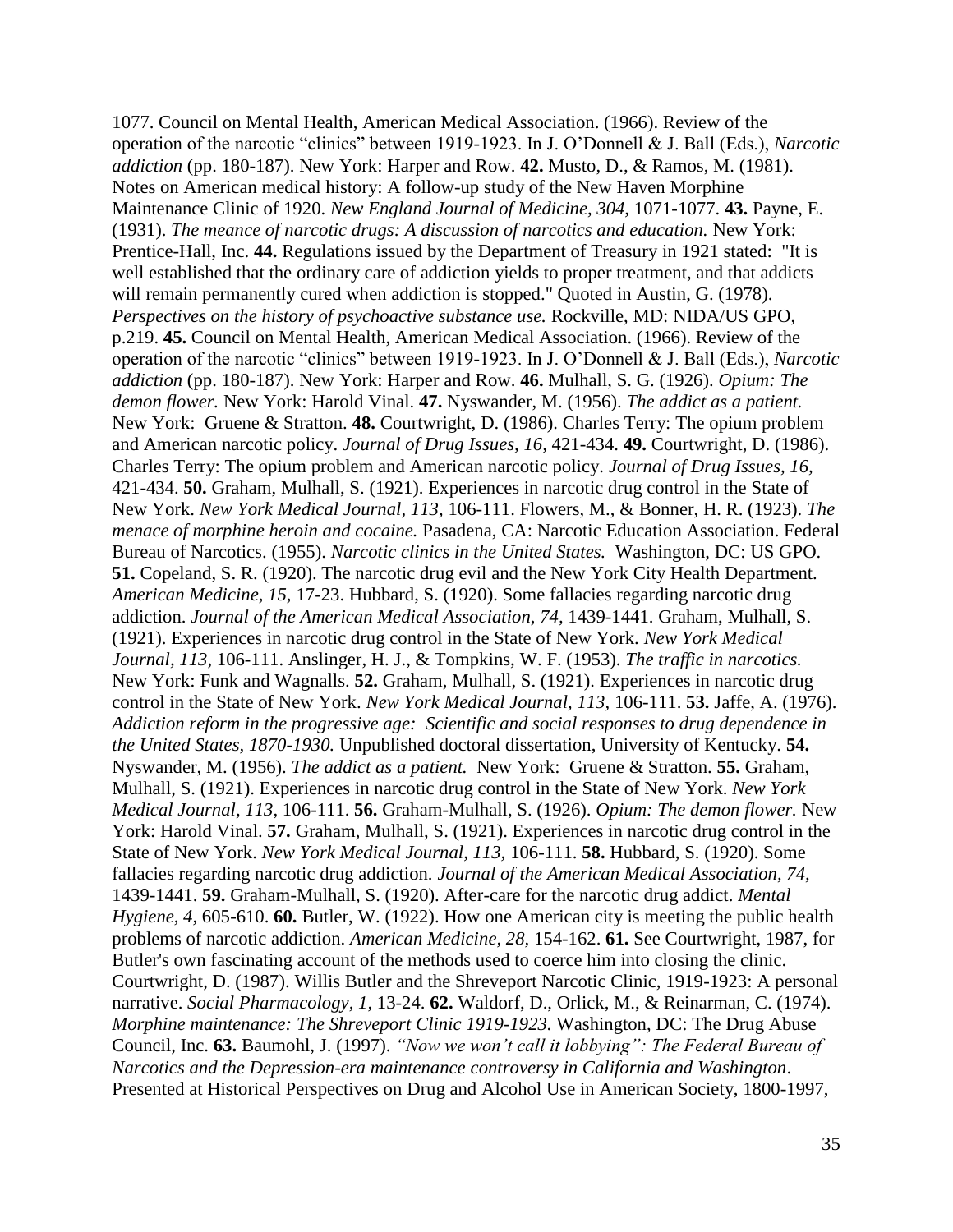College of Physicians of Philadelphia, May 9-11, 1997. **64.** Anslinger, H. J., & Tompkins, W. F. (1953). *The traffic in narcotics.* New York: Funk and Wagnalls. Rippey, J. N. (1994). *Drug abuse in America: An historical perspective.* Alexandria, VA: Behavioral Health Resource Press. **65.** Anslinger, H. J., & Tompkins, W. F. (1953). *The traffic in narcotics.* New York: Funk and Wagnalls.

**Chapter Fourteen: The Treatment of Addiction to Narcotics and Other Drugs: 1925-1950 66.** Bishop, E. S. (1920). *The narcotic drug problem.* New York: MacMillan. **67.** Terry, C. (1921). Some recent experiments in narcotic control. *American Journal of Public Health, 11,* 32- 44. **68.** Terry, C. (1921). Some recent experiments in narcotic control. *American Journal of Public Health, 11,* 32-44. **69.** Terry, C. (1921). Some recent experiments in narcotic control. *American Journal of Public Health, 11,* 32-44. **70.** Williams, H. (1938). *Drug addicts are human beings.* Washington, DC: Shaw Publishing Company. **71.** Williams, H. (1938). *Drug addicts are human beings.* Washington, DC: Shaw Publishing Company. **72.** Williams, H. (1938). *Drug addicts are human beings.* Washington, DC: Shaw Publishing Company. **73.** Williams, H. S. (1935). *Drugs against men.* New York: Robert M. McBride & Company. **74.** Mosely, A. (1959). The addicts bag of tricks. *Journal of the Oklahoma State Medical Association, 52,* 309-310. **75.**  Blair, T. (1919). Narcotic drug addiction as regulated by a state department of health. *Journal of the American Medical Association, 72,* 1441-1445. **76.** Helbrant, M. (1941). *Narcotic agent.*  New York: The Vanguard Press. Musto, D. (1985). Iatrogenic addiction: The problem, its definition and history. *Bulletin of the New York Academy of Medicine*, 61, 694-705. **77.** O'Donnel, J. A. (1969). *Narcotic addicts in Kentucky* (US Public Health Service Publication No. 1881). Chevy Chase, MD: National Institute of Mental Health. Brill, L. (1977). Historical evolution of the current drug treatment perspective. In A. Schecter (Ed.), *Rehabilitation aspects of drug dependence* (pp. 11-21). Cleveland, OH: CRC Press. **78.** King, R. (1972). *The drug hang-up: America's fifty-year folly*. New York: W. W. Norton. Courtwright, D., Herman, J., & Des Jarlais, D. (1989). *Addicts who survived: An oral history of narcotic use in America, 1923- 1965.* Knoxville, TN: University of Tennessee Press. **79.** Lewin, L. (1931). *Phantastica: Narcotic and stimulating drugs, their use and abuse*. London: Routledge and Kegan Paul. **80.**  Sceleth, C. E. (1916). A rational treatment of the morphine habit. *Journal of the American Medical Association, 66,* 860-862. **81.** General references for this section include: Latimer, D., & Goldberg, J. (1981). *Flowers in the blood: The story of opium.* New York: Franklin Watts. Livingston, R. (1959). *Narcotic drug addiction problems: Proceedings of the Symposium on the History of Narcotic Drug Problems March 27 and 28, Bethesda, Maryland.* Bethesda, MD: National Institute of Mental Health. **82.** Dai, B. (1970). *Opium addiction in Chicago*. Montclair, NJ: Patterson Smith (Original work published in 1937). **83.** Bennett, C. (1929). Hospitalization of narcotic addicts: U.S. Penitentiary, Leavenworth, KS. *Journal of the Kansas Medical Society, 30,* 341-345. **84.** McKelvey, B. (1977). *American prisons: A history of good intentions.* Montclair, New Jersey: Patterson Smith. **85.** Hawkins, J. (1937). *Opium: Addicts and addictions*. Danville, VA: J. T. Townes. **86.** Lowry, J. V. (1956). The hospital treatment of the narcotic addict. *Federal Probation, 15,* 42-51. **87.** Berliner, A. K. (1962). The helping process in a hospital for narcotic addicts. *Federal Probation, 26,* 57-62. **88.** The reader who would like a more detailed description of the Lexington facility during the 1940s and 1950s can find autobiographical accounts of treatment at Lexington in Barney Ross's *No Man Stands Alone* (1957) and Alexander King's *Mine Enemy Grows Older* (1958). **89.** Kolb, L. (1962). *Drug addiction: A medical problem.* Springfield, IL: Charles Thomas. **90.** Lowry, J. V. (1956). The hospital treatment of the narcotic addict. *Federal Probation, 15,* 42-51. **91.** Weppner, R. (1983).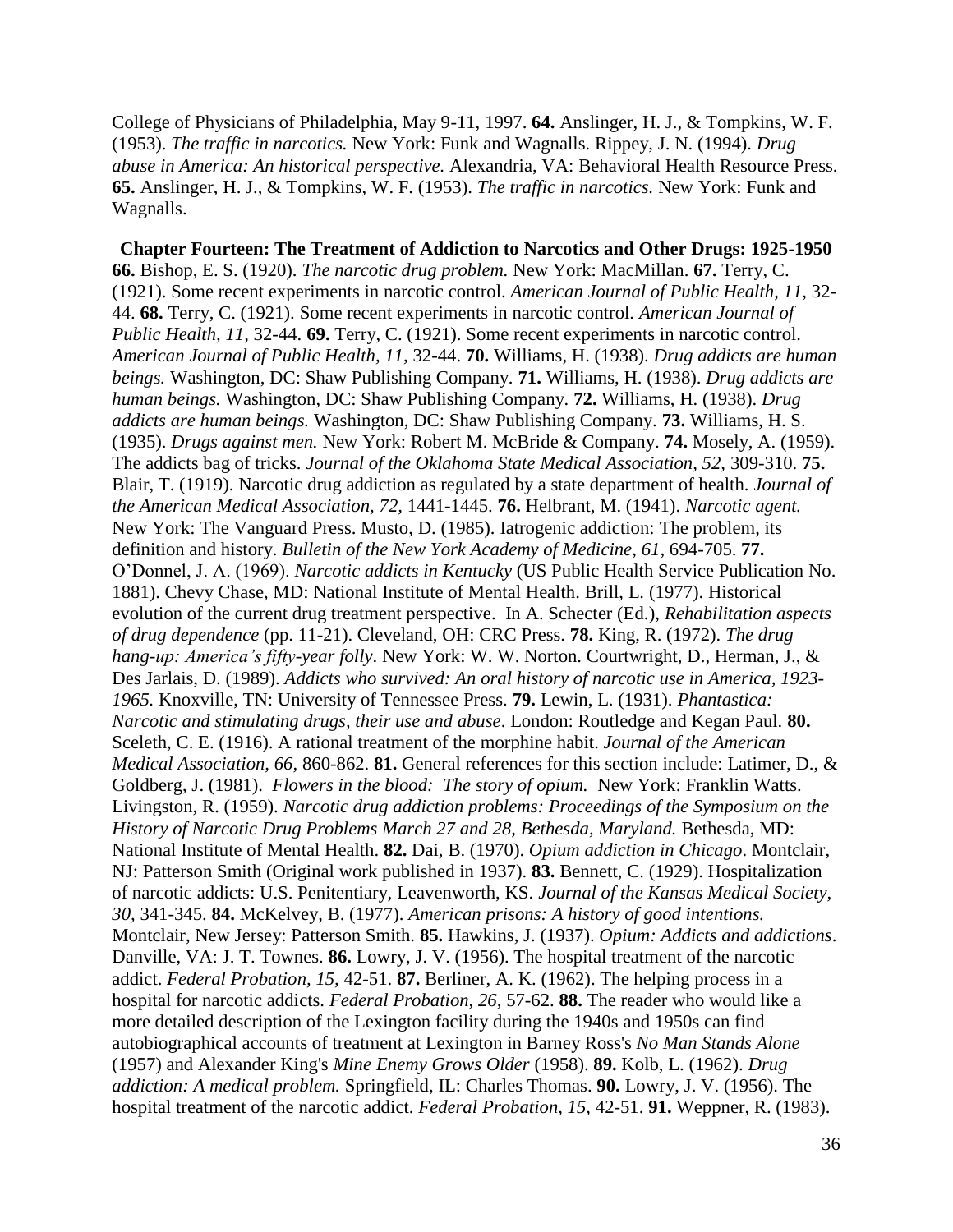*The untherapeutic community: Organizational behavior in a failed addiction treatment program*. Lincoln, NE: University of Nebraska. Kolb, L., & Ossenfort, W. (1938). The treatment of drug addicts at Lexington Hospital. *Southern Medical Journal, 31,* 914-922. **92.** Duncan, T. L. (1965). *Understanding and helping the narcotic addict*. Philadelphia: Fortress Press. **93.** Vogel, V. (1948). Treatment of the narcotic addict by the United States Public Health Service. *Federal Probation, June*, 45-50. **94.** No heterosexual bias is intended in this statement. Patients with histories of overt homosexuality were excluded from Lexington, and homosexual activity of any kind resulted in immediate discharge. Weppner, R. (1983). *The untherapeutic community: Organizational behavior in a failed addiction treatment program*. Lincoln, NE: University of Nebraska. **95.** Rasor, R. (1972). The United States Public Health Service and Institutional Treatment Program for Narcotic Addicts at Lexington, Ky. In L. Lieberman & L. Brill (Eds.), *Major modalities in the treatment of drug abuse*. New York: Behavioral Publications. **96.**  Maddux, J. (1978). History of the hospital treatment program: 1935-1974. In W. Martin & H. Isbell, *Drug addiction and the US Public Health Service* (DHEW pub. no. ADM-77-434; pp. 217-250). **97.** Lowry, J. V. (1956). The hospital treatment of the narcotic addict. *Federal Probation, 15,* 42-51. **98.** Knight, R., & Prout, C. (1951). A study of results in hospital treatment of drug addictions. *American Journal of Psychiatry, 108,* 303-308. **99.** Campbell, N., Olsen, J. P., & Walden, L. (2008). *The narcotic farm: The rise and fall of America's first prison for addicts*. New York: Abrams. **100.** Rasor, R. (1972). The United States Public Health Service and Institutional Treatment Program for Narcotic Addicts at Lexington, Ky. In L. Lieberman & L. Brill (Eds.), *Major modalities in the treatment of drug abuse*. New York: Behavioral Publications. **101.** At 60, NIDA's Addiction Research Center looks to the future. (1995). *NIDA Notes*, 10(6), 1-2.(Serum Injections Used in Prison to Cure Drug Addicts, Davenport, Iowa Times, February 17, 1938—AMA Archives, Box 0031-03)

## **Section Five**

### **Chapter Fifteen: The Birth of Alcoholics Anonymous: A Brief History**

**1.** The history of A.A. has been meticulously recorded within three A.A.-approved texts— *Alcoholics Anonymous Comes of Age*; *"Pass It On": Bill Wilson and the A.A. Message; and Dr. Bob and the Good Oldtimers—*and a more scholarly and definitive history—*Not God: A History of Alcoholics Anonymous—*prepared by Harvard-trained historian Ernest Kurtz. These four texts provide the foundation for this chapter. I encourage readers who want to read of A.A.'s early history in greater depth to seek out these works. Kurtz's book provides a meticulously researched synthesis of A.A. history as well as an interesting analysis of the A.A. program. Other highly readable background texts include Bill Pittman's *A.A. The Way It Began*, Robert Thomsen's *Bill W.*, and Nell Wing's *Grateful to Have Been There*. **2.** Source abbreviations used in this and the following three chapters include: *AA (Alcoholics Anonymous); AAA (Alcoholics Anonymous Comes of Age)*; *DBGO (Dr. Bob and the Good Oldtimers); PIO-BW (Pass It On— Bill Wilson and the A.A. Message); LR (Lois Remembers); and LOTH (Language of the Heart— Bill Wilson's Grapevine Writings)*. **3.** Traditions Eleven and Twelve of Alcoholics Anonymous call for "personal anonymity" in the media and define anonymity as the "spiritual foundation" of the fellowship. In keeping with the practices of this tradition, all A.A. members in this book are identified by first name and last initial. Exceptions to this will be the founders of A.A., whose full names were released publicly following their deaths, with the permission of both their families and A.A.'s governing authority. **4.** Bluhm, A. C. (2006). Verification of C.G. Jung's analysis of Rowland Hazard and the history of Alcoholics Anonymous. *History of Psychology,*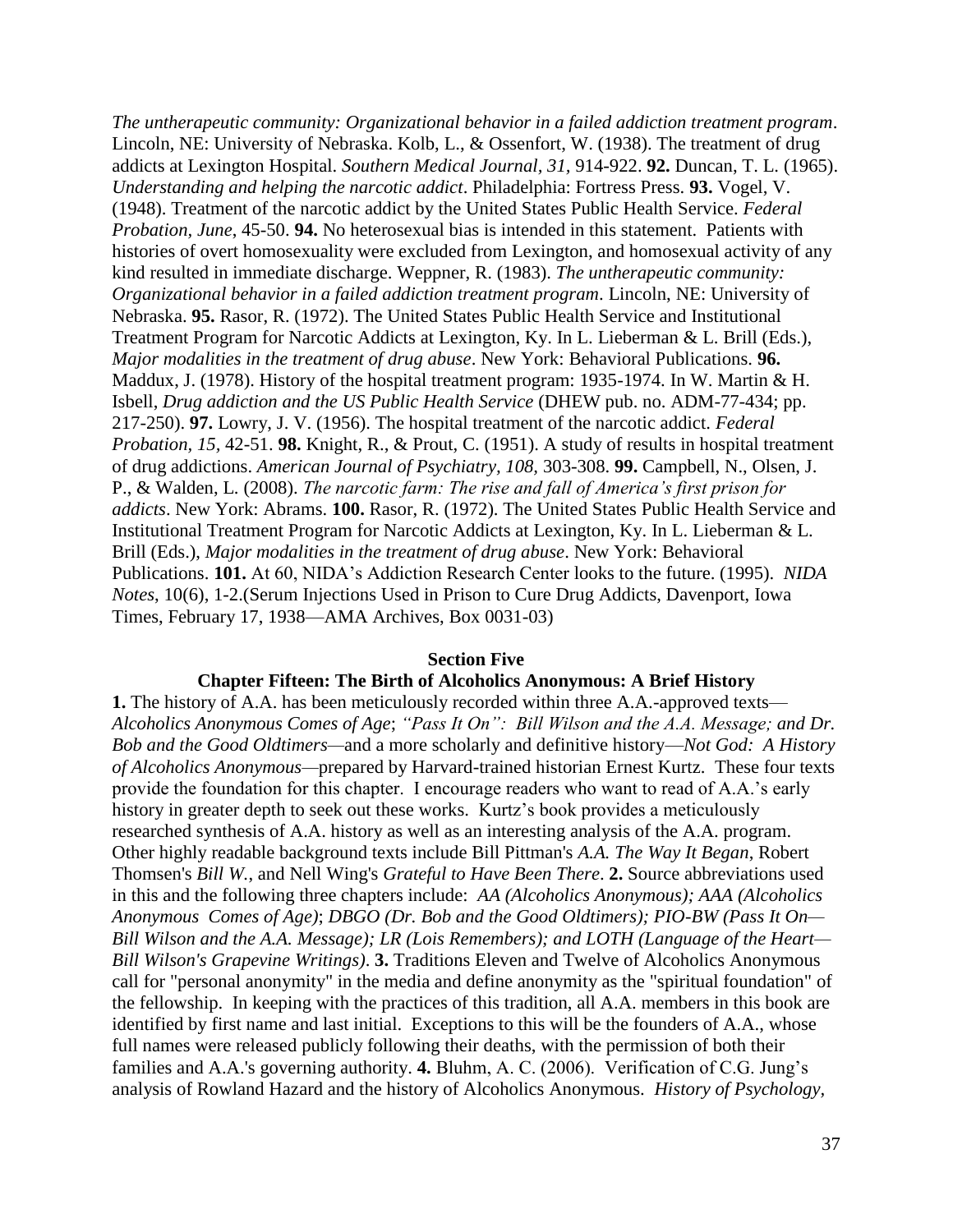*9*(4), 313-324. **5.** Kurtz, E. (1979). *Not God: A history of Alcoholics Anonymous*. Center City, MN: Hazelden. **6.** *Dr. Bob and the good oldtimers: A biography, with recollections of early AA in the Midwest*. (1980). New York: AA World Services, Inc. **7.** B., Mel. (1991). *New wine: The spiritual roots of the twelve step miracle*. Center City, MN: Hazelden Pittman Archives Press. **8.** In spite of his influential role in the birth of A.A., Ebby T. never achieved stable sobriety. However, Bill Wilson sustained his involvement with Ebby and continued to call Ebby his sponsor. Wing, N. (1992). *Grateful to have been there: My 42 years with Bill and Lois, and the evolution of Alcoholics Anonymous*. Park Ridge, IL: Parkside Publishing Corporation. **9.**  *Alcoholics Anonymous comes of age*. (1957). New York: AA World Services, Inc. Kurtz, E. (1979). *Not God: A history of Alcoholics Anonymous*. Center City, MN: Hazelden. **10.** Given the above-mentioned details, the reader might find it interesting that some historical revisionists have questioned that Bill Wilson was really alcoholic. John Rumbarger, in a recent critique, argues that Bill suffered more from "a crisis of faith" as a result of business failures than from a specific problem in his relationship with alcohol. Rumbarger, J. (1994). The "story" of Bill W.: Ideology, culture and the discovery of the modern American alcoholic. *Contemporary Drug Problems, 20,* 759-782. **11.** Towns was expensive relative to other hospitals, which meant that alcoholics like Bill Wilson had to have affluent friends pay for their episodic drying out. Wilson's seven-day stay in December of 1934 cost \$125. AA World Services. (1984). *"Pass it on": The story of Bill Wilson and how the AA message reached the world.* New York: AA World Services, Inc. **12.** *Alcoholics Anonymous comes of age*. (1957). New York: AA World Services, Inc. **13.** *Pioneers we have known in the field of alcoholism*. (1979). Mill Neck, NY: The Christopher D. Smithers Foundation. **14.** Wilson, B. (1945). The fellowship of Alcoholics Anonymous. In *Alcohol, science, and society* (pp. 461-473). New Haven: Quarterly Journal of Studies on Alcohol. **15.** *Alcoholics Anonymous comes of age*. (1957). New York: AA World Services, Inc. **16.** Wilson, B. (1949). The society of Alcoholics Anonymous. *American Journal of Psychiatry, Sesquicentennial Suppl 151*, 259-262. **17.** Wilson, L. (1979). *Lois remembers*. New York: Al-Anon Family Group Headquarters. **18.** Wilson, B. (1945). The fellowship of Alcoholics Anonymous. In *Alcohol, science, and society* (pp. 461-473). New Haven: Quarterly Journal of Studies on Alcohol. **19.** Thomsen, R. (1975). *Bill W.* New York: Harper & Row. **20.**  *Dr. Bob and the good oldtimers: A biography, with recollections of early AA in the Midwest*. (1980). New York: AA World Services, Inc. **21.** Mertin M.'s investigations of A.A.'s beginnings raise the possibility that the date of Dr. Bob's last drink may have been June 17, 1935—a date calculated through the dates of the 1935 AMA Convention in Atlanta. **22.** White, W., & Kurtz. E. (2008). Twelve defining moments in the history of Alcoholics Anonymous. In M. Galanter & L. Kaskutas (Eds.), *Recent developments in alcoholism* (Vol 18, pp. 37-57). New York: Plenum Publishing Corporation. **23.** Pittman, B. (1988). *AA: The way it began.* Seattle, Washington: Glen Abbey Books. *Dr. Bob and the good oldtimers: A biography, with recollections of early AA in the Midwest*. (1980). New York: AA World Services, Inc. **24.**  Wilson, L. (1979). *Lois remembers*. New York: Al-Anon Family Group Headquarters. **25.**  Anonymity served two purposes at this time: It protected members from the public stigma associated with alcoholism, and it protected the group's reputation from damage by the relapse of people who were publicly linked with it. It was only later that anonymity would come to be seen as a spiritual exercise. Some early A.A. groups were so concerned about public knowledge of members' affiliation with A.A. that they rented rooms under the name, "The Wilson Club." Wing, N. (1992). *Grateful to have been there: My 42 years with Bill and Lois, and the evolution of Alcoholics Anonymous*. Park Ridge, IL: Parkside Publishing Corporation. Kurtz, personal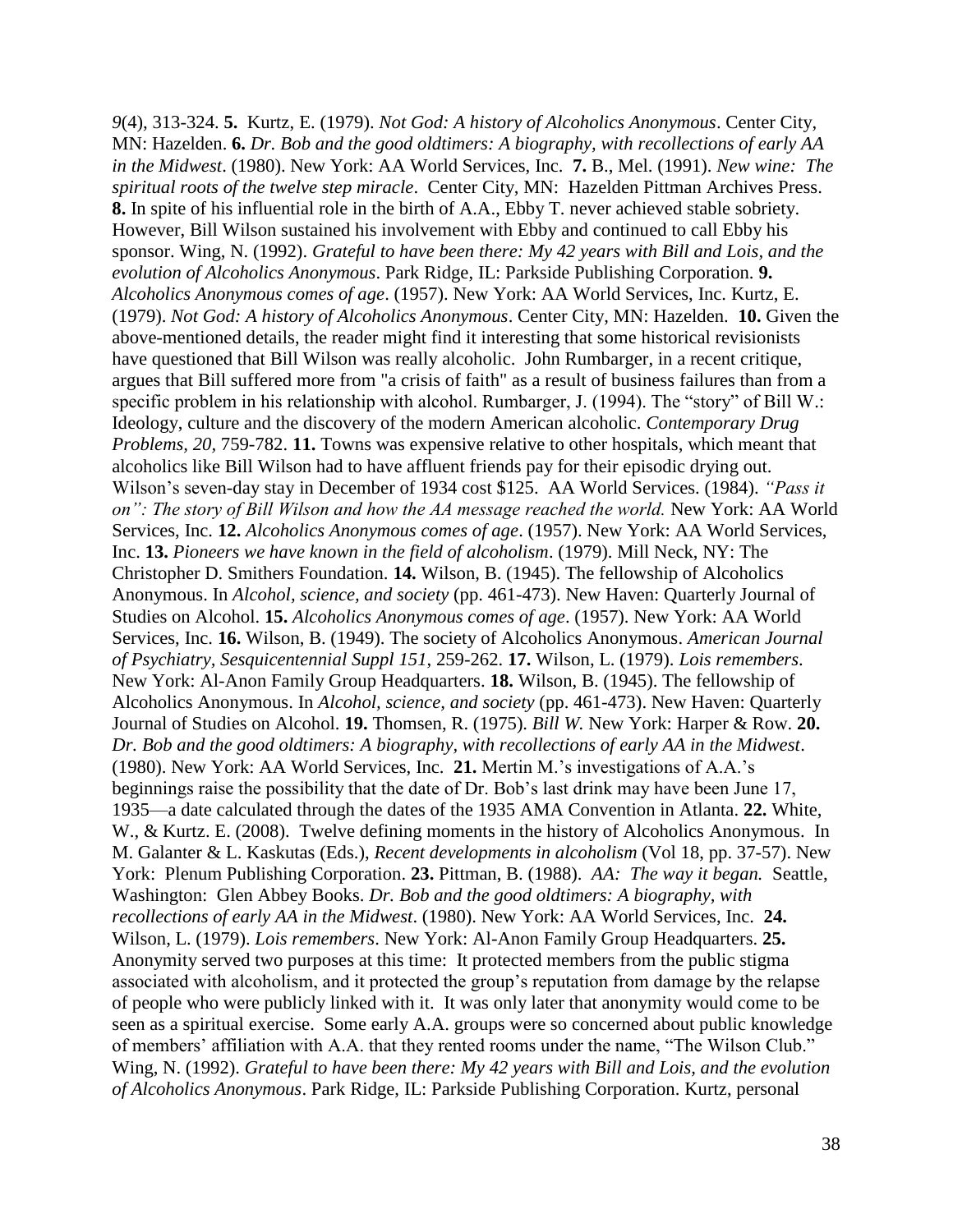communication, April 1996. **26.** Kurtz, E. (1979). *Not God: A history of Alcoholics Anonymous*. Center City, MN: Hazelden. **27.** Kurtz, E. (1979). *Not God: A history of Alcoholics Anonymous*. Center City, MN: Hazelden. **28.** *Dr. Bob and the good oldtimers: A biography, with recollections of early AA in the Midwest*. (1980). New York: AA World Services, Inc. **29.** Kurtz, E. (1979). *Not God: A history of Alcoholics Anonymous*. Center City, MN: Hazelden. **30.**  Pittman, B. (1988). *AA: The way it began.* Seattle, Washington: Glen Abbey Books. **31.**  *Twelve Steps and Twelve Traditions*. (1952). New York: AA Publishing, Inc. **32.** *Alcoholics Anonymous comes of age*. (1957). New York: AA World Services, Inc. **33.** Lois Wilson later reported that all of the \$30 payments Bill received were paid back in full. Wilson, L. (1979). *Lois remembers*. New York: Al-Anon Family Group Headquarters. **34.** *Alcoholics Anonymous comes of age*. (1957). New York: AA World Services, Inc. *Language of the heart: Bill W.'s Grapevine writings*. (1988). New York: AA Grapevine, Inc. **35.** *Language of the heart: Bill W.'s Grapevine writings*. (1988). New York: AA Grapevine, Inc. **36.** *Language of the heart: Bill W.'s Grapevine writings*. (1988). New York: AA Grapevine, Inc. **37.** *Language of the heart: Bill W.'s Grapevine writings*. (1988). New York: AA Grapevine, Inc. A fragment of history by Bill. (1953). *AA Grapevine, 10*(2), 2-9. **38.** *Alcoholics Anonymous comes of age*. (1957). New York: AA World Services, Inc. **39.** Wilson, L. (1979). *Lois remembers*. New York: Al-Anon Family Group Headquarters. **40.** AA World Services. (1984). *"Pass it on": The story of Bill Wilson and how the AA message reached the world.* New York: AA World Services, Inc. **41.** Gresham, D. (1995). *A history of Alcoholics Anonymous in Oregon: 1943-1983.* Portland, Oregon: The Oregon Area General Service Committee of Alcoholics Anonymous. **42.** Book notices: Alcoholics Anonymous. (1939). *Journal of the American Medical Association, 113*(16), 1513. Book reviews. Alcoholics Anonymous. (1940). *Journal of Nervous and Mental Disease, 92*(3), 399. **43.** P., Wally. (1995). *But, for the grace of God...: How intergroups & central offices carried the message of Alcoholics Anonymous in the 1940s.* Wheeling, WV: The Bishop of Books. **44.**  According to Wally P., this custom did not take hold until the late 1950s. **45.** P., Wally. (1995). *But, for the grace of God...: How intergroups & central offices carried the message of Alcoholics Anonymous in the 1940s.* Wheeling, WV: The Bishop of Books. **46.** AA lingo. (1974). *AA Grapevine, 31*(7), 16-17. **47.** Kurtz, E. (1996, June). *Alcoholics Anonymous' own story.*  Presentation at the Haymarket House Summer Institute on Addictions, June 26, 1996. **48.**  Wilson, B. (1945). The fellowship of Alcoholics Anonymous. In *Alcohol, science, and society* (pp. 461-473). New Haven: Quarterly Journal of Studies on Alcohol. **49.** Markey, M. (1939). Alcoholics and God. *Liberty Magazine,* September 30, 6-8. **50.** Davis, E. (1939). Alcoholics Anonymous makes its stand here. *The Cleveland Plain Dealer* (October 21, 23, 24, 25, 26; November 4). **51.** *Alcoholics Anonymous comes of age*. (1957). New York: AA World Services, Inc. **52.** Wing, N. (1992). *Grateful to have been there: My 42 years with Bill and Lois, and the evolution of Alcoholics Anonymous*. Park Ridge, IL: Parkside Publishing Corporation. **53.**  Thomsen, R. (1975). *Bill W.* New York: Harper & Row. **54.** Richeson, F. (1978). *Courage to change.* Minneapolis, MN: M & M Printing. **55.** Blumberg, L., with Pittman, W. (1991). *Beware the first drink!* Seattle, WA: Glen Abbey Books. **56.** P., Wally. (1995). *But, for the grace of God...: How intergroups & central offices carried the message of Alcoholics Anonymous in the 1940s.* Wheeling, WV: The Bishop of Books. **57.** Thirty years of Grapevine history. (1974). *AA Grapevine, 31,* 2-7. **58.** An example of such breaches can be found in a 1946 article that Marty M. wrote using her full name for *The Modern Hospital,* in which she proffered with no subtlety: "I myself am a member of Alcoholics Anonymous, and I owe my recovery from severe and protracted alcoholism to my entry into the New York group of A.A., where I was sent by my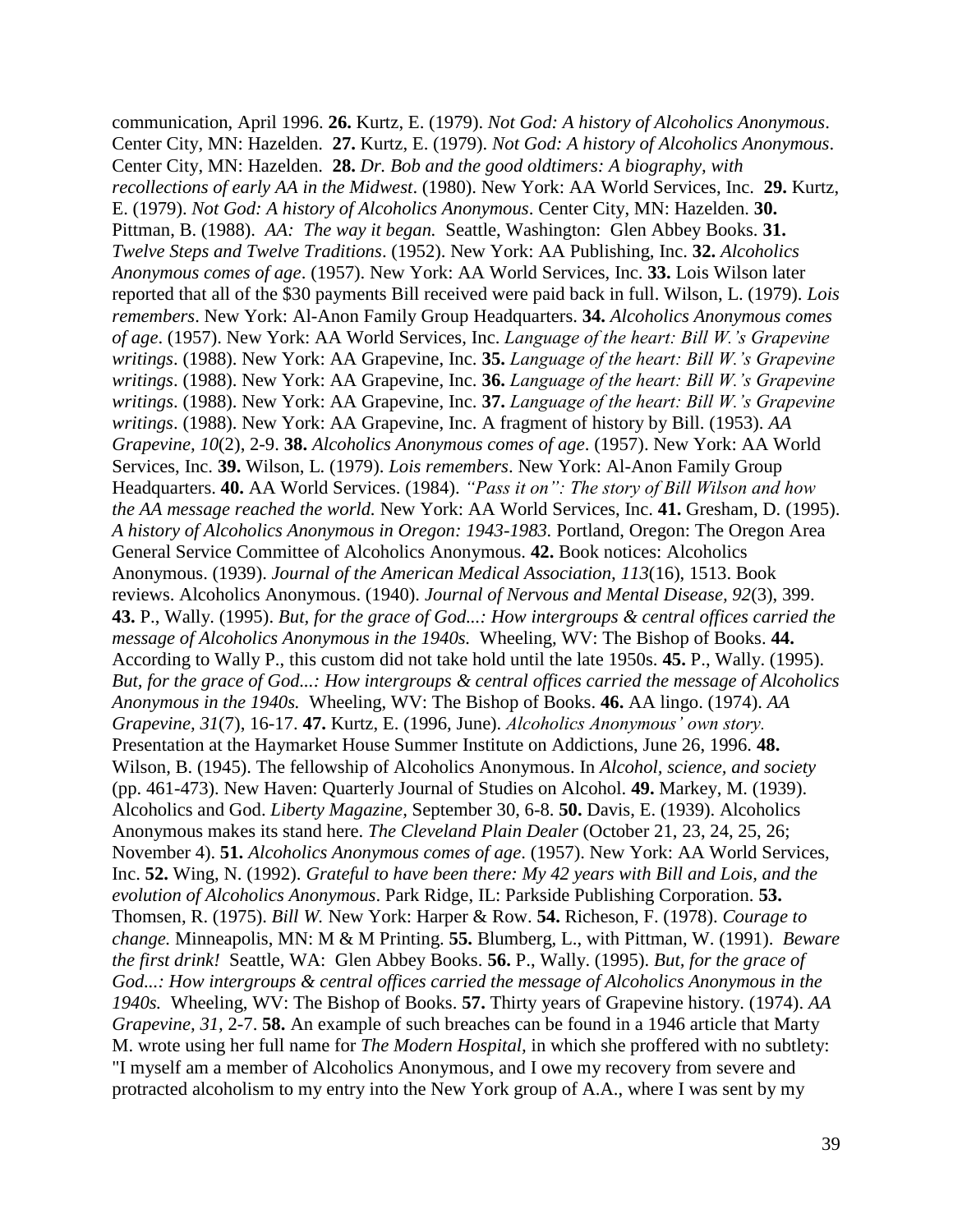psychiatrist in 1939." Mann, M. (1946). Alcoholics Anonymous: A new partner for hospitals. *The Modern Hospital, 66*, 77-78. **59.** Gresham, D. (1995). *A history of Alcoholics Anonymous in Oregon: 1943-1983.* Portland, Oregon: The Oregon Area General Service Committee of Alcoholics Anonymous. **60.** P., Wally. (1995). *But, for the grace of God...: How intergroups & central offices carried the message of Alcoholics Anonymous in the 1940s.* Wheeling, WV: The Bishop of Books. **61.** Wing, 1993, Audiotape, September 3 speech, from Illinois Addiction Studies Archives audiotape collection. **62.** Wilson, B. (1949). The society of Alcoholics Anonymous. *American Journal of Psychiatry, Sesquicentennial Suppl 151*, 259-262. **63.** P., Wally. (1995). *But, for the grace of God...: How intergroups & central offices carried the message of Alcoholics Anonymous in the 1940s.* Wheeling, WV: The Bishop of Books. **64.**  Kurtz, E. (1979). *Not God: A history of Alcoholics Anonymous*. Center City, MN: Hazelden. **65.**  *Alcoholics Anonymous comes of age*. (1957). New York: AA World Services, Inc. **66.** Wing, N. (1992). *Grateful to have been there: My 42 years with Bill and Lois, and the evolution of Alcoholics Anonymous*. Park Ridge, IL: Parkside Publishing Corporation. **67.** The AA movement gains public recognition. (1948). *AA Grapevine, 5*(6), 15-17. **68.** Kurtz, E. (1979). *Not God: A history of Alcoholics Anonymous*. Center City, MN: Hazelden. **69.** Thomsen, R. (1975). *Bill W.* New York: Harper & Row. **70.** Wilson, L. (1979). *Lois remembers*. New York: Al-Anon Family Group Headquarters. **71.** AA World Services. (1984). *"Pass it on": The story of Bill Wilson and how the AA message reached the world.* New York: AA World Services, Inc. **72.** Delbanco, A., & Delbanco, T. (1985). AA at the crossroads. *New Yorker, 61*(4), 50-63. **73.** Pittman, B. (1988). *AA: The way it began.* Seattle, Washington: Glen Abbey Books. **74.** AA World Services. (1984). *"Pass it on": The story of Bill Wilson and how the AA message reached the world.* New York: AA World Services, Inc. **75.** AA World Services. (1984). *"Pass it on": The story of Bill Wilson and how the AA message reached the world.* New York: AA World Services, Inc. Fitzgerald, R. (1995). *The soul of sponsorship: The friendship of Fr. Ed Dowling, S. J. and Bill Wilson in letters*. Center City, MN: Hazelden Foundation. **76.** Nell Wing suggests that Bill's failure to attend meetings was due to the fact that he couldn't use meetings the way others did, because he would always be asked to speak or would be subjected to non-stop advice about the proper operation of AA. Wing, N. (1992). *Grateful to have been there: My 42 years with Bill and Lois, and the evolution of Alcoholics Anonymous*. Park Ridge, IL: Parkside Publishing Corporation. **77.** Kurtz, E. (1979). *Not God: A history of Alcoholics Anonymous*. Center City, MN: Hazelden. **78.** AA World Services. (1984). *"Pass it on": The story of Bill Wilson and how the AA message reached the world.* New York: AA World Services, Inc. **79.** Bill took niacin for the rest of his life and continued to recommend it enthusiastically to others who suffered from depression in recovery. **80.** Fitzgerald, R. (1995). *The soul of sponsorship: The friendship of Fr. Ed Dowling, S. J. and Bill Wilson in letters*. Center City, MN: Hazelden Foundation. AA World Services. (1984). *"Pass it on": The story of Bill Wilson and how the AA message reached the world.* New York: AA World Services, Inc. **81.** Wing, N. (1992). *Grateful to have been there: My 42 years with Bill and Lois, and the evolution of Alcoholics Anonymous*. Park Ridge, IL: Parkside Publishing Corporation. **82.** LSD—A controlled study. (1967). *AA Grapevine, 23*(12), 41. **83.** Fitzgerald, R. (1995). *The soul of sponsorship: The friendship of Fr. Ed Dowling, S. J. and Bill Wilson in letters*. Center City, MN: Hazelden Foundation. **84.** Wing, N. (1992). *Grateful to have been there: My 42 years with Bill and Lois, and the evolution of Alcoholics Anonymous*. Park Ridge, IL: Parkside Publishing Corporation. **85.** Was Dr. Bob the first two-hatter? (1975). *AA Grapevine, 31*(8)*,* 14-15. **86.** Dr. Bob. (1975). *AA Grapevine, 32*(6), 4. **87.** Blumberg, L. (1977). The ideology of a therapeutic social movement: Alcoholics Anonymous. *Journal of*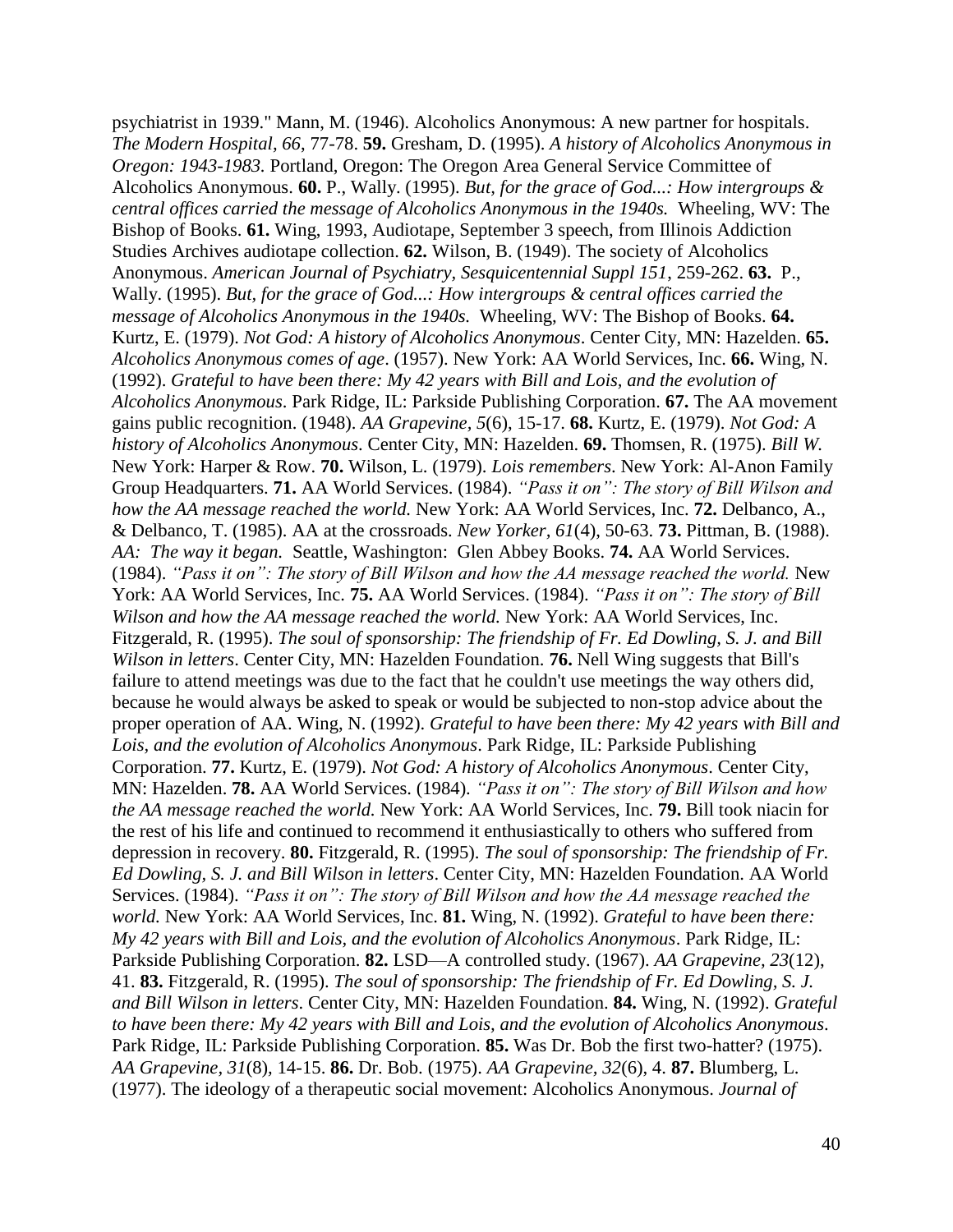*Studies on Alcohol, 38,* 2122-2143. **88.** Silkworth, W. (1937). Alcoholism as a manifestation of allergy. *Medical Record, 145,* 249-251. Silkworth, W. (1939). Psychological rehabilitation of alcoholics. *Medical Record, 150,* 65-66. Silkworth, W. (1937). Reclamation of the alcoholic. *Medical Record, 145,* 321-324. **89.** Silkworth, W. (1939). A new approach to psychotherapy in chronic alcoholism. *Lancet, 234,* 184-187. Silkworth, W. (1941). Highly successful approach to alcoholic problem confirmed by medical and sociological results. *Medical Record, 154,* 105-107. **90.** The little doctor who loved drunks. (1951). *AA Grapevine, 7*(12), 3-8. *Alcoholics Anonymous comes of age*. (1957). New York: AA World Services, Inc. **91.** Pittman, B. (1988). *AA: The way it began.* Seattle, Washington: Glen Abbey Books. **92.** In memory of Harry. (1966). *AA Grapevine, 23*(2), 2-4. **93.** Tiebout, H. (1963). What does "surrender" mean? *AA Grapevine, 19*(11), 30. **94.** Two of the most noted of Tiebout's articles, "The Ego Factors in the Surrender of Alcoholism" and "The Therapeutic Mechanism of Alcoholics Anonymous," are highly recommended. **95.** Tiebout, H. (1951). The role of psychiatry in the field of alcoholism; With comment on the current concept of alcoholism as symptom and as disease. *Quarterly Journal of Studies on Alcohol, 12,* 52-57. **96.** Tiebout, H. (1942). The private hospital and the care of alcoholic patients. *Diseases of the Nervous System, 3,* 202-205. **97.** Tiebout, H. (1942). The private hospital and the care of alcoholic patients. *Diseases of the Nervous System, 3,* 202-205. **98.** Tiebout, H. (1961). Alcoholics Anonymous- An experiment of nature. *Quarterly Journal of Studies on Alcohol, 22,* 52-68. **99.** Tiebout, H. (1944). Therapeutic mechanisms of Alcoholics Anonymous. *American Journal of Psychiatry, 100,* 468-473. Tiebout, H. (1949). The act of surrender in the therapeutic process, with special reference to alcoholism. *Quarterly Journal of Studies on Alcohol, 10,* 48-58. **100.** Robertson, N. (1988). *Getting better: Inside Alcoholics Anonymous*. New York: William Morrow and Company. **101.** Tiebout, H. (1956a). Why psychiatrists fail with alcoholics. *A.A. Grapevine, 13*(4), 8; Reprinted *AA Grapevine, 29*(6), 14- 19.

### **Chapter Sixteen: The Program of Alcoholics Anonymous**

**102.** The understanding of Alcoholics Anonymous by professionals working in the field of addiction treatment has been greatly enhanced by the doctoral work of two individuals: Ernest Kurtz and Milton Maxwell. Kurtz, through his landmark work *Not God: A History of Alcoholics Anonymous* and numerous articles on AA, has provided definitive accounts of AA's history as well as insightful interpretations of AA's program of recovery. Maxwell did his doctoral research on Alcoholics Anonymous at the University of Texas in the late 1940s. His writings on AA and the Washingtonian Movement remain classics in the field. **103.** *AA Grapevine, 8*(6), 24. *AA Grapevine, 23*(12), 24-25. *If you are a professional, AA wants to work with you*. (1972). New York: AA World Services, Inc. **104.** Miller, W., & Kurtz, E. (1994). Models of alcoholism used in treatment: Contrasting AA and other perspectives with which it is often confused. *Journal of Studies on Alcohol, 55*, 159-166. **105.** Wilson, B. (1944). Basic concepts of Alcoholics Anonymous. *New York State Journal of Medicine, 44*(16), 1805-1808. **106.** Maxwell, M. (1962). Alcoholics Anonymous: An interpretation. In D. Pittman & C. Snyder (Eds.), *Society, culture and drinking patterns* (pp. 577-585). New York: John Wiley and Sons. **107.** Wing, N. (1992). *Grateful to have been there: My 42 years with Bill and Lois, and the evolution of Alcoholics Anonymous*. Park Ridge, IL: Parkside Publishing Corporation. **108.** Room, R. (1993). Alcoholics Anonymous as a social movement. In B. McCrady & W. Miller (Eds.), *Research on Alcoholics Anonymous: Opportunities and Alternatives* (pp. 167-187). New Brunswick, NJ: Rutgers Center of Alcohol Studies. **109.** Kurtz, E. (1982). AA works: The intellectual significance of Alcoholics Anonymous. *Journal of Studies on Alcohol, 43,* 38-80. **110.** Some early members described the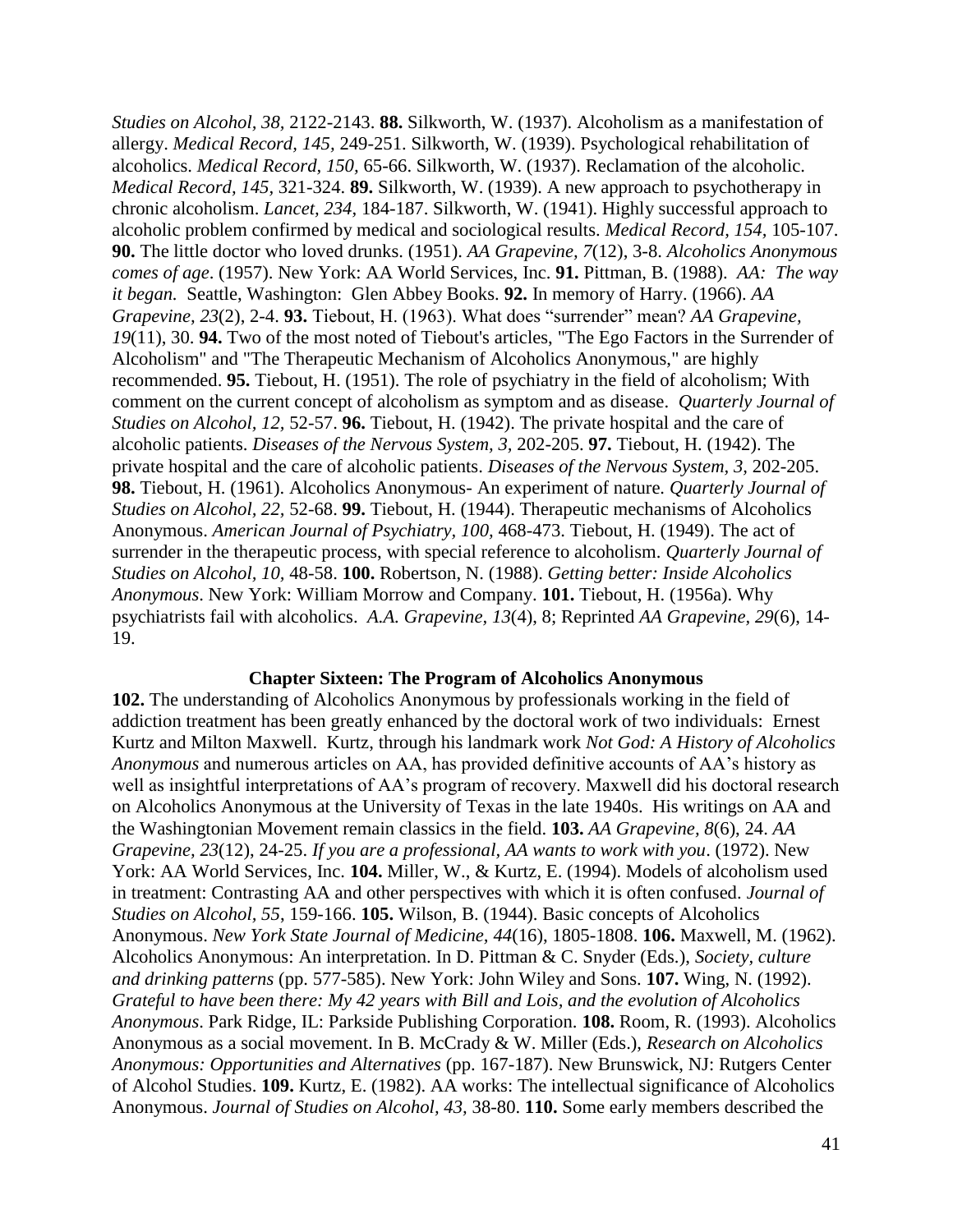AA program as a" cure" and referred to themselves as "cured." Other early designations such as "ex-alcoholic" or "reformed alcoholic" eventually gave way to debate about the relative merits of two other self-designations: "recovered alcoholic" versus "recovering alcoholic." *Dr. Bob and the good oldtimers: A biography, with recollections of early AA in the Midwest*. (1980). New York: AA World Services, Inc. **111.** *Twelve Steps and Twelve Traditions*. (1952). New York: AA Publishing, Inc. **112.** *Alcoholics Anonymous* (2nd edition). (1955). New York: AA World Services, Inc. **113.** Maxwell, M. (1962). Alcoholics Anonymous: An interpretation. In D. Pittman & C. Snyder (Eds.), *Society, culture and drinking patterns* (pp. 577-585). New York: John Wiley and Sons. **114.** White, W. L. (1990). *The culture of addiction, the culture of recovery*. Bloomington, IL: Lighthouse Institute. **115.** *Twelve Steps and Twelve Traditions*. (1952). New York: AA Publishing, Inc. **116.** Wing, N. (1993). Monterey Bay Conference, Monterey, CA. On [Audiotape]. Monterey, CA. **117.** White, W. L. (1990). *The culture of addiction, the culture of recovery*. Bloomington, IL: Lighthouse Institute. **118.** B., Mel. (1990). *The slogans*. Portage, IN: Portage Printing. Our slogans—old sayings made new. (1971). *AA Grapevine, 27*(10), 6-8. **119.** A disease of opposites. (1979). *AA Grapevine, 35*(10), 20-21. **120.** See Kurtz, AA and Treatment (Rutgers Distance Learning Tape) and Wing 1992 for observations on this role of laughter from two long-term observers of AA. Wing, N. (1992). *Grateful to have been there: My 42 years with Bill and Lois, and the evolution of Alcoholics Anonymous*. Park Ridge, IL: Parkside Publishing Corporation. **121.** *Twelve Steps and Twelve Traditions*. (1952). New York: AA Publishing, Inc. **122.** Why I'm glad I'm an alcoholic. (1964). *AA Grapevine, 21*(2), 21-22. **123.** It cannot be said that AA incorporated these elements from their predecessors since the first references to the Washingtonians in AA literature didn't appear until 1945 (in the *Grapevine*) and even today one finds no references in AA literature to the existence of the fraternal temperance societies or the reform clubs. **124.** While this rule generally held, there were exceptions. Robert Fitzgerald notes that early in AA there were a number of non-alcoholic "fellow-travelers" who through some kind of implicit agreement were allowed to attend closed meetings. This practice continues today in some groups without open acknowledgment. (Fitzgerald, 1995, p. 28.) For a flavor of differing opinions with AA about open versus closed meetings, read the September 1948 Grapevine, pp.20-22. Fitzgerald, R. (1995). *The soul of sponsorship: The friendship of Fr. Ed Dowling, S. J. and Bill Wilson in letters*. Center City, MN: Hazelden Foundation. **125.** Kurtz, E. (1996). Spirituality and the secular quest: Twelve Step programs. In P. Van Ness (Ed.), *World spirituality encyclopedic history of the religious quest*  (Vol. 22). New York: Crossroad. **126.** This practice has not been without its controversy within AA, particularly among fundamentalists who continue to argue that "The person here with the longest sobriety is the one who got up earliest this morning and hasn't taken a drink." **127.** Letter from Doc N. (1944). *AA Grapevine, 1*(3), p. 2. **128.** In the Oxford groups, members received "guidance"—messages of spiritual direction communicated to others. In practice, this meant that members often received from other members strong admonitions of what they should and should not do, couched in the language of "spiritual direction" that had been received. This advice or admonishment did not set well with most alcoholics and was eliminated in AA through the general discouragement of cross-talk. See Makela et.al. (1996) for a brief review of informal rules of communication that govern AA meetings. Makela, K., Arminen, I., Bloomfield, K., Eisenbach-Stangl, I., Bergmark, K. H., Kurube, N.,…Rosovsky, H. (1996). *Alcoholics Anonymous as a mutual-help movement: A study in eight societies*. Madison, WI: University of Wisconsin Press. **129.** Makela, K., Arminen, I., Bloomfield, K., Eisenbach-Stangl, I., Bergmark, K. H., Kurube, N.,…Rosovsky, H. (1996). *Alcoholics Anonymous as a mutual-help movement: A*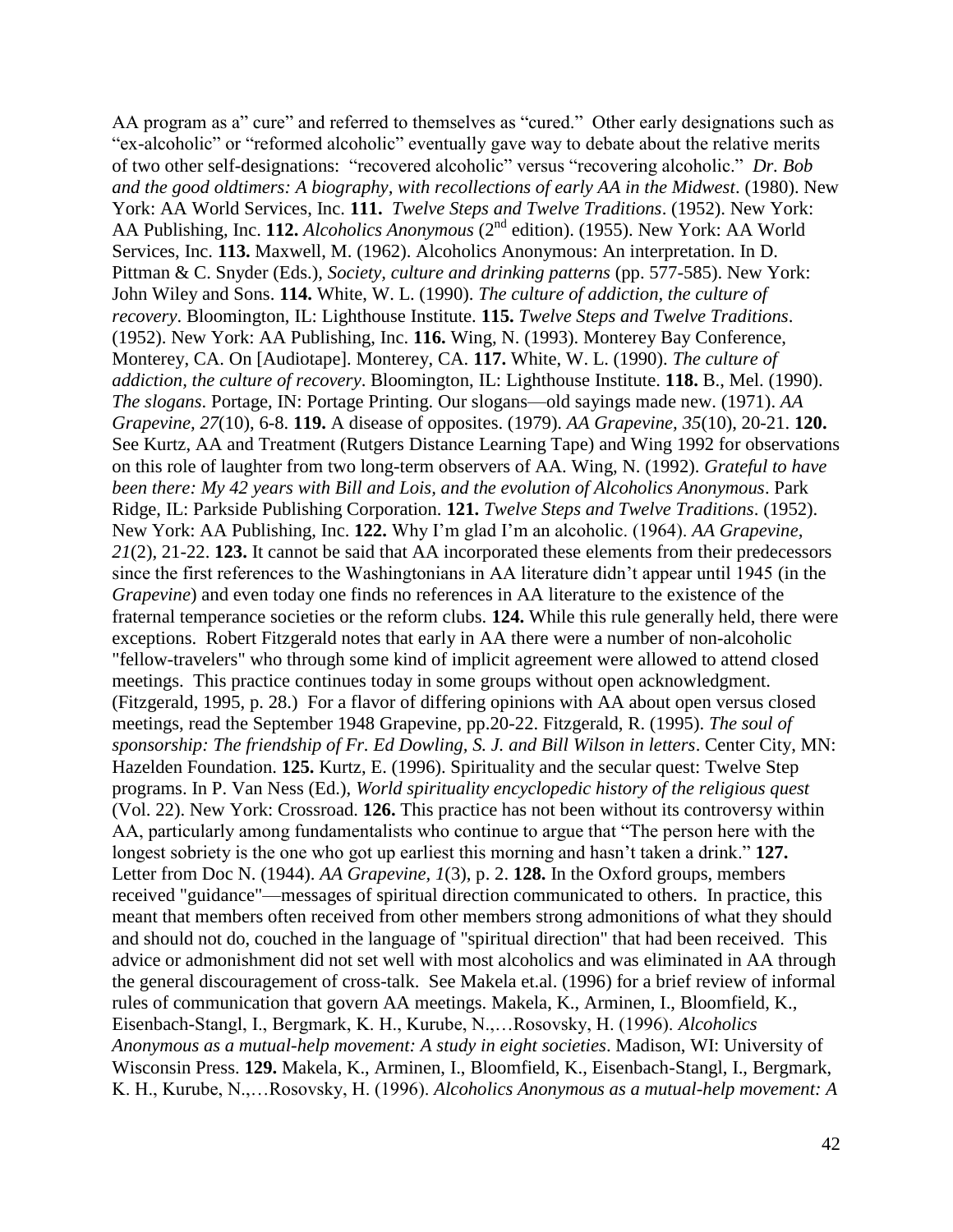*study in eight societies*. Madison, WI: University of Wisconsin Press. **130.** Mercadante, L. (1996). *Victims and sinners: Spiritual roots of addiction and recovery.* Louisville, KY: Westminster John Knox Press. Kurtz, E., & Ketcham, K. (1992). *The spirituality of imperfection: Modern wisdom from classic stories*. New York: Bantam Books. **131.** *Alcoholics Anonymous* (2nd edition). (1955). New York: AA World Services, Inc. **132.** *Alcoholics Anonymous* (2nd edition). (1955). New York: AA World Services, Inc. **133.** *Twelve Steps and Twelve Traditions*. (1952). New York: AA Publishing, Inc. *Alcoholics Anonymous* (2nd edition). (1955). New York: AA World Services, Inc. 134. *Alcoholics Anonymous* (2<sup>nd</sup> edition). (1955). New York: AA World Services, Inc. **135.** Folk sayings within the culture of recovery such as "Act as if" and "Fake it 'till you make it" reflect this view. **136.** Blumberg, L., with Pittman, W. (1991). *Beware the first drink!* Seattle, WA: Glen Abbey Books. **137.** Clark, W. H. (1951). *The Oxford Group: Its history and significance*. New York: Bookman Associates. **138.** *Twelve Steps and Twelve Traditions*. (1952). New York: AA Publishing, Inc. **139.** *Twelve Steps and Twelve Traditions*. (1952). New York: AA Publishing, Inc. **140.** *Alcoholics Anonymous* (2nd edition). (1955). New York: AA World Services, Inc. **141.** Letter from Doc N. (1944). *AA Grapevine*, *1*(3), 2, August. Letter from Doc M. *A.A. Grapevine*, *1*(4), 2 (September). **142.** *AA Grapevine*, October 1946. **143.** This exclusivity would influence most of the later Twelve-Step adaptations. What most Twelve-Step program participants have in common, in addition to the Steps, is mutual identification—a shared pain produced by a single problem, condition, or event. Exclusivity ensures that those sitting across the table from one another will communicate out of an equality of shared experience. **144.** See Chapter Nineteen for additional discussion on the inclusion of people in AA who are addicted to drugs other than alcohol. **145.** It is my own view that the best kept secret about and within AA is the existence of large numbers of formerly active members who sustain their sobriety and their emotional well-being long after they have ceased active participation in AA meetings. **146.** *Twelve Steps and Twelve Traditions*. (1952). New York: AA Publishing, Inc. **147.** For samples of the latter, see: On attending AA meetings. (1948). *AA Grapevine,* 12; Everyone quit coming. (1964). *AA Grapevine, 20*(11), 35-36; I want to share. (1978). *AA Grapevine, 34*(8), 35. **148.** *Twelve Steps and Twelve Traditions*. (1952). New York: AA Publishing, Inc. **149.** If this analysis is accurate, it has potentially ominous implications for some of the newer mutual-aid societies that offer themselves as alternatives to AA. Organizations such as Women for Sobriety, Rational Recovery, and others posit that individuals need participate only as long as they feel a need for such support. While this position may make sense in the short run for individuals participating during a time of high organizational energy and stable organizational leadership, it might very well doom these organizations to an early demise by depriving new members of stable and mature role models. The lack of a cadre of strong indigenous leaders decreases the organization's ability to sustain itself and the integrity of its message. **150.** Another interesting footnote to this discussion is the reminder from the last chapter that Bill Wilson was himself criticized for not attending meetings regularly. **151.** Mercadante, L. (1996). *Victims and sinners: Spiritual roots of addiction and recovery.* Louisville, KY: Westminster John Knox Press. **152.** Room, R. (1993). Alcoholics Anonymous as a social movement. In B. McCrady & W. Miller (Eds.), *Research on Alcoholics Anonymous: Opportunities and Alternatives* (pp. 167-187). New Brunswick, NJ: Rutgers Center of Alcohol Studies. **153.** Levine, H. (1984). The alcohol problem in America: From temperance to alcoholism. *British Journal of Addiction*, *79,* 109-119. **154.** Tournier, R. (1979). Alcoholics Anonymous as treatment and as ideology. *Journal of Studies on Alcohol, 40,* 230-239. **155.** Tiebout, H. (1958). Direct treatment of a symptom. In P. Hoch & J. Zubin, *Problems of*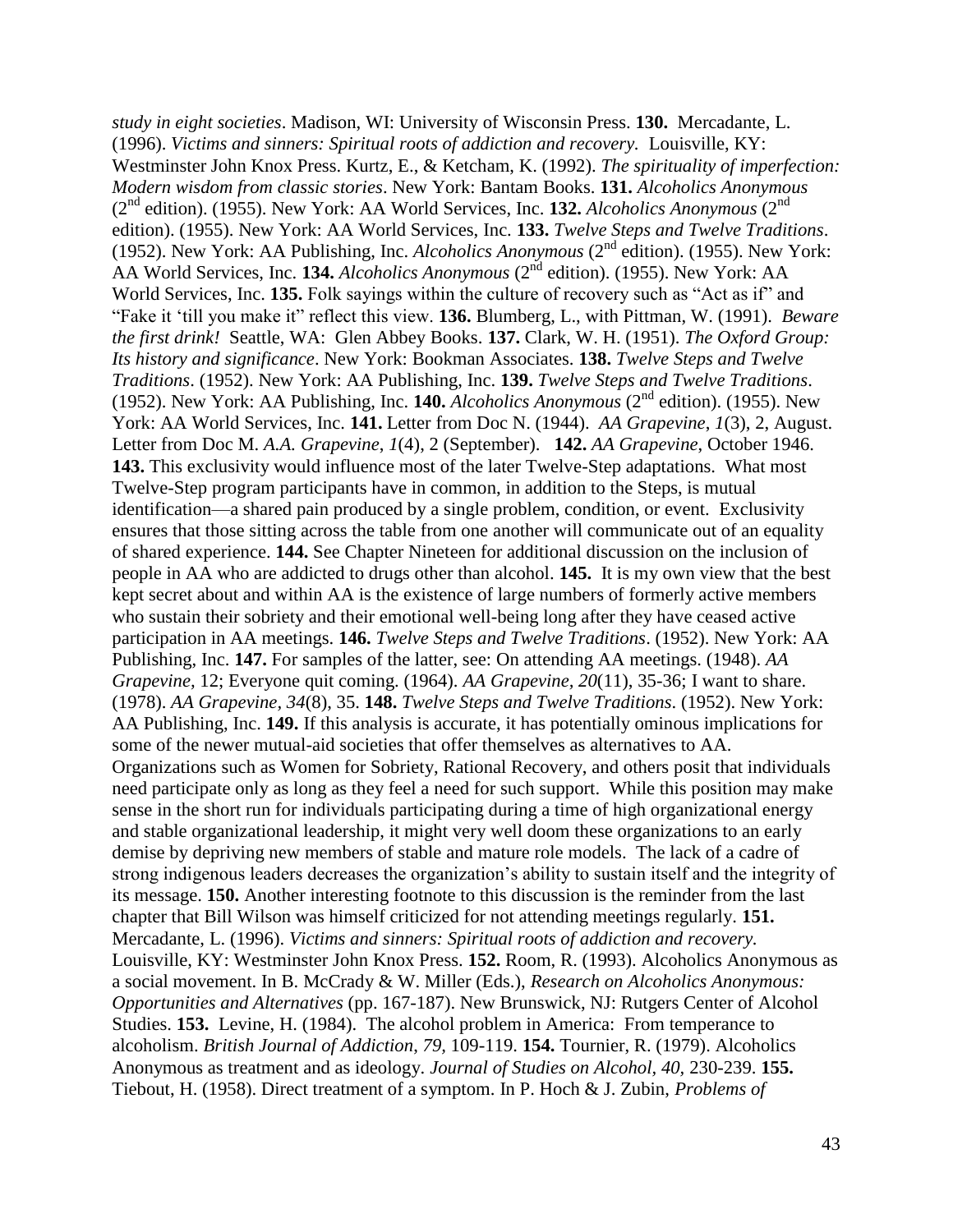*addiction and habituation* (pp. 17-26). New York: Grune & Stratton. Tiebout, H. (1963). Treating the causes of alcoholism. *AA Grapevine, 20*(6), 9-11. **156.** Humphreys, K. (2006). The trial of Alcoholics Anonymous. *Addiction, 101,* 617-618. **157.** Kaskutas, L. A. (2009). Alcoholics Anonymous effectiveness: Faith meets science. *Journal of Addictive Diseases, 28*, 145-157. **158.** Fingarette, H. (1988). Alcoholism: The mythical disease. *Utne Reader, Nov/Dec,*  64-69. Peele, S. (1989). *Diseasing of America: Addiction treatment out of control.* Boston: Houghton Mifflin. **159.** *Alcoholics Anonymous* (2<sup>nd</sup> edition). (1955). New York: AA World Services, Inc. Wilson, B. (1944). Basic concepts of Alcoholics Anonymous. *New York State Journal of Medicine, 44*(16), 1805-1808. **160.** For reviews and representative studies, see Kelly J. F., & Yeterian, J. (2008). Mutual-help groups. In W. O'Donohue & J. R. Cunningham (Eds.), *Evidence-based adjunctive treatments* (pp. 61-106). New York: Elsevier; Project MATCH Research Group. (1997). Matching alcoholism treatment to client heterogeneity: Project MATCH posttreatment drinking outcomes. *Journal of Studies on Alcohol*, *58*, 7-29; Moos, R.H. & Moos, B.S. (2005). Paths of entry into Alcoholics Anonymous: Consequences for participation and remission. *Alcoholism: Clinical and Experimental Research*, *29*(10), 1858- 1868. White, W. (2009). *Peer-based addiction recovery support: History, theory, practice, and scientific evaluation.* Chicago, IL: Great Lakes Addiction Technology Transfer Center and Philadelphia Department of Behavioral Health and Mental Retardation Services. **161.** Morgenstern, J., Kahler, C. W., Frey, R. M., & Labouvie, E. (1996). Modeling therapeutic response to 12-step treatment: Optimal responders, nonresponders, and partial responders. *Journal of Substance Abuse, 8,* 45-60. **162.** Brown, B.S., O'Grady, K.E., Farrell, E.V., Flechner, I.S., & Nurco, D.N. (2001). Factors associated with frequency of 12-Step attendance by drug abuse clients. *American Journal of Drug and Alcohol Abuse*, *27*(1), 147-160. Connors, G.J., Tonigan, S., & Miller, W. (2001). *Religiosity and responsiveness to alcoholism treatments*. Bethesda, MD: Department of Health and Human Services. Winzelberg, A. & Humphreys, K. (1999). Should patients' religiosity influence clinicians' referral to 12-Step self-help groups? Evidence from a study of 3018 male substance abuse patients. *Journal of Counseling and Clinical Psychology*, *67*(5), 790-794. **163.** Trimpey, J. (1989). *The small book.* New York: Delacorte Press. **164.** Bean, M. (1975). Alcoholics Anonymous: Part II. *Psychiatric Annals, 5,* 7- 57. **165.** Ogborne, A. (1989). Some limitations of Alcoholics Anonymous. In M. Galanter (Ed.), *Recent developments in alcoholism* (Vol. 7, pp. 55-65). New York: Springer. **166.** Cain, A. (1963). Alcoholics Anonymous: Cult or cure. *Harper's Magazine, 226,* 48-52. Alexander, F., & Rollins, M. (1984). Alcoholics Anonymous: The unseen cult. *California Sociologist, 7*(1), 33-48. Herman, E. (1988). The Twelve Step program: Cure or cover. *Utne Reader, November/December,* 52-63. Bufe, C. (1991). *Alcoholics Anonymous: Cult or cure?* San Francisco: Sharp Press. **167.** Emrick, C. D. (1989). Alcoholics Anonymous: Membership characteristics and effectiveness as treatment. In M. Galanter (Ed.), *Recent developments in alcoholism* (Vol. 7, pp. 37-53). New York: Springer. **168.** Montgomery, H. A., Miller, W. R., & Tonigan, J. S. (1995). Does Alcoholics Anonymous involvement predict treatment outcome? *Journal of Substance Abuse Treatment, 12,* 241-246. **169.** Kurtz, E. (2002). Alcoholics Anonymous and the disease concept of alcoholism. *Alcoholism Treatment Quarterly, 20*(3/4), 5- 39. **170.** Bufe, C. (1991). *Alcoholics Anonymous: Cult or cure?* San Francisco: Sharp Press. **171.** For a most interesting response to this criticism, see Kurtz, L. (1997). Recovery, the 12-Step movement, and politics. *Social Work, 42*(4), 403-405. **172.** Tournier, R. (1979). Alcoholics Anonymous as treatment and as ideology. *Journal of Studies on Alcohol, 40,* 230-239. **173.**  Tournier, R. (1979). Alcoholics Anonymous as treatment and as ideology. *Journal of Studies on*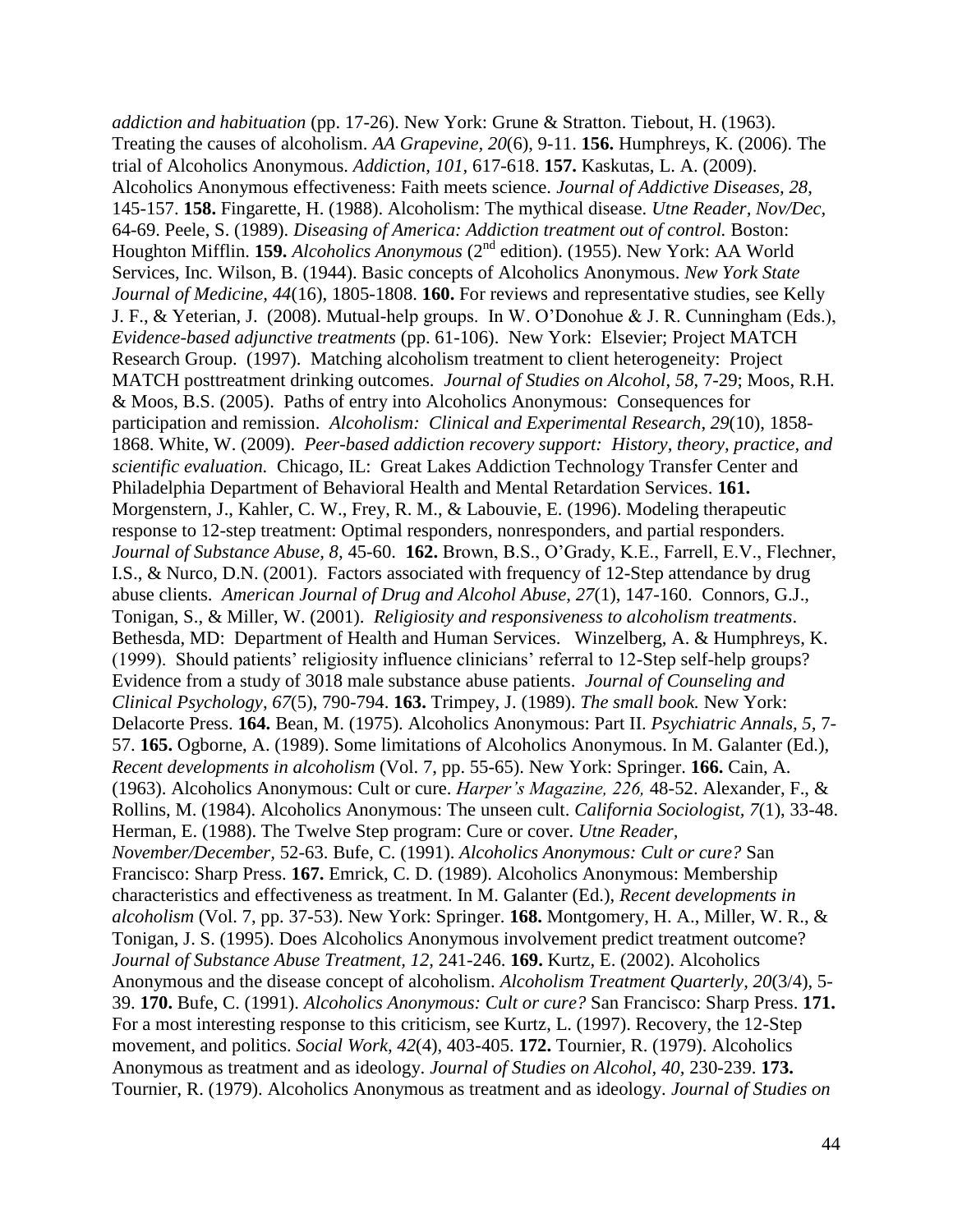*Alcohol, 40,* 230-239. Emrick, C. D. (1989). Alcoholics Anonymous: Membership characteristics and effectiveness as treatment. In M. Galanter (Ed.), *Recent developments in alcoholism* (Vol. 7, pp. 37-53). New York: Springer. Cahalan, D. (1979). Why does the alcoholism field act like a ship of fools? *British Journal on Addictions, 74,* 235-238. **174.** The careful reader of this chapter will note that the very activities AA is accused of involving itself in are strictly prohibited by AA traditions. The failure to delineate the actions of AA as an institution from the actions of alcoholism professionals—who may also happen to be AA members but who in no way speak for AA—and the confusion between AA and the broader alcoholism movement are obvious here. **175.** Ellison, J. (1964). Alcoholics Anonymous: Dangers of success. *Nation, 198,* 212-214. **176.** See White, W., & Kurtz, E. (2010). *A message of tolerance and celebration: The portrayal of multiple pathways of recovery in the writings of Alcoholics Anonymous co-founder Bill Wilson.*  Posted at [www.williamwhitepapers.com.](http://www.williamwhitepapers.com/) **177.** *AA Grapevine, 1*(4), 1, 3. **178.** Our critics can be our benefactors. (1963). *AA Grapevine, 20*(11), 2-4. **179.** *Dr. Bob and the good oldtimers: A biography, with recollections of early AA in the Midwest*. (1980). New York: AA World Services, Inc. AA World Services. (1984). *"Pass it on": The story of Bill Wilson and how the AA message reached the world.* New York: AA World Services, Inc. **180.** The first edition did use the subtitle "The Story of How More Than One Hundred Men Have Recovered From Alcoholism." The second edition replaced the term "Men" with the phrase "Thousands of Men and Women." AA World Services. (1984). *"Pass it on": The story of Bill Wilson and how the AA message reached the world.* New York: AA World Services, Inc. **181.** M., Marty. (1965). *4 th International Convention, Toronto, Canada* [Audiotape]. **182.** Vourakis, C. (1989). *The process of recovery for women in Alcoholics Anonymous: Seeking groups "like me."* Doctoral dissertation, University of California, San Francisco. **183.** Later studies would show that recovery rates for women in AA were comparable to those for men. Leach, B., & Norris, J. (1977). Factors in the development of Alcoholics Anonymous (AA). In B. Kissen & H. Begleiter (Eds.), *The biology of alcoholism, Volume 5, treatment and rehabilitation of the chronic alcoholic*. New York: Plenum Press. **184.** *Dr. Bob and the good oldtimers: A biography, with recollections of early AA in the Midwest*. (1980). New York: AA World Services, Inc. **185.** *Dr. Bob and the good oldtimers: A biography, with recollections of early AA in the Midwest*. (1980). New York: AA World Services, Inc. **186.** Maxwell reported that only three of AA's first 100 members were women. Maxwell, M. (1982). Alcoholics Anonymous. In E. Gomberg, H. White, & J. Carpenter (Eds.), *Alcohol, science and society revisited* (pp. 295-305). Ann Arbor, MI: The University of Michigan Press. **187.** Women alcoholics have a tougher fight. (1945). *AA Grapevine, 1*(12), 3. **188.** Professional observers of AA during its first 15 years also noted that women had more difficulty affiliating with AA than did men. Bacon, S. (1949). The administration of alcoholism rehabilitation programs. *Quarterly Journal of Studies on Alcohol, 10*(1), 1-47. **189.** (1946). *AA Grapevine, 3*(5), 1, 6. **190.** Richeson, F. (1978). *Courage to change.*  Minneapolis, MN: M & M Printing. **191.** McElrath, D. (1981). *Roses of Dia Linn: A celebration of 25 years.* Center City, MN: Hazelden Foundation. **192.** W., Searcy. (1993). *A study book on my "alcoholism recovery" since May 10, 1946 and a history of how early AA groups started.*  Dallas, TX: Texas Clinic-Hospital for Alcoholism, Inc. **193.** Alexander, J. (April 1, 1950). The drunkard's best friend. *Saturday Evening Post,* 17-18, 74-76, 78-79. **194.** Vourakis, C. (1989). *The process of recovery for women in Alcoholics Anonymous: Seeking groups "like me."*  Doctoral dissertation, University of California, San Francisco. **195.** For a typical article, see: Lady AA members get their heads together. (1949). *AA Grapevine, 5*(12), 11. **196.** AA in the news: 1940-1942. (1982). *AA Grapevine, 39*(6), 25. **197.** McElrath, D. (1987). *Hazelden: A*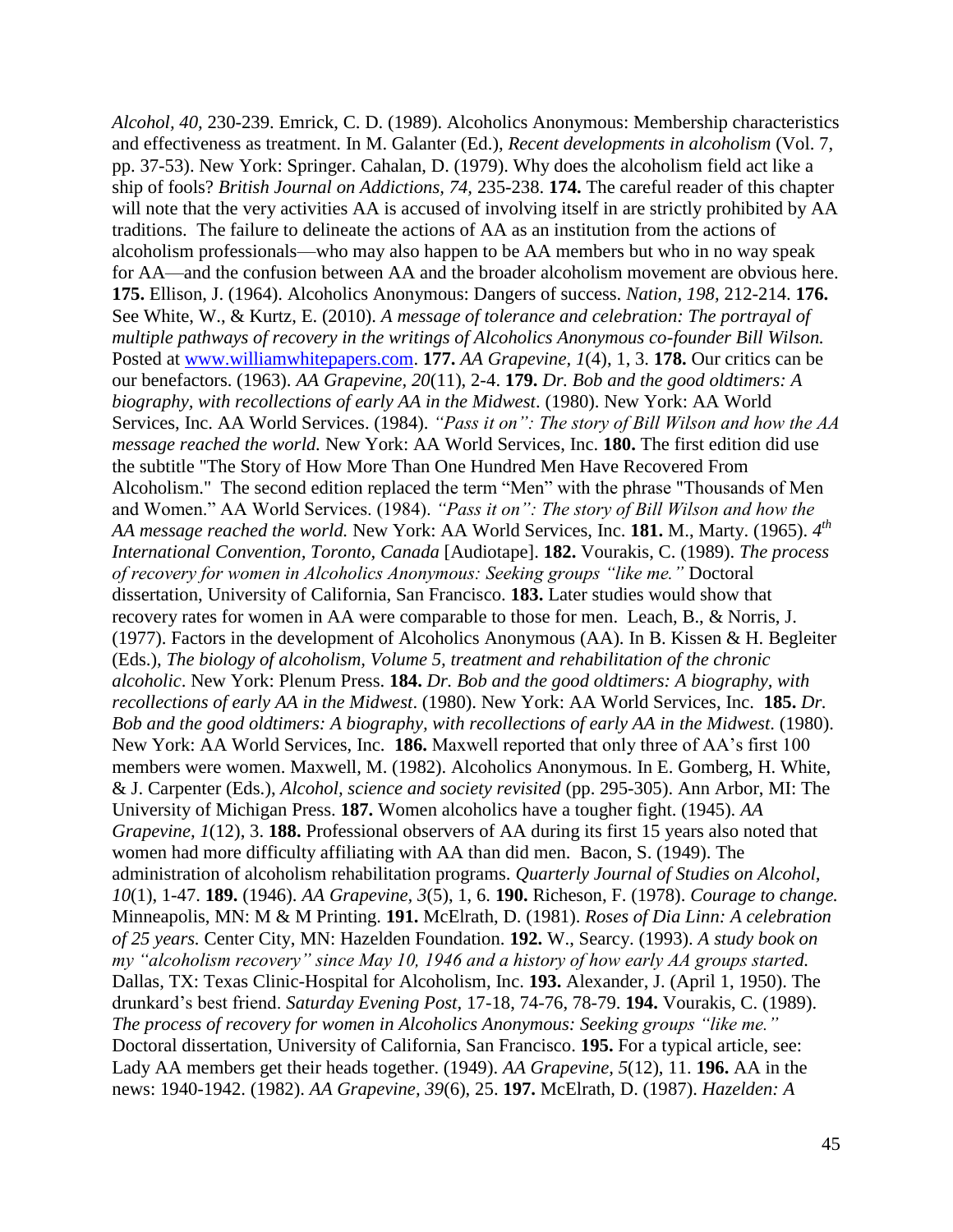*spiritual odyssey.* Center City, MN: Hazelden Foundation. **198.** Mel B., personal communication, September 29, 1996. **199.** *Dr. Bob and the good oldtimers: A biography, with recollections of early AA in the Midwest*. (1980). New York: AA World Services, Inc. **200.** *Alcoholics Anonymous comes of age*. (1957). New York: AA World Services, Inc. **201.** Kurtz, E. (1979). *Not God: A history of Alcoholics Anonymous*. Center City, MN: Hazelden. Hudson, H. (1985). How and why Alcoholics Anonymous works for blacks. In F. Brisbane & M. Womble (Eds.), *Treatment of black alcoholics.* New York: Haworth Press. **202.** Mel B. taped interview with Jimmy F., 1978. **203.** .Dr. Bob and Sister Ignatia also seem to have been instrumental in opening up some of the early hospital units. At first, Black alcoholics were denied access to St. Thomas' alcoholism ward in the 1940s because of the widespread practice of designating only certain hospitals or certain sections of a hospital for Blacks. During that time, Sister Ignatia and Dr. Bob were able to get the hospital administration to approve the inclusion of 1-2 "colored beds" in the alcoholism ward. (Mel B. Taped Interview with Edward B., 1978, AA Archives). **204.** Hudson, H. (1985). How and why Alcoholics Anonymous works for blacks. In F. Brisbane & M. Womble (Eds.), *Treatment of black alcoholics.* New York: Haworth Press. **205.** The negro in AA. (1951). *AA Grapevine, 8*(4), 47. **206.** The first survey of AA members was conducted in the State of New York by the National Council on Alcoholism. It revealed that most New York AA members were middle and upper class. Forty-eight percent had completed college, and eleven percent had completed professional or graduate education. New York AA was by no means representative of AA around the country. Measuring AA—A study. (1967). *AA Grapevine, 23*(9), 45. **207.** Harper, F. (1976). *Alcohol and blacks: An overview*. Alexandria, VA: Douglas Publishers. **208.** Hudson, H. (1985). How and why Alcoholics Anonymous works for Blacks. In: Brisbane, F. and Womble, M. Eds. *Treatment of Black Alcoholics*. NY: Haworth Press, pp. 11-30. **209.** Caetano defined this shared view in terms of agreement with three propositions: 1) "Alcoholism is an illness," 2) "Without help problems get worse and worse," and 3) "To recover, alcoholics have to quit forever." **210.** Caetano, R. (1993). *Ethnic minority groups and Alcoholics Anonymous: A review*. Berkeley, CA: Alcohol Research Group; Also In B. McCrady & W. Miller (1993). *Research on Alcoholics Anonymous: Opportunities and alternatives*. New Brunswick, NJ: Rutgers Center of Alcohol Studies. **211.** Humphreys, K., & Woods, M. (1993). Researching mutual help group participation in a segregated society. *Journal of Applied Behavioral Science, 29,* 181-201. **212.** Bean, M. (1975). Alcoholics Anonymous: Part II. *Psychiatric Annals, 5,* 7-57. **213.** *Dr. Bob and the good oldtimers: A biography, with recollections of early AA in the Midwest*. (1980). New York: AA World Services, Inc. **214.** Borden, A. (2007). *The history of gay people in Alcoholics Anonymous: From the beginning*. New York: Haworth Press. 215. *Alcoholics Anonymous* (2<sup>nd</sup> edition). (1955). New York: AA World Services, Inc. Comments on AA's Triennial Survey. Report on survey of AA membership. (1968). *AA Grapevine, 25*(7), 43. Alcoholics Anonymous. (2008). *2007 Alcoholics Anonymous membership survey*. New York: AA World Services, Inc; See [http://www.aa.org/pdf/products/p-48\\_membershipsurvey.pdf](http://www.aa.org/pdf/products/p-48_membershipsurvey.pdf)

**216.** Makela, K., Arminen, I., Bloomfield, K., Eisenbach-Stangl, I., Bergmark, K. H., Kurube, N.,…Rosovsky, H. (1996). *Alcoholics Anonymous as a mutual-help movement: A study in eight societies*. Madison, WI: University of Wisconsin Press. **217.** Laundergan, J. (1982). *Easy does it: Alcoholism treatment outcomes, Hazelden and the Minnesota Model*. Center City, MN: Hazelden Foundation. **218.** Beckman, L. (1993). Alcoholics Anonymous and gender issues. In B. McCrady & W. Miller (Eds.), *Research on Alcoholics Anonymous: Opportunities and alternatives*. New Brunswick, NJ: Rutgers Center of Alcohol Studies. **219.** Sanders, J. (2010). Acknowledging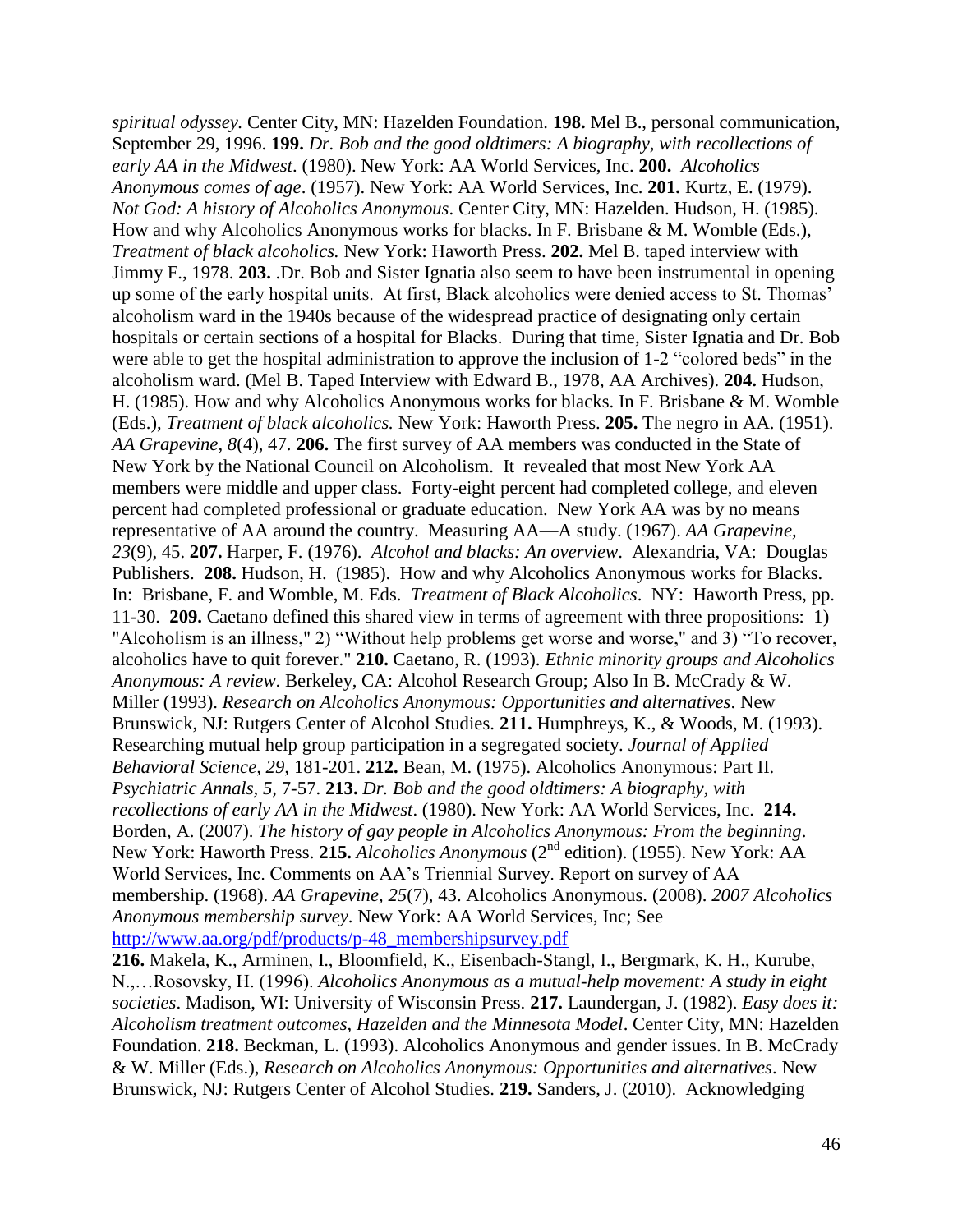gender in women-only meetings of Alcoholics Anonymous*. Journal of Groups in Addiction and Recovery*, 5(1), 17-33. Sanders, J.M. (2011). Feminist perspectives on 12-Step recovery: A comparative analysis of women in Alcoholics Anonymous and Narcotics Anonymous. *Alcoholism Treatment Quarterly*, 29, 357-378. Sanders, J. (2012). Use of mutual support to counteract the effects of socially constructed stigma: Gender and drug addiction." *Journal of Groups in Addiction and Recovery*, 7(2-4), 237-252. Sanders, J. (2009). *Women in Alcoholics Anonymous: Recovery and empowerment*. Boulder, CO: First Forum Press a division of Lynne Rienner Publisher, Inc. Sanders, J. (2014). *Women in Narcotics Anonymous: Overcoming stigma & shame*. New York, NY: Pelgrave Macmillan a division of St Martin's Press LLC. Sanders, J. (2006). Women and the Twelve Steps of Alcoholic Anonymous: A gendered narrative. *Alcoholism Treatment Quarterly*, 2006, Vol. 24, No. 3, 3-29. **220.** Alcoholics Anonymous. (2008). *2007 Alcoholics Anonymous membership survey*. New York: AA World Services, Inc. **221.** Caetano, R. (1993). *Ethnic minority groups and Alcoholics Anonymous: A review*. Berkeley, CA: Alcohol Research Group; Also In B. McCrady & W. Miller (1993). *Research on Alcoholics Anonymous: Opportunities and alternatives*. New Brunswick, NJ: Rutgers Center of Alcohol Studies. **222.** Heath, D. (1981). Determining the sociocultural context of alcohol use. In D. Heath, J. Waddell, & M. Topper (Eds.), *Cultural factors in alcohol research and treatment of drinking patterns.* New Brunswick, NJ: JSA. Caetano, R. (1993). Ethnic minority groups and Alcoholics Anonymous: A review. Berkeley, California: Alcohol Research Group; also, In: McCrady, B. and Miller, W. (1993). *Research on Alcoholics Anonymous: Opportunities and Alternatives.* New Brunswick, NJ: Rutgers Center of Alcohol Studies, pp. 209-231. Jilek-Aall, L. (1981). Acculturation, alcoholism, and Indian-style Alcoholics Anonymous. *Journal of Studies on Alcohol, 9*, 143-158. **223.** Makela, K., Arminen, I., Bloomfield, K., Eisenbach-Stangl, I., Bergmark, K. H., Kurube, N.,…Rosovsky, H. (1996). *Alcoholics Anonymous as a mutual-help movement: A study in eight societies*. Madison, WI: University of Wisconsin Press. **224.** Montgomery, H. A., Miller, W., & Tonigan, J. S. (1993). Differences among AA groups: Implications for research. *Journal of Studies on Alcohol, 54,*  502-504. **225.** Kurtz, E. (1982). AA works: The intellectual significance of Alcoholics Anonymous. *Journal of Studies on Alcohol, 43,* 38-80. **226.** Trice, H., & Staudenmeier, W. (1989). A sociocultural history of Alcoholics Anonymous. In M. Galanter (Ed.), *Recent developments in alcoholism* (Vol. 7, pp. 11-35). New York: Plenum Press. **227.** Room, R. (1993). Alcoholics Anonymous as a social movement. In B. McCrady & W. Miller (Eds.), *Research on Alcoholics Anonymous: Opportunities and Alternatives* (pp. 167-187). New Brunswick, NJ: Rutgers Center of Alcohol Studies. **228.** Wuthnow, R. (1994). *Sharing the journey: Support groups and America's new quest for community*. New York: Free Press. **229.** Kurtz, E. (1982). AA works: The intellectual significance of Alcoholics Anonymous. *Journal of Studies on Alcohol, 43,* 38-80. **230.** Leach, B., & Norris, J. (1977). Factors in the development of Alcoholics Anonymous (AA). In B. Kissen & H. Begleiter (Eds.), *The biology of alcoholism, Volume 5, treatment and rehabilitation of the chronic alcoholic*. New York: Plenum Press. **231.** Mercadante, L. (1996). *Victims and sinners: Spiritual roots of addiction and recovery.* Louisville, KY: Westminster John Knox Press.

**Chapter Seventeen: AA and the Professional Care of Alcoholics: 1935-1960 232.** *Alcoholics Anonymous comes of age*. (1957). New York: AA World Services, Inc. **233.** Heersema, P. (1942). Present role of 'Alcoholics Anonymous' in the treatment of chronic alcoholism. *Minnesota Medicine, 25*, 204-205. Corwin, E., & Cunningham, E. (1944).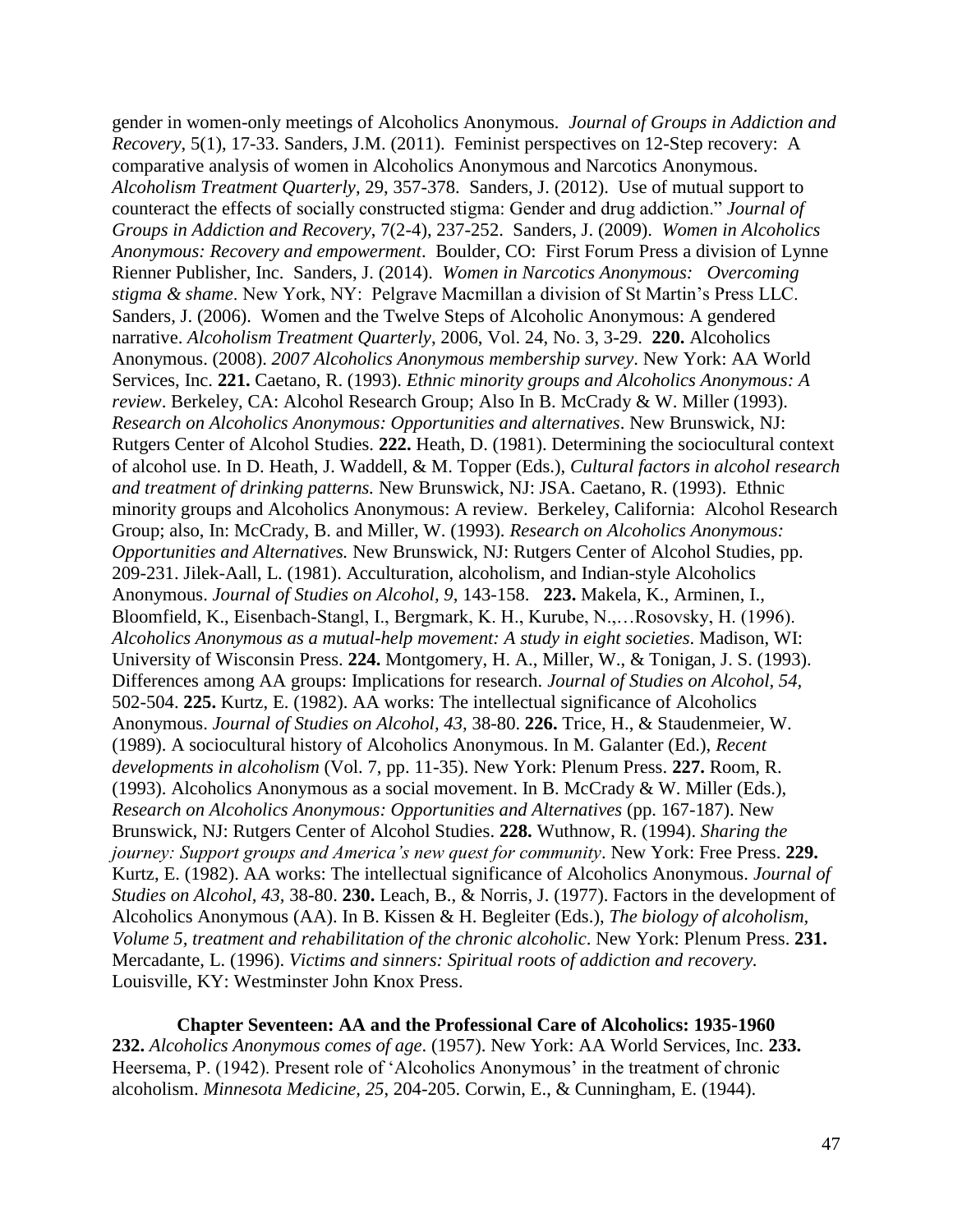Institutional facilities for the treatment of alcoholism. *Quarterly Journal of Studies on Alcohol*, *5*(1), 9-85. **234.** *Twelve Steps and Twelve Traditions*. (1952). New York: AA Publishing, Inc. *Alcoholics Anonymous comes of age*. (1957). New York: AA World Services, Inc. **235.** Louisville plans clinic (1946). *A.A. Grapevine*, *2*(9), 7, February.**236.** Appendix, Central Committee Hospital Committee Meeting, September 14, 1941: "Proposed Plan for AA Hospital" Clarence S. Papers". **237.** Central Committee Meeting Minutes, December 2, 1941, Clarence S. Papers. **238.** *Dr. Bob and the good oldtimers: A biography, with recollections of early AA in the Midwest*. (1980). New York: AA World Services, Inc. **239.** AA Central Committee Minutes, February 3, 1942, p. 6. Clarence S. Papers. **240.** Trustee vote fixes policy on gift funds. (1946). *AA Grapevine, 3*(1), 2, 8. **241.** (1947). *AA Grapevine, 3*(1), 3-5. **242.** (1946). *AA Grapevine, June*, 2. **243.** New York's long hard road to hospital facilities. (1952). *AA Grapevine, 8*(9), 19- 23. **244.** The majority of material for this profile has been drawn from DBGO, Mary Darrah's text, *Sister Ignatia: Angel of Alcoholics Anonymous,* and Sister Ignatia's own articles and speeches. **245.** Dr. Bob. (1951). *AA Grapevine, Special Edition* (January). **246.** (1969). *AA Grapevine, 26*(1), 4-8. **247.** For Sister Ignatia: Our everlasting gratitude. (1966). *AA Grapevine, 23*(3), 2-9. **248.** Darrah, M. C. (1992). *Sister Ignatia: Angel of Alcoholics Anonymous*. Chicago: Loyola University Press. **249.** Sister Ignatia. (1951). The care of alcoholics. *Hospital Progress, 32,* 293-296. **250.** Sister Ignatia. (1960). *25th AA International Convention, Long Beach, CA*  [Audiotape]. **251.** Sister Ignatia. (1951). The care of alcoholics. *Hospital Progress, 32,* 293-296. Darrah, M. C. (1992). *Sister Ignatia: Angel of Alcoholics Anonymous*. Chicago: Loyola University Press. **252.** (1969). *AA Grapevine, 26*(1), 54-58. Sister Ignatia. (1951). The care of alcoholics. *Hospital Progress, 32,* 293-296. **253.** Hospitalization in Akron model for AA. (1945). *AA Grapevine, 1*(9), 4. **254.** Silkworth, W. (1937). Reclamation of the alcoholic. *MR, 145*, 321- 324 (April 21). Silkworth W. (1939). Psychological rehabilitation of alcoholics. *MR, 150*, 65- 66. **255.** MacCormick quite poignantly describes the risk that alcoholics might die in detoxification in his 1941 account of alcoholics in the criminal justice system: *I have known of men who were dying on their feet while they were being lectured by a judge and who died within an hour after being received at the institution to which they had been sentenced.* Quoted in Corwin and Cunningham, 1944, p. 23. Corwin, E., & Cunningham, E. (1944). Institutional facilities for the treatment of alcoholism. *Quarterly Journal of Studies on Alcohol*, *5*(1), 9-85. **256.** *Dr. Bob and the good oldtimers: A biography, with recollections of early AA in the Midwest*. (1980). New York: AA World Services, Inc. **257.** (1969). *AA Grapevine, 26*(1), 4-8. **258.** *Dr. Bob and the good oldtimers: A biography, with recollections of early AA in the Midwest*. (1980). New York: AA World Services, Inc. Wing, N. (1992). *Grateful to have been there: My 42 years with Bill and Lois, and the evolution of Alcoholics Anonymous*. Park Ridge, IL: Parkside Publishing Corporation. **259.** *Dr. Bob and the good oldtimers: A biography, with recollections of early AA in the Midwest*. (1980). New York: AA World Services, Inc. **260.**  *Alcoholics Anonymous comes of age*. (1957). New York: AA World Services, Inc. **261.** *Alcoholics Anonymous comes of age*. (1957). New York: AA World Services, Inc. *Hospital committee report, February 3, 1942*. (1942). Clarence S. Papers. **262.** *Dr. Bob and the good oldtimers: A biography, with recollections of early AA in the Midwest*. (1980). New York: AA World Services, Inc. **263.** Hospital facilities. (1951). *AA Grapevine, 7*(9), 19-23. **264.** From an early secretary's handbook (report on Knickerbocker Hospital). *Markings: Your Archives Interchange, 15*(1). **265.** From an early secretary's handbook (report on Knickerbocker Hospital). *Markings: Your Archives Interchange, 15*(1). **266.** Mann, M. (1948). The alcoholic in the general hospital. *Southern Hospitals, 16*(11), 27-31. **267.** AA ward at Knickerbocker proves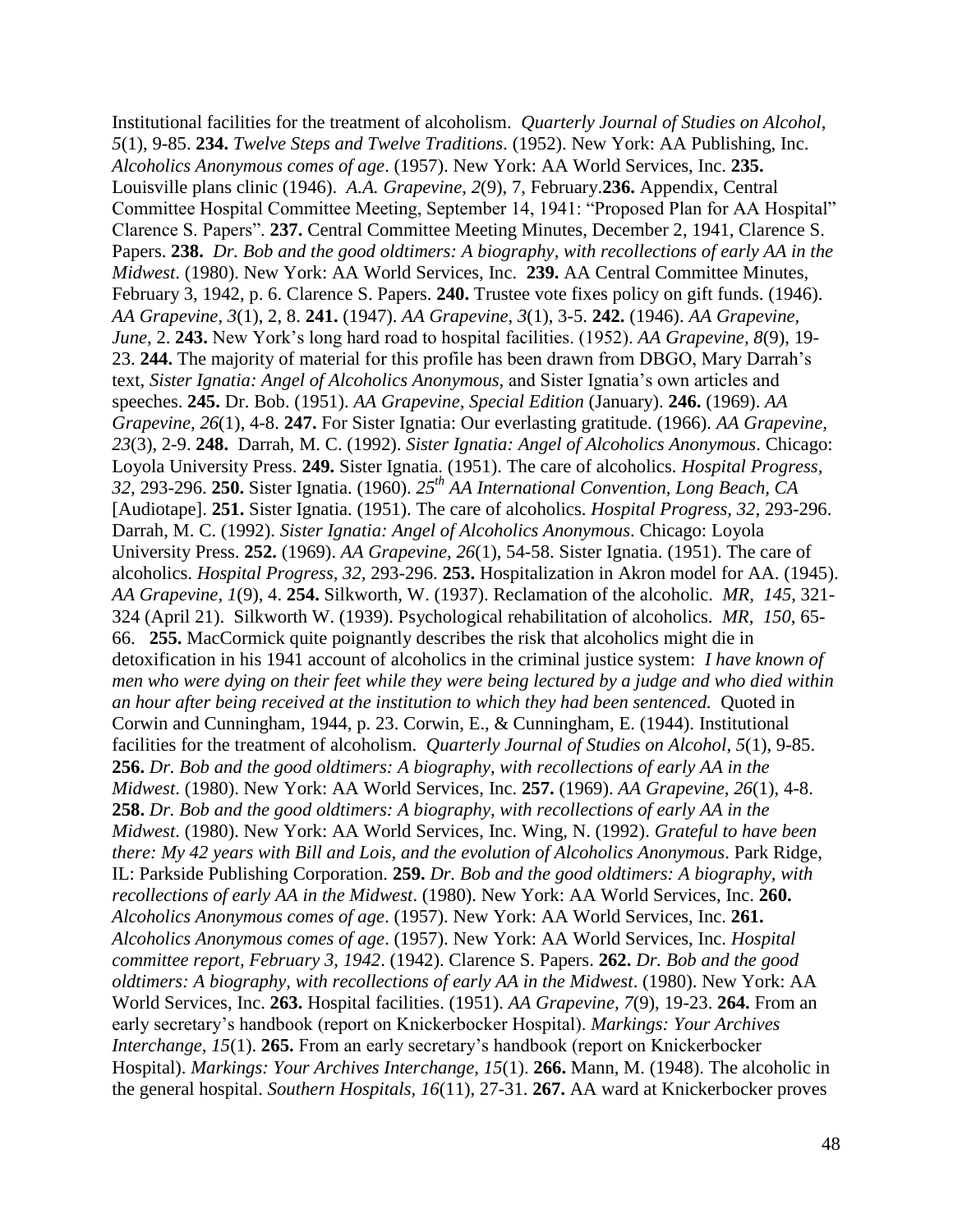success. (1946). *AA Grapevine, 2*(9), 3. **268.** Philadelphia story on hospitalization. (1945). *AA Grapevine, 1*(10), 4. **269.** Teddy R.'s story appeared in an October 3, 1952 issue of *Saturday Evening Post* in an article entitled, "I'm a Nurse in an Alcoholic Ward." **270.** AA and hospitalization. (1950). *AA Grapevine, 17*(2), 6-10. **271.** *Alcoholics Anonymous comes of age*. (1957). New York: AA World Services, Inc. **272.** AA World Services. (1984). *"Pass it on": The story of Bill Wilson and how the AA message reached the world.* New York: AA World Services, Inc. **273.** Allan B. (1956, December 18). [Letter to Colonel Towns]. Letter quoted in: P., Wally. (1995). *But, for the grace of God...: How intergroups & central offices carried the message of Alcoholics Anonymous in the 1940s.* Wheeling, WV: The Bishop of Books. **274.** *Alcoholics Anonymous comes of age*. (1957). New York: AA World Services, Inc. **275.** *Alcoholics Anonymous comes of age*. (1957). New York: AA World Services, Inc. Anderson, D. (1942). Alcohol and public opinion *QJSA* , 3(3):376-392.. The first hospital group. (1977). *AA Grapevine, 34*(1), 26-29. **276.** Wing, N. (1992). *Grateful to have been there: My 42 years with Bill and Lois, and the evolution of Alcoholics Anonymous*. Park Ridge, IL: Parkside Publishing Corporation. **277.** The Brooklyn group works closely with hospital patients. (1944). *AA Grapevine, 1*(2), 3. Washington DC has new clinic for alcoholics. (1945). *AA Grapevine, 2*(5), 7. (1946). *AA Grapevine, 2*(12), 12. Corwin, E., & Cunningham, E. (1944). Institutional facilities for the treatment of alcoholism. *Quarterly Journal of Studies on Alcohol*, *5*(1), 9-85. Hope is born for hopeless behind doors of state hospital. (1947). *AA Grapevine, 4*(1), 15. Dr. Sam Parker of Kings County suggests 'Criteria for AA work in hospitals.' (1945). *AA Grapevine, 1*(10), 4. **278.** McMahan, H. (1942). The psychotherapeutic approach of chronic alcoholism in conjunction with the Alcoholics Anonymous program. *Illinois Psychiatric Journal, 2*, 15-20. **279.** Moore, R., & Buchanan, T. (1966). State hospitals and alcoholism: A national survey of treatment techniques and results. *Quarterly Journal of Studies on Alcohol, 27*, 459-468. Moore, R. (1971). Alcoholism treatment in private psychiatric hospitals. *Quarterly Journal of Studies on Alcohol, 32*, 1083-1085. **280.** W., Searcy. (1993). *A study book on my "alcoholism recovery" since May 10, 1946 and a history of how early AA groups started.* Dallas, TX: Texas Clinic-Hospital for Alcoholism, Inc. **281.** Twelfth Step Workshops. (1951). *AA Grapevine, 7*(9), 39-44. **282.**  Chicago Committee on Alcoholism sparks civic interest. (1947). *AA Grapevine, 4*(4), 3. **283.** Shepherd, E. (1950). Reports on government sponsored programs. *Quarterly Journal of Studies on Alcohol, 11*, 351-371. **284.** Corwin, E., & Cunningham, E. (1944). Institutional facilities for the treatment of alcoholism. *Quarterly Journal of Studies on Alcohol*, *5*(1), 9-85. P., Wally. (1995). *But, for the grace of God...: How intergroups & central offices carried the message of Alcoholics Anonymous in the 1940s.* Wheeling, WV: The Bishop of Books. **285.** A.A. (Los Angeles). (1952). *AA Grapevine, 8*(10), 21-22. **286.** Searcy W. Interview, May 16, 1996. **287.**  Searcy W. Interview, May 16, 1996. **288.** Searcy W. Interview, May 16, 1996. **289.** *Lois Remembers.* (1994). New York: Al-Anon Family Group Headquarters, Inc.p. 122 **290.** Harbaugh, L. (1995). *Sister Francie and the ministry of high watch: From new thought to Alcoholics Anonymous* [Bachelor's Thesis]. Smith College. **291.** High Watch Board Meeting Minutes, October 1940. **292.** *Alcoholics Anonymous comes of age*. (1957). New York: AA World Services, Inc. **293.** High Watch Board Meeting Minutes, August 21, 1941. **294.** High Watch Board Meeting Minutes, July 5, 1941 and August 21, 1941. **295.** High Watch Board Meeting Minutes, July 5, 1941. **296.** Harbaugh, L. (1995). *Sister Francie and the ministry of high watch: From new thought to Alcoholics Anonymous* [Bachelor's Thesis]. Smith College. **297.** Marty M.'s letter of resignation from the High Watch Board, July 5, 1941. **298.** Marty M.'s letter of resignation from the High Watch Board, July 5, 1941. Marty did not always maintain this clear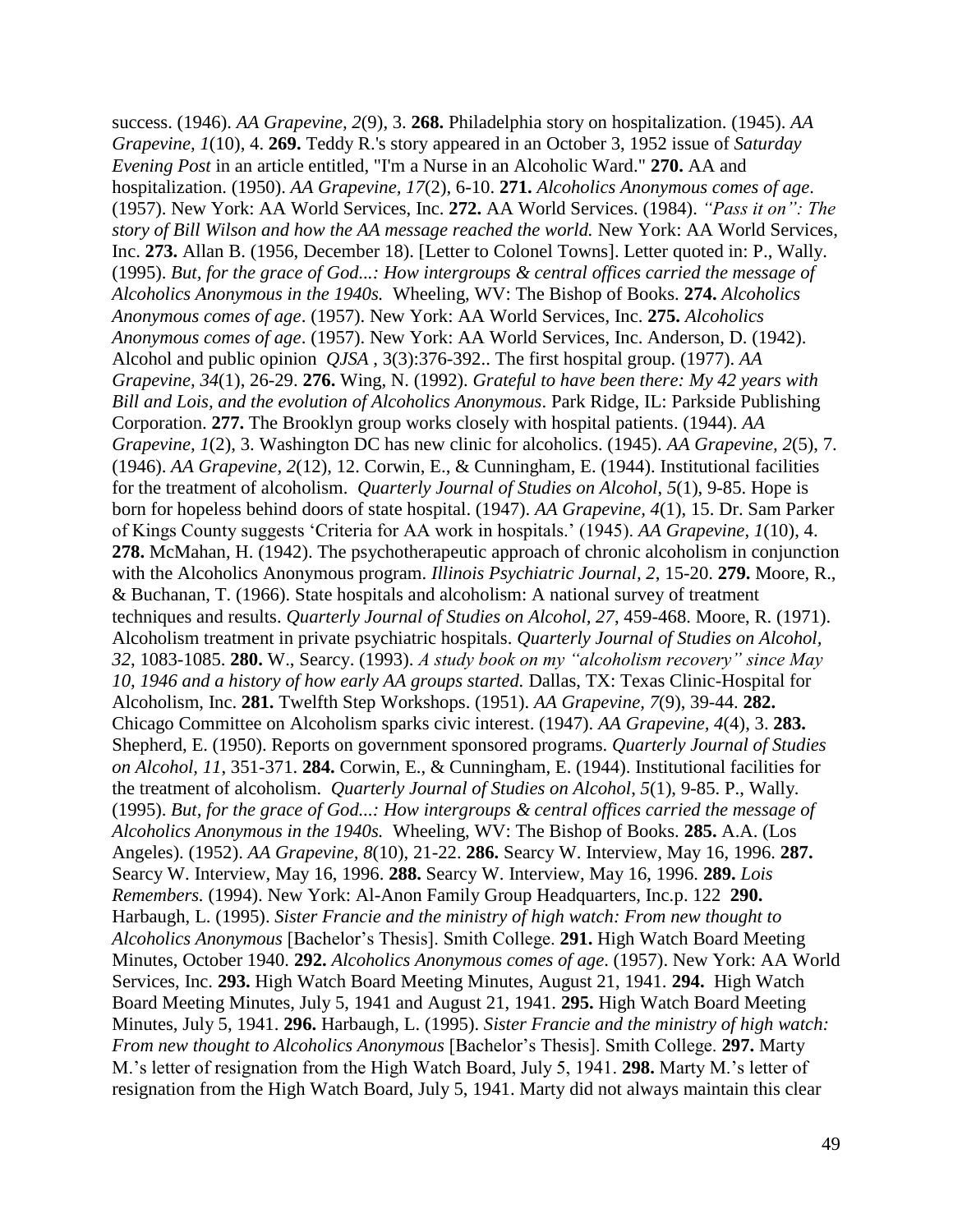distinction between treatment and AA. In her 1950 *Primer on Alcoholism,* she described AA as "a fellowship and a method of treatment." Mann, M. (1950). *Primer on alcoholism.* New York: Rinehart and Company. **299.** Mann, M. (1948). The alcoholic in the general hospital. *Southern Hospitals, 16*(11), 27-31. **300.** Wilson, B. (1941, July 22). [Letter to Ray C.]. High Watch Archives. **301.** High Watch Board Meeting Minutes, August-November, 1941. **302.** Harbaugh, L. (1994). *A case study of the ministry of the High Watch: Political and economic pressures on a non-medical solution for alcoholism*. Unpublished manuscript. **303.** Kurtz, L. (1997). *Self-help and support groups*. Thousand Oaks, CA: Sage Publications. **304.** *Alcoholics Anonymous comes of age*. (1957). New York: AA World Services, Inc. **305.** Richeson, F. (1978). *Courage to change.* Minneapolis, MN: M & M Printing. **306.** Miller, W., & Kurtz, E. (1994). Models of alcoholism used in treatment: Contrasting AA and other perspectives with which it is often confused. *Journal of Studies on Alcohol, 55*, 159-166. Kurtz, E. (2002). Alcoholics Anonymous and the disease concept of alcoholism. *Alcoholism Treatment Quarterly, 20*(3/4), 5-40. **307.** Gresham, D. (1995). *A history of Alcoholics Anonymous in Oregon: 1943-1983.* Portland, Oregon: The Oregon Area General Service Committee of Alcoholics Anonymous.**308.** For early sentiments on this issue, see Bacon, 1949. Bacon's position was clear: "A hospital should not play at being A.A., nor should A.A. play at being a hospital." He further thought that the use of A.A. members should be restricted to non-therapist roles because the therapeutic functions of A.A. and those of professional therapists were different. He called for "cooperation without comingling of personnel." Bacon, S. (1949). The administration of alcoholism rehabilitation programs. *Quarterly Journal of Studies on Alcohol, 10*(1), 1-47.

**Chapter Eighteen: The "Modern Alcoholism Movement": The Core**

**309.** Chapters Eighteen and Nineteen have been enriched by two dissertations: Bruce Holley Johnson's 1973 *The Alcoholism Movement in America* and Ron Roizen's 1991 *The American Discovery of Alcoholism, 1933-1939*. I would like to acknowledge the particular contributions Ron Roizen made to the development of these chapters. His research and writings on this period and our ongoing correspondence about the context, institutions, and people of this period provided invaluable details and perspective. **310.** Levine, H. (1987). The discovery of addiction: Changing conceptions of habitual drunkenness in America. *Journal of Studies on Alcohol, 39*(1), 143-174. **311.** Roizen, R. P. (1991). *The American discovery of alcoholism, 1933-1939*. Berkeley, CA: University of California. **312.** Haggard, H. (1945). Editorial: The "wets" and "drys" join against science. *Quarterly Journal of Studies on Alcohol, 6*(2), 131-134. **313.** Pattison, E. M., Bishop, L. A., & Linsky, A. S. (1968). Changes in public attitudes on narcotic addiction. *American Journal of Psychiatry, 125*(2), 160-167. **314.** Roizen, R. P. (1991). *The American discovery of alcoholism, 1933-1939*. Berkeley, CA: University of California. **315.** Roizen, R. P. (1991). *The American discovery of alcoholism, 1933-1939*. Berkeley, CA: University of California. **316.** Roizen, R. P. (1991). *The American discovery of alcoholism, 1933-1939*. Berkeley, CA: University of California. **317.** Roizen, R. P. (1991). *The American discovery of alcoholism, 1933-1939*. Berkeley, CA: University of California. **318.** Johnson, B. (1973). *The alcoholism movement in America: A study in cultural innovation* [PhD dissertation]. University of Illinois. **319.** Keller, M. (1982). On defining alcoholism: With comment on some other relevant words. In L. Gomberg, H. White, & J. Carpenter (Eds.), *Alcohol, science, and society revisited* (pp. 119-133). Ann Arbor: The University of Michigan Press. **320.** Keller, M. (1979). Mark Keller's history of the alcohol problems field. *Drinking and Drug Practices Surveyor, 14*(1), 22-28. Roizen, R. (1991). Research council on problems of alcohol. *Social*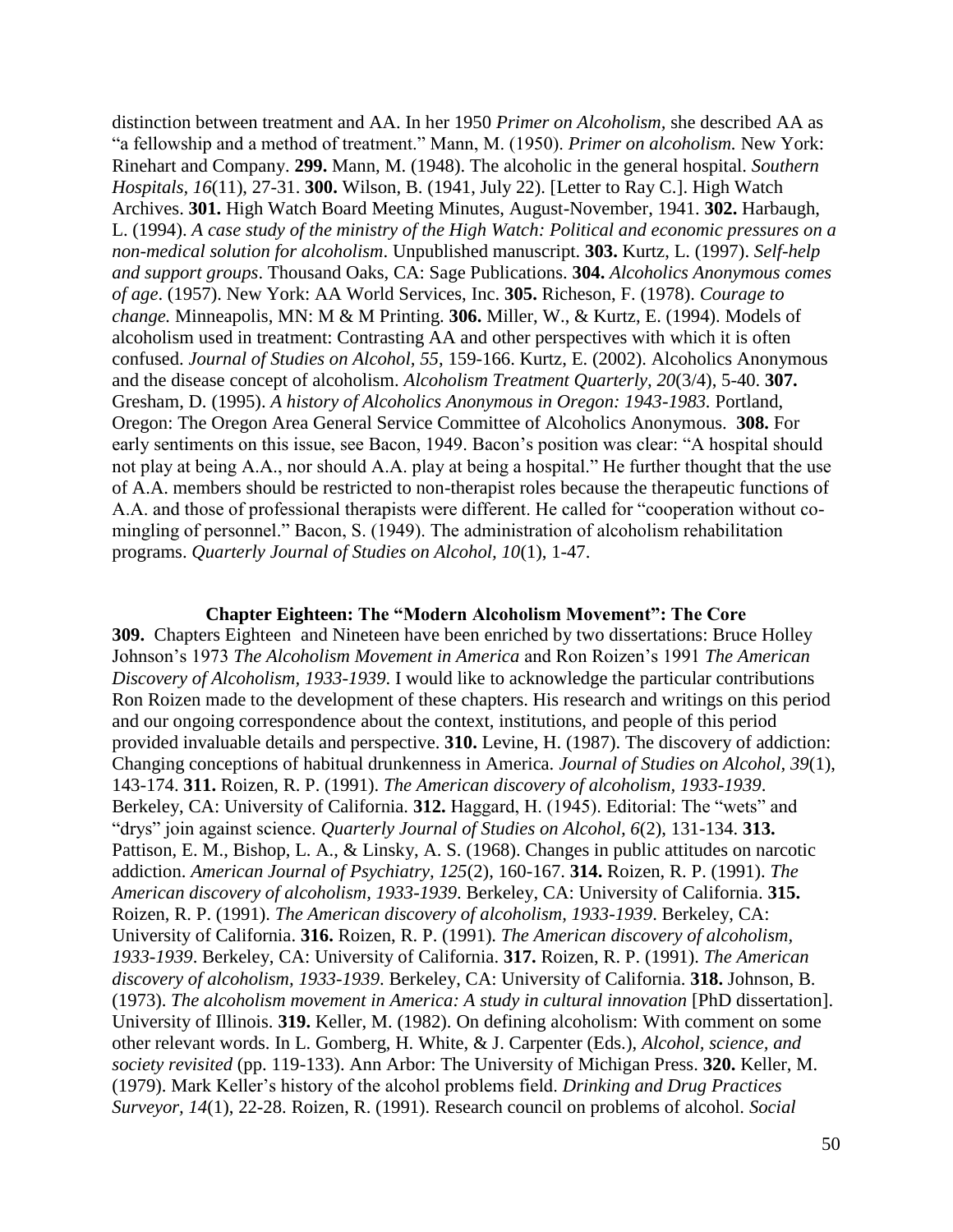*History of Alcohol Review, 24*, 9-16. **321.** Roizen, R. P. (1991). *The American discovery of alcoholism, 1933-1939*. Berkeley, CA: University of California. **322.** Roizen, R. P. (1991). *The American discovery of alcoholism, 1933-1939*. Berkeley, CA: University of California. **323.** Moore, H. (1940). Activities of the Research Council on Problems of Alcohol. *Quarterly Journal of Studies on Alcohol, 1*, 104-107. **324.** Roizen, R. (1995). *Four unsung moments in the genesis of the modern alcoholism movement* [unpublished manuscript]. **325.** Anderson, D. (1942). Alcohol and public opinion. *Quarterly Journal of Studies on Alcohol, 3*(3), 376-392. **326.** Research Council on Problems of Alcohol. (1943). *Quarterly Journal of Studies on Alcohol, 4*, 148-150. **327.** *State programs on alcoholism research, treatment and rehabilitation*. (1955). New York: Licensed Beverage Industries, Inc. **328.** Anderson, D. (1950). *The other side of the bottle*. New York: AA Wyn, Inc. **329.** Keller, M. (1979). Mark Keller's history of the alcohol problems field. *Drinking and Drug Practices Surveyor, 14*(1), 22-28. **330.** Yale plan. (1947). *AA Grapevine, 4*(5), 4-5, 14-15. **331.** Roizen, R. (1994). *Paradigm sidetracked: Explaining early resistance to the alcoholism paradigm at Yale's Laboratory of Applied Physiology, 1940-1944*  (Revised). Presented at the Alcohol and Temperance History Group's International Congress on the Social History of Alcohol, Huron College, London, Ontario, Canada, May 13-15, 1993. **332.**  Roizen, R. (1994). *Paradigm sidetracked: Explaining early resistance to the alcoholism paradigm at Yale's Laboratory of Applied Physiology, 1940-1944* (Revised). Presented at the Alcohol and Temperance History Group's International Congress on the Social History of Alcohol, Huron College, London, Ontario, Canada, May 13-15, 1993. **333.** This residential summer program was later extended to six weeks, then reduced to three weeks; most recently, the program has operated as a two-week program with two supplemental week-long sessions, one designated as an advanced session for students who have completed the basic school. **334.** Milgram, G. (1986). The summer school of alcohol studies: An historical and interpretive review. In D. L. Strug, S. Priyadarsini, & M. M. Hyman (Eds.), *Alcohol interventions: Historical and sociocultural approaches* (pp. 59-74). New York: The Haworth Press. **335.** Jellinek, E. M. (1944). Notes on the first half year's experience at the Yale Plan clinics. *Quarterly Journal of Studies on Alcohol, 5*(2), 279-302. Haggard, H., & Jellinek, E. (1944). Two Yale savants stress alcoholism as true disease. *AA Grapevine, 1*(1), 1. **336.** Jellinek, E. M. (1944). Notes on the first half year's experience at the Yale Plan clinics. *Quarterly Journal of Studies on Alcohol, 5*(2), 279-302. **337.** McCarthy, R. (1946). A public clinic approach to certain aspects related to alcoholism. *Quarterly Journal of Studies on Alcohol, 6*, 500-514. **338.** McCarthy, R. (1946). A public clinic approach to certain aspects related to alcoholism. *Quarterly Journal of Studies on Alcohol, 6*, 500-514. **339.** McCarthy, R., & Douglas, E. (1949). *Alcohol and social responsibility*. New York: Thomas Y. Crowell Company and Yale Plan Clinic. **340.** Jellinek, E. M. (1944). Notes on the first half year's experience at the Yale Plan clinics. *Quarterly Journal of Studies on Alcohol, 5*(2), 279-302. McCarthy, R. (1946). A public clinic approach to certain aspects related to alcoholism. *Quarterly Journal of Studies on Alcohol, 6*, 500-514. **341.** Keller, M. (1979). Mark Keller's history of the alcohol problems field. *Drinking and Drug Practices Surveyor, 14*(1), 22-28. *Pioneers we have known in the field of alcoholism*. (1979). Mill Neck, NY: The Christopher D. Smithers Foundation. **342.** Bacon, S. (1949). The administration of alcoholism rehabilitation programs. *Quarterly Journal of Studies on Alcohol, 10*(1), 1-47. Myerson, D. (1957). The study and treatment of alcoholism: A historical perspective. *New England Journal of Medicine, 257*, 820-825. **343.** McCarthy, R. (1946). A public clinic approach to certain aspects related to alcoholism. *Quarterly Journal of Studies on Alcohol, 6*, 500-514. Bacon, S. (1949). The administration of alcoholism rehabilitation programs. *Quarterly Journal of Studies on*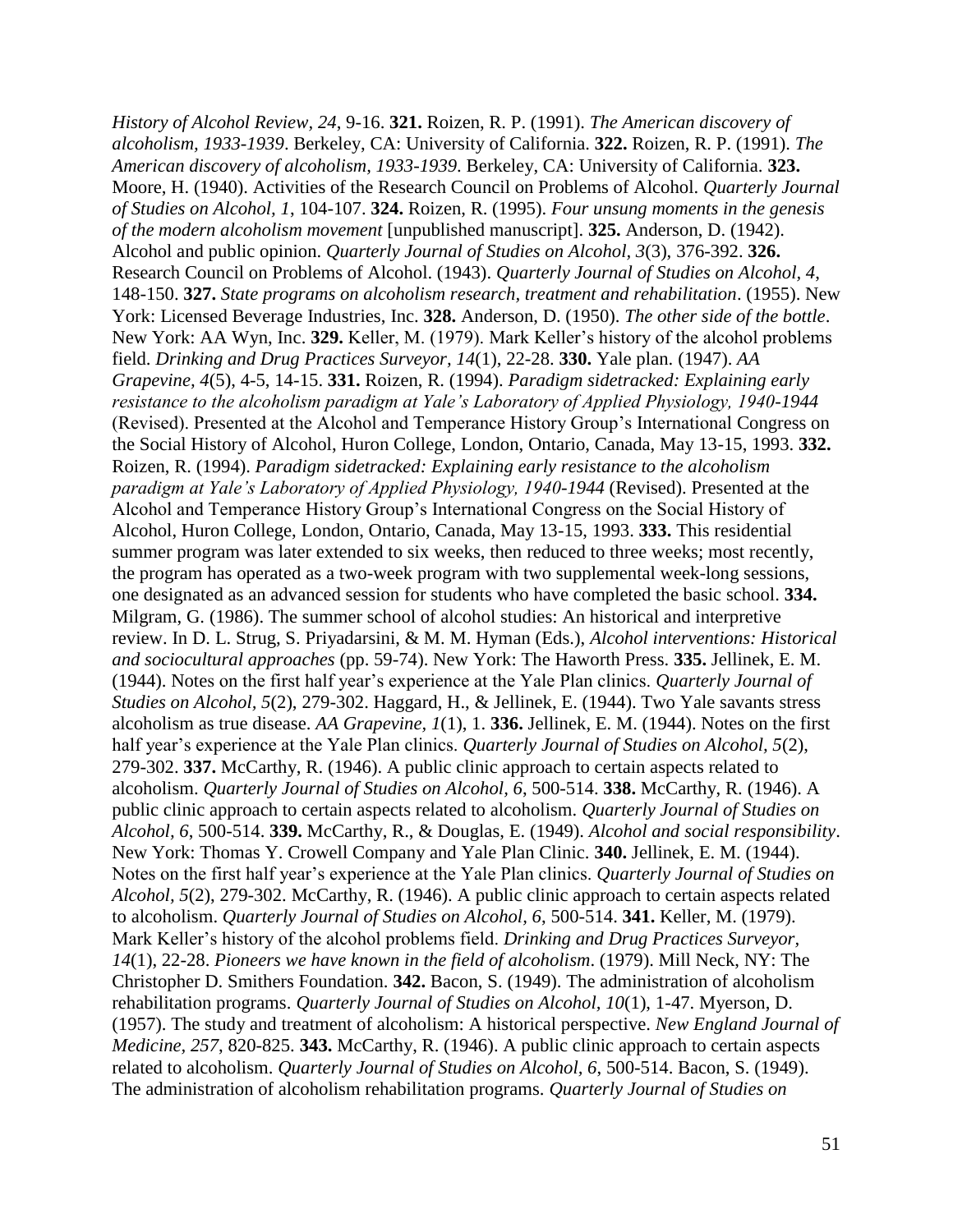*Alcohol, 10*(1), 1-47. **344.** McCarthy, R. (1946). A public clinic approach to certain aspects related to alcoholism. *Quarterly Journal of Studies on Alcohol, 6*, 500-514. **345.** There was not wide concurrence, even in Yale, on how best to use recovered alcoholics. In 1949, Seldon Bacon advocated a more limited use of recovered alcoholics, not in the role of therapist, but as liaisons with courts or as hospital attendants. Bacon, S. (1949). The administration of alcoholism rehabilitation programs. *Quarterly Journal of Studies on Alcohol, 10*(1), 1-47. **346.** Roizen, R. P. (1991). *The American discovery of alcoholism, 1933-1939*. Berkeley, CA: University of California. **347.** Keller, M. (1979). Mark Keller's history of the alcohol problems field. *Drinking and Drug Practices Surveyor, 14*(1), 22-28. **348.** Keller, M. (1979). Mark Keller's history of the alcohol problems field. *Drinking and Drug Practices Surveyor, 14*(1), 22-28. **349.** Room, R. (1978). *Governing images of alcohol and drug problems: The structure, sources and sequels of conceptualizations of intractable problems* [PhD Dissertation]. Berkeley, CA: University of California. **350.** Johnson, B. (1973). *The alcoholism movement in America: A study in cultural innovation* [Unpublished doctoral dissertation]. Urbana, Illinois: University of Illinois. **351.** Johnson, B. (1973). *The alcoholism movement in America: A study in cultural innovation* [Unpublished doctoral dissertation]. Urbana, Illinois: University of Illinois. **352.** In a touch of historical irony, an organization called the National Committee on Alcohol Hygiene, which was founded by Dr. Robert Seliger, a psychiatrist with impeccable credentials in alcoholism education and treatment, died out from lack of support. Johnson, B. (1973). *The alcoholism movement in America: A study in cultural innovation* [Unpublished doctoral dissertation]. Urbana, Illinois: University of Illinois. **353.** Johnson, B. (1973). *The alcoholism movement in America: A study in cultural innovation* [Unpublished doctoral dissertation]. Urbana, Illinois: University of Illinois. **354.** Anderson, D. (1950). *The other side of the bottle.* New York: A.A. Wyn, Inc. *Pioneers we have known in the field of alcoholism*. (1979). Mill Neck, NY: The Christopher D. Smithers Foundation. **355.** Mann, M. (1944). Formation of a National Committee for Education on Alcoholism. *Quarterly Journal of Studies on Alcohol, 5*(2), 354-358. **356.** Mann, M. (1944). Formation of a National Committee for Education on Alcoholism. *Quarterly Journal of Studies on Alcohol, 5*(2), 354-358. **357.** Anderson, D. (1944). Committee for Education on Alcoholism historic event. *AA Grapevine, 1*(5), 1. **358.** Johnson, B. (1973). *The alcoholism movement in America: A study in cultural innovation* [Unpublished doctoral dissertation]. Urbana, Illinois: University of Illinois. **359.** (1947). *AA Grapevine, 4*(5), 14. Mann, M. (1947). What shall we do about alcoholism? *Vital Speeches, 13*, 253-256. **360.** Johnson, B. (1973). *The alcoholism movement in America: A study in cultural innovation* [Unpublished doctoral dissertation]. Urbana, Illinois: University of Illinois. **361.** Keller, M. (1985). Alcohol problems and policies in historical perspective. In D. Kyvig (Ed.), *Law, alcohol and order: Perspectives on national prohibition* (pp. 159-175). Westport, CT: Greenwood Press. **362.** "Special Bulletin," 1949, Marty Mann Collection, Box Number 3, Folder 'NCAA-Yale Severance.' Marty Mann, in a letter to an NCEA colleague, described this announcement as a "pallid and thoroughly cleaned-up version of what was actually a knock-down-and-drag-out fight." The strain did emerge from growing differences in philosophy, but it was further complicated by money problems—money owed to Yale by NCEA and competition between Yale and NCEA in raising funds. **363.** Mann, M. (1949, December 8). [Letter to Houston]. Marty Mann Collection, Box Number 2, Folder "Personal Letters."

# **Chapter Nineteen: The "Modern Alcoholism Movement": The Periphery**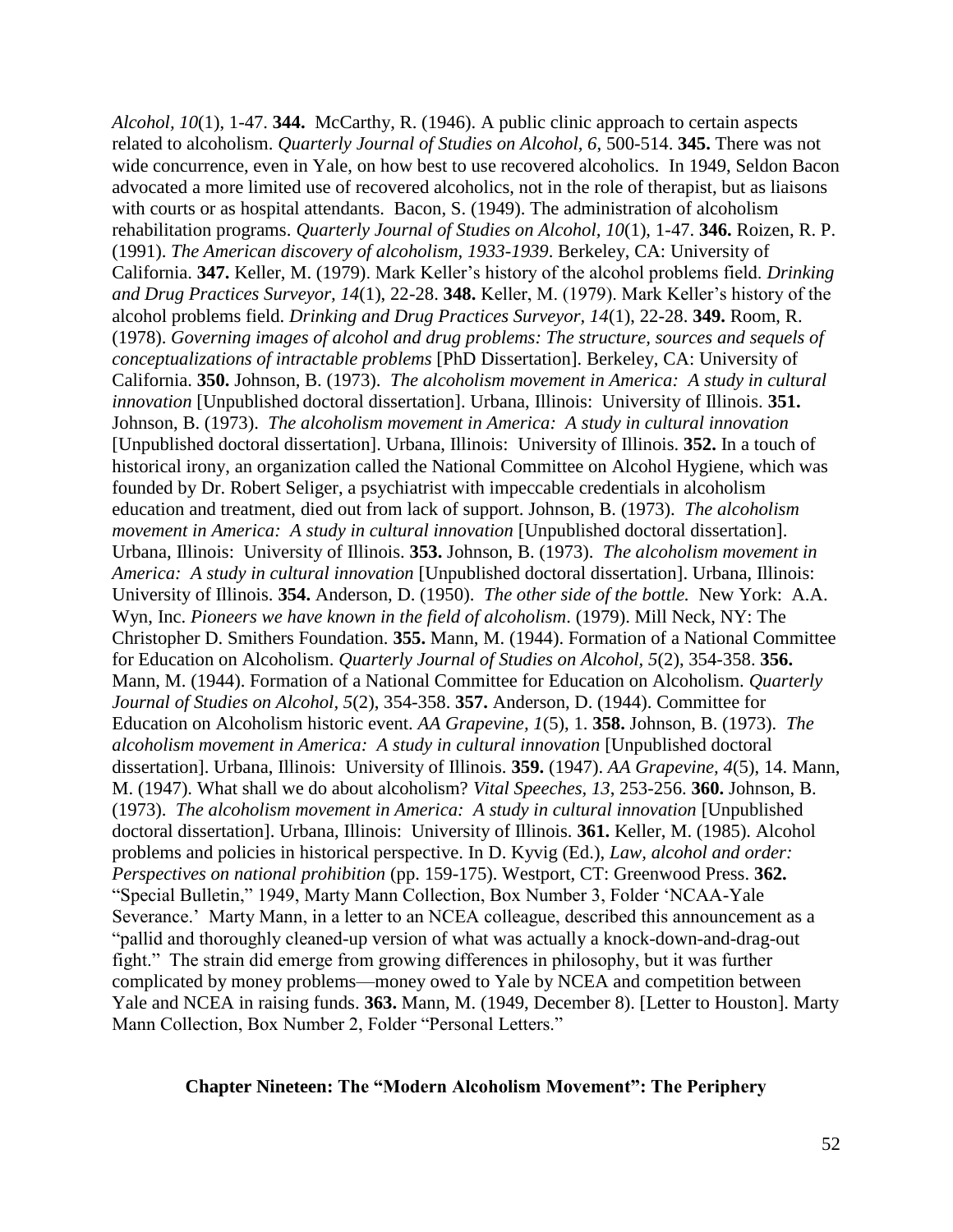**364.** Johnson, B. (1973). *The alcoholism movement in America: A study in cultural innovation*. Unpublished doctoral dissertation, Urbana, Illinois: University of Illinois. **365.** Wilkerson, A. (1966). *A history of the concept of alcoholism as a disease* [Dissertation]. University of Pennsylvania. **366.** Johnson, B. (1973). *The alcoholism movement in America: A study in cultural innovation*. Unpublished doctoral dissertation, Urbana, Illinois: University of Illinois. **367.** General references for this section include: *Pioneers we have known in the field of alcoholism*. (1979). Mill Neck, NY: The Christopher D. Smithers Foundation; Trice, H., & Schonbrunn, M. (1981). A history of job-based alcoholism programs: 1900-1955. *Journal of Drug Issues, 11*, 171-198; Roman, P. (1981). From employee alcoholism to employee assistance. *Journal of Studies on Alcohol, 42*(3), 244-272; McClellan, K. (1984). Work-based drug programs. *Journal of Psychoactive Drugs, 16*(4), 285-303; Bickerton, R. (1990). Employee assistance: A history in progress. *EAP Digest, 11*(1), 34-42, 82-84, 91. **368.** Bluestone, E. (1944). Foreword: Institutional facilities of the treatment for alcoholism. *Quarterly Journal of Studies on Alcohol, 5*, 5-8. **369.** (1944). *AA Grapevine, 1*(3), 1. **370.** Johnson, B. (1973). *The alcoholism movement in America: A study in cultural innovation*. Unpublished doctoral dissertation, Urbana, Illinois: University of Illinois. **371.** Jellinek, E. (1947). What shall we do about alcoholism? *Vital Speeches, 13*, 252-253. **372.** Henderson, R., & Bacon, S. (1953). Problem drinking: The Yale Plan for business and industry. *Quarterly Journal of Studies on Alcohol, 14*, 247-262. **373.** Henderson, R., & Bacon, S. (1953). Problem drinking: The Yale Plan for business and industry. *Quarterly Journal of Studies on Alcohol, 14*, 247-262. **374.** Surles, C. (1978). *Historical development of alcoholism control programs in industry from 1940-1978* [DeD Dissertation]. University of Michigan. **375.** John, H. (1977). The church and alcoholism: A growing involvement. *Alcohol Health and Research World, 1*(4), 2-10. **376.** Conley, P., & Sorensen, A. (1971). *The staggering steeple: The story of alcoholism and the churches*. Philadelphia: The Pilgrim Press. **377.** General references for this section include: Hirsh, J. (1949). *The problem drinker*. New York: Duell, Sloan and Pearce; Lewis, J. (1955). Summary of federal and state alcoholism programs in the US. *American Journal of Public Health, 45*, 1417- 1419; Chafetz, M., & Demone, H. (1964). Alcoholism: Causes and treatment. In R. McCarthy (Ed.), *Alcohol education for classroom and community*. New York: McGraw-Hill Book Company. Bacon, S. (1952). Alcoholism, 1941-1951. A survey of activities in research, education and therapy. *Quarterly Journal of Studies on Alcohol, 13*(3), 421-424. **378.** (1948). *AA Grapevine, 5*(7), 32. **379.** Hirsh, J. (1949). *The problem drinker*. New York: Duell, Sloan and Pearce. **380.** *State programs on alcoholism research, treatment and rehabilitation*. (1955). New York: Licensed Beverage Industries, Inc. **381.** *State programs on alcoholism research, treatment and rehabilitation*. (1955). New York: Licensed Beverage Industries, Inc. **382.** *State programs on alcoholism research, treatment and rehabilitation*. (1955). New York: Licensed Beverage Industries, Inc. Shepherd, E. (1950). Reports on government sponsored programs. *Quarterly Journal of Studies on Alcohol, 11*, 351-371. **383.** Shepherd, E. (1950). Reports on government sponsored programs. *Quarterly Journal of Studies on Alcohol, 11*, 351-371. **384.** Johnson, B. (1973). *The alcoholism movement in America: A study in cultural innovation*. Unpublished doctoral dissertation, Urbana, Illinois: University of Illinois. **385.** Hirsh, J. (1949). *The problem drinker*. New York: Duell, Sloan and Pearce. **386.** Johnson, B. (1973). *The alcoholism movement in America: A study in cultural innovation*. Unpublished doctoral dissertation, Urbana, Illinois: University of Illinois. **387.** Morgan, P. (1980). The state as mediator: Alcohol problem management in the post-war period. *Contemporary Drug Problems,* Spring, 107-140. **388.** Chafetz, M., & Demone, H. (1964). Alcoholism: Causes and treatment. In R. McCarthy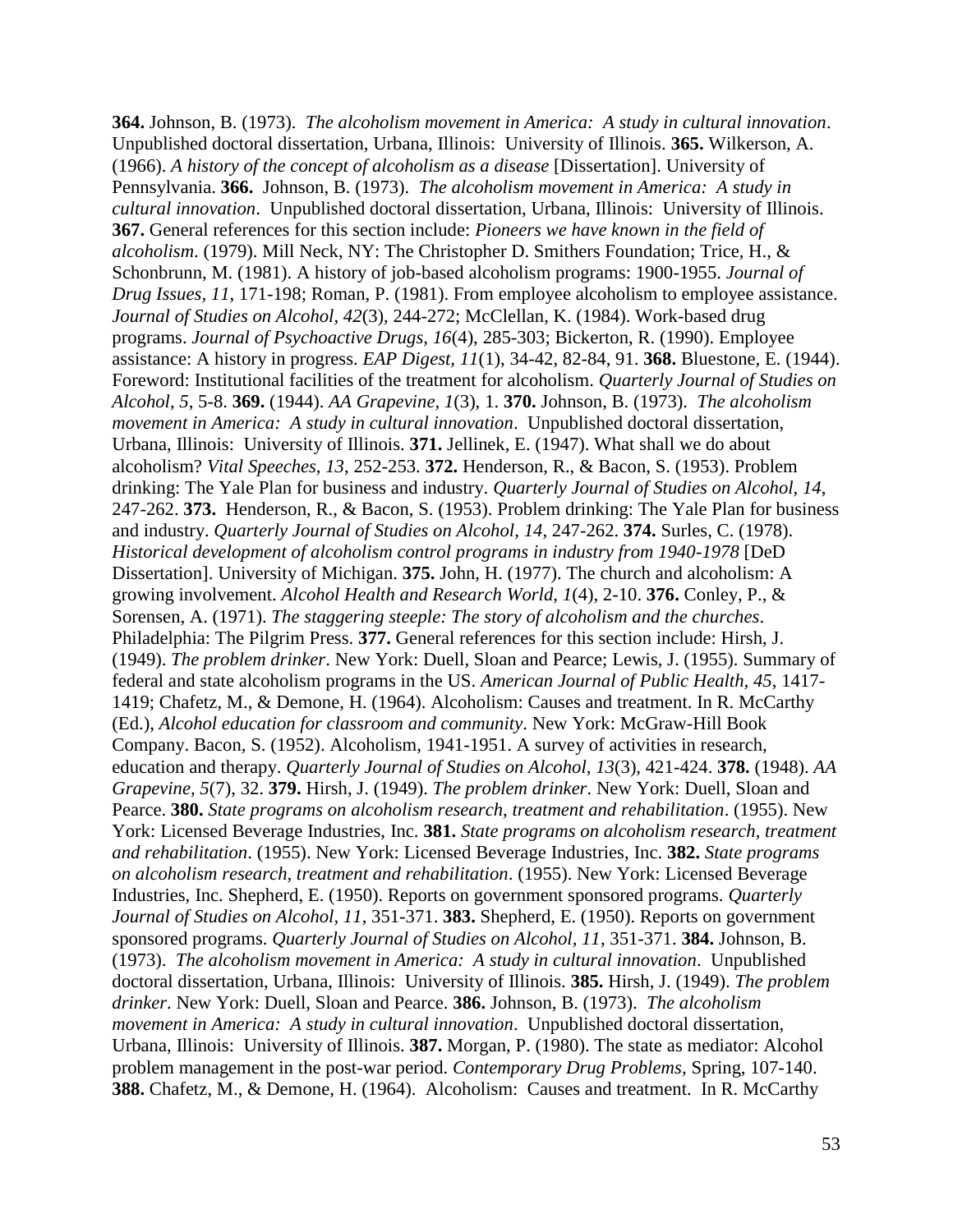(Ed.), *Alcohol education for classroom and community.* New York: McGraw-Hill Book Company. **389.** *State programs on alcoholism research, treatment and rehabilitation*. (1955). New York: Licensed Beverage Industries, Inc. **390.** Bacon, S. (1952). Alcoholism, 1941-1951. A survey of activities in research, education and therapy. *Quarterly Journal of Studies on Alcohol, 13*(3), 421-424. **391.** *State programs on alcoholism research, treatment and rehabilitation*. (1955). New York: Licensed Beverage Industries, Inc. **392.** Hart, L. (1977). A review of treatment and rehabilitation legislation regarding alcohol abusers and alcoholics in the United States: 1920-1971. *International Journal of the Addictions, 12*(5), 667-678. **393.** General sources for this section include: Smithers, R. B. (1977). *25th anniversary report*. Mill Neck, NY: The Christopher D. Smithers Foundation, Inc; Smithers, R. B. (1992). *40th anniversary report*. Mill Neck, NY: The Christopher D. Smithers Foundation, Inc; Smithers, A. C. (2002). *50th anniversary report*. Mill Neck, NY: The Christopher D. Smithers Foundation, Inc. **394.** Lewis, J. (1994). Last of the pioneers dies at 86: R. Brinkley Smithers leaves legacy of hope. *The Alcoholism Report, 22*(1), 1-2. Minetree, H. (1986). Alcoholism's sober philanthropist. *Town & Country Magazine*, May. Scott, N. (1988). R. Brinkley Smithers: 35 years of leadership. *Alcoholism & Addictions Magazine,* October. Smithers, R. B. (1977). *25th anniversary report*. Mill Neck, NY: The Christopher D. Smithers Foundation, Inc. Smithers, R. B. (1992). *40th anniversary report*. Mill Neck, NY: The Christopher D. Smithers Foundation, Inc. Smithers, A. C. (2002). *50th anniversary report*. Mill Neck, NY: The Christopher D. Smithers Foundation, Inc. **395.** Johnson, B. (1973). *The alcoholism movement in America: A study in cultural innovation*. Unpublished doctoral dissertation, Urbana, Illinois: University of Illinois. **396.** Johnson, B. (1973). *The alcoholism movement in America: A study in cultural innovation*. Unpublished doctoral dissertation, Urbana, Illinois: University of Illinois. **397.** Research Council on Problems of Alcohol. (1943). *Quarterly Journal of Studies on Alcohol, 4*, 148-150. **398.** Burnham, J. (1993). *Bad habits: Drinking, smoking, taking drugs, gambling, sexual misbehavior, and swearing in American history*. New York: New York University Press. **399.** Roizen, personal communication, September 14, 1996. **400.** Room, R. (1978). *Governing images of alcohol and drug problems: The structure, sources and sequels of conceptualizations of intractable problems* [PhD Dissertation]. Berkeley, CA: University of California. **401.** Roizen, R. (1994). *Paradigm sidetracked: Explaining early resistance to the alcoholism paradigm at Yale's Laboratory of Applied Physiology, 1940-1944* (Revised). Presented at the Alcohol and Temperance History Group's International Congress on the Social History of Alcohol, Huron College, London, Ontario, Canada, May 13-15, 1993. **402.** Anderson, D. (1989). *Celebrating forty years of progress: A look at the history of alcohol/drug treatment*. Presented at the 40<sup>th</sup> Annual Conference of the Alcohol and Drug Problems Association, August 27-30, Washington, DC. **403.** Silkworth, W. (1937). Alcoholism as a manifestation of allergy. *Medical Record, 145,*  249-251. **404.** Miller, W., & Kurtz, E. (1994). Models of alcoholism used in treatment: Contrasting AA and other perspectives with which it is often confused. *Journal of Studies on Alcohol, 55*, 159-166. **405.** Jellinek, E. M. (1942). *Alcohol addiction and chronic alcoholism*. New Haven: Yale University Press. **406.** Roizen, R. P. (1991). *The American discovery of alcoholism, 1933-1939*. Berkeley, CA: University of California. **407.** Haggard, H. (1944). Critique of the concept of the allergic nature of alcohol addiction. *Quarterly Journal of Studies on Alcohol, 5*, 233-241. **408.** Jellinek, E. (1945). *Alcohol, science, and society*. New Haven: Quarterly Journal of Studies on Alcohol. **409.** Room, R. (1978). *Governing images of alcohol and drug problems: The structure, sources and sequels of conceptualizations of intractable problems* [PhD Dissertation]. Berkeley, CA: University of California. **410.** Jellinek, E. M.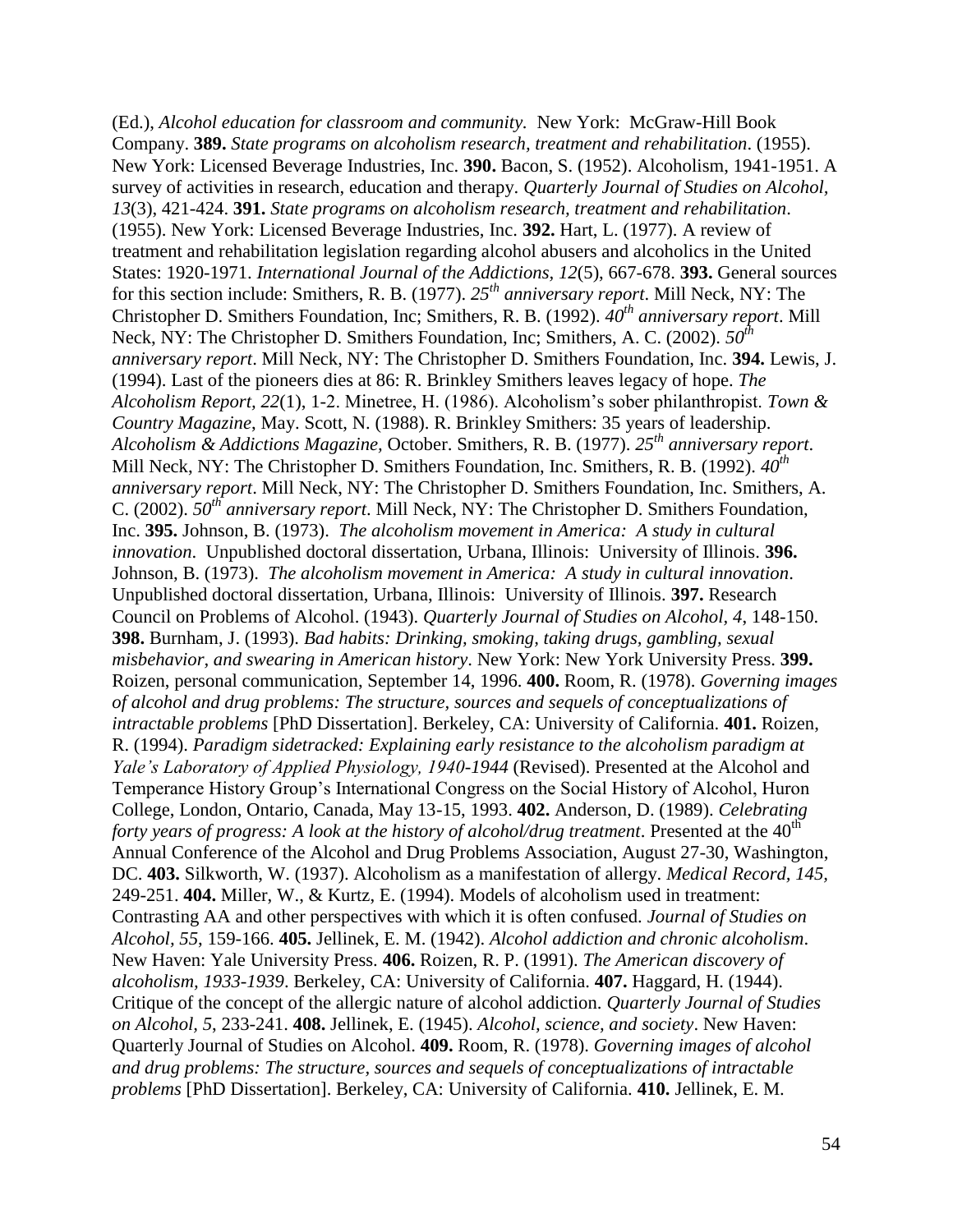(1942). *Alcohol addiction and chronic alcoholism*. New Haven: Yale University Press. Jellinek, E. M. (1952). The phases of alcohol addiction. *Quarterly Journal of Studies on Alcohol, 13*, 672- 684. **411.** Jellinek, E. M. (1960). *The disease concept of alcoholism*. Highland Park, NJ: Hillhouse. **412.** Tiebout, H. (1955). Perspectives in alcoholism. In *Selected papers delivered at the Sixth Annual Meeting National States' Conference on Alcoholism*. Miami Beach, FL, October 30-November 2, Portland, OR: The National States' Conference on Alcoholism. **413.** Jellinek, E. M. (1942). *Alcohol addiction and chronic alcoholism*. New Haven: Yale University Press. Jellinek, E. M. (1960). *The disease concept of alcoholism*. Highland Park, NJ: Hillhouse. Seeley, J. (1962). Alcoholism as a disease: Implications for social policy. In D. Pittman & C. Snyder (Eds.), *Society, culture and drinking patterns*. New York: John Wiley & Sons.

#### **Section Six**

## **Chapter Twenty: The Birth and Spread of the "Minnesota Model"**

**1.** Quoted in Richeson, F. (1978). *Courage to change.* Minneapolis, MN: M & M Printing. **2.**  This biographical profile of Pat C. is drawn primarily from Richeson, F. (1978). *Courage to change.* Minneapolis, MN: M & M Printing. **3.** Richeson, F. (1978). *Courage to change.*  Minneapolis, MN: M & M Printing. **4.** Shepherd, E. (1950). Reports on government sponsored programs. *Quarterly Journal of Studies on Alcohol, 11*, 351-371. **5.** Shepherd, E. (1950). Reports on government sponsored programs. *Quarterly Journal of Studies on Alcohol, 11*, 351-371. **6.**  Spicer, J. (1993).*The Minnesota Model: The evolution of the interdisciplinary approach to addiction recovery*. Center City, MN: Hazelden Educational Materials. **7.** Bradley, N. (1975). *Where we are at this point in time.* Presentation at the 40<sup>th</sup> Anniversary International Convention of Alcoholics Anonymous, July 5-6, Denver, CO. **8.** Richeson, F. (1978). *Courage to change.*  Minneapolis, MN: M & M Printing. **9.** Pioneer House continued its service work into the modern era. By 1973, Pioneer House had treated more than 8,500 alcoholics in its 21-day treatment program since its opening in 1948. New Pioneer House facilities were constructed in 1977, providing two 32-bed treatment units. The "Old Pioneer House" programs became known as Pioneer Programs and moved to the Detox Center in Minneapolis. In 1981, Hazelden took over the ownership and management of Pioneer House, which today is now known as the Hazelden Center for Youth and Families. **10.** The primary resource used to construct this sketch of Hazelden was McElrath, D. (1987). *Hazelden: A spiritual odyssey.* Center City, MN: Hazelden Foundation. **11.** Anderson, personal communication, August 27, 1997. **12.** Crewe, C. (1978). A short history of Hazelden. (Appendix). Anderson, D. and Burns, J. Hazelden Foundation, part of the caring community. In V. Groupe (Ed.), *Alcoholism rehabilitation methods and experiences of private rehabilitation centers* (NIAAA-RUCAS Alcoholism Treatment Series No. 3). New Brunswick, NJ: Rutgers Center of Alcohol Studies. **13.** Laundergan, J. (1982). *Easy does it: Alcoholism treatment outcomes, Hazelden and the Minnesota Model*. Center City, MN: Hazelden Foundation. **14.** Dan Anderson, personal interview, May 8, 1996. **15.** Richeson, F. (1978). *Courage to change.* Minneapolis, MN: M & M Printing. **16.** Richeson, F. (1978). *Courage to change.* Minneapolis, MN: M & M Printing. **17.** McElrath, D. (1987). *Hazelden: A spiritual odyssey.* Center City, MN: Hazelden Foundation. **18.** Richeson, F. (1978). *Courage to change.*  Minneapolis, MN: M & M Printing. **19.** Richeson, F. (1978). *Courage to change.* Minneapolis, MN: M & M Printing. **20.** Bradley, N. (1975). *Where we are at this point in time*. Presentation at the 40<sup>th</sup> Anniversary International Convention of Alcoholics Anonymous, July 5-6, Denver, CO. 21. Bradley, N. (1975). *Where we are at this point in time*. Presentation at the 40<sup>th</sup> Anniversary International Convention of Alcoholics Anonymous, July 5-6, Denver, CO. **22.** Bradley, N. (1975). *Where we are at this point in time*. Presentation at the 40<sup>th</sup> Anniversary International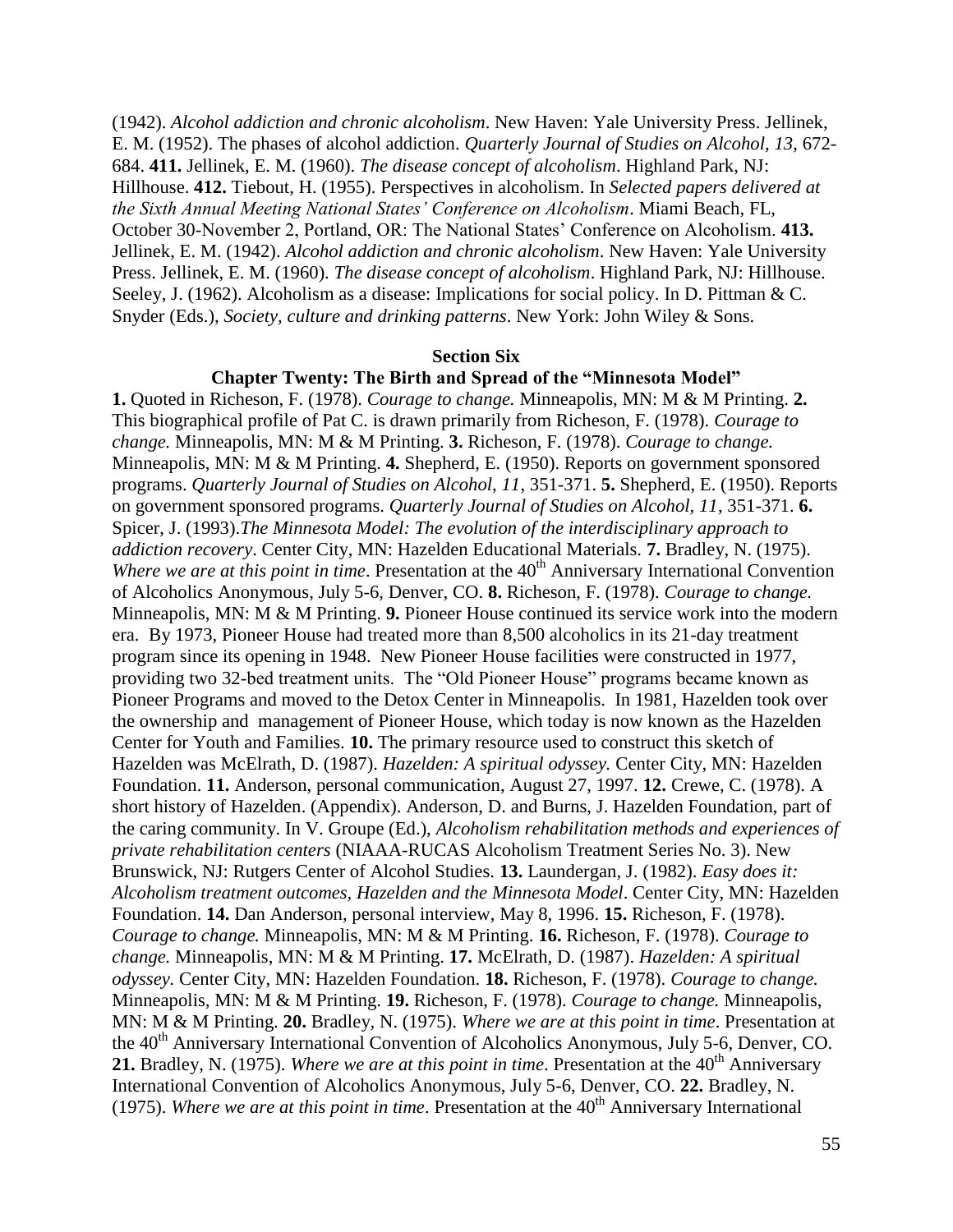Convention of Alcoholics Anonymous, July 5-6, Denver, CO. **23.** Evidence of this slow evolution can be found in a 1954 booklet distributed to Willmar patients, which expressed a preference for the term "problem drinker" rather than "alcoholic" and stated that "alcoholism is fundamentally the result of a personality disorder." Anderson, D. (1954). *Alcoholism and the Willmar treatment program*. Miller, MN: Willmar State Hospital. **24.** Dan Anderson, personal interview, May 8, 1996. **25.** Anderson, D. (1981). *Perspectives on treatment--The Minnesota experience.* Center City, MN: Hazelden Educational Materials. **26.** Bradley, 1960, Audiotape **27.** There are differing reports on the length-of-sobriety requirement, placing it at between two and five years. Required sobriety time may have increased with the growth of the pool of recovered alcoholics from which staff could be recruited. Richeson, F. (1978). *Courage to change.* Minneapolis, MN: M & M Printing. **28.** Gordon Grimm, personal interview, May 8, 1996. **29.** Dan Anderson, personal interview, May 8, 1996. **30.** Corwin, E., & Cunningham, E. (1944). Institutional facilities for the treatment of alcoholism. *Quarterly Journal of Studies on Alcohol*, *5*(1), 9-85. **31.** Rossi, J., Stach, A., & Bradley, N. (1963). Effects of treatment of male alcoholics in a mental hospital: A follow-up study. *Quarterly Journal of Studies on Alcohol, 24*, 91-108. **32.** Dan Anderson, personal interview, May 8, 1996. **33.** Richeson, F. (1978). *Courage to change.* Minneapolis, MN: M & M Printing. **34.** Keller, J. (ND). *The history of the Evangelical Lutheran Church in America mission in alcoholism/drug abuse* [unpublished manuscripts]. Received from author June 1995. **35.** Keller, J. (ND). *The history of the Evangelical Lutheran Church in America mission in alcoholism/drug abuse* [unpublished manuscripts]. Received from author June 1995. **36.** Spicer, J. (1993).*The Minnesota Model: The evolution of the interdisciplinary approach to addiction recovery*. Center City, MN: Hazelden Educational Materials. **37.** Dan Anderson, personal interview, May 8, 1996. **38.** Rossi, J., & Bradley, N. (1960). Dynamic hospital treatment of alcoholism. *Quarterly Journal of Studies on Alcohol, 21*, 432-446. **39.** Rossi, J., Stach, A., & Bradley, N. (1963). Effects of treatment of male alcoholics in a mental hospital: A follow-up study. *Quarterly Journal of Studies on Alcohol, 24*, 91-108. **40.** McElrath, D. (1981). *Roses of Dia Linn: A celebration of 25 years.* Center City, MN: Hazelden Foundation. **41.** Crewe, C. (ND). *Hazelden history* [unpublished manuscript]. Center City, MN: Hazelden Library. **42.** Laundergan, J. (1982). *Easy does it: Alcoholism treatment outcomes, Hazelden and the Minnesota Model*. Center City, MN: Hazelden Foundation. **43.** Anderson, D. (1981). *Perspectives on treatment--The Minnesota experience.* Center City, MN: Hazelden Educational Materials. **44.** Retrieved January 30, 2014 from [http://www.hazleden.org](http://www.hazleden.org/) **45.** Richeson, F. (1978). *Courage to change.* Minneapolis, MN: M & M Printing. **46.** Anderson, D. (1981). *Perspectives on treatment--The Minnesota experience.* Center City, MN: Hazelden Educational Materials. McElrath, D. (1987). *Hazelden: A spiritual odyssey.* Center City, MN: Hazelden Foundation. Spicer, J. (1993).*The Minnesota Model: The evolution of the interdisciplinary approach to addiction recovery*. Center City, MN: Hazelden Educational Materials. Laundergan, J. (1982). *Easy does it: Alcoholism treatment outcomes, Hazelden and the Minnesota Model*. Center City, MN: Hazelden Foundation. **47.** Goffman, I. (1961). *Asylums*. Garden City, NY: Anchor Books. **48.** Dan Anderson, personal interview, May 8, 1996. **49.** Jerry Spider, personal interview, May 22, 1996. **50.** Spicer, J. (1993).*The Minnesota Model: The evolution of the interdisciplinary approach to addiction recovery*. Center City, MN: Hazelden Educational Materials. **51.** Dan Anderson, personal interview, May 8, 1996. **52.** Gordon Grimm, personal interview, May 8, 1996. **53.** This section draws primarily from interviews conducted with Dan Anderson, Gordon Grimm, Jerry Spicer, and Damian McElrath. **54.** Richeson, F. (1978). *Courage to change.* Minneapolis, MN: M & M Printing. **55.** Rossi, J., & Bradley, N.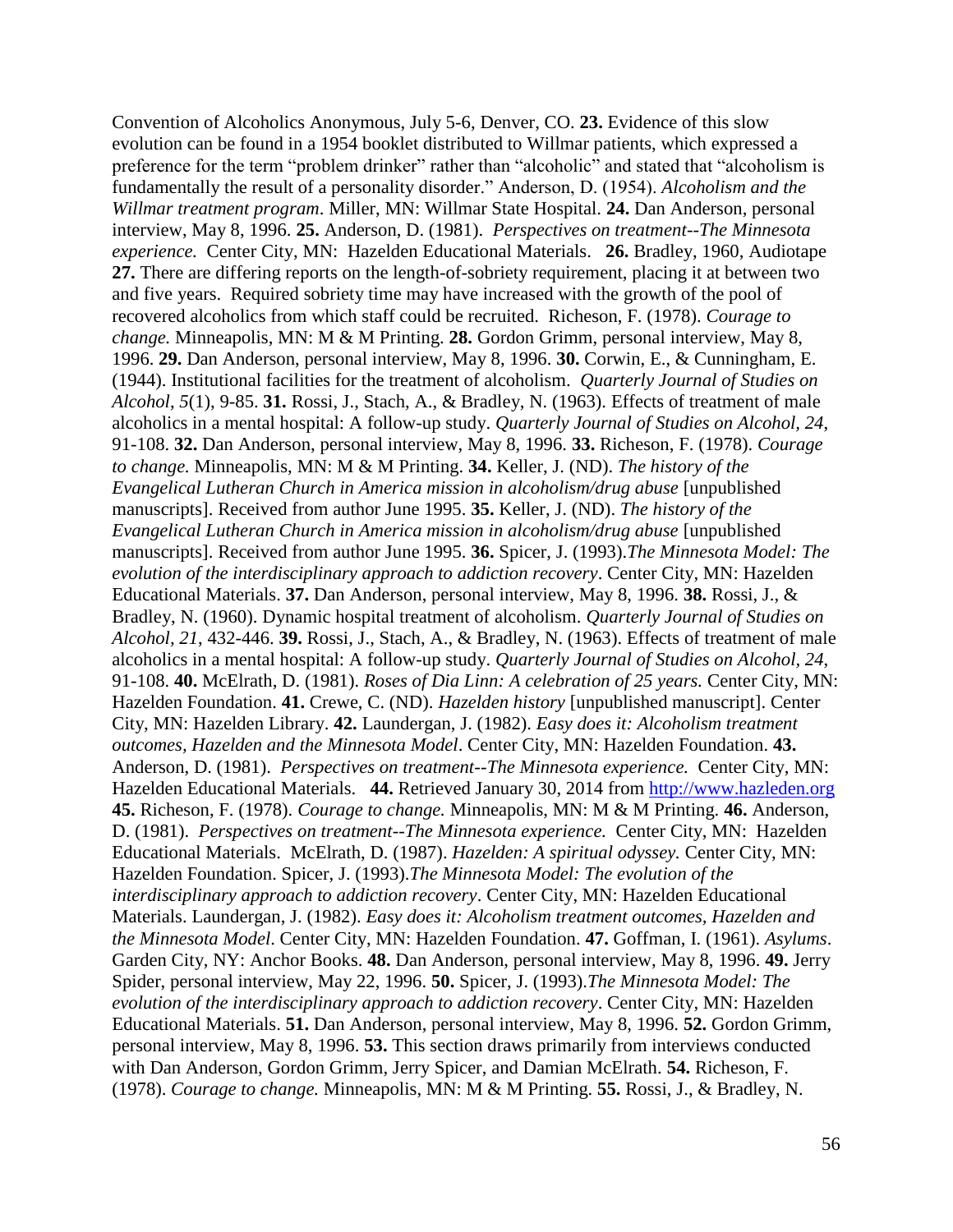(1960). Dynamic hospital treatment of alcoholism. *Quarterly Journal of Studies on Alcohol, 21*, 432-446. **56.** White, W., personal reflection. **57.**personal communication, May 8, 1996. **58.** Flexner, A. (1915). Is social work a profession? *National Conference on Charities and corrections Proceedings, 42*, 576-590. **59.** Dan Anderson, personal interview, May 8, 1996.

# **Chapter Twenty-One: Mid-century Alcoholism Treatments**

**60.** Hart, L. (1977). A review of treatment and rehabilitation legislation regarding alcohol abusers and alcoholics in the United States: 1920-1971. *International Journal of the Addictions, 12*(5), 667-678. **61.** Bacon, S. (1952). Alcoholism, 1941-1951. A survey of activities in research, education and therapy. *Quarterly Journal of Studies on Alcohol, 13*(3), 433. **62.** Giesbrecht, N., & Pernanen, K. (1987). Sociological perspectives on the alcoholism treatment literature since 1940. In M. Galanter (Ed.), *Recent developments in alcoholism* (pp. 175-202). New York: Plenum Press. **63.** Bowman, K., & Jellinek, E. (1941). Alcoholic mental disorders. *Quarterly Journal of Studies on Alcohol, 2*, 312-390. **64.** Rosenwasser, C. (1909). A plea for the establishment of hospitals for the rational treatment of inebriates. In *The alcohol problem and its practical relations to life* (U.S. Senate Document No. 48; pp. 102-108). Washington, DC: U.S. GPO. **65.** Fleming, R. (1937). The treatment of chronic alcoholism. *New England Journal of Medicine, 217,* 779-783. **66.** Wellman, W., Maxwell, M., & O'Hallaren, P. (1957). Private hospital alcoholic patients and the changing conception of the "typical alcoholic." *Quarterly Journal of Studies on Alcohol, 18*, 388-404. **67.** Wellman, W., Maxwell, M., & O'Hallaren, P. (1957). Private hospital alcoholic patients and the changing conception of the "typical alcoholic." *Quarterly Journal of Studies on Alcohol, 18*, 388-404. **68.** Moore, M., & Gray, M. (1937). The problem of alcoholism at the Boston City Hospital. *New England Journal of Medicine, 217,* 381- 388. **69.** Futterman, S. (1953). Personality trends in wives of alcoholics. *Journal of Psychiatric Social Work, 23*, 37-41. **70.** Whalen, T. (1953). Wives of alcoholics: Four types observed in a family service agency. *Quarterly Journal of Studies on Alcohol, 12*, 632-641. **71.** Day, B. (1961). Alcoholism and the family. *Marriage and Family Living, 23*, 253-258. **72.** Reddy, B. (1971). *The family disease—alcoholism* [unpublished manuscript]. **73.** Jackson, J. (1954). The adjustment of the family to the crisis of alcoholism. *Quarterly Journal of Studies on Alcohol, 15*, 562-586. **74.** See the following for reviews: Jackson, J. (1962). Alcoholism and the family. In D. Pittman & C. Snyder (Eds.), *Society, culture and drinking patterns* (pp. 472-492). New York: John Wiley & Sons, Inc. Jackson, J. (1964). Drinking, drunkenness, and the family. In R. McCarthy (Ed.), *Alcohol education for classroom and community*. New York: McGraw-Hill Book Company. Chaudron C.D. & Wilkinson D.A (eds., 1988) *Theories on alcoholism*. Toronto : Addiction Research Foundation. **75.** Jellinek, E.M., Ed. (1942). *Alcohol addiction and chronic alcoholism.* New Haven: Yale University Press. **76.** Hirsh, J. (1949). *The problem drinker*. New York: Duell, Sloan and Pearce. **77.** Deutsch, A. (1949). *The mentally ill in America: A history of their care and treatment from colonial times (2<sup>nd</sup> edition).* New York: Columbia University Press. **78.** Richeson, F. (1978). *Courage to change.* Minneapolis, MN: M & M Printing.**79.** Cahn, S. (1969). Alcoholism halfway houses: Relationships to other programs and facilities. *Social Work, 14*(2), 50-60. **80.** McMahan, H. (1942). The psychotherapeutic approach of chronic alcoholism in conjunction with the Alcoholics Anonymous program. *Illinois Psychiatric Journal, 2*, 15-20. **81.** *AA Grapevine, 3*(12), May 1947. **82.** Moore, R., & Buchanan, T. (1966). State hospitals and alcoholism: A national survey of treatment techniques and results. *Quarterly Journal of Studies on Alcohol, 27*, 459-468. **83.** Brunner-Orne, Iddings, F., & Rodrigues, J. (1951). Court clinics for alcoholics: A description and evaluation of the Stoughton Clinic. *Quarterly Journal of Studies on*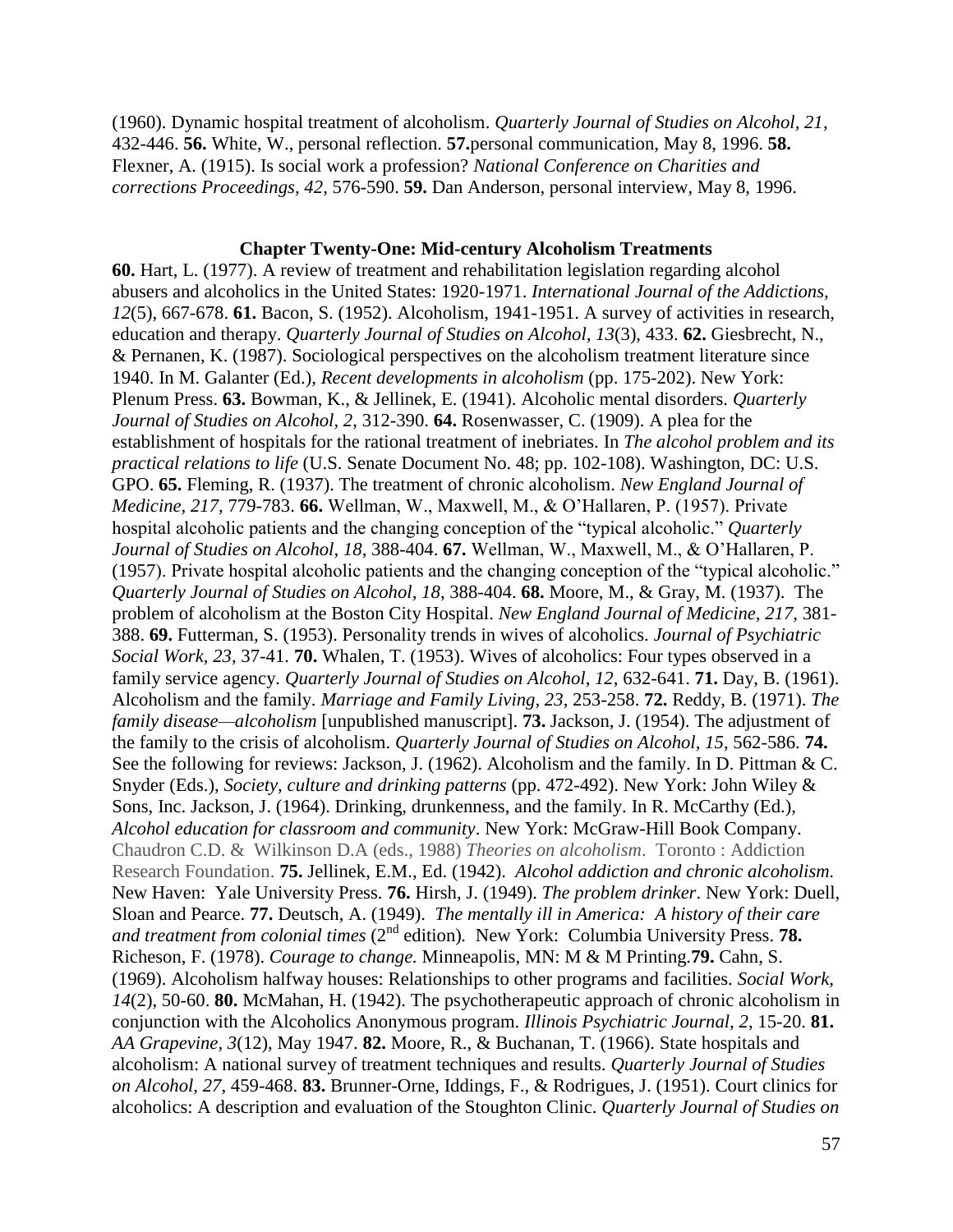*Alcohol, 12*(4), 592-600. **84.** For an interesting profile of one of the Yale-inspired clinics, see Daley, E. (1952). A report on the pilot plan alcoholism rehabilitation clinic at San Francisco. *Quarterly Journal of Studies on Alcohol, 13*(2), 345-355. **85.** Spicer, J. (1993).*The Minnesota Model: The evolution of the interdisciplinary approach to addiction recovery*. Center City, MN: Hazelden Educational Materials. **86.** *AA Grapevine, 8*(4), 15-17. September 1951. **87.** 2012 Salvation Army Annual Report. Retrieved February 4, 2014 from [https://s3.amazonaws.com/usn-cache.salvationarmy.org/7f4d4f3c-c6df-42f5-a74b](https://s3.amazonaws.com/usn-cache.salvationarmy.org/7f4d4f3c-c6df-42f5-a74b-ed7f2591085b_Service+Stats+16.pdf)[ed7f2591085b\\_Service+Stats+16.pdf](https://s3.amazonaws.com/usn-cache.salvationarmy.org/7f4d4f3c-c6df-42f5-a74b-ed7f2591085b_Service+Stats+16.pdf) **88.** Bacon, S. (1949). The administration of alcoholism rehabilitation programs. *Quarterly Journal of Studies on Alcohol, 10*(1), 1-47. Myerson, D. (1957). The study and treatment of alcoholism: A historical perspective. *New England Journal of Medicine, 257*, 820-825. **89.** Searcy W., personal interview, May 16, 1996. W., Searcy. (1993). *A study book on my "alcoholism recovery" since May 10, 1946 and a history of how early AA groups started.* Dallas, TX: Texas Clinic-Hospital for Alcoholism, Inc. **90.** McGoldrick, E. (1960). The Bridge House way of treating alcoholics. *Report on Man's Use of Alcohol, 43*(2), 13-16. McGoldrick, E. (1964). Who is qualified to treat the alcoholic? Comment on the Krystal-Moore Discussion. *Quarterly Journal of Studies on Alcohol, 25*, 351. McGoldrick, E. (1966). *The conquest of alcohol*. New York: Delacorte Press. **91.** McGoldrick, E. (1966). *The conquest of alcohol*. New York: Delacorte Press. **92.** McGoldrick, E. (1966). *The conquest of alcohol*. New York: Delacorte Press. **93.** Delaney, G. (1978). Little Hill-Alina Lodge: Nonpermissive treatment of alcoholics and polyaddicts. In V. Groupe (Ed.), *Alcoholism rehabilitation: Methods and experiences of private rehabilitation centers* (pp. 64-66). New Brunswick, NJ: Rutgers Center of Alcohol Studies. Mell, J. (1995). *How a place of hope became fact (The history of Little Hill – Alina Lodge)* [Unpublished manuscript]. **94.** *AA Grapevine, 4*(4), 3. September 1947. **95.** *Portal House of Chicago annual reports* (1952, 1953, 1955). Chicago: Chicago Committee on Alcoholism. **96.** Agrin, A. (1960). The Georgian clinic: A therapeutic community for alcoholism. *Quarterly Journal of Studies on Alcohol, 21*(1), 113-124. Krystal, H., & Moore, R. (1963). Who is qualified to treat the alcoholic? *Quarterly Journal of Studies on Alcohol, 27*, 449-459. **97.** Kurtz, E. (1979). *Not God: A history of Alcoholics Anonymous*. Center City, MN: Hazelden. **98.** Wilson, L. (1979). *Lois remembers*. New York: Al-Anon Family Group Headquarters. **99.** *AA Grapevine, 3*(12) May 1947; *AA Grapevine, 4*(2) July 1947; *AA Grapevine 4*(12), May 1948; *AA Grapevine, 5*(2), July 1948; *AA Grapevine, 8*(3), August 1951. The Al-Anon story. (1963). *AA Grapevine, 19*(9), 2-9. **100.** *Living with an alcoholic with the help of Al-Anon*. (1980). New York: Al-Anon Family Group Headquarters. **101.** *Al-Anon: Then and now*. (1986). New York: Al-Anon Family Group Headquarters, Inc. **102.** Corder, B., Hendricks, A., & Corder, R. (1964). An MMPI study of a group of wives of alcoholics. *Quarterly Journal of Studies on Alcohol, 25*, 551. **103.** *Lois remembers.* (1994). New York: Al-Anon Family Group Headquarters, Inc. **104.** Dunn, J. (1986). *God is for the alcoholic*. Chicago: The Moody Bible Institute of Chicago. **105**. Richeson, F. (1978). *Courage to change.* Minneapolis, MN: M & M Printing. **106.** Dunn, J. (1986). *God is for the alcoholic*. Chicago: The Moody Bible Institute of Chicago. **107.** John, H. (1977). The church and alcoholism: A growing involvement. *Alcohol Health and Research World, 1*(4), 2-10. Fox, B. (1992). Prayer, sacraments, and sobriety (The Calix Society). *New Covenant*, December, 30-31.

**Chapter Twenty-Two: Mid-century Alcoholism Treatment: Treatment Methods 108.** Wallerstein, R. (1957). *Hospital treatment of alcoholism.* New York: Basic Books. **109.**  Wilson, B. (1993). *Bill Wilson & the vitamin B-3 therapy: 1965-1971*. Wheeling, WV: The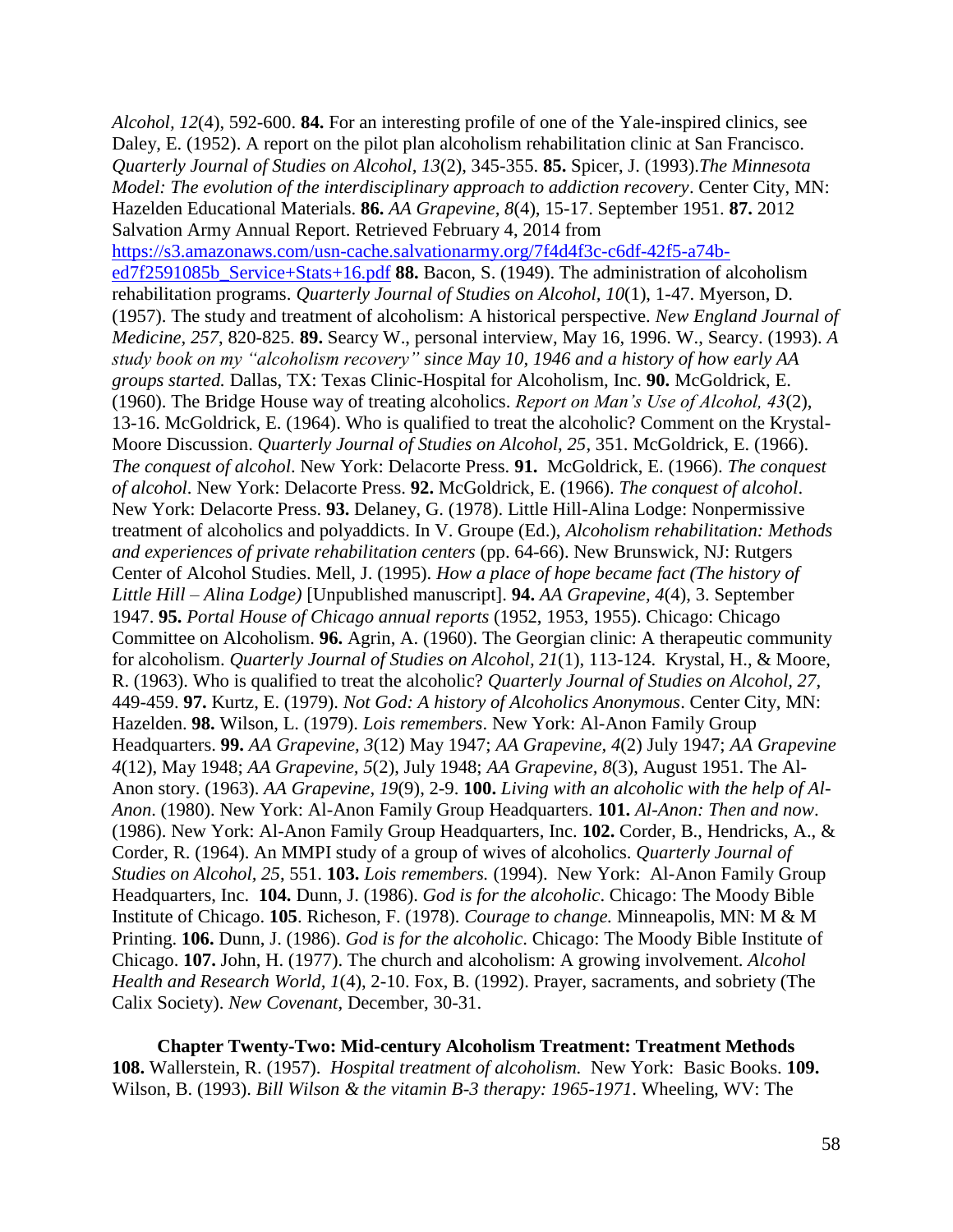Bishop of Books. **110.** William, R. (1959). Biochemical individuality and cellular nutrition: Prime factors in alcoholism. *Quarterly Journal of Studies on Alcohol, 20*, 452-463. **111.** Ross, B. (1990). *Niacin can curb craving for alcohol*. Tampa, FL: Mancorp Publishing. **112.** Corwin, E., & Cunningham, E. (1944). Institutional facilities for the treatment of alcoholism. *Quarterly Journal of Studies on Alcohol*, *5*(1), 9-85. **113.** Feldman, D. (1957). Drug therapy in chronic alcoholism. *Medical Clinics of North America, 41*, 381-392. **114.** Sugarman, A. (1982). Alcoholism: An overview of treatment models. In L Gomberg, H. White, & J. Carpenter, *Alcohol, science and society revisited.* Ann Arbor, MI: The University of Michigan Press. **115.** Kissin, B., & Gross, M. (1968). Drug therapy in alcoholism. *American Journal of Psychiatry, 125*, 31-41. **116.** White, J. (1955). *Ward N-1.* New York: A.A. Wyn, Inc. **117.** Feldman, D. (1957). Drug therapy in chronic alcoholism. *Medical Clinics of North America, 41*, 381-392. **118.** Miller, W. (1993). Alcoholism: Toward a better disease model. *Psychology of Addictive Behaviors, 7*(2), 129-136. **119.** Bloomburg, W. (1939). Treatment of chronic alcoholism with amphetamine (Benzedrine) sulfate. *New England Journal of Medicine, 220*(4), 135. **120.** Reifenstein, E., & Davidoff, E. (1938). The treatment of alcoholic psychoses with Benzedrine Sulfate. *Journal of the American Medical Association, 110*, 1811-1813. Reifenstein, E., & Davidoff, E. (1939). The psychological effects of Benzedrine Sulfate. *American Journal of Psychology, 52*, 56-64. **121.** Anderson, D. (1950). *The other side of the bottle.* New York: A.A. Wyn, Inc. Voegtlin, W., & Lemere, F. (1942). The treatment of alcohol addiction: A review of the literature. *Quarterly Journal of Studies on Alcohol*, *2,* 717-803. **122.** Hewitt, D. (1957). *Alcoholism: A treatment guide for general practioners*. Philadelphia, PA: Lea & Febiger. **123.** Blum, E. (1966). Psychoanalytic views on alcoholism *Quarterly Journal of Studies on Alcohol, 27*(2), 259-299. **124.** Williams, E. (1937). Effects of alcohol on workers with Carbon Disulfide. *Journal of the American Medical Association, 109*, 1472. **125.** Hald, J., & Jacobsen, E. (1948). A drug sensitizing the organism to ethyl alcohol. *Lancet, II*, 10001. **126.** Hewitt, D. (1957). *Alcoholism: A treatment guide for general practioners*. Philadelphia, PA: Lea & Febiger. **127.** Keller, M., McCormick, M., & Efron, V. (1982). *A dictionary of words about alcohol.* New Brunswick, NJ: Rutgers Center of Alcohol Studies. **128.** Glud, E. (1949). The treatment of alcoholic patients in Denmark with Antabuse. *Quarterly Journal of Studies on Alcohol, 10*, 185- 196. **129.** Fox, R. (1958). Antabuse as an adjunct to psychotherapy in alcoholism. *New York State Journal of Medicine, 58*(1), 1540-1544. **130.** Fox, R. (1967). Disulfiram (Antabuse) as an adjunct in the treatment of alcoholism. In R. Fox (Ed.), *Alcoholism: Behavioral research, therapeutic approaches*. New York: Springer. **131.** Miller, W., & Hester, R. (1986). The effectiveness of alcoholism treatment. In W. Miller & R. Hester (Eds.), *Treating addictive behaviors: Process of change* (pp. 121-174)*.* New York: Plenum Press. **132.** Wilson, A. (1975). Disulfram implantation to alcoholism treatment: A review. *Journal of Studies on Alcohol, 36*, 555-565. Doherty, J. (1976). Disulfram (Antabuse): Chemical commitment to abstinence. *AHRA*, Spring, 2-9. Halikas, J. (1983). Psychotropic medication used in the treatment of alcoholism. *Hospital and Community Psychiatry, 34*(11), 1035-1039. **133.** General references for this section include: Stevens, J. (1987). *Storming heaven: LSD and the American dream*. New York: Harper & Row, Publishers. Groff, S. (1970). The use of LSD in psychotherapy. *Journal of Psychoactive Drugs, 3*(1), 52-62. Groff, S. (1980). *LSD psychotherapy*. Pomona, CA: Hunter House. Abramson, H. (1967). *The use of LSD in psychotherapy and alcoholism*. New York: Bobbs-Merrill Co. **134.** Hill, T. (1990). Peyotism and the control of heavy drinking: The Nebraska Winnebego in the early 1900s. *Human Organization, 49*, 255-265. LaBarre, W. (1947). Primitive psychotherapy in Native American cultures: Peyotism and confession. *Journal of Abnormal and*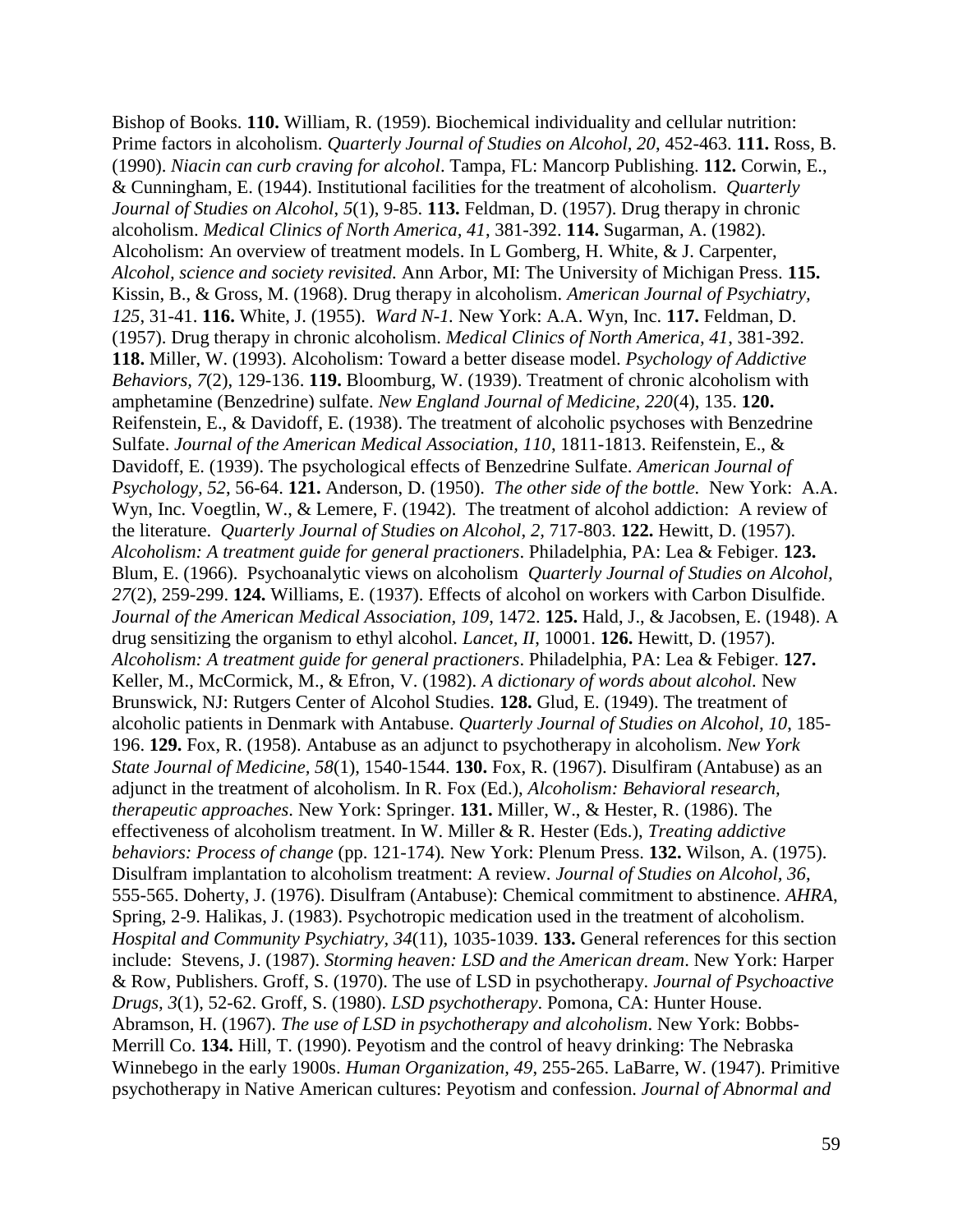*Social Psychology, 42*, 294-309. **135.** Caldwell, W. (1969). *LSD psychotherapy.* New York: Grove Press. **136.** Hofmann, A. (1983). *LSD: My problem child*. Los Angeles: Tarcher. **137.** Grinspoon, L., & Bakalar, J. (1986). Can drugs be used to enhance th psychotherapeutic process? *American Journal of Psychotherapy, 40*, 393. **138.** Hoffer, A. (1967). A program for the treatment of alcoholism: LSD, malaria, and nicotinic acid. In H. Abramson (Ed.), *The use of LSD in psychotherapy and alcoholism*. New York: Bobbs-Merrill Company, Inc. **139.** Hoffer, A., & Osmond, H. (1967). *The hallucinogens*. New York: Academic Press. **140.** Stevens, J. (1987). *Storming heaven: LSD and the American dream*. New York: Harper & Row, Publishers. Groff, S. (1970). The use of LSD in psychotherapy. *Journal of Psychoactive Drugs, 3*(1), 52-62. **141.** Chwelos, N., Blewett, D., Smith, C., & Hoffer, A. (1959). Use of LSD-25 in the treatment of chronic alcoholism. *Quarterly Journal of Studies on Alcohol, 20*, 577-590. **142.** Cohen, S. (1976). The use of psychedelics as adjuncts to psychotherapy. In: Binder, V., Binder, A., and Rimland, B. *Modern therapies.* Englewood Cliffs, NJ: Prentice-Hall, Inc. pp. 185-193. **143.** Fox, R. (1967). Disulfiram (Antabuse) as an adjunct in the treatment of alcoholism. In R. Fox (Ed.), *Alcoholism: Behavioral research, therapeutic approaches*. New York: Springer. **144.** Hoffer, A., & Osmond, H. (1967). *The hallucinogens*. New York: Academic Press. **145.** Stevens, J. (1987). *Storming heaven: LSD and the American dream*. New York: Harper & Row, Publishers. **146.** Hoffer, A., & Osmond, H. (1967). *The hallucinogens*. New York: Academic Press. **147.** Miller, W. and Hester, R. (1986). The effectiveness of alcoholism treatment. In: Miller, W. And Hester, R. (Eds.) *Treating addictive behaviors: process of change.* NY: Plenum Press, pp. 121-174. **148.** Brunner-Orne, M. (1967). A three-dimensional approach to the treatment of alcoholism. In R. Fox, *Alcoholism: Behavioral research, therapeutic approaches*  (pp. 152-163). New York: Springer Publishing Company, Inc. **149.** Ashworth, W. (1932). Rambling thoughts about whiskey and drug addiction. *Virginia Medical Monographs, 58,* 678. **150.** LaVerne, A., & Herman, M. (1955). An evaluation of carbon dioxide therapy. *American Journal of Psychiatry, 112*(2), 111. **151.** LaVerne, A., & Herman, M. (1955). An evaluation of carbon dioxide therapy. *American Journal of Psychiatry, 112*(2), 111. **152.** LaVern also reported that, of 50 heroin addicts treated with carbon dioxide, "48% remained drug-free from one to five years; 22% who had relapses were put on maintenance treatment of once a week and remained drug-free up to five years; 30% were failures." Quoted in Ashley, R. (1972). *Heroin: The myths and the facts.* New York: St. Martin's Press. **153.** Keller, O., & Alper, B. (1970). *Halfway houses: Community-centered correction and treatment. Lexington, MA: Heath Lexington Books.* McKelvey, B. (1977). *American prisons: A history of good intentions.* Montclair, New Jersey: Patterson Smith. **154.** The Raush reference is to a 1953 article by Louis Reik, which appeared in the journal *Mental Hygiene, 37*, 615-618. **155.** Rash, H. with Raush, C. (1968). *The halfway house movement.* New York: Appleton Century Crofts. **156.** Holmes, T. (1899). Habitual inebriates. *The Contemporary Review, 75*, 740-746. **157.** Lois looks back on early days with Bill. (1959). *AA Grapevine, 16*(1), 8-10. **158.** AA World Services. (1984). *"Pass it on": The story of Bill Wilson and how the AA message reached the world.* New York: AA World Services, Inc. **159.** Rubington, E. (1970). The future of the halfway house. *Quarterly Journal of Studies on Alcohol, 31*, 167-174. **160.** Keller, M., McCormick, M., & Efron, V. (1982). *A dictionary of words about alcohol.* New Brunswick, NJ: Rutgers Center of Alcohol Studies. **161.** Crewe, C. (1978). A short history of Hazelden. (Appendix). Anderson, D. and Burns, J. Hazelden Foundation, part of the caring community. In V. Groupe (Ed.), *Alcoholism rehabilitation methods and experiences of private rehabilitation centers* (NIAAA-RUCAS Alcoholism Treatment Series No. 3). New Brunswick, NJ: Rutgers Center of Alcohol Studies. **162.**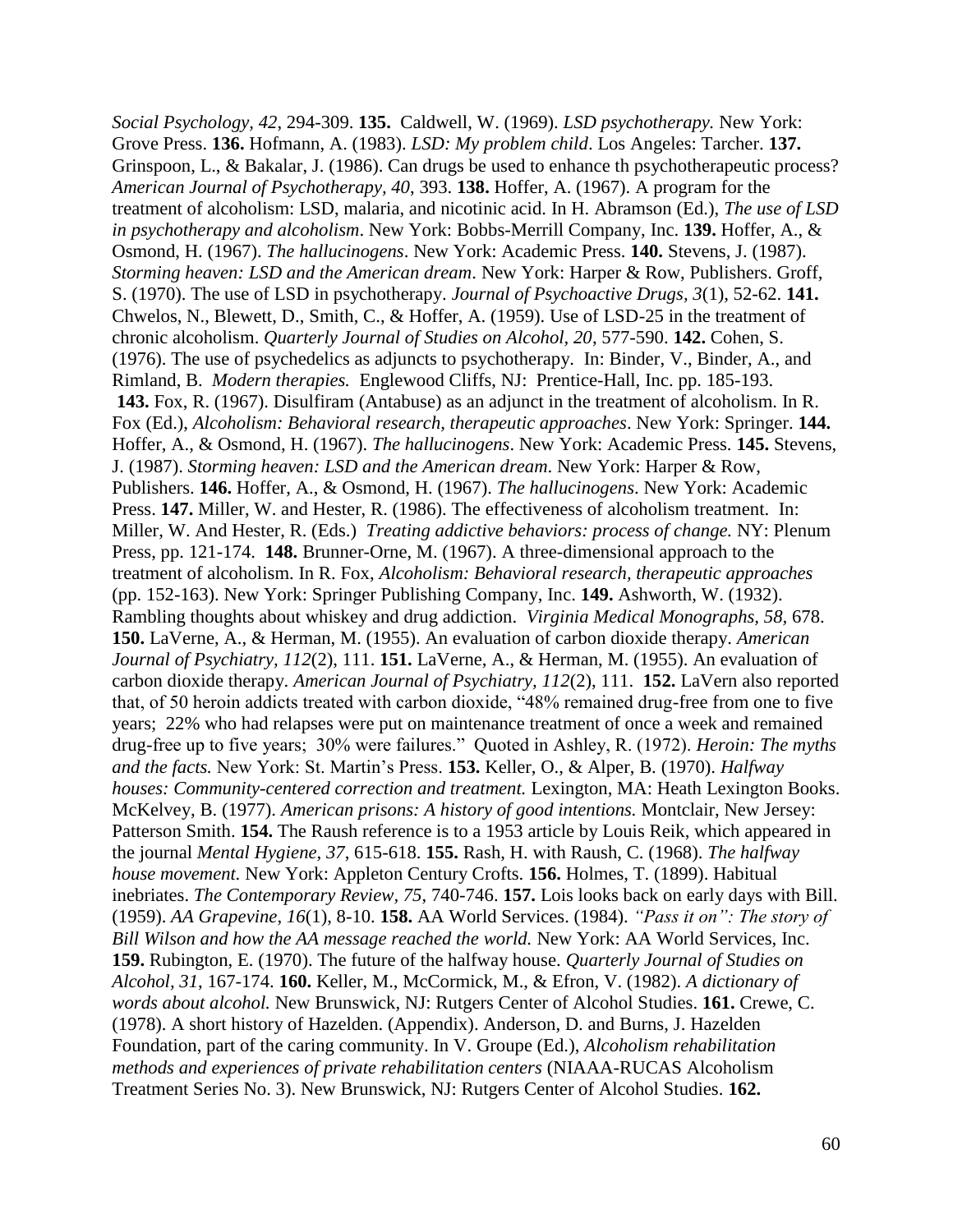Rubington, E. (1967). The halfway house for the alcoholic. *Mental Hygiene, 51*, 552-560. (Reprinted in *Addictions* (1973), *20*(3),19-31. **163.** Rubington, E. (1970). The future of the halfway house. *Quarterly Journal of Studies on Alcohol, 31*, 167-174. Rubington, E. (1967). The halfway house for the alcoholic. *Mental Hygiene, 51*, 552-560 (Reprinted in *Addictions* (1973) *20*(3), 19-31). **164.** Barrows, D. (1979). *The residential rehabilitation program for the alcoholic* (working paper, pp. 1-38). Berkeley, CA: The Alcohol Research Group. **165.** Barrows, D. (1979). *The residential rehabilitation program for the alcoholic* (working paper, pp. 1-38). Berkeley, CA: The Alcohol Research Group. **166.** Blacker, E., & Kantor, D. (1960). Half-way houses for problem drinkers. *Federal Probation, 24*(2), 18-23. **167.** Martinson, R. (1964). The California recovery home: A sanctuary for alcoholics. *Mental Hygiene, 48*, 432-438. **168.** Pittman, D. & Gordan, C. (1958). *Revolving door.* New Haven, CT: Center of Alcohol Studies. **169.** Larson, K. (1982). Salute to Minnesota (Willmar State Hospital: Birthplace of "The Minnesota Model"). *Alcoholism/The National Magazine, 3*(2), 34-39. **170.** Fox, V. (1977). *Community-based corrections*. Englewood Cliffs, NJ: Prentice-Hall, Inc. **171.** Rubington, E. (1970). The future of the halfway house. *Quarterly Journal of Studies on Alcohol, 31*, 167-174. **172.** Borkman, T. J., Kaskutas, L. A., Room, J., Bryan, K., & Barrows, D. (1998). An historical and developmental analysis of social model programs. *Journal of Substance Abuse Treatment*, *15*(1), 7-17. **173.** Kaskutas, L. A., Ammon, L., & Weisner, C. (2004). A naturalistic comparison of outcomes at social and clinical model substance abuse treatment programs. *International Journal of Self Help & Self Care*, *2*(2), 111-133. French, M. T., Witbrodt, J., & Kaskutas, L. A. (2004). Outcomes and costs of day hospital treatment and nonmedical day treatment for chemical dependency. *Journal of Studies on Alcohol*, *65*(3), 371-382. **174.** Kaskutas, L. A., Keller, J. W., & Witbrodt, J. (1999). Measuring social model in California: How much has changed? *Contemporary Drug Problems*, *26*, 607-631.

**Chapter Twenty-Three: Mid-century addiction treatment: The rise of new approaches 175.** Weston, P. (1952). *Narcotics, U.S.A.* New York: Greenburg Publisher. **176.** Modern, F. S. (1932). Insulin in the treatment of chronic morphinism. *Medical Journal and Record, 136*, 163. **177.** Deutsch, A. (1949). *The mentally ill in America: A history of their care and treatment from colonial times* (2<sup>nd</sup> edition). New York: Columbia University Press. 178. Thigpen, F., Thigpen, C., & Cleckley, H. (1955). Use of electric-convulsive therapy in morphine, meperidine, and related alkaloid addictions. In E. Podolsky (Ed.), *Management of addictions* (pp. 383-393). New York: Philosophical Library. **179.** Mason, T., & Hambry, W. (1948). Relief of morphine addiction by prefrontal lobotomy. *Journal of the American Medical Association, 136*, 1039. Wikler, A., Pescor, M., Kalbaugh, E., & Angelucci, R. (1952). Effects of frontal lobotomy on the morphine-abstinence syndrome in man. *A.M.A. Archives of Neurology and Psychiatry*, *71,* 510- 521. Maurer, D., & Vogel, V. (1973). *Narcotics and narcotic addiction*. Springfield, IL: Charles C. Thomas. Milby, J. (1981). *Addictive behavior and its treatment.* New York: Springer Publishing Company. **180.** Serum Injections Used in Prison to Cure Drug Addicts, Davenport, Iowa Times, February 17, 1938—AMA Archives, Box 0031-02. **181.** Brill, L. (1972). *The deaddiction process.* Springfield, IL: Charles C. Thomas. **182.** Knight, R., & Prout, C. (1951). A study of results in hospital treatment of drug addictions. *American Journal of Psychiatry, 108,*  303-308. **183.** Freedman, A. (1963). Treatment of drug addiction in a community hospital. *Comparative Psychiatry, 4*, 199. Wilner, D., & Kassebaum, G. (1965). *Narcotics.* New York: McGraw-Hill Book Company. **184.** Chafetz, M., & Demone, H. (1964). Alcoholism: Causes and treatment. In R. McCarthy (Ed.), *Alcohol education for classroom and community.* New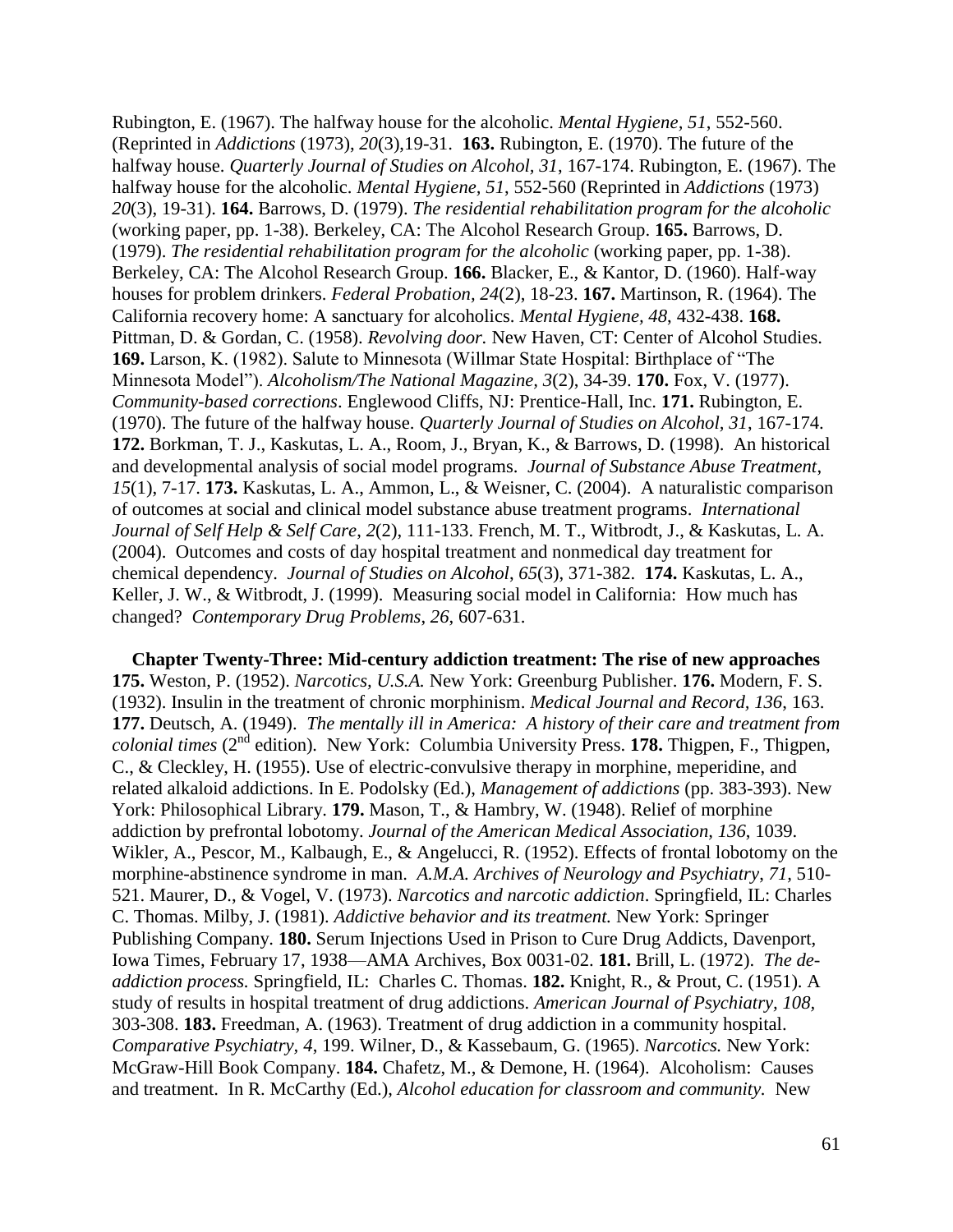York: McGraw-Hill Book Company. **185.** Gamso, R., & Mason, P. (1958). A hospital for adolescent drug addicts. *Psychiatric Quarterly, 32*(supplement), 99-109. **186.** Wakefield, D. (1992). *New York in the 1950's*. Boston: Houghton Mifflin. **187.** Maddux, J. (1978). History of the hospital treatment program: 1935-1974. In W. Martin & H. Isbell, *Drug addiction and the US Public Health Service* (DHEW pub. no. ADM-77-434; pp. 217-250). **188.** Brill, L. (1972). *The de-addiction process*. Springfield, IL: Charles C. Thomas. **189.** Wilner, D., & Kassebaum, G. (1965). *Narcotics.* New York: McGraw-Hill Book Company. **190.** Duvall, H. J., Locke, B. Z., & Brill, L.(1965). Follow-up study of narcotic drug addicts in and out of the city hospital. In D. M. Wilner & G. G. Kassebaum (eds.). *Narcotics* (pp. 3-18). New York: McGraw-Hill Book Company Inc. **191.** Boshes, B., Sewell, L., & Koga, M. (1956). Management of the narcotic addict in an outpatient clinic. *American Journal of Psychiatry, 113*, 158-162. **192.** Harney, M. (1962). Current provision and practices in the United States of American relating to the commitment of opiate addicts. *Bulletin on Narcotics, 14*, 11-23. **193.** Smith, D., & Luce, J. (1971). *Love needs care: A history of San Francisco's Haight-Ashbury Free Medical Clinic and its pioneer role in treating drug-abuse problems.* Boston: Little, Brown, and Company. Brecher, E. M. (1972). *Licit and illicit drugs: The Consumers Union report on narcotics, stimulants, depressants, inhalants, hallucinogens, and marijuana – including caffeine, nicotine and alcohol.*  Boston: Little, Brown and Co. **194.** Langrod, J., Joseph, H., & Valdes, K. (1972). The role of religion in the treatment of opiate addiction. In L. Brill & L. Lieberman (Eds.), *Major modalities in the treatment of drug abuse*. New York: Behavioral Publications. **195.** Quoted in Duncan, T. L. (1965). *Understanding and helping the narcotic addict*. Philadelphia: Fortress Press. **196.** Duncan, T. L. (1965). *Understanding and helping the narcotic addict*. Philadelphia: Fortress Press. **197.** Pitcaithly, W., & Fisher, C. (1973). *From dope to hope: The story of Father Pit and the Samaritan Halfway Society*. Garden City, NJ: Doubleday & Company, Inc. **198.** Another program that could be placed in this category is The Damascus Program (The Christian Youth Crusade), which was founded in 1963 by the Reverend Leonicia Rosado and Bishop Francisco Rosado of the Damascus Christian Church in the South Bronx. This program was found to be particularly successful with Puerto Rican heroin addicts. Brill, L. (1972). *The de-addiction process*. Springfield, IL: Charles C. Thomas. Langrod, J., Joseph, H., & Valdes, K. (1972). The role of religion in the treatment of opiate addiction. In L. Brill & L. Lieberman (Eds.), *Major modalities in the treatment of drug abuse*. New York: Behavioral Publications. **199.** Wilkerson, D. (1963). *The cross and the switchblade*. New York: Bernard Geiss Associates. **200.** Glasscotte, R., Sussex, J., Jaffe, J., Ball, J., & Brill, L. (1972). *The treatment of drug abuse: Programs, problems, prospects.* Washington, DC: American Psychiatric Association. Wilkerson, D. (1963). *The cross and the switchblade*. New York: Bernard Geiss Associates. **201.** Wilkerson, D. (1963). *The cross and the switchblade*. New York: Bernard Geiss Associates. **202.** Wilkerson, D. (1963). *The cross and the switchblade*. New York: Bernard Geiss Associates. **203.** Glasscotte, R., Sussex, J., Jaffe, J., Ball, J., & Brill, L. (1972). *The treatment of drug abuse: Programs, problems, prospects.* Washington, DC: American Psychiatric Association. **204.** Hesse, R. (1977). Primary prevention: A brief review of policy development. Washington, DC: National Association of State Drug Abuse Program Coordinators. **205.** General References for this section include Barboza, S. (1993). *American Jihad: Islam after Malcolm X.* New York: Doubleday. Banks, W. (1997). *The Black Muslims*. Philadelphia: Chelsea Publishers. **206.** Banks, W. (1997). *The Black Muslims*. Philadelphia: Chelsea Publishers. **207.** Barboza, S. (1993). *American Jihad: Islam after Malcolm X.* New York: Doubleday. **208.** Brill, L. (1972). *The de-addiction process*. Springfield, IL: Charles C. Thomas. **209.** Langrod, J., Alksne, L, & Gomez, E. (1981). A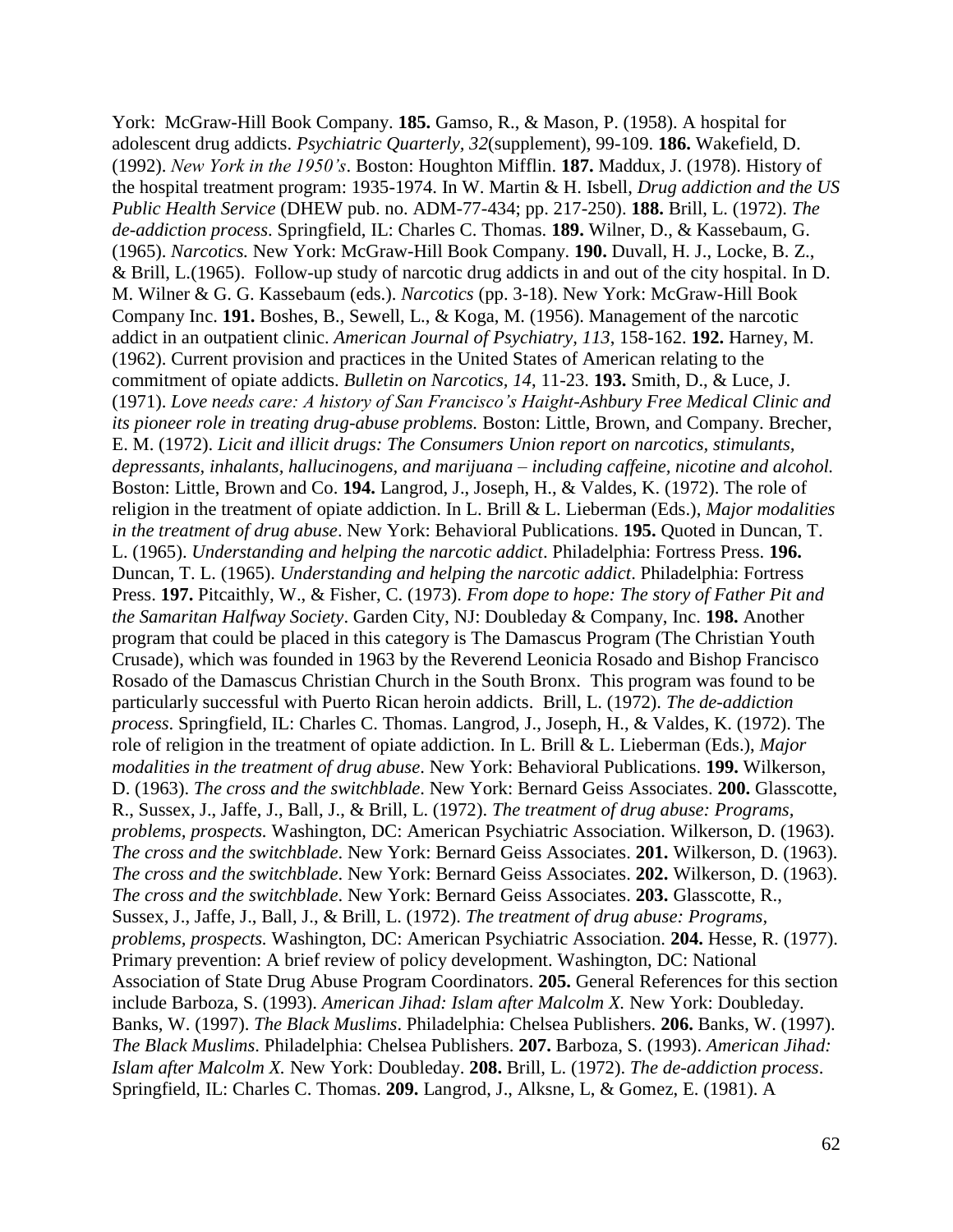religious approach to the rehabilitation of addicts. In J Lowinson & P. Ruiz (Eds.), *Substance abuse, clinical problems and perspectives.* Baltimore, MD: Williams & Wilkins. Miller, J. (1973). The seed: Reforming drug abusers with love. *Science, 182*, 40-42. **210.** Glaser, F. (1974). Some historial aspects of the drug-free therapeutic community. *American Journal of Drug and Alcohol Abuse, 1*, 37-52. **211.** This story has been constructed from the 6 major texts on Synanon: Casriel, D. (1963). *So fair a house: The story of Synanon*. Englewood Cliffs, NJ: Prentice-Hall, Inc. Yablonsky, L. (1965). *Synanon: The tunnel back*. Baltimore, MD: Penguin Books. Endore, G. (1968). *Synanon*. Garden City, NY: Doubleday & Company, Inc. Olin, W. (1980). *Escape from paradise: My ten years in Synanon.* Santa Cruz: Unity Press. Mitchell, D., Mitchell, C., & Ofshe, R. (1980). *The light on Synanon.* Wideview Books. Gerstel, D. (1982). *Paradise incorporated: Synanon*. Novato, CA: Presidio Press. **212.** Gerstel, D. (1982). *Paradise incorporated: Synanon*. Novato, CA: Presidio Press. **213.** Casriel, D. (1963). *So fair a house: The story of Synanon*. Englewood Cliffs, NJ: Prentice-Hall, Inc. **214.** Endore, G. (1968). *Synanon*. Garden City, NY: Doubleday & Company, Inc. **215.** Yablonsky, L. (1962). The anticriminal society: Synanon. *Federal Probation, 16*(3), 50-56. **216.** Gerstel, D. (1982). *Paradise incorporated: Synanon*. Novato, CA: Presidio Press. **217.** Mitchell, D., Mitchell, C., & Ofshe, R. (1980). *The light on Synanon.* Wideview Books. **218.** Endore, G. (1968). *Synanon*. Garden City, NY: Doubleday & Company, Inc. **219.** Deitch, D., & Zweben, J. (1981). Synanon: A pioneering response in drug abuse treatment and a signal for caution. In J. Lowinson & P. Ruiz (Eds.), *Subtance abuse, clinical problems and perspectives* (pp. 289-302)*.* Baltimore, MD: Williams & Wilkins. **220.** Mitchell, D., Mitchell, C., & Ofshe, R. (1980). *The light on Synanon.* Wideview Books. **221.** Deitch, D., & Zweben, J. (1981). Synanon: A pioneering response in drug abuse treatment and a signal for caution. In J. Lowinson & P. Ruiz (Eds.), *Subtance abuse, clinical problems and perspectives* (pp. 289-302)*.* Baltimore, MD: Williams & Wilkins. **222.** Sells, S. (1966). *Rehabilitating the narcotic addict*. Washington, DC: GPO. **223.** Endore, G. (1968). *Synanon*. Garden City, NY: Doubleday & Company, Inc. **224.** White, W. (1997). *The incestuous workplace*. Center City, MN: Hazelden. **225.** Bourne, P., & Ramsey, A. (1975). The therapeutic community. *Journal of Psychoactive Drugs, 7*(2), 203-207. **226.** Yablonsky, L. (1989). *The therapeutic community*. New York: Gardner Press. **227.**Glaser, F. (1971). Gaudenzia, Incorporated: Historical and theoretical background of a self help addiction treatment program. *International Journal of the Addictions, 6*(4), 617-618. **228.** Clark, C. (2012). "Chemistry is the new hope": Therapeutic communities and methadone maintenance, 1965-1971. *Social History of Alcohol and Drugs*, 26(2), 192-216. **229.** General references for this section include Casriel, D., & Amen, G. (1971). *Daytop: Three addicts and their cure*. New York: Hill and Wang. Daytop Lodge was started in September, 1963, in Staten Island, New York as a halfway house for addicted felons. **230.** Shelly, J., & Bassin, A. (1965). Daytop Lodge – A new treatment approach for drug addicts. *Corrective Psychiatry, 2*(4), 186-195. **231.** Casriel, D., & Amen, G. (1971). *Daytop: Three addicts and their cure*. New York: Hill and Wang. **232.** Sugarman, B. (1974). *Daytop Village: A therapeutic community*. New York: Holt, Rinehart and Winston, Inc. **233.** Sugarman, B. (1974). *Daytop Village: A therapeutic community*. New York: Holt, Rinehart and Winston, Inc. Casriel, D., & Amen, G. (1971). *Daytop: Three addicts and their cure*. New York: Hill and Wang. **234.** Glaser, F. (1974). Some historial aspects of the drug-free therapeutic community. *American Journal of Drug and Alcohol Abuse, 1*, 37-52. **235.** Quoted in Malikan, D. (1973). *Social disability: Alcoholism, drug addiction, crime and social disadvantage*. New York: New York University Press. **236.** Casriel, D., & Amen, G. (1971). *Daytop: Three addicts and their cure*. New York: Hill and Wang. **237.** Yablonsky, L. (1962). The anti-criminal society: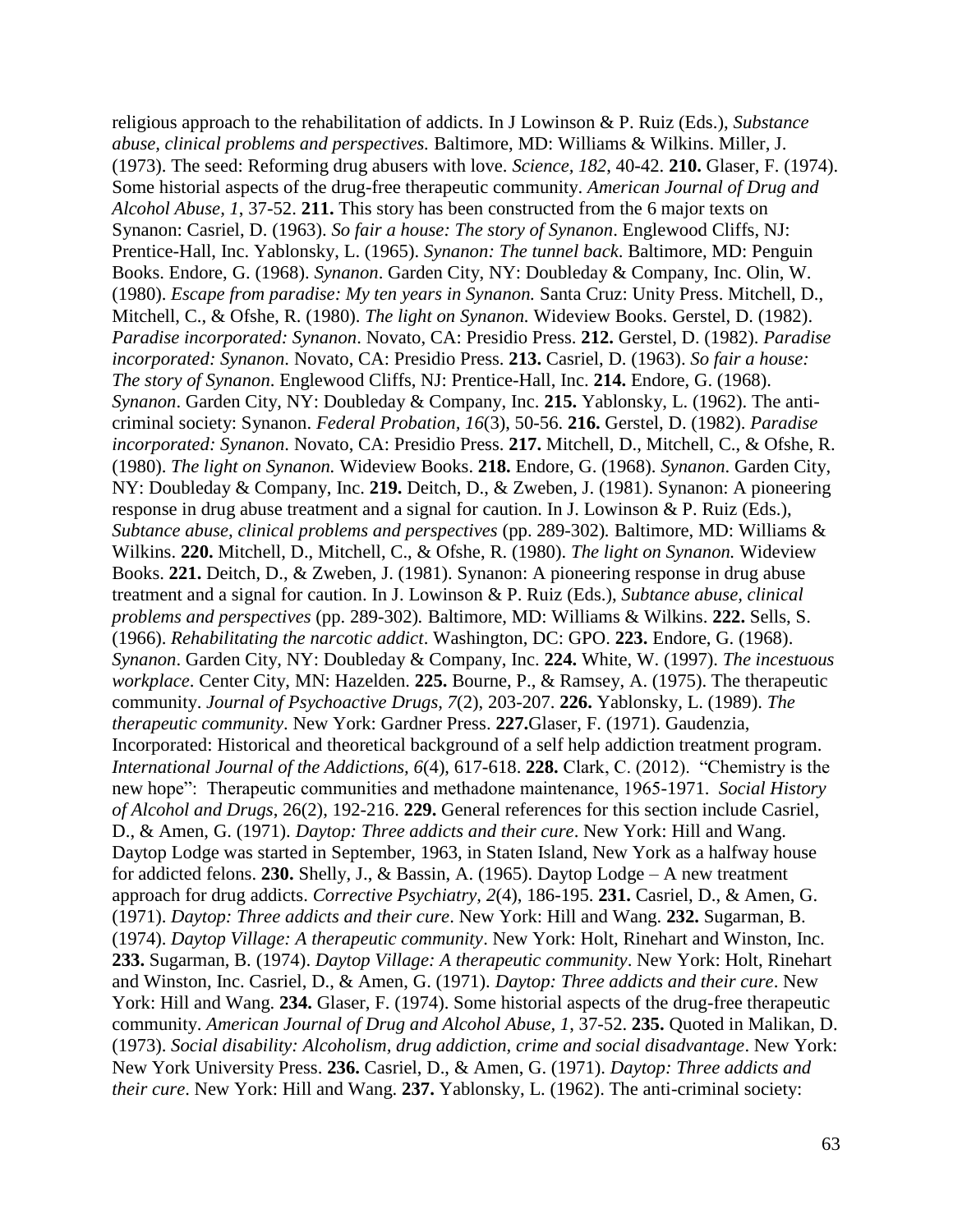Synanon. *Federal Probation, 16*(3), 50-56. **238.** Casriel, D., & Deitch, D. (1966). Permanent cure of narcotic addicts. *The Physician's Panorama*, October, 5-12. **239.** Quoted in Olin, W. (1980). *Escape from paradise: My ten years in Synanon.* Santa Cruz: Unity Press. **240.** Gerstel, D. (1982). *Paradise incorporated: Synanon*. Novato, CA: Presidio Press. **241.** Sugarman, B. (1974). *Daytop Village: A therapeutic community.* New York: Holt, Rinehart and Winston, Inc. **242.** While the addiction treatment field has been quite enamored with confrontation as a therapeutic tactic, research on confrontation suggests the need for great care in the use of this technique. William Miller review of studies on confrontation concluded that such approaches "must be undertaken with great care because of the potential for precipitating dropout, negative emotional states, lowered self-esteem, and proximal relapse." Miller, W., & Hester, R. (1986). The effectiveness of alcoholism treatment. In W. Miller & R. Hester (Eds.), *Treating addictive behaviors: Process of change* (pp. 121-174)*.* New York: Plenum Press. **243.** Johnson, G. (1976). Conversion as a cure: The therapeutic community and the professional ex-addict. *Contemporary Drug Problems, 5*, 187-206. **244.** This section abstracted from White, W. (2007). Can recovering drug addicts drink? A historical footnote. *Counselor*, *8*(6), 36-41. **245.** Janzen, R. (2001). *The rise and fall of Synanon*. Baltimore: Johns Hopkins University Press; Mitchell, D., Mitchell, C., & Ofshe, R. (1980). *The light on Synanon: How a country weekly exposed a corporate cult -- And won the Pulitzer Prize*. New York: Wideview Books. **246.** Milby, J. (1981). *Addictive behavior and its treatment.* New York: Springer Publishing Company. **247.** Bourne, P., & Ramsey, A. (1975). The therapeutic community. *Journal of Psychoactive Drugs, 7*(2), 203-207. **248.** Glasscotte, R., Sussex, J., Jaffe, J., Ball, J., & Brill, L. (1972). *The treatment of drug abuse: Programs, problems, prospects.* Washington, DC: American Psychiatric Association. **249.** Johnson, G. (1976). Conversion as a cure: The therapeutic community and the professional exaddict. *Contemporary Drug Problems, 5*, 187-206. **250.** Hart, L. (1972). Milieu management for drug addicts: Extended drug subculture or rehabilitation? *British Journal on Addictions, 67*, 297- 301. **251.** Bourne, P., & Ramsey, A. (1975). The therapeutic community. *Journal of Psychoactive Drugs, 7*(2), 203-207. **252**. Deitch, D. (1973). Treatment of drug abuse in a therapeutic community. In *Technical papers of the second report of the National Commission on Marijuana and Drug Abuse* (Appendix; Vol. IV). **253.** Yablonsky, L. (1989). *The therapeutic community*. New York: Gardner Press. **254.** Drug rehabilitation agency files for bankruptcy protection. *New York Times*, April 6, 2012.

**Chapter Twenty-Four: The Birth, Rebirth, and Evolution of Narcotics Anonymous 255.** See *A.A. Grapevine* 1945 *2*(5), *2*(6); 1947 *3*(9), *3*(10), *4*(7); 1948 *4*(9), *4*(10); 1949 *5*(10), *6*(2). **256.** Inventory of the Lexington Narcotics Farm Collection, 1930s-1970s. Kentucky Historical Society. **257.** Powers, T. E. (2008). How Bill W. learned that AA's 12 steps work for drug addicts, too. *24 Newsletter, 1*(4). Burger, M. R. (1946, February 27). [Letter to Carolyn] (Box 41 R 20 File KY DP.4). GSO Archives, AAWS, Inc. **258.** McL., W. B. (1945). Shelby group helps Carolinian find himself. *AA Grapevine*, *2*(3). **259.** Powers, T. E. (2008). How Bill W. learned that AA's 12 steps work for drug addicts, too. *24 Newsletter, 1*(4). **260.** Burger, M. R. (1946, February 27) [Letter to Carolyn] (Box 41 R 20 File KY D P.4). G.S.O. Archives, AAWS, Inc. **261.** N., Doc (1944). Points of view. *A.A. Grapevine, 1*(4). **262.** *Sedatives: Are they an A.A. problem*? (1948). New York: Works Publishing, Inc. This original pamphlet went through a series of revisions: *Sedatives and the alcoholic* (1953), *Sedatives, stimulants and the alcoholic* (1964), *The A.A. member and drug abuse* (1974, 1978), and *The AA member—Medications and drugs* (1984). **263.** N., Doc (1944). Points of view. *AA Grapevine*, *1*(3); N., Doc (1944). Points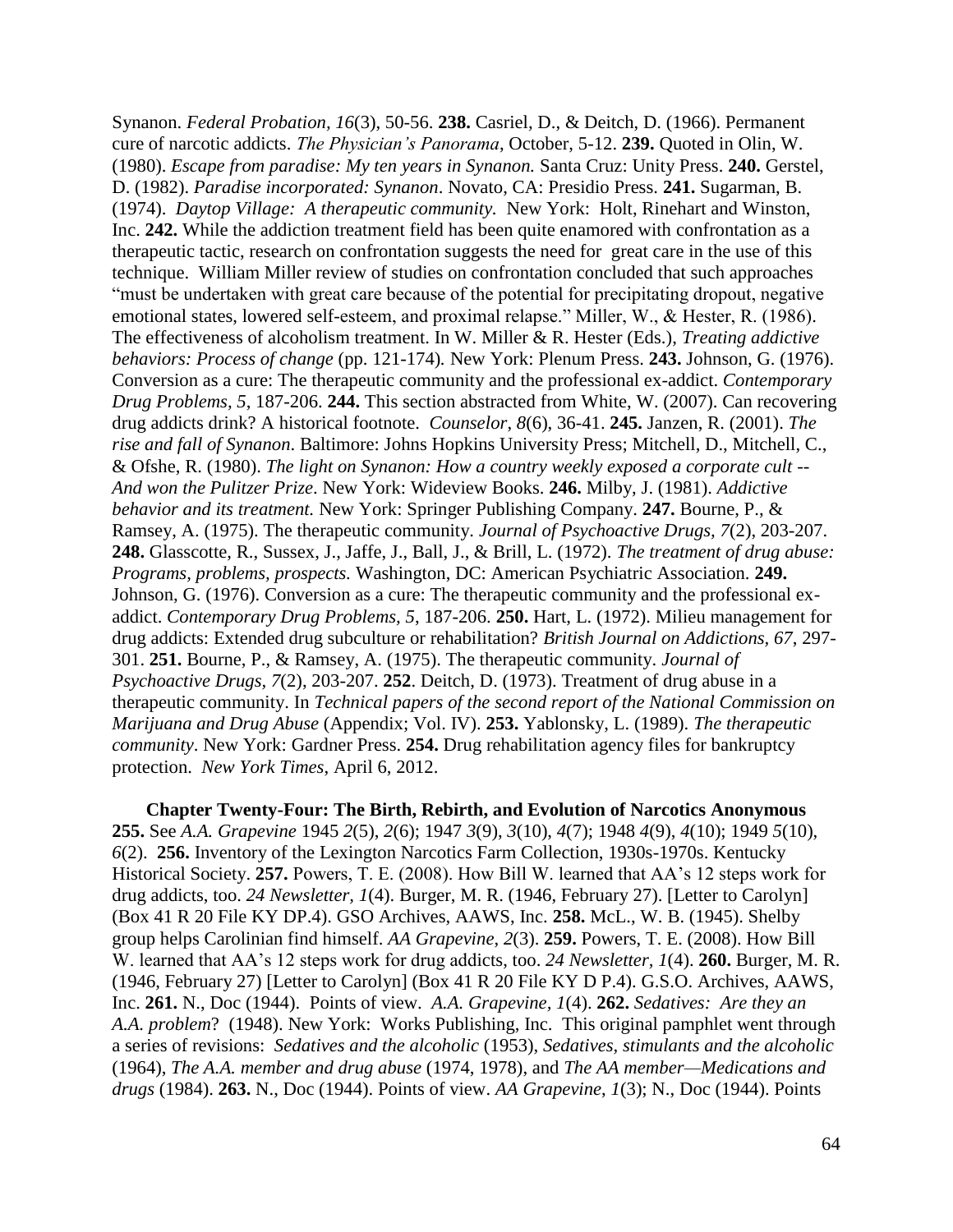of view. *AA Grapevine*, *1*(4). **264.** Illinois Addiction Studies Archives. **265.** Jack P. of Hollywood, CA. Talk at 14th VCAAC Oxnard, CA September 13, 1993; Jack P. Interview about early beginnings of NA (1986). NAWS. **266.** Statement of Education and Experience of the Undersigned (Houston S.), November 1, 1946. Document provided to the authors by Houston's family. **267.** Ellison, J. (1954). These addicts cure one another. *Saturday Evening Post, 227*, 22-23, 48-52. **268.** Personal Interview of Dr. Sid S. by Chris Budnick & Boyd Pickard, November 11, 2009 and Sally Hudson December 10, 2009; Personal interview with Geraldine "Jube" S. by Chris Budnick, December 13, 2009. **269.** Ellison, J. (1954). These addicts cure one another. *Saturday Evening Post*, *227*, 22-23, 48-52. **270.** Statement of Education and Experience of the Undersigned (Houston S.), November 1, 1946. Document provided to the authors by Houston's family. **271.** *AA Grapevine, 6*(2): 21 July 1949; Stone, B. (1997). *My years with Narcotics Anonymous*. Joplin, MO: Hulon Pendleton Publishing, p.3-4. **272.** S., Hillary. (1950, June 4). [Letter to Bill W] (Box 21, Reel 9, 5.11 Narcotics Addicts: The Addict in the AA Group). G.S.O. Archives, AAWS, Inc. **273.** *A.A. Grapevine, 4*(9). **274.** Ellison, J. (1954). These drug addicts cure one another. *Saturday Evening Post, 227,* 22-23, 48-52. **275.** Lewyn, J. (1950). Addicts Anonymous group founded with aim: To help and be helped. *Lexington Herald*, April 26. **276.** Postwithdrawal treatment of narcotics addiction at Lexington. (1960).*What's New*  (Abbott Laboratories), Number 221, Winter. **277.** Addicts Anonymous. (1947, December 26). [Letter to the Alcoholic Foundation] (Fellowships Other Than AA, Addicts Anonymous Subfolder). G.S.O. Archives, AAWS, Inc. **278.** L., Charlotte. (1948, January 12). [Letter to Addicts Anonymous] (Fellowships Other Than AA, Addicts Anonymous Subfolder). G.S.O. Archives, AAWS, Inc. **279.** Addicts Anonymous ends first year. (1948). *Grapevine,4*(9). **280.** L., Charlotte. (1948, January 12). [Letter to Addicts Anonymous] (Fellowships Other Than AA, Addicts Anonymous Subfolder). G.S.O. Archives, AAWS, Inc. **281.** B., Bobbie. (1949, April 25). [Letter to Clarance B. ] (Fellowships Other Than AA, Addicts Anonymous Subfolder). G.S.O. Archives, AAWS, Inc. **282.** B., Bobbie. (1949, March 14). [Letter to Clarance B.] (Fellowships Other Than AA, Addicts Anonymous Subfolder). G.S.O. Archives, AAWS, Inc. **283.** W., Bill. (1949, April 2). [Letter to Addicts Anonymous] (Fellowships Other Than AA, Addicts Anonymous Subfolder). G.S.O. Archives, AAWS, Inc. **284.** Vogel, V. (1948). Treatment of the narcotic addict by the United States Public Health Service. *Federal Probation, June,* 45-50. **285.** M., Danny. (2010). The history of Narcotics Anonymous (Collected Documents). **286.** Doyle, B. (1955). Daniel C. *Listen Magazine*, *8*(2), 7. **287.** Quoted in Patrick, S. (1965). Our way of life: A short history of Narcotics Anonymous, Inc. In E. Harmes (Ed.), *Drug addiction and youth* (p. 148). New York: Pergamon Press; Also in Danny C. letter of September 1, 1953. NAWS Archives. **288.** Brown, W. (1954). *Monkey on my back*. Elek Books Limited, London, England. **289.** Ellison, J. (1954). These drug addicts cure one another. *Saturday Evening Post, 227,* 22-23, 48-52. C., Danny, & Doyle, B. (1970). Marijuana—the assassin flower. In *Marijuana: To go to pot, or not*? Washington, D.C.: Narcotics Education, Inc; Also see Danny C.'s chapters in *Really living* (1958). Washington D.C.: Narcotics Education, Inc. **290.** Patrick, S. W. (1965). Our way of life: A short history of Narcotics Anonymous, Inc. In E. Harmes (Ed.), *Drug addiction and youth* (pp. 148-157). New York: Pergamon Press. **291.** Danny C. & Doyle, B. (1970). Marijuana – The assassin Flower. In *Marijuana – To go to pot, or not?* Listen – Better Living Library, Narcotics Education, Inc. Washington, D.C. There are conflicting dates on the founding of NA in New York City; Danny may well have started talking about starting NA in 1948 before his last re-hospitalization at Lexington and then established the first meeting in late 1949 or early 1950. **292.** Patrick, S. W.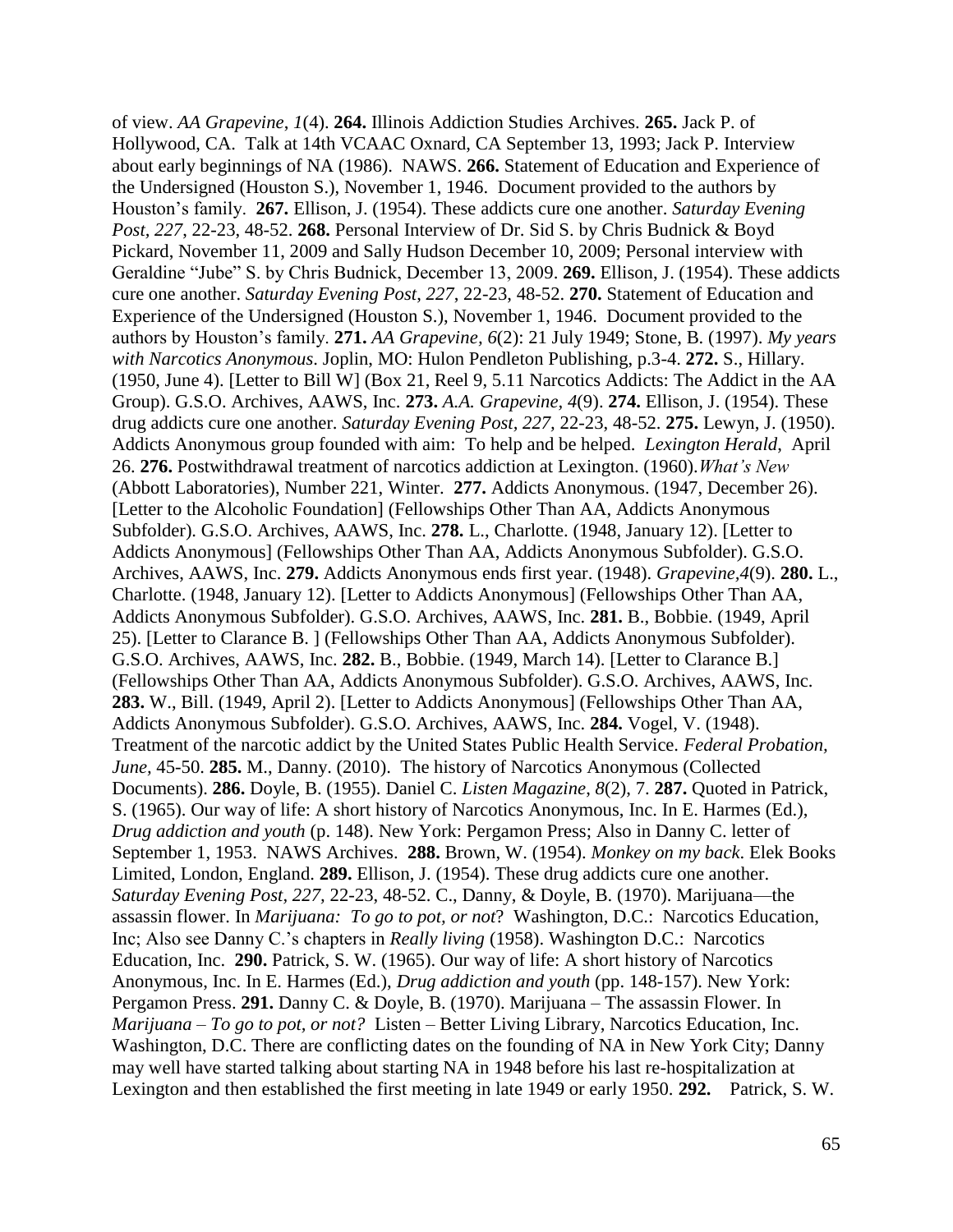(1965). Our way of life: A short history of Narcotics Anonymous, Inc. In E. Harmes (Ed.), *Drug addiction and youth* (pp. 148-157). New York: Pergamon Press. **293.** Patrick, S. W. (1965). Our way of life: A short history of Narcotics Anonymous, Inc. In E. Harmes (Ed.), *Drug addiction and youth* (pp. 148-157). New York: Pergamon Press. **294.** Patrick, S. W. (1965). Our way of life: A short history of Narcotics Anonymous, Inc. In E. Harmes (Ed.), *Drug addiction and youth* (pp. 148-157). New York: Pergamon Press. **295.** June 18, 1950. Group here helps narcotics addicts. *New York Times*, p. 59. **296.** Salvation Army Archives (September 14, 1983). Salvation Army Press Release of Brigadier Dorothy Berry's passing. **297.** Salvation Army Archives (1964). Biographical history for retirement party. **298.** Salvation Army Archives (1951). Narcotics Anonymous, Inc. – Incorporation Papers. **299.** National Advisory Council on Narcotics, Funding Solicitation Letter Signed by Daniel C. no date; National Advisory Council on Narcotics, Press Release, May 25, 1953. **300.** M., Danny. (2010). *The history of Narcotics Anonymous* (collected papers). **301.** Patrick, S. W. (1965). Our way of life: A short history of Narcotics Anonymous, Inc. In E. Harmes (Ed.), *Drug addiction and youth* (pp. 148-157). New York: Pergamon Press. **302.** M., Danny. (2010). *The history of Narcotics Anonymous* (collected papers). **303.** *New York Times*, April 27. **304.** Ellison, J. (1954). These drug addicts cure one another. *Saturday Evening Post, 227,* 22-23, 48-52. **305.** Patrick, S. W. (1965). Our way of life: A short history of Narcotics Anonymous, Inc. In E. Harmes (Ed.), *Drug addiction and youth* (pp. 148-157). New York: Pergamon Press. **306.** Patrick, S. W. (1965). Our way of life: A short history of Narcotics Anonymous, Inc. In E. Harmes (Ed.), *Drug addiction and youth* (pp. 148- 157). New York: Pergamon Press. Harris, J.D. (1965). *The junkie priest: Father Daniel Egan S.A.* New York: Coward-McCann, Inc. **307.** M., Danny. (2010). *The history of Narcotics Anonymous* (collected papers). Harris, J.D. (1965). The junkie priest: Father Daniel Egan S.A. *Pageant*, 166-193. **308.** Patrick, S. W. (1965). Our way of life: A short history of Narcotics Anonymous, Inc. In E. Harmes (Ed.), *Drug addiction and youth* (pp. 148-157). New York: Pergamon Press. **309.** June 18, 1950. Group here helps narcotics addicts. *New York Times*, p. 59; *American Journal of Public Health* (1951). Narcotics Anonymous. p. 254. **310.** From One "Junkie: to Another…True or False…Fr. Daniel Egan, p. 5, NAWS Archives. **311.** Patrick, S. W. (1965). Our way of life: A short history of Narcotics Anonymous, Inc. In E. Harmes (Ed.), *Drug addiction and youth* (pp. 148-157). New York: Pergamon Press. **312.** Greg S., personal communication, 2010. *The Key* (1962). Summer Vol. 3 No. 2. **313.** Dimond, E. V. (1971, February 15). [Letter to Albert B. Logan]. Salvation Army. Stone, B. (1997). *My years with Narcotics Anonymous*. Joplin, MO: Hulon Pendleton Publishing. **314.** Bob G., personal communication, 2010; Marvin S., Started Local Recovery Programs. *The Herald*, February 22, 1998. **315.** Dimond, E. V. (1971, February 15). [Letter to Albert B. Logan]. Salvation Army. **316.** Patrick, S. W. (1965). Our way of life: A short history of Narcotics Anonymous, Inc. In E. Harmes (Ed.), *Drug addiction and youth* (pp. 148-157). New York: Pergamon Press. Wakefield, D. (1963). *The addict*. Greenwich, CT: Fawcett Publications. **317.** T. Betty. (1959). After a decade. *The Key*, October, p. 12-13. From Willingway Foundation, Statesboro, GA. **318.** T. Betty. (1951, April 5). [Letter to Bill W.] (Box 21, Reel 9, 5.11 Narcotics Addicts: The Addict in the AA Group). G.S.O. Archives, AAWS, Inc. T., Betty. (1952, November 12). [Letter to Bill W.]. (Box 21, Reel 9, 5.11 Narcotics Addicts: The Addict in the AA Group). G.S.O. Archives, AAWS, Inc. T., Betty. (1955, January 18). [Letter to Bill W.]. (Box 21, Reel 9, 5.11 Narcotics Addicts: The Addict in the AA Group). G.S.O. Archives, AAWS, Inc. *The Key*. October 1959. **319.** These closed meetings are referenced in *Sedatives and the alcoholic.* (1952). New York: The Alcoholic Foundation. **320.** T., Betty. (1952, November 12). [Letter to Bill W.] (Box 21,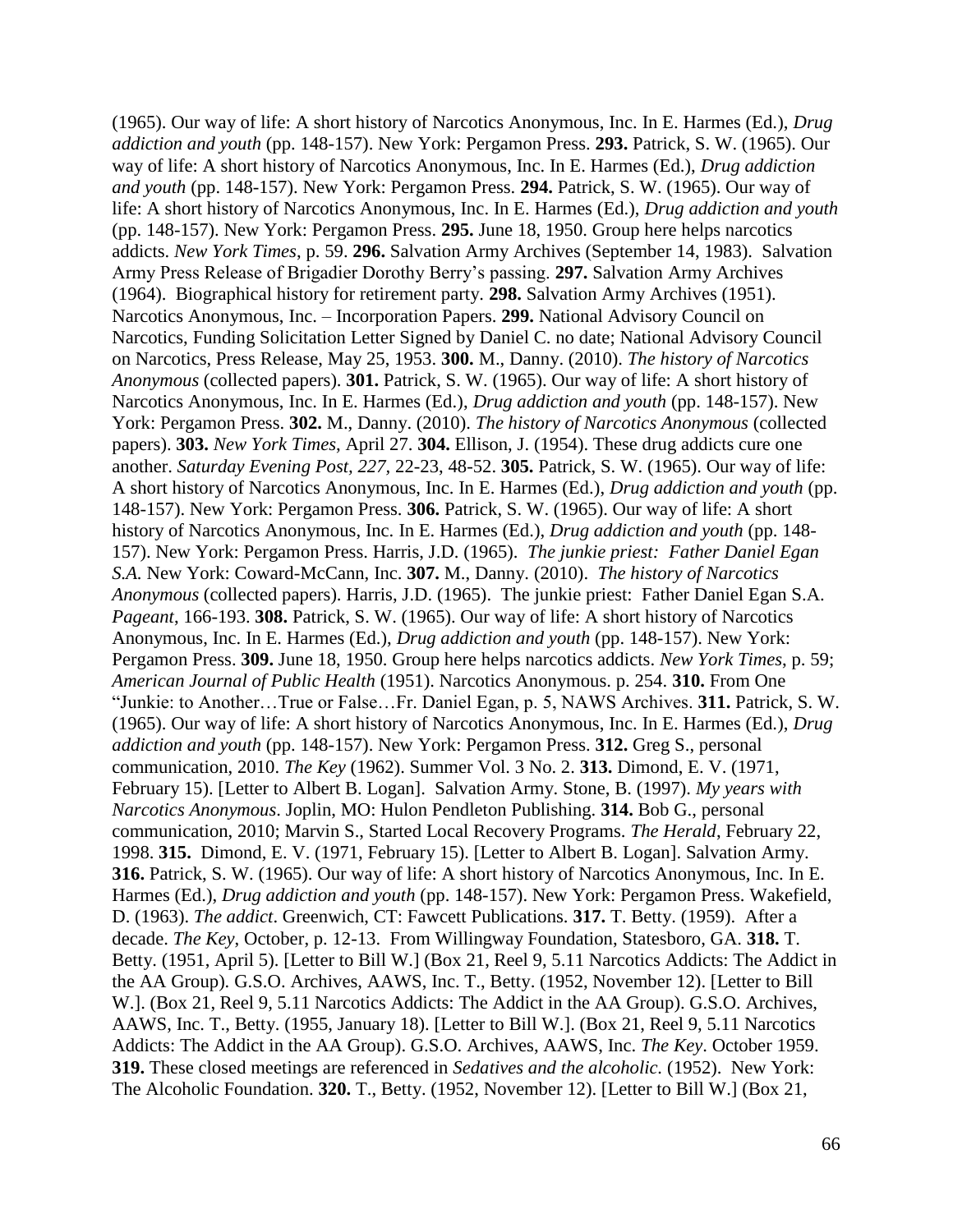Reel 9, 5.11 Narcotics Addicts: The Addict in the AA Group). G.S.O. Archives, AAWS, Inc. **321.** T., Betty. (1954, April 5). [Letter to Bill W.] (Box 21, Reel 9, 5.11 Narcotics Addicts: The Addict in the AA Group). G.S.O. Archives, AAWS, Inc. **322.** T., Betty. (1954, April 5). [Letter to Bill W.] (Box 21, Reel 9, 5.11 Narcotics Addicts: The Addict in the AA Group). G.S.O. Archives, AAWS, Inc. **323.** W., Bill. (1952, November 6). [Letter to Betty T.] (Box 21, Reel 9, 5.11 Narcotics Addicts: The Addict in the AA Group). G.S.O. Archives, AAWS, Inc. **324.** *The Night Cap, 3*(5), p. 1 **325.** *The Key*, *5*, September 7, 1952. **326.** M., Anne. (1957, September 24). [Letter to Dr. George M.] (Box 21, Reel 9 5.11 Narcotics Addicts: The Addict in the AA Group). G.S.O. Archives, AAWS, Inc. **327.** M., Anne. (1957, September 24). [Letter to Dr. George M.] (Box 21, Reel 9 5.11 Narcotics Addicts: The Addict in the AA Group). G.S.O. Archives, AAWS, Inc. **328.** T., Betty. (1957, October 9). [Letter to Bill W.] (Box 21, Reel 9 5.11 Narcotics Addicts: The Addict in the AA Group). G.S.O. Archives, AAWS, Inc. W., Bill. (1957, October 20). [Letter to Betty T.] (Box 21, Reel 9 5.11 Narcotics Addicts: The Addict in the AA Group). G.S.O. Archives, AAWS, Inc. T., Larry. (1957, November). [Letter to Bill W.] (Box 21, Reel 9 5.11 Narcotics Addicts: The Addict in the AA Group). G.S.O. Archives, AAWS, Inc. W., Bill. (1957, November 25). [Letter to Betty and Larry T.] (Box 21, Reel 9 5.11 Narcotics Addicts: The Addict in the AA Group). G.S.O. Archives, AAWS, Inc. *Grapevine, 14*(9), February 1958. **329.** A., Lynn. (1957, January 18). [Letter to Bill W.] (Box 29, Reel 13, Folder 16.1, Fellowships Using AA's Program, Miscellaneous). G.S.O. Archives, AAWS, Inc. A., Lynn. (1957, March 13). [Letter to Bill W.] (Box 29, Reel 13, Folder 16.1, Fellowships Using AA's Program, Miscellaneous). G.S.O. Archives, AAWS, Inc. A., Lynn. (1957, June). [Letter to Bill W.] (Box 29, Reel 13, Folder 16.1, Fellowships Using AA's Program, Miscellaneous). G.S.O. Archives, AAWS, Inc. **330.** W., Bill. (1957, May 14). [Letter to Lynn A.] (Box 29, Reel 13, Folder 16.1, Fellowships Using AA's Program, Miscellaneous). G.S.O. Archives, AAWS, Inc. **331.** P., Jack. (1952, July 27). [Letter to Bill W.] (Box 21, Reel 9, 5.11 Narcotics Addicts: The Addict in the AA Group). G.S.O Archives, AAWS, Inc. **332.** Jack P. Interview about early beginnings of NA (1986).NAWS. **333.** W., Bill. (1952, August 11). [Letter to Jack P.] (Box 21, Reel 9 5.11, Narcotics Addicts: The Addict in the AA Group). G.S.O. Archives, AAWS, Inc. **334.** Jack P. Interview about early beginnings of NA (1986).NAWS. **335.** Narcotics Anonymous World Services, Inc. (1998). *Miracles happen: The birth of Narcotics Anonymous in words and pictures.* Chatsworth, CA: Narcotics Anonymous World Services, Inc. 336. Jimmy K.'s 20<sup>th</sup> Anniversary Talk, Los Angeles, CA, August 18, 1973. **337.** W., Bill. (1954, March 30). [Letter to Betty T.] (Box 21, Reel 9, 5.11 Narcotics Addicts: The Addict in the AA Group). G.S.O. Archives, AAWS, Inc. W., Bill. (1952, November 6). [Letter to Betty T.] (Box 21, Reel 9, 5.11 Narcotics Addicts: The Addict in the AA Group). G.S.O. Archives, AAWS, Inc. **338.** Stone, B. (1997). *My years with Narcotics Anonymous*. Joplin, Missouri: Hulon Pendleton Publishing. **339.** Yska, R. (ND). *Jimmy Kinnon—the early days* [Unpublished manuscript]. **340.** Lindner, C, with Roehm, R. (2010). *Every addict's friend Jimmy K.: Reflections of a daughter*. Medford, OR: Linder & Roehm. **341.** Handwritten notes of Jimmy K., (Circa 1963), John S. Archives. **342.** Lindner, C, with Roehm, R. (2010). *Every addict's friend Jimmy K.: Reflections of a daughter*. Medford, OR: Linder & Roehm. **343.** Fawn M. quoted in M., Danny. (2010). *The history of Narcotics Anonymous* (collected papers). **344.** Bob B. & Greg P. 1995 NA History Talk; Gen H. Interview with Jimmy K., August 27, 1984. NAWS Archives. **345.** Gene H. Interview of Jimmy K., August 27, 1984. NAWS Archives. **346.** C., Danny. (1952, January 2). [Letter to Dorothy S.]. Source: Cathie Kinnon Linder. **347.** Facts About Narcotics contained in file "1077 - Danny Carlsen"; NAWS Archives. **348.** Gene H. Interview of Jimmy K., August 27, 1984. NAWS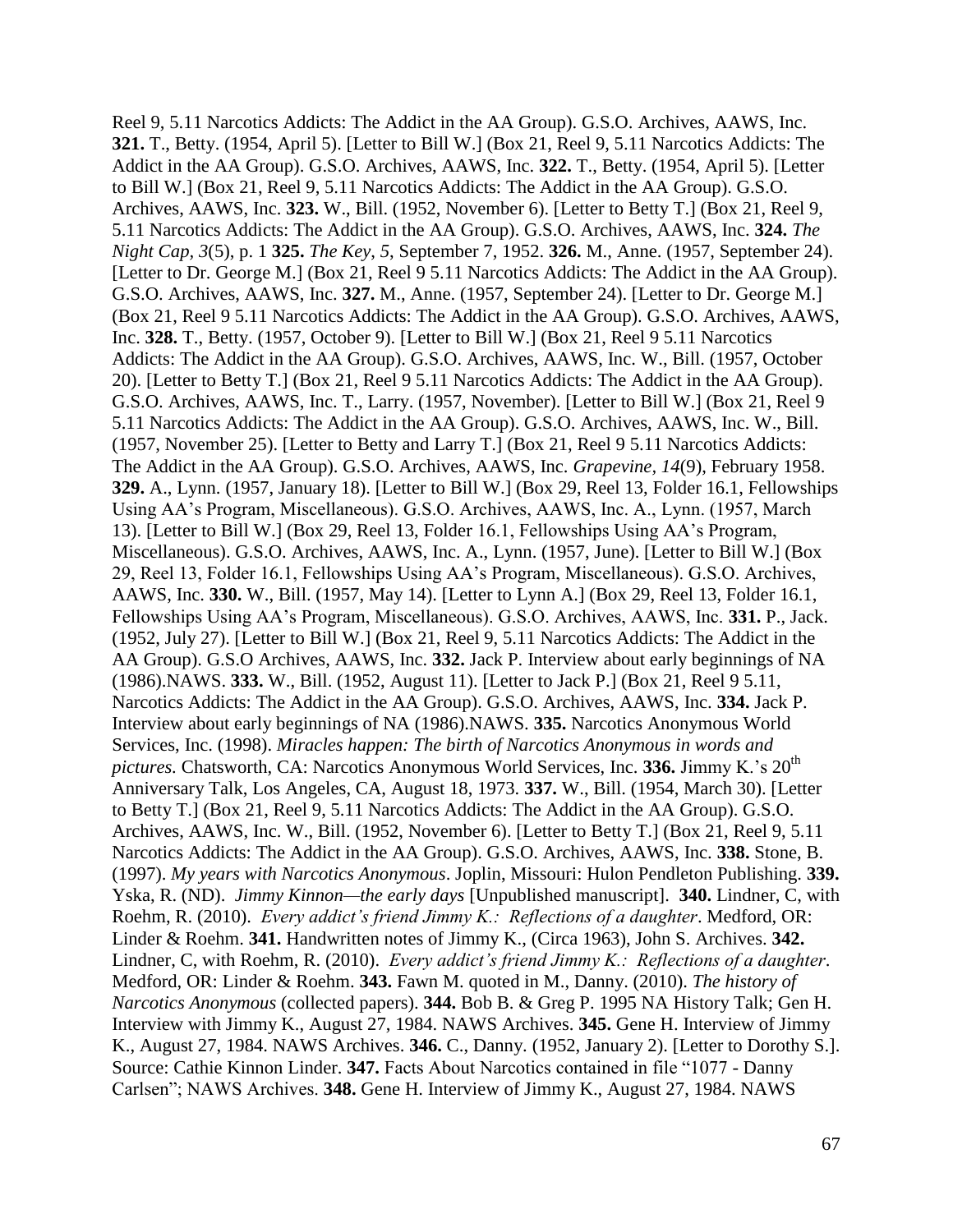Archives. **349.** Gene H. Interview of Jimmy K., August 27, 1984. NAWS Archives. **350.** Copy of handwritten minutes of Narcotics Anonymous organizational meeting, August 17, 1953. **351.** Our Purpose. (1952, May 17). *The Key*. *16*(20), p. 7. **352.** Handwritten meeting notes for San Fernando Valley Alcoholics Anonymous and Narcotics Anonymous, 1953, NAWS Archives. **353.** Lindner, C, with Roehm, R. (2010). *Every addict's friend Jimmy K.: Reflections of a daughter*. Medford, OR: Linder & Roehm. Jack P. Interview about early beginnings of NA (1986). NAWS. **354.** Narcotics Anonymous World Services, Inc. (1998). *Miracles happen: The birth of Narcotics Anonymous in words and pictures.* Chatsworth, CA: Narcotics Anonymous World Services, Inc. **355.** This same "addict credential" pecking order continued as NA spread on the East Coast under the leadership of "old-time hypes." Persons not addicted to heroin or alcohol were viewed as not "real addicts" in early NA and greeted by an "I spilt more on my tie than you ever drank" attitude by many AA members. (Roy P. Interview, August 20, 2010). **356.** Interview with Bob B., 1997, in *Never Alone Newsletter*, *2*(3). **357.** M., Danny. (2010). *The history of Narcotics Anonymous* (collected papers). **358.** *The Key*, October 14, 1951, p. 9. **359.** *The Key*, October, 1959; Murtagh, J. M., & Harris, S. (1959). *Who live in shadow*. New York: McGraw-Hill. **360.** T., Betty. (Nov. 1950). *12 Suggestions that may be of help to anyone addicted to drugs*. Retrieved from [www.magshare.org/narchive.](http://www.magshare.org/narchive) **361.** Our Way of Life – Addicts Anonymous; circa 1949; (Fellowships Other than AA, Addicts Anonymous Subfolder); G.S.O. Archives, AAWS, Inc.; Our Way of Life – An Introduction to NA (circa 1950 N.Y.C. Chapter). Archives of Dave F.; Our Way of Life – An Introduction to NA Cleveland; (circa 1964); (Fellowships Other than AA, Narcotics Anonymous); G.S.O. Archives, AAWS, Inc. **362.** Harris, J.D. (1965). *The junkie priest: Father Daniel Egan S.A.* New York: Coward-McCann, Inc. **363.** Quoted in Patrick, 1965, pp. 155-156. Patrick, S. W. (1965). Our way of life: A short history of Narcotics Anonymous, Inc. In E. Harmes (Ed.), *Drug addiction and youth* (pp. 148-157). New York: Pergamon Press. Note: The Thirteen Steps noted in the NA newsletter, *New Look* (Volume 1, Book 6, 1961, Southern Michigan Prison), lists only "GOD HELP ME!" as the Thirteenth Step. **364.** New Look, 1966-1967, No#1, December, p. 4; New Look, 1967, No#2, Feb-March, p. 2; New Look. 1968, September, pp. 4, 5, 24. **365.** Stone, B. (1997). *My years with Narcotics Anonymous*. Joplin, Missouri: Hulon Pendleton Publishing. **366.** Jack P. Interview about early beginnings of NA (1986). NAWS. **367.** *From the Trustees: Some thoughts on our relationship with A.A.* (1985). Newsline. **368.** Thoughts about the nature of addiction as expressed by Jimmy K. (undated), NAWS Archives. **369.** Miscellaneous notes of Jimmy K.. (undated), NAWS Archives. **370.** *Narcotics Anonymous Handbook* (1957). Box 686 Soledad, California, p. 2. John S. Archives. **371.** *Narcotics Anonymous Handbook* (1957). Box 686 Soledad, California, p.10. John S. Archives. **372.** Roy P. Interview, August 20, 2010. **373.** Bob B. N.A. Way Interview, January 24, 1988. **374.** Handwritten meetings notes for San Fernando Valley Narcotics Anonymous, 1954, NAWS Archives. **375.** Gene H. Interview with Jimmy K., August 27, 1984, NAWS Archives. **376.** Southern Exposure, 2004; Stone, 1997, p. 61; Stone, B. (1997). *My years with Narcotics Anonymous*. Joplin, MO: Hulon Pendleton Publishing. **377.** *Southern Exposure*, p. 45 **378.** Gene H. Interview with Jimmy K., August 27, 1984, NAWS Archives. **379.** Miyadi, A. (1957). Wages lonely fight to aid dope addicts. *San Fernando Valley Mirror*, November 7, p. 1. **380.** Narcotics Anonymous World Services, Inc. (1998). *Miracles happen: The birth of Narcotics Anonymous in words and pictures. Chatsworth, CA: Narcotics* Anonymous World Services, Inc.; Gene H. Interview of Jimmy K., August 27, 1984, NAWS Archives. **381.** Personal Communication, Stephan Lantos, NAWS, June 25, 2010. **382.** Jimmy K., Handwritten Notes on NA history (perhaps, 1960), NAWS. **383.** *Southern Exposure*, 2004;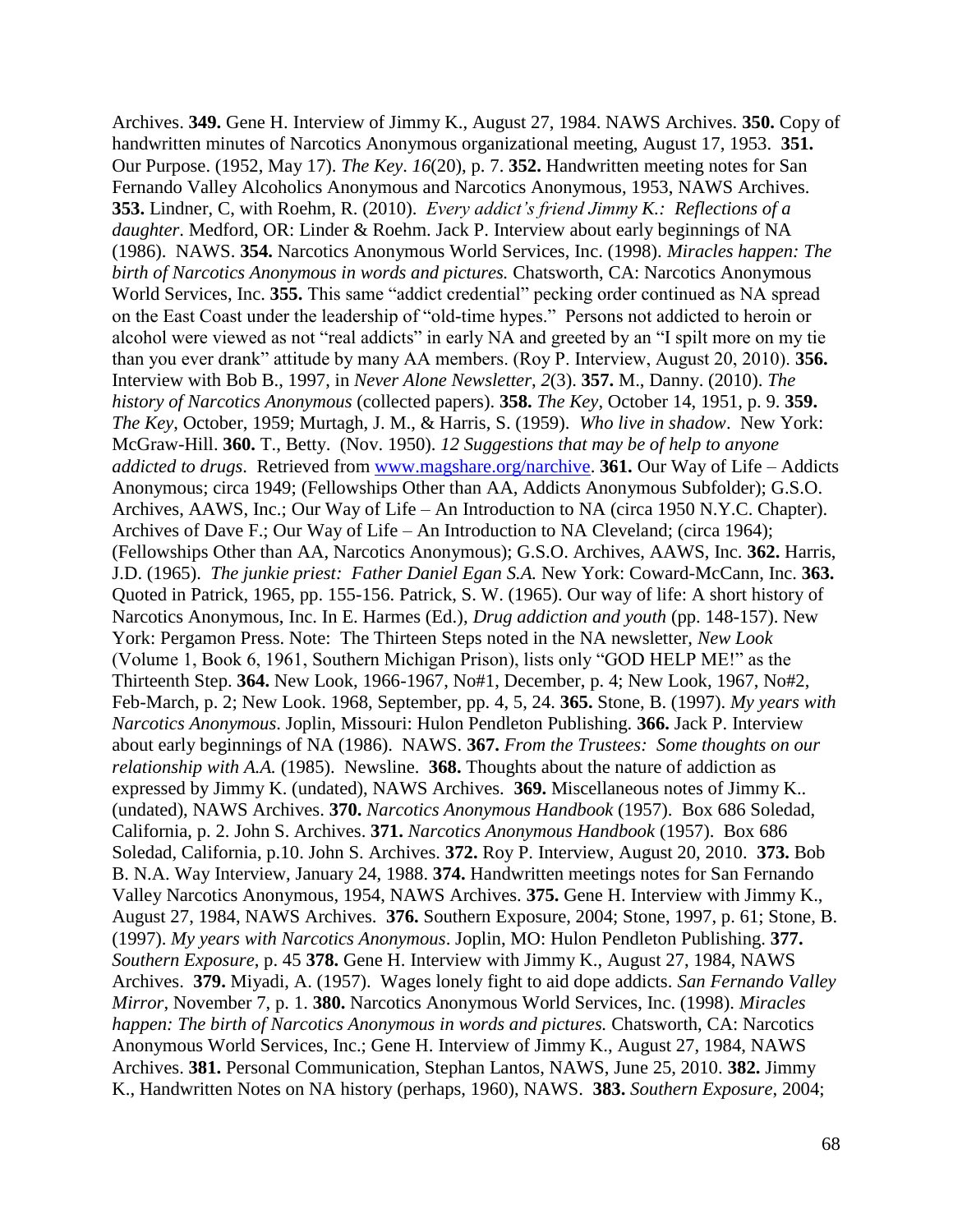Narcotics Anonymous World Services, Inc. (1998). *Miracles happen: The birth of Narcotics Anonymous in words and pictures.* Chatsworth, CA: Narcotics Anonymous World Services, Inc. Stone, B. (1997). *My years with Narcotics Anonymous*. Joplin, Missouri: Hulon Pendleton Publishing. **384.** Narcotics Anonymous World Services, Inc. (1998). *Miracles happen: The birth of Narcotics Anonymous in words and pictures.* Chatsworth, CA: Narcotics Anonymous World Services, Inc. **385.** Personal Communication, Stephan Lantos, NAWS, June 25, 2010. **386.** Bob B. In WSB Dinner Discussion with Jack P, November 14, 1986, NAWS. **387.** The phrase "NA as we know it today" emerged in NA literature and in interviews with early NA members describing NA after 1959, e.g., interview with Gene H. **388.** Bob B. N.A. Way Interview, January 24, 1988. **389.** Our Way of Life – Addicts Anonymous; circa 1949; (Fellowships Other than AA, Addicts Anonymous Subfolder); G.S.O. Archives, AAWS, Inc. **390.** B., Bobbie. (1949, April 25). [Letter to Clarance B.] (Fellowships Other Than AA, Addicts Anonymous Subfolder). G.S.O. Archives, AAWS, Inc. **391.** *Miracles happen: The birth of Narcotics Anonymous in words and pictures*. (1998, 2002). Chatsworth, CA: Narcotics Anonymous World Services, Inc. NAWS, Inc. (2003). Miniature reproduction of the commemorative Literature Timeline exhibited at WCNA-30. **392.** Little Yellow Book. Personal copy held by B. Pickard. Little Brown Book; (circa 1954); (Fellowships Other than AA, Narcotics Anonymous Subfolder); G.S.O. Archives, AAWS, Inc. **393.** NAWS, Inc. (2003). *Miniature reproduction of the commemorative Literature Timeline exhibited at WCNA-30.* **394.** Stone, B. (1997). *My years with Narcotics Anonymous.* Joplin, MO: Hulon Pendleton Publishing Co. **395.** Stone, B. (1997). *My years with Narcotics Anonymous.* Joplin, MO: Hulon Pendleton Publishing Co. **396.** Narcotics Anonymous World Service Office (1972). *Letter to the Fellowship regarding a book*. Retrieved from [www.magshare.org/narchive](http://www.magshare.org/narchive) March 21, 2010. **397.** This Is AA; This is NA. **398.**  Stone, B. (1997). *My years with Narcotics Anonymous.* Joplin, MO: Hulon Pendleton Publishing Co. **399.** NAWS, Inc. (2003). *Miniature reproduction of the commemorative Literature Timeline exhibited at WCNA-30.* **400.** World Service Conference Literature Committee (1980). Handbook for Narcotics Anonymous Literature Committees. **401.** Interview with Sally E. by C. Budnick and B. Pickard (10/17/2010). **402.** Interview with Jim N. by C. Budnick and B. Pickard (6/23/2010). **403.** 1 st World Literature Conference Flyer. Personal Copy held by Kermit O. Also retrievable from http://www.magshare.org/narchive/?view=./NArchive/1979/1st\_World\_Lit.\_Conference\_Flyer.j pg. **404.** NA History Conference (1990). Madison, AL. **405.** S., Bo (1990). *The story of the Basic Text*. [http://www.bosewell.com.](http://www.bosewell.com/) **406.** Personal communication with Lois R. by Boyd Pickard (October 2009). **407.** Interview with Doug W. by C. Budnick and B. Pickard (January 28, 2010). **408.** Bishop, C. Jr. (2007). Spirituality versus Legalism in Alcoholics Anonymous. **409.** Letter from Chairpersons of the WSC Administrative Committee, World Service Board of Trustees and

WSO. **410.** Word Service Office, Inc. vs. David M. (January 4, 1991). Court number 90-7631. **411.** NA World Services Inc, Annual Report 2009. Retrieved June 16, 2010 from <http://na.org/admin/include/spaw2/uploads/pdf/reports/ar/2008/ar2008-09-sec4.pdf> , Page 58. **412.** Duncan, T. L. (1965). *Understanding and helping the narcotic addict.* Philadelphia: Fortress Press.; Nelson, H. (1958). Dope users always live with fear. *Los Angeles Times*. Article 3 of a series of 6. **413.** Jimmy K.'s 20th Anniversary Talk, Los Angeles, CA, August 18, 1973. **414.** Stone, B. (1997). *My years with Narcotics Anonymous.* Joplin, MO: Hulon Pendleton Publishing Co. **415.** Interview with Jim N. June 23, 2010; Interview with Roy P. August 20, 2010. **416.** Gene H. Interview with Jimmy K., August 27, 1984, NAWS Archives. **417.** Stone, B. (1997). *My years with Narcotics Anonymous.* Joplin, MO: Hulon Pendleton Publishing Co.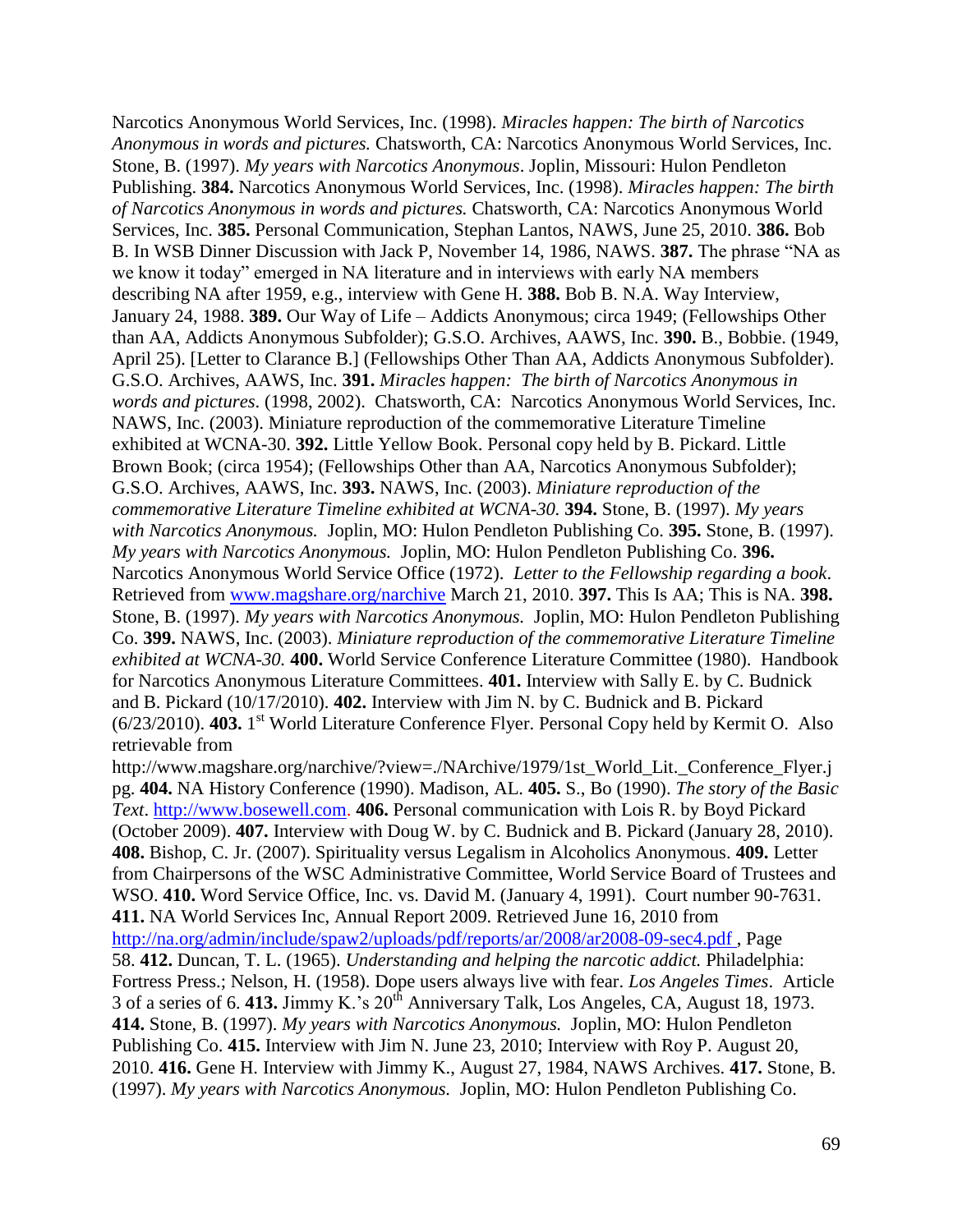Fawn (1990). Talk from the Chesapeake-Potomac Region Convention. **418.** Stone, B. (1997). *My years with Narcotics Anonymous.* Joplin, MO: Hulon Pendleton Publishing Co. **419.** Membership Survey (2007). NA World Services, Inc. Retrieved March 31, 2010 from [www.na.org;](http://www.na.org/) NAWS, Inc (2009). *Information about NA*. **420.** From: N.A.: A Resource in Your Community. Retrieved March 31, 2010 from

[http://www.na.org/admin/include/spaw2/uploads/pdf/litfiles/us\\_english/Booklet/NA%20Resourc](http://www.na.org/admin/include/spaw2/uploads/pdf/litfiles/us_english/Booklet/NA%20Resource%20in%20Your%20Community.pdf) [e%20in%20Your%20Community.pdf](http://www.na.org/admin/include/spaw2/uploads/pdf/litfiles/us_english/Booklet/NA%20Resource%20in%20Your%20Community.pdf) **421.** NAWS, Inc. (2010). *Information about NA*. **422.** NA Meetings Worldwide (Graph). Provided to the authors by NAWS. **423.** World Service Office (2010). Conference Agenda Report. **424.** Greg P. archives – document with 1969 handwritten and circled at the top of the page describing the three fundamental parts of service; Handwritten Trust Agreement signed May 20, 1969. **425.** CARENA. (1979). *Service manual of Narcotics Anonymous* (Third Edition). **426.** NAWS, Inc. (2010). Conference Agenda Report. **427.** NAWS, Inc. (1997). The Group Booklet, Revised. **428.** NAWS, Inc. (1992). The Twelve Concepts for NA Service. **429.** NAWS, Inc. (2010). Conference Agenda Report, p. 8 – 12. **430.** NAWS, Inc. (2007). Public Relations Handbook. **431.** Meetings of Narcotics Anonymous, in Danny C. File, NAWS Archives. **432.** 1984 interview with Bill B., NAWS Archives; interview with Jim H., August 16, 2010. **433.** Interview with Dave F., *The NA Way Magazine, 15*(3). See also January 24, 1988 interview with Bob B. **434.** See Jim M. (1984) "The unfolding of the Fellowship" *NA Way Magazine*, May, 6-8; Sewell. V.H (2003). *Tradition wars: A pathway to peace*. NA Foundation Group, Tallahassee, FL; *The Purist Newsletter* (beginning in June 1985) and the Pamphlet *One Disease, One Program*. **435.** From the trustees: Some thoughts on our relationship with A.A. (1985). *Newsline*. **436.** From the trustees: Some thoughts on our relationship with A.A. (1985). *Newsline*. **437.** From the trustees: Some thoughts on our relationship with A.A. (1985). *Newsline*. **438.** R.H. (1986). Another vision for you. *A.A. Grapevine, 42*(1), March. **439.** Jimmy K. Handwritten notes, undated. NAWS Archives.

### **Chapter Twenty-Five: Mid-century Addiction Treatment: Part Two**

**440.** General references for this section include Kramer, J. (1970). The place of civil commitment in the management of drug abuse. In R. Harris, W. McIsaac, & C. Schuster (Eds.), *Drug dependence*. Austin, TX: University of Texas Press. **441.** Speer, W. (1958). Documentation of the naroctoic addiction problem in the United States. In P. Hoch & J. Zubin, *Problems of addiction and habituation*. New York: Grune & Stratton. **442.** Glatt M.M. (1986).. A study of alcoholism treatment units. *Alcohol & Alcohoism*. *21*(2),225-226. . Voegtlin, W., & Lemere, F. (1942). The treatment of alcohol addiction: A review of the literature. *Quarterly Journal of Studies on Alcohol*, *2,* 717-803. **443.** Harney, M. (1962). Current provision and practices in the United States of America relating to the commitment of opiate addicts. *Bulletin on Narcotics*, *14*(July-September), 11-23. **444.** Wood, R. (1973). 18,000 addicts later: A look at California's civil addict program. *Federal Probation*, 26-31. **445.** Sells, S. (1966). *Rehabilitating the narcotic addict*. Washington, DC: GPO. **446.** Wood, R. (1973). 18,000 addicts later: A look at California's civil addict program. *Federal Probation*, 26-31. **447.** Glasscotte, R., Sussex, J., Jaffe, J., Ball, J., & Brill, L. (1972). *The treatment of drug abuse: Programs, problems, prospects.* Washington, DC: American Psychiatric Association. **448.** Similarly poor outcome data is reported for New York's civil commitment program. Inciardi (1988) cites reports of only a small number of addicts completing the program, and of those, only 25% were reported abstinent at follow-up. Inciardi, J. (1988). Compulsory treatment in New York: A brief narrative history of misjudgment, mismanagement, and misrepresentation. *Journal of Drug Issues, 18*,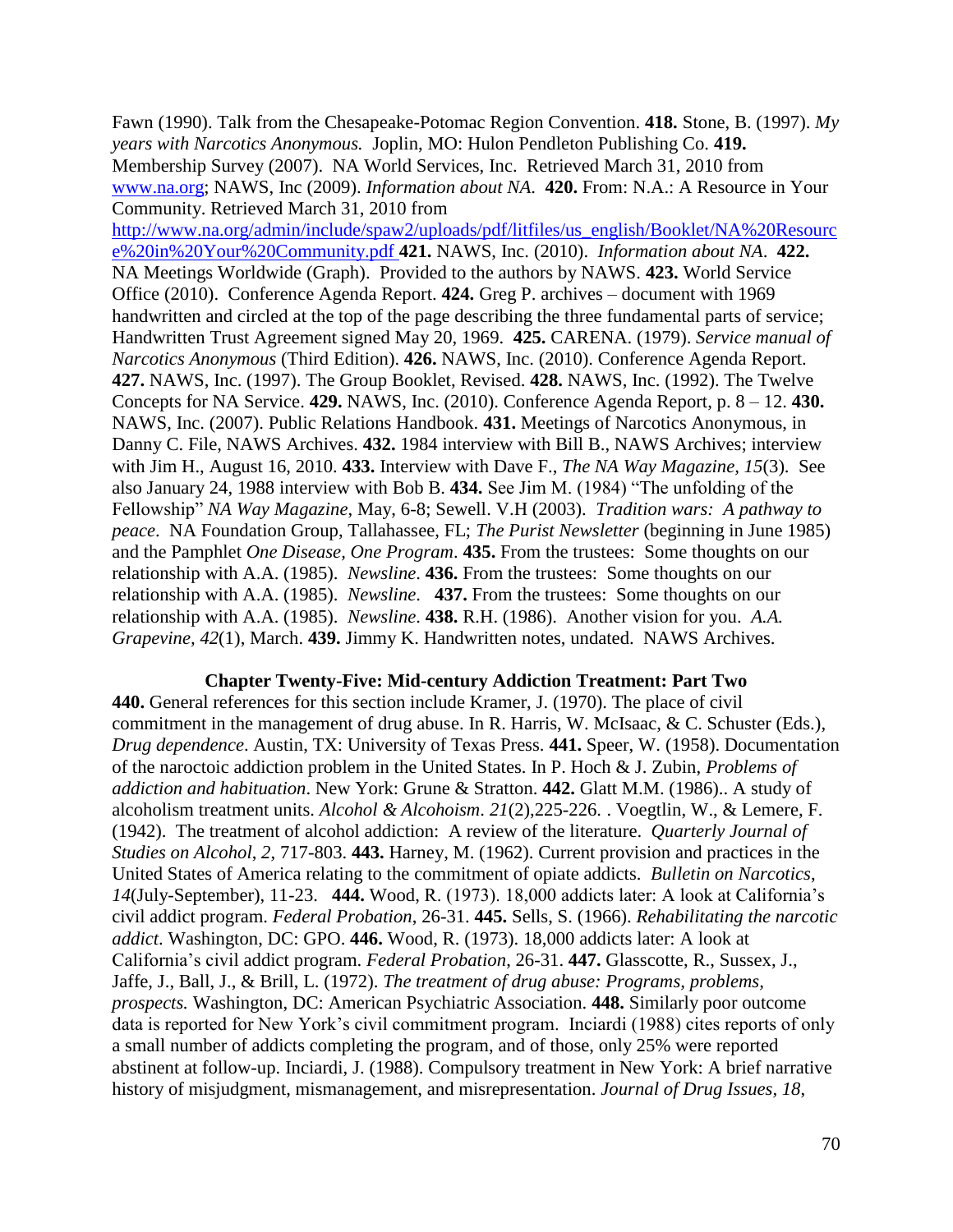547-560. **449.** Inciardi, J. (1988). Compulsory treatment in New York: A brief narrative history of misjudgment, mismanagement, and misrepresentation. *Journal of Drug Issues, 18*, 547-560. **450.** Harney, M. (1962). Current provision and practices in the United States of American relating to the commitment of opiate addicts. *Bulletin on Narcotics, 14*, 11-23. **451.** Folklore would later claim that Dolophine was named after Adolf Hitler, but Inciardi's research into the early history of methadone reveals no such connection. Dolophine is an Eli Lilly and Company trade name for methadone selected after the war. Its name comes from the Latin *dolor,* which means pain. Inciardi, J. (1986). *The war on drugs: Heroin, cocaine, crime and public policy.*  Palo Alto, CA: Mayfield Publishing Company. **452.** Williams, H. (1935). *Drugs against men.*  New York: Robert M. McBride & Company. **453.** Senay, E., & Renault, P. (1971). Treatment methods for heroin addicts: A review. *Journal of Psychoactive Drugs, 3*(2), 47-54. **454.** Brown, J., Mazze, R., & Glaser, D. (1974). *Narcotics knowledge and nonsense*. Cambridge, MA: Balinger Publishing Company. **455.** White, W. (2004). Riverside Hospital: The birth of adolescent treatment. *Counselor*, *5*(2), 18-20. **456.** Musto, D. (1973). *The American disease: Origins of narcotic controls.* New Haven: Yale University Press. White, W. L. (1998). *Slaying the dragon: The history of addiction treatment and recovery in America*. Bloomington, IL: Chestnut Health Systems. White, W. L. (2002). Trick or treat? A century of American responses to heroin addiction. In D. Musto (Ed.), *One hundred years of heroin* (pp. 131-148). Westport, CT: Auburn House. **457.** Jaffe, J. (1987). Footnotes in the evolution of the American national response: Some little known aspects of the first American strategy for drug abuse and drug traffic prevention. The Inaugural Thomas Okey Memorial Lecture. *British Journal of Addiction*, *82*, 587-600. **458.** Kreek, M.J. (1993). Epilogue: A personal retrospective and prospective viewpoint. In M. W. Parrino, *State methadone treatment guidelines Treatment Improvement Protocol Series 1*. Rockville, MD: Center for Substance Abuse Treatment. **459.** Kreek, M.J. (1993). Epilogue: A personal retrospective and prospective viewpoint. In M. W. Parrino, *State methadone treatment guidelines Treatment Improvement Protocol Series 1*. Rockville, MD: Center for Substance Abuse Treatment. **460.** Dole, V.P., & Nyswander, M.E. (1965). A medical treatment for diacetylmorphine (heroin) addiction, *Journal of the American Medical Association*, *193*, 646-650. Dole, V.P., & Nyswander, M.E. (1966). Rehabilitation of heroin addicts after narcotic blockade with methadone. *New York State Journal of Medicine*, *66*, 2011-2017. Dole, V.P., Nyswander, M.E., & Kreek, M.J. (1966). Narcotic blockade. *Archives of Internal Medicine, 118*, 304-309. **461.** Dole, V.P., Nyswander, M.E., & Kreek, M.J. (1966). Narcotic blockade. *Archives of Internal Medicine*, *118*, 304-309. Dole, V.P., & Nyswander, M.E. (1967). Heroin addiction—a metabolic disease. *Archives of Internal Medicine*, *120*, 19-24. **462.** Kreek. M.J. (1973). Medical safety and side effects of methadone in tolerant individuals. *Journal of the American Medical Association*, *223*, 665-668. Kreek, M.J. (1973). Plasma and urine levels of methadone: Comparison of four medication forms used in chronic maintenance treatment. *New York State Journal of Medicine*, *73*, 2773-2777. **463.** Gordon, N.B. (1973). The functional status of the methadone maintained person. In L.R.S. Simmons & M.B. Gold (Eds.), *Discrimination and the addictions* (pp. 101-123). Beverly Hills, CA: Sage Publications. **464.** Joseph, H., & Woods, J. S. (2006). In the service of patients: The legacy of Dr. Dole. *Heroin Addiction and Related Clinical Problems*, *8*(4), 9-28. Newman, R.G. (2006). Expansion of opiate agonist treatment: An historical perspective. *Harm Reduction Journal, 3*(20), 1-5. M. Parrino, personal communications, February 11, 2010, and March 4, 2010. **465.** Platt, J.J., Widman, M., Lidz, V., & Marlowe, D. (1998). Methadone maintenance treatment: Its development and effectiveness after 30 years. In J.A. Inciardi & L. Harrison (Eds.), *Heroin in the age of crack-cocaine* (pp. 160-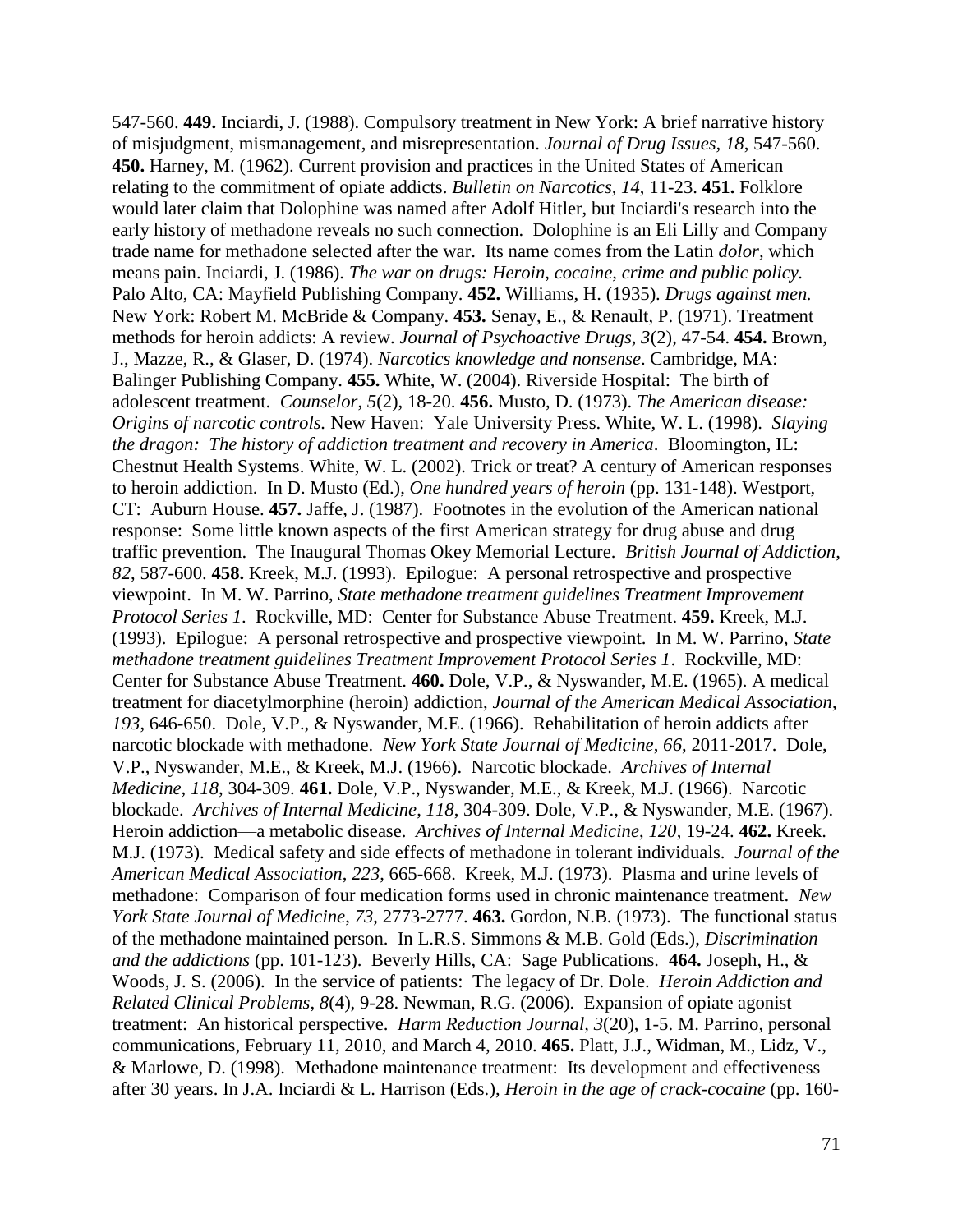187). Thousand Oaks, CA: Sage. **466.** These early multimodality treatment systems were financially supported primarily by grants from the Narcotics Division of the National Institute of Mental Health, headed by Dr. Sidney Cohen. **467.** Gearing, F.R. (1974). Methadone maintenance treatment five years later—where are they now? *American Journal of Public Health. 64*, 44-50. **468.** White, W. L. (1998). *Slaying the dragon: The history of addiction treatment and recovery in America*. Bloomington, IL: Chestnut Health Systems. **469.** Joseph, H., & Woods, J. S. (2006). In the service of patients: The legacy of Dr. Dole. *Heroin Addiction and Related Clinical Problems*, *8*(4), 9-28. **470.** Dole, V.P. (1988). Implications of methadone maintenance for theories of addiction. The Albert Lasker Medical Awards. *Journal of the American Medical Association*, *260*, 3025-3029. **471.** Dr. Mary Jeanne Kreek, personal communication, April, 2010. **472.** Kleber, H. (1977). Methadone maintenance treatment—a reply. *American Journal of Drug and Alcohol Abuse*, *4*(2), 267-272. **473.** Dole, V.P., & Nyswander, M.E. (1967). Heroin addiction—a metabolic disease. *Archives of Internal Medicine*, *120*, 19-24. Dole, V.P., Nyswander, M.E., & Kreek, M.J. (1966). Narcotic blockade. *Archives of Internal Medicine, 118*, 304-309. Kreek, M.J. (2000). Methadone-related opioid agonist pharmacotherapy for heroin addiction: History, recent molecular and neurochemical research and future in mainstream medicine. *Annals of New York Academy of Science, 909*, 186- 216. For recent updates, see Trigo, J.M., Martin-Garcia, E., Berrendero, F. Robledo, P. & Maldonado, R. (2010). The endogenous opioid system: A common substrate in drug addiction. *Drug and Alcohol Dependence*, *108*, 183-194, and Kreek, M.J. (2010). Overview and historical perspective of four papers presented on research related to the endogenous opioid system. *Drug and Alcohol Dependence*, *108*, 195-199. **474.** Platt, J.J., Widman, M., Lidz, V., & Marlowe, D. (1998). Methadone maintenance treatment: Its development and effectiveness after 30 years. In J.A. Inciardi & L. Harrison Eds.), *Heroin in the age of crack-cocaine* (pp. 160-187)*.* Thousand Oaks, CA: Sage. **475.** It is historically noteworthy that the metabolic theory of heroin addiction, later reformulated as receptor system dysfunction, anticipated the discovery of specific opioid receptors. Dr. Dole undertook the first study to look for opiate receptors, but this discovery would not be made until 1973 by three independent research teams, led respectively by Candace Pert and Solomon Snyder, Eric Simon, and Lars Terenius. Pert, C.B. & Snyder, S.H. (1973). Opiate receptor: demonstration in nervous tissue. *Science*, *179*, 1011-1014. Simon, E.J., Hiller, J.M. & Edelman, I. (1973). Sterospecific binding of the potent narcotic analgesic (3H) Etorphine to rat-brain homogenate. *Proceedings of the National Academy of Science USA, 70*, 1947-1949. Terenius, L. (1973). Characteristics of the "receptor" for narcotic analgesics in synaptic plasma membrane fraction from rat brain. *Acta Pharmacologica et Toxicologica*, *33*, 377-384. J. Woods, personal communication, March 15, 2010. See Ingolia, N.A., & Dole, V.P. (1970). Localization of d and l-methadone after intraventricular injection into rat brains. *Journal of Pharmacology and Experimental Therapeutics*, *175*, 84-87. Woods, J. (1994). The discovery of endorphins. Retrieved April 22, 2010 from [http://www.methadone.org/library/woods\\_1994\\_endorphin.html.](http://www.methadone.org/library/woods_1994_endorphin.html) **476.** Dole, V.P. (1988). Implications of methadone maintenance for theories of addiction. The Albert Lasker Medical Awards. *Journal of the American Medical Association*, *260*, 3025-3029. **477.** Dole, V.P. (1988). Implications of methadone maintenance for theories of addiction. The Albert Lasker Medical Awards. *Journal of the American Medical Association*, *260,* 3025-3029. Dole, V.P.,

Nyswander, M.E., & Kreek, M.J. (1966). Narcotic blockade. *Archives of Internal Medicine*, *118*, 304-309. Kreek. M.J. (1973). Medical safety and side effects of methadone in tolerant individuals. *Journal of the American Medical Association*, *223*, 665-668. E. Senay, personal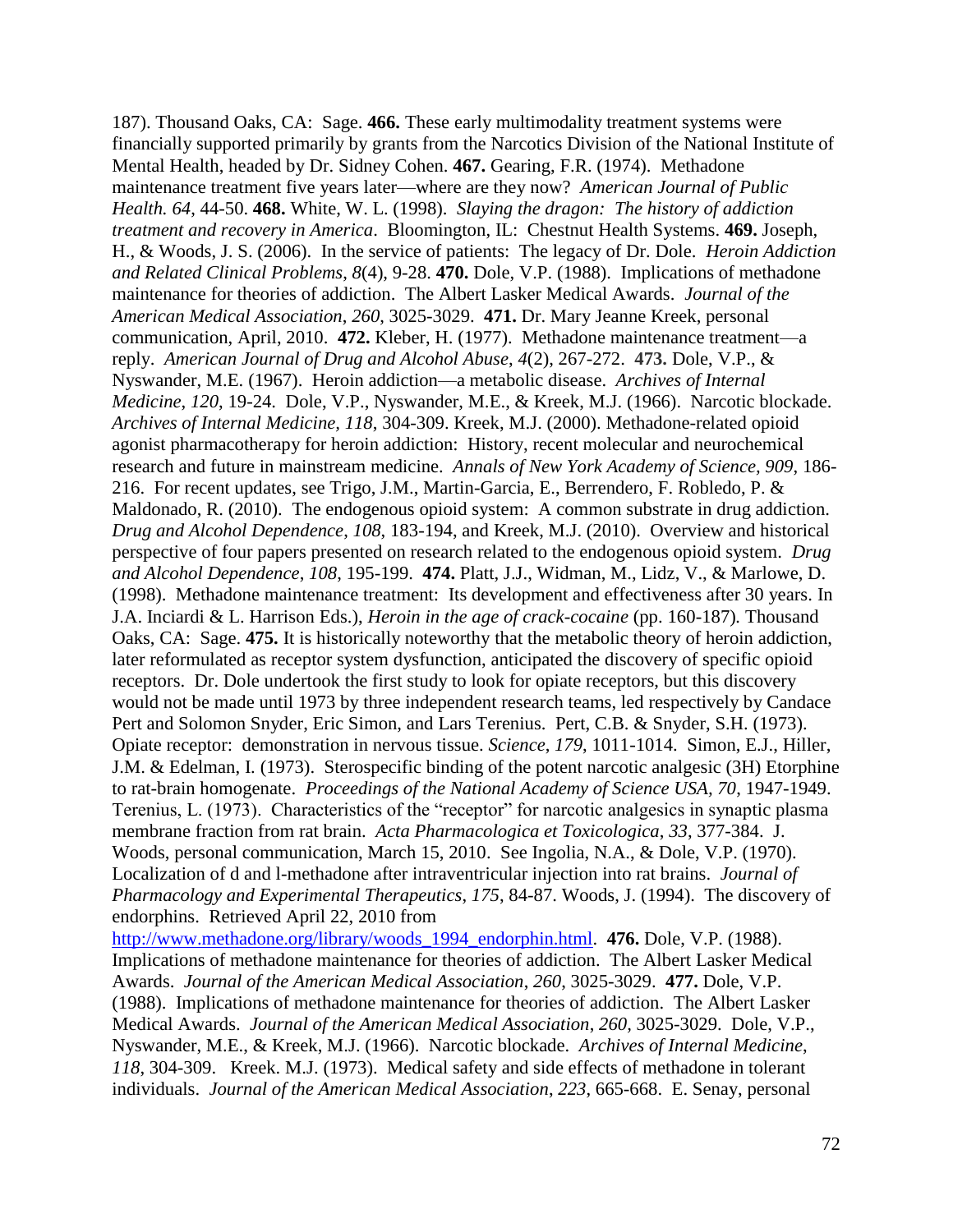communication, February 16, 2010. **478.** Dole, V.P. (1988). Implications of methadone maintenance for theories of addiction. The Albert Lasker Medical Awards. *Journal of the American Medical Association*, *260,* 3025-3029. **479.** Kreek, M. J., & Vocci, F. (2002). History and current status of opioid maintenance treatments. *Journal of Substance Abuse Treatment, 23*(2), 93-105. **480.** Eap, C., Bourquin, M., Martin, J-L, Spagnoli, J., Livoti, S., Powell, K.,...Deglon, J. (2000). Plasma concentrations of the enantiometers of methadone and therapeutic response in methadone maintenance treatment. *Drug and Alcohol Dependence*, *61*, 47-54. **481.** Des Jarlais, D.C., Joseph, H., Dole, V.P., & Schmeidler, J. (1983). Predicting posttreatment narcotic use among patients terminating from methadone maintenance. *Journal of Advances in Alcoholism and Substance Abuse, 2*(1), 57-68. Dole, V.P. (1988). Implications of methadone maintenance for theories of addiction. The Albert Lasker Medical Awards. *Journal of the American Medical Association*, *260*, 3025-3029. Kreek, M.J. (2000). Methadone-related opioid agonist pharmacotherapy for heroin addiction: History, recent molecular and neurochemical research and future in mainstream medicine. *Annals of New York Academy of Science, 909*, 186-216. **482.** Stimmel. B., & Rabin, J. (1974). The ability to remain abstinent upon leaving methadone maintenance: A prospective study. *American Journal of Drug and Alcohol Abuse*, *1*, 379-391. **483.** Jaffe, J. (1972). The maintenance approach to the management of opioid dependence. In C. Zarafonetis (Ed.), *Drug abuse: Proceedings of the international conference* (pp. 161-170). Philadelphia: Lea and Febiger. **484.** Dole, V.P., & Nyswander, M.E. (1967). Heroin addiction—a metabolic disease. *Archives of Internal Medicine*, *120*, 19-24. Dole, V.P., Nyswander, M.E., & Kreek, M.J. (1966). Narcotic blockade. *Archives of Internal Medicine, 118*, 304-309. **485.** Nyswander, M. (1956). *The drug addict as a patient*. New York: Grune & Stratton. **486.** Dole, V.P., & Nyswander, M.E. (1967). Heroin addiction—a metabolic disease. *Archives of Internal Medicine*, *120*, 19-24. **487.** Nyswander, M. (1956). *The drug addict as a patient*. New York: Grune & Stratton. **488.** Dole, V.P. (1989). Interview. In D. Courtwright & J. H. Des Jarlais, *Addicts who survived* (pp. 331-343). Knoxville, TN: The University of Tennessee Press. **489.** Kreek, M.J. (1993). Epilogue: A personal retrospective and prospective viewpoint. In M. W. Parrino, *State methadone treatment guidelines, Treatment Improvement Protocol Series 1*. Rockville, MD: Center for Substance Abuse Treatment. McLellan, A. T., Arndt, I. O., Metzger, D. S., Woody, G. E., & O'Brien, C. P. (1993). The effect of psychosocial services in substance abuse treatment. *Journal of the American Medical Association, 269*, 1953-1957. **490.** Hentoff, N. (1967). *A doctor among the addicts*. New York: Rand McNalley & Company. **491.** Hentoff, N. (1967). *A doctor among the addicts*. New York: Rand McNalley & Company. **492.** Ashton, M. (2005). Methadone maintenance: The original. *Drug and Alcohol Findings*, *14*, 20-21. Joseph, H., & Woods, J. S. (2006). In the service of patients: The legacy of Dr. Dole. *Heroin Addiction and Related Clinical Problems*, *8*(4), 9-28. **493.** Novick, D.M., & Joseph, H. (1991). Medical maintenance: The treatment of chronic opiate dependence in general medical practice. *Journal of Substance Abuse Treatment, 8*, 233-239. Novick, D.M., Joseph, H., Salsitz, E.A., Kalin, M.F., Keefe, J.B., Miller, E.L., & Richmond, B.L. (1994). Outcomes of treatment of socially rehabilitated methadone patients in physicians' offices (medical maintenance): Follow-up at three and a half to nine and a fourth years. *Journal of General Internal Medicine*, *9*, 127-130. Salsitz, E.A., Joseph, H., Frank, B., Perez, J., Richmond, B.L., Salomom, N., & Novick, D.M. (2000). Methadone medical maintenance treating chronic opioid dependence in private medical practice: A summary report (1983-1998). *The Mount Sinai Journal of Medicine*, *67,* 388-397. Senay, E.D., Barthwell, A.G., Marks, R., Bokos, P., Gillman, D., & White, R. (1993). Medical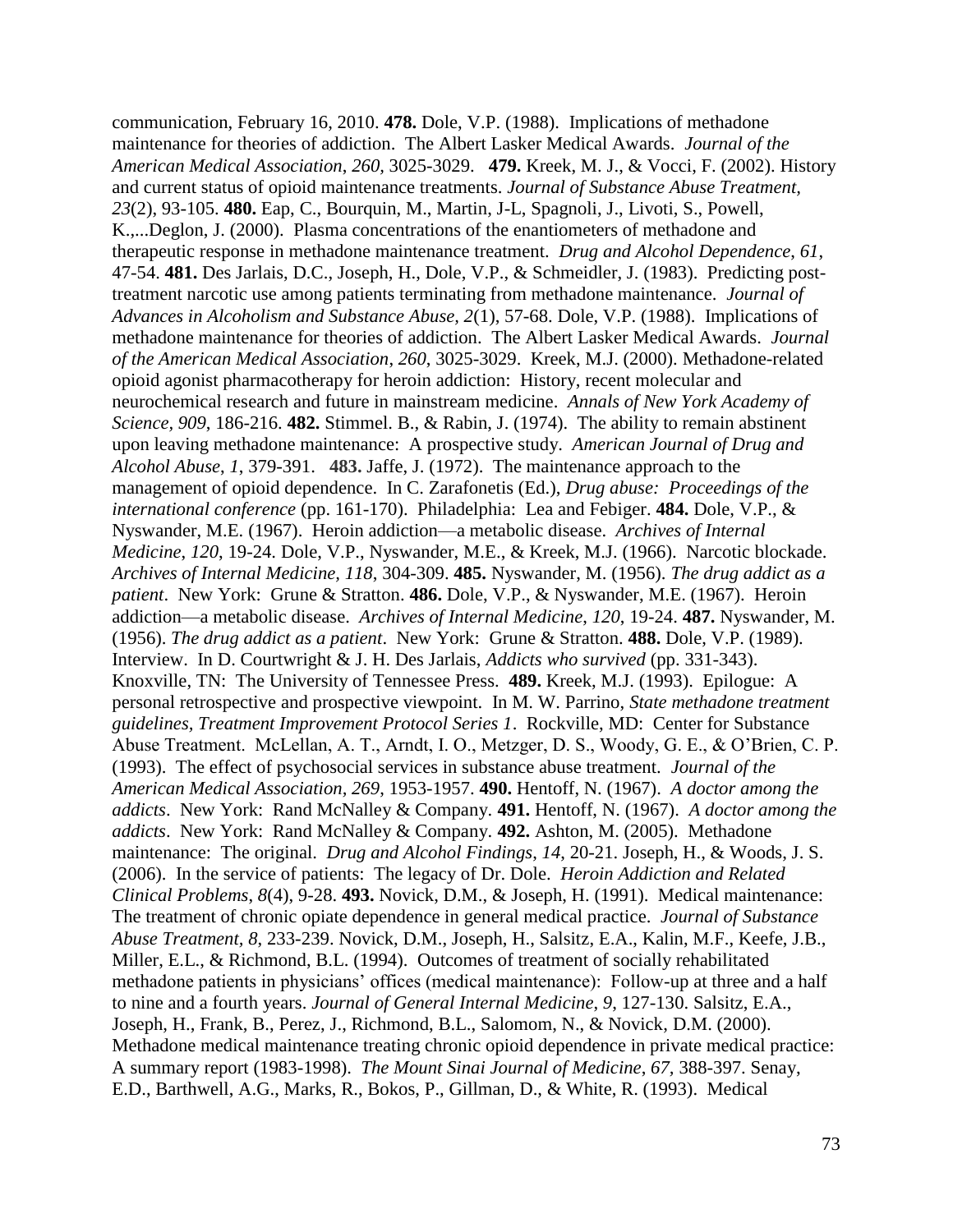maintenance: A pilot. *Journal of Addictive Diseases*, *12*(4), 59-76. **494.** Kleber, H. (2002). Methadone: The drug, the treatment, the controversy. In D. Musto (Ed.), *One hundred years of heroin* (pp. 149-158). Westport, CT: Auburn House. White, W. L. (1998). *Slaying the dragon: The history of addiction treatment and recovery in America*. Bloomington, IL: Chestnut Health Systems. **495.** J. Jaffe, personal communication, March 10, 2010. **496.** DuPont, R.L. (2002). Heroin addiction in the nation's capital, 1966-1973. In D. Musto (Ed.), *One hundred years of heroin* (pp. 67-90). Westport, CT: Auburn House. Jaffe notes: "Some [private physicians] prescribing methadone doses as high as 300 mg] used a different algorithm in which the methadone dose was related to the size of the fee paid by the patient." J. Jaffe, personal communication, March 10, 2010. **497.** Kleber, H. (2002). Methadone: The drug, the treatment, the controversy. In D. Musto (Ed.), *One hundred years of heroin* (pp. 149-158). Westport, CT: Auburn House. **498.** Hentoff, N. (1967). *A doctor among the addicts*. New York: Rand McNalley & Company. **499.** DuPont, R.L. (2002). Heroin addiction in the nation's capital, 1966-1973. In D. Musto (Ed.), *One hundred years of heroin* (pp. 67-90). Westport, CT: Auburn House. **500.** DuPont, R.L. (2005). Conversation with Robert L. DuPont. *Addiction*, *100*, 1402-1411. **501.** J. Jaffe, personal communication, March 10, 2010. **502.** Jaffe, J. (1969). *Possible solutions to the drug dependence and abuse problem*. Presented at the Michigan Governor's Conference on Drug Dependence and Abuse, December 18, 1969. **503.** Kreek, M.J. (1993). Epilogue: A personal retrospective and prospective viewpoint. In M. W. Parrino, *State methadone treatment guidelines Treatment Improvement Protocol Series 1*. Rockville, MD: Center for Substance Abuse Treatment. **504.** White, W. L. (1998). *Slaying the dragon: The history of addiction treatment and recovery in America*. Bloomington, IL: Chestnut Health Systems. **505.** DuPont, R.L. (2005). Conversation with Robert L. DuPont. *Addiction, 100*, 1402-1411. **506.** DuPont, R.L. (2002). Heroin addiction in the nation's capital, 1966-1973. In D. Musto (Ed.), *One hundred years of heroin* (pp. 67-90). Westport, CT: Auburn House. **507.** Jaffe, J. (1987). Footnotes in the evolution of the American national response: Some little known aspects of the first American strategy for drug abuse and drug traffic prevention. The Inaugural Thomas Okey Memorial Lecture. *British Journal of Addiction*, *82*, 587-600. Jaffe. J. (2002). One bite of the apple: Establishing the Special Action Office for Drug Abuse Prevention. In D. Musto (Ed.), *One hundred years of heroin* (pp. 43-53). Westport, CT: Auburn House. **508.** Jaffe, J. (1987). Footnotes in the evolution of the American national response: Some little known aspects of the first American strategy for drug abuse and drug traffic prevention. The Inaugural Thomas Okey Memorial Lecture. *British Journal of Addiction*, *82*, 587-600. **509.** White, W. L. (2002). Trick or treat? A century of American responses to heroin addiction. In D. Musto (Ed.), *One hundred years of heroin* (pp. 131-148). Westport, CT: Auburn House. **510.** Dr. Robert Newman, Personal Communication, July 2, 2010. **511.** Jaffe, J., & O'Keefe, C. (2003). From morphine clinics to buprenorphine: Regulating opioid agonist treatment of addiction in the United States. *Drug and Alcohol Dependence, 70,* S3-S11. **512.** J. Jaffe, personal communication, March 10, 2010. **513.** Jaffe, J., & O'Keefe, C. (2003). From morphine clinics to buprenorphine: Regulating opioid agonist treatment of addiction in the United States. *Drug and Alcohol Dependence, 70,* S3-S11. **514.** Kreek, M.J. (1993). Epilogue: A personal retrospective and prospective viewpoint. In M. W. Parrino, *State methadone treatment guidelines Treatment Improvement Protocol Series 1*. Rockville, MD: Center for Substance Abuse Treatment. **515.** Kleber, H. (2002). Methadone: The drug, the treatment, the controversy. In D. Musto (Ed.), *One hundred years of heroin* (pp. 149-158). Westport, CT: Auburn House. **516.** Kleber, H. (2002). Methadone: The drug, the treatment, the controversy.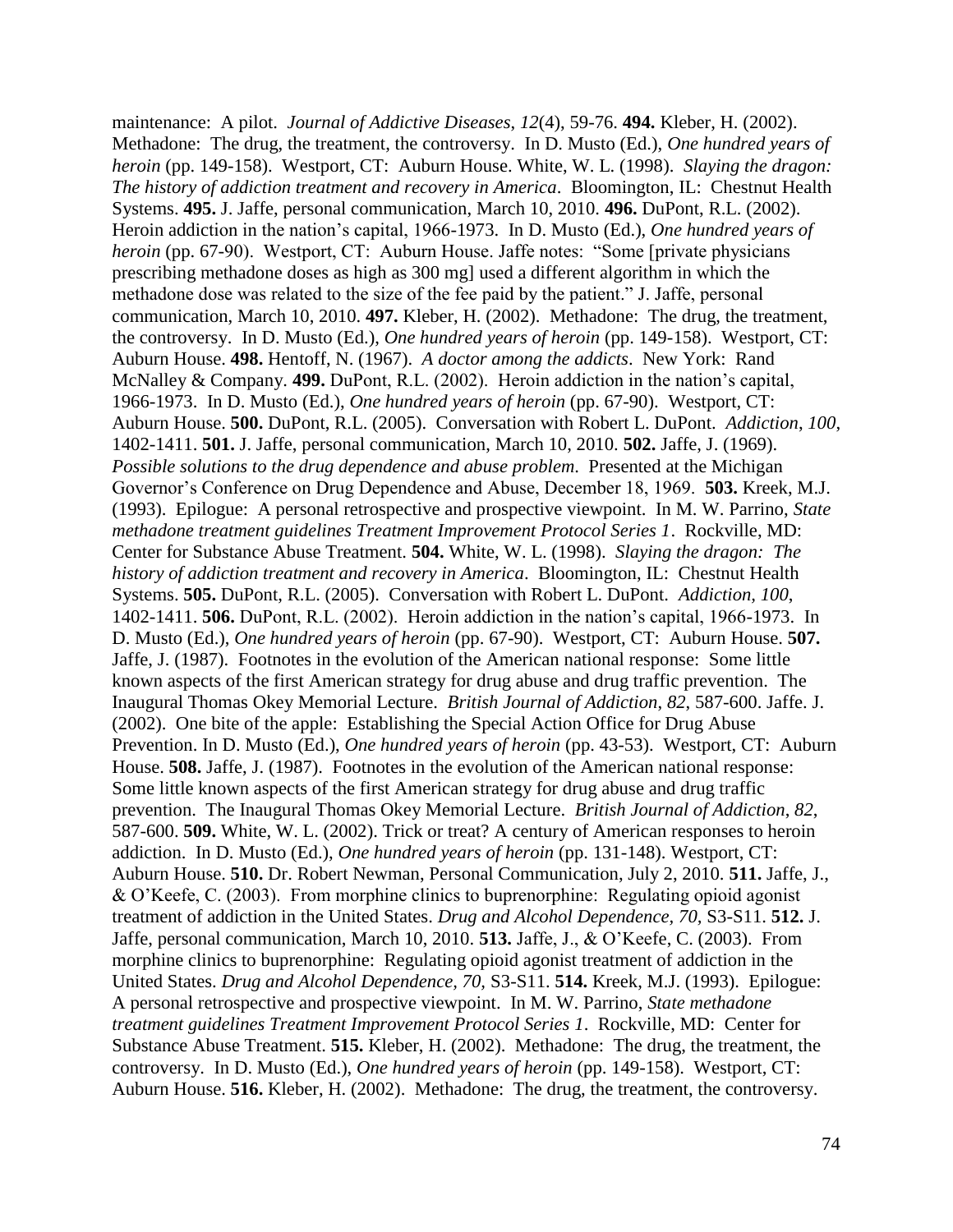In D. Musto (Ed.), *One hundred years of heroin* (pp. 149-158). Westport, CT: Auburn House. **517.** J. Jaffe, personal communication, March 10, 2010. **518.** Longshore, D., Hsieh, S., Danila, B., & Anglin, M.D. (1993). Methadone maintenance and needle/syringe sharing. *International Journal of the Addictions*, *28*, 983-996. Novick, D.M., Khan, I., & Kreek, M.J. (1986). Acquired immunodeficiency syndrome and infection with hepatitis viruses in individuals abusing drugs by injection. *Bulletin of Narcotics*, *38*(1-2), 15-25. Novick, D.M., Kreek, M.J., Des Jarlais, D.C., Spira, T.J., Khuri, E.T., Ragunath, J.,…Miescher, A. (1986). Abstract of clinical research findings: Therapeutic and historical aspects. *Problems of Drug Dependence, 1984: Proceedings of the 47th Annual Scientific Meeting, The Committee on Problems of Drug Dependence, Inc* (pp. 318-320)*.* Rockville, MD: National Institute on Drug Abuse. **519.** Dole, V.P. (1997). What is "methadone maintenance treatment"? *Journal of Maintenance in the Addictions*, *1*(1), 7-8. **520.** Perkins, M.D., & Bloch, H.I. (1971). A study of some failures in methadone treatment, *American Journal of Psychiatry*, *128*(1), 447-450. **521.** Dole, V.P. (1989). Interview. In D. Courtwright & J. H. Des Jarlais, *Addicts who survived* (pp. 331-343). Knoxville, TN: The University of Tennessee Press. **522.** Cushman P., & Dole, V.P. (1973). Detoxification of rehabilitated methadone-maintained patients. *Journal of the American Medical Association*, *226*, 747-752. Dole, V.P. (1973). Detoxification of methadone patients and public policy. *Journal of the American Medical Association, 226*, 780-781. **523.** Dole, V.P. (1973). Detoxification of methadone patients and public policy. *Journal of the American Medical Association, 226*, 780-781. **524.** Dole, V.P. (2002). Conversation with Vincent Dole. In G. Edwards (Ed.), *Addiction: Evolution of a specialist field* (pp. 3-10). Oxford: Blackwell Science Ltd. (Reprinted from Conversation with Vincent Dole, by Dole, V.P., 1994, *Addiction, 89*, 23- 29). **525.** Dole, V.P., & Nyswander, M.E. (1976). Methadone maintenance treatment: A ten year perspective. *Journal of the American Medical Association*, *235*, 2117-2119. **526.** J. Jaffe, personal communication, March 10, 2010. Jaffe, J., & O'Keefe, C. (2003). From morphine clinics to buprenorphine: Regulating opioid agonist treatment of addiction in the United States. *Drug and Alcohol Dependence, 70,* S3-S11. **527.** Dole, V.P. (1996). Interview with Dr. Vincent Dole, M.D.: Methadone: The next 30 years? *Addiction Treatment Forum*, Winter, 1-6. **528.** Dole, V.P. (1996). Interview with Dr. Vincent Dole, M.D.: Methadone: The next 30 years? *Addiction Treatment Forum*, Winter, 1-6. **529.** Dole, V.P. (1989). Interview. In D. Courtwright & J. H. Des Jarlais, *Addicts who survived* (pp. 331-343). Knoxville, TN: The University of Tennessee Press. **530.** Newman, R.G. (1976). Methadone maintenance: It ain't what it used to be. *British Journal of Addiction, 71*, 183-186. **531.** Kandall, S. (1996). *Substance and shadow: Women and addiction in the United States*. Cambridge, MA: Harvard University Press. **532.** Newman, R.G. (1987). Methadone treatment: Defining and evaluating success. *New England Journal of Medicine*, *317*, 447-450. **533.** Bourgois, P. (2000). Disciplining addictions: The biopolitics of methadone and heroin in the United States. *Culture, Medicine and Psychiatry*, *24*, 165-195. **534.** Britton, B.M. (1994). The privatisation of methadone maintenance: Changes in risk behavior associated with cost related detoxification. *Addiction Research*, *2*(2), 171-181. **535.** Jackson, T. (2006). A methadone cash cow. *Treatment Magazine: Addiction Industry News*, November, 23-25. Herbert Kleber, personal communication, March 2010. **536.** Knight, K.R., Rosenbaum, M., Irwin, J. Kelley, M.S., Wenger, L., & Washburn, A. (1996). Involuntary versus voluntary detoxification from methadone maintenance treatment: The importance of choice. *Addiction Research, 3*(4), 351-362. **537.** Ball, J. C. (1994). Methadone maintenance: A reply to the commentaries. *Addiction, 89,* 813. **538.** D'Aunno, T., Foltz-Murphy, N., & Lin, X. (1999). Changes in methadone treatment practices: Results from a panel study: 1988-1995. *American*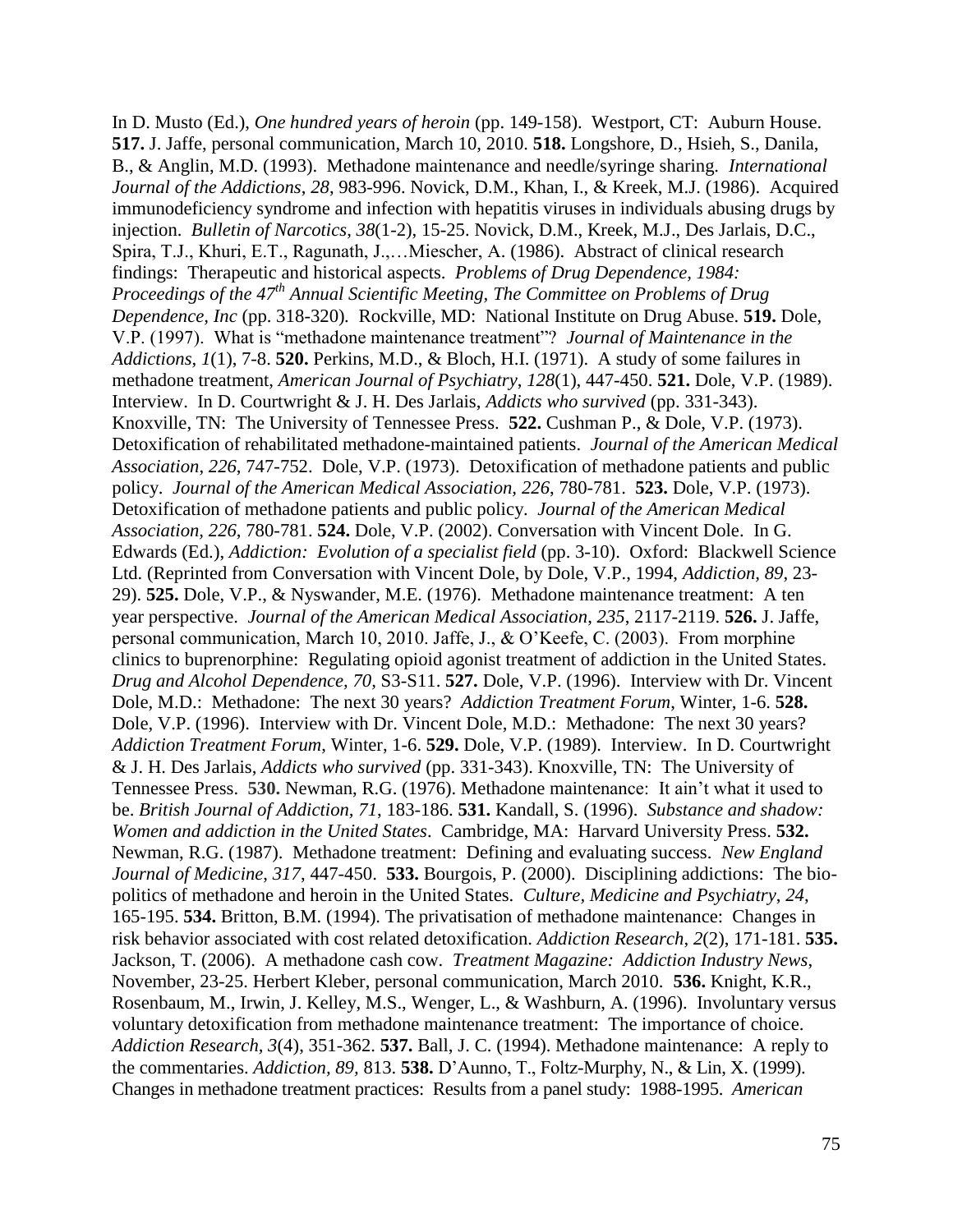*Journal of Drug and Alcohol Abuse*, *25*, 681-699. D'Aunno, T., & Pollack, H.A. (2002). [Changes](http://www.biomedexperts.com/Abstract.bme/12186602/Changes_in_methadone_treatment_practices_results_from_a_national_panel_study_1988-2000)  [in methadone treatment practices: Results from a national panel study, 1988-2000.](http://www.biomedexperts.com/Abstract.bme/12186602/Changes_in_methadone_treatment_practices_results_from_a_national_panel_study_1988-2000) *Journal of the American Medical Association*, *288*(7), 850-856. **539.** Rosenbaum, M., & Murphy, S. (1984). Always a junkie?: The arduous task of getting off methadone maintenance. *Journal of Drug Issues*, *14,* 527-552. Woody, G.E., Luborsky, L, McLellan, A.T., O'Brien, C.P., Beck, A.T., Blaine, J., & Hole, A. (1983). Psychotherapy for opiate addicts: Does it help? *Archives of General Psychiatry, 40*(6), 639-645. **540.** E. Senay, personal communication, February 16, 2010. **541.** D'Aunno, T., Foltz-Murphy, N., & Lin, X. (1999). Changes in methadone treatment practices: Results from a panel study: 1988-1995. *American Journal of Drug and Alcohol Abuse*, *25*, 681-699. D'Aunno, T., & Pollack, H.A. (2002). Changes in methadone treatment practices: Results from a national panel study, 1988-2000. *Journal of the American Medical Association*, *288*(7), 850-856. Dole, V.P., & Nyswander, M.E. (1976). Methadone maintenance treatment: A ten year perspective. *Journal of the American Medical Association*, *235*, 2117- 2119. **542.** Kleber, H. (2002). Methadone: The drug, the treatment, the controversy. In D. Musto (Ed.), *One hundred years of heroin* (pp. 149-158). Westport, CT: Auburn House. **543.** Zweben, J.E., & Payte, J.T. (1990). Methadone maintenance in the treatment of opioid dependence: A current perspective. *The Western Journal of Medicine, 152*(5), 588-599. **544.** Des Jarlais, D.C., Joseph, H., Dole, V.P., & Schmeidler, J. (1983). Predicting post-treatment narcotic use among patients terminating from methadone maintenance. *Journal of Advances in Alcoholism and Substance Abuse*, *2*(1), 57-68. **545.** Stancliff, S., Myers, J.E., Steiner, S., & Drucker, E. (2002). Beliefs about methadone in an inner-city methadone clinic. *Journal of Urban Health, 79*, 571-578. **546.** Perkins, M.D., & Bloch, H.I. (1971). A study of some failures in methadone treatment. *American Journal of Psychiatry*, *128*(1), 447-450. **547.** Preble, E., & Miller, T. (1977). Methadone, wine and welfare. In R.S. Weppner (Ed.), *Street ethnography*. Beverly Hills: Sage Publications. **548.** Joyce Woods, personal communication, March 2010. **549.** Fraser, S., & Valentine, K. (2008). *Substance and substitution: Methadone subjects in liberal societies.* New York: Macmillan. Hunt, G., & Rosenbaum, M. (1998). 'Hustling' within the clinic: Consumer perspectives on methadone maintenance treatment. In J.A. Inciardi, & L.D. Harrison (Eds.), *Heroin in the age of crack-cocaine*. Thousand Oaks, CA: Sage. Joseph, H., Stancliff, S., & Langrod, J. (2000). Methadone maintenance treatment: A review of historical and clinical issues. *Mount Sinai Journal of Medicine*, *67*, 347-364. Kleber, H. (2008). Methadone maintenance 4 decades later: Thousands of lives saved but still controversial. *Journal of the American Medical Association*, *300*(9), 2303-2305. Murphy, S., & Irwin, J. (1992). "Living with the dirty secret": Problems of disclosure for methadone maintenance clients. *Journal of Psychoactive Drugs, 24*(3), 257-264. Newman, R.G. (1976). Methadone maintenance: It ain't what it used to be. *British Journal of Addiction, 71*, 183-186. Newman, R.G. (1993). Methadone maintenance and recovery. *American Journal of Drug and Alcohol Abuse, 19*(1), 135-137. Newman, R. G., & Peyser, N. (1991). Methadone treatment: Experiment and experience. *Journal of Psychoactive Drugs, 23*(2), 115-121. Rosenbaum, M. (1995). The demedicalization of methadone maintenance. *Journal of Psychoactive Drugs*, *27*, 145-149. Vigilant, L. G. (2001). "Liquid handcuffs": The phenomenology of recovering on methadone maintenance. *Boston College Dissertations and Theses.* **550.** Senay, E.C. (1971). Methadone: Some myths and hypotheses*. Journal of Psychedelic Drugs*, *4*(2), 182-185. **551.** Jackman, J. (1973). A hypothesis concerning the difficulty of withdrawal from maintenance on methadone. In *Proceedings of the Fifth National Conference on Methadone Treatment* (pp. 471-475). New York: HAPAN. **552.** See Berry, 2007 for the most current presentation of this argument and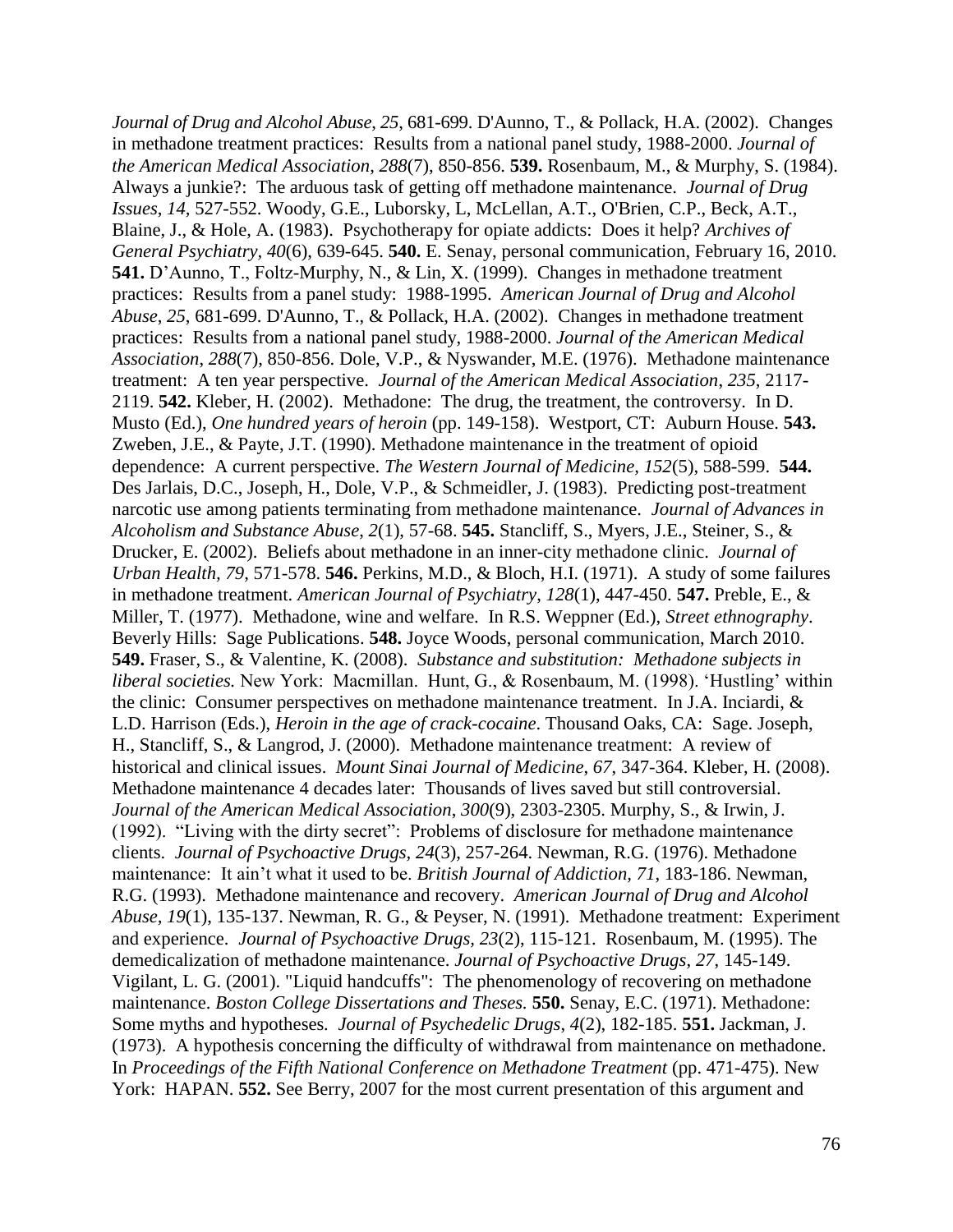Boudaris' 1975 contention that MM patients are tethered to daily clinic visits not out of clinical necessity but financial advantage to the clinics. Berry, L.C. (2007). *In\$ide the methadone clinic industry: The financial exploitation of America's opiate addicts*. Tucson, AZ: Wheatmark. Boudouris, J. (1975). The economics of methadone programs. *British Journal of Addiction*, *70*, 374-380. **553.** Ausbel, D.P. (1983). Methadone maintenance treatment: The other side of the coin. *The International Journal of the Addictions*, *18*(6), 851-862. Bourgois, P. (2000). Disciplining addictions: The bio-politics of methadone and heroin in the United States. *Culture, Medicine and Psychiatry, 24*, 165-195. Brecher, E. (1972). *Licit and illicit drugs*. Boston: Little, Brown and Company. Jaffe, J., & O'Keefe, C. (2003). From morphine clinics to buprenorphine: Regulating opioid agonist treatment of addiction in the United States. *Drug and Alcohol Dependence, 70,* S3-S11. Lennard, H.L., Epstein, L.J., & Rosenthal, M.S. (1972). The methadone illusion. *Science*, *176*(4037), 881-884. E. Senay, personal communication, February 16, 2010. White, W. (2009). *Long-term strategies to reduce the stigma attached to addiction, treatment and recovery within the City of Philadelphia (with particular reference to medicationassisted treatment/recovery)*. Philadelphia: Department of Behavioral Health and Mental Retardation Services. **554.** Zweben, J.E., & Sorensen. J.L. (1988). Misunderstandings about methadone. *Journal of Psychoactive Drugs*, *20*(3), 275-280. **555.** Courtwright, D. (1997). The prepared mind: Marie Nyswander, methadone maintenance, and the metabolic theory of addiction. *Addiction*, *92*(3), 257-265. **556.** White, W. (2009). *Long-term strategies to reduce the stigma attached to addiction, treatment and recovery within the City of Philadelphia (with particular reference to medication-assisted treatment/recovery)*. Philadelphia: Department of Behavioral Health and Mental Retardation Services. **557.** Retrieved April 20, 2010 from [http://www.laskerfoundation.org/awards/1988\\_c\\_description.htm.](http://www.laskerfoundation.org/awards/1988_c_description.htm) **558.** Institute of Medicine (1990). *Treating drug problems, Vol. 1*. Washington, DC: National Academy Press. Institute of Medicine (1995). *Federal regulation of methadone treatment*. (Richard A. Rettig and Adam Yarmolinsky, Editors). Washington, D.C.: National Academy Press. Institute of Medicine (2006). *Improving the quality of health care for mental and substance-use conditions.* Washington D.C.: The National Academies Press. **559.** American Society of Addiction Medicine. (1990, Revised 2006). *Methadone treatment of addiction: Public policy statement*. Retrieved November 2, 2009 from http:/www.asam.org/MethadoneTreatmentofAddiction.html. **560.** U.S. General Accounting Office (1990). *Methadone maintenance: Some treatment programs are not effective; greater federal oversight needed* (GAO Report No. GAO/HRD-90- 104). **561.** Office of Technology Assessment, US Congress. (1990). *The effectiveness of drug abuse treatment: Implications for controlling AIDS/HIV infection*. Washington, DC: Office of Technology Assessment. **562.** Ball, J.C., & Ross, A. (1991). *The effectiveness of methadone maintenance*. New York: Springer-Verlag. **563.** Yoast R., Williams, M.A., Deitchman, S.C., & Champion, H.C.. (2001). Report of the Council on Scientific Affairs: Methadone maintenance and needle-exchange programs to reduce the medical and public health consequences of drug abuse. *Journal of Addictive Diseases, 20*, 15-40. **564.** Joseph, H., & Woods, J.S. (Chemical Dependency Research Working Group). (1994). *Methadone treatment works: A compendium for methadone maintenance treatment*. New York State Office of Alcoholism and Substance Abuse Services. **565.** Gerstein D., Johnson R. A., Harwood H., Fountain D., Suter N., & Malloy K. (1994). *Evaluating recovery services: the California Drug and Alcohol Treatment Assessment (CALDATA)*. California Department of Alcohol and Drug Programme Resource Center, Sacramento, CA. **566.** National Consensus Development Panel on Effective Medical Treatment of Opiate Addiction. (1998). Effective medical treatment of opiate addiction. *Journal*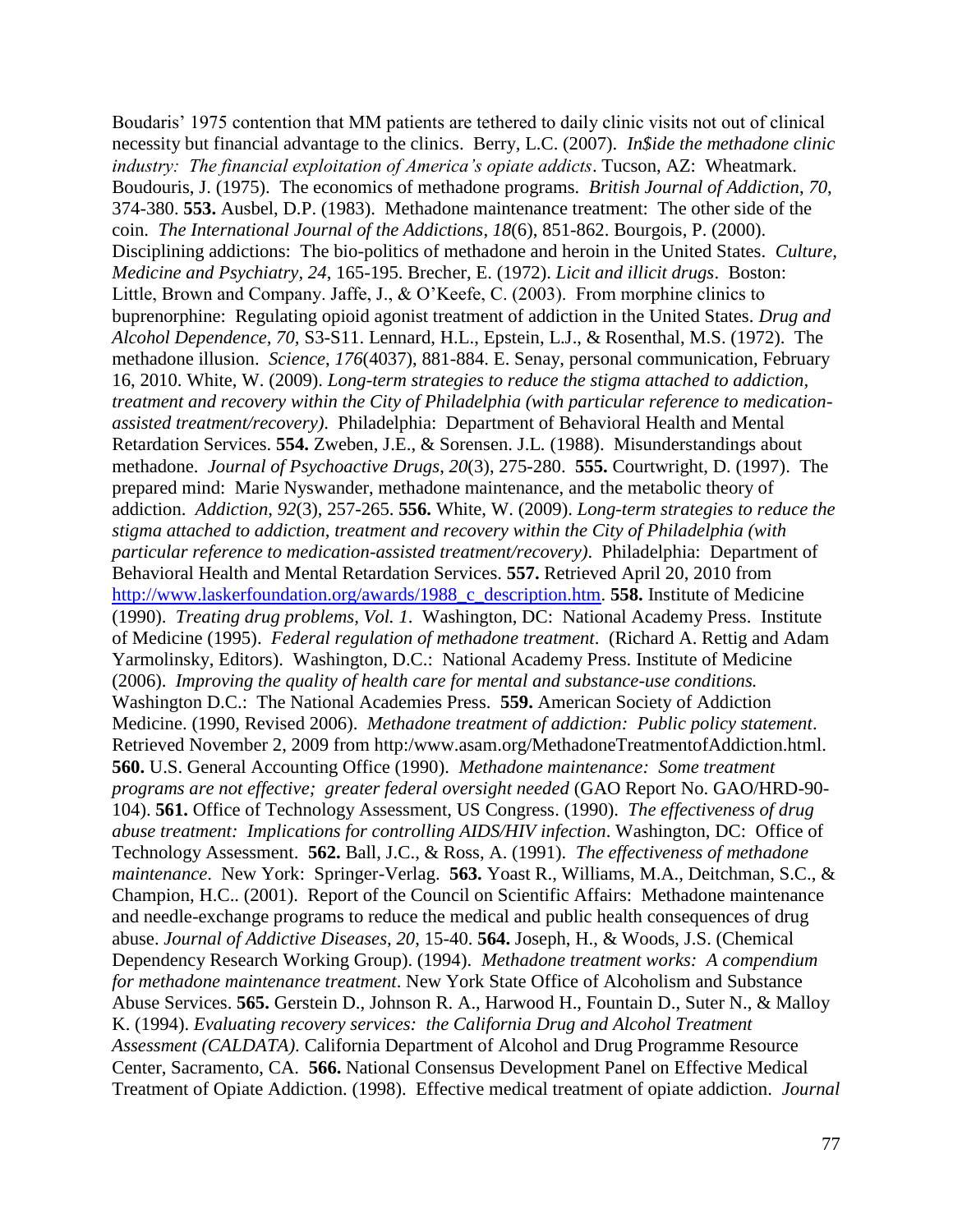*of the American Medical Association, 280*(22), 1936-1943. **567.** Office of National Drug Control Policy. (March, 1999). *Policy paper—opioid agonist treatment.* Washington, DC: Executive Office of the President, Office of National Drug Control Policy. **568.** National Institute on Drug Abuse. (1983)*. Research on the treatment of narcotic addiction-State of the art*. US Department of Health and Human Services, Rockville, Maryland. National Institute on Drug Abuse (1999). *Principles of addiction medicine: A research-based guide* (NIH Publication No. 99-1180). Rockville, MD: National Institute on Drug Abuse. **569.** Mattick R.P., Breen, C., Kimber, J., & Davoli, M. (2003). Methadone maintenance therapy versus no opioid replacement therapy for opioid dependence. *Cochrane Database of Systematic Reviews, (Issue* 2):CD002209. **570.** Kreek, M. J., & Vocci, F. (2002). History and current status of opioid maintenance treatments. *Journal of Substance Abuse Treatment, 23*(2), 93-105. **571.** Dole, V.P. (1992). Hazards of process regulation: The example of methadone maintenance. *Journal of the American Medical Association*, *267*, 2234-2235. **572.** Bell, J., & Zador, D. (2000) A risk-benefit analysis of methadone maintenance treatment. *Drug Safety, 22*(3), 179-190. Payte, J. T. (1991). A brief history of methadone in the treatment of opiate dependence: A personal perspective. *Journal of Psychoactive Drugs, 23*(2), 103-107. **573.** Dole, V.P. (1988). Implications of methadone maintenance for theories of addiction. The Albert Lasker Medical Awards. *Journal of the American Medical Association*, *260*, 3025-3029. **574.** Parrino, M. (2008). Coordinating methadone treatment providers and policymakers: Lessons learned over 30 years. *Heroin Addiction and Related Clinical Problems*, *11*(1), 43-46. **575.** DASIS. (2006). *The DASIS report: Facilities operating opioid treatment programs: 2005.* Rockland, MD: Office of Applied Studies, Substance Abuse and Mental Health Services Administration. Kresina, T. F., Litwin, A., Marion, I., Lubran, R., & Clark, H. W. (2009). United States government oversight and regulation of medication assisted treatment for the treatment of opioid dependence. *Journal of Drug Policy Analysis, 2*(1), Article 2. **576.** Senay, E. (1981). Multi-modality programming in Illinois: Evolution of a public health concept. In J. Lowinson & P. Ruiz (Eds.), *Substance abuse: Clinical problems and perspectives* (pp. 396-402). Baltimore, MD: Williams & Wilkins. **577.** Platt, J. (1986). *Heroin addiction: Theory, research and treatment* (2<sup>nd</sup> edition). Malabar. FL: Robert F. Krieger Publishing Company. **578.** Maisto, S., Galizio, M., & Connors, G. (1991). *Drug use and misuse*. Fort Worth: Harcourt Brace Jovanovich College Publishers. **579.** Shelly, J., & Bassin, A. (1965). Daytop Lodge – A new treatment approach for drug addicts. *Corrective Psychiatry, 2*(4), 186-195. **580.** Casriel, D. (1963). *So fair a house: The story of Synanon*. Englewood Cliffs, NJ: Prentice-Hall, Inc. **581.** Smith, D., & Luce, J. (1971). *Love needs care: A history of San Francisco's Haight-Ashbury Free Medical Clinic and its pioneer role in treating drug-abuse problems.* Boston: Little, Brown, and Company. **582.** Senay, E., & Renault, P. (1971). Treatment methods for heroin addicts: A review. *Journal of Psychoactive Drugs, 3*(2), 47-54. **583.** Washton, A., Gold, M., & Pottash, A. (1984). Successful use of naltrexone in addicted physicians and business executives. In B. Stimmel (Ed.), *Alcohol and drug abuse in the affluent*. New York: Haworth Press. **584.** Dole, V.P. (1988). Implications of methadone maintenance for theories of addiction. The Albert Lasker Medical Awards. *Journal of the American Medical Association*, *260*, 3025-3029. **585.** *Federal drug abuse programs*. (1972). Washington, DC: The Drug Abuse Council. **586.** Savage, C., & McCabe, O. (1971). Psychedelic (LSD) therapy of drug addiction. In C. Brown & C. Savage (Eds.), *The drug abuse controversy* (pp. 145-163)*.* Baltimore, MD: National Educational Consultants, Inc. **587. Program**(General references for this section include Senay, E., Jaffe, J., Chappel, J., Renault, P., Wright, M., Lawson, C.,…DiMenza, S. (1973). IDAP-five year results. *Proceedings of the 5th National*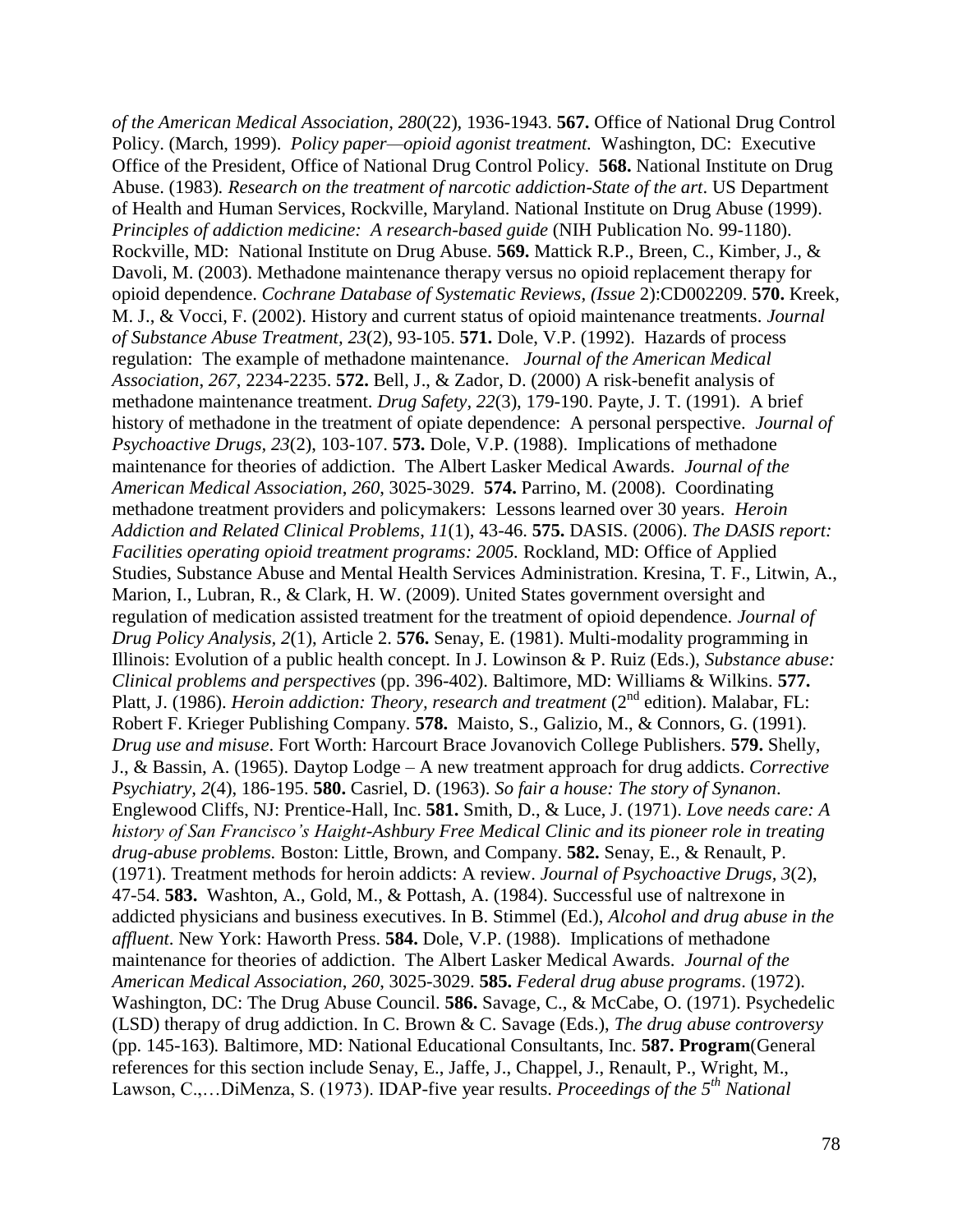*Conference on Methadone Treatment*, 1-28. Senay, E. (1981). Multi-modality programming in Illinois: Evolution of a public health concept. In J. Lowinson & P. Ruiz (Eds.), *Substance abuse: Clinical problems and perspectives* (pp. 396-402). Baltimore, MD: Williams & Wilkins. Senay, E. (1989). Drug abuse treatment in Illinois: 1966-1984. In A. Arif & J. Westermeyer (Ed.), *Methadone in the management of opiate dependence*. New York: Praeger. Glasscotte, R., Sussex, J., Jaffe, J., Ball, J., & Brill, L. (1972). *The treatment of drug abuse: Programs, problems, prospects.* Washington, DC: American Psychiatric Association. **588.** Hageman, L. (1973). Drug abuse—past and present. In D. Malikan, *Social disability: Alcoholism, drug addiction, crime and social disadvantage* (pp.66-77)*.* New York: New York University Press. **589.** Glasscotte, R., Sussex, J., Jaffe, J., Ball, J., & Brill, L. (1972). *The treatment of drug abuse: Programs, problems, prospects.* Washington, DC: American Psychiatric Association. **590.** General references upon which this discussion are based include Senay, E.C. (1991) Drug abuse treatment in Illinois: 1966-1984. In A. Arif & J. Westermeyer (Eds.), *Methadone in the management of opioid dependence: Programs and policies around the world*. New York: Praeger. Senay, E. (1981). Multi-modality programming in Illinois: Evolution of a public health concept. In J. Lowinson & P. Ruiz (Eds.), *Substance abuse: Clinical problems and perspectives*  (pp. 396-402). Baltimore, MD: Williams & Wilkins. Senay, E., Jaffe, J., Chappel, J., Renault, P., Wright, M., Lawson, C.,…DiMenza, S. (1973). IDAP-five year results. *Proceedings of the 5th National Conference on Methadone Treatment*, 1-28. **591.** Glasscotte, R., Sussex, J., Jaffe, J., Ball, J., & Brill, L. (1972). *The treatment of drug abuse: Programs, problems, prospects.*  Washington, DC: American Psychiatric Association. **592.** Glasscotte, R., Sussex, J., Jaffe, J., Ball, J., & Brill, L. (1972). *The treatment of drug abuse: Programs, problems, prospects.*  Washington, DC: American Psychiatric Association. **593.** Senay, E. (1981). Multi-modality programming in Illinois: Evolution of a public health concept. In J. Lowinson & P. Ruiz (Eds.), *Substance abuse: Clinical problems and perspectives* (pp. 396-402). Baltimore, MD: Williams & Wilkins. **594.** Senay, E. (1989). Drug abuse treatment in Illinois: 1966-1984. In A. Arif & J. Westermeyer (Ed.), *Methadone in the management of opiate dependence*. New York: Praeger. **595.** Senay, E., Jaffe, J., Chappel, J., Renault, P., Wright, M., Lawson, C.,…DiMenza, S. (1973). IDAP-five year results. *Proceedings of the 5th National Conference on Methadone Treatment*, 1- 28. Senay, E. (1981). Multi-modality programming in Illinois: Evolution of a public health concept. In J. Lowinson & P. Ruiz (Eds.), *Substance abuse: Clinical problems and perspectives*  (pp. 396-402). Baltimore, MD: Williams & Wilkins. **596.** Ed Senay, personal interview, March 5, 1996 **597.** Ed Senay, personal interview, March 5, 1996 **598.** Senay, E. (1981). Multi-modality programming in Illinois: Evolution of a public health concept. In J. Lowinson & P. Ruiz (Eds.), *Substance abuse: Clinical problems and perspectives* (pp. 396-402). Baltimore, MD: Williams & Wilkins. **599.** Glasscotte, R., Sussex, J., Jaffe, J., Ball, J., & Brill, L. (1972). *The treatment of drug abuse: Programs, problems, prospects.* Washington, DC: American Psychiatric Association. **600.** Ed Senay, personal interview, March 5, 1996 **601.** Ed Senay, personal interview, March 5, 1996 **602.** Senay, E. (1989). Drug abuse treatment in Illinois: 1966-1984. In A. Arif & J. Westermeyer (Ed.), *Methadone in the management of opiate dependence*. New York: Praeger. **603.** Conrad, H. (1972). NIMH clinical research center Lexington, Kentucky: Current status. In L. Lieberman & L. Brill (Eds.), *Major modalities in the treatment of drug abuse*. New York: Behavioral Publications. **604.** Weppner, R. (1973). Some characteristics of an ex-addict self-help therapeutic community and its members. *British Journal of Addictions, 68*, 243-250. **605.** Weppner, R. (1983). *The untherapeutic community: Organizational behavior in a failed addiction treatment program*. Lincoln, NE: University of Nebraska. Maddux, J. (1978).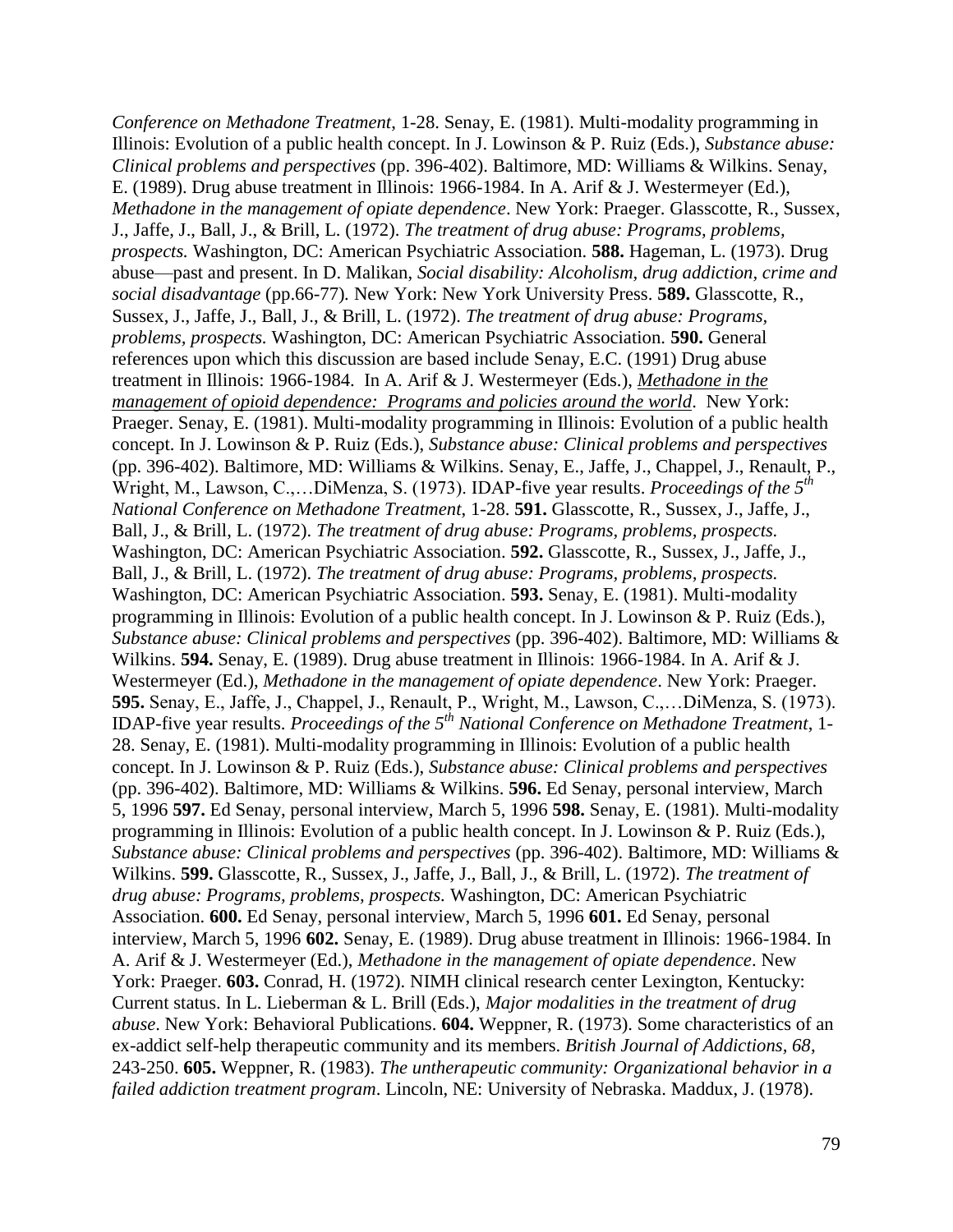History of the hospital treatment program: 1935-1974. In W. Martin & H. Isbell, *Drug addiction and the US Public Health Service* (DHEW pub. no. ADM-77-434; pp. 217-250). **606.** Walsh, J. (1973). Lexington Hospital narcotics hospital: A special sort of alma mater. *Science, 128*, 1004- 1008. **607.** Maddux, J. (1978). History of the hospital treatment program: 1935-1974. In W. Martin & H. Isbell, *Drug addiction and the US Public Health Service* (DHEW pub. no. ADM-77-434; pp. 217-250). **608.** Simmel, E. (1970). History of legal and medical roles in narcotic abuse in the U.S. In J. Ball & C. Chambers, *The epidemiology of opium addiction*. Springfield, IL. **609.** Quoted in Wilner, D., & Kassebaum, G. (1965). *Narcotics.* New York: McGraw-Hill Book Company.

## **Section 7**

**Chapter Twenty-Six: The Rise of Modern Addiction Treatment (1960-1994) 1.** My reference to "community-based" treatment programs in this chapter refers to programs that, through support from public funds, are accessible to a broad spectrum of alcoholics and addicts—including the indigent—in their communities. "Private" programs are treatment institutions that are supported primarily through client self-pay or non-governmental third-party payors. **2.** Institute of Medicine (1990). *Treating drug problems, Vol. 1*. Washington, DC: National Academy Press. **3.** Plaut, T. (1967). *Alcohol problems: A report to the nation by the Cooperative Commission on the Study of Alcoholism*. New York: Oxford University Press. **4.** Plaut, T. (1967). *Alcohol problems: A report to the nation by the Cooperative Commission on the Study of Alcoholism*. New York: Oxford University Press. **5.** Blume, S. (1977). Role of the recovered alcoholic in the treatment of alcoholism. In B. Kissin, & H. Beglieter (Eds.), *The biology of alcoholism, Vol. 5: Treatment and rehabilitation of the chronic alcoholic* (pp. 545- 565). New York: Plenum Press. **6.** *Pioneers we have known in the field of alcoholism*. (1979). Mill Neck, NY: The Christopher D. Smithers Foundation. **7.** Johnson, B. (1973). *The alcoholism movement in America: A study in cultural innovation*. Unpublished doctoral dissertation, Urbana, Illinois: University of Illinois. **8.** Glasscotte, R., Sussex, J., Jaffe, J., Ball, J., & Brill, L. (1972). *The treatment of drug abuse: Programs, problems, prospects.* Washington, DC: American Psychiatric Association. **9.** National Commission on Marihuana and Drug Abuse. (1973). *Drug use in America*. Washington, DC: U.S. Government Printing. **10.** Glasscotte, R., Sussex, J., Jaffe, J., Ball, J., & Brill, L. (1972). *The treatment of drug abuse: Programs, problems, prospects.* Washington, DC: American Psychiatric Association. **11.** National Commission on Marihuana and Drug Abuse. (1973). *Drug use in America*. Washington, DC: U.S. Government Printing. **12.** Johnson, B. (1973). *The alcoholism movement in America: A study in cultural innovation*. Unpublished doctoral dissertation, Urbana, Illinois: University of Illinois. **13.** Smithers, R. B. (1977). *25th anniversary report*. Mill Neck, NY: The Christopher D. Smithers Foundation, Inc. **14.** Nancy Olson, personal interview, November 3, 1997 **15.** Anderson, D. (1989). *Celebrating forty years of progress: A look at the history of alcohol/drug treatment*. Presented at the 40<sup>th</sup> Annual Conference of the Alcohol and Drug Problems Association, August 27-30, Washington, DC. **16.** Gordis, E. (1988). Milestones. *Alcohol Health and Research World, 12*(4), 236-269. **17.** Lewis, J. (1982). The federal role in alcoholism research, treatment and prevention. In L. Gomberg, H. White, & J. Carpenter, *Alcohol, science and society revisited*. Ann Arbor: The University of Michigan Press. **18.** NIDA. (1978). *Report on manpower and training issues*. Rockville, MD. **19.** Brown, B. (1993). Observations on the recent history of drug user counseling. *International Journal of the Addictions, 28*(12), 1243- 1255. **20.** Cook, F. (1992). *TASC: Case management models linking criminal justice and*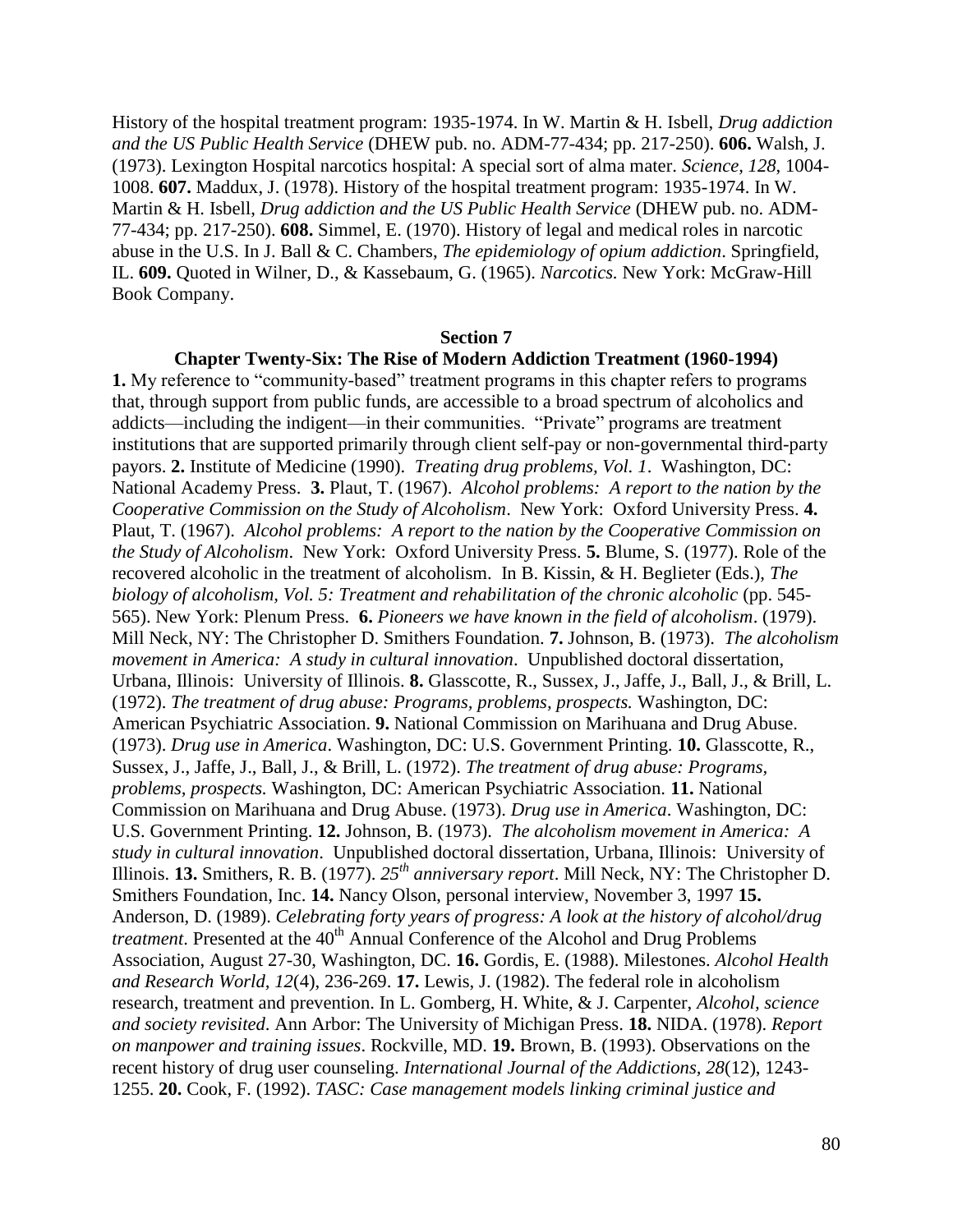*treatment* (NIDA Research Monograph #127). Rockville, MD. **21.** Crisis seen in alcoholism field. (1980). *AA Grapevine, 37*(4), 43. **22.** Barrows, D. (1979). *The residential rehabilitation program for the alcoholic* (working paper, pp. 1-38). Berkeley, CA: The Alcohol Research Group. **23.** Later clinical studies actually demonstrated that more than half of the narcotic addicts treated at the federal narcotics "farm" in Lexington eventually developed problems with alcohol. Croughan, Miller, & Whitman. (1981). Alcoholism and drug dependence in narcotic addicts: A prospective study with a five year follow-up. *American Journal of Drug and Alcohol Abuse, 8*, 85-94. **24.** Schmidt, L., & Weisner, C. (1993). Developments in alcoholism treatment. In M. Galanter (Ed.), *Recent developments in alcoholism, volume II*; *Ten years of progress*. New York: Plenum Press. **25.** Schmidt, L., & Weisner, C. (1993). Developments in alcoholism treatment. In M. Galanter (Ed.), *Recent developments in alcoholism, volume II*; *Ten years of progress*. New York: Plenum Press. **26.** Fisk, E. (1916). Alcohol and life insurance. *The Atlantic Monthly, 118*, 624-635. **27.** Fisk, E. (1916). Alcohol and life insurance. *The Atlantic Monthly, 118*, 624-635. **28.** Allen, W. (1909). *Civics and health*. Boston: Ginn and Company. **29.** NIAAA. (1977). Health insurance coverage for alcoholism. *Alcohol Topics in Brief*. Rockville, MD: National Clearinghouse for Alcoholic Information. **30.** *Pioneers we have known in the field of alcoholism*. (1979). Mill Neck, NY: The Christopher D. Smithers Foundation. **31.** Personal interview, June 1995. **32.** Boynton, S. (1975). *Capital blue cross alcoholic rehabilitation benefit program: Description and initial experience*. Unpublished paper. **33.** Hallan, J., & Montague, B. (1975). *Health insurance coverage for alcoholism*. Presented at the National Alcoholism Fourm, Milwaukee, WI, April 1975. Graham, G. (1980). *Occupational programs and their relation to health insurance coverage for alcoholism*. Presented at the National Conference on Health Insurance Coverage for Alcoholism Treatment, National Institutes of Health. Bethesda, MD, October 28-29, 1980. McClellan, K. (1984). Work-based drug programs. *Journal of Psychoactive Drugs, 16*(4), 285-303. **34.** Hallan, J., & Montague, B. (1975). *Health insurance coverage for alcoholism*. Presented at the National Alcoholism Fourm, Milwaukee, WI, April 1975. **35.** Hallan, J., & Montague, B. (1975). *Health insurance coverage for alcoholism*. Presented at the National Alcoholism Fourm, Milwaukee, WI, April 1975. **36.** Shepherd, E. (1958). Current resources for therapy,e ducation and research. In S. Bacon (Ed.), *Understanding alcoholism* (pp. 133-143). Philadelphia: The Annals of the American Academy of Political and Social Science. **37.** Korcok, M. (1983). Alcoholism treatment moving swiftly into mainstream of health care in U.S. *The U.S. Journal of Drug and Alcohol Dependence*, January, 8-9. **38.** Holcomb, J. (1981-1982). Alcohol and the armed forces. *Alcohol Health and Research World, 6*(2), 2-17. **39.** Fiman, B., Conner, D., & Segal, C. (1973). A comprehensive alcoholism program in the army. *American Journal of Psychiatry, 130*, 532-535. **40.** Maurer, D. W., & Vogel, V. H. (1973). *Narcotics and narcotic addiction.* Springfield, IL: Charles C. Thomas Publishers. **41.** Ruben, H. (1974). Rehabilitation of drug and alcohol abusers in the U.S. Army. *International Journal of Addiction, 9*(1), 41-55. **42.** West, L., & Swegan, W. (1956). An approach to alcoholism in the military service. *American Journal of Psychiatry, 112*, 1004-1009. **43.** Pursch, J. (1976). From Quonset hut to naval hospital: The story of an alcoholism rehabilitation service. *Journal of Studies on Alcohol, 37*, 1655-1665. **44.** Pursch, J. (1976). From Quonset hut to naval hospital: The story of an alcoholism rehabilitation service. *Journal of Studies on Alcohol, 37*, 1655-1665. **45.** Zuska, J. (1978). Beginnings of the Navy Program. *Alcoholism: Clinical and Experimental Research, 2*, 352-357. **46.** Krivanek, J. (1988). *Heroin: myths and realities*. Sydney: Allen & Unwin. **47.** Robins, L. (1974). *The Vietnam drug user returns.* Special Action Office Monograph Series, A, Number 2, Washington, D.C: U.S. GPO. **48.** Newcomb, M. D.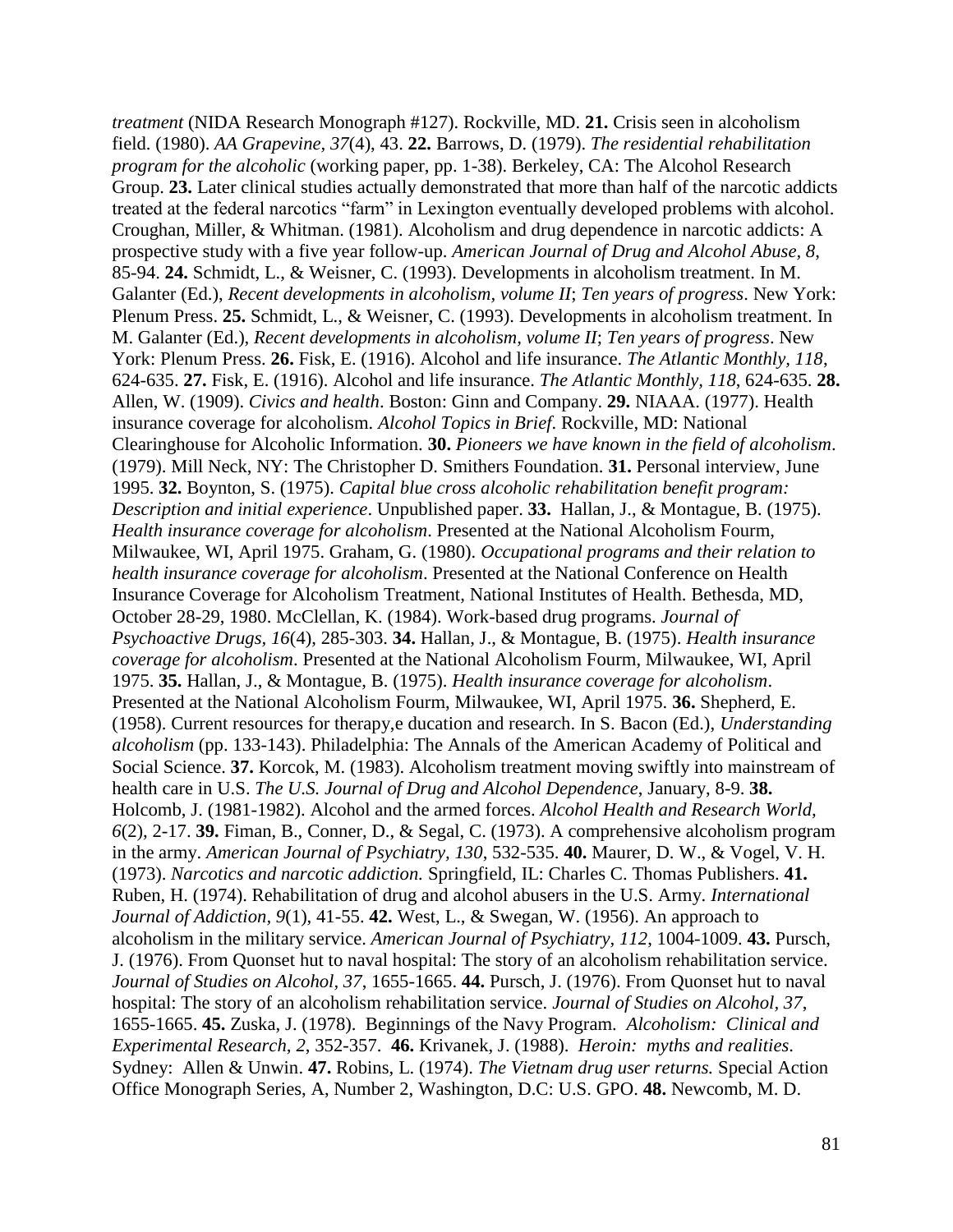(1988). *Drug use in the workplace*. Dover, DE: Auburn House Publishing. **49.** Peterson, K. A., Swindle, R. W., Phibbs, C. A., Recine, B. A., & Moos, R. H. (1994). Determinants of readmission following inpatient substance abuse treatment: A national study of VA programs. *Medical Care, 32*, 535-550. **50.** Rosenberg, C. (1982). The paraprofessionals in alcoholism treatment. In E. Pattison & E. Kaufman (Eds.), *Encyclopedic handbook of alcoholism* (pp. 802- 809). New York: Gardner Press. **51.** Staub, G., & Petree, C. (1970). Rehabilitation aides at Sacramento's alcoholism center. *Rehabilitation Record, 11*(1), 8-12. **52.** McGovern, T. (1992). Alcoholism and drug abuse counseling: A personal reflection. *The Counselor, 10*(3), 38-46. **53.** Staub, G., & Petree, C. (1970). Rehabilitation aides at Sacramento's alcoholism center. *Rehabilitation Record, 11*(1), 8-12. **54.** Kalb, M., & Propper, M. (1983). The future of alcohology: Craft or science? *American Journal of Psychiatry, 133*(6), 644. **55.** Krystal, H., & Moore, R. (1963). Who is qualified to treat the alcoholic? *Quarterly Journal of Studies on Alcohol, 27*, 449-459. **56.** Brown, B. (1993). Observations on the recent history of drug user counseling. *International Journal of the Addictions, 28*(12), 1243-1255. **57.** McInerney, J. (1973). Alcoholics Anonymous members as alcoholism counselors. In G. Staub & L. Kent, *The para-professional in the treatment of alcoholism*. Springfield, IL: Charles C. Thomas Publisher. **58.** White, W. (1978). *Relapse as a phenomenon of relapse in recovering counselors.* Rockville, MD: HCS, Inc. **59.** Kinney, J. (1983). Relapse among alcoholics who are alcoholism counselors. *Journal of Studies on Alcohol, 44*, 744-748. Anderson, B., & Blankman, B. (1986). Impaired counselors: National survey. *Counselor,* Sept/Oct, 18-19. **60.** McGovern, T., & Armstrong, D. (1987). Comparison of recovering and non-alcoholic counselors: A survey. *Alcoholism Treatment Quarterly, 4*(1), 43-60. **61.** Not all recovered people working professionally in the field lacked academic credentials. LeClair Bissell reported in 1982 that there were more than 200 members of International Doctors in A.A. who were working full time in the alcoholism treatment field. Bissell, L. (1982). Recovered alcoholic counselors. In E. Pattison & E. Kaufman (Eds.), *Encyclopedic handbook of alcoholism* (pp. 810-817). New York: Gardner Press. **62.** Kaldry, J. (1997). NAADAC celebrates 25 years of vision and leadership. *The Counselor, 15*(4), 9-20. **63.** Blume, S. (1977). Role of the recovered alcoholic in the treatment of alcoholism. In B. Kissin, & H. Beglieter (Eds.), *The biology of alcoholism, Vol. 5: Treatment and rehabilitation of the chronic alcoholic* (pp. 545-565). New York: Plenum Press. **64.** NIDA. (1978). *Report on manpower and training issues*. Rockville, MD. **65.** Roy Littlejohn Associates, Inc. (1974). *Proposed national standard for alcoholism counselors – Final report*. The Virginia Association of Alcoholism Counselors. **66.** Banken, J., & McGovern, T. (1992). Alcoholism and drug abuse counseling: State of the art considerations. *Alcoholism Treatment Quarterly, 9*(2), 29-53. **67.** *National Drug and Alcoholism Treatment Unit Survey (NDATUS): 1991 main findings report.*  (1993). Rockville, MD: SAMHSA. **68.** Weisner, C. (1981). *The politics of alcoholism: Building an arena around a social problem*. New Brunswick, NJ: Transaction Books. **69.** Institute of Medicine (1990). *Treating drug problems, Vol. 1*. Washington, DC: National Academy Press. **70.** This explosive growth in hospital units was in part sparked by changes in the federal Medicare program in 1983. According to the new regulations, reimbursement was based on fixed prices for particular diagnostic categories. This change created a drop in lengths of stay and occupancy rates. The empty beds created by this policy shift created a vacuum that was often filled by addiction treatment units—an area exempted from the Medicaid reimbursement system for the first three years. Schmidt, L., & Weisner, C. (1993). Developments in alcoholism treatment. In M. Galanter (Ed.), *Recent developments in alcoholism, volume II*; *Ten years of progress*. New York: Plenum Press. **71.** Institute of Medicine (1990). *Treating drug problems,*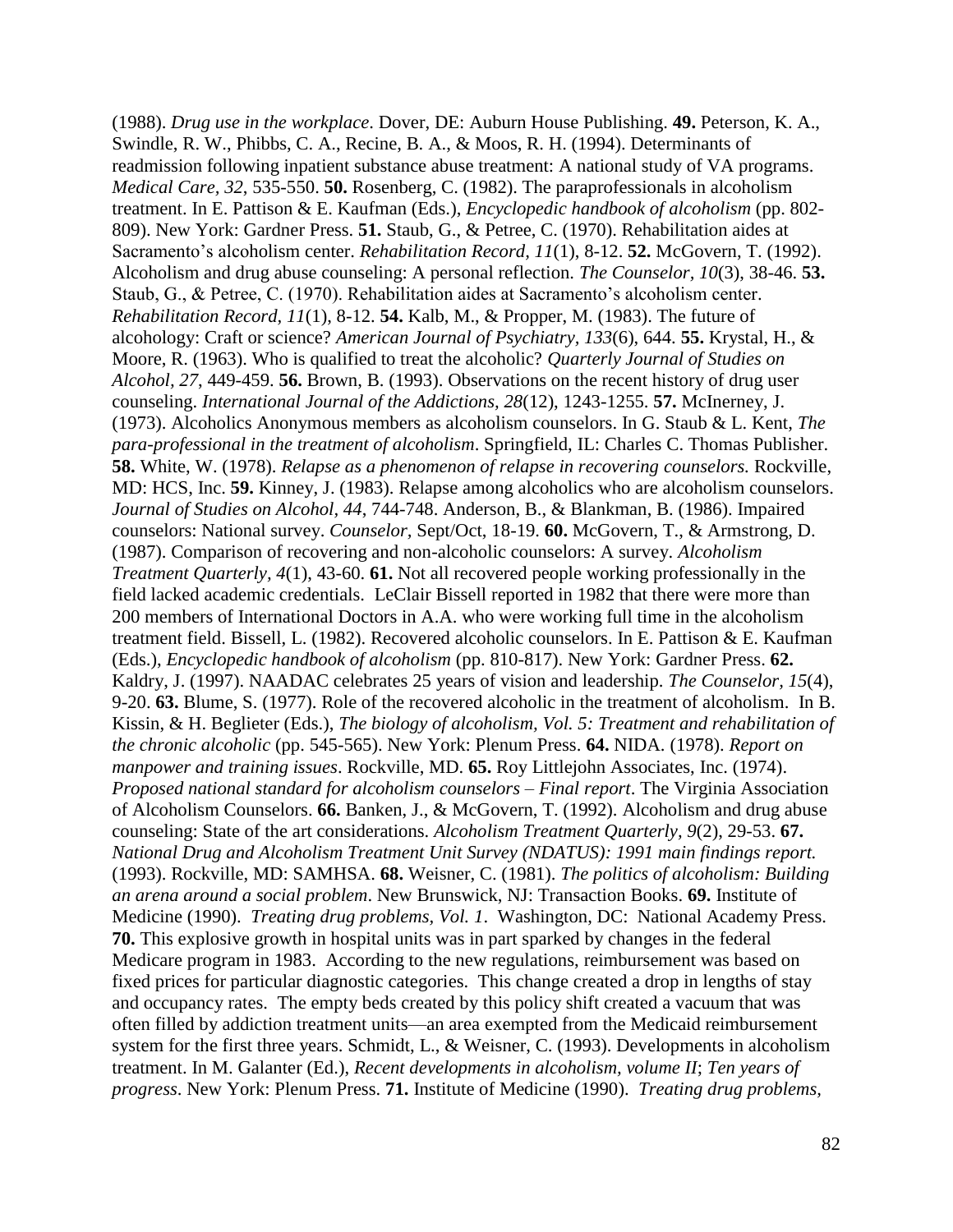*Vol. 1*. Washington, DC: National Academy Press. **72.** *Overview of the FY94 National Drug and Alcoholism Treatment Unit Survey (NDATUS): Data from 1993 and 1980-1993*. (1995). Rockville, MD: SAMHSA. **73.** Schmidt, L., & Weisner, C. (1993). Developments in alcoholism treatment. In M. Galanter (Ed.), *Recent developments in alcoholism, volume II*; *Ten years of progress*. New York: Plenum Press. **74.** Anderson, D. (1989). *Celebrating forty years of progress: A look at the history of alcohol/drug treatment.* Presented at the 40<sup>th</sup> Annual Conference of the Alcohol and Drug Problems Association, August 27-30, Washington, DC. Spicer, J. (1993).*The Minnesota Model: The evolution of the interdisciplinary approach to addiction recovery*. Center City, MN: Hazelden Educational Materials. *National Drug and Alcoholism Treatment Unit Survey (NDATUS): 1991 main findings report.* (1993). Rockville, MD: SAMHSA. In 1995, the NDATUS Survey identified 11,800 specialty addiction service providers. Rouse, B. Ed. (1995) Substance Abuse and Mental Health Statistics Sourcebook. Washington D.C.: U.S. Government Printing Office. **75.** Schmidt, L., & Weisner, C. (1993). Developments in alcoholism treatment. In M. Galanter (Ed.), *Recent developments in alcoholism, volume II*; *Ten years of progress*. New York: Plenum Press. *National Drug and Alcoholism Treatment Unit Survey (NDATUS): 1991 main findings report.* (1993). Rockville, MD: SAMHSA. **76.** Illinois' investment history. (1995). *FOCUS (Newsletter of the Illinois Alcoholism and Drug Dependence Association)*, 4. **77.** NAADAC survey profiles counselors. (1990). *The Counselor,* July/August, 31. NAADAC 1997 member needs assessment. **78.** NAADAC. (1995). *NAADAC income and compensation study of alcohol and drug counseling professionals*. Arlington, VA. **79.** Schmidt, L. (1993). Private practice: Wave of the future? *The Counselor*, Sept/Oct, 25-29. Rosenberg, C. (1982). The paraprofessionals in alcoholism treatment. In E. Pattison & E. Kaufman (Eds.), *Encyclopedic handbook of alcoholism* (pp. 802- 809). New York: Gardner Press. **80.** Betty Ford Center. (1997). *The Counselor, 15*(4), 39. **81.** Makela, K., Arminen, I., Bloomfield, K., Eisenbach-Stangl, I., Bergmark, K. H., Kurube, N.,…Rosovsky, H. (1996). *Alcoholics Anonymous as a mutual-help movement: A study in eight societies*. Madison, WI: University of Wisconsin Press. **82.** See Kurtz 1996 for a discussion of this commodification of AA spirituality. Kurtz, E. (1996). Spirituality and the secular quest: Twelve Step programs. In P. Van Ness (Ed.), *World spirituality encyclopedic history of the religious quest* (Vol. 22). New York: Crossroad. **83.** ASAM Introduction. (1997). *Journal of Maintenance in the Addictions, 1*(1), 121-123. **84.** *National Drug and Alcoholism Treatment Unit Survey (NDATUS): 1991 main findings report.* (1993). Rockville, MD: SAMHSA. **85.** Delbanco, A., & Delbanco, T. (1985). AA at the crossroads. *New Yorker, 61*(4), 50-63. **86.** Such groups include Vie Libre and Croix d'Or in France, Danshukai groups in Japan, the Abstainers Clubs in Poland, the Clubs of Treated Alcoholics in Yugoslavia, and the Swedish Links. Makela, K., Arminen, I., Bloomfield, K., Eisenbach-Stangl, I., Bergmark, K. H., Kurube, N.,…Rosovsky, H. (1996). *Alcoholics Anonymous as a mutual-help movement: A study in eight societies*. Madison, WI: University of Wisconsin Press. **87.** Anderson, personal interview, May 8, 1996. **88.**  Zimmerman, R. (1986). "Get your act together"—Kemper. *U.S. Journal of Alcohol and Drug Dependence*, March 4. **89.** OSAP-NAADAC 1990 survey of AODA counselor certification and training: Management summary. **90.** Conrad, P., & Schneider, J. (1980). *Deviance and medicalization: From badness to sickness*. St. Louis: C.V. Mosby. **91.** Fingarette, H. (1989). *Heavy drinking: The myth of alcoholism as a disease.* Berkeley: University of California Press. Peele, S. (1989). *Diseasing of America: Addiction treatment out of control.* Boston: Houghton Mifflin. **92.** Fingarette, H. (1989). *Heavy drinking: The myth of alcoholism as a disease.*  Berkeley: University of California Press. **93.** Peele, S. (1989). *Diseasing of America: Addiction*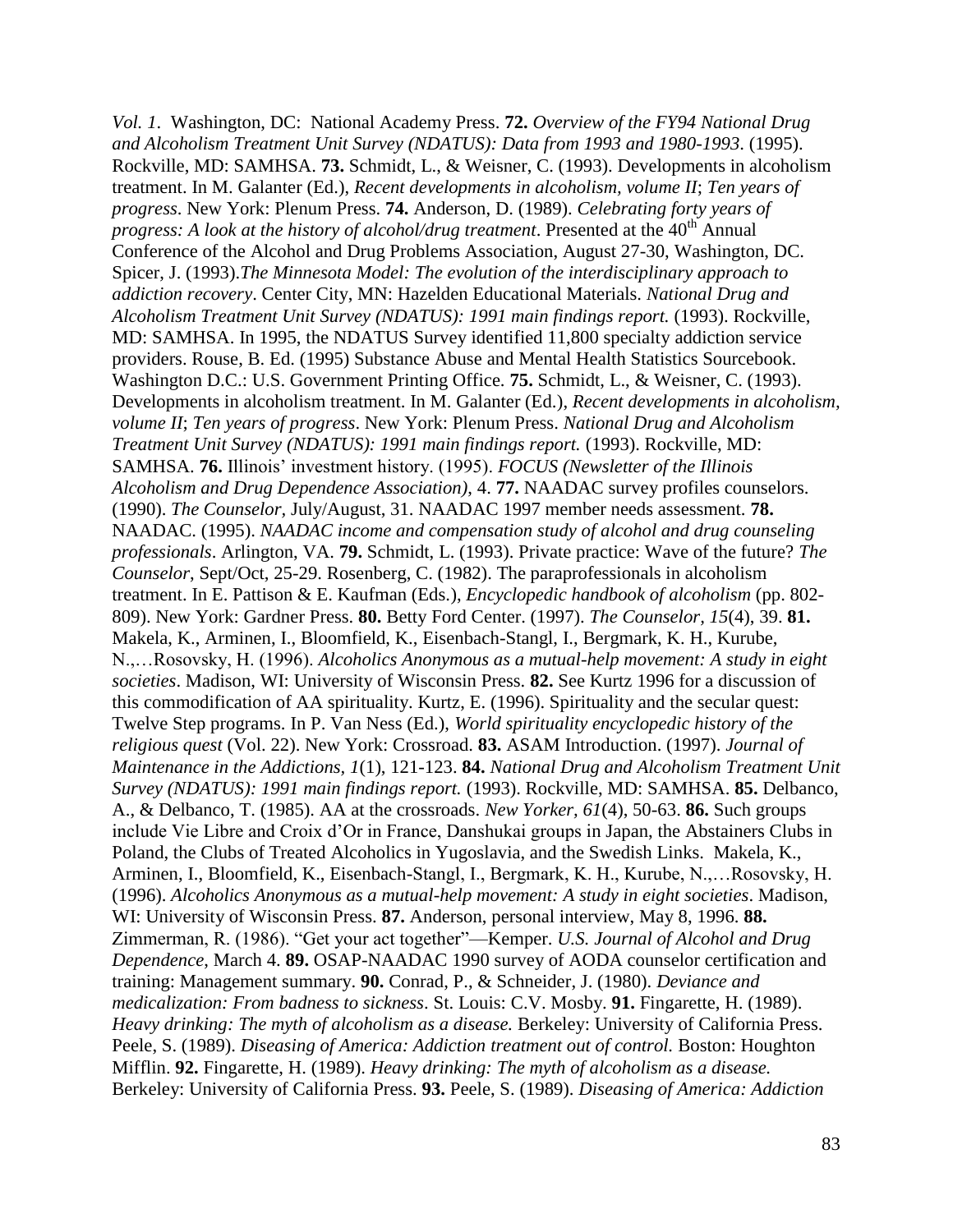*treatment out of control.* Boston: Houghton Mifflin. Peele, S., & Brodsky, A., with Arnold, M. (1992). *The truth about addiction and recovery*. New York: Simon and Schuster. **94.** Fingarette, H. (1989). *Heavy drinking: The myth of alcoholism as a disease.* Berkeley: University of California Press. **95.** Fingarette, H. (1989). *Heavy drinking: The myth of alcoholism as a disease.*  Berkeley: University of California Press. Peele, S., & Brodsky, A., with Arnold, M. (1992). *The truth about addiction and recovery*. New York: Simon and Schuster. **96.** Peele, S. (1989). *Diseasing of America: Addiction treatment out of control.* Boston: Houghton Mifflin. **97.** Peele, S. (1989). *Diseasing of America: Addiction treatment out of control.* Boston: Houghton Mifflin. **98.** Fingarette, H. (1988). Alcoholism: The mythical disease. *Utne Reader*, Nov/Dec, 64-69. Peele, S., & Brodsky, A., with Arnold, M. (1992). *The truth about addiction and recovery*. New York: Simon and Schuster. **99.** Lewis, J. (1982). Adverse publicity on Raleigh Hills hospitals has spawned federal inquiries. *Alcoholism Report, 10*(10), 1-2. **100.** Mark, T. L., & Coffey, R. M. (2004). The decline in receipt of substance abuse treatment buy the privately insured, 1992- 2001. *Health Affairs*, *22*(6), 157-162. **101.** Miller, W., & Hester, R. (1986). Inpatient alcoholism treatment: Who benefits? *American Psychologist, 41*, 794-805. **102.** Hazelden's occupancy ran at 80% in 1993. Spicer, 1993, p. 69) Faced with deepening financial crises, many free-standing programs and hospital-based addiction treatment units downsized or closed. Managed care led to the estimated closing of between 40% and 60% of the private programs that had operated in the mid-1980s. As many as 200 private programs closed in 1990 alone, and others were "downsized." Schmidt, L., & Weisner, C. (1993). Developments in alcoholism treatment. In M. Galanter (Ed.), *Recent developments in alcoholism, volume II*; *Ten years of progress*. New York: Plenum Press. **103.** Rehab centers run dry. (1996). *Time*, February 5, 44-45.

## **Chapter Twenty-Seven: Parkside: A Rich Legacy and a Cautionary Tale**

**104.** Personal interview, July 8, 1995. **105.** Bradley, N., Keller, J., & McElfresh, O. (ND). *Lutheran General Hospital Alcoholics Rehabilitation Center for Treatment, Training and Research* [unpublished manuscript]. **106.** Keller, J. (1978). Alcoholism center for treatment, training and research: Lutheran General Hospital. In M. Goby & J. Keller, *Perspectives on the treatment of alcoholism*. Park Ridge, IL: Lutheran General Hospital. **107.** Bradley, N., Keller, J. and McElfresh, O. (ND). *Lutheran General Hospital Alcoholics Rehabilitation Center for treatment, training and research* [Unpublished Manuscript]. **108.** Rossi, J., & Filstead, W. (1973). The application of social psychological forces in the treatment of illness in a general hospital. In J. Rossi & W. Filstead, *The therapeutic community*. New York: Behavioral Publications. **109.** Jim M. personal interview, July 12, 1995. **110.** McInerney, J. (1971). *Bridge Group: A bridge between treatment and community.* Presented at the 22<sup>nd</sup> meeting of the North American Association of Alcohol Programs, Hartford, CT. **111.** McInerney, J. (1973). Alcoholics Anonymous members as alcoholism counselors. In G. Staub & L. Kent, *The paraprofessional in the treatment of alcoholism*. Springfield, IL: Charles C. Thomas Publisher. **112.** Jim M., personal interview, July 12, 1995. **113.** Jim M., personal interview, July 12, 1995. **114.** It was not uncommon during the early years of emerging programs for "paraprofessional" recovering counselors to be paid several thousand dollars less than their "professional" counterparts, in spite of their often-simultaneous duties. **115.** Jim M., personal interview, July 12, 1995. **116.** Personal interview, July 12, 1995. **117.** Keller, J. (1978). Alcoholism center for treatment, training and research: Lutheran General Hospital. In M. Goby & J. Keller, *Perspectives on the treatment of alcoholism*. Park Ridge, IL: Lutheran General Hospital. **118.**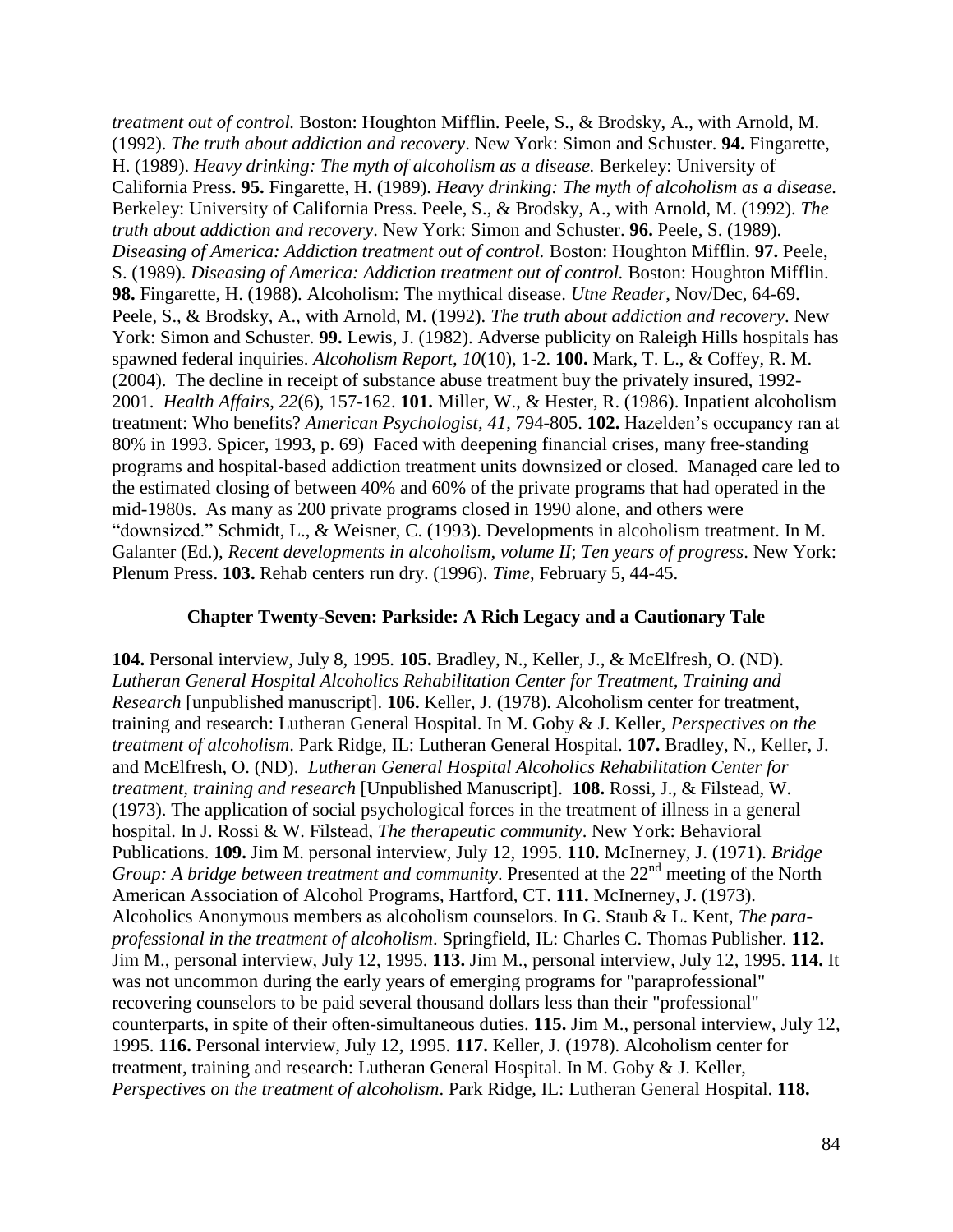From "Dedication of the Nelson J. Bradley Center for Research, Education, and Training" 1985. **119.** Filstead, W. (1991). *Two year treatment outcome: An evaluation of substance abuse services for adults and youth*. Park Ridge, IL: Parkside Medical Services Corporation. **120.**  Parkside Medical Services Corporation later returned to a not-for-profit status.. **121.** Parkside plans to shut up to 11 treatment units. (1990). *Chicago Tribune*, November 8.

## **Chapter Twenty-Eight: Twenty-first Century Addiction Treatment (1995-2014)**

**122.** Levit, K. R., Kassed, C. A., Coffey, R. M., Mark, T. L., McKusick, D. R., King, E.,…Stranges E. (2008). *Projections of national expenditures for mental health services and substance abuse treatment, 2004-2014* (SAMHSA Publication No. SMA 08-4326). Rockville, MD: Substance Abuse and Mental Health Services Administration. CASA. (2012). *Addiction Medicine: Closing the Gap between Science and Practice*. New York: The National Center on Addiction and Substance Abuse at Columbia. Substance Abuse and Mental Health Services Administration. (2013). *Behavioral health, United States, 2012* (HHS Publication No. (SMA) 13-4797). Rockville, MD: Substance Abuse and Mental Health Services Administration. Table 128. **123.** Levit, K. R., Kassed, C. A., Coffey, R. M., Mark, T. L., McKusick, D. R., King, E.,…Stranges E. (2008). *Projections of national expenditures for mental health services and substance abuse treatment, 2004-2014* (SAMHSA Publication No. SMA 08-4326). Rockville, MD: Substance Abuse and Mental Health Services Administration. **124.** Substance Abuse and Mental Health Services Administration. (2013). *Behavioral health, United States, 2012* (HHS Publication No. (SMA) 13-4797). Rockville, MD: Substance Abuse and Mental Health Services Administration. Table 125. **125.** Mark, T. L., & Coffey, R. M. (2004). The decline in receipt of substance abuse treatment by privately insured, 1992-2001. *Health Affairs*, *23*, 157-162. **126.** Addiction treatment costs shift sharply to taxpayers, report finds. Retrieved from **<http://www.drugfree.org/join-together/addiction/addiction-treatment-costs>**; Levit, K. R., Kassed, C. A., Coffey, R. M., Mark, T. L., McKusick, D. R., King, E.,…Stranges E. (2008). *Projections of national expenditures for mental health services and substance abuse treatment, 2004-2014* (SAMHSA Publication No. SMA 08-4326). Rockville, MD: Substance Abuse and Mental Health Services Administration. **127.** Addiction treatment costs shift sharply to taxpayers, report finds. Retrieved from [http://www.drugfree.org/join](http://www.drugfree.org/join-together/addiction/addiction-treatment-costs)[together/addiction/addiction-treatment-costs;](http://www.drugfree.org/join-together/addiction/addiction-treatment-costs) Levit, K. R., Kassed, C. A., Coffey, R. M., Mark, T. L., McKusick, D. R., King, E.,…Stranges E. (2008). *Projections of national expenditures for mental health services and substance abuse treatment, 2004-2014* (SAMHSA Publication No. SMA 08-4326). Rockville, MD: Substance Abuse and Mental Health Services Administration. **128.** Bouchery, E. E., Harwood, H. J., Dilonardo, J., & Vandivort-Warren, R. (2012). Type of health insurance and the substance abuse treatment gap. *Journal of Substance Abuse Treatment*, *42*, 289-300. **129.** CASA. (2012). *Addiction Medicine: Closing the Gap between Science and Practice*. New York: The National Center on Addiction and Substance Abuse at Columbia. **130.** The National Drug Control Budget: FY 2013. Funding highlights. Retrieved December 17, 2013 from [http://www.whitehouse.gov/ondcp/the-national-drug-control-budget-fy-2013-funding](http://www.whitehouse.gov/ondcp/the-national-drug-control-budget-fy-2013-funding-highlights)[highlights;](http://www.whitehouse.gov/ondcp/the-national-drug-control-budget-fy-2013-funding-highlights) French, M. T., Homer, J. F., & Nielson, A. L. (2006). Does America spend enough on addiction treatment? Results from public opinion surveys. *Journal of Substance Abuse Treatment, 31*, 245-254. **131.** The National Drug Control Budget: FY 2013. Funding highlights. Retrieved December 17, 2013 from [http://www.whitehouse.gov/ondcp/the-national-drug-control](http://www.whitehouse.gov/ondcp/the-national-drug-control-budget-fy-2013-funding-highlights)[budget-fy-2013-funding-highlights;](http://www.whitehouse.gov/ondcp/the-national-drug-control-budget-fy-2013-funding-highlights) French, M. T., Homer, J. F., & Nielson, A. L. (2006). Does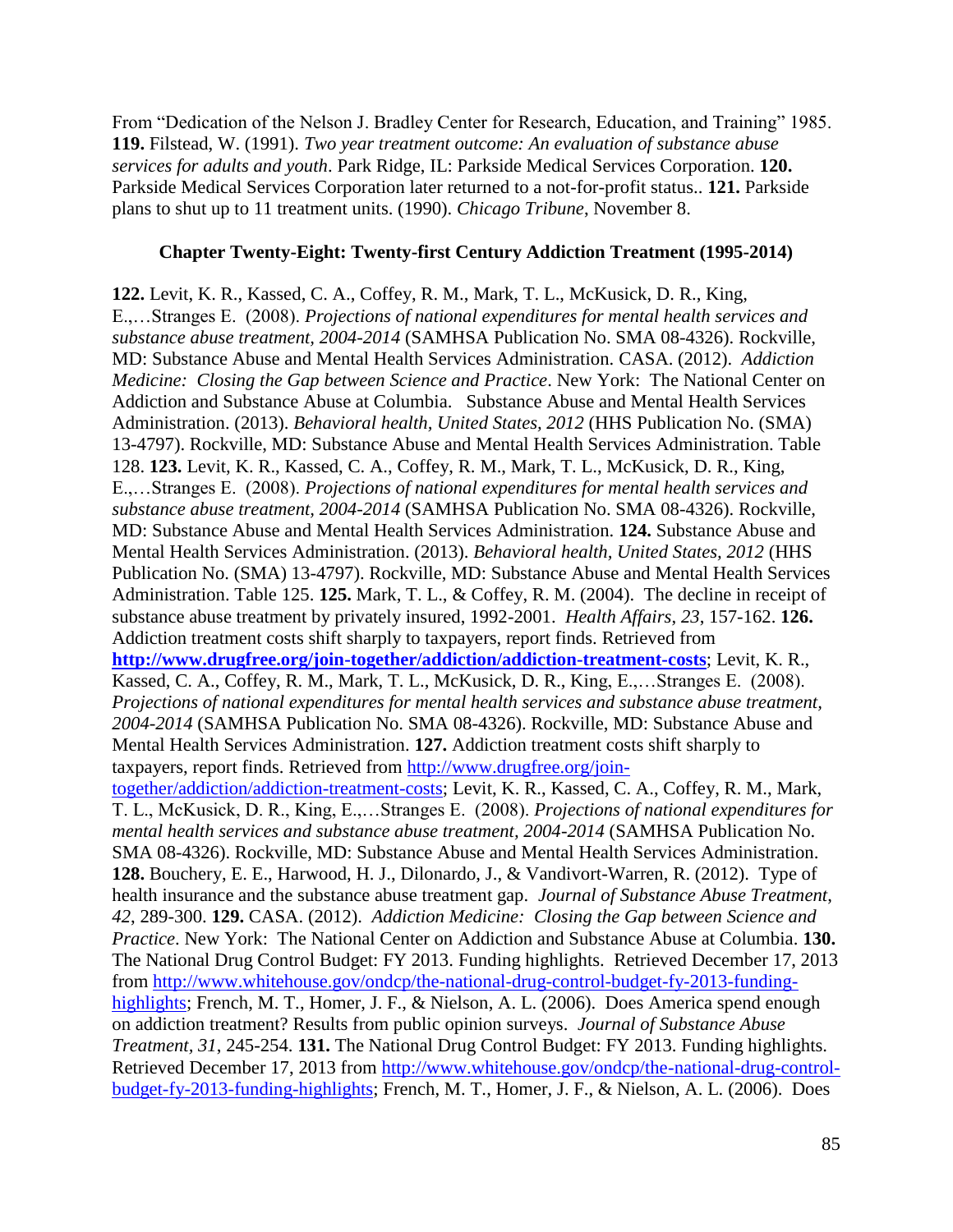America spend enough on addiction treatment? Results from public opinion surveys. *Journal of Substance Abuse Treatment, 31*, 245-254. **132.** Substance Abuse and Mental Health Services Administration (2012). *National Survey of Substance Abuse Treatment Services (N-SSATS): 2011. Data on substance abuse treatment facilities* (BHSIS Series S-64, HHS Publication No. (SMA) 12-4730). Rockville, MD: Substance Abuse and Mental Health Services Administration. **133.** Substance Abuse and Mental Health Services Administration. (2013). *Behavioral health, United States, 2012* (HHS Publication No. (SMA) 13-4797). Rockville, MD: Substance Abuse and Mental Health Services Administration. Table 150. **134.** CASA. (2012). *Addiction Medicine: Closing the Gap between Science and Practice*. New York: The National Center on Addiction and Substance Abuse at Columbia. **135.** The impact of the Mental Health Parity and Addiction Equity Act on inpatient admissions. Retrieved from [http://www.healthcostinstitute.org/news-and-events/issue-brief-impact-mental-health-parity-and](http://www.healthcostinstitute.org/news-and-events/issue-brief-impact-mental-health-parity-and-addiction-equity-act-inpatient-admission)[addiction-equity-act-inpatient-admission](http://www.healthcostinstitute.org/news-and-events/issue-brief-impact-mental-health-parity-and-addiction-equity-act-inpatient-admission) **136.** Buck, J. A. (2011). The looming expansion and transformation of public substance abuse treatment under the Affordable Care Act. *Health Affairs*, *30*(8), 1402-1410. McCrady, B. S. (2012). Health-care reform provides an opportunity for evidence-based alcohol treatment in the USA: The National Institute for Health and Clinical Excellence (NICE) guideline as a model. *Addiction*, *108*, 231-232. Molfenter, T., Cappoccia, V., Boyle, M., & Sherbeck, C. K. (2012). The readiness of addiction treatment agencies for health care reform. *Substance Abuse Treatment, Prevention, and Policy*, *7*(16), 1-15. **137.** Buck, J. A. (2011). The looming expansion and transformation of public substance abuse treatment under the Affordable Care Act. *Health Affairs*, *30*(8), 1402-1410. **138.** Roebuck, M. C., French, M. T., & McLellan, A. T. (2003). DATSats: Summary results from 85 completed Drug Cost Analysis Programs (DATCAPS). *Journal of Substance Abuse Treatment*, *25*, 51-57. **139.** Alcohol and Drug Services Study (ADSS) cost study. *The DASIS Report*, June 18, 2004. **140.** The cost of drug rehab. Retrieved 12-18-13 from [www.choosehelp.com/topics/drug-rehab/the-costs-of-drug](http://www.choosehelp.com/topics/drug-rehab/the-costs-of-drug-rehab)[rehab](http://www.choosehelp.com/topics/drug-rehab/the-costs-of-drug-rehab) **141.** Average inpatient alcohol and drug rehab costs. Retrieved December 18, 2013 from [www.thecleanslate.org/average-inpatient-alcohol-and-drug-rehab-costs/](http://www.thecleanslate.org/average-inpatient-alcohol-and-drug-rehab-costs/) **142.** Fletcher, A. (2013). *Inside Rehab*. New York: Penguin Group. **143.** Substance Abuse and Mental Health Services Administration. (2013). *Results from the 2012 National Survey on Drug Use and Health: Summary of national findings* (NSDUH Series H-46, HHS Publication No. (SMA) 13-4795). Rockville, MD: Substance Abuse and Mental Health Services Administration. **144.** For a review see: A substance use costs and benefits literature review. Retrieved December 18, 2013 from [www.theincidentaleconomist.com/wordpress/a-substance-use-costs-and-benefits-literature](http://www.theincidentaleconomist.com/wordpress/a-substance-use-costs-and-benefits-literature-review/)[review/](http://www.theincidentaleconomist.com/wordpress/a-substance-use-costs-and-benefits-literature-review/) **145.** This national profile is summarized from the 2012 and 2011 National Survey of Substance Abuse Treatment Services (N-SSATS). **146.** Substance Abuse and Mental Health Services Administration. (2013). *Behavioral health, United States, 2012* (HHS Publication No. (SMA) 13-4797). Rockville, MD: Substance Abuse and Mental Health Services Administration. Table 103. **147.** Substance Abuse and Mental Health Services Administration (2012). *National Survey of Substance Abuse Treatment Services (N-SSATS): 2011. Data on substance abuse treatment facilities* (BHSIS Series S-64, HHS Publication No. (SMA) 12-4730). Rockville, MD: Substance Abuse and Mental Health Services Administration. **148.** Woodward, A. M., Raskin, I. E., & Blacklow, B. (2008). A profile of the substance abuse treatment industry: Organization, costs, and treatment completion. *Substance Use and Misuse, 42*, 647-679. **149.** Woodward, A. M., Raskin, I. E., & Blacklow, B. (2008). A profile of the substance abuse treatment industry: Organization, costs, and treatment completion. *Substance Use and Misuse, 42*, 647-679. **150.** Substance Abuse and Mental Health Services Administration. (2013). *Behavioral health, United*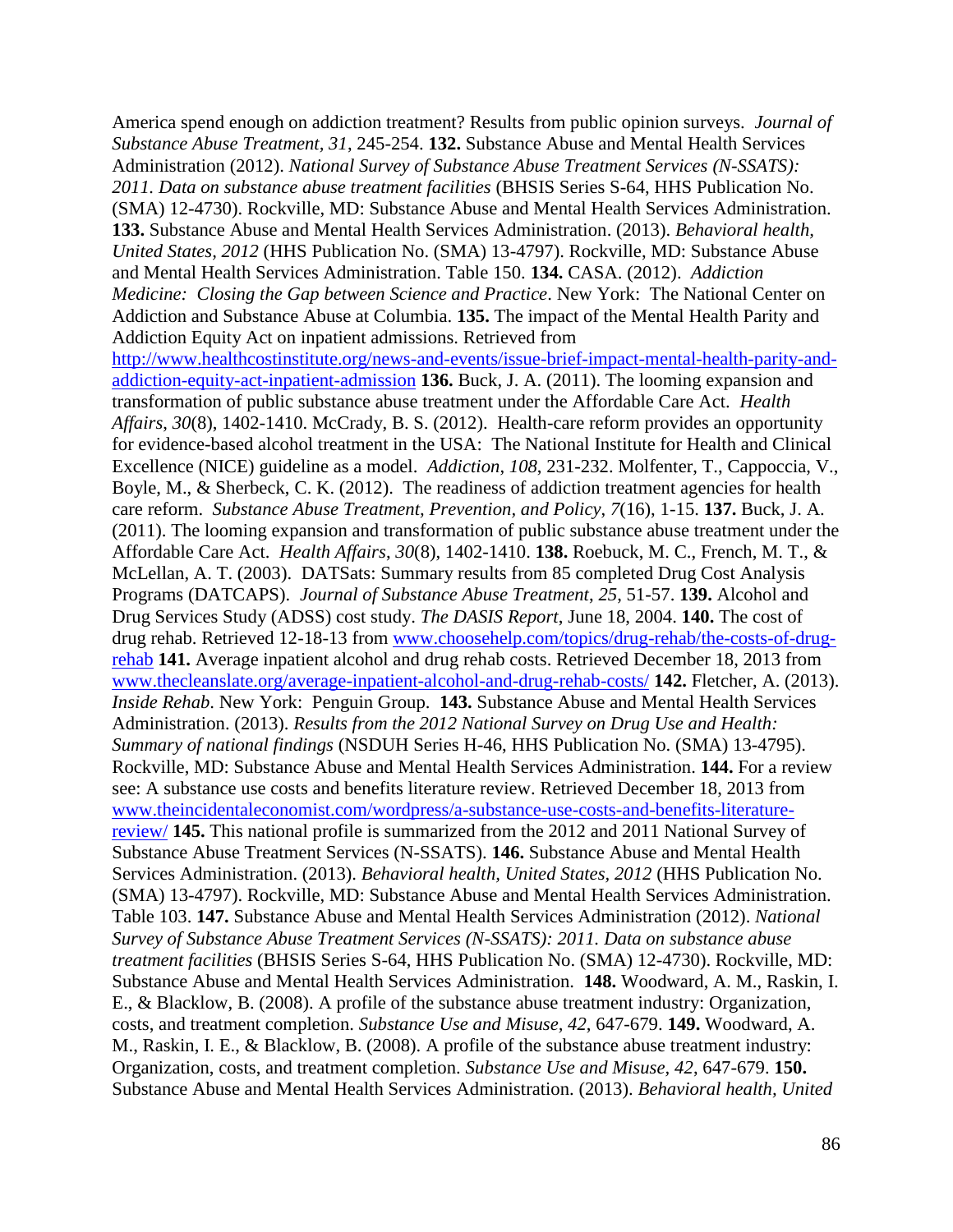*States, 2012* (HHS Publication No. (SMA) 13-4797). Rockville, MD: Substance Abuse and Mental Health Services Administration. Table 101. **151.** Substance Abuse and Mental Health Services Administration. (2013). *Behavioral health, United States, 2012* (HHS Publication No. (SMA) 13-4797). Rockville, MD: Substance Abuse and Mental Health Services Administration. Table 101. **152.** Substance Abuse and Mental Health Services Administration. (2013). *Behavioral health, United States, 2012* (HHS Publication No. (SMA) 13-4797). Rockville, MD: Substance Abuse and Mental Health Services Administration. Table 59. **153.** Substance Abuse and Mental Health Services Administration (2012). *National Survey of Substance Abuse Treatment Services (N-SSATS): 2011. Data on substance abuse treatment facilities* (BHSIS Series S-64, HHS Publication No. (SMA) 12-4730). Rockville, MD: Substance Abuse and Mental Health Services Administration. **154.** McLellan, A. T., Carise, D., & Kleber, H. D. (2003). Can the national addiction treatment infrastructure support the public's demand for quality care? *Journal of Substance Abuse Treatment, 25*, 117-121. **155.** Institute of Medicine (1990). *Treating drug problems, Vol. 1*. Washington, DC: National Academy Press. **156.** Humphreys, K., Harris, A. H. S., & Kivlahan, D. R. (2009). Performance monitoring of substance use disorder interventions in the Veterans Health Administration. *The American Journal of Drug and Alcohol Abuse*, *35*, 123-127. **157.** *VHA handbook 1160.04*. (2012). Washington, DC: Department of Veterans Affairs. **158.** Substance Abuse and Mental Health Services Administration. (2013). *Behavioral health, United States, 2012* (HHS Publication No. (SMA) 13-4797). Rockville, MD: Substance Abuse and Mental Health Services Administration. Table 144. **159.** Humphreys, K., & Horst, D. (2002). Moving from inpatient to residential substance abuse treatment in the VA. *Psychiatric Services*, *53*(8), 927. Humphreys, K., Huebsch, P. D., Moos, R. H., & Suchinsky, R. T. (1999). The transformation of the Veterans Affairs Substance Abuse Treatment System. *Psychiatric Services*, *50*(11), 1399-1401. **160.** Tracy, S, Tavakoli, S., Stolpner, S., & Trafton, J. (2013). *Treating substance abuse disorders within the Veterans Affairs Health Care System* [Unpublished paper]. **161.** Institute of Medicine. (2013). *Substance use disorder in the U.S. armed forces: Report brief*. **162.** Tracy, S, Tavakoli, S., Stolpner, S., & Trafton, J. (2013). *Treating substance abuse disorders within the Veterans Affairs Health Care System* [Unpublished paper]. Gordon, A. J., Trafton, J. A., Saxon, A. J., Gifford, A. L., Goodman, F., Calabrese, V. S.,…Buprenorphine Work Group of the Substance Use Disorders Quality Enhancement Research Initiative. (2007). Implementation of buprenorphine in the Veterans Health Administration: Results of the first 3 years. *Drug and Alcohol Dependence, 90*(2-3), 292-296. Harris, A. H. S., Liva, E., Bowe, T., Humphreys, K. N., Kiviahan, D. R., & Trafton, J. (2012). Pharmacotherapy of alcohol use disorders by the Veterans Health Administration: Patterns of receipt and persistence. *Psychiatric Services, 63*(7), 679-685. **163.** SAMHSA. *National Survey of Substance Abuse Treatment Services (N-SSATS) state profile.*  **164.** Groubert, M. (2008). Addiction: Buying the cure at Passages Malibu. *LA Weekly*, June 26, 2008. **165.** New. C. (2011). The real tab for rehab: Inside the addiction treatment biz. *Daily Finance*, June 3, 2011. **166.** McDonald, D. (2012). Private equity's rehab roll-up. CNN Money. Retrieved January 4 from [www.money.cnn.com/2012/04/26/news/companies/bain-crc](http://www.money.cnn.com/2012/04/26/news/companies/bain-crc-rehab.fortune/)[rehab.fortune/](http://www.money.cnn.com/2012/04/26/news/companies/bain-crc-rehab.fortune/) **167.** Groubert, M. (2008). Addiction: Buying the cure at Passages Malibu. *LA Weekly*, June 26, 2008. **168.** Bernstein, J. (2013). Inside a New York drug clinic, allegations of kickbacks and shoddy care. *ProPublica,* Setpember 9, 2013. McDonald, D. (2012). Private equity's rehab roll-up. CNN Money. Retrieved January 4 from [www.money.cnn.com/2012/04/26/news/companies/bain-crc-rehab.fortune/.](http://www.money.cnn.com/2012/04/26/news/companies/bain-crc-rehab.fortune/) Pringle, P. (2007) The trouble with rehab, Malibu-style. *Los Angeles Times*, October 9, 2007. CNN special on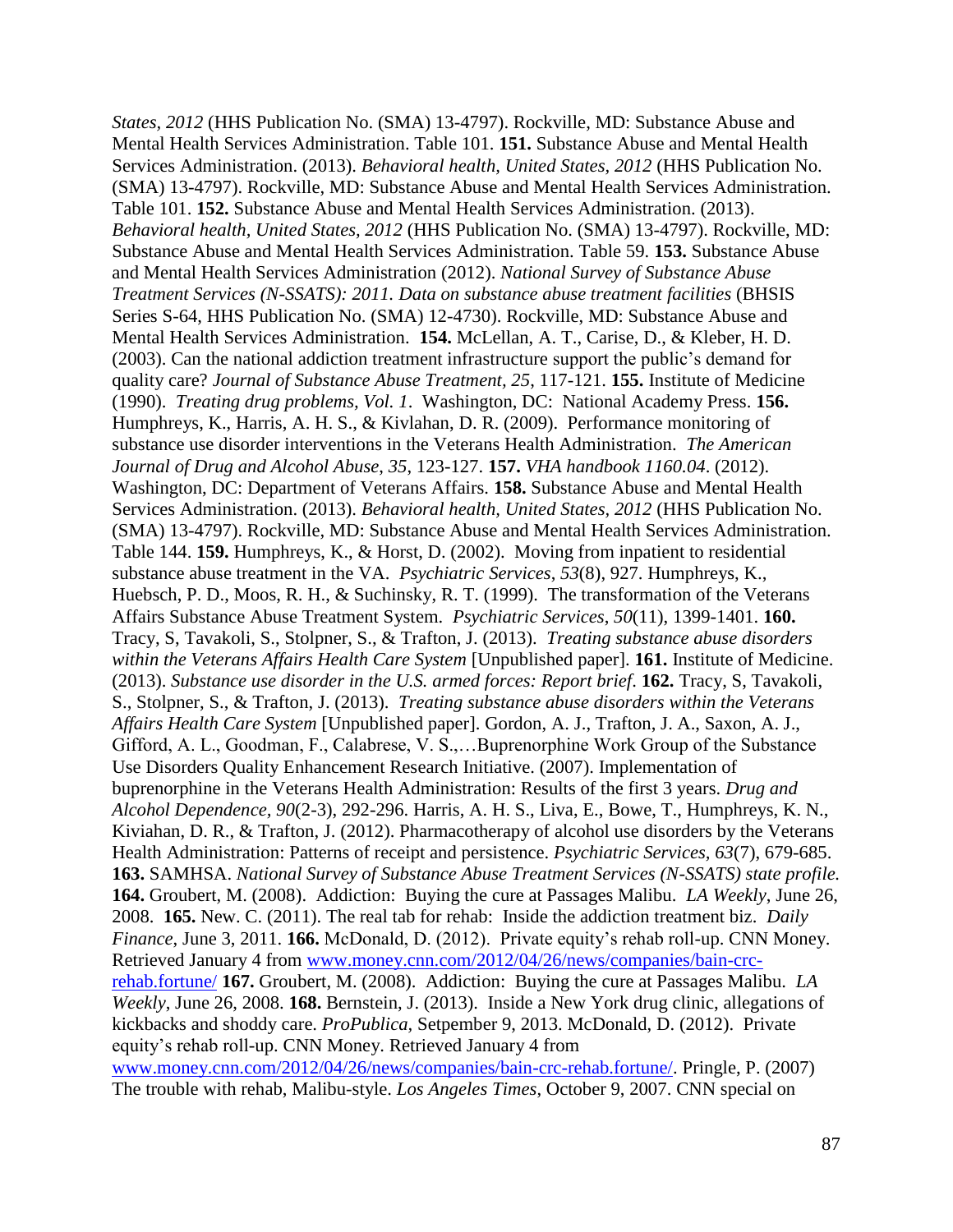"Rehab Racket" aired July 29, 3013. **169.** CASA. (2012). *Addiction Medicine: Closing the Gap between Science and Practice*. New York: The National Center on Addiction and Substance Abuse at Columbia. **170.** Freed, C. (2010). Addiction medicine and addiction psychiatry in America: Commonalities in the medical treatment of addiction. *Contemporary Drug Problems*, *37*, 139-163. **171.** This discussion is abstracted from: White, W., & Callahan, J. F. (in press). Addiction medicine in America: Its birth and early history (1750-1935) with a modern postscript. In R. Ries, D. Fiellin, S. Miller, & R. Saitz (Eds.), *Principles of addiction medicine* (5th Edition). Baltimore: Lippincott Williams & Wilkins. **172.** Jennifer Vollmer, personal communication, January 2013. **173.** McLellan, A. T., Grissom, G. R., Brill, P., Durell, J., Metsger, D. S., & O'Brien, C. P. (1993). Private substance abuse treatments: Are some programs more effective than others. *Journal of Substance Abuse Treatment*, *10*, 243-254. **174.** SAMHSA. (2003). *Alcohol and Drug Services Study (ADSS): The national substance abuse treatment system: Facilities, clients, services and staffing*. Rockville, MD: Office of Applied Studies. **175.** Knudsen, H. K., Oser, C. B., Abraham, A. J., & Roman, P. M. (2012). Physicians in the substance abuse treatment workforce: Understanding their employment within publicly funded treatment organizations. *Journal of Substance Abuse Treatment*, *43*, 152-160. **176.** McLellan, A. T., Carise, D., & Kleber, H. D. (2003). Can the national addiction treatment infrastructure support the public's demand for quality care? *Journal of Substance Abuse Treatment, 25*, 117-121. **177.** Substance Abuse and Mental Health Services Administration. (2013). *Behavioral health, United States, 2012* (HHS Publication No. (SMA) 13-4797). Rockville, MD: Substance Abuse and Mental Health Services Administration. Table 125. **178.** Knox, W. J. (1971). Attitudes of psychiatrists and psychologists toward alcoholism. *American Journal of Psychiatry*, *127*(12), 111-115. **179.** John Kelly, personal communication, January 24, 2014. **180.** CASA. (2012). *Addiction Medicine: Closing the Gap between Science and Practice*. New York: The National Center on Addiction and Substance Abuse at Columbia. **181.** Straussner, S. L. A., & Senreich, E. (2002). Educating social workers to work with individuals affected by substance use disorders. *Substance Abuse, 23*(3), 319-340. Straussner, S. L. A. (2001). The role of social workers in the treatment of addictions: A brief history. *Journal of Social Work in the Addictions, 1*(1), 3-9. **182.** Smith, M. J., Whitavker, T., & Weismiller, T. (2006). Social workers in the substance abuse treatment field: A snapshot of service activities. *Health Social Work*, *31*(2), 109-115. **183.** Harwood, H. J. (2002). *Survey on behavioral health workplace. Frontlines: Linking alcohol services research and practice*. Bethesda, MD: NIAAA. Eby, L. T., Burk, H., & Maher, C. P. (2010). How serious of a problem is staff turnover in substance abuse treatment? A longitudinal study of actual turnover. *Journal of Substance Abuse Treatment, 39*, 264-271. Kaplan, L. (2003). *Substance abuse treatment workforce environmental scan*. Rockville, MD: Center for Substance Abuse Treatment. **184.** Ryan, O., Murphy, D., & Krom, L. (2012). *Vital signs: Taking the pulse of the addiction treatment workforce, a national report, Version 1.* Kansas City, MO: Addiction Technology Transfer Center National Office in residence at the University of Missouri-Kansas City. **185.** White, W. (2009). *Peer-based addiction recovery support: History, theory, practice, and scientific evaluation.* Chicago, IL: Great Lakes Addiction Technology Transfer Center and Philadelphia Department of Behavioral Health and Mental Retardation Services. **186.** Hyde, P. (2013). *Report to Congress on the nation's substance abuse and mental health workforce issues*. Rockville, MD: SAMHSA. **187.** Retrieved January 8, 2014 from <http://nattc.org/dasp/viewall/allinstprog.asp> **188.** Hyde, P. (2013). *Report to Congress on the nation's substance abuse and mental health workforce issues*. Rockville, MD: SAMHSA. **189.**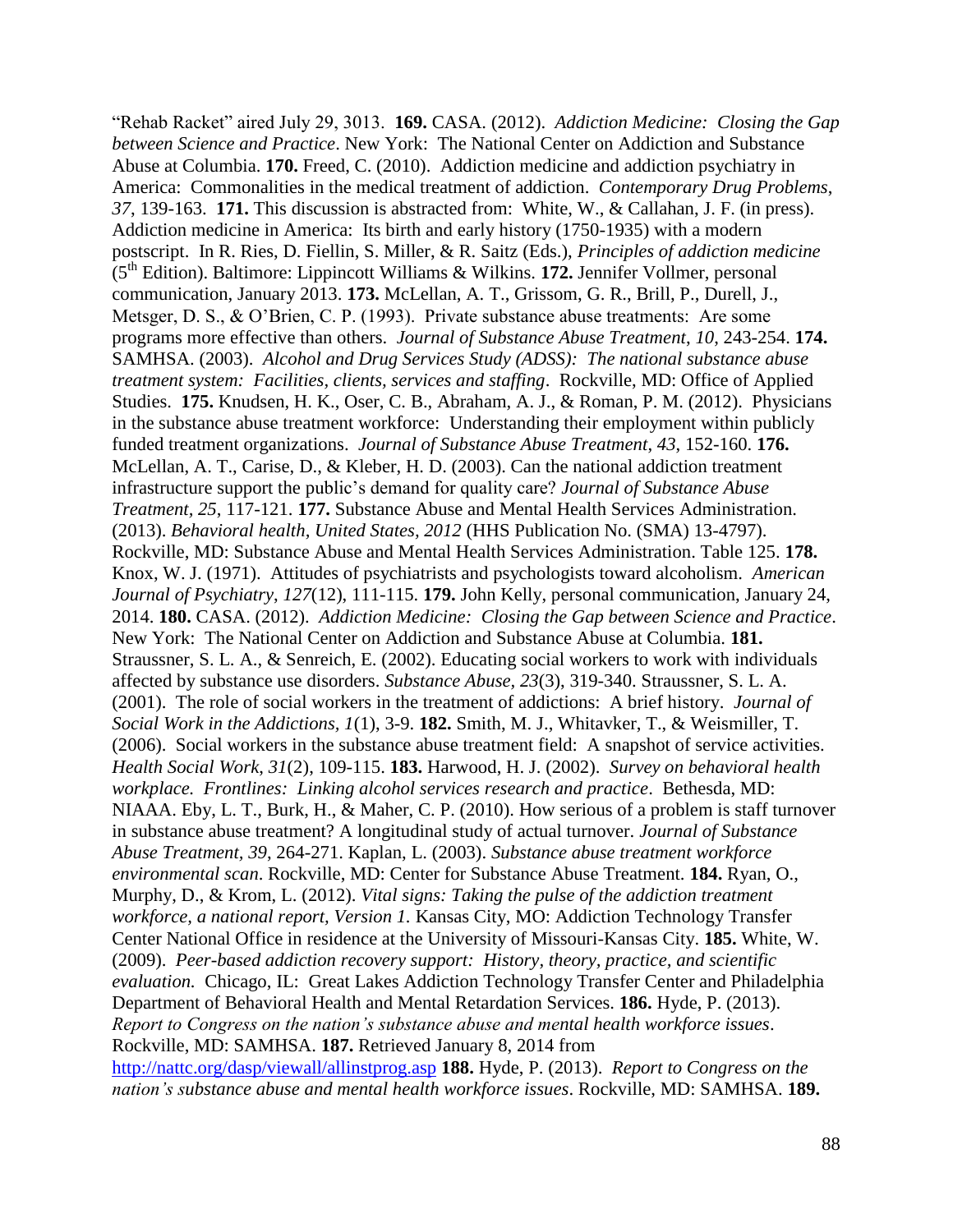Knudsen, H. K., Ducharme, L. J., & Roman, P. M. (2006). Counselor emotional exhaustion and turnover intention in therapeutic communities. *Journal of Substance Abuse Treatment, 31*, 173- 180. McNulty, T. L., Oser, C. B., Johnson, J. A., Knudsen, H. K., & Roman, P. M. (2007). Counselor turnover in substance abuse treatment centers: An organizational-level analysis. *Sociological Inquiry, 77*(2), 166 - 193. **190.** McLellan, A. T., Woody, G. E., Luborsky, L., & Goehl, L. (1988). Is the counselor an "active ingredient" in substance abuse rehabilitation: An examination of treatment success among four counselors*. Journal of Nervous and Mental Disorders*, *176*(7), 423-430. Blaney, T., & Craig, R. J. (1999). Methadone maintenance: Does dose determine differences in outcome? *Journal of Substance Abuse Treatment*, *16*(3), 221-228. **191.** Eby, L. T., Burke, H., & Maher, C. P. (2010). How serious a problem is staff turnover in substance abuse treatment? A longitudinal study of actual turnover*. Journal of Substance Abuse Treatment*, *39*, 264-271. Garner, B. R., Hunter, B. D., Modisette, K. C., Ihnes, P. C., & Godley, S. H. (2012). Treatment staff turnover in organizations implementing evidence-based practices: Turnover rates and their association with client outcomes. *Journal of Substance Abuse Treatment*, *42*, 134-142. **192.** Evans, W. N., & Hohenshil, T. H. (1997). Job satisfaction of substance abuse counselors. *Alcoholism Treatment Quarterly*, *15*, 1-13. Roman, P. M., Ducharme, L. J., & Knudsen, H. K. (2006). Patterns of organization and management in private and public substance abuse treatment programs. *Journal of Substance Abuse Treatment*, *31*, 235- 243. D'Aunno, T. (2006). The role of organization and management in substance abuse treatment: Review and roadmap. *Journal of Substance Abuse Treatment*, *31*, 221-233. Kaplan, L. (2003). *Substance abuse treatment workforce environmental scan*. Rockville, MD: Center for Substance Abuse Treatment. **193.** Eby, L. T., Burke, H., & Maher, C. P. (2010). How serious a problem is staff turnover in substance abuse treatment? A longitudinal study of actual turnover*. Journal of Substance Abuse Treatment*, *39*, 264-271. Garner, B. R., Hunter, B. D., Modisette, K. C., Ihnes, P. C., & Godley, S. H. (2012). Treatment staff turnover in organizations implementing evidence-based practices: Turnover rates and their association with client outcomes. *Journal of Substance Abuse Treatment*, *42*, 134-142. **194.** Hoge, M. A., Stuart, G. W., Morris, J., Flaherty, M. T., Paris, M., & Goplerud, E. (2013). Mental health and addiction workforce development: Federal leadership is needed to address the growing crisis. *Health Affairs*, *32*(11), 1-9. **195.** Kaplan, L. (2003). *Substance abuse treatment workforce environmental scan*. Rockville, MD: Center for Substance Abuse Treatment. Kimerly, J. R., & McLellan, A. T. (2006). The business of addiction treatment: A research agenda. *Journal of Substance Abuse Treatment*, *31*, 213-219. McLellan, A. T., & Meyers, K. (2004). Contemporary addiction treatment: A review of systems problems for adults and adolescents. *Biological Psychiatry*, *56*(10), 764-770. Evans, W. N., & Hohenshil, T. H. (1997). Job satisfaction of substance abuse counselors. *Alcoholism Treatment Quarterly*, *15*, 1-13. **196.** NAADAC. (2007). NAADAC Demographics, December 31, 2007. Personal communication, February 20, 2008. **197.** Kaplan, L. (2003). *Substance abuse treatment workforce environmental scan*. Rockville, MD: Center for Substance Abuse Treatment. **198.** McLellan, A. T. (2006). What we need is a system: Creating a responsive and effective substance abuse treatment system. In W. R. Miller & K. M. Carroll, *Rethinking substance abuse: What the science shows, and what we should do*  (pp. 275-292). New York: Guilford Press. **199.** Substance Abuse and Mental Health Services Administration (2012). *National Survey of Substance Abuse Treatment Services (N-SSATS): 2011. Data on substance abuse treatment facilities* (BHSIS Series S-64, HHS Publication No. (SMA) 12-4730). Rockville, MD: Substance Abuse and Mental Health Services Administration. **200.** SAMHSA. (2013). Treatment Episode Data Set—Discharges (TEDS-D), 2010 Codebook.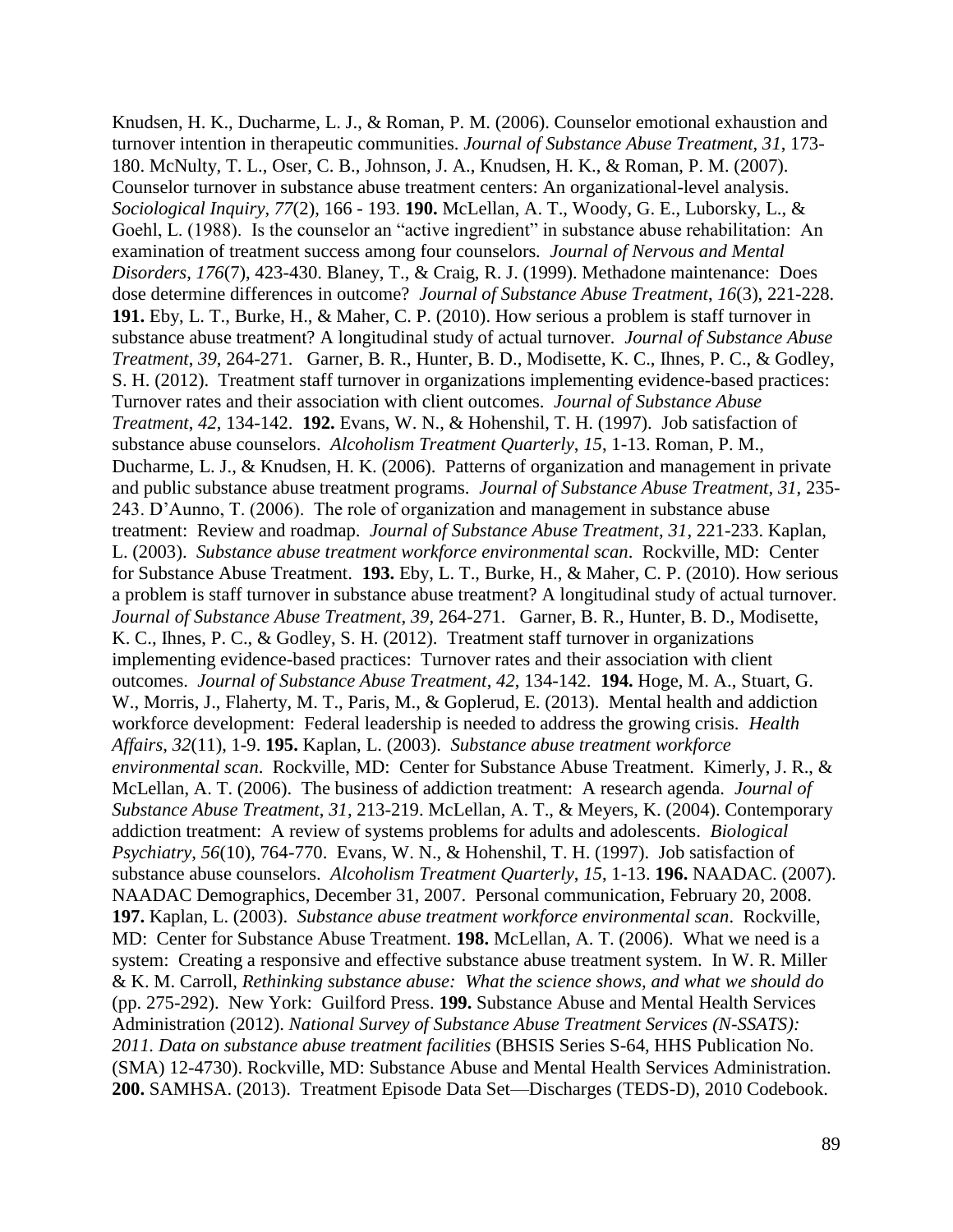**201.** Edens, E. L., Glowinski, A. L., Grazier, K. L., & Bucholz, K. K. (2008). The 14-year course of alcoholism in a community sample: Do men and women differ? *Drug and Alcohol Dependence, 93*, 1-11. Warner, L. A., White, H. R., & Johnson, V. (2007). Alcohol initiation experiences and family history of alcoholism as predictors of problem-drinking trajectories. *Journal of Studies on Alcohol, 68,* 56-65. King, K. M., & Chassin, L. (2007). A prospective study of the effects of age of initiation of alcohol and drug use in young adult substance dependence. *Journal of Studies on Alcohol and Drugs, 68*, 256-265. Kuramoto, S. J., Martins, S. S., Ko. J. Y., & Chilcoat, H. D. (2011). Past year treatment status and alcohol abuse symptoms among U.S.adults with alcohol dependence. *Addictive Behaviors, 36*, 648-653; Grant, B. F. (1996). Toward an alcohol treatment model: A comparison of treated and untreated respondents in a general population sample. *Alcoholism: Clinical and Experimental Research, 20*, 372-378. Grant, B .F. (1997). Barriers to alcoholism treatment: Reasons for not seeking treatment in a general population sample. *Journal of Studies on Alcohol, 58*, 365-371. Bischof, G., Rumpf, H., Myer, C., Hapke, U., & John, U. (2004). What triggers remission without formal help from alcohol dependence? Findings from the TACOS-Study. In P. Rosenqvist, J. Blomqvist, A. Koski-Jannes, & L. Ojesjo (eds.), *Addiction and life course* (NAD Monograph No. 44; pp. 85- 101). Helsinki Finland: Nordic Council for Alcohol and Drug Research. Kadri, A. M., Bhagylaxmi, A., & Kedia, G. (2003). Study of socio-demographic profile of substance users attending a de-addiction centre in Ahmedabad city. *Indian Journal of Community Medicine, 28*(2), 74-76. Grella, C. E., & Joshi, V. (1999). Gender differences in drug treatment careers among clients in the national drug abuse treatment outcome study. *American Journal of Drug and Alcohol Abuse, 25*(3), 385-406. Grella, C. E., Hser, Y. I., & Hsieh, S-C (2003). Predictors of drug treatment re-entry following relapse to cocaine use in DATOS. *Journal of Substance Abuse Treatment, 25*, 145-154. Ross, H. E., Lin, E., & Cunningham, J. (1999). Mental health service use: A comparison of treated and untreated individuals with substance use disorders in Ontario. *Canadian Journal of Psychiatry, 44*(6), 570-577. Costello, E. J., Sung, M., Worthman, C., & Angold, A. (2007). Pubertal maturation and the development of alcohol use and abuse. *Drug and Alcohol Dependence, 88*, S50-S59. Granfield, R., & Cloud, W. (1999). *Coming clean: Overcoming addiction without treatment*. New York: New York University Press. Schmidt, L. A., & Weisner, C. M. (2005). Private insurance and the utilization of chemical dependency treatment. *Journal of Substance Abuse Treatment, 28*, 67-76. Duffy, S. Q., Cowell, A. J., Council, C., & Shi, W. (2006). Formal treatment, self-help, or not treatment for alcohol use disorders? Evidence from the National Household Survey on Drug Abuse. *Journal of Studies on Alcohol, 67*, 363-372. Leichtling, G., Gabriel, R. M., Lewis, C. K., & Vander Ley, K. J. (2006). Adolescents in treatment: Effects of parental substance abuse on treatment and entry characteristics and outcomes. *Journal of Social Work Practice in the Addictions, 6*(1/2), 155- 174. Norman, S. B., Tate, S. R., Anderson, K. G., & Brown, S. A. (2007). Do trauma and PTSD symptoms influence addiction relapse context? *Drug and Alcohol Dependence, 90*, 89-96. Schutte, K. K., Moos, R. H., & Brennan, P. L. (2006). Predictors of untreated remission from late-life drinking problems. *Journal of Studies on Alcohol, 67*, 354-362. Hamburger, M. E., Leeb, R. T. & Swahn, M. H. (2008). Childhood maltreatment and early alcohol use among highrisk adolescents. *Journal of Studies on Alcohol and Drugs, 69*, 292-295. Lloyd, D. A., & Turner, R. J. (2008). Cumulative lifetime adversities and alcohol dependence in adolescence and young adulthood. *Drug and Alcohol Dependence, 93*, 217-226. Hingson, R. W., Heeren, T., & Edwards, E. M. (2008). Age at drinking onset, alcohol dependence, and their relation to drug use and dependence, driving under the influence of drugs, and motor-vehicle crash involvement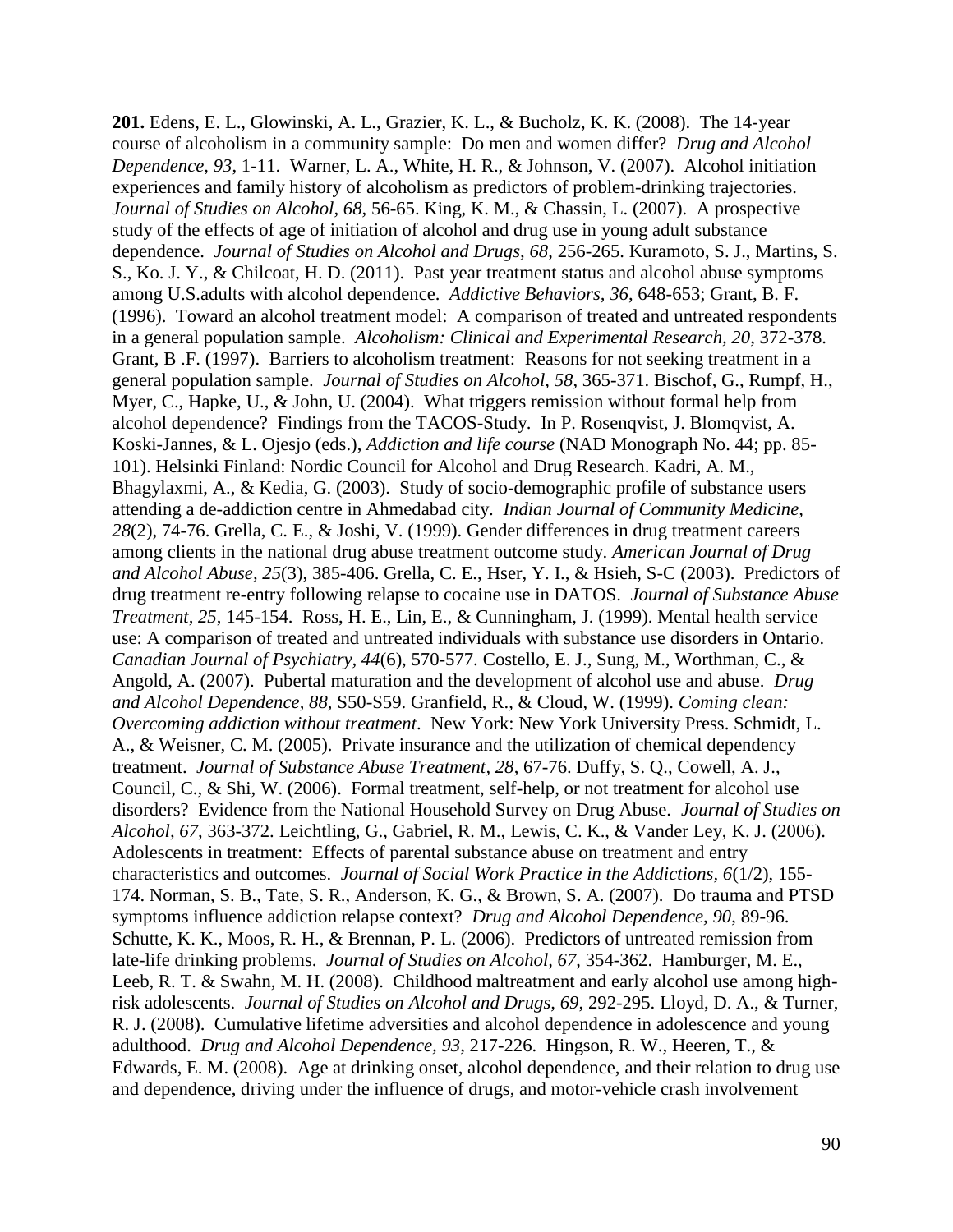because of drugs. *Journal of Studies on Alcohol and Drugs, 69*, 192-201. Moos, H. B., Chen, C. M., & Yi, H.-Y. (2007). Subtypes of alcohol dependence in a nationally representative sample. *Drug and Alcohol Dependence, 91*, 149-158. Cohen, P., Chen, H., Crawford, T. N., Brook, J. S., & Gordon, J. (2007). Personality disorders in early adolescence and the development of later substance use disorders in the general population. *Drug and Alcohol Dependence, 88*, S71-S84. **202.** The only major exception to these findings is a study by Carroll and Rounsaville (1992) that found remarkably similar levels of problem severity and complexity in a comparison of cocaine users in the community and those entering treatment. Carroll, K. M., & Rounsaville, B. J. (1992). Contrast of treatment-seeking and untreated cocaine abusers. *Archives of General Psychiatry, 49*, 464-471. **203.** Substance Abuse and Mental Health Services Administration. (2013). *Behavioral health, United States, 2012* (HHS Publication No. (SMA) 13-4797). Rockville, MD: Substance Abuse and Mental Health Services Administration. Table 107. **204.** Substance Abuse and Mental Health Services Administration (2012). *National Survey of Substance Abuse Treatment Services (N-SSATS): 2011. Data on substance abuse treatment facilities* (BHSIS Series S-64, HHS Publication No. (SMA) 12-4730). Rockville, MD: Substance Abuse and Mental Health Services Administration. **205.** Substance Abuse and Mental Health Services Administration (2012). *National Survey of Substance Abuse Treatment Services (N-SSATS): 2011. Data on substance abuse treatment facilities* (BHSIS Series S-64, HHS Publication No. (SMA) 12-4730). Rockville, MD: Substance Abuse and Mental Health Services Administration. **206.** Substance Abuse and Mental Health Services Administration (2012). *National Survey of Substance Abuse Treatment Services (N-SSATS): 2011. Data on substance abuse treatment facilities* (BHSIS Series S-64, HHS Publication No. (SMA) 12-4730). Rockville, MD: Substance Abuse and Mental Health Services Administration. **207.** Woodward, A. M., Raskin, I. E., & Blacklow, B. (2008). A profile of the substance abuse treatment industry: Organization, costs, and treatment completion. *Substance Use and Misuse, 42*, 647-679. **208.** Substance Abuse and Mental Health Services Administration (2012). *National Survey of Substance Abuse Treatment Services (N-SSATS): 2011. Data on substance abuse treatment facilities (BHSIS Series S-64,* HHS Publication No. (SMA) 12-4730). Rockville, MD: Substance Abuse and Mental Health Services Administration. **209.** Retrieved January 6, 2014 from [http://www.drugabuse.gov/publications/principles-drug-addiction-treatment-research-based](http://www.drugabuse.gov/publications/principles-drug-addiction-treatment-research-based-guide-third-edition/principles-effective-treatment)[guide-third-edition/principles-effective-treatment](http://www.drugabuse.gov/publications/principles-drug-addiction-treatment-research-based-guide-third-edition/principles-effective-treatment) **210.** Moos, R. H. (2003). Addictive disorders in context: Principles and puzzles of effective treatment and recovery. *Psychology of Addictive Behaviors*, *17*, 3-12. **211.** Dennis, M. L., Scott, C. K., Funk, R., & Foss, M. A. (2005). The duration and correlates of addiction and treatment careers. *Journal of Substance Abuse Treatment*, *28*, S51-S62. **212.** White, W. (2005). Recovery management: What if we really believed that addiction was a chronic disorder*? GLATTC Bulletin*, September, 1-8. Chicago, IL: Great Lakes Addiction Technology Transfer Center. **213.** Humphreys, K. (2006). Closing remarks: Swimming to the horizon—reflections on a special series. *Addiction*, *101*, 1238-1240. **214.** Miller, W. R. (2007). Bring addiction treatment out of the closet, *Addiction*, *102*, 863-869. **215.** White, W. (2008). *Recovery management and recovery-oriented systems of care: Scientific rationale and promising practices*. Pittsburgh, PA: Northeast Addiction Technology Transfer Center, Great Lakes Addiction Technology Transfer Center, Philadelphia Department of Behavioral Health & Mental Retardation Services. **216.** Substance Abuse and Mental Health Services Administration. (2013). *Behavioral health, United States, 2012* (HHS Publication No. (SMA) 13-4797). Rockville, MD: Substance Abuse and Mental Health Services Administration. **217.** Substance Abuse and Mental Health Services Administration. (2013). *Results from the 2012*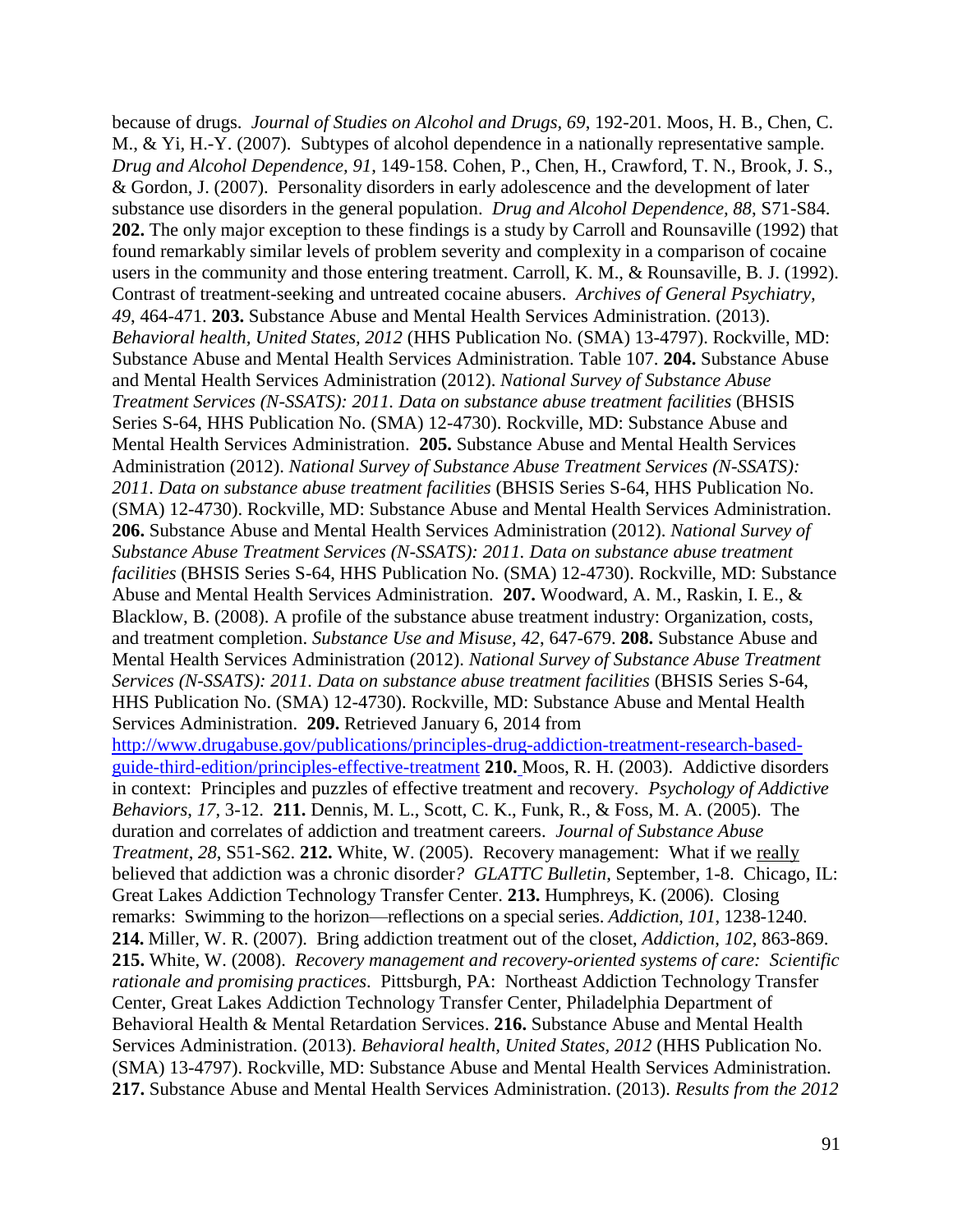*National Survey on Drug Use and Health: Summary of national findings* (NSDUH Series H-46, HHS Publication No. (SMA) 13-4795). Rockville, MD: Substance Abuse and Mental Health Services Administration. **218.** Substance Abuse and Mental Health Services Administration. (2013). *Results from the 2012 National Survey on Drug Use and Health: Summary of national findings* (NSDUH Series H-46, HHS Publication No. (SMA) 13-4795). Rockville, MD: Substance Abuse and Mental Health Services Administration. **219.** Edlund, M. J., Booth, B. M. Y., & Han, X. (2012). Who seeks care where? Utilization of mental health and substance use disorder treatment in two national samples of individuals with alcohol use disorders. *Journal of Studies of Alcohol and Drugs*, *73*, 635-646. **220.** Little Hoover Commission. (2003, March). *For our health and safety: Joining forces to defeat addiction*. State of California. Retrieved from [http://www.adp.cahwnet.gov/report169.pdf.](http://www.adp.cahwnet.gov/report169.pdf) Stark, M. J., Campbell, B. K., & Brinkerhoff, C. V. (1990). "Hello, may I help you?" A study of attrition prevention at the time of the first phone contact with substance-abusing clients. *American Journal on Drug and Alcohol Abuse*, *16*(1-2), 67-76. Hser, Y. I., Maglione, M., Polinsky, L., & Anglin, M. D. (1998). Predicting drug treatment entry among treatment-seeking individuals. *Journal of Substance Abuse Treatment, 15*(3), 213-220. Donovan, D. M, Rosengren, D. B., Downey, L., Cox, G. B., & Sloan, K. L. (2001). Attrition prevention with individuals awaiting publicly funded drug treatment. *Addiction, 96*(8), 1149-1160. **221.** Gottheil, E., Sterling, R. C., & Weinsein, S. P. (1997). Pretreatment dropouts: Characteristics and outcomes. *Journal of Addictive Diseases*, *16*, 1-14. Stark, M. J., Campbell, B. K., & Brinkerhoff, C. V. (1990). "Hello, may I help you?" A study of attrition prevention at the time of the first phone contact with substance-abusing clients. *American Journal on Drug and Alcohol Abuse*, *16*(1-2), 67-76. **222.** SAMHSA, Center for Behavioral Health Statistics and Quality. (2011). *The TEDS Report: Length of time form first use to adult treatment admission*. Rockville, MD. **223.** Dennis, M. L., Scott, C. K., Funk, R., & Foss, M. A. (2005). The duration and correlates of addiction and treatment careers. *Journal of Substance Abuse Treatment*, *28*, S51-S62. Dennis, M. L., & Scott, C. K. (2007). Managing addiction as a chronic condition. *Addiction Science & Clinical Practice*, *4*(1), 45-55. **224.** CASA. (2012). *Addiction Medicine: Closing the Gap between Science and Practice*. New York: The National Center on Addiction and Substance Abuse at Columbia. **225.** Hser, Y., Anglin, M., Grella, C., Longshore, D., & Prendergast, M. (1997). Drug treatment careers: A conceptual framework and existing research findings. *Journal of Substance Abuse Treatment, 14*(3), 1-16. **226.** Institute of Medicine. (1990). *Treating drug problems, Vol 1.* Washington D.C.: National Academy Press. Wild, T. C. (2006). Social control and coercion in addiction treatment: Towards evidence-based policy and practice. *Addiction*, *101*, 40-49. **227.** Miller, N. S., & Flaherty, J. A. (2000). Effectiveness of coerced addiction treatment (alternative consequences): A review of the clinical research. *Journal of Substance Abuse Treatment*, *18*, 9- 16. Kelly, J. F., Finney, J. W., & Moos, R. (2005). Substance use disorder patients who are mandated to treatment: Characteristics, treatment process and 1- and 5-year outcomes. *Journal of Substance Abuse Treatment*, *28*, 213-223. **228.** SAMHSA. (2013). Treatment Episode Data Set—Discharges (TEDS-D), 2010 Codebook. **229.** Carey, B. (2008). Drug rehabilitation or revolving door? *New York Times*, December 22. **230.** SAMHSA. (2013). Treatment Episode Data Set—Discharges (TEDS-D), 2010 Codebook. **231.** See <http://www.williamwhitepapers.com/blog/2013/12/personal-failure-or-system-failure.html> **232.** Norcross, J. C., Koocher, G. P., Fala, N. C., & Wexler, H. K. (2010). What does not work? Expert consensus on discredited treatments in the addictions. *Journal of Addiction Medicine*, *4*(3), 174-180. Miller, W. R., Wilbourne, P. L., & Hettema, J. E. (2003). What works? A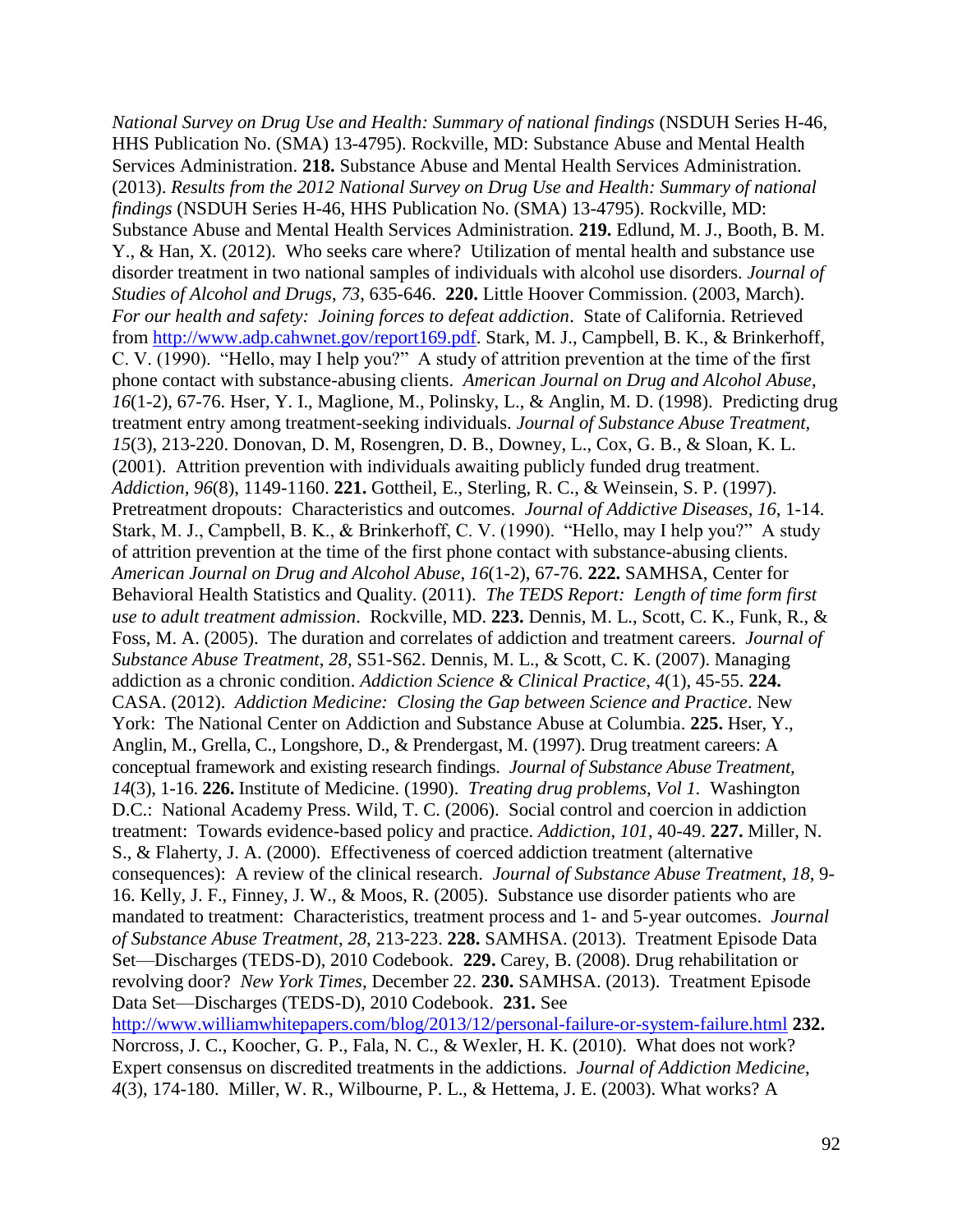summary of alcohol treatment outcome research. In R. K. Hester & W. R. Miller (Eds.), *Handbook of alcoholism treatment Approaches: Effective alternatives* (3rd ed.; pp. 13-63) Boston, MA: Allyn and Bacon. **233.** Ducharme, L. J., Mello, H., Roman, P. M., Knudsen, H. K., & Johnson, J. A. (2007). Service delivery in substance abuse treatment: Reexamining "comprehensive care." *Journal of Behavioral Health Services & Research, 34*, 121-136. **234.** NIDA Principles of Effective Drug Addiction Treatment. Retrieved December 20, 2013 from [http://www.drugabuse.gov/publications/principles-drug-addiction-treatment-research-based](http://www.drugabuse.gov/publications/principles-drug-addiction-treatment-research-based-guide-third-edition/principles-effective-treatment)[guide-third-edition/principles-effective-treatment](http://www.drugabuse.gov/publications/principles-drug-addiction-treatment-research-based-guide-third-edition/principles-effective-treatment) **235.** SAMHSA. (2013). Treatment Episode Data Set—Discharges (TEDS-D), 2010 Codebook. **236.** Substance Abuse and Mental Health Services Administration. (2013). *Behavioral health, United States, 2012* (HHS Publication No. (SMA) 13-4797). Rockville, MD: Substance Abuse and Mental Health Services Administration. **237.** Substance Abuse and Mental Health Services Administration. (2013). *Behavioral health, United States, 2012* (HHS Publication No. (SMA) 13-4797). Rockville, MD: Substance Abuse and Mental Health Services Administration. Table 58. **238.** SAMHSA, TEDS 2005 Discharge Report, Chapter 2 and table 2.6. Retrieved December 29, 2013 from wwwdasis.samhsa.gov/teds05/TEDSD2k5tbl2.6.htm **239.** SAMHSA (2013). Treatment Episode Data Set—Discharges (TEDS-D), 2010 Codebook. **240.** SAMHSA. *TEDS 2008 Discharge Report, Table 8.1* (DASIS Series: S-56, HHS Publication No. (SMA) 11-4628). Rockville, MD SAMHSA. **241.** White, W., & Hagen, R. (2005). Treatment, recovery, community: A call for reconnection. *Counselor*, *6*(6), 52-56. **242.** Forman, R. F. (2002). One AA meeting doesn't fit all: 6 keys to prescribing 12-step programs. *Psychiatry Online*, *1*(10), 1-6. **243.** Tonigan, J. S., Miller, W. R., Chavez, R., Porter, N., Worth, L., Westphal, V.,…Tracy, L. A. (2002). AA participation 10 years after Project MATCH treatment: Preliminary findings. *Alcoholism: Clinical and Experimental Research*, *26*(Supplement), 42A. Tonigan, J. S., Connors, G. J., & Miller, W. R. (2003). Participation and involvement in Alcoholics Anonymous. In T. F. Babor & F. K. Del Boca (Eds.), *Treatment matching in alcoholism* (pp. 184-204). Cambridge, UK: Cambridge University Press. Kelly, J. F., & Moos, R. (2003). Dropout from 12-step self-help groups: Prevalence, predictors, and counteracting treatment influences. *Journal of Substance Abuse Treatment, 24*(3), 241-50. Donovan, D. M., & Wells, E. A. (2007). "Tweaking 12-Step': The potential role of 12-step self-help group involvement in methamphetamine recovery. *Addiction*, *102*(suppl. 1), 121-129. **244.** Humphreys, K., Huebsch, P. D., Finney, J. W., & Moos, R. H. (1999). A comparative evaluation of substance abuse treatment: V. Substance abuse treatment can enhance the effectiveness of self-help groups. *Alcoholism: Clinical and Experimental Research*, *233*, 558-563. Laudet, A., & Sands, B. (2007). An exploration of the effect of on-site 12-Step meetings on post-treatment outcomes among polysubstance-dependent clients. *Evaluation Review*, *31*(6), 613-646. **245.** Tonigan, J. S., Connors, G. J., & Miller, W. R. (2003). Participation and involvement in Alcoholics Anonymous. In T. F. Babor & F. K. Del Boca (Eds.), *Treatment matching in alcoholism* (pp. 184-204). Cambridge, UK: Cambridge University Press. Kelly, J. F., & Moos, R. (2003). Dropout from 12-step self-help groups: Prevalence, predictors, and counteracting treatment influences. *Journal of Substance Abuse Treatment, 24*(3), 241-50. Laudet, A., & Sands, B. (2007). An exploration of the effect of onsite 12-Step meetings on post-treatment outcomes among polysubstance-dependent clients. *Evaluation Review*, *31*(6), 613-646. **246.** Kisson, W., McLeod, C., & McKay, J. (2003). The longitudinal relationship between self-help group attendance and course of recovery. *Evaluation and Program Planning*, *26*, 311-323. **247.** Kelly, J. F., Myers, M. G., & Brown, S. A. (2000). A multivariate process model of adolescent 12-step attendance and substance use outcome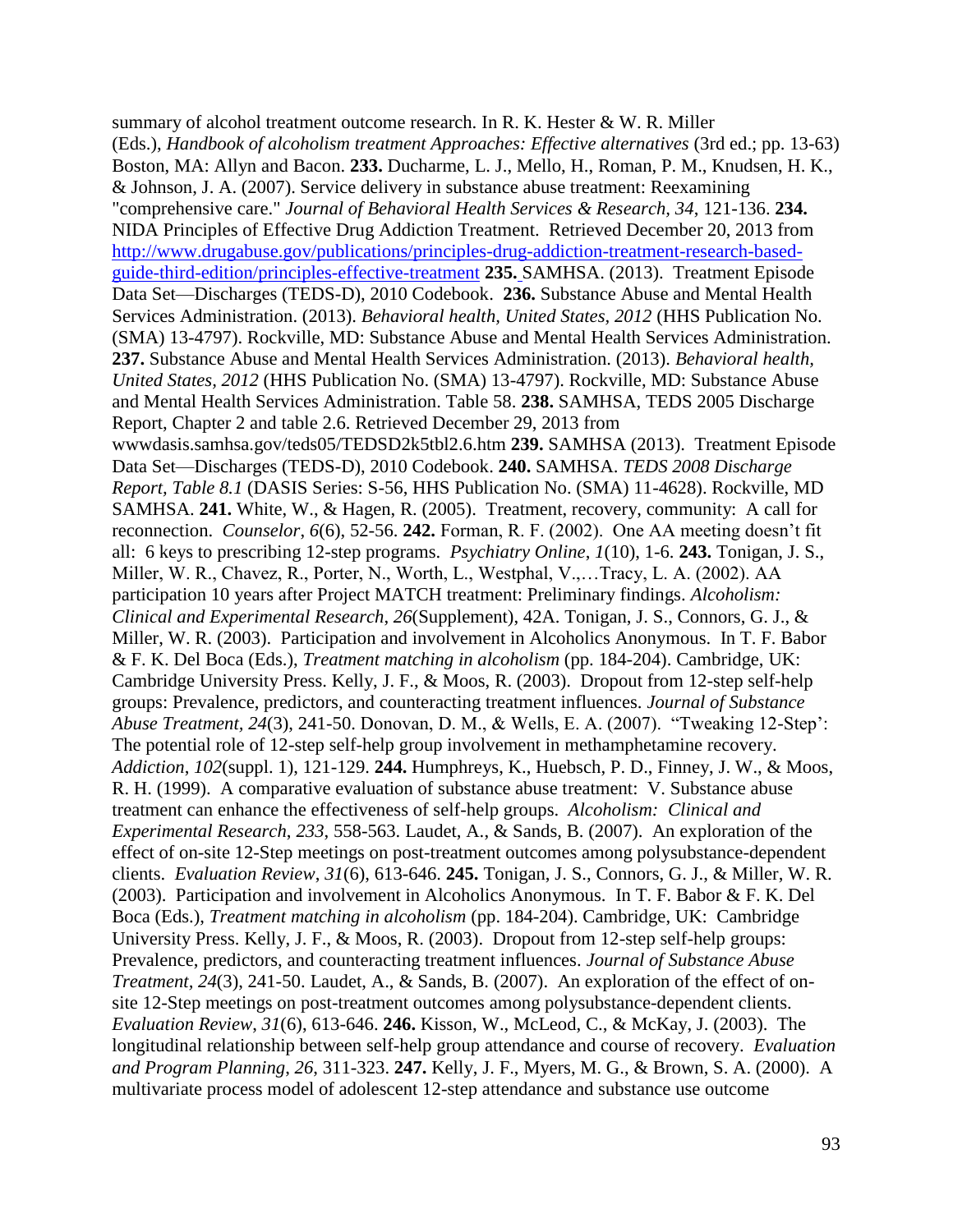following inpatient treatment. *Psychology of Addictive Behaviors*, *14*, 376-389. Kelly, J. F., Myers, M. G., & Brown, S. A. (2002). Do adolescents affiliate with 12-step groups? A multivariate process model of effects. *Journal of Studies on Alcohol, 63*, 293-304. **248.** Godley, M. D., Godley, S. H., Dennis, M. L., Funk, R. R., & Passetti, L. L. (2005). *A review of unusual, innovative and assertive continuing care approaches*. Presented at the 2005 Joint Meeting on Adolescent Treatment Effectiveness (JMATE), Washington, D.C. **249.** Sisson, R. W., & Mallams, J. H. (1981). The use of systematic encouragement and community access procedures to increase attendance at Alcoholics Anonymous and Al-Anon meetings. *American Journal of Drug and Alcohol Abuse, 8*, 371-376. McCrady, B. S., Epstein, E. E., & Hirsch, L. S. (1999). Maintaining change after conjoint behavioral alcohol treatment for men: Outcomes at six months. *Addiction*, *94*, 1381-1396. Timko, C., DeBenedetti, A., & Billow, R. (2006). Intensive referral to 12-step self-help groups and 6-month substance use disorder outcomes. *Addiction 101*, 678-688. Etheridge, R. M., Craddock, S. G., Hubbard, R. L., & Rounds-Bryant, J. L. (1999). The relationship of counseling and self-help participation to patient outcomes in DATOS. *Drugs and Alcohol Dependence*, *57*, 99-112. Timko, C., & DeBenedetti, A. (2007). A randomized controlled trial of intensive referral to 12-step self-help groups: One-year outcomes. *Drug and Alcohol Dependence*, *90*, 270-279. **250.** Passetti, L. L., Godley, S. H., & White, M. K. (2008). Adolescents' perceptions of friends during substance abuse treatment: A qualitative study. *Contemporary Drug Problems, 35*, 99-114. **251.** McKay, J. R. (2005). Is there a case for extended interventions for alcohol and drug use disorders? *Addiction*, *100*(11), 1594-1610. Ito, J., & Donovan, D.M. (1986). Aftercare in alcoholism treatment: A review. In W.R. Miller, & N. Heather (Eds.), Treating *Addictive Behaviors: Process of Change* (pp. 435-452). New York: Plenum. Johnson, E., & Herringer, L. (1993). A note on the utilization of common support activities and relapse following substance abuse treatment. *Journal of Psychology, 127*(1), 73- 78. Godley, S. H., Godley, M. D., & Dennis, M. L. (2001). The assertive aftercare protocol for adolescent substance abusers. In. E. Wagner, & H. Waldron, (Eds.), *Innovations in adolescent substance abuse interventions* (pp. 311-329). New York: Elsevier Science Ltd. Siegal, H.A., Li, L., & Rapp, R.C. (2001). Abstinence trajectories among treated crack cocaine users. *Addictive Behaviors*, *26*, 1-13. **252.** McKay, J. R. (2001). Effectiveness of continuing care interventions for substance abusers: Implications for the study of long-term treatment effects. *Evaluation Review, 25*(2)*,* 211-232. **253.** Godley, S. H., Godley, M. D., & Dennis, M. L. (2001). The assertive aftercare protocol for adolescent substance abusers. In. E. Wagner, & H. Waldron, (Eds.), *Innovations in adolescent substance abuse interventions* (pp. 311-329). New York: Elsevier Science Ltd. **254.** Sobell, L. C., & Sobell, M. B. (2000). Stepped care as a heuristic approach to the treatment of alcohol problems. *Journal of Consulting and Clinical Psychology*, *68*, 573-579. **255.** Harris, A. H. S., McKellar, J. D., Moos, R. H., Schaefer, J. A., & Cronkite, R. C. (2006). Predictors of engagement in continuing care. *Drug & Alcohol Dependence*, *84*, 93- 101. **256.** De Soto, C. B., O'Donnel, W. E., & De Soto, J. L. (1989). Long-term recovery in alcoholics. *Alcoholism: Clinical and Experimental Research*, *13*, 693-697. Vaillant, G. E. (1996). A long-term follow-up of male alcohol abuse. *Archives of General Psychiatry, 53*(3), 243-249. Nathan, P., & Skinstad, A. (1987). Outcomes of treatment for alcohol problems: Current methods, problems and results. *Journal of Consulting and Clinical Psychology*, *55*, 332- 340. Dawson, D. A. (1996). Correlates of past-year status among treated and untreated persons with former alcohol dependence: United States, 1992. *Alcoholism: Clinical and Experimental Research*, *20*(4), 771-779. Jin, H., Rourke, S. B., Patterson, T. L., Taylor, M. J., & Grant, I. (1998). Predictors of relapse in long-term abstinent alcoholics. *Journal of Studies on Alcohol,*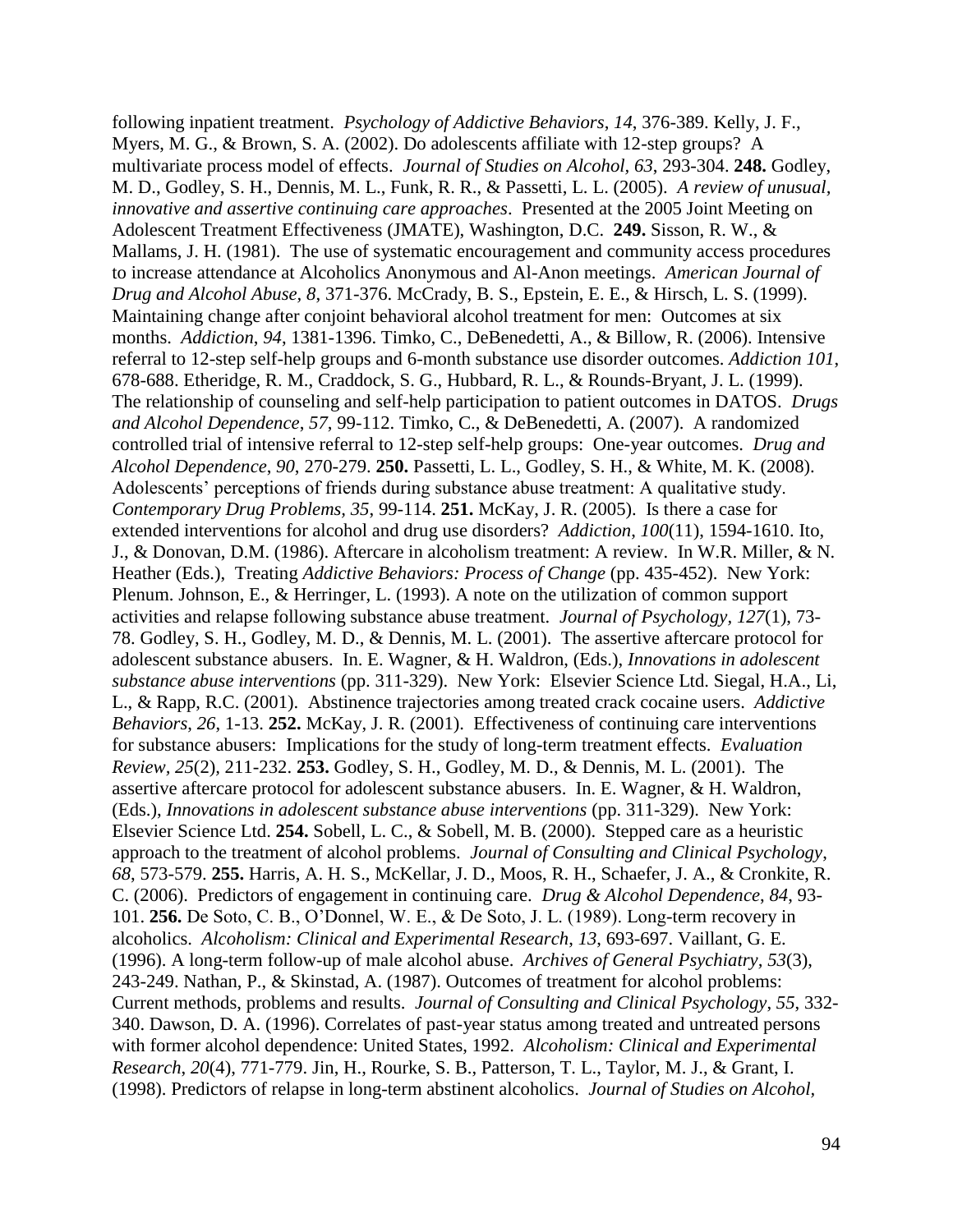*59*, 640-646. Dennis, M. L., Foss, M. A., & Scott, C. K. (2007). An eight-year perspective on the relationship between the duration of abstinence and other aspects of recovery. *Evaluation Review*, *31*(6), 585-612. Schutte, K., Byrne, F., Brennan, P., & Moos, R. (2001). Successful remission of late-life drinking problems: A 10-year follow-up. *Journal of Studies on Alcohol 62,*  322-334. **257.** Vaillant, G. E. (2003). A 60-year follow-up of alcoholic men. *Addiction*, *98,* 1043-1051. **258.** Simpson, D. D., & Marsh, K. L. (1986) Relapse and recovery among opioid addicts 12 years after treatment. In F. Tims, & C. Luekefeld, *Relapse and recovery in drug abuse* (NIDA Monograph 72). Rockville, MD: National Institute on Drug Abuse. Hser, Y. I., Hoffman, V., Grella, C., & Anglin, D. (2001). A 33-year follow-up of narcotics addicts. *Archives of General Psychiatry, 58*, 503-508. **259.** Anglin, M. D., Hser, Y. I., & Grella, C. E. (1997). Drug addiction and treatment careers among clients in the Drug Abuse Treatment Outcome Study (DATOS*). Psychology of Addictive Behaviors, 11*(4), 308-323. Institute of Medicine (1998). *Bridging the gap between practice and research: Forging partnerships with community-based drug and alcohol treatment*. Washington D.C.: National Academy Press. Wilbourne, P., & Miller, W. (2003). Treatment of alcoholism: Older and wiser? In T. McGovern, & W. White (Eds.), *Alcohol problems in the United States: Twenty years of treatment perspective* (pp. 41-59). New York: Haworth Press. **260.** Hubbard, R. L., Flynn, P. M., Craddock, G., & Fletcher, B. (2001). Relapse after drug abuse treatment. In F. Tims, C. Leukfield, & J. Platt (Eds.), *Relapse and recovery in addictions* (pp. 109-121). New Haven: Yale University Press. **261.** De Leon, G. (1996). Integrative recovery: A stage paradigm. *Substance Abuse, 17*(1), 51-63. **262.** Besancon. F. (1993). Time to alcohol dependence after abstinence and first drink. *Addiction*, *88*, 1647-1650. **263.** Cacciola, J. S., Dugosh, K., Folz, C., Leahy, P., & Stevens, R. (2005). Treatment outcomes: First time versus treatment-experienced clients. *Journal of Substance Abuse Treatment*, *28*, S13-S22.

## **Chapter Twenty-Nine: Modern Addiction Treatment: Seminal Ideas and Evolving Treatment Technologies**

**264.** I would like to acknowledge the following people for their thoughtful critiques of this chapter: Michael Dennis, Mark Godley, Susan Harrington Godley, and Randall Webber. **265.** Shaffer, H. J., LaPlante, D. A., LaBrie, R. A., Kidman, R. C., Donato, A. N., & Stanton, M.V. (2004). Toward a syndrome model of addiction: Multiple expressions, common etiology. *Harvard Review of Psychiatry*, *12*, 367-374. Also see: Nestler, E. J. (2005). Is there a common molecular pathway for addiction? *Nature Neuroscience*, *8*, 1445-1449. **266.** White, W. (2007). Can recovering drug addicts drink? A historical footnote. *Counselor*, *8*(6), 36-41. Zweben, J. E. & Smith, D. E. (1986). Changing attitudes and policies toward alcohol use in the therapeutic community. *Journal of Psychoactive Drugs*, *18*(3), 253-260. **267.** White, W., & Torres, L. (2010). *Recovery-oriented methadone maintenance*. Chicago, IL: Great Lakes Addiction Technology Transfer Center, Philadelphia Department of Behavioral Health and Mental Retardation Services and Northeast Addiction Technology Transfer Center. **268.** For a prototype of the single-pathway model, see Milam, J., & Ketchum, K. (1983). *Under the influence: A guide to the myths and realities of alcoholism.* New York: Bantam Books. **269.** Vaillant, G. (1983). *The natural history of alcoholism: Causes, patterns, and paths to recovery. Cambridge, MA:* Harvard University Press. **270.** For reviews of these early studies, see Watts, T. (1981). The uneasy triumph of a concept: The 'disease' conception of alcoholism. *Journal of Drug Issues, 11*, 451-460, and Caddy, G. R. (1983). Alcohol use and abuse: Historical perspective and present trends. In B. Tabakoff, P. Sutker, & C. Randall (Eds.), *Medical and social aspects of alcohol*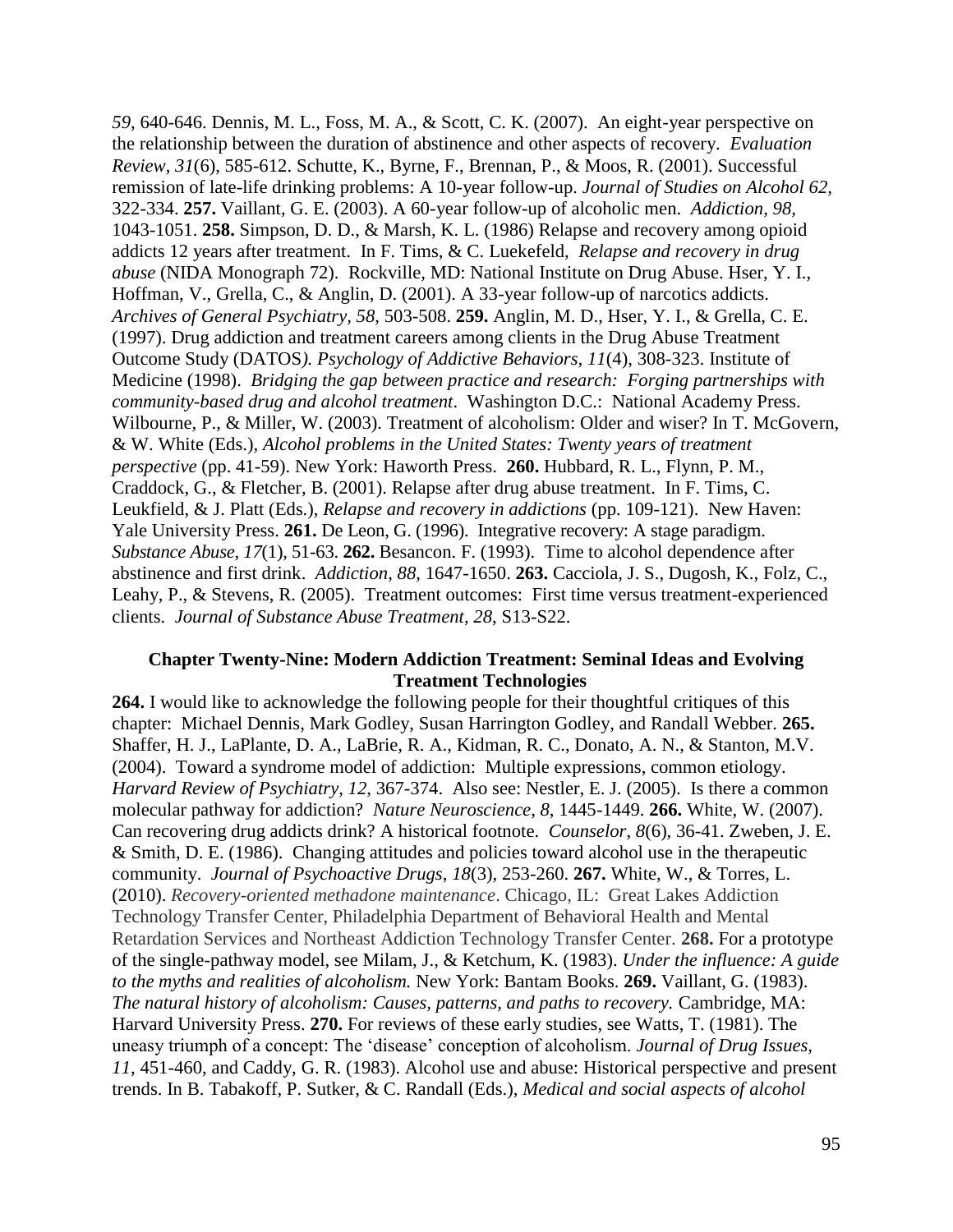*abuse* (pp. 1-33). New York: Plenum. What all of these studies began to challenge was the proposition that America's alcohol problems resulted from a singular clinical entity labeled alcoholism. Room, R. (1980). Treatment-seeking populations and larger realities. In G. Edwards & M. Grant (Eds.), *Alcoholism treatment in transition* (pp. 211-214). London: Croom Helm. **271.** Pattison, E., Sobell, M., & Sobell, L. (1977). *Emerging concept of alcohol dependence*. New York: Springer. Caddy, G. R. (1983). Alcohol use and abuse: Historical perspective and present trends. In B. Tabakoff, P. Sutker, & C. Randall (Eds.), *Medical and social aspects of alcohol abuse* (pp. 1-33). New York: Plenum. White, W. L. (1990). *The culture of addiction, the culture of recovery*. Bloomington, IL: Lighthouse Institute. White, W. L. (1996). *Pathways from the culture of addiction to the culture of recovery: A travel guide for addiction professionals.* Center City, MN: Hazelden. **272.** Miller, W. (1991). Emergent treatment concepts and techniques. *Annual Review of Addictions Research and Treatment*, 283-296. **273.** Patient-treatment matching. (1997). *Alcohol Alert, 36*. Bethesda, MD: NIAAA. **274.** Leshner, A. I. (1997). Addiction is a brain disease, and it matters. *Science*, *278*(5335), 45-47. **275.** Fingarette, H. (1989). *Heavy drinking: The myth of alcoholism as a disease.* Berkeley: University of California Press. Peele, S. (1989). *The diseasing of America.* Lexington, MA: Lexington, Books. Davies, J. B. (1992). *The myth of addiction*. York: Harwood Academic Publishers. Schaler, J. (2000). *Addiction is a choice*. Chicago: Open Court. **276.** Courtwright, D. (2010). The NIDA brain disease paradigm: History, resistance and spinoffs. *Biosocieties*, *5*(1), 137-147. Vreko, S. (2010). Birth of a brain disease: Science, the state and addiction neuropolitics. *History and Philosophy of Science*, *23*(4), 52-67. **277.** Blum, E. (1966). Psychoanalytic views on alcoholism. *Quarterly Journal of Studies on Alcohol, 27*(2), 259-299. **278.** Glendorf, P. (1982). Endorphins: Ifs, buts, maybes. *The U.S. Journal of Alcohol and Drug Dependence, 11*(1), 16. Restak, R. (1994). *Receptors*. New York: Bantam Books. **279.** Cloninger, C., Bohman, M., & Sigvardsson, S. (1981). Inheritance of alcohol abuse: Cross-fostering analysis of adopted men. *Archives of General Psychiatry, 38*, 861-868. Goodwin, D. (1978). The genetics of alcoholism: A state of the art review. *Alcohol Health and Research World, 2*(3), 2-12. Schuckit, M. (1988). Reactions to alcohol in sons of alcoholics and controls. *Alcoholism: Clinical and Experimental Research, 15*, 537-542. **280.** Dick, D. M., & Agrawal, A. (2008). The genetics of alcohol and other drug dependence. *Alcohol Research & Health*, *31*(2), 111-195. **281.** The genetics of alcoholism. (1992). *Alcohol Alert No. 18*(October), 3. **282.** Wallace, J. (1974). *Tactical and strategic use of the preferred defense structure of the recovering alcoholic*. New York: National Council on Alcoholism, Inc. **283.** Prochaska, J., Norcross, J., & DiClemente, C. (1994). *Changing for the good.* New York: Avon Books. **284.** White, W., & Miller, W. (2007). The use of confrontation in addiction treatment: History, science and time for change. *Counselor*, *8*(4), 12-30. **285.**  Johnson, V. (1980). *I'll quit tomorrow*. San Francisco: Harper & Row. Johnson, V. (1986). *Intervention: How to help someone who doesn't want help. Minneapolis, MN: The Johnson* Institute. **286.** White, W. (1990). *PROJECT SAFE program manual.* Chicago: Illinois Department of Children and Family Services. **287.** Wild, T. C., Roberts, A. B., & Cooper, E. L. (2002). Compulsory substance abuse treatment: An overview of recent findings and issues. *European Addiction Research*, *8*, 84-93. **288.** McLellan, T., Luborsky, L., O'Brien, C., Woody, G., & Druley, K. (1982). Is treatment for substance abuse effective? *Journal of the American Medical Association, 247*(10), 1423-1428. McLellan, A. T., Lewis, D. C., O'Brien, C. P., & Kleber, H. D. (2000). Drug dependence, a chronic medical illness: Implications for treatment, insurance, and outcomes evaluation. *Journal of the American Medical Association, 284*(13), 1689-1695. O'Brien. C. P., & McLellan, A. T. (1996). Myths about the treatment of addiction.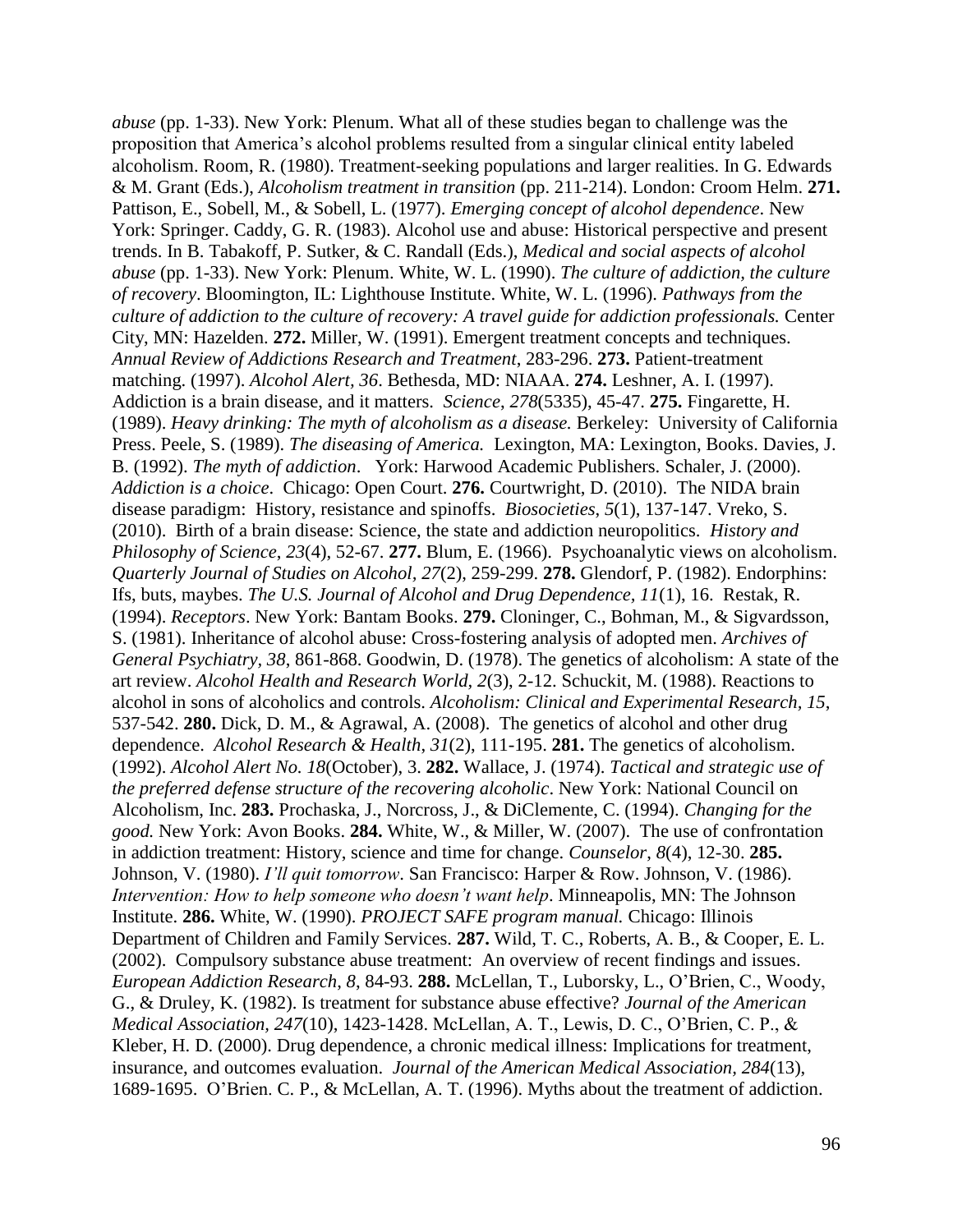*Lancet 347*, 237-240. **289.** Cunningham, J. A., & McCambridge, J. (2012). Is alcohol dependence best viewed as a chronic relapsing disorder? *Addiction*, *107*, 6-12. Brown, B. S. (1998). Drug use–Chronic and relapsing or a treatable condition. *Substance Use and Misuse*, *33*(2), 2515-2520. **290.** White, W. L., & McLellan, A. T. (2008). Addiction as a chronic disease: Key messages for clients, families and referral sources. *Counselor*, *9*(3), 24-33. **291.**  Talbott, G., Gallegos, K., Wilson, P., & Porter, T. (1987). The Medical Association of Georgia's impaired physicians' program: Review of the first 1000 physicians—analysis of specialty. *Journal of the American Medical Association*, *257*, 2927-2930. Gastfriend, D. R. (2005). Physician substance abuse and recovery: What does it mean for physicians—and everyone else? *Journal of the American Medical Association*, *293*(12), 1513-1515. Domino K. B., Hornbein T. F., Polissar N. L., Renner G., Johnson J., Alberti S., & Hankes L. (2005). Risk factors for relapse in health care professionals with substance use disorders. *Journal of the American Medical Association*, *293*(12), 1453-1460. **292.** Domino K. B., Hornbein T. F., Polissar N. L., Renner G., Johnson J., Alberti S., & Hankes L. (2005). Risk factors for relapse in health care professionals with substance use disorders. *Journal of the American Medical Association*, *293*(12), 1453-1460. **293.** White, W. L., DuPont, R. L., & Skipper, G. E. (2007). Physicians health programs: What counselors can learn from these remarkable programs. *Counselor*, *8*(2), 42-47. **294.** DuPont, R. L., McLellan, A. T., White, W. L., Merlo, L. J., & Gold, M. S. (2007). *Setting the standard for recovery: Physicians Health Programs*. Presented at the Betty Ford Institute Consensus Conference: Extending the Benefits of Addiction Treatment: Practical Strategies for Continuing Care and Recovery, October 3-4, 2007, Rancho Mirage, CA. **295.** DuPont, R. L., McLellan, A. T., Carr, G., Gendel, M., & Skipper, G., (2009). How are addicted physicians treated? A national survey of physician health programs. *Journal of Substance Abuse Treatment*, *37*, 1-7. **296.** Cohen, P., & Cohen J. (1984). The clinician's illusion. *Archives of General Psychiatry, 41*, 1178-1182. **297.** Hasin, D. S., Stinson, F. S., Ogburn, E., & Grant, B. F. (2007). Prevalence, correlates, disability and comorbidity of DSM-IV alcohol abuse and dependence in the United States: Results from the National Epidemiologic Survey on Alcohol and related conditions. *Archives of General Psychiatry, 64*(7), 830-842. Substance Abuse and Mental Health Services Administration. (2003). *Results from the 2002 National Survey on Drug Use and Health: National findings* (NHSDA Series H-22, DHHS Publication No. SMA 03-3836). Rockville, MD: Author. Regier, D. A., Narrow, W. E., Rae, D. S., Manderscheid, R. W., Locker, B. Z., & Goodwin, F. K. (1993). The de facto US mental and addictive disorder service system: Epidemiologic Catchment Area prospective 1-year prevalence rates of disorders and services. *Archives of General Psychiatry, 50*, 85-94. **298.** Fillmore, K. M. (1974). Drinking and problem drinking in early adulthood and middle age: An exploratory 2-year follow-up study. *Quarterly Journal of Studies on Alcohol, 35*, 819-840. Kandel, D., & Logan, J. A. (1984). Patterns of drug use from adolescence to young adulthood: I. Periods of risk for initiation, continued use and discontinuation. *American Journal of Public Health, 74*, 660-666. Temple, M. T., & Fillmore, K. M. (1985-1986). The variability of drinking patterns and problems among young men, age 16- 31: A longitudinal study. *International Journal of the Addictions, 20*, 1595-1620. **299.** Moos, R. H., & Finney, J. W. (2011). Commentary on Lopez-Quintero et al. (2011). Remission and relapse – the Yin-Yang of addictive disorders. *Addiction, 106,* 670-671. **300.** Storbjork, J., & Room, R. (2008). The two worlds of alcohol problems: Who is in treatment and who is not? *Addiction Research and Theory, 16*(1), 67-84. **301.** Beard, G. (1871). *Stimulants and narcotics.* New York: G.P. Putnam and Sons. **302.** Parish, J. (1883). *Alcoholic inebriety: From a medical standpoint*. Philadelphia: P. Blakiston, Son & Company. **303.** Parish, J. (1883). *Alcoholic*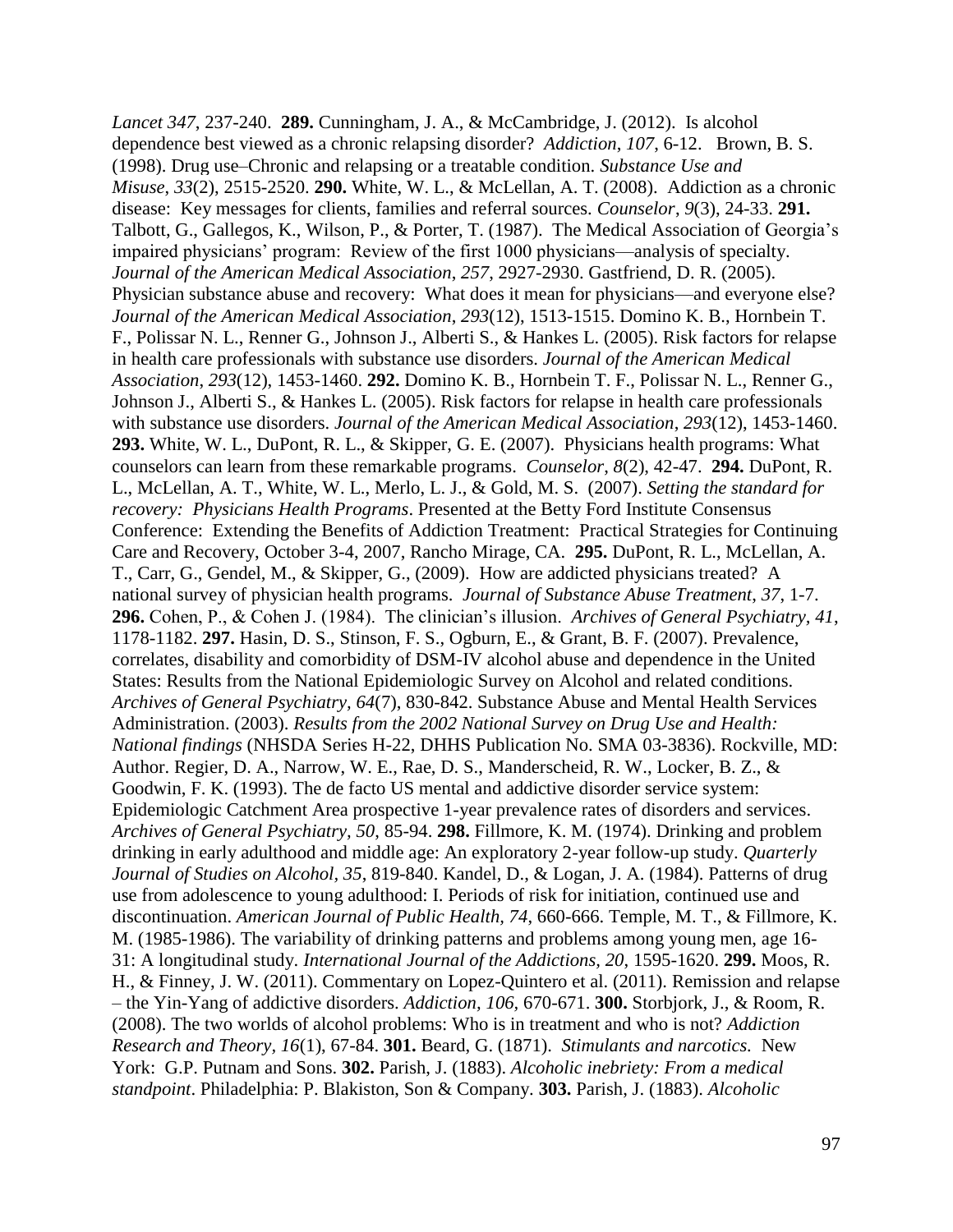*inebriety: From a medical standpoint*. Philadelphia: P. Blakiston, Son & Company. **304.** Durfee, C. (1937). *To drink or not to drink*. Boston: Longmans, Green. **305.** Lemere, F. (1953). What happens to alcoholics? *American Journal of Psychiatry, 109*, 674-682. **306.** Lemere, F. (1953). What happens to alcoholics? *American Journal of Psychiatry, 109*, 674-682. **307.** Cahalan, D., & Room, R. (1974). *Problem drinking among American men*. New Brunswick: Rutgers Center of Alcohol Studies. **308.** Tuchfield, B. (1981). Spontaneous remission in alcoholics: Empirical observations and theoretical implications. *JSA, 42*(7), 626-641. ; Smart, R. (1976). Spontaneous recovery in alcoholics: A review and analysis of the available research. *Drug and Alcohol Dependence, 1*, 277-285. **309.** Biernacki, P. (1986). *Pathways from heroin addiction: Recovery without treatment.* Philadelphia: Temple University Press. **310.** Dawson, D. A. (1996). Correlates of past-year status among treated and untreated persons with former alcohol dependence: United States, 1992. *Alcoholism: Clinical and Experimental Research, 20*(4), 771-779. Hasin, D., Liu, X., & Paykin, A. (2001). DSM-IV alcohol dependence and sustained reduction in drinking: Investigation in a community sample. *Journal of Studies on Alcohol, 62*, 509-517. Grant, B .F. (1997). Barriers to alcoholism treatment: Reasons for not seeking treatment in a general population sample*. Journal of Studies on Alcohol, 58*, 365-371. Kessler, R., McGonagle, K, Zhao, S., Nelson, C., Hughes, M., Eshelman, S.,…Kendler, K. (1994). Lifetime and 12-month prevalence of DSM-II-R psychiatric disorders in the United States. *Archives of General Psychiatry, 51*, 8-19. Lopez-Quintero, C., Hason, D. J., de los Cobas, J. P., Pines, A., Wang, S., Grant, B. F., & Blanco, C. (2010). Probability and predictors of remission from life-time nicotine, alcohol, cannabis or cocaine dependence: Results from the National Epidemiologic Survey on Alcohol and Related Conditions. *Addiction, 106*(3), 657-669. Schutte, K. K., Moos, R. H., & Brennan, P. L. (2006). Predictors of untreated remission from late-life drinking problems. *Journal of Studies on Alcohol, 67*, 354-362. Sobell, L. C., Cunningham, J. A., & Sobell, M. B. (1996). Recovery from alcohol problems with and without treatment: Prevalence in two population surveys. *American Journal of Public Health, 86*(7), 966-972. **311.** Robins, L. N., Helzer, J. E., & Davis, D. H. (1975). Narcotic use in Southeast Asia and afterward: An interview study of 898 Vietnam returnees. *Archives of General Psychiatry*, *32*, 955-961. Tuchfeld, B. S. (1981). Spontaneous remission in alcoholics: Empirical observations and theoretical implications. *Journal of Studies on Alcohol*, *42*(7), 626-641. Cunningham, J. A, Sobell, L., Sobell, M., & Kapur, G. (1995). Resolution from alcohol problems with and without treatment: Reasons for change. *Journal of Substance Abuse*, *7*(3), 365-372. Sobell, L. C., Cunningham, J. A., & Sobell, M. B. (1996). Recovery from alcohol problems with and without treatment: Prevalence in two population surveys. *American Journal of Public Health*, *86*(7), 966-972. Timko, C., Moos, R. H., Finney, J. W., Moos, B. S., & Kaplowitz, M. S. (1999). Longterm treatment careers and outcomes of previously untreated alcoholics. *Journal of Studies on Alcohol*, *60*(4), 437-447. Blomqvist, J. (1999). Treated and untreated recovery from alcohol misuse: Environmental influences and perceived reasons for change. *Substance Use and Misuse, 34*(10), 1371-1406. McIntosh, J., & McKeganey, N. (2002). *Beating the dragon: The recovery from dependent drug use*. Harlow, England: Prentice Hall. Koski-Jännes, A., & Turner, N. (1999). Factors influencing recovery from different addictions. *Addiction Research, 7*(6), 469-492. King, M. P., & Tucker, N. (1998). Natural resolution of alcohol problems without treatment: Environmental contexts surrounding the initiation and maintenance of stable abstinence or moderation drinking. *Addictive Behaviors*, *23*, 537-541. Weisner, C., Delucchi, K., Matzger, H., & Schmidt, L. (2003). The role of community services and informal support on five-year drinking trajectories of alcohol dependent and problem drinkers. *Journal of Studies on*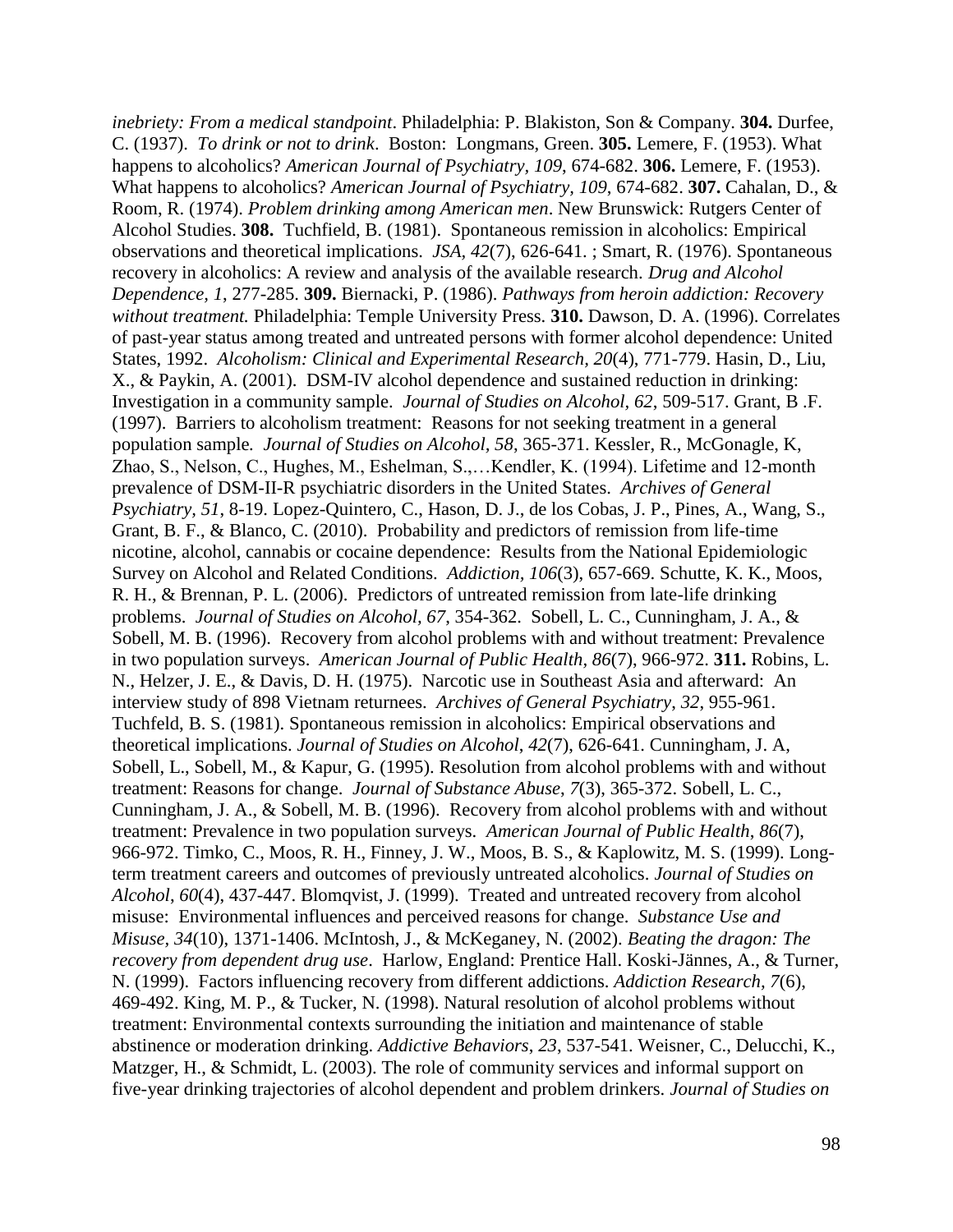*Alcohol*, *64*(6), 862-73. Price, R. K., Risk, N. K., & Spitznagel, E. L. (2001). Remission from drug abuse over a 25-year period: Patterns of remission and treatment use. *American Journal of Public Health*, *91*, 1107-1113. Ellingstad, T. P., Sobell, L. C, Sobell, M. B., Eickleberry, L., & Golden, C. J. (2004). Self-change: A pathways to cannabis abuse resolution. *Addictive Behaviors*, *31*, 519-530. Moos, R. H., & Moos, B. S. (2005b). Sixteen-year changes and stable remission among treated and untreated individuals with alcohol use disorders. *Drug and Alcohol Dependence*, *80*(3), 337-47. Schutte, K. K., Moos, R. H., & Brennan, P. L. (2006). Predictors of untreated remission from late-life drinking problems. *Journal of Studies on Alcohol*, *67*, 354- 362. **312.** Winick, C. (1962). Maturing out of narcotic addiction. *Bulletin on Narcotics*, *14,* 1-7. Winick, C. (1964). The life cycle of the narcotic addict and of addiction. *U.N. Bulletin on Narcotics, 16,* 1-11. Valliant, G. (1983). *The natural history of alcoholism: Causes, patterns, and paths to recovery*. Cambridge, Massachusetts: Harvard University Press. Klingemann, H. K. H. (1992). Coping and maintenance strategies of spontaneous remitters from problem use of alcohol and heroin in Switzerland. *International Journal of the Addictions, 27,* 1359-1388. Biernacki, P. (1986). *Pathways from heroin addiction: Recovery without treatment.* Philadelphia: Temple University Press. McMurran, M. (1994). *The psychology of addiction*. Washington, D.C.: Taylor and Francis. Anthony, J. C., & Helzer, J. E. (1991) Syndromes of drug abuse and dependence. In L. N. Robins & D. A. Regier (Eds)., *Psychiatric disorders in America: The Epidemiologic Catchment Area Study*. New York: The Free Press. Frykholm, B. (1985). The drug career. *Journal of Drug Issues, 15,* 333-346. Klingemann, H. (1991). The motivation for change from problem alcohol and heroin use. *British Journal of Addiction, 86*, 727-744. Sobell, L. C., Sobell, M. B., & Toneatto, T. (1991). Recovery from alcohol problems without treatment. In N. Heather, W. R. Miller, & J. Greeley (Eds.), *Self control and the addictive behaviors*. Botany, Australia: Maxwell Macmillan Publishing. Havassy, B. E., Hall, S. M., & Wasserman, D. A. (1991). Social support and relapse: Commonalities among alcoholics, opiate users, and cigarette smokers. *Addictive Behaviors, 16,* 235-246. Copeland, J. (1988). A qualitative study of self-managed change in substance dependence among women. *Contemporary Drug Problems, 25,* 321-345. Miller, W., & C' de Baca, J. (2001). *Quantum change: When epiphanies and sudden insights transform ordinary lives*. New York: Guilford Press. Heather, N. (1986). Changes without therapists: The use of self-help manuals by problem drinkers. In W. Miller & N. Heather (Eds.), *Treating addictive behaviors: Process of change* (pp. 331-359). New York: Plenum. Heather, N. (1989). Brief intervention strategies. In R. Hester & W. Miller (Eds.), *Handbook of alcoholism treatment approaches* (pp. 93-116). Boston: Allyn and Bacon. **313.** Heather, N. (1986). Changes without therapists: The use of self-help manuals by problem drinkers. In W. Miller  $&N$ . Heather (Eds.), *Treating addictive behaviors: Process of change* (pp. 331-359). New York: Plenum. Heather, N. (1989). Brief intervention strategies. In R. Hester & W. Miller (Eds.), *Handbook of alcoholism treatment approaches* (pp. 93-116). Boston: Allyn and Bacon. **314.** For samples of such manuals, see Dorsman, J. (1994). *How to quit drinking without A.A.: A complete self-help guide*. Rocklin, CA: Prima. Tate, P. (1997). *Alcohol: How to give it up and be glad you did*. Tucson, AZ: Sharp Press. **315.** Shea, J. (1954). Psychoanalytic therapy and alcoholism. *Quarterly Journal of Studies on Alcohol, 15*, 595-605. **316.** Selzer, M., & Holloway, W. (1957). A follow-up study of alcoholics committed to a state hospital. *Quarterly Journal of Studies on Alcohol, 18*, 98-120. **317.** Davies, D. (1962). Normal drinking in recovered alcohol addicts. *Quarterly Journal of Studies on Alcohol, 23*, 94-104. **318.** Davies, D. (1962). Normal drinking in recovered alcohol addicts. *Quarterly Journal of Studies on Alcohol, 23*, 94-104. Miller, W. (1983). Controlled drinking: A history and a critical review. *Journal of Studies on Alcohol,*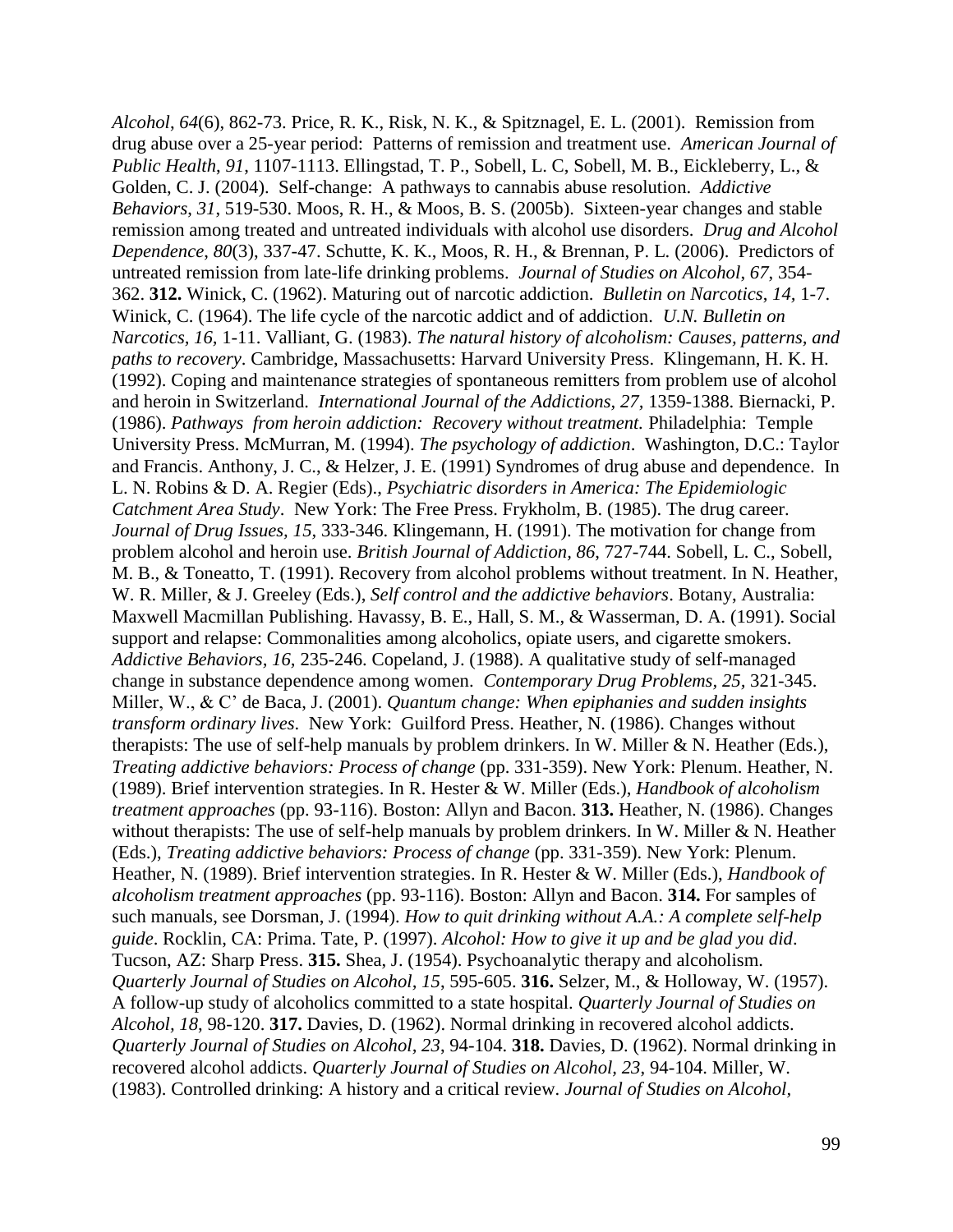*44*(1), 68-83. **319.** Cain, A. (1964). *The cured alcoholic*. New York: John Day. **320.** Sobell, M. B., & Sobell, L. C. (1973). Indivdiualized behavior therapy for alcoholics*. Behavior Therapy*, *4*, 49-72. Sobell, M. B., & Sobell, L. C. (1976). Second year treatment outcome of alcoholics treatment by individualized behavior therapy: Results. *Behavior Research and Therapy*, *14*, 195-215. Sobell, M. B., & Sobell, L. C. (1978). *Behavioral treatment of alcohol problems*. New York: Plenum. **321.** Pendery, M., Maltzman, I., & West, L. (1982). Controlled drinking by alcoholics? New findings and a reevaluation of a major affirmative study. *Science, 217,* 169- 175. **322.** Dickens, B. M., Doob, A. N., Warwick, O. H., & Winegard, W. C. (1982). Report of the Committee of Inquiry into Allegations Concerning Drs. Linda and Mark Sobell, Toronto, Canada: Addiction Research Foundation. Trachtenberg, R. L. (1984). *Report of the Steering Group to the administrator Alcohol, Drug Abuse and Mental Health Administration regarding its attempt to investigate allegations of scientific misconduct concerning Drs. Mark and Linda Sobell*. Rockville, MD: Alcohol, Drug Abuse and Mental Health Administration. **323.** Sobell, M., & Sobell, L. (1973). Alcoholics treated by individualized behavior therapy: One-year treatment outcome. *Behavior Research and Therapy, 11*, 599-618. Sobell, M. B., & Sobell, L. C. (1976). Second year treatment outcome of alcoholics treatment by individualized behavior therapy: Results. *Behavior Research and Therapy*, *14*, 195-215. Sobell, M. B., & Sobell, L. C. (1984). Under the microscope yet again: A commentary on Walker and Roach's critique of the Dickens Committee's enquiry into our research. *British Journal of Addiction*, *79*, 157-168. Pendery, M., Maltzman, I., & West, L. (1982). Controlled drinking by alcoholics? New findings and a reevaluation of a major affirmative study. *Science, 217*, 169-175. Roizen, R. (1987). The great controlled-drinking controversy. In M. Galanter, *Recent developments in alcoholism, volume 5* (pp.245-279). New York: Plenum. Hester, R., Nirenberg, T., & Begin, A. (1990). Behavioral treatment of alcohol and drug abuse: What do we know and where shall we go? In M. Galanter, *Recent development in alcoholism, volume 8*. **324.** Rotgers, F., Kern, M. F., & Hoeltzel, R. (2002). *Responsible drinking: A Moderation Management approach for problem drinkers*. Oakland, CA: New Harbinger Publications, Inc. **325.** Humphreys, K., & Klaw, E. (2001). Can targeting non-dependent problem drinkers and providing internet-based services expand access to assistance for alcohol problems? A study of the Moderation Management selfhelp/mutual aid organization. *Journal of Studies on Alcohol*, *62*, 528-532. Klaw, E., Huebsch, P. D., & Humphreys, K. (2000). Communication patterns in an on-line mutual help group for problem drinkers. *Journal of Community Psychology*, *28*, 535-546. Klaw, E., & Humphreys, K. (2000). Life stories of Moderation Management mutual help group members. *Contemporary Drug Problems*, *27*, 779-803. Klaw, E. (2003). Characteristics and motives of problem drinkers seeking help from Moderation Management self-help groups. *Cognitive and Behavioral Practice*, *10*(4), 384-389. **326.** Hare, F. (1912). *On alcoholism: Its clinical aspects and treatment*. London: J. & A. Churchill. **327.** Rosenberg, H., & Davis, L. (1994). Acceptance of moderate drinking by alcohol treatment services in the United States. *Journal of Studies on Alcohol*, *55*, 167-172. **328.** White, W. L. (2012). *Recovery/remission from substance use disorders: An analysis of reported outcomes in 415 scientific studies, 1868-2011*. Great Lakes Addiction Technology Transfer Center, Philadelphia Department of Behavioral Health and Intellectual disAbility Services Mental Retardation Services and Northeast Addiction Technology Transfer Center. Saladin, M. E., & Santa Ana, E. J. (2004). Controlled drinking: More than a controversy. *Current Opinion in Psychiatry, 17*(3), 175-186. **329.** Chein, I. (1959). The status of sociological and social psychological knowledge concerning narcotics. In R. Livingston (Ed.), *Narcotic drug addiction problems: Proceedings of the Symposium on the*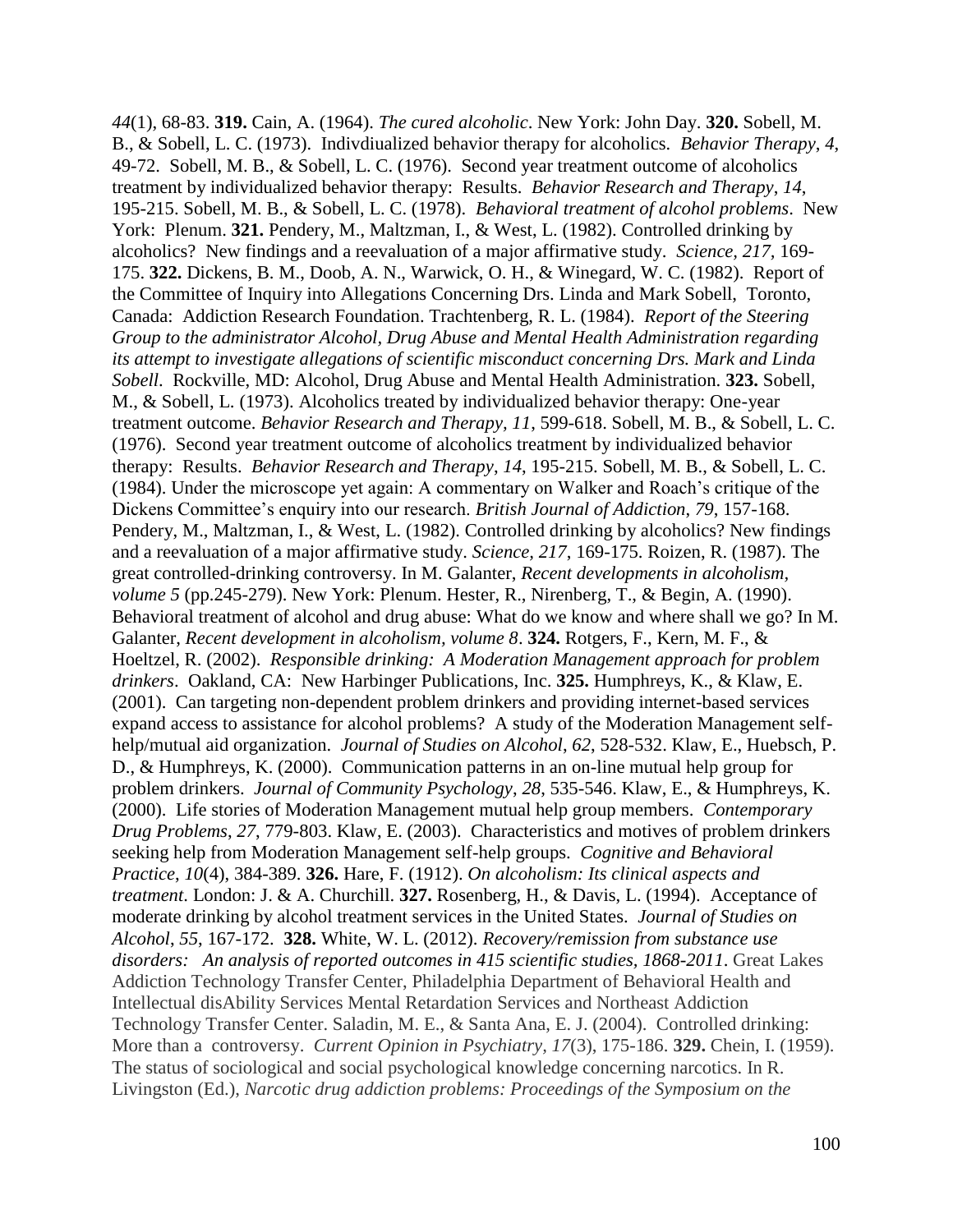*History of Narcotic Drug Problems March 27 and 28, Bethesda, Maryland*. Bethesda, MD: National Institute of Mental Health. **330.** Kane, H. (1882). *Opium-smoking in America and China.* New York: G.P. Putnam & Sons. **331.** Jacobson, R., & Zinberg, N. (1975). *The social basis of drug abuse prevention*. Washington, DC: The Drug Abuse Council, Inc. **332.** Gitlow, S., & Gold, M. (2007). The inadequacies of evidence. *Addiction Professional*, March, 17-25. **333.** Duncan, D. F. (1975). The acquisition, maintenance and treatment of polydrug dependence: A public health model. *Journal of Psychoactive Drugs*, *7*(2), 209-213. **334.** Tigerstedt, C. (1999). Alcohol policy, public health and Kettil Bruun. *Contemporary Drug Problems*, *26*(2), 209-235. **335.** What we can do about alcohol, tobacco and other drugs. Health Officers Council of British Columbia. Retrieved January 24, 2014 from [http://drugpolicy.ca/wp](http://drugpolicy.ca/wp-content/uploads/2011/12/Regulated-models-Final-Nov-2011.pdf)[content/uploads/2011/12/Regulated-models-Final-Nov-2011.pdf](http://drugpolicy.ca/wp-content/uploads/2011/12/Regulated-models-Final-Nov-2011.pdf) **336.** Stryker, J., & Smith, M. (1993). *Needle exchange: Dimensions of HIV prevention.* Menlo Park, CA: Henry J. Kaiser Family Foundation. **337.** Hooker, T. (1992). Getting the point: HIV, drug abuse and syringe exchange in the United States. *State Legislative Report, 17*(14), 1-16. Stryker, J., & Smith, M. (1993). *Needle exchange: Dimensions of HIV prevention.* Menlo Park, CA: Henry J. Kaiser Family Foundation. **338.** Centers for Disease Control and Prevention. Retrieved January 23, 2014 from<http://www.cdc.gov/hiv/statistics/basics/> **339.** Rosenberg, H., & Phillips, K. T. (2003). Acceptability and availability of harm-reduction interventions for drug abuse in American substance abuse treatment programs. *Psychology of Addictive Behaviors*, *17*(3), 203-210. **340.** Kellogg, S. H. (2003). On "gradualism" and the building of the harm reduction—abstinence continuum. *Journal of Substance Abuse Treatment*, *25*, 241-247. **341.** Evans, A. C., White, W. L., & Lamb, R. (2013). *The role of harm reduction in recovery-oriented systems of care: The Philadelphia experience*. Philadelphia, PA: Department of Behavioral Health and Intellectual disAbility Services. Posted at [www.williamwhitepapers.com.](http://www.williamwhitepapers.com/) **342.** Carroll, J. F. X., DeLeon, G., Joseph, H., & Winick, C. (2013). Reflections on the past, present and the future of the chemical dependency field: Four unique perspectives. *Alcoholism Treatment Quarterly*, *31*(1), 107-120. **343.** Evans, A. C., White, W. L., & Lamb, R. (2013). *The role of harm reduction in recoveryoriented systems of care: The Philadelphia experience*. Philadelphia, PA: Department of Behavioral Health and Intellectual disAbility Services. Posted at [www.williamwhitepapers.com.](http://www.williamwhitepapers.com/) **344.** Moe, J. (2007). *Understanding addiction and recovery through a child's eyes.* Deerfield Beach, FL: Health Communications, Inc. **345.** Brown, S., & Lewis, B. (1999). *The alcoholic family in recovery: A developmental model*. New York: Guilford. **346.** White, W. (2011). Unraveling the mystery of personal and family recovery: An interview with Stephanie Brown, PhD. Posted at [www.williamwhitepapers.com;](http://www.williamwhitepapers.com/) published in abridged from in *Counselor*, *12*(4), 48-52. **347.** White, W. (2011). Unraveling the mystery of personal and family recovery: An interview with Stephanie Brown, PhD. Posted at [www.williamwhitepapers.com;](http://www.williamwhitepapers.com/) published in abridged from in *Counselor*, *12*(4), 48-52. **348.** Cork, M. (1969). *The forgotten children*. Toronto: Addiction Research Foundation. **349.** Greenleaf, J. (1981). *Co-alcoholic para-alcoholic: Who's who and what's the difference*. Presented at the National Council on Alcoholism Forum, New Orleans, LA, April 12. **350.** Melody, P., Miller, A., & Miller, J. (1989). *Facing codependence*. San Francisco: Harper. **351.** Black, C. (1982). *It will never happen to me!* Denver, CO: M.A.C. Printing and Publishing. Wegscheider-Cruse, S. (1985). *Choice-making for co-dependents*. *Adult children and spirituality seekers*. Pompano Beach, FL: Health Communications. **352.** Robertson, N. (1988). *Getting better: Inside Alcoholics Anonymous*. New York: William Morrow and Company. For an excellent review of the ACOA movement, see Brown, S. (1995). Adult children of alcoholics: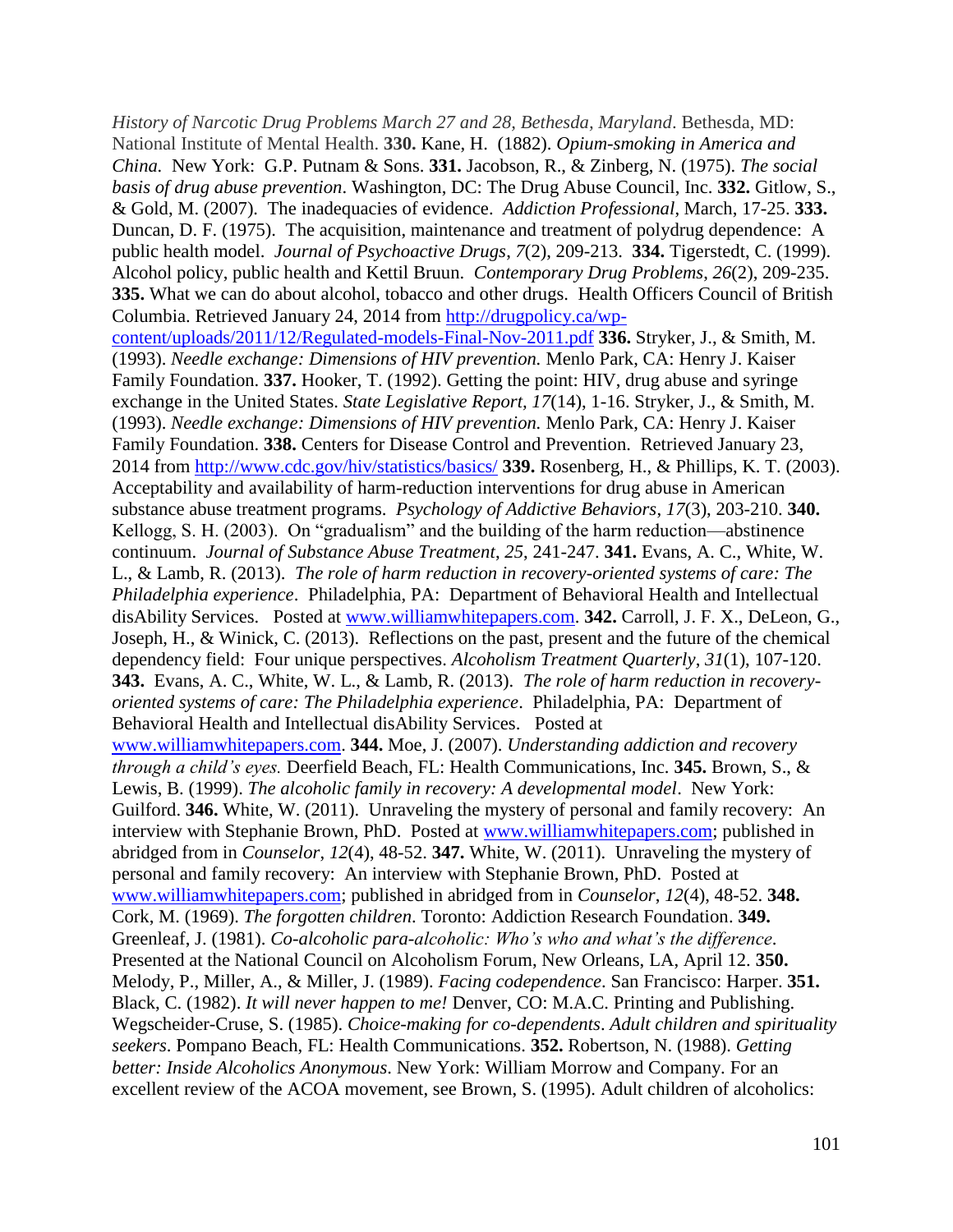The history of a social movement and its impact on clinical theory and practice. In M. Galanter, *Recent developments in alcoholism, volume 9* (pp. 267-285). New York: Plenum Press. **353.** Cermak, T. (1986). Diagnostic criteria for codependency. *Journal of Psychoactive Drugs, 18*(1), 15-20. Cermak, T. (1986). *Diagnosing and treating codependency.* Minneapolis, MN: Johnson Institute Books. **354.** Makela, K., Arminen, I., Bloomfield, K., Eisenbach-Stangl, I., Bergmark, K. H., Kurube, N.,…Rosovsky, H. (1996). *Alcoholics Anonymous as a mutual-help movement: A study in eight societies*. Madison, WI: University of Wisconsin Press. **355.** White, W. (2011). Unraveling the mystery of personal and family recovery: An interview with Stephanie Brown, PhD. Posted at [www.williamwhitepapers.com;](http://www.williamwhitepapers.com/) published in abridged from in *Counselor*, *12*(4), 48-52. **356.** For sample critiques of the co-dependency movement, see Katz, S., & Liu, A. (1991). *The codependency conspiracy.* New York: Warner Books. Kaminer, W. (1992). *I'm dysfunctional you're dysfunctional.* Reading, MA: Addison-Wesley Publishing Company, Inc. **357.** Conrad, P., & Schneider, J. (1980). *Deviance and medicalization: From badness to sickness*. St. Louis: C.V. Mosby. **358.** Conrad, P., & Schneider, J. (1980). *Deviance and medicalization: From badness to sickness*. St. Louis: C.V. Mosby. **359.** Hart, L. (1977). A review of treatment and rehabilitation legislation regarding alcohol abusers and alcoholics in the United States: 1920-1971. *International Journal of the Addictions, 12*(5), 667-678. **360.** Wallace, S. (1965). *Skid row as a way of life*. Totowa: The Bedminster Press, Inc. Spradley, J. (1970). *You owe yourself a drunk.* Boston: Little, Brown and Company. **361.** Anderson, D. (1989). *Celebrating forty years of progress: A look at the history of alcohol/drug treatment*. Presented at the  $40<sup>th</sup>$  Annual Conference of the Alcohol and Drug Problems Association, August 27-30, Washington, DC. **362.** Rubington, E. (1982). The chronic public offender on skid row. In L. Gomberg, H. White, & J. Carpenter, *Alcohol, science and society revisited.* Ann Arbor: The University of Michigan Press. **363.** Rubington, E. (1982). The chronic public offender on skid row. In L. Gomberg, H. White, & J. Carpenter, *Alcohol, science and society revisited.* Ann Arbor: The University of Michigan Press. **364.** Room, R. (1976). Comment on the Uniform Alcoholism and Intoxication Treatment Act. *Journal of Studies on Alcohol, 37*, 113-144. **365.** Lender, M., & Martin, J. (1982). *Drinking in America.* New York: The Free Press. **366.** Transeau, E. (1934). The problem of the drunken driver. *Scientific Temperance Journal, 42*(4), 85-89. Cameron, T. (1979). The impact of drinking-driving countermeasures: A review of the literature. *Contemporary Drug Problems, 8*(4), 495-565. **367.** *Pioneers we have known in the field of alcoholism*. (1979). Mill Neck, NY: The Christopher D. Smithers Foundation. **368.**  Marshall, M., & Oleson, A. (1996). "Madder than Hell." *Qualitative Health Research, 6*, 6-22. **369.** SADD changed its name in 1997 to Students Against Destructive Decisions, in order to reflect its broadened agenda against drug use, suicide, violence, and HIV/AIDS. **370.** Crancer, A. (1986). The myth of the social drinker-DUI driver. Presented at the Joint Meeting of the American Medical Society on Alcoholism and Other Drug Dependencies and the Research Society on Alcoholism, April 18-22. Kramer, A. (1986). Sentencing the drunk driver: A call for change. *Alcoholism Treatment Quarterly, 3*(2), 25-35. White, W., & Gasperin, D. (2007). The "hard cord drinking driver": Identification, treatment and community management. *Alcoholism Treatment Quarterly, 25*(3), 113-132. **371.** For an excellent review of the history of alcoholism among American women, see: McLellan, M. (2011). Historical perspectives on alcoholism treatment for women in the United States, 1870-1990. *Alcoholism Treatment Quarterly*, *29*, 332- 356. **372.** Jones, K., Smith, D., Ulleland, C., & Streissguth, A. (1973). Pattern of malformation in offspring of chronic alcoholic mothers. *Lancet, 1*, 1267-1271. **373.** Kandall, S. (1996). *Substance and shadow: Women and addiction in the United States*. Cambridge, MA: Harvard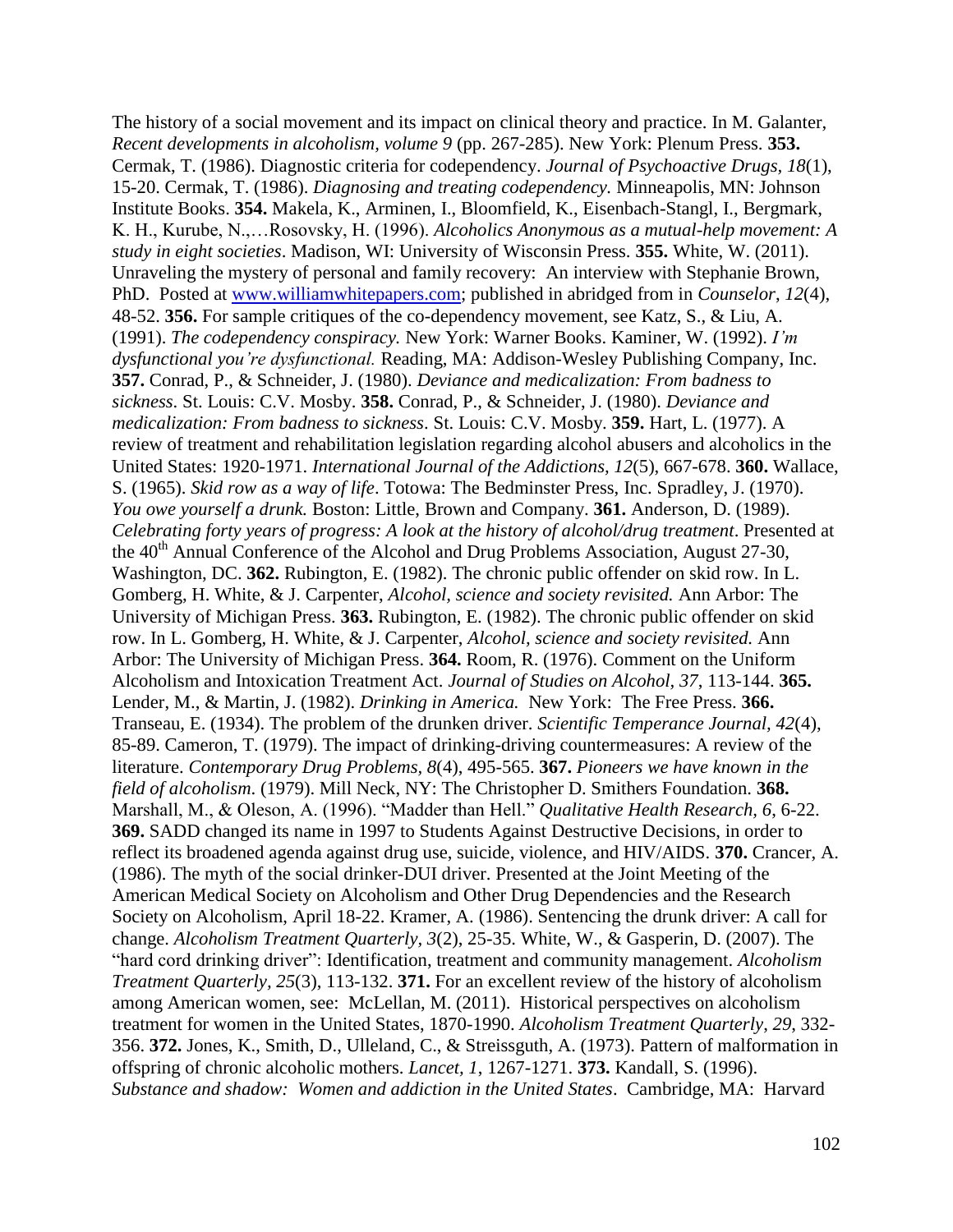University Press. **374.** Examples include Mayes, L., Granger, R., Bornstein, M., & Zuckerman, B. (1992). The problem of prenatal cocaine exposure: A rush to judgment. *Journal of the American Medical Association, 267*(3), 406-408. Neuspiel, D. (1993). On pejorative labeling of cocaine exposed children. *Journal of Substance Abuse Treatment, 10*, 407. **375.** Mathias, R. (1992). Developmental effects of prenatal drug exposure may be overcome by postnatal environment. *NIDA Notes*, January/February, 14. **376.** Major trial finds only subtle fetal injury from cocaine. (1997). *The Journal of NIH Research, 9*, 29-32. **377.** For representative literature reviews, see Johnson, S. (1991). Recent research: Alcohol and women's bodies. In P. Roth, *Alcohol and drugs are women's issues*. London: Scarecrow Press. Kandall, S. (1996). *Substance and shadow: Women and addiction in the United States*. Cambridge, MA: Harvard University Press. **378.** Schmidt, L., & Weisner, C. (1995). The emergence of problem-drinking women as a special population in need of treatment. In M. Galanter (Ed.), *Recent developments in alcoholism, volume 12: Women and alcoholism* (pp. 309-334). New York: Plenum Press. **379.**  See, for example, Center for Substance Abuse Treatment. (1994). *Practical approaches in the treatment of women who abuse alcohol and other drugs.* Rockville, MD: Department of Health and Human Services, Public Health Service. **380.** *National Drug and Alcoholism Treatment Unit Survey (NDATUS): 1991 main findings report.* (1993). Rockville, MD: SAMHSA. **381.** Substance Abuse and Mental Health Services Administration, Center for Behavioral Health Statistics and Quality. (2013). *Treatment Episode Data Set (TEDS): 2001-2011. National admissions to substance abuse treatment services* (BHSIS Series S-65, HHS Publication No. (SMA) 13-4772). Rockville, MD: Substance Abuse and Mental Health Services Administration. **382.** Greenfield, S. F., Brooks, A. J., Gordon, S. M., Green, C. A., Kropp, F., McHugh, R. K.,…Miele, G. M. (2007). Substance abuse treatment entry, retention, and outcome in women: A review of the literature. *Drug and Alcohol Dependence*, *86*, 1-21. **383.** Hser, I-H, Evans, E., Huang, D., & Messina, N. (2011). Long-term outcomes among drug-dependent mothers treated in women-only versus mixed-gender programs. *Journal of Substance Abuse Treatment*, *41*, 115- 123. **384.** Iliff, B., Siatkowski, C., Waite-O'Brien, N., & White, W. (2007) The treatment of addicted women: Modern perspectives from the Betty Ford Center, Caron Treatment Centers and Hazelden. *Counselor*, *8*(3), 42-48. **385.** Kaminer, Y. (1994). *Adolescent substance abuse: A comprehensive guide to theory and practice*. New York: Plenum Medical Book Company. **386.** Bukstein, O. (1995). *Adolescent substance abuse: Assessment, prevention and treatment*. New York: John Wiley & Sons, Inc. Liddle, H., & Dakof, G. (1995). Family-based treatment for adolescent drug use: State of the science. In E. Rahdert & D. Czechowicz, *Adolescent drug abuse: Clinical assessments and therapeutic interventions* (pp. 218-254). Rockville, MD: NIDA. Winters, K. C., Botzet, A. M., & Fahnhorst, T. (2011). Advances in adolescent substance abuse treatment. *Current Psychiatry Reports*. Retrieved January 28, 2014 from <http://www.ncbi.nimh.nih.gov/pmc/articles/PMC3166985/> **387.** Kaminer, Y. (1991). Adolescent substance abuse. In R. Frances & S. Miller (Eds.), *Clinical textbook of addictive disorders* (pp. 320-346). New York: Guilford Press. **388.** SAMHSA, Office of Applied Studies. (2007). The DASIS Report: Facilities offering special treatment programs or groups, 2005. Rockville, MD. **389.** Substance Abuse and Mental Health Services Administration, Center for Behavioral Health Statistics and Quality. (2013). *Treatment Episode Data Set (TEDS): 2001-2011. National admissions to substance abuse treatment services* (BHSIS Series S-65, HHS Publication No. (SMA) 13-4772). Rockville, MD: Substance Abuse and Mental Health Services Administration. **390.** Substance Abuse and Mental Health Services Administration (2012). *National Survey of Substance Abuse Treatment Services (N-SSATS): 2011. Data on substance abuse treatment*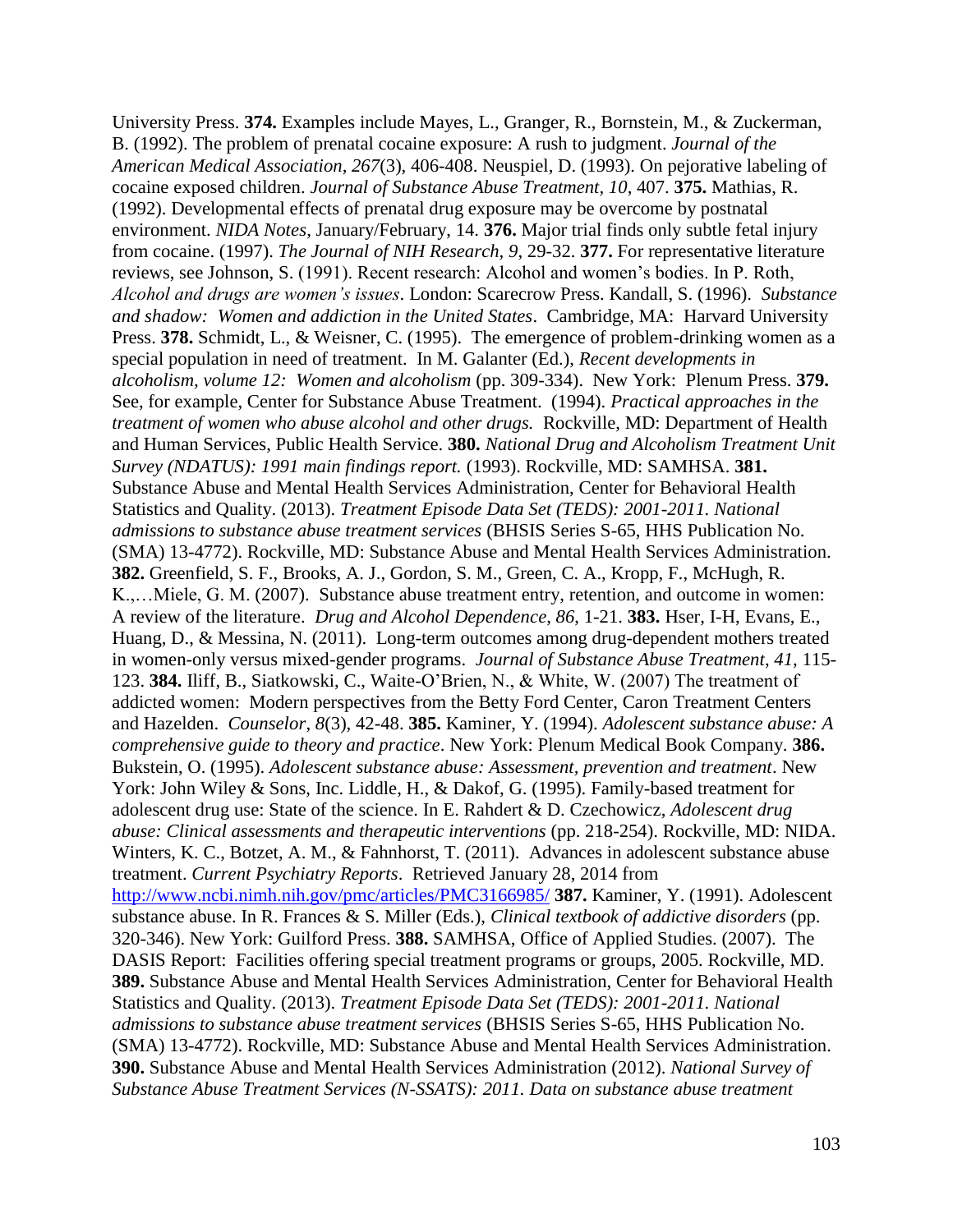*facilities* (BHSIS Series S-64, HHS Publication No. (SMA) 12-4730). Rockville, MD: Substance Abuse and Mental Health Services Administration. **391.** Woodward, A. M., Raskin, I. E., & Blacklow, B. (2008). A profile of the substance abuse treatment industry: Organization, costs and treatment completion. *Substance Use and Misuse*, *42*, 647-679. **392.** Deas, D., & Thomas, S. E. (2001). An overview of controlled studies of adolescent substance abuse treatment. *The American Journal on Addictions*, *10*(2), 178-189. **393.** William, R. J., & Chang, S. Y. (2007). A comprehensive and comparative review of adolescent substance abuse treatment outcome. *Clinical Psychology: Science and Practice, 7*(2), 138-166. **394.** White, W. L. (2012). *Recovery/remission from substance use disorders: An analysis of reported outcomes in 415 scientific studies, 1868-2011*. Great Lakes Addiction Technology Transfer Center, Philadelphia Department of Behavioral Health and Intellectual disAbility Services Mental Retardation Services and Northeast Addiction Technology Transfer Center. **395.** Deas, D., & Thomas, S. E. (2001). An overview of controlled studies of adolescent substance abuse treatment. *The American Journal on Addictions*, *10*(2), 178-189; Vaughn, M. G. (2004). Adolescent substance abuse treatment: A synthesis of controlled studies. *Research on Social Work Practice*, *14*(5), 325-335. **396.** Godley, M. D., Godley, S. H., Dennis, M. L., Funk, R. R., & Passetti, L. L. (2007). The effect of Assertive Continuing Care (ACC) on continuing care linkage, adherence and abstinence following residential treatment for adolescents. *Addiction, 102*, 81-93. **397.**  White, W. (2011). Survivors of Straight Inc.: An interview with Marcus Chatfield. Posted at [www.williamwhitepapers.com](http://www.williamwhitepapers.com/) and other recovery advocacy websites. Szalavitz, M. (2006). *Help at any cost: How the troubled-teen industry cons parents and hurts kids.* New York: Riverhead. Chatfield, M. (2013). Setting the record straight. Retrieved March 6, 2013 from <https://pointsadhsblog.wordpress.com/2013/02/27/setting-the-recoverrd-straight-part-1/> **398.** I would like to acknowledge the assistance of Brenda Blair, who provided a helpful critique of a very early draft of this section. **399.** Surles, C. (1978). *Historical development of alcoholism control programs in industry from 1940-1978* [DeD Dissertation]. University of Michigan. Steele, P. (1989). A history of job based alcoholism programs: 1955-1972. *Journal of Drug Issues, 19*, 511-532. McCarthy, R. (1964). The fellowship of Alcoholics Anonymous: Alcoholism in industry. In R. McCarthy (Ed.), *Alcohol education for classroom and community*. New York: McGraw-Hill Book Company. **400.** ALMACA-EAPA, 1971-1991, "Birth of a nation." **401.** Steele, P. (1989). A history of job based alcoholism programs: 1955-1972. *Journal of Drug Issues, 19*, 511-532. **402.** Roman, P. (1981). From employee alcoholism to employee assistance. *Journal of Studies on Alcohol, 42*(3), 244-272. Milgram, G., & McCrady, B. (1986). *Employee assistance programs* (Center of Alcohol Studies Pamphlet Series). New Brunswick, NJ: Alcohol Research Documentation, Inc. **403.** Roman, P. (1981). From employee alcoholism to employee assistance. *Journal of Studies on Alcohol, 42*(3), 244-272. **404.** Blum, T., Roman, P., & Tootle, D. (1988). The emergence of an occupation. *Work and Occupations, 15*, 96-114. **405.** Blum, T., Roman, P., & Tootle, D. (1988). The emergence of an occupation. *Work and Occupations, 15*, 96-114. **406.** Roman, P. (1981). From employee alcoholism to employee assistance. *Journal of Studies on Alcohol, 42*(3), 244-272. **407.** Jim Wrich, personal interview, May 11, 1995. **408.** The designation "pedestal professionals" usually includes clergy, health-care professionals, lawyers, and pilots. **409.** Rush, B. (1981). An inquiry into the effect of ardent spirits upon the human body and mind, with an account of the means of preventing and of the remedies for curing them. In G. Grob (Ed.), *Nineteenth-century medical attitudes toward alcoholic addiction*. New York: Arno Press. (Reprinted from An inquiry into the effect of ardent spirits upon the human body and mind, with an account of the means of preventing and of the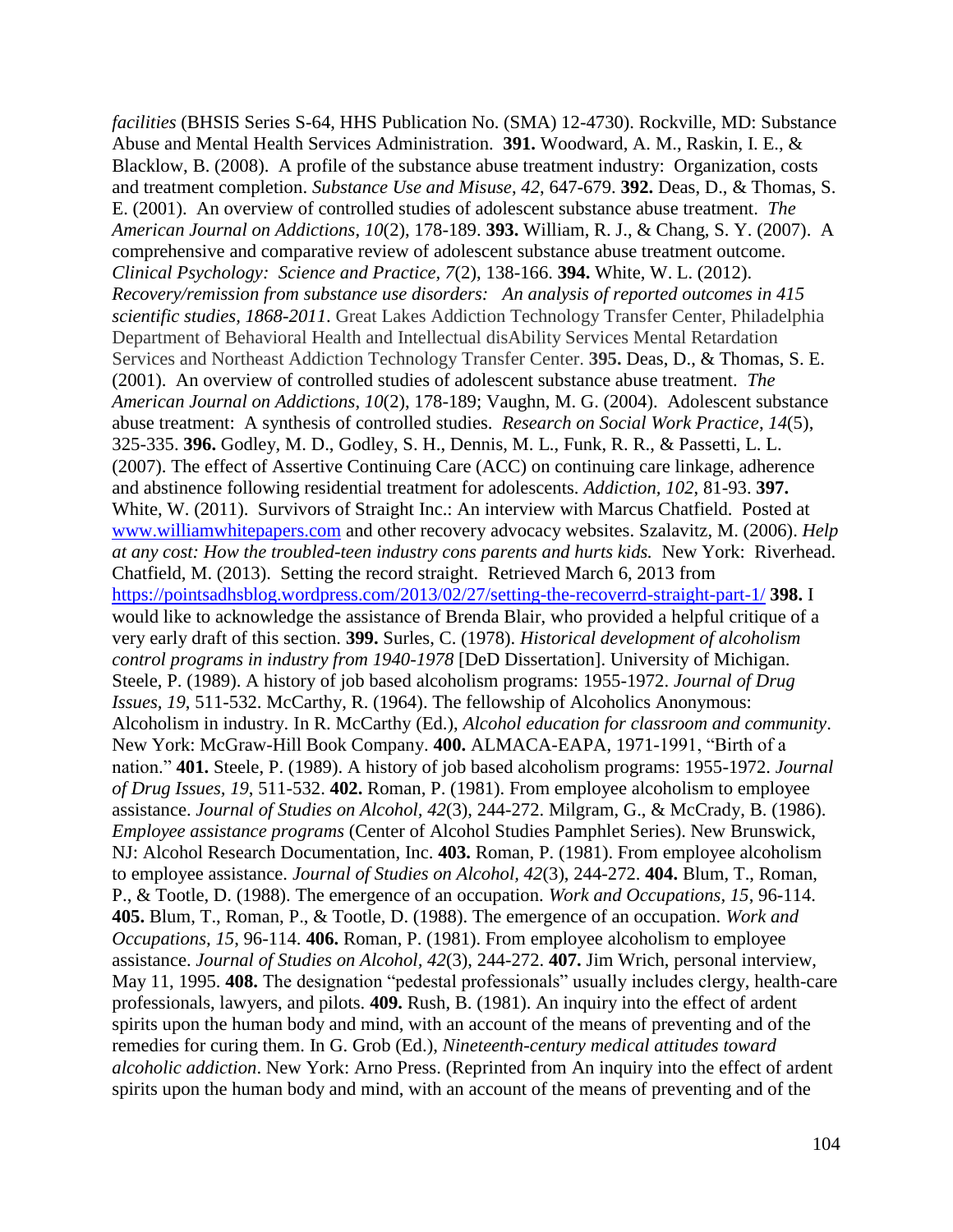remedies for curing them,  $8^{th}$  rev. ed, by B. Rush, 1814, Brookfield: E. Merriam & Co.). 410. Clum, F. (1888). *Inebriety: Its causes, its results, its remedy.* Philadelphia: Lippincott. Cobbe, W. (1895). *Doctor Judas: A portrayal of the opium habit*. Chicago: Griggs and Company. Crothers, T. D. (1902). *The drug habits and their treatment*. Chicago: G.P. Englehard & Company. Pettey, G. (1913). *Narcotic drug diseases and allied ailments*. Philadelphia: F.A. Davis Co. Snowden, J. (1917). Home treatment and cure of opium and morphine addicts. *Kentucky Medical Journa, 15*, 125-131. **411.** Reddy, B. (1984). The history of LAP (Lawyer Assistance Program). *Illinois Bar Association, 73*(1), 22. **412.** Lonhart, P., Reddy, B., & Clarno, J. (1991). *Suggested principles for the treatment of chemical dependency in health care professionals*. Park Ridge, IL: Parkside Publishing Company. **413.** Bissell, L., & Haberman, P. (1984). *Alcoholism in the professions*. New York: Oxford University Press. Coombs, R. (1997). *Drug-impaired professionals*. Cambridge, MA: Harvard University Press. **414.** See [http://www.williamwhitepapers.com/pr/2009%20Benton\\_Understanding%20the%20High%20Fu](http://www.williamwhitepapers.com/pr/2009%20Benton_Understanding%20the%20High%20Functioning%20Alcoholic.doc-20099.pdf) [nctioning%20Alcoholic.doc-20099.pdf](http://www.williamwhitepapers.com/pr/2009%20Benton_Understanding%20the%20High%20Functioning%20Alcoholic.doc-20099.pdf) **415.** Harper, F. (1976). *Alcohol and blacks: An overview*. Alexandria, VA: Douglas Publishers. **416.** Institute of Medicine (1990). *Treating drug problems, Vol. 1*. Washington, DC: National Academy Press. Weibel-Orlando, J. (1989). Treatment and prevention of Native American alcoholism. In T. Watts & R. Wright (Eds.), *Alcoholism in minority populations*. Springfield, IL: Charles C. Thomas. **417.** Williams, C., with Laird, R. (1992). *No hiding place: Empowerment and recovery for troubled communities*. New York: Harper San Francisco. **418.** Williams, C., with Laird, R. (1992). *No hiding place: Empowerment and recovery for troubled communities*. New York: Harper San Francisco. **419.** Meyer, R. (1972). *Guide to drug rehabilitation*. Boston: Beacon Press. **420.** White, W. L., & Chaney, R. A. (1993). *Metaphors of transformation: Feminine and masculine.* Bloomington, IL: A Lighthouse Institute Monograph. **421.** Vigdal, G. (1995). *Planning for alcohol and other drug abuse treatment for adults in the criminal justice system* (Treatment Improvement Protocol Series 17). Rockville, MD: SAMHSA. **422.** Osher, F., D'Amora, D. A., Plotkin, M., Jarrett, N., & Eggleston, A. (2012). *Adults with behavioral health needs under correctional supervision: a shared framework for reducing recidivism and promoting recovery*. New York: Council of State Governments. **423.** Inciardi, J., & McBride, D. (1991). *Treatment alternatives to street crime: History, experiences, and issues* (DHHS Publication No. (ADM) 91-1749). Rockville, MD: NIDA. Cook, F. (1992). *TASC: Case management models linking criminal justice treatment*  (NIDA Research Monograph 127). Rockville, MD: NIDA. **424.** Falkin, G., Wayson, B., Wexler, H., & Lipton, D. (1991). *Treating prisoners for drug abuse: An implementation study of six prison programs*. New York: Narcotic and Drug Research, Inc. **425.** Inciardi, J., McBride, D., & Rivers, J. (1996). *Drug control and the courts.* Newbury Park, CA: Sage Publications. **426.** Vigdal, G. (1995). *Planning for alcohol and other drug abuse treatment for adults in the criminal justice system* (Treatment Improvement Protocol Series 17). Rockville, MD: Center for Substance Abuse Treatment. **427.** Substance Abuse and Mental Health Services Administration. (2013). *Behavioral health, United States, 2012* (HHS Publication No. (SMA) 13-4797). Rockville, MD: Substance Abuse and Mental Health Services Administration. Table 115. **428.**  Retrieved January 26, 2014 from<http://nadcp.org/learn/what-are-drug-courts/drug-court-history> **429.** Mitchell, O., Wilson, D. B., Eggers, A., & MacKenzie, D. L. (2012). Assessing the effectiveness of drug courts on recidivism: A meta-analytic review of traditional and nontraditional drug courts. *Journal of Criminal Justice*, *40*, 60-71. Shaffer, D. K. (2011). Looking inside the black box of drug courts: A meta-analytic review. *Justice Quarterly*, *28*(3), 493-521. Roman, J., Townsend, W., & Bhati, A. S. (2003). *Recidivism rates for drug court graduates:*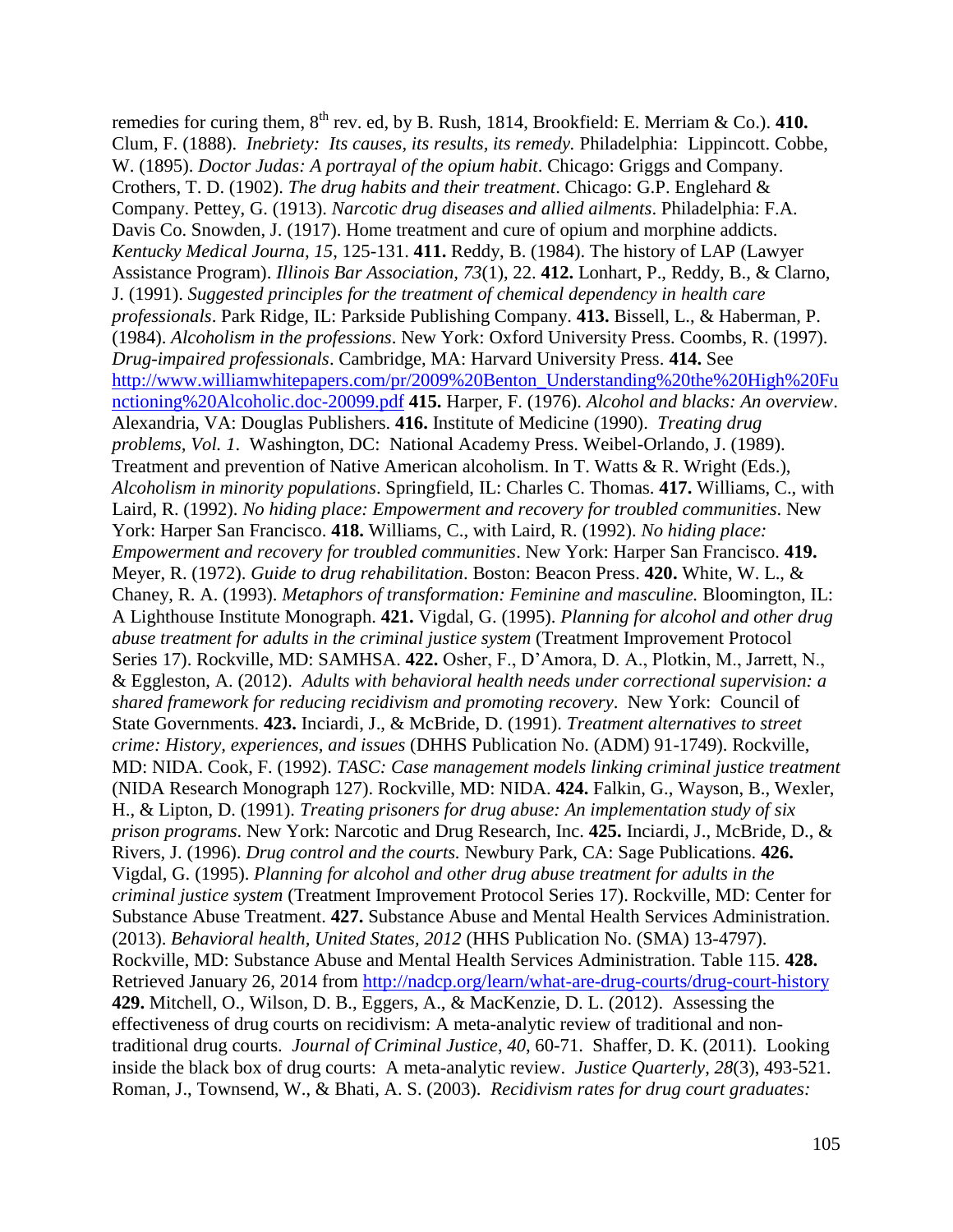*Nationally based estimates (Final Report)*. The Urban Institute. **430.** King, R. S., & Pasquaralla, J. (2009). *Drug courts: A review of the evidence*. Washington D.C.: The Sentencing Project. **431.** Sells, S., & Simpson, D. (1976). *The effectiveness of drug abuse treatment* (Volume 3). Cambridge, MA: Ballinger. DeLeon, G. (1988). Legal pressure in therapeutic communities. In C. Leukefeld & F. Tims (Eds.), *Compulsory treatment of drug abuse: Research and clinical practice* (NIDA Research Monograph No. 86; pp. 160-177). Rockville, MD: NIDA. For updated review and study on offender attitudes toward coerced treatment, see Kras, K. R. (2013). Offender perceptions of mandated substance abuse treatment: An exploratory analysis of offender experiences in a community-based treatment program. *Journal of Drug Issues*, *43*(2), 124-143. **432.** Faltz, B., & Madover, S. (1988). Treatment of substance abuse patients with HIV infection. In L. Siegel, *AIDS and substance abuse*. New York: Harrington Park Press. **433.**  Siegel, L. (1988). *AIDS and substance abuse*. New York: Harrington Park Press. **434.** Tilleraas, P. (1990). *Circle of hope: Our stories of AIDS, addiction, & recovery*. New York: Harper & Row Publishers. **435.** White, W. (1994). *Voices of survival, voices of service: AIDS case management in Chicago.* Chicago: AIDS Foundation of Chicago. **436.** *National Drug and Alcoholism Treatment Unit Survey (NDATUS): 1991 main findings report.* (1993). Rockville, MD: SAMHSA. **437.** Evans, K. & Sullivan, J.M. (1991). Dual diagnosis: *Counseling the mentally ill substance abuser*. New York: Guilford Press. **438.** For sample descriptions of such techniques, see Godley, S. (1995). *A case manager's manual for working with adolescent substance abusers*. Bloomington, IL: Lighthouse Institute. Siegel, H., & Rapp, R. (1996). *Case management and substance abuse treatment: Practice and experience*. New York: Springer Publishing Co. White, W., Woll, P., & Godley, S. (1997). *The delivery and supervision of outreach services to women*. Chicago: Illinois Department of Alcoholism and Substance Abuse. **439.** Miller, W. (1987). Techniques to modify hazardous drinking patterns. In M. Galanter, *Recent developments in alcoholism, volume 5* (pp. 425-438). New York: Plenum Press. Miller, W. (1992). Building bridges over troubled waters: A response to "Alcoholism, politics, and bureaucracy: The consensus against controlled-drinking therapy in America." *Addictive Behaviors, 17*, 79-81. **440.** Miller, W., & Page, A. (1991). Warm turkey: Other routes to abstinence. *Journal of Substance Abuse Treatment, 8*, 227-232. **441.** Azrin, N., Sisson, R., Meyers, R., & Godley, M. (1982). Alcoholism treatment by disulfiram and community reinforcement therapy. *Journal of Behavioral Therapy and Experimental Psychiatry, 13*, 105-112. **442.** Meyers, R., & Smith, J. (1995). *Clinical guide to alcohol treatment: The community reinforcement approach*. New York: The Guilford Press. Miller, W., & Hester, R. (1986). The effectiveness of alcoholism treatment. In W. Miller & R. Hester (Eds.), *Treating addictive behaviors: Process of change* (pp. 121-174)*.*  New York: Plenum Press. **443.** Garner, B. R., Godley, S. H., Funk, R. R., Dennis, M. L., Smith, J. E., & Godley, M. D. (2009). Exposure to Adolescent Community Reinforcement Approach (A-CRA) treatment procedures as a mediator of the relationship between adolescent substance abuse treatment retention and outcome. *Journal of Substance Abuse Treatment, 36,* 252-264. **444.** Edwards, M., & Steinglass, P. (1995). Family therapy treatment outcomes for alcoholism. *Journal of Marital and Family Therapy, 21*(4), 475-509. Liddle, H., & Dakof, G. (1995). Family-based treatment for dolescent drug use: State of the science. In E. Rahdert & D. Czechowicz, *Adolescent drug abuse: Clinical assessments and therapeutic interventions* (pp. 218-254). Rockville, MD: NIDA. **445.** Smith, L. A., Gates, S., & Foxcroft, D. (2006). Therapeutic communities for substance related disorder. *Cochrane Database of Systematic Reviews*, *25*(1), CD005338. **446.** Malivert, M., Fatséas, M., Denis, C. Langlois, E., & Auriacombe, M. (2012). Effectiveness of therapeutic communities: A systematic review.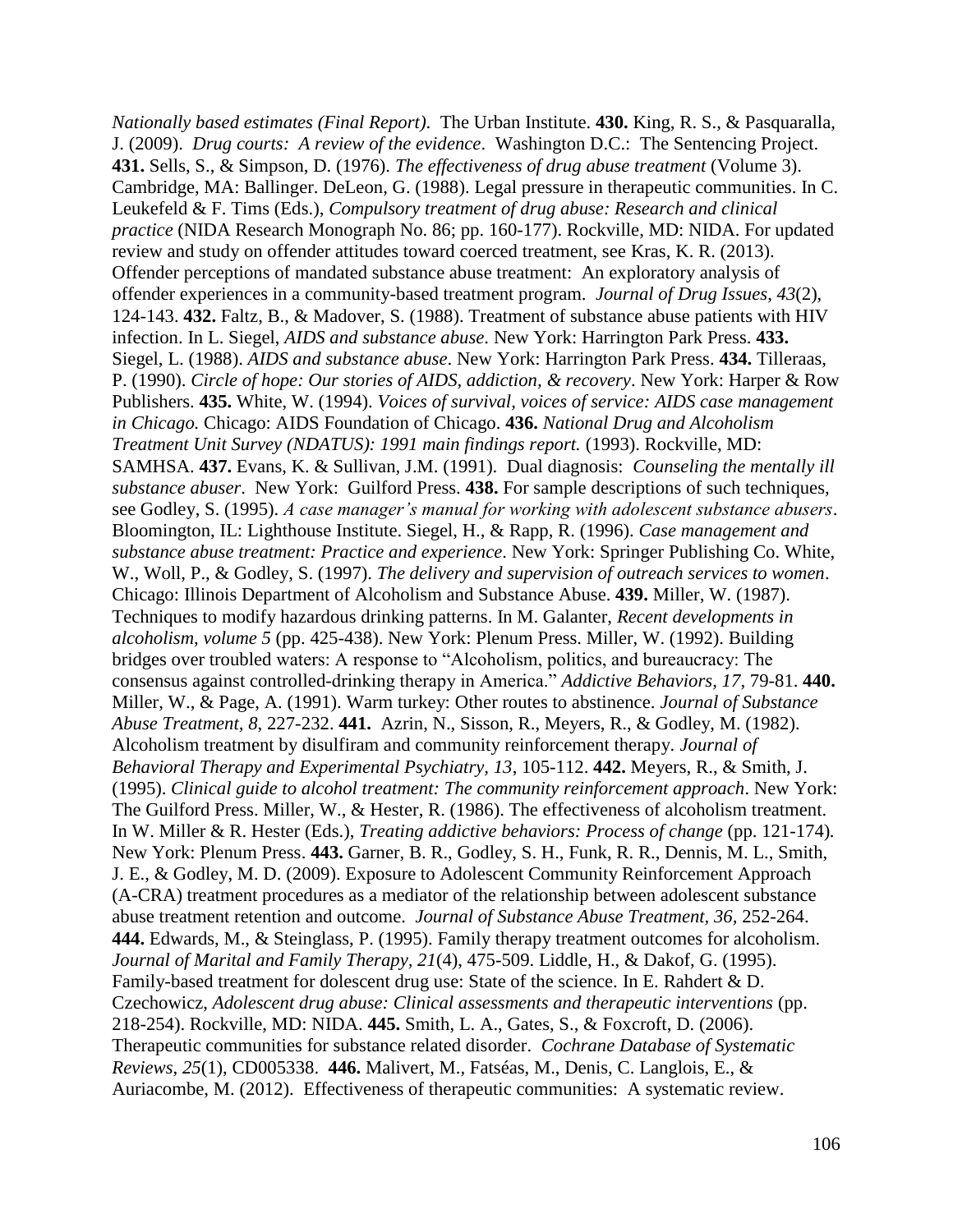*European Addiction Research, 18*(1), 1-11. Vanderplasschen, W., Colpaert, K., Autrique, M., Rapp, R. C., Pearce, S., Broekaert, E., & Vandevelde, S. (2013). Therapeutic communities for addictions: A review of their effectiveness from a recovery perspective. *The Scientific World Journal,* Article ID 427817. **447.** Winters, K. C., Stinchfiled, R. D., Opland, E., Weller, C., & Latimer, W. W. (2000). The effectiveness of the Minnesota Model approach in the treatment of adolescent drug abusers. *Addiction*, *95*(4), 601-612. **448.** Sepalla, M. (2013). A comprehensive response to the opioid epidemic. *Minnesota Medicine*, March, 45-47. **449.** White, W., Parrino, M., & Ginter, W. (2011). *A dialogue on the psychopharmacology in behavioral healthcare: The acceptance of medication-assisted treatment in addictions*. Commissioned briefing paper for SAMHSA's A Dialogue on Psychopharmacology in Behavioral Healthcare meeting, October 11-12, 2011. Posted at [www.williamwhitepaers.com](http://www.williamwhitepaers.com/) **450.** Ait-Daoud, N., Malcolm, R. J., & Johnson, B. A. (2006). Addictive behaviors, An overview of medications for the treatment of alcohol withdrawal and alcohol dependence with an emphasis on the use of older and newer anticonvulsants. *Addictive Behaviors*, *31*, 1628-1649. **451.** Jørgensen, C.H., Pedersen, B. Tønnesen, H. (2011). The efficacy of disulfiram for the treatment of alcohol use disorder. *Alcoholism: Clinical & Experimental Research, 35*, 1749-1758. **452.** Carroll, K. M., Fenton, L. R., Ball, S. A., Nich, C., Frankforter, T. L., & Shi, J., & Rounsaville, B. J. (2004). Efficacy of disulfiram and cognitive behavior therapy in cocaine-dependent outpatients: A randomized placebo-controlled trial. *Archives of General Psychiatry*, *61*, 264-272. **453.** Soyka, M., & Rösner, S. (2008). Opioid antagonists for pharmacological treatment of alcohol dependence—a critical review. *Current Drug Abuse Review*, *1*(3), 280-291. **454.** Ait-Daoud, N., Malcolm, R. J., & Johnson. B. A. (2006). Addictive Behaviors, An overview of medications for the treatment of alcohol withdrawal and alcohol dependence with an emphasis on the use of older and newer anticonvulsants. *Addictive Behaviors*, *31*, 1628-1649. Center for Substance Abuse Treatment. (2005). *Medication-assisted treatment for opioid addiction in opioid treatment programs* (Treatment Improvement Protocol (TIP) Series 43, DHHS Publication No. (SMA) 05-4048). Rockville, MD: Substance Abuse and Mental Health Services Administration. Johnson, B. A. (2000). Neuropharmacological treatments for alcoholism: Scientific basis and clinical findings. *Psychopharmacology*, *149*(4), 327-344. Senay, E. (1998). *Substance abuse disorders in clinical practice*. New York: W.W. Norton & Co. Stotts, A. L., Dodrill, C. L., & Kosten, T. R. (2009). Opioid dependence treatment: Options in pharmacotherapy. *Expert Opinions in Pharmacotherapy*, *10*(11), 1727-1740. Volpicelli, J. R. (2001). Alcohol abuse and alcoholism: An overview. *Journal of Clinical Psychiatry*, *62*(suppl 20), 4-10. **455.** Bonnie, R. J., Stratton, K., & Wallace, R. B. (2007). *Ending the tobacco problem: A blueprint for the nation*. Washington, D.C.: Institute of Medicine. Knudsen, H. K., Studts, J. L., Boyd, S., & Roman, P. M. (2010). Structural and cultural barriers to the adoption of smoking cessation services in addiction treatment organizations. *Journal of the Addictive Diseases*, *29*, 294-305. **456.**  Wackernah, R. C., Minnick, M. J., & Clapp, P. (2014). Alcohol use disorder: pathophysiology, effects, and pharmacologic options for treatment. *Substance Abuse and Rehabilitation*, *5*, 1-12. **457.** Chen, H., Wu, J., Zhang, J., & Hashimoto, K. (2010). Recent topics on pharmacotherapy for amphetamine-type stimulant aubse and dependence. *Current Drug Abuse Review*, *3*(4), 222- 238. Somaini, L., Donnini, C., Raggi, M. A., Amore, M., Ciccocioppo, R., Saracino, M.A.,…Gerra, G. (2011). Promising medications for cocaine dependence treatment. *Recent Patents on CNS Drug Discovery*, *6*(2), 146-160. Vandrey, R., & Haney, M. (2009). Pharmacotherapy for cannabis dependence: How close are we? *CNS Drugs, 23*(7), 543-553. **458.** Gitlow, S., & Gold, M. (2007). The inadequacies of evidence. *Addiction Professional*,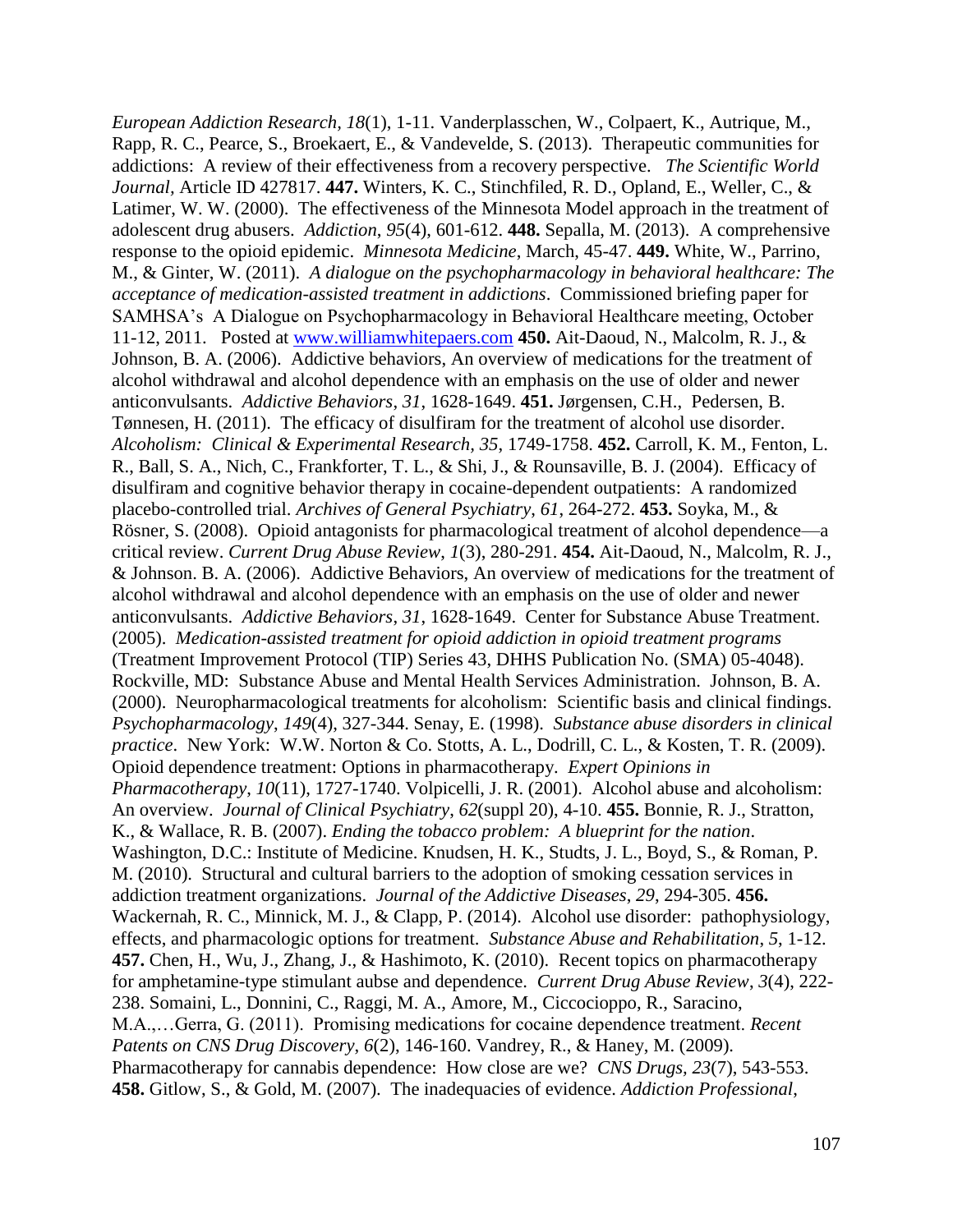March/April, 17-25. **459.** Parrino, M. (2008). Coordinating methadone treatment providers and policymakers: Lessons learned over 30 years. *Heroin Addiction and Related Clinical Problems*, *11*(1), 43-46. SAMHSA, The N-SSATS Report, April 23, 2013. Trends in the use of methadone and buprenorphine at substance abuse treatment facilities: 2003 to 2011. **460.** DASIS. (2006). *The DASIS Report: Facilities operating opioid treatment programs: 2005.* Washington, DC: Office of Applied Studies, Substance Abuse and Mental Health Services Administration. Kresina, T. F., Litwin, A., Marion, I., Lubran, R., & Clark, H. W. (2009). United States government oversight and regulation of medication assisted treatment for the treatment of opioid dependence. *Journal of Drug Policy Analysis*, *2*(1), Article 2. **461.** White, W., & Torres, L. (2010). *Recovery-oriented methadone maintenance*. Chicago, IL: Great Lakes Addiction Technology Transfer Center, Philadelphia Department of Behavioral Health and Mental Retardation Services and Northeast Addiction Technology Transfer Center. **462.** National Alliance of Advocates for Buprenorphine Treatment. **463.** Mark, T. L., Kassed, C. A., Vandivort-Warren, R., Levit, K. R., & Kranzler, H. R. (2009). Alcohol and opioid medications: Prescription trends, overall and by physician specialty. *Drug and Alcohol Dependence, 99*, 345- 349. **464.** Knudsen, H. K., Abraham, A. J., & Roman, P. M. (2011). Adoption and implementation of medicaztions in addiction treatment. *Journal of Addiction Medicine*, *5*(1), 21- 27. **465.** Knudsen, H. K., Ducharme, L. J., & Roman, P. M. (2007). The use of antidepressant medications in substance abuse treatment: The public-private distinction, organizational compatibility, and the environment. *Journal of Health and Social Behavior*, *48*, 195-210. Roman, P. M., & Johnson. J. A. (2002). Adoption and implementation of new technologies in substance abuse treatment. *Journal of Substance Abuse Treatment, 22*, 211-218. **466.** SAMHSA, The N-SSATS Report, April 23, 2013. Trends in the use of methadone and buprenorphine at substance abuse treatment facilities: 2003 to 2011. **467.** Garner, B. R. (2009). Research on the diffusion of evidence –based treatments within substance abuse treatment: A systematic review. *Journal of Substance Abuse Treatment, 36,* 376-399. **468.** Knudsen, H. K., Ducharme, L. J., & Roman, P. M. (2007). The use of antidepressant medications in substance abuse treatment: The public-private distinction, organizational compatibility, and the environment. *Journal of Health and Social Behavior, 48*, 195-210. **469.** Knudsen, H. K., Ducharme, L. J., & Roman, P. M. (2007). The use of antidepressant medications in substance abuse treatment: The public-private distinction, organizational compatibility, and the environment. *Journal of Health and Social Behavior, 48*, 195-210. **470.** Sepalla, M. (2013). A comprehensive response to the opioid epidemic. Minnesota Medicine, March, pp45-47; How Caron manages the use of opiates in addiction treatment. Retrieved May 22, 2013 from [www.caronchitchat.org/caron-manages](http://www.caronchitchat.org/caron-manages-opiates-addiction-treatment/)[opiates-addiction-treatment/](http://www.caronchitchat.org/caron-manages-opiates-addiction-treatment/) **471.** Crothers, T.D. (1902). *Morphinism and narcomanias from other drugs*. Philadelphia: W.B. Saunders & Company. Lambert, A. (1912). Care and control of the alcoholic. *Boston Medical and Surgical Journal, 166*, 615-621. Towns, C. (1932). *Drug and alcohol sickness.* New York: M.M. Barbour Co.**472.** Bien, T., & Barge, R. (1990). Smoking and drinking: A review of the literature. *International Journal of the Addictions, 25*(12), 1429-1454. **473.** Kalman, D., Kim, S., DiGirolam, G. Smelson, D., & Ziedonis, Z. (2010). Addressing tobacco use disorder in smokers in early remission from alcohol dependence. *Clinical Psychology Review*, *30*(1), 12-24. **474.** Burling, T. A., Bulring, A. S., & Latini, D. (2001). A controlled smoking cessation trial for substance dependent inpatients. *Journal of Consulting and Clinical Psychology*, *69*, 295-304. **475.** For biographical information, see White, W. (1998). *Slaying the dragon: The history of addiction treatment and recovery in America*. Bloomington, IL: Chestnut Health Systems. **476.** Cooney, J. L., Cooney, N. L., Pilkey, D. T., Krnazler, H. R.,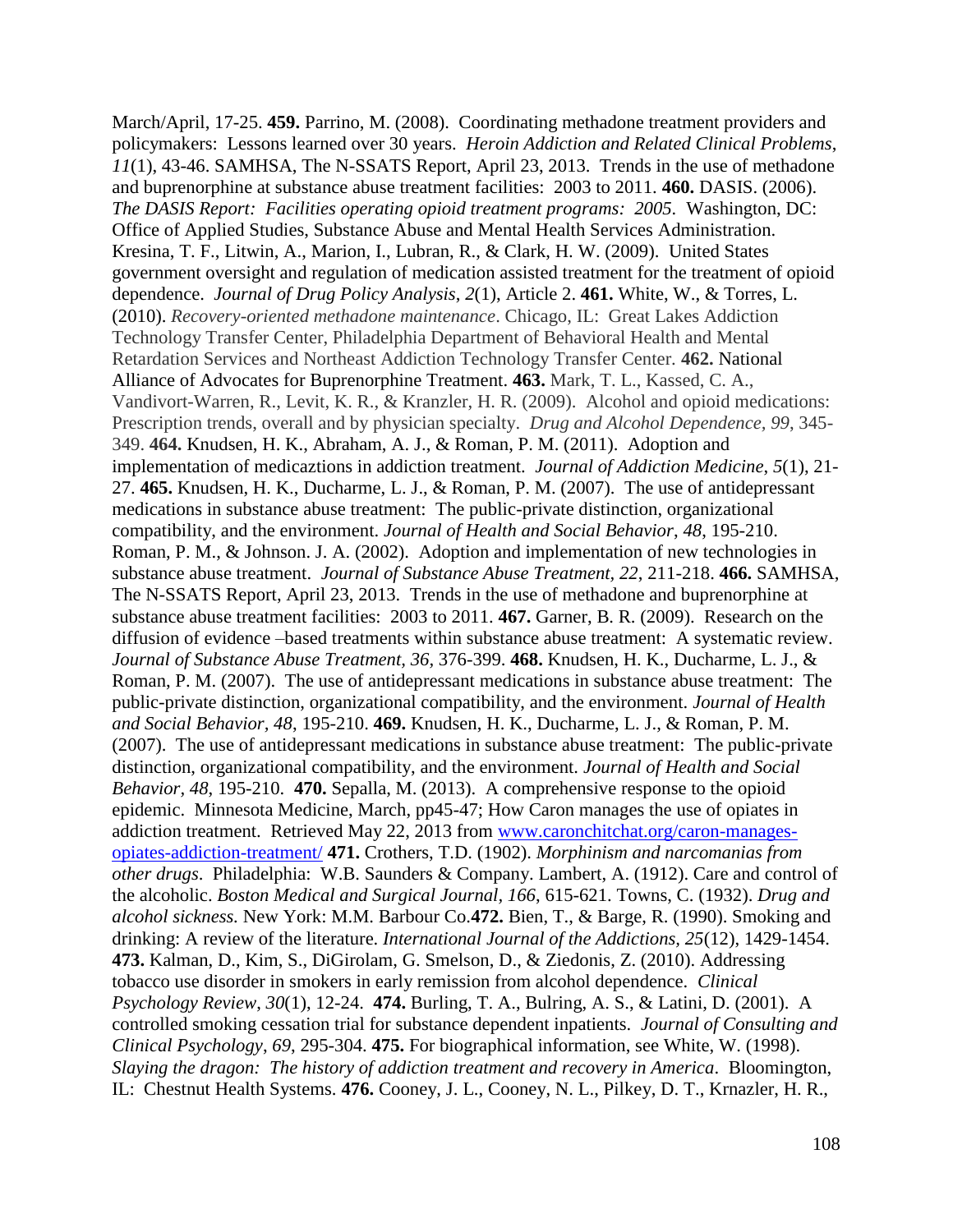& Onken, C. A. (2003). Effects of nicotine deprivation on urges to drink and smoke in alcoholic smokers. *Addiction*, *98*, 913-921. **477.** Sobell, M. B., Sobell, L. C., & Kozlowski, L. T. (1995). Dual recoveries from alcohol and smoking problems. In J. B. Fertig, & J. A. Allen (Eds.), *Alcohol and tobacco: From basic science to clinical practice* (NIAAA Research Monograph No. 30, pp. 207-224). Rockville, MD: NIAAA. Taylor, B. J., Graham, J. W., Cumsille, P., & Hansen, W. B. (2000). Modeling prevention program effects on growth of substance use: Analysis of five years of data from the Adolescent Alcohol Prevention Trial. *Prevention Science*, *1*, 183-197. **478.** Kohn, C. S., Tsoh, J. Y., & Weisner, C. M. (2003). Changes in smoking status among substance abusers: Baseline characteristics and abstinence from alcohol and drugs at 12-month follow-up. *Drug and Alcohol Dependence*, *69*, 61-71. **479.** Bobo, J. K., Mcllvain, H. E., Lando, H. A., Walker, R. D., & Leed-Kelley, A. (1998). Effect of smoking cessation counseling on recovery from alcoholism: Findings from a randomized community intervention trial. *Addiction, 93*, 877-887. Kalman, D., Haves, K., Colby, S. M., Eaton, C. A., Rohsenow, D. J., & Monti, P. M. (2001). Concurrent versus delayed smoking cessation treatment for persons in early alcohol recovery: A pilot study. *Journal of Substance Abuse Treatment*, *20*, 233-238. Stuyt, E. B. (1997). Recovery rates after treatment for alcohol/drug dependence. Tobacco users vs. non-tobacco users. *American Journal of Addiction, 6*(2), 159-167. Prochaska, J. J., Delucchi, K., & Hall, S. M. (2004). A meta-analysis of smoking cessation interventions with individuals in substance abuse treatment or recovery. *Journal of Consulting and Clinical Psychology*, *72*(6), 1144-1156. **480.** *Smoking cessation fact sheet.* (2010). Washington D.C.: American Legacy Foundation. Citations available online at<http://www.legacyforhealth.org/> **481.** Kalman, D., Kim, S., DiGirolam, G., Smelson, D., & Ziedonis, Z. (2010). Addressing tobacco use disorder in smokers in early remission from alcohol dependence. *Clinical Psychology Review*, *30*(1), 12-24. **482.** Irving, L. M., Seidner, A. L., Burling, T. A., Thomas, R. G., & Brenner, G. F. (1994). Drug and alcohol abuse inpatients' attitudes about smoking cessation. *Journal of Substance Abuse, 6*(3), 267-278. Joseph, A. M., Nelson, D. B., Nugent, S. M., & Willenbring, M. L. (2003). Timing of alcohol and smoking cessation (TASC): Smoking among substance use patients screened and enrolled in a clinical trial. *Journal of Addictive Diseases, 22*(4), 87-107. Prochaska, J. J., Delucchi, K., & Hall, S. M. (2004). A meta-analysis of smoking cessation interventions with individuals in substance abuse treatment or recovery. *Journal of Consulting and Clinical Psychology*, *72*(6), 1144-1156. **483.** Flach, S. D., & Diener, A. (2004). Eliciting patients' preferences for cigarette and alcohol cessation: An application of conjoint analysis. *Addictive Behaviors*, *29*, 791-799. Unrod, M., Cook, T., Myers, M. G., & Brown, S. A. (2004). Smoking cessation efforts among substance abusers with and without psychiatric comorbidity. *Addictive Behaviors, 2*9(5), 1009-1013. **484.** Hurt, R., & Slade, J. (1990). Nicotine and the treatment center. *Professional Counselor*, May-June, pp. 64-73. **485.** White, W. (1990). *The culture of addiction, the culture of recovery*. Bloomington, IL: Lighthouse Institute. **486.** Hoffman, A. & Slade, J. (1993). Following the pioneers: Addressing tobacco in chemical dependency treatment. *Journal of Substance Abuse Treatment*, *10*(2), 153-160. **487.** Parish, J. (1883). *Alcoholic inebriety: From a medical standpoint.* Philadelphia: P. Blakiston, Son & Company. **488.** Marlatt, G., & Gordon, J. (1985). *Relapse prevention*. London: Guilford Press. **489.** McElrath, D. (1987). *Hazelden: A spiritual odyssey.* Center City, MN: Hazelden Foundation. **490.** Tucker, J. A., & Simpson, C. A. (2011). The recovery spectrum. *Alcohol Research and Health*, *33*(4), 371-379. **491.** Boyle, M. If ever there was a time… *The Bridge, 2*(2), 1-4. **492.** Hoffman, N., & Miller, N. (1993). Perspectives of effective treatment for alcohol and drug disorders. *Psychiatric Clinics of North America, 16*(1), 128. **493.** Michael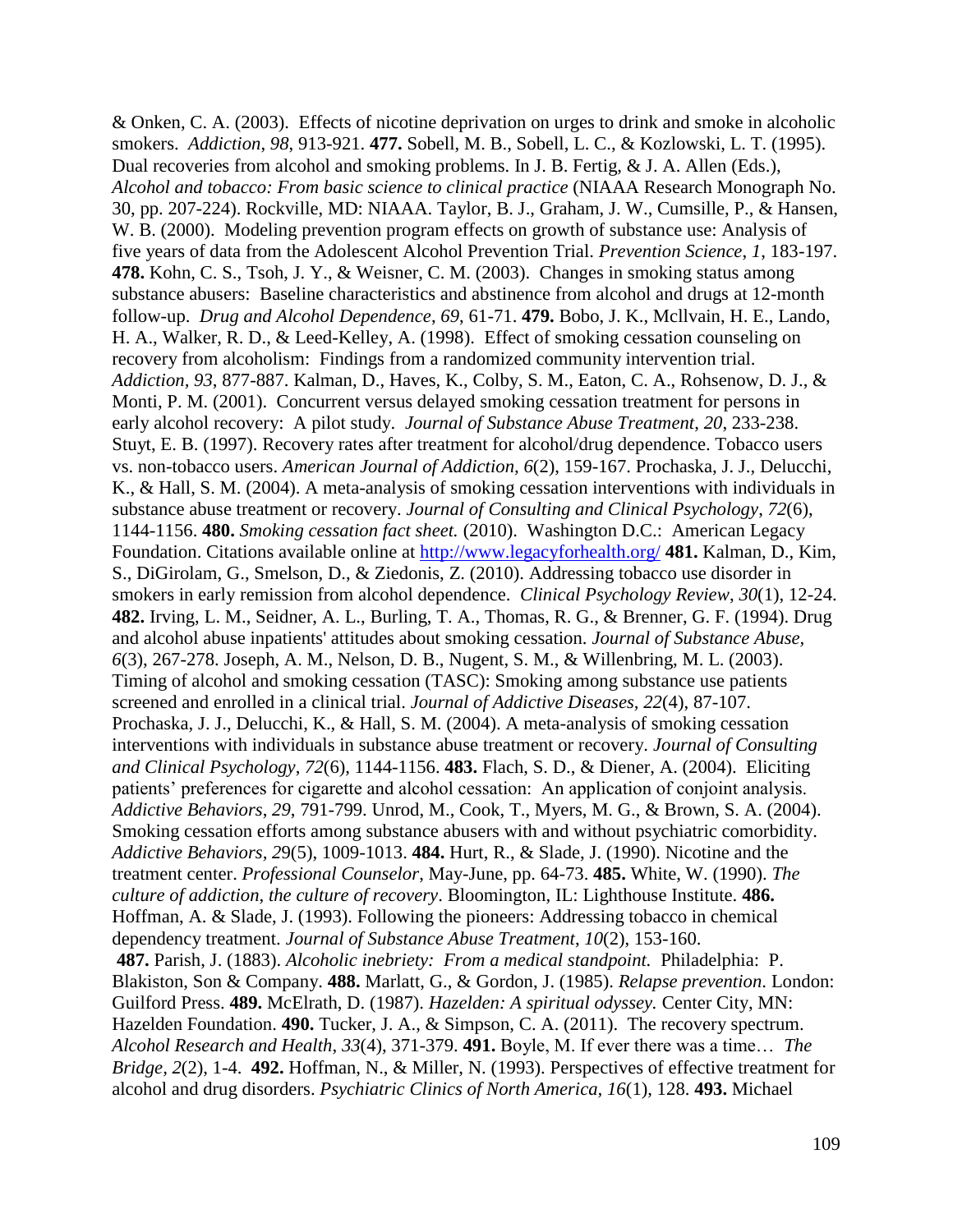Dennis, personal communication, 1997 **494.** Simpson, D. D., & Sells, S. B. (1983). Effectiveness of treatment for drug abuse: An overview of the DARP research program. *Advances in Alcohol and Substance Abuse, 2*, 7-29. **495.** Hubbard, R. L., Marsden, M. E., Rachal, J. V., Harwood, H. J., Cavanaugh, E. R., & Ginzburg, H. M. (1989). *Drug abuse treatment: A national study of effectiveness*. Chapel Hill, NC: University of North Carolina Press. **496.** Etheridge, R. M., Hubbard, R. L., Anderson, J., Craddock, S. G., & Flynn, P. M. (1997). Treatment structure and program services in the Drug Abuse Treatment Outcome Study (DATOS). *Psychology of Addictive Behaviors*, *11*, 244-260. Hubbard, R. L., Craddock, S. G., & Anderson, J. (2002). Overview of 5-year follow-up outcomes in the Drug Abuse Treatment Outcome Studies (DATOS). *Journal of Substance Abuse Treatment*, *25*, 125-134. **497.** Hser, Y.I., Grella, C. E., Hubbard, R. L., Hsieh, S., Fletcher, B. W., Brown, B. S., & Anglin, M. D. (2001). An evaluation of drug treatments for adolescents in 4 US cities. *Archives of General Psychiatry*, *58*, 689-695. **498.**  Koenig, L., Denmead, G., Nguyen, R., Harrison, M., & Harwood, H. (1999). *The cost and benefits of substance abuse treatment: Findings from the National Treatment Improvement Evaluation Study (NTIES)*. Rockville, MD: Center for Substance Abuse Treatment. **499.**  Gerstein, D., Johnston, R., Harwood, H., Fountain, D., Suter, N., & Mallory, K. (1994, April). *Evaluating recovery services: The California drug and alcohol treatment assessment: General report.* Chicago, IL: National Opinion Research Center. **500.** Project MATCH Research Group. (1997). Matching alcoholism treatment to client heterogeneity: Project MATCH posttreatment drinking outcomes. *Journal of Studies on Alcohol*, *58*, 7-29. **501.** Crits-Christoph, P., Siqueland, L., Blaine, J., Frank, A., Luborsky, L., Onken, L.S.,…Beck, A. T. (1999). Psychosocial treatments for cocaine dependence: National Institute on Drug Abuse Collaborative Cocaine Treatment Study. *Archives of General Psychiatry*, *56*, 493-502. **502.** Gossop. M., Marsden, J., Stewart, D., & Kidd, T. (2003). The National Treatment Outcomes Research Study (NTORS): 4-5 year follow-up results, *Addiction*, *98*, 291-303. **503.** Stephens, R. S., Babor, T. F., Kadden, R., & Miller, M. (2002). The Marijuana Treatment Project: Rationale, design and participant characteristics. *Addiction*, *97*(Suppl. 1), 109-124. **504.** Rawson, R. A., McCann, M. J., Huber, A., Marinelli-Casey, P., & Williams, L. (2000). Moving research into community settings in the CSAT methamphetamine treatment project: the coordinating center perspective. *Journal of Psychoactive Drugs*, *32*(2), 201-208. **505.** Dennis, M. L., Godley, S. H., Diamond, G. S., Tims, F. M., Babor, T., Donaldson, J.,…Funk, R. R. (2004). The Cannabis Youth Treatment (CYT) Study: Main findings from two randomized trials. *Journal of Substance Abuse Treatment, 27*, 197-213. **506.** Dennis, M. L., Foss, M. A., & Scott, C. K. (2007). An eight-year perspective on the relationship between the duration of abstinence and other aspects of recovery. *Evaluation Review, 31*(6), 585-612. Scott, C. K., Dennis, M. L., & Foss, M. A. (2005a). Recovery management checkups to shorten the cycle of relapse, treatment re-entry and recovery. *Drug and Alcohol Dependence, 78*, 325-338. **507.** Godley, M. D., Godley, S. H., Dennis, M. L., Funk, R. R., & Passetti, L. L. (2002). Preliminary outcomes from the assertive continuing care experiment for adolescents discharged from residential treatment. *Journal of Substance Abuse Treatment, 23*, 21-32. Godley, M. D., Godley, S. H., Dennis, M. L., Funk, R. R., & Passetti, L. L. (2007). The effect of Assertive Continuing Care on continuing care linkage, adherence, and abstinence following residential treatment for adolescents with substance use disorders. *Addiction, 102*, 81- 93. **508.** Dennis, M., Scott, C. K., & Funk, R. (2003). An experimental evaluation of recovery management checkups (RMC) for people with chronic substance use disorders. *Evaluation and Program Planning, 26*(3), 339-352. Scott, C. K., Dennis, M. L., & Foss, M. A. (2005). Utilizing recovery management checkups to shorten the cycle of relapse, treatment reentry, and recovery.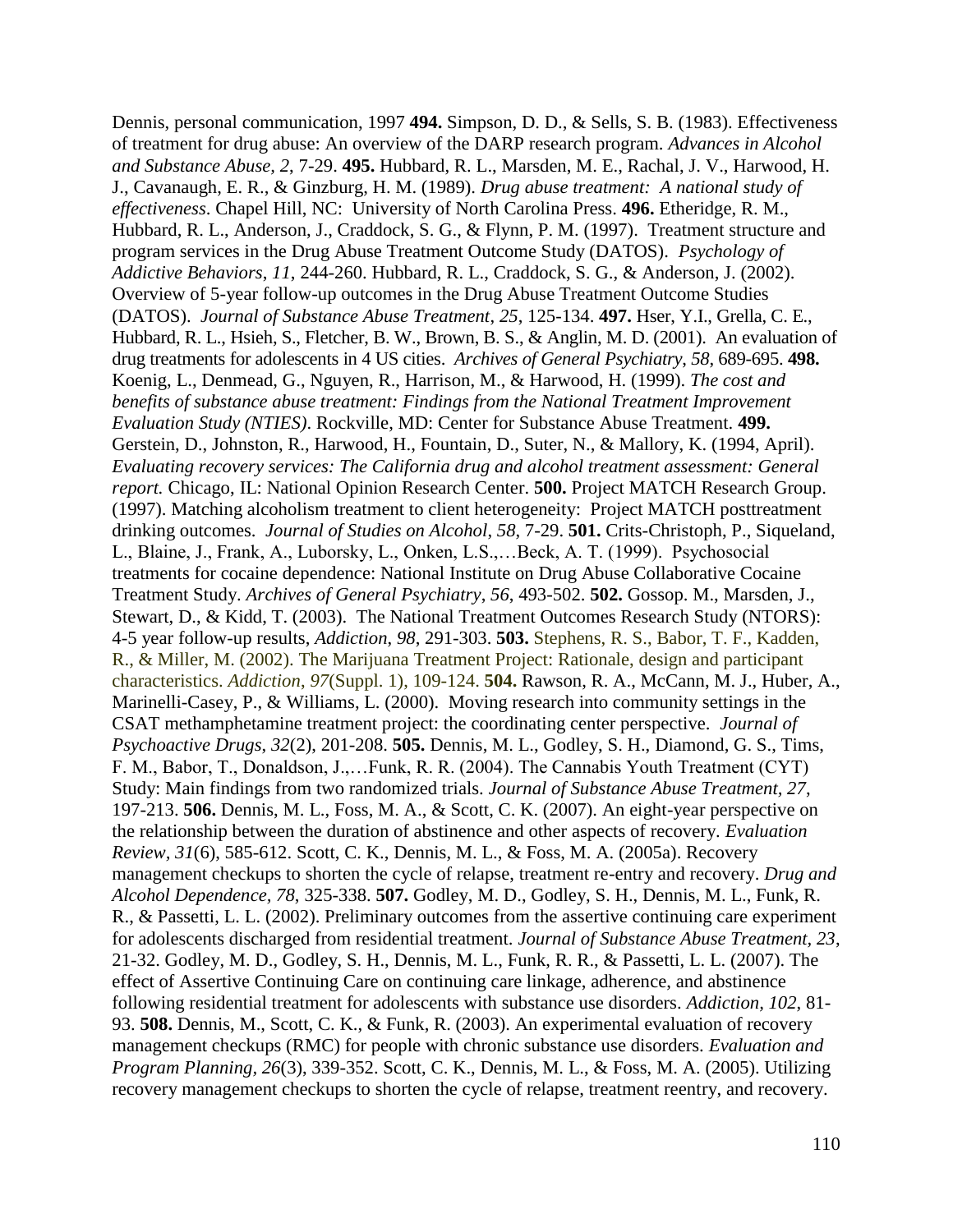*Drug and Alcohol Dependence, 78*(3), 325-338. Scott, C. K., & Dennis, M. L. (2009). Results from two randomized clinical trials evaluating the impact of quarterly recovery management checkups with adult chronic substance users. *Addiction, 104*(6), 959-971. Scott, C. K., & Dennis, M. L. (2011). Recovery management checkups with adult chronic substance users. In *Addiction recovery management* (pp. 87-101). Humana Press. Scott, C. K., & Dennis, M. L. (2012). The first 90 days following release from jail: Findings from the Recovery Management Checkups for Women Offenders (RMCWO) experiment. *Drug and Alcohol Dependence, 125*(1), 110-118. McCollister, K. E., French, M. T., Freitas, D. M., Dennis, M. L., Scott, C. K., & Funk, R. R. (2013). Cost effectiveness analysis of Recovery Management Checkups (RMC) for adults with chronic substance use disorders: Evidence from a 4 year randomized trial. *Addiction, 108*(12), 2166-2174. **509.** NTIES. (1996). *National Treatment Improvement Evaluation Study. Preliminary report: The persistent effects of substance abuse treatment-one year later*. Center for Substance Abuse Treatment. **510.** Michael Dennis, personal communication, October 1995. **511.** Retrieved July 20, 2012 from www.staugustine.com/news/local-news/…/jacksonville– company-must-pay-restitution-bogus-alcoholism-cure **512.** ASAM policy statement on UROD. Retrieved December 18, 2013 from http://www.asam.org/advocacy/find-a-policystatement/view-policy-statement/public-policy-statements/2011/12/15/rapid-and-ultra-rapidopioid-detoxification **513.** Ling, W., Shoptaw, S., Hillhouse, M., Bholat, M. A., Charuvastra, C., Heinzerling, K.,…Doraimani, G. (2011). Double-blind placebo-controlled evaluation of the PROMETA™ protocol for methamphetamine dependence. *Addiction*, *107,* 361-369. **514.** Shleton, D. (2007). Marketing hype or miracle cure? Costly treatment for addiction spurs heated controversy. *Chicago Tribune*, December 9. **515.** Szalavitz, M. (2012) Controversial surgery for addiction burns away brain's pleasure center. Retrieved December 18, 2013 from [http://healthland.time.com/2012/12/13/controversial-surgery-for-addiction-burns-away-brains](http://healthland.time.com/2012/12/13/controversial-surgery-for-addiction-burns-away-brains-pleasure-center/)[pleasure-center/](http://healthland.time.com/2012/12/13/controversial-surgery-for-addiction-burns-away-brains-pleasure-center/) **516.** Humphreys, K. (2012). What ca we learn from the failure of yet another 'miracle cure' for addiction? *Addiction*, *107*, 237-239. **517.** Brown, T. G., & Wood, W. J. (2001). *Are all substance abuse treatments effective?* Quebec: Comité permanent de lutte á la toxicomanie. **518.** McLellan, A. T., Woody, G. E., Luborsky, L., & Goehl, L. (1988). Is the counselor an "active ingredient" in substance abuse rehabilitation: An examination of treatment success among four counselors*. Journal of Nervous and Mental Disorders*, *176*(7), 423-430. Moyers, T. B., & Miller, W. R. (2013). Is low therapist empathy toxic? *Psychology of Addictive Behavior*, *27*(3), 878-884.

## **Section 8 Chapter Thirty: The Recovery Revolution**

**1.** Clark, W. (2007). Recovery as an organizing concept. In W. White, W. *Perspectives on systems transformation: How visionary leaders are shifting addiction treatment toward a recovery-oriented system of care* (pp. 7-21). Chicago, IL: Great Lakes Addiction Technology Transfer Center. El-Guebaly, N. (2012). The meanings of recovery from addiction: Evolution and promises. *Journal of Addiction Medicine, 6*(1), 1-9. Humphreys, K., & Lembke, A. (2013). Recovery-oriented policy and care systems in the UK and USA. *Drug and Alcohol Review, 33*, 13-18. White, W. L. (2005). Recovery: Its history and renaissance as an organizing construct concerning alcohol and other drug problems. *Alcoholism Treatment Quarterly, 23*(1), 3-15. White, W. L. (2008). Recovery: Old wine, flavor of the month or new organizing paradigm? *Substance Use and Misuse, 43*(12&13), 1987-2000. **2.** Tuchman B. (1981). *Practicing history*. New York: Alfred A. Knopf. **3.** Faces & Voices of Recovery. (2001). *The road to recovery: A*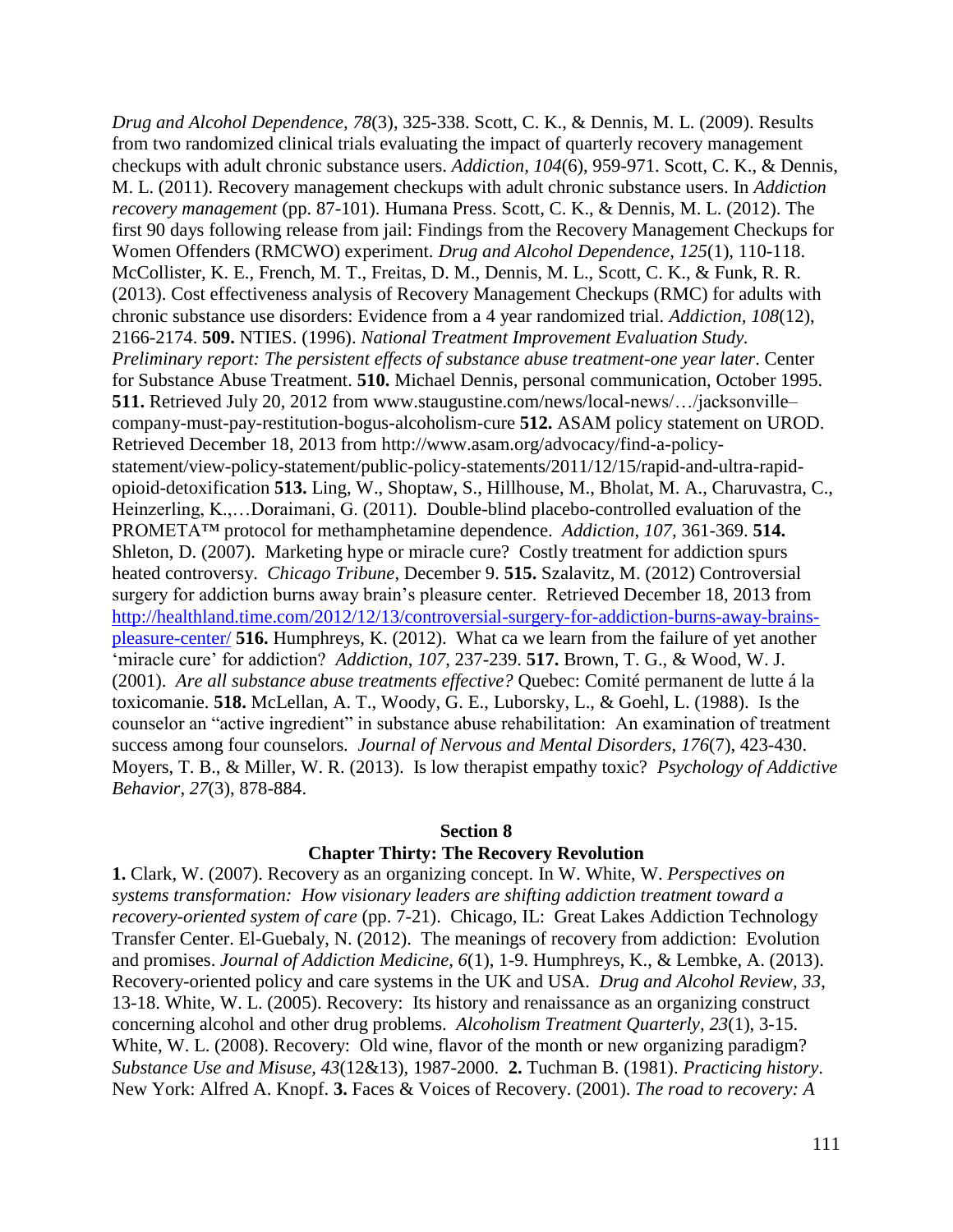*landmark national study on the public perceptions of alcoholism and barriers to treatment.* San Francisco, CA: Peter D. Hart Research Associates, Inc./The Recovery Institute. **4.** White, W. L. (2006). *Let's go make some history: Chronicles of the new addiction recovery advocacy movement*. Washington, D.C.: Johnson Institute and Faces and Voices of Recovery. White, W. L. (2007). The new recovery advocacy movement in America. *Addiction, 102,* 696-703. **5.**  Wilson, B. (1988). Comments on Wylie ideas. In *The language of the heart: Bill W.'s Grapevine writings* (pp. 97-99). New York: The AA Grapevine, Inc. (Reprinted from *AA Grapevine,* 1944). **6.** Humphreys, K. (2004). Circles of recovery: Self-help organizations for addictions. Cambridge: Cambridge University Press. White, W. L., & Whiters, D. (2005). Faith-based recovery: It's historical roots. *Counselor, 6*(5), 58-62. White, W., & Nicolaus, M. (2005). Styles of secular recovery. *Counselor, 6*(4), 58-61. White, W., & Laudet, A. (2006). Spirituality, science and addiction counseling. *Counselor, 7*(1), 56-59. White, W. L. (2009). *Peer-based addiction recovery support: History, theory, practice, and scientific evaluation*. Chicago, IL: Great Lakes Addiction Technology Transfer Center and Philadelphia Department of Behavioral Health and Mental Retardation Services. **7.** Humphreys, K. (2004). Circles of recovery: Self-help organizations for addictions. Cambridge: Cambridge University Press. White, W. L. (2004). Addiction recovery mutual aid groups: An enduring international phenomenon. *Addiction, 99*, 532-538. **8.** SAMHSA, Office of Applied Studies. (2008). *The NSDUH Report: Participation in self-help groups for alcohol and illicit drug use*: *2006-2007*. Rockville, MD. **9.** Kurtz, E., & White, W. (2007). *Telephone- and Internet-based recovery support services*. Chicago, IL: Great Lakes Addiction Technology Transfer Center. **10.**  Armstrong, D., & Armstrong, E. (1991). *The great American medicine show.* New York: Prentice Hall. Anderson, D. (1989). *Celebrating forty years of progress: A look at the history of alcohol/drug treatment*. Presented at the 40<sup>th</sup> Annual Conference of the Alcohol and Drug Problems Association, August 27-30, Washington, DC. Makela, K., Arminen, I., Bloomfield, K., Eisenbach-Stangl, I., Bergmark, K. H., Kurube, N.,…Rosovsky, H. (1996). *Alcoholics Anonymous as a mutual-help movement: A study in eight societies*. Madison, WI: University of Wisconsin Press. **11.** Kurtz, E. (1999). *The collected Ernie Kurtz*. Wheeling, WV: Bishop of Books. **12.** Kurtz, E. AA and treatment, Rutgers Distance Learning Tape. **13.** Such groups include Vie Libre and Croix d'Or in France, Danshukai groups in Japan, the Abstainers Clubs in Poland, the Clubs of Treated Alcoholics in Yugoslavia, and the Swedish Links. Makela, K., Arminen, I., Bloomfield, K., Eisenbach-Stangl, I., Bergmark, K. H., Kurube, N.,…Rosovsky, H. (1996). *Alcoholics Anonymous as a mutual-help movement: A study in eight societies*. Madison, WI: University of Wisconsin Press. **14.** Kaskutas, L. (1994). What do women want out of selfhelp? Their reasons for attending Women for Sobriety and Alcoholics Anonymous. *JSAT, 11*(3),186. **15.** Kirkpatrick, J. (1978). *Turnabout: Help for a new life*. Garden City, NY: Doubleday and Company. Kirkpatrick, J. (1981). *A fresh start*. Dubuque: Kendall/Hunt Publishing. Kirkpatrick, J. (1986). *Goodbye hangovers, hello life.* New York: Ballantine Books. Fenner, R. M., & Gifford, M. H. (2012), Women for Sobriety: 35 years of challenges, changes and continuity. *Journal of Groups in Addiction and Recovery, 7*, 142-170. **16.** Kaskutas, L. (ND). Pathways to self-help among Women for Sobriety. Working paper, Alcohol Research Group. **17.** Kaskutas, L. (1994). What do women want out of self-help? Their reasons for attending Women for Sobriety and Alcoholics Anonymous. *JSAT, 11*(3),186. **18.** Fenner, R. M., & Gifford, M. H. (2012). Women for Sobriety: Thirty-five years of challenges, changes and continuity. *Journal of Groups in Addiction & Recovery, 7*(2-4), 142-170. **19.** Retrieved January 19, 2014 from <http://www.cfiwest.org/sos/brochures/overview.htm> **20.** White, W. (2012). The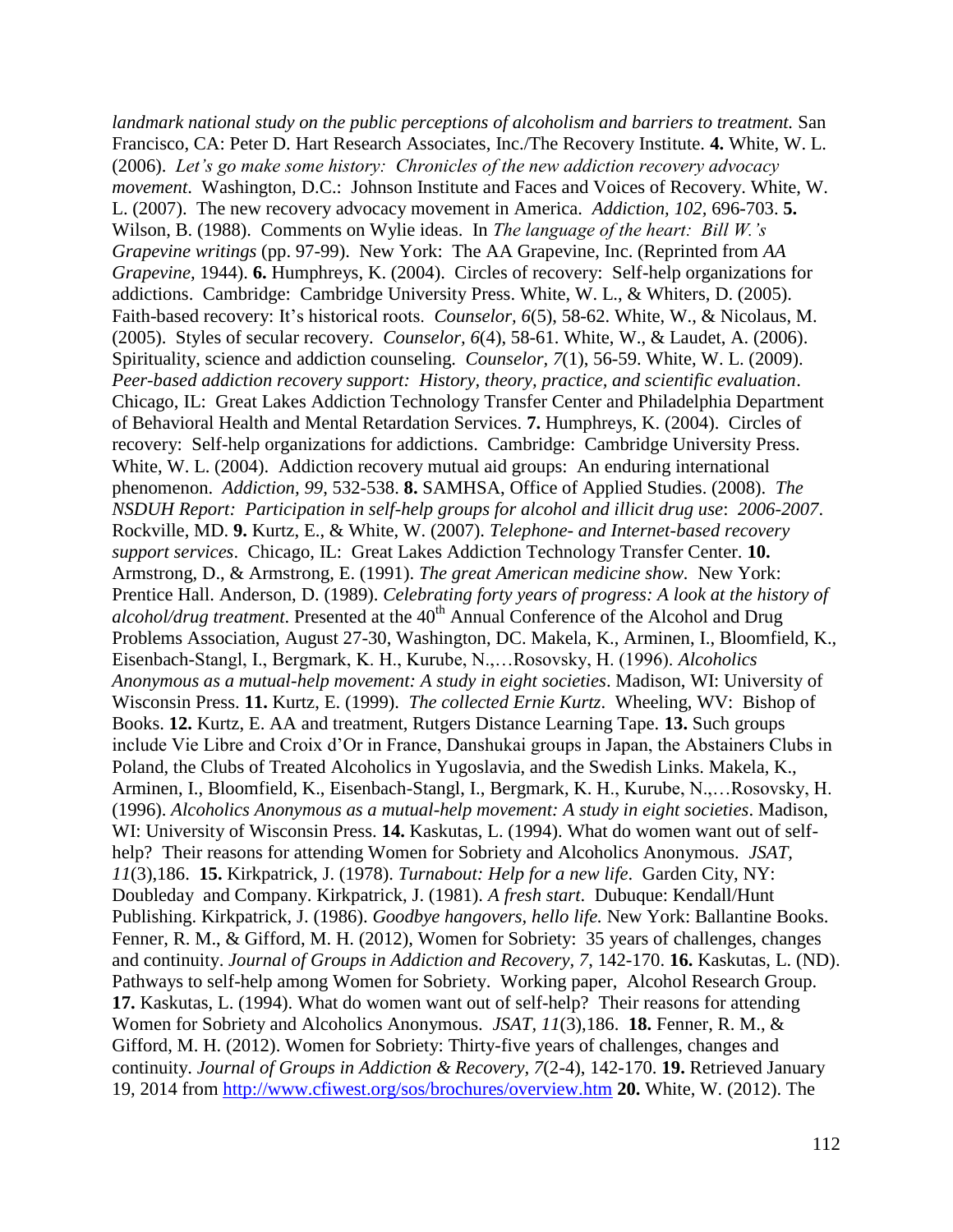history of Secular Organizations for Sobriety—Save Our Selves: An interview with James Christopher. Posted at www.williamwhitepapers.com and [www.facesandvoicesofrecovery.org](http://www.facesandvoicesofrecovery.org/) **21.** Christopher, J. (1992). *SOS Sobriety: The proven alternative to 12-Step programs*. Buffalo, NY: Prometheus Books. **22.** McCrady, B. & Delaney, S. (1995). Self-help groups In R. Hester& W. Miller, *Handbook of alcoholism treatment approaches: Effective alternatives* (2<sup>nd</sup>) edition). Boston: Allyn and Bacon. **23.** Trimpey, J. (1989). *The small book.* New York: Delacorte Press. **24.** McCrady, B. & Delaney, S. (1995). Self-help groups In R. Hester& W. Miller, *Handbook of alcoholism treatment approaches: Effective alternatives* (2<sup>nd</sup> edition). Boston: Allyn and Bacon. **25.** White, W., & Nicolaus, M. (2005). Styles of secular recovery. *Counselor*, *6*(4), 58-61. **26.** Kishline, A. (1994). *Moderate drinking*. Tucson, Arizona: See Sharp Press. **27.** Rotgers, F., Kern, M., & Hoeltzel, R. (2002). *Responsible drinking: A Moderation Management approach for problem drinkers*. Oakland, CA: New Harbinger Publications. **28.** Klaw, E., & Humphreys, K. (2000). Life stories of Moderation Management mutual help group members. *Contemporary Drug Problems*, *27*, 779-803. Humphreys, K., & Klaw, E. (2001). Can targeting non-dependent problem drinkers and providing internet-based services expand access to assistance for alcohol problems? A study of the Moderation Management self-help/mutual aid organization. *Journal of Studies on Alcohol*, *62*, 528-532. Klaw, E., Huebsch, P. D., & Humphreys, K. (2000). Communication patterns in an on-line mutual help group for problem drinkers. *Journal of Community Psychology*, *28*, 535-546. Klaw, E., Luft, S., & Humphreys, K. (2003). Characteristics and motives of problem drinkers seeking help from Moderation Management self-help groups. *Cognitive and Behavioral Practice, 10*, 385-390. Kosok, A. (2006). The Moderation Management programme in 2004: What type of drinker seeks controlled drinking? *International Journal of Drug Policy, 17*(4), 295-303. **29.**  Lembke, A., & Humphreys, K. (2012). Moderation Management: A mutual-help organization for problem drinkers who are not alcohol-dependent*. Journal of Groups in Addiction and Recovery*, *7*, 130-141. Humphreys, K., & Klaw, E. (2001). Can targeting nondependent problem drinkers and providing internet-based services expand access to assistance for alcohol problems? A study of the Moderation Management self-help/mutual aid organization. *Journal of Studies on Alcohol, 62*(4), 528-532. Klaw, E., Huebsch, P. D., & Humphreys, K. (2000). Communication patterns in an on-line mutual help group for problem drinkers. *Journal of Community Psychology*, *28*, 535-546. Klaw, E., Luft, S., & Humphreys, K. (2003). Characteristics and motives of problem drinkers seeking help from Moderation Management self-help groups. *Cognitive and Behavioral Practice, 10*, 385-390. Klaw, E., & Humphreys, K. (2000). Life stories of Moderation Management mutual help group members. *Contemporary Drug Problems*, *27,* 779-803. Lemke, A. & Humphreys, K. (2012). Moderation Management: A mutual-help organization for problem drinkers who are not dependent. *Journal of Groups in Addiction and Recovery*, *7*(2-4), 130-141. **30.** Al-Anon. (2006). *Membership survey results, Al-Anon family groups, Fall 2006*. Retrieved August 30, 2006 from [http://www.al](http://www.al-anon.alateen.org/pdf/AlAnonProfessionals.pdf)[anon.alateen.org/pdf/AlAnonProfessionals.pdf](http://www.al-anon.alateen.org/pdf/AlAnonProfessionals.pdf) **31.** White, W., & Kurtz, E. (2006). *Linking addiction treatment and communities of recovery: A primer for addiction counselors and recovery coaches*. Pittsburgh, PA: IRETA/NeATTC. **32.** White, W. L. (2009). *Peer-based addiction recovery support: History, theory, practice, and scientific evaluation.* Chicago, IL: Great Lakes Addiction Technology Transfer Center and Philadelphia Department of Behavioral Health and Mental Retardation Services. **33.** White, W. (2008) The culture of recovery in America: Recent developments and their significance. *Counselor*, *9*(4), 44-51. **34.** *Recovery Community Services Program: About the RCSP program.* (2006). Retrieved November 14, 2008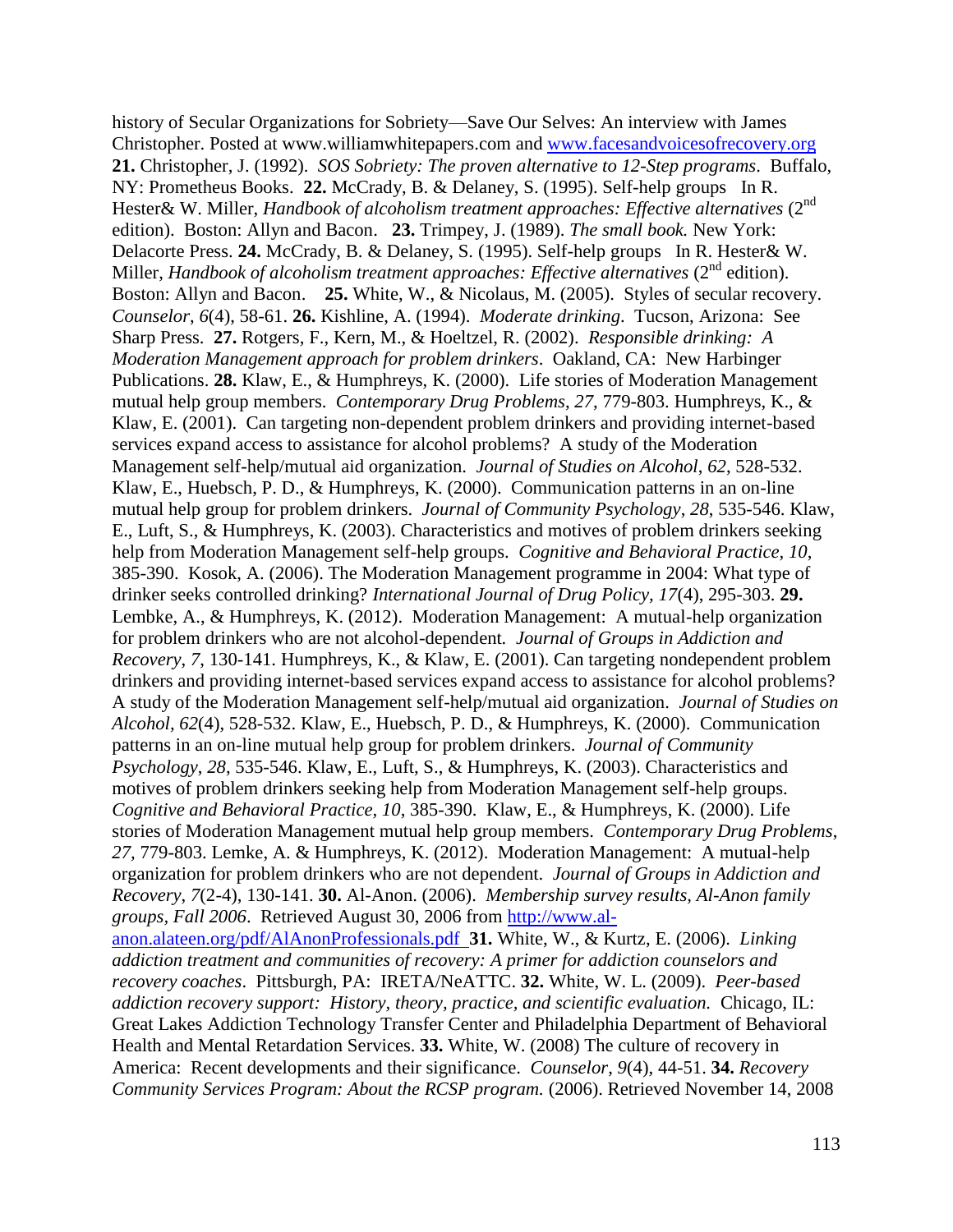from <http://rcsp.samhsa.gov/about/index.htm> **35.** *SAMHSA Access to Recovery (ATR) grants: 2007 ATR factsheet.* (2007). Retrieved November 14, 2008 from <http://atr.samhsa.gov/Factsheet07.aspx> *State ATR program descriptions.* (2007). Retrieved from [http://atr.Samhsa.gov/stateprograms.aspx](http://atr.samhsa.gov/stateprograms.aspx) **36.** Taylor, P. (2007). *Faces and Voices of Recovery: Where we started* [Unpublished report to the Board]. **37.** Taylor, P. (2007). *Faces and Voices of Recovery: Where we started* [Unpublished report to the Board]. **38.** Pat Taylor, personal communication, February 4, 2014. **39.** Valentine, P., White, W., & Taylor, P. (2007). The recovery community organization: Toward a definition. Posted at [http://www.facesandvoicesofrecovery.org/pdf/valentine\\_white\\_taylor\\_2007.pdf](http://www.facesandvoicesofrecovery.org/pdf/valentine_white_taylor_2007.pdf) **40.** Excerpted from Valentine, P., White, W., & Taylor, P. (2007). The recovery community organization: Toward a definition. Posted at [http://www.facesandvoicesofrecovery.org/pdf/valentine\\_white\\_taylor\\_2007.pdf](http://www.facesandvoicesofrecovery.org/pdf/valentine_white_taylor_2007.pdf) **41.** Coyhis, D., & White, W. (2006). *Alcohol problems in Native America: The untold story of resistance and recovery-The truth about the lie*. Colorado Springs, CO: White Bison, Inc. **42.** Retrieved February 4, 2014 from [http://www.whitebison.org/firestarter-resources/wellbriety-recovery](http://www.whitebison.org/firestarter-resources/wellbriety-recovery-meetings.php)[meetings.php](http://www.whitebison.org/firestarter-resources/wellbriety-recovery-meetings.php) **43.** White, W. L. (2006). *Let's go make some history: Chronicles of the new addiction recovery advocacy movement*. Washington, D.C.: Johnson Institute and Faces and Voices of Recovery. **44.** White, W. (2007). The new recovery advocacy movement in America. *Addiction, 102,* 696-703. **45.** Oxford House. (2006). *Oxford House comes of age: Oxford House—The model*. Presented at the 8<sup>th</sup> Oxford House World Convention, Wichita, KS, September 21-24, 2006. **46.** Jason, L. A., Mericle, A. A., Polcin, D. L., White, W. L., & the National Association of Recovery Residences (with Fred Way serving as Liaison with Research Committee). (2012). *A primer on recovery residences in the United States.* Posted at [www.williamwhitepapers.com](http://www.williamwhitepapers.com/) **47.** Jason, L. A., & Kobayashi, R. B. (1995). Community building: Our next frontier. *Journal of Primary Prevention, 15*(3), 195-208. **48.** Paul Molloy, personal communication, January 15 & 21, 2014. **49.** Nealon-Woods, M. A., Ferrari, J. R., & Jason, L. A. (1995). Twelve-step program use among Oxford House residents: Spirituality or social support in sobriety? *Journal of Substance Abuse*, *7*, 311-318. **50.** Alvarez, J., Adebanjo, A. M., Davidson, M. K., Jason, L. A., & Davis, M. I. (2006). Oxford House: Deaf-affirmative support for substance abuse recovery. *American Annals of the Deaf*, *151*(4), 418-421. Ferrari, J. R., Curtin-Davis, M., Dvorchak, P., & Jason, L. (1997). Recovering from alcoholism in communal living settings: Exploring the characteristics of African American men and women. *Journal of Substance Abuse*, *9*, 77-87. Jason, L., Davis, M., & Ferrari, J. (2007). The need for substance abuse aftercare: Longitudinal analysis of Oxford House. *Addictive Behaviors*, *32*, 803-818. Jason, L. A., Davis, M. I., Ferrari, J. R., & Bishop, P. D. (2001). Oxford House: A review of research and implications for substance abuse recovery and community research. *Journal of Drug Education, 31*(1), 1-27. **51.** Nealon-Woods, M. A., Ferrari, J. R., & Jason, L. A. (1995). Twelve-step program use among Oxford House residents: Spirituality or social support in sobriety? *Journal of Substance Abuse*, *7*, 311-318. **52.** Jason, L. A., Olson, B. D., Ferrari, J. R., Majer, J. M., Alvarez, J., & Stout, J. (2007). An examination of main and interactive effects of substance abuse recovery housing on multiple indicators of adjustment. *Addiction*, *102*, 1114- 1121. Jason, L. A., Olson, B. D., Ferrari, J. R., & Lo Sasso, A. T. (2006). Communal housing settings enhance substance abuse recovery. *American Journal of Public Health, 96*, 1727-1729. **53.** Jason, L. A., Olson, B. D., Ferrari, J. R., Majer, J. M., Alvarez, J., & Stout, J. (2007). An examination of main and interactive effects of substance abuse recovery housing on multiple indicators of adjustment. *Addiction*, *102*, 1114-1121. Jason, L., Davis, M., & Ferrari, J. (2007).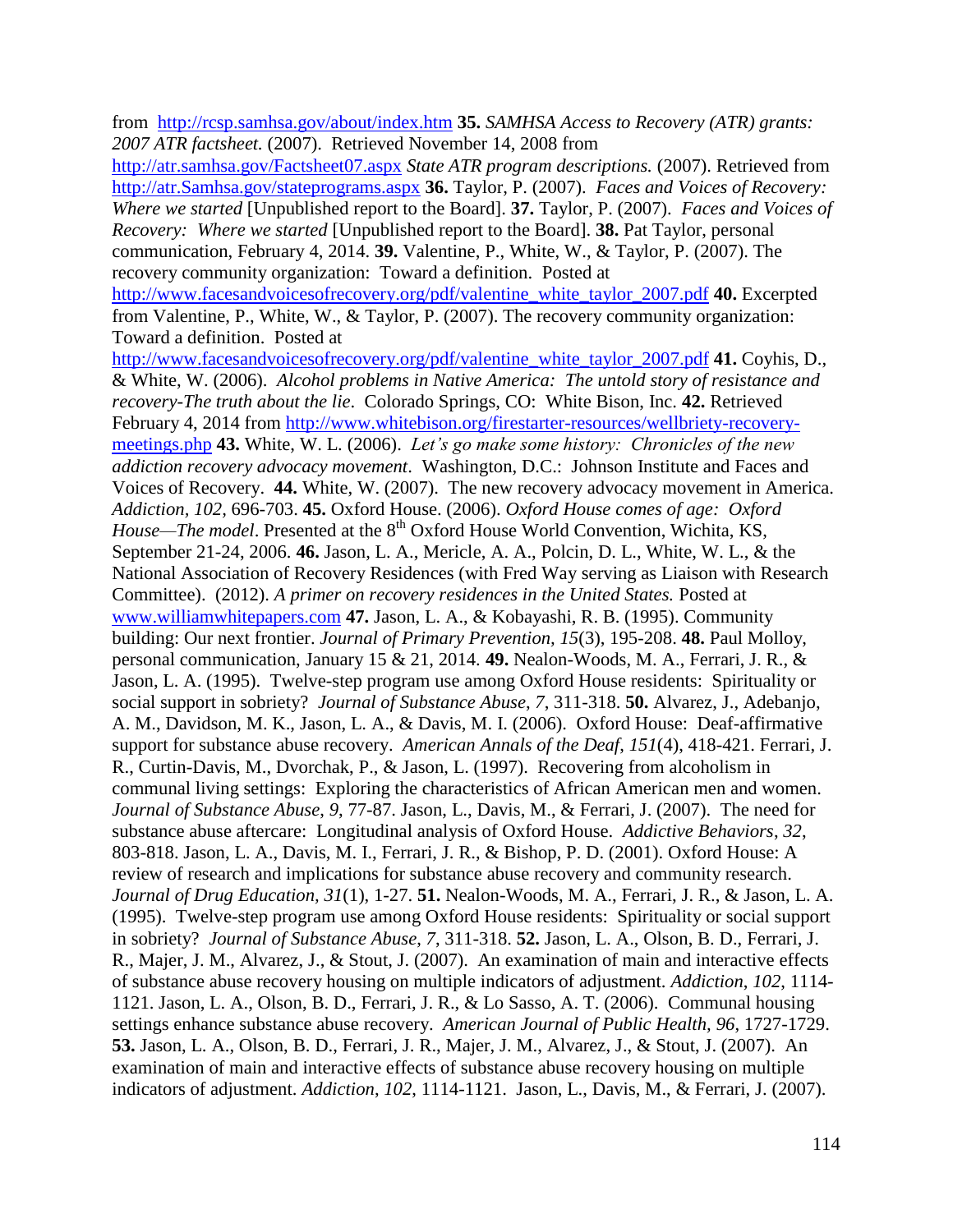The need for substance abuse aftercare: Longitudinal analysis of Oxford House. *Addictive Behaviors*, *32*, 803-818. **54.** d'Arlach, L., Olson, B. D., Jason, L. A., & Ferrari, J. R. (2006). Children, women, and substance abuse: A look at recovery in a communal setting. *Journal of Prevention & Intervention in the Community*, *31*(1/2), 121-131. Ferrari, J. R., Curtin-Davis, M., Dvorchak, P., & Jason, L. (1997). Recovering from alcoholism in communal living settings: Exploring the characteristics of African American men and women. *Journal of Substance Abuse*, *9*, 77-87. **55.** Jason, L. A., Roberts, K., & Olson, B. D. (2005). Attitudes towards recovery homes and residents: Does proximity make a difference? *Journal of Community Psychology, 33*(5), 529-535. **56.** See [www.Americainrecovery.org;](http://www.americainrecovery.org/) Iverson, C. (2007). Roots of America in recovery: Stories of strength, hope, experience in the workplace. Retrieved October 24, 2007 from [http://www.facesandvoicesofrecovery.org/pdf/Publications/2006\\_08\\_Venturetech.pdf](http://www.facesandvoicesofrecovery.org/pdf/Publications/2006_08_Venturetech.pdf%2058) **5**7**.**  This section is abstracted from: White, W. L., & Finch, A. (2006). The recovery school movement: Its history and future. *Counselor, 7*(2), 54-58. **58.** Finch, A. J. (2005). *Starting a recovery high school: A how-to manual*. Center City, MN: Hazelden Publishing. **59.** White, W. (2001). Recovery University: The campus as a recovering community. *Student Assistance Journal*, *13*(2), 24-26. **60.** Finch, A. J., & Wegman, H. (2012). Recovery high schools: Opportunities for support sand personal growth for students in recovery. *The Prevention Researcher*, *19*(supplement), 12-16. White, W. L., & Finch, A. (2006). The recovery school movement: Its history and future. *Counselor, 7*(2), 54-58. **61.** Williams, C., with Laird, R. (1992). *No hiding place: Empowerment and recovery for troubled communities*. New York: Harper San Francisco. Sanders, M. (2002). The response of African American communities to alcohol and other drug problems: An opportunity for treatment providers. *Alcoholism Treatment Quarterly, 20*(3/4), 167-174. **62.** White, W. (1996). *Pathways from the culture of addiction to the culture of recovery*. Center City, MN: Hazelden. **63.** White, W. (2008). The culture of recovery in America: Recent developments and their significance. *Counselor*, *9*(4), 44-51. **64.** White, W. (2005). Treatment Works: Is it time for a new slogan? (Abridged). *Addiction Professional*, *3*(1), 22-27. **65.** White, W. L.(2012). *Why recovery, why now?* Welcoming comments presented at the UCLA / Betty Ford Institute Annual Recovery Conference, Rancho Mirage, CA, February 21-23, 2012. Posted at [www.williamwhitepapers.com](http://www.williamwhitepapers.com/) **66.** White, W. L. (2007). Addiction recovery: Its definition and conceptual boundaries. *Journal of Substance Abuse Treatment*, *33*, 229-241. **67.** The Betty Ford Institute Consensus Panel. (2007). What is recovery? A working definition from the Betty Ford Institute. *Journal of Substance Abuse Treatment*, *33*, 221-228. **68.**  White, W. L. (2012). *Recovery/remission from substance use disorders: An analysis of reported outcomes in 415 scientific studies, 1868-2011*. Great Lakes Addiction Technology Transfer Center, Philadelphia Department of Behavioral Health and Intellectual disAbility Services Mental Retardation Services and Northeast Addiction Technology Transfer Center. **69.** White, W. L. (2012). *Recovery/remission from substance use disorders: An analysis of reported outcomes in 415 scientific studies, 1868-2011*. Great Lakes Addiction Technology Transfer Center, Philadelphia Department of Behavioral Health and Intellectual disAbility Services Mental Retardation Services and Northeast Addiction Technology Transfer Center. **70.** White, W. L. (2008). *Recovery management and recovery-oriented systems of care: Scientific rationale and promising practices*. Pittsburgh, PA: Northeast Addiction Technology Transfer Center, Great Lakes Addiction Technology Transfer Center, Philadelphia Department of Behavioral Health & Mental Retardation Services. **71.** Wagner, E. H. (1998). Chronic disease management: What will it take to improve care for chronic illness? *Effective Clinical Practice*, *1*, 2-4. Wagner, E. H., Austin, B. T., Davis, C., Hindmarsh, M., Schaefer, J., & Bonomi, A.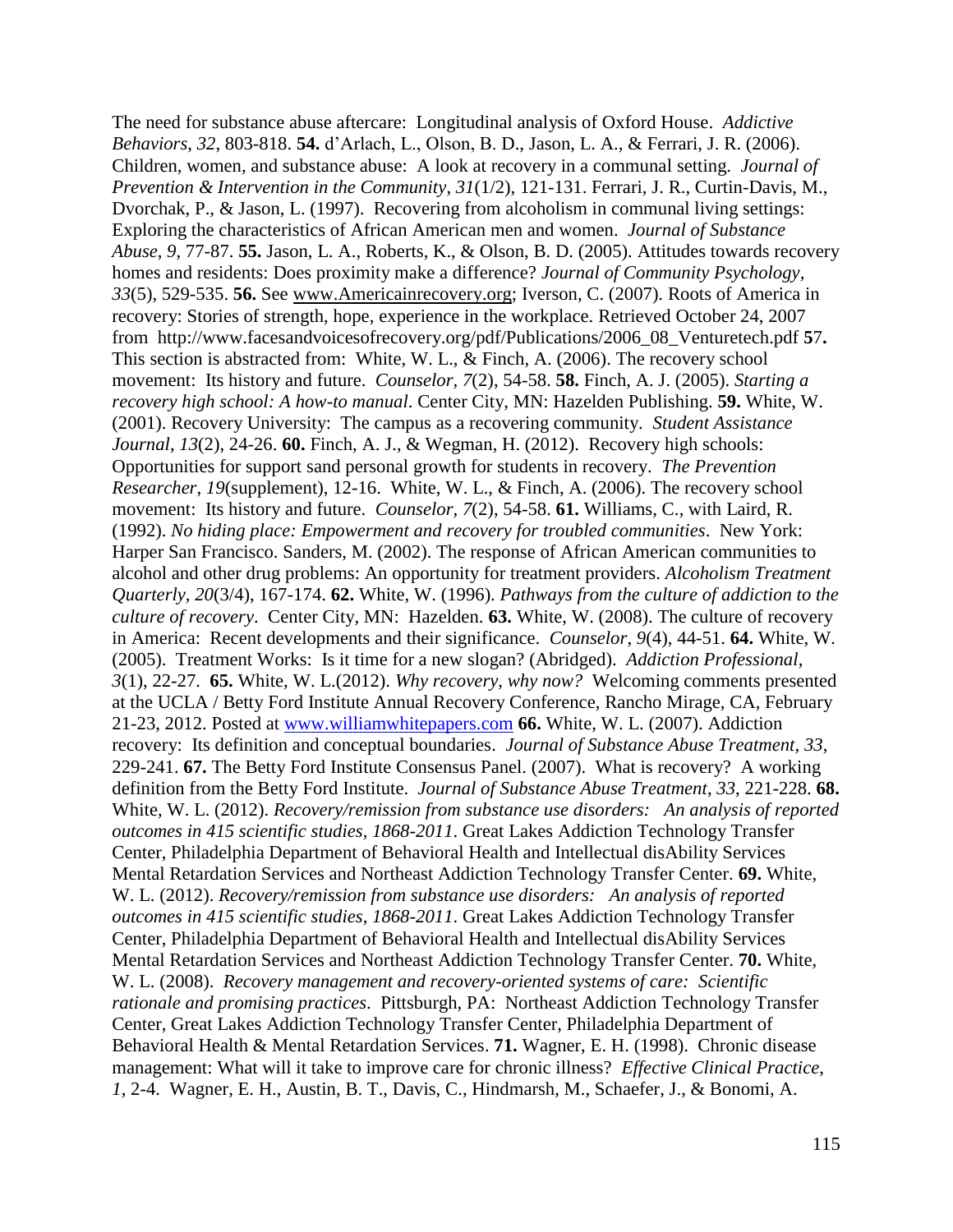(2001). Improving chronic illness care: Translating evidence to practice. *Health Affairs*, *20*, 64- 78. **72.** White, W. L. (2008). *Recovery management and recovery-oriented systems of care: Scientific rationale and promising practices*. Pittsburgh, PA: Northeast Addiction Technology Transfer Center, Great Lakes Addiction Technology Transfer Center, Philadelphia Department of Behavioral Health & Mental Retardation Services. **73.** White, W. (2008). *Recovery management and recovery-oriented systems of care: Scientific rationale and promising practices*. Pittsburgh, PA: Northeast Addiction Technology Transfer Center, Great Lakes Addiction Technology Transfer Center, Philadelphia Department of Behavioral Health & Mental Retardation Services. **74.** McLellan, A. T., Lewis, D. C., O'Brien, C. P., & Kleber, H. D. (2000). Drug dependence, a chronic medical illness: Implications for treatment, insurance, and outcomes evaluation. *Journal of the American Medical Association, 284*(13), 1689-1695. **75.** Anderson, D. J. (1986, 1991). Behavioral management of chronic illness. Center City, MN: Hazelden Publishing. **76.** Kelly, J., & White, W. L. (Eds., 2011). *Addiction recovery management: Theory, science and practice.* New York: Springer Science. **77.** White, W. (2008). *Recovery management and recovery-oriented systems of care: Scientific rationale and promising practices*. Pittsburgh, PA: Northeast Addiction Technology Transfer Center, Great Lakes Addiction Technology Transfer Center, Philadelphia Department of Behavioral Health & Mental Retardation Services. **78.** Center for Substance Abuse Treatment (2006). *Emerging peer recovery support services and indicators of quality: An RCSP Conference report*. Rockville, MD: Substance Abuse and Mental Health Services Administration, U.S. Department of Health and Human Services. **79.** White, W., Parrino, M., & Ginter, W. (2011). *A dialogue on the psychopharmacology in behavioral healthcare: The acceptance of medication-assisted treatment in addictions*. Commissioned briefing paper for SAMHSA's A Dialogue on Psychopharmacology in Behavioral Healthcare meeting, October 11-12, 2011. Posted at [www.williamwhitepaers.com](http://www.williamwhitepaers.com/) **80.** Betty Ford Institute Consensus Panel. (2007). What is recovery? A working definition from the Betty Ford Institute. *Journal of Substance Abuse Treatment*, *33*, 221-228. McLellan, A. T. (2010). What is recovery? Revisiting the Betty Ford Institute Consensus Panel definition. *Journal of Substance Abuse Treatment*, *38*, 200-201. **81.** White, W. (2012). *Recovery for patients, families and communities*. Keynote Address American Association for the Treatment of Opioid Dependence, April 24, Las Vegas, Nevada. **82.** Woods, J. (2001). Methadone advocacy: The voice of the patient. *The Mount Sinai Journal of Medicine*, *68*(1), 75-78. Woods, J. S. Advocacy: The voice of the consumer. In J. H. Lowinson, P. Ruiz, R. B. Millman, & J. G. Langrod (eds.), *Substance abuse: A comprehensive textbook* (3rd ed.; pp. 865-871). **83.** White, W., & Torres, L. (2010). *Recovery-oriented methadone maintenance*. Chicago, IL: Great Lakes Addiction Technology Transfer Center, Philadelphia Department of Behavioral Health and Mental Retardation Services and Northeast Addiction Technology Transfer Center. **84.** This discussion is abstracted from: White, W. (2002). A lost vision: Addiction counseling as community organization. *Alcoholism Treatment Quarterly, 19*(4), 1-32. White, W. (2003). The road not taken: The lost roots of addiction counseling. *Counselor, 4*(2), 22-23. **85.** NAADAC: 20 years of leadership and service. (1992). *The Counselor, 10*(3), 15-27. **86.** Renaud, S. (1982). "NAAC: Background on Controversy" *The Quarterly*, June. Arlington, VA: National Association of Alcoholism and Drug Abuse Counselors. **87.** Mulford, H. (1976). *Alcohol abuse and citizen action: The community counselor/consultant approach*. Presented at the Eleventh Annual Conference of the Canadian Foundation on Alcohol and Drug Dependence, Toronto, Canada, June 20-25, 1976. **88.** Mulford, H. (1976). *Alcohol abuse and citizen action: The community counselor/consultant approach*.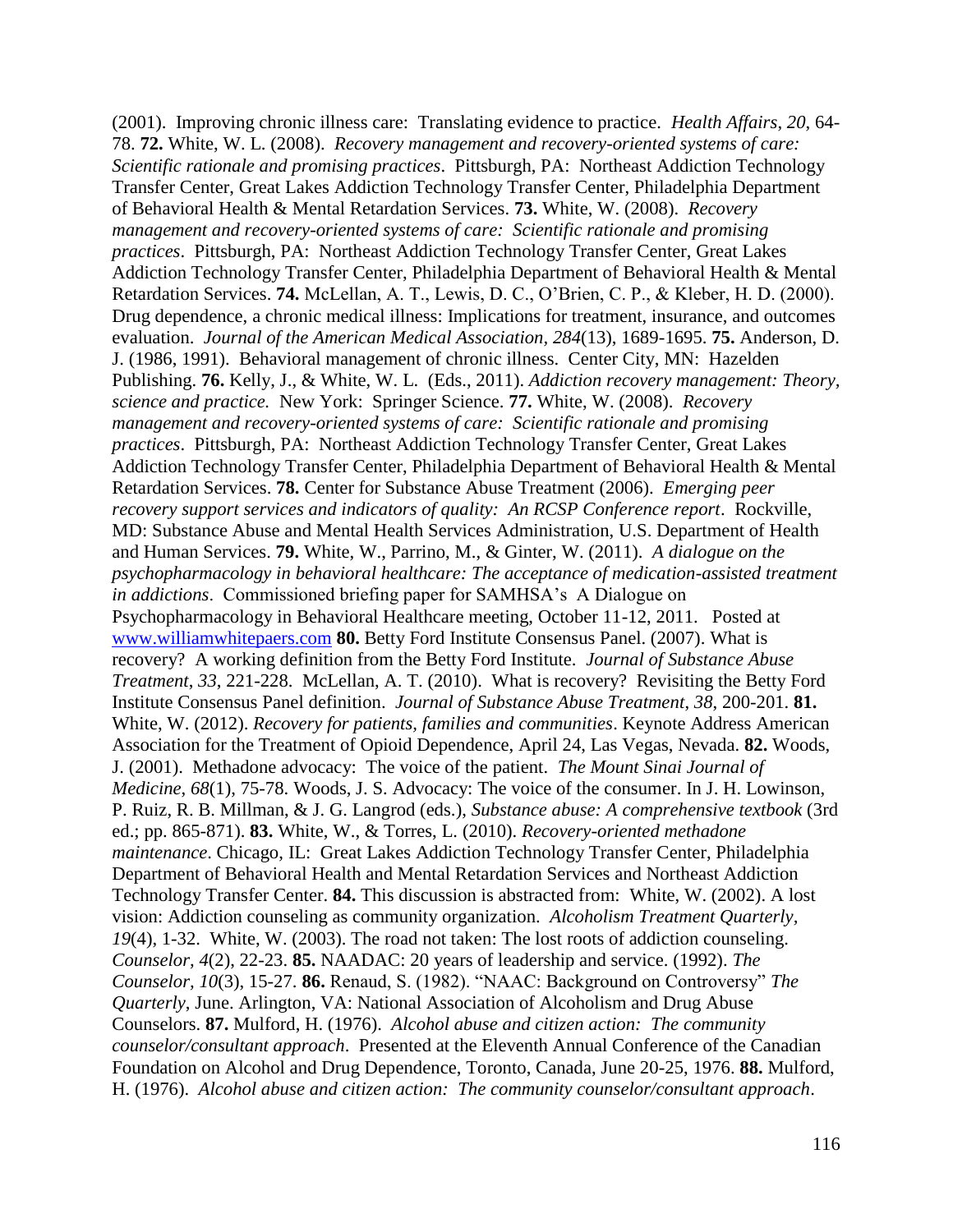Presented at the Eleventh Annual Conference of the Canadian Foundation on Alcohol and Drug Dependence, Toronto, Canada, June 20-25, 1976. **89.** Mulford, H. (1978, September). *Accelerating the natural alcoholic recovery process.* Presented at the 32<sup>nd</sup> International Congress on Alcoholism and Drug Dependence, Warsaw, Poland. **90.** Specht, H., & Courtney, M. (1994). *Unfaithful angels: How social work has failed its mission*. New York: The Free Press. **91.** Coyhis, D., & White, W. L. (2002). Addiction and recovery in Native America: Lost history, enduring lessons. *Counselor, 3*(5), 16-20. **92.** White, W. L. (2009). *Peer-based addiction recovery support: History, theory, practice, and scientific evaluation.* Chicago, IL: Great Lakes Addiction Technology Transfer Center and Philadelphia Department of Behavioral Health and Mental Retardation Services.

## **Chapter Thirty-One: Some Closing Reflections on the Lessons of History**

**93.** Green, W. (1995). *Dysfunctional by design: The rebirth of cultural survivors*. Evanston, IL: Chicago Spectrum Press. **94.** Gordon, A. (1981). The cultural context of drinking and indigenous therapy for alcohol problems in three migrant Hispanic cultures: an ethnographic report. *Journal of Studies on Alcohol, Supplement 9*, 217-240. **95.** Wilson. (1944). *AA Grapevine, 1*(4), 4. **96.** Kalb, M., & Propper, M. (1983). The future of alcohology: Craft or science? *American Journal of Psychiatry, 133*(6), 644. Burglass, M., & Shaffer, H. (1981). The natural history of ideas in the treatment of the addictions. In H. Shaffer & M. Burglass (Eds.), *Classic contributions in the addictions*. New York: Brunner/Mazel. Davies, D. L. (1976) Definitional issues in alcoholism. In R. E. Tarter & A. A. Sugarman (Eds.), *Alcoholism: Interdisciplinary approaches to an enduring problem*. Reading, Mass: Addison-Wesley. Chiauzzi, E., & Liljegren, S. (1993). Taboo topics in addiction treatment: An empirical review of clinical folklore. *Journal of Studies on Alcohol, 10*, 310. **97.** Borkman, T. (1976). Experiential knowledge: A new concept for the analysis of self-help groups. *Social Service Review, 50*, 443-456. **98.** Chatfield, M. (2013). Setting the record straight. Retrieved March 6, 2013 from <https://pointsadhsblog.wordpress.com/2013/02/27/setting-the-recoverrd-straight-part-1/> **99.**  Miller, M. (2006). The seductiveness of evidence. *Journal of Substance Abuse Treatment*, *30*, 91-92. **100.** Agar, M. (1995). Concept abuse in the drug field. *International Journal of the Addictions, 30*(9), 1165-1168. **101.** Nancy Olson, personal communication, October 1997 **102.** Rogalski, C. (1993). The political process and its relationship to the psychotherapy of substance misusers: An historical perspective. *International Journal of the Addictions, 28*(1), 1-46. **103.**  Blocker, J. (1989). *American temperance movements: Cycles of reform*. Boston: Twayne Publishers. **104.** Weisner, C. (1983). The alcohol treatment system and social control: A study of institutional change. *Journal of Drug Issues,* Winter, 119-120. **105.** Howard, C., & Hurdum, H. (1940). Therapeutic problems in the alcoholic psychoses. *Psychiatric Quarterly, 14*, 347-359. **106.** Kurtz, E. (1996). Spirituality and the secular quest: Twelve Step programs. In P. Van Ness (Ed.), *World spirituality encyclopedic history of the religious quest* (Vol. 22). New York: Crossroad. **107.** Bishop, E. S. (1920). *The narcotic drug problem.* New York: MacMillan. **108.**  Weisner, C. (1983). The alcohol treatment system and social control: A study of institutional change. *Journal of Drug Issues,* Winter, 119-120. **109.** Erlenmeyer, A. (1889). *On the treatment of the morphine habit.* Detroit, MI: George S. Davis. **110.** Moore, R., & Murphy, T. (1961). Denial of alcoholism sa n obstacle to recovery. *Quarterly Journal of Studies on Alcohol, 22*, 597- 609. Jaffe, J. (1969). *Possible solutions to the drug dependence and abuse problem*. Presented at the Michigan Governor's Conference on Drug Dependence and Abuse, December 18, 1969.